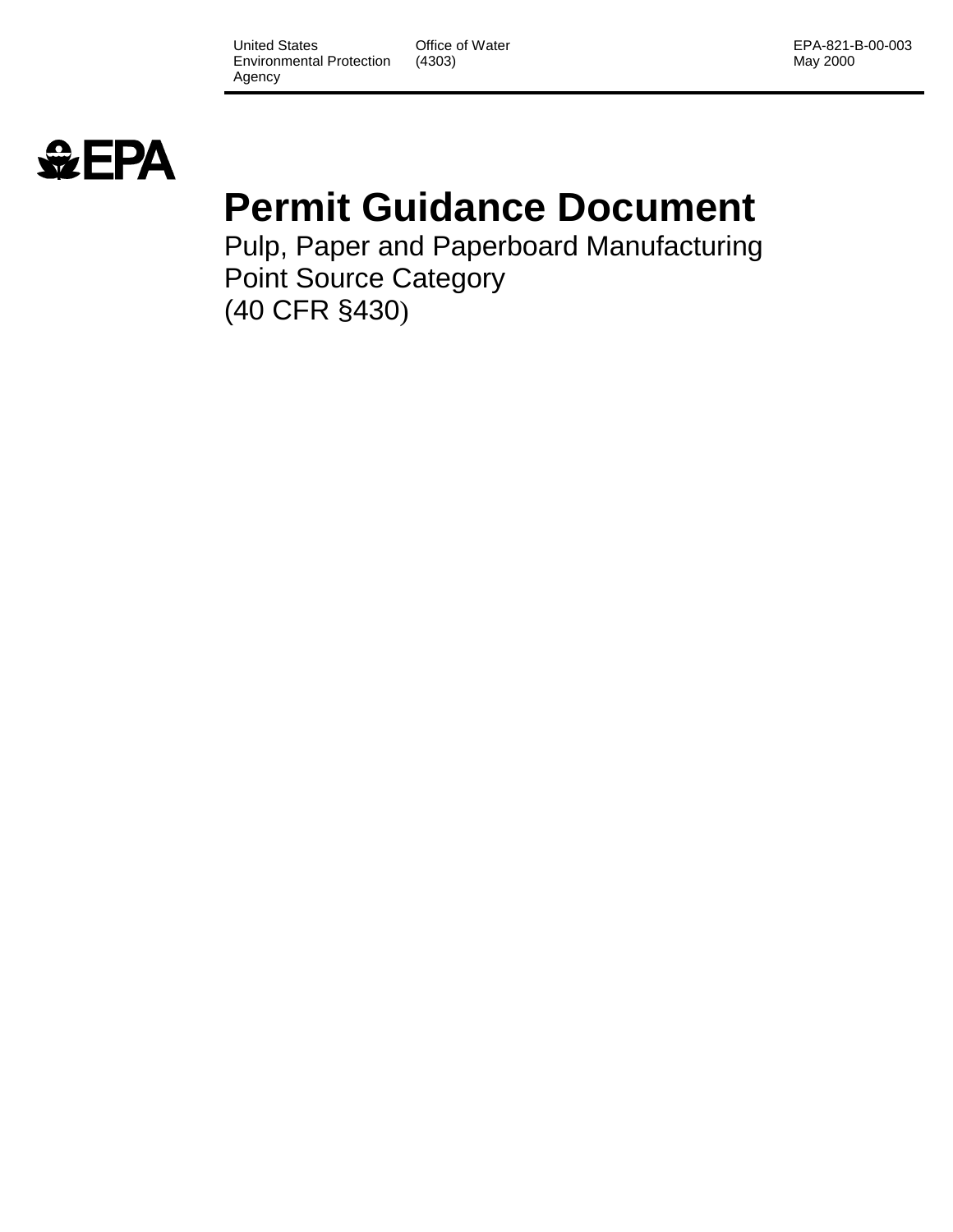| $\mathbf{1}$   |                                                                                               |
|----------------|-----------------------------------------------------------------------------------------------|
| $\overline{2}$ | Overview of NPDES Program and National Pretreatment Program  2-1                              |
|                |                                                                                               |
|                | What are Water-Quality-Based Effluent Limitations (WQBELs)? . 2-1                             |
|                |                                                                                               |
|                |                                                                                               |
|                | Applicability of Effluent Limitations Guidelines and Standards  2-2                           |
| 3              |                                                                                               |
|                |                                                                                               |
| $\overline{4}$ |                                                                                               |
| 5              | What are the Regulatory Bases for Effluent Limitations Guidelines and                         |
|                |                                                                                               |
|                | What are the Model Process Technologies and Treatment Systems?  5-1                           |
|                | Subpart B - Bleached Papergrade and Kraft and Soda Mills<br>$5 - 1$                           |
|                |                                                                                               |
| 6              | Where Are Mills Required to Demonstrate Compliance?  6-1                                      |
|                |                                                                                               |
|                |                                                                                               |
| 7              | What are the Effluent Limitations Guidelines and Standards for Subparts                       |
|                | $7-1$                                                                                         |
|                |                                                                                               |
|                |                                                                                               |
|                |                                                                                               |
|                | $7 - 8$                                                                                       |
|                | Subpart B - Bleached Papergrade Kraft and Soda Subcategory<br>$7-9$                           |
|                | Subpart E - Papergrade Sulfite<br>$7-9$                                                       |
|                |                                                                                               |
|                | $7-9$                                                                                         |
|                | Subpart B - Bleached Papergrade Kraft and Soda  7-10                                          |
|                | Subpart E - Papergrade Sulfite $\ldots \ldots \ldots \ldots \ldots \ldots \ldots \ldots$ 7-10 |
| 8              | How Do I Develop Permits for Mills with Operations in Subparts                                |
|                | $8-1$                                                                                         |
|                | $8 - 2$                                                                                       |
|                |                                                                                               |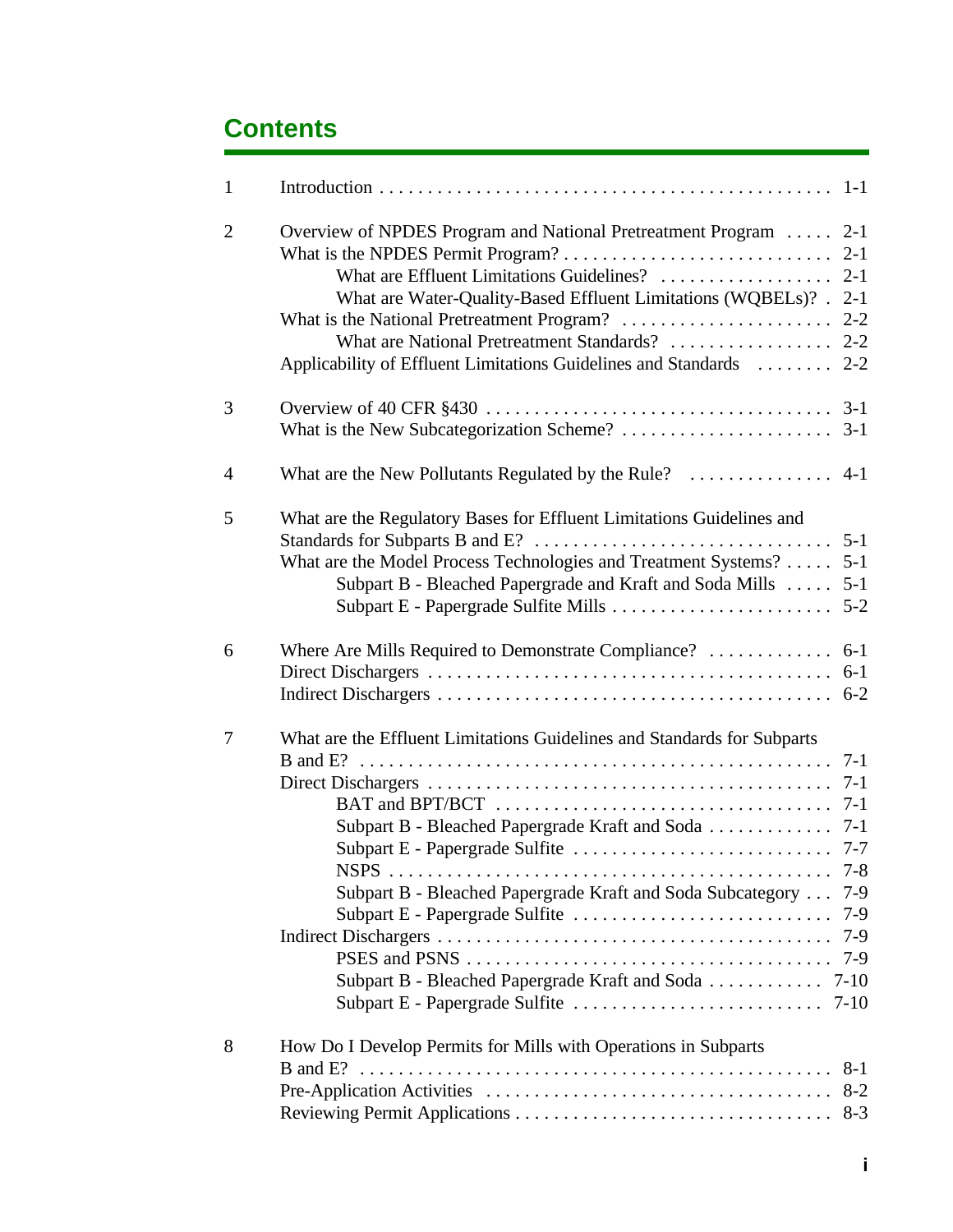|   |                                                                                                                               | $8 - 4$  |
|---|-------------------------------------------------------------------------------------------------------------------------------|----------|
|   | What are the Two Types of ELG&S?                                                                                              | $8 - 4$  |
|   | How Do I Use Production Information to Develop Permit Limits?<br>What Production Definition Must Be Used to Calculate AOX and | $8 - 5$  |
|   |                                                                                                                               | $8 - 5$  |
|   | What Production Definition Must Be Used to Calculate Conventional                                                             |          |
|   |                                                                                                                               |          |
|   | How Do I Calculate the Production Rate?<br>How Do I Determine Whether the Mill is Subject to the Specialty-                   | $8 - 7$  |
|   |                                                                                                                               |          |
|   | Should the Permit Include Limits Based on ELGs or WQBELs? .                                                                   | $8 - 12$ |
|   |                                                                                                                               | $8 - 14$ |
|   | What are the Monitoring Locations?                                                                                            | $8 - 15$ |
|   |                                                                                                                               | $8 - 17$ |
|   | During What Bleaching Conditions Should Mills Collect                                                                         |          |
|   |                                                                                                                               | $8 - 18$ |
|   | Should Mills be Required to Measure Bleach Plant Flows?                                                                       | $8-19$   |
|   | What are Appropriate Sample Collection Methods?                                                                               | $8 - 20$ |
|   | What are the Appropriate Analytical Methods?                                                                                  | $8 - 22$ |
|   | What is the Minimum Level of Detection?                                                                                       | $8 - 23$ |
|   | What are Reporting and Recordkeeping Requirements?                                                                            | $8 - 25$ |
|   | When May Mills Certify to use of Certain Processes in Lieu of                                                                 |          |
|   |                                                                                                                               | $8 - 25$ |
|   |                                                                                                                               | $8 - 26$ |
|   | When Must Existing Mills Comply With Cluster Rules?                                                                           | $8 - 26$ |
|   | What if Existing Direct Dischargers Cannot Meet Cluster Rules                                                                 |          |
|   |                                                                                                                               | $8 - 26$ |
|   | What are Typical Implementation Periods for Subpart B Model                                                                   |          |
|   |                                                                                                                               | $8 - 27$ |
|   |                                                                                                                               | $8 - 31$ |
|   | When Must New Sources Comply with the Cluster Rules?                                                                          | $8 - 32$ |
|   | How Do Compliance Schedules for Air and Water Regulations for                                                                 |          |
|   |                                                                                                                               | $8 - 32$ |
|   |                                                                                                                               | $8 - 34$ |
|   | Extending Standard Conditions for Bleach Plant Permit Limits                                                                  | $8 - 36$ |
| 9 |                                                                                                                               | $9-1$    |
|   |                                                                                                                               | $9-1$    |
|   | How Do I Incorporate BMPs into Permits?                                                                                       | $9 - 2$  |
|   |                                                                                                                               | $9 - 2$  |
|   | What Are the Implementation Requirements for BMPs?                                                                            | $9 - 4$  |
|   |                                                                                                                               | $9 - 5$  |
|   | What Are the BMP Monitoring Requirements?                                                                                     | $9 - 6$  |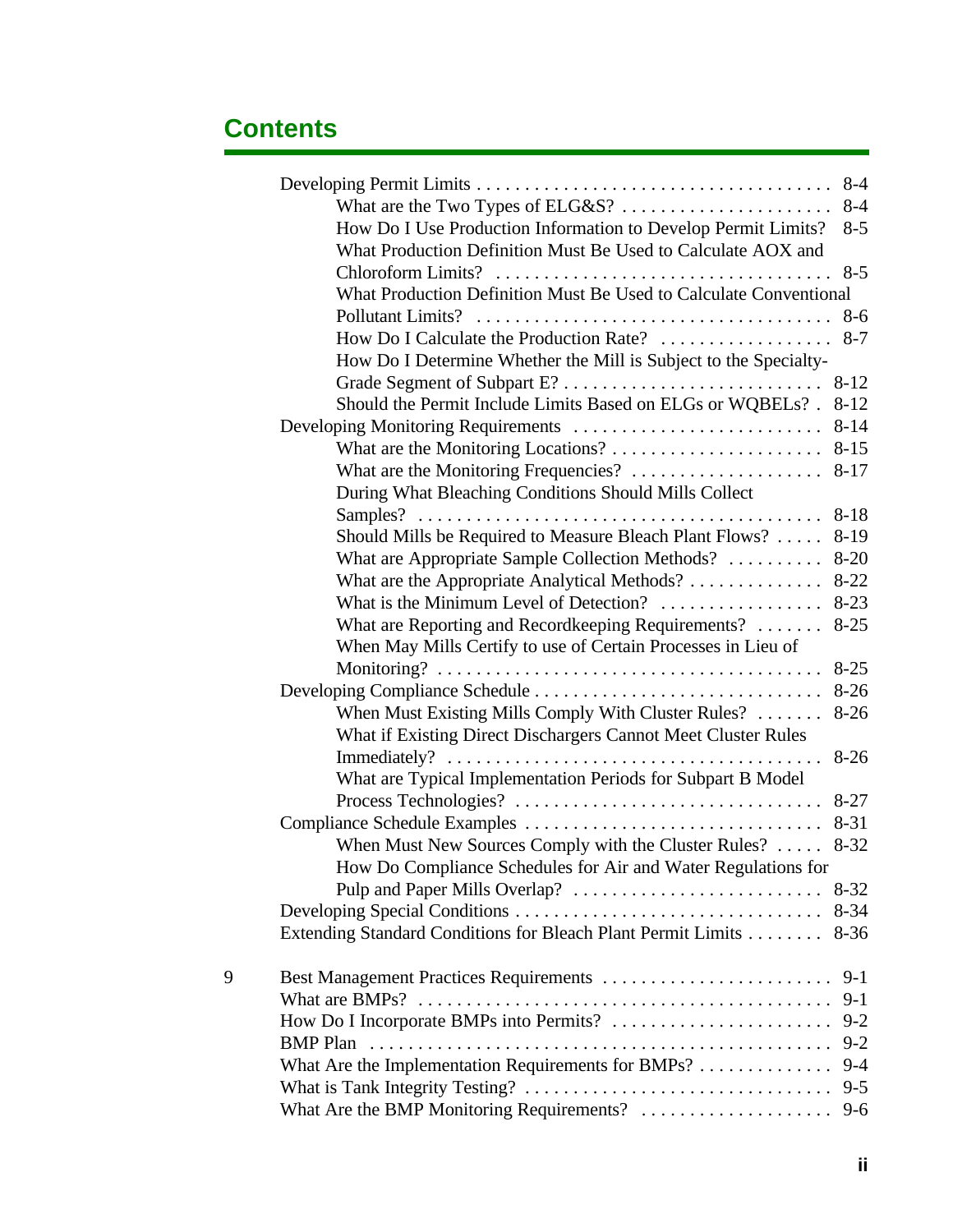|    | Monitoring of Tanks, Sumps, and Sewers as Elements of BMPs 9-6           |           |
|----|--------------------------------------------------------------------------|-----------|
|    |                                                                          | $9 - 6$   |
|    |                                                                          |           |
| 10 | How are Permits Established for Mills that Decide to Enter the Voluntary |           |
|    | Advanced Technology Incentives Program?                                  | $10-1$    |
|    |                                                                          | $10-1$    |
|    |                                                                          | $10-2$    |
|    | Must I Require the Mill to Submit a Milestones Plan?                     | $10-3$    |
|    |                                                                          | $10-3$    |
|    | How Do I Establish Permit Limits That Reflect the VATIP Schedule?        | $10-3$    |
|    |                                                                          | $10-4$    |
|    |                                                                          | $10-6$    |
|    |                                                                          | $10-6$    |
|    | What are the Reduced Monitoring Requirements?                            | $10-7$    |
|    | How Does VATIP Enrollment Affect MACT Compliance Schedule?               | $10-8$    |
|    |                                                                          |           |
| 11 |                                                                          | $11 - 1$  |
|    |                                                                          | $11-2$    |
|    |                                                                          | $11 - 2$  |
|    | Relevant Information for Establishing Permit Limits                      | $11-2$    |
|    | Determining Permit Limits for Pollutants Regulated Under BPT.            | $11-4$    |
|    | Determining Permit Limits for Pollutants Regulated Under BAT.            | $11-5$    |
|    | Final Permit Limits for Softwood Paper                                   | $11 - 7$  |
|    | Case Study #2                                                            | $11-9$    |
|    |                                                                          | $11-9$    |
|    | Relevant Information for Establishing Permit Limits                      | $11-9$    |
|    | Determining Permit Limits for Pollutants Regulated Under BPT.            | $11-9$    |
|    | Determining Permit Limits for Pollutants Regulated Under BAT             | $11 - 11$ |
|    | Final Permit Limits for White Bright Paper Company                       | $11 - 11$ |
|    |                                                                          | $11 - 13$ |
|    |                                                                          | $11 - 13$ |
|    | Relevant Information for Establishing Permit Limits                      | $11 - 13$ |
|    | Determining Permit Limits for Pollutants Regulated Under BPT             | $11 - 15$ |
|    | Determining Permit Limits for Pollutants Regulated Under BAT             | $11 - 16$ |
|    | Final Permit Limits for Acme Paper                                       | $11 - 18$ |
|    |                                                                          | $11-20$   |
|    | General Site Description                                                 | $11 - 20$ |
|    | Relevant Information for Establishing Permit Limits                      | 11-20     |
|    | Determining Permit Limits for Pollutants Regulated Under BPT             | 11-21     |
|    | Determining Permit Limits for Pollutants Regulated Under BAT             | 11-23     |
|    | Final Permit Limits for Pulpco Corporation                               | $11 - 25$ |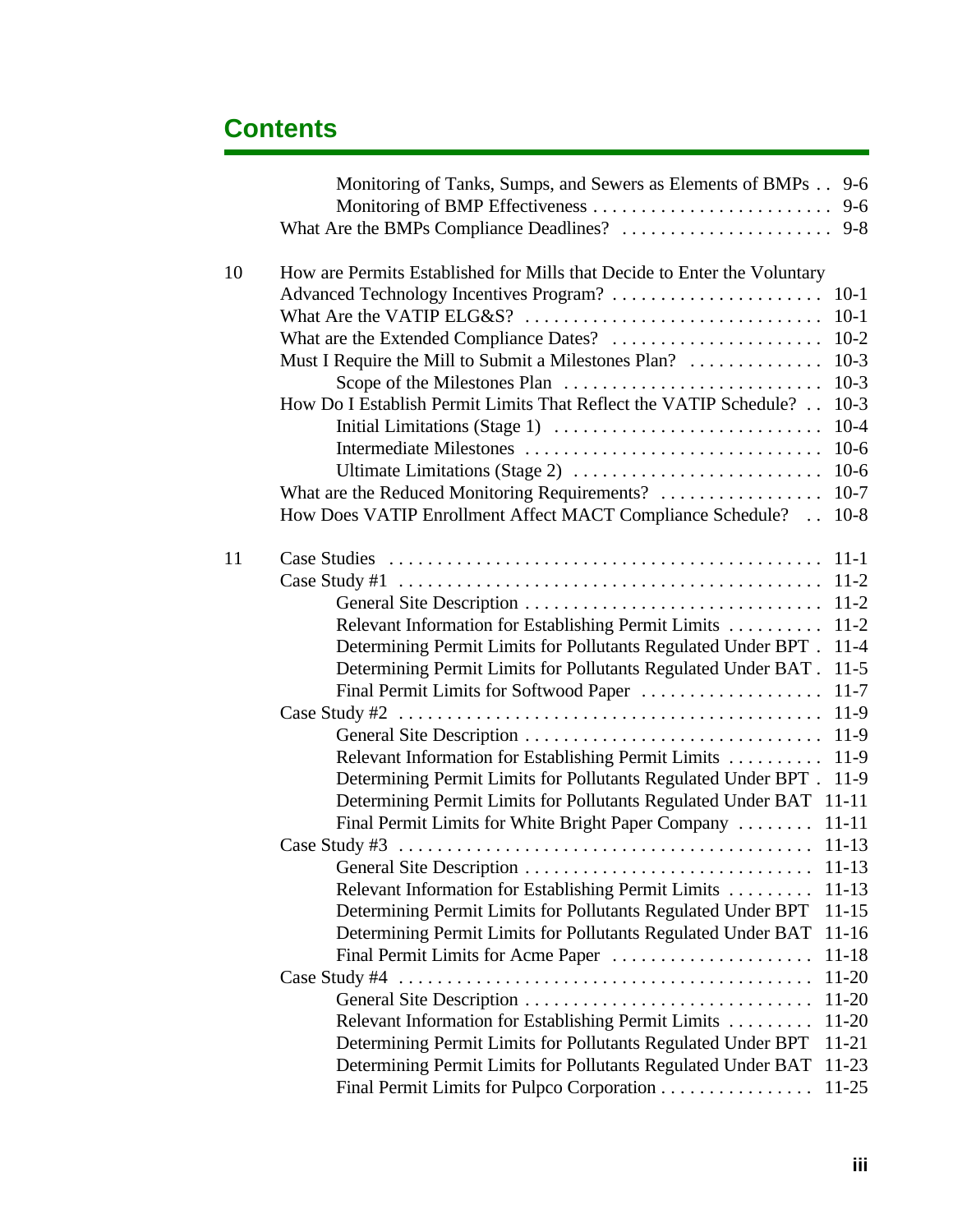|    |                                                                                                           | $11 - 27$ |
|----|-----------------------------------------------------------------------------------------------------------|-----------|
|    | General Site Description                                                                                  | $11 - 27$ |
|    | Relevant Information for Establishing Permit Limits                                                       | $11 - 27$ |
|    | Determining Permit Limits for Pollutants Regulated Under BPT                                              | $11 - 30$ |
|    | Determining Permit Limits for Pollutants Regulated Under BAT                                              | $11-30$   |
|    | Final Permit Limits for United Papers Corporation                                                         | 11-32     |
|    | Case Study #6 $\dots \dots \dots \dots \dots \dots \dots \dots \dots \dots \dots \dots \dots \dots \dots$ | $11 - 34$ |
|    | General Site Description                                                                                  | $11 - 34$ |
|    | Relevant Information for Establishing Permit Limits                                                       | 11-34     |
|    | Determining Permit Limits for Conventional Pollutants Regulated                                           |           |
|    | Under BPT and NSPS                                                                                        | $11 - 35$ |
|    | Determining Permit Limits for Pollutants Regulated Under BAT                                              | $11 - 37$ |
|    | Final Permit Limits for PaperTech Corporation                                                             | 11-39     |
|    |                                                                                                           | 11-42     |
|    |                                                                                                           | 11-42     |
|    | Relevant Information for Establishing Pretreatment Limits                                                 | $11 - 42$ |
|    | Determining Permit Limits for Toxic and Nonconventional Pollutants                                        |           |
|    |                                                                                                           | $11 - 42$ |
|    | Final Pretreatment Limits for Commerce Pulp                                                               | $11 - 45$ |
|    |                                                                                                           | 11-47     |
|    |                                                                                                           | 11-47     |
|    | Permitting Information                                                                                    | 11-47     |
|    | Establishing Stage 1 Permit Limits                                                                        | 11-48     |
|    |                                                                                                           | $11-56$   |
|    |                                                                                                           | $11 - 56$ |
|    |                                                                                                           | 11-56     |
|    |                                                                                                           | 11-59     |
|    |                                                                                                           | 11-59     |
|    | Relevant Information for Establishing Permit Limits                                                       | 11-59     |
|    | Determining Permit Limits for Pollutants Regulated Under BPT                                              | $11-60$   |
|    | Determining Permit Limits for Pollutants Regulated Under BAT                                              | $11-62$   |
|    |                                                                                                           |           |
| 12 |                                                                                                           | $12-1$    |
|    | Information Relating to the Pulp and Paper Rule                                                           | $12 - 1$  |
|    | Documents Supporting the 1998 Promulgated Rule                                                            | $12 - 2$  |
|    | Documents Relating to Implementation/Enforcement of the 1998                                              |           |
|    |                                                                                                           | $12 - 4$  |
|    | General Information About Permits and NPDES Program                                                       | $12 - 4$  |
|    | General Information About Pulp and Paper                                                                  | $12 - 4$  |
|    |                                                                                                           | $12-5$    |
|    |                                                                                                           | $12-6$    |
|    |                                                                                                           |           |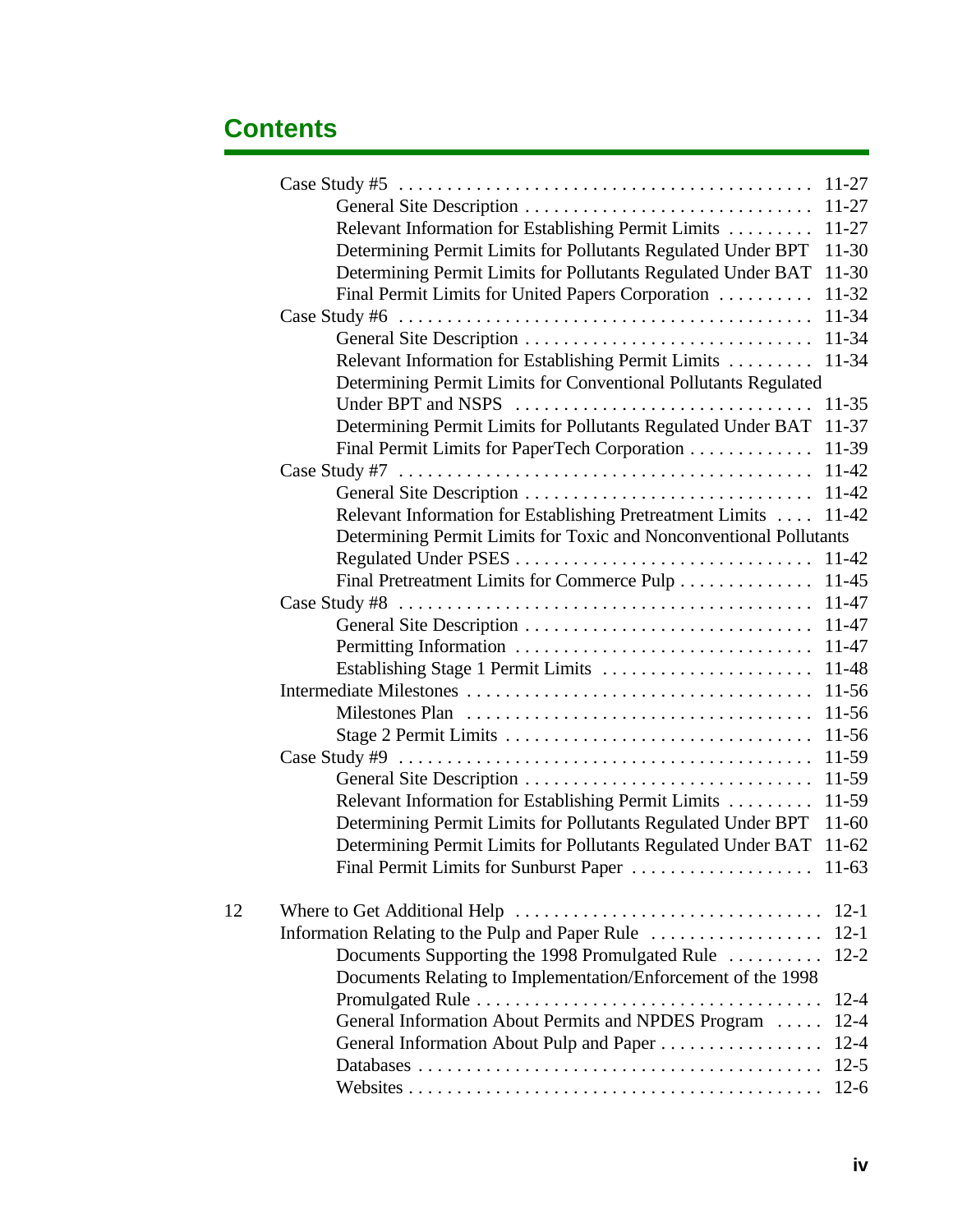|            | National Technical Information Service (NTIS)  12-7        |  |
|------------|------------------------------------------------------------|--|
|            |                                                            |  |
| Appendix A |                                                            |  |
| Appendix B |                                                            |  |
| Appendix C |                                                            |  |
| Appendix D |                                                            |  |
| Appendix E | Existing Effluent Quality (EEQ) Calculation Procedures E-1 |  |
| Appendix F |                                                            |  |
|            |                                                            |  |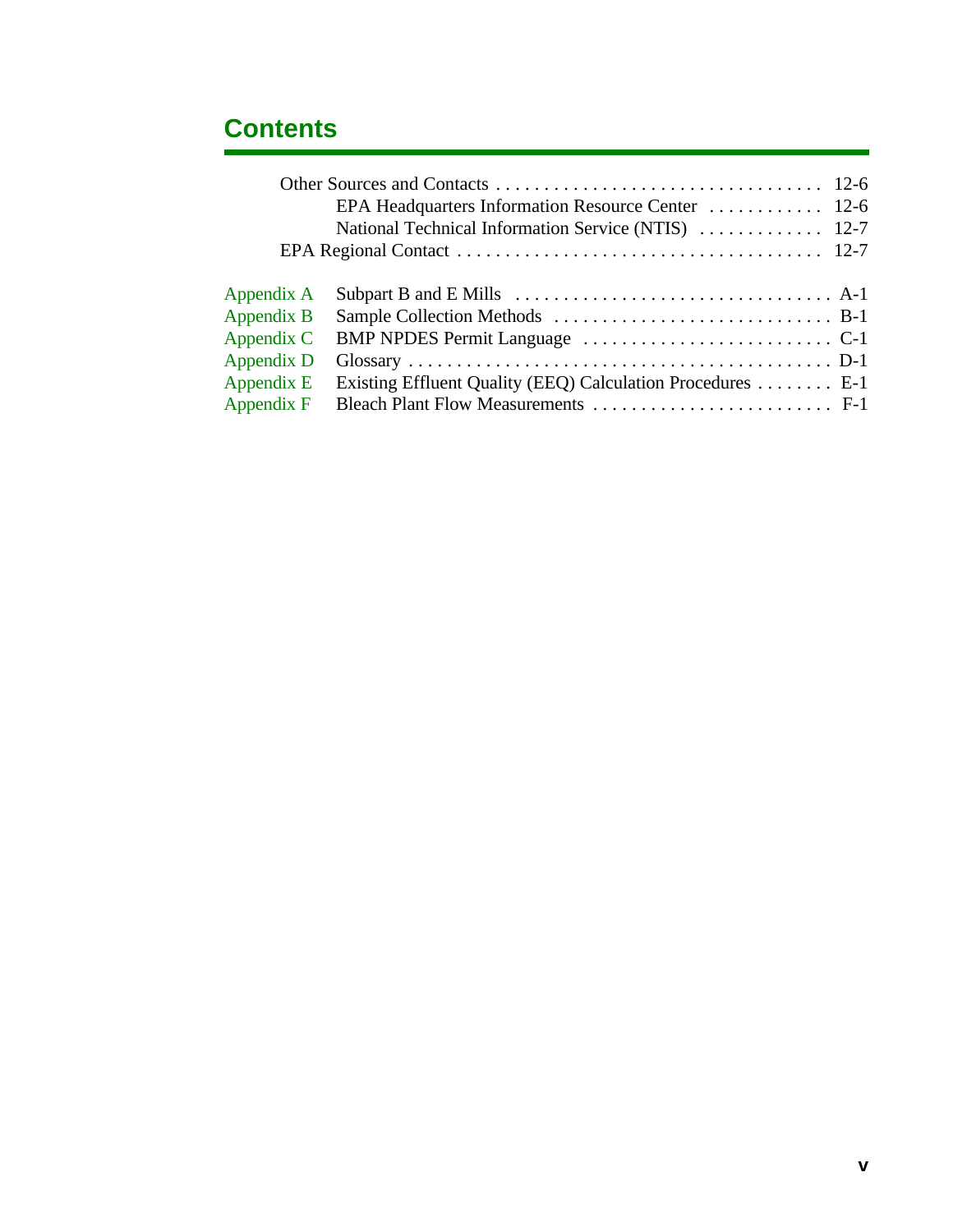#### **Tables**

| $\mathbf{1}$   |                                                                             |
|----------------|-----------------------------------------------------------------------------|
| $\overline{2}$ |                                                                             |
| 3              |                                                                             |
| $\overline{4}$ | BAT Effluent Limitations Guidelines for Subpart E Ammonium-Based            |
| 5              | BAT Effluent Limitations Guidelines for Calcium-, Magnesium-, or            |
| 6              |                                                                             |
| 7              | PSES Effluent Limitations Guidelines for Subpart E Ammonium-Based           |
| 8              | PSES Effluent Limitations Guidelines for Calcium-, Magnesium-, or           |
| 9              |                                                                             |
| 10             |                                                                             |
| 11             | Subpart E New Source Performance Standards for Conventional                 |
| 12             | Pretreatment Standards for New Sources for Subpart E Ammonium-Based         |
| 13             | Pretreatment Standards for New Sources for Calcium-, Magnesium-, or         |
| 14             |                                                                             |
| $2 - 1$        | Effluent Limitations Guidelines and Standards Applicable to Each<br>$2 - 3$ |
| $3-1$          | Revised Subcategorization Scheme (with Previous Subparts Noted) 3-2         |
| $4 - 1$        |                                                                             |
| $5 - 1$        | BAT and NSPS Technology Bases for Papergrade Sulfite Subcategory 5-3        |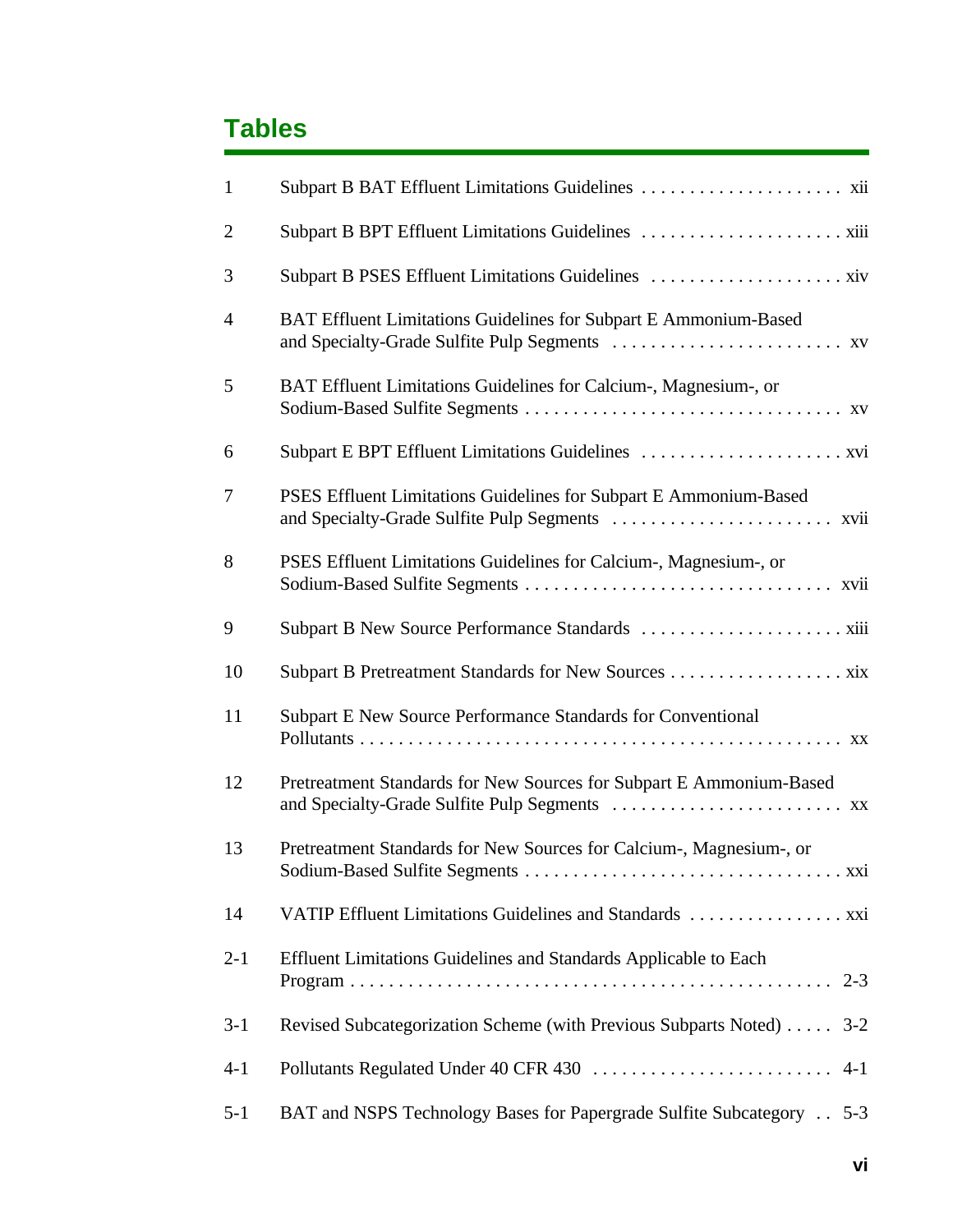#### **Tables**

| $6-1$   |                                                                               |
|---------|-------------------------------------------------------------------------------|
| $7-1$   |                                                                               |
| $7 - 2$ |                                                                               |
| $7 - 3$ | BAT Effluent Limitations Guidelines for Subpart E Ammonium-Based              |
| $7 - 4$ | BAT Effluent Limitations Guidelines for Calcium-, Magnesium-, or              |
| $7 - 5$ |                                                                               |
| $7 - 6$ |                                                                               |
| $7 - 7$ | Subpart E New Source Performance Standards for Conventional                   |
| $7 - 8$ |                                                                               |
| $8 - 1$ |                                                                               |
| $8 - 2$ |                                                                               |
| $8 - 3$ | Common Production Measures in the Pulp and Paper Industry  8-7                |
| $8 - 4$ | Minimum Monitoring Frequencies for Mills with Operations in Subparts          |
| $8 - 5$ | Recommended Bleach Plant Effluent Sampling Collection Methods  8-22           |
| $8 - 6$ |                                                                               |
| $8 - 7$ | Model Process Technologies that Typically Need Significant                    |
| $9-1$   |                                                                               |
| $9 - 2$ | BMP Compliance Deadlines Schedule for Existing Direct and Indirect<br>$9 - 8$ |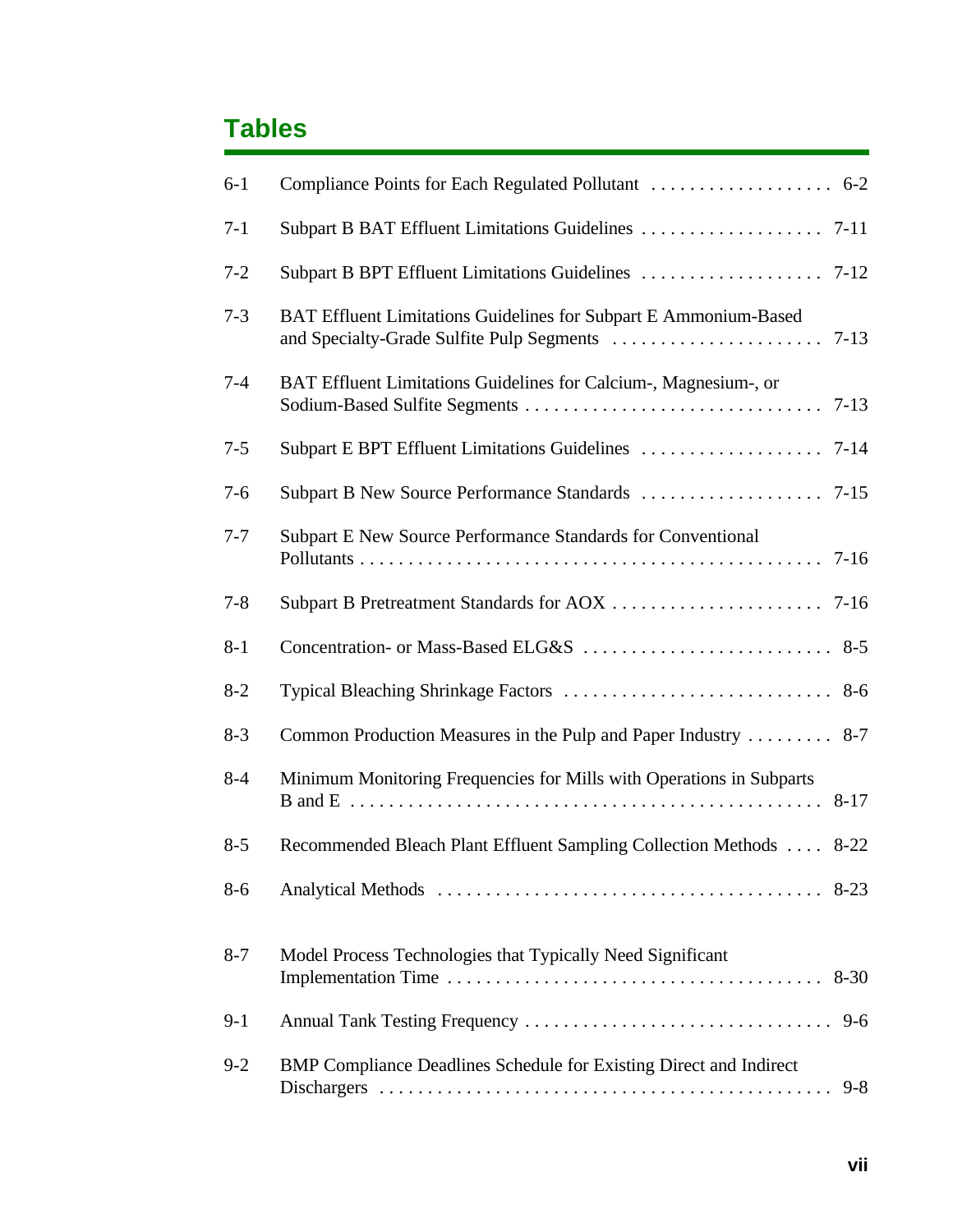#### **Tables**

| $9 - 3$   | BMP Compliance Deadlines Schedule for New Sources  9-9                                                          |
|-----------|-----------------------------------------------------------------------------------------------------------------|
| $10-1$    | VATIP Effluent Limitations Guidelines and Standards<br>$10-2$                                                   |
| $10-2$    | Minimum Monitoring Frequencies for Chlorinated Compounds and AOX<br>for Fiber Lines Enrolled in VATIP<br>$10-7$ |
| $11 - 1$  | $11-2$                                                                                                          |
| $11-2$    | NPDES Permit Limits, Softwood Paper Corporation<br>$11-8$                                                       |
| $11-3$    | Permit Limits for White Bright Paper Company<br>$11 - 12$                                                       |
| $11 - 4$  | $11-19$                                                                                                         |
| $11-5$    | $11-26$                                                                                                         |
| $11-6$    | Permit Limits for United Papers Corporation<br>$11 - 33$                                                        |
| $11 - 7$  | $11-40$                                                                                                         |
| $11 - 8$  | Permit Limits for Commerce Pulp Company<br>11-46                                                                |
| $11-9$    | $11 - 54$                                                                                                       |
| $11 - 10$ | $11-57$                                                                                                         |
| $11 - 11$ | $11-63$                                                                                                         |
| $A-1$     |                                                                                                                 |
| $A-2$     |                                                                                                                 |
| $E-1$     |                                                                                                                 |
| $E-2$     | Variability Factors for AOX, Chloroform, and TCDF E-6                                                           |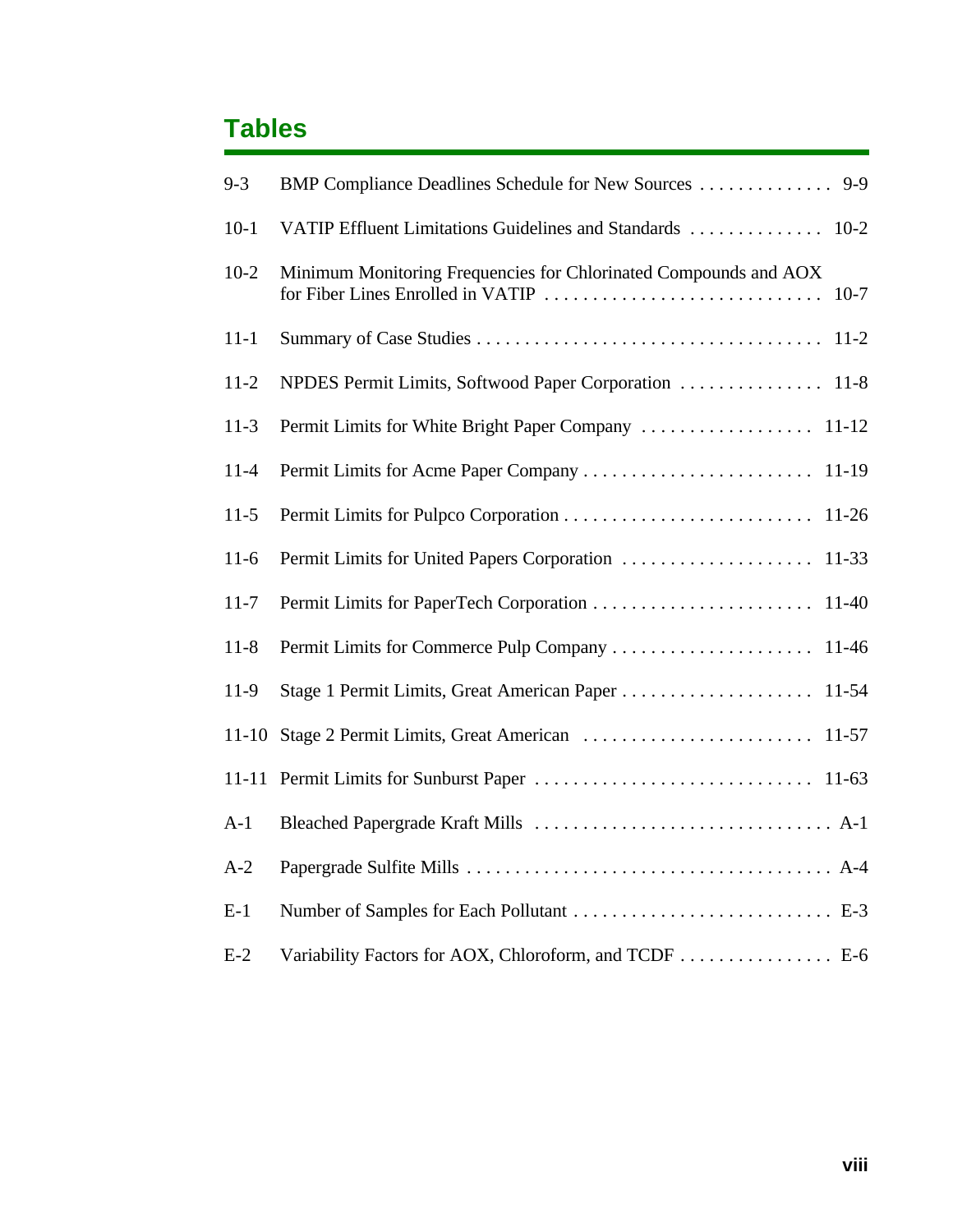#### **Figures**

| $7 - 1$  |                                                                      |
|----------|----------------------------------------------------------------------|
| $7 - 2$  |                                                                      |
| $7 - 3$  |                                                                      |
| $7 - 4$  |                                                                      |
| $7 - 5$  |                                                                      |
| $8-1$    |                                                                      |
| $8 - 2$  | Sampling Locations for Various Acid and Alkaline Sewer Stream        |
| $10-1$   | Permit Process for Direct Discharges During Each Phase of VATIP 10-5 |
| $12 - 1$ |                                                                      |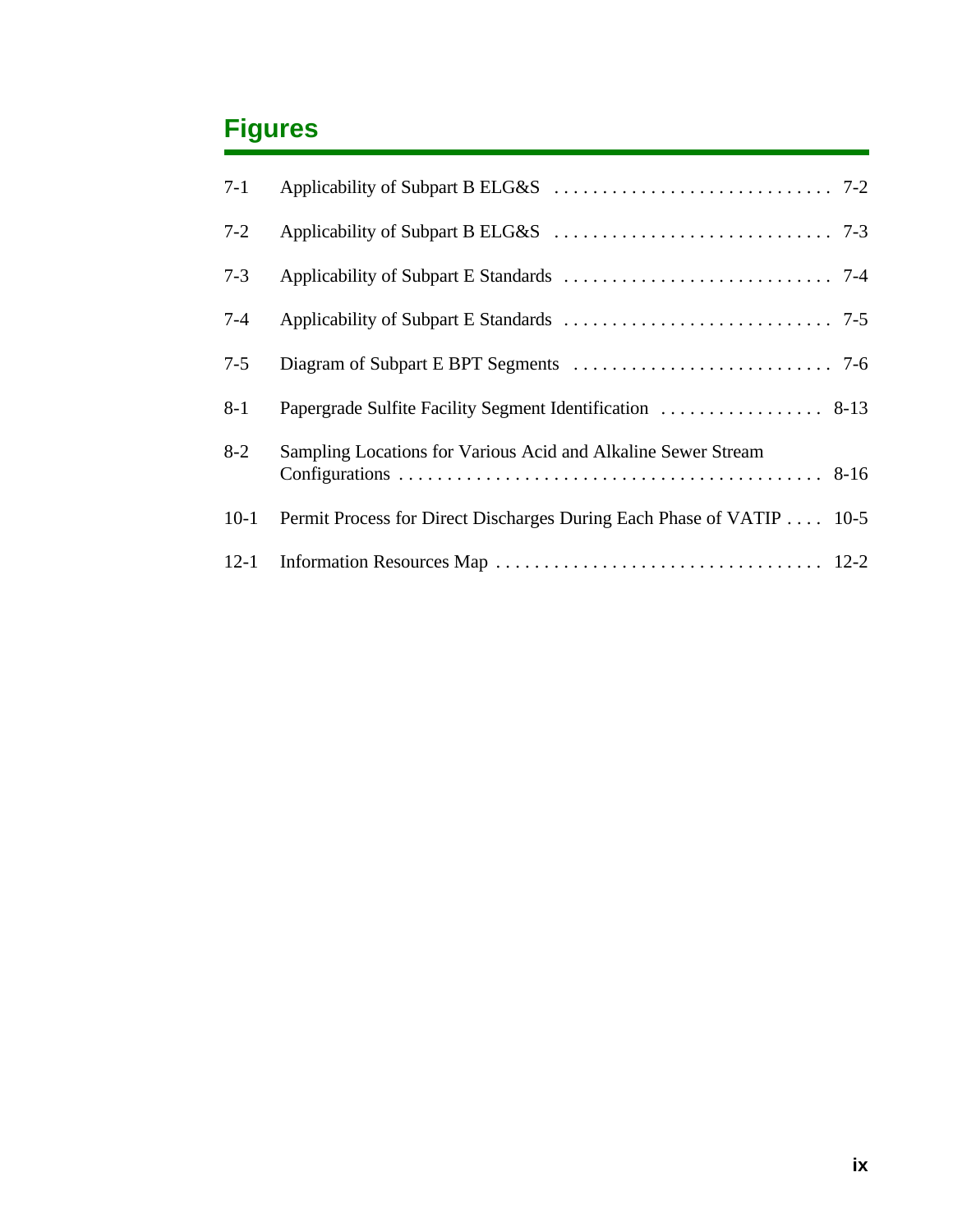#### **Disclaimer**

This guidance is designed to help implement national policy on effluent limitations guidelines and standards for the pulp, paper, and paperboard industry. This document does not, however, substitute for the CWA or EPA's regulations, nor is it a regulation itself. Thus, it cannot impose legally binding requirements on EPA, states, or the regulated community and may not apply to a particular situation based upon these circumstances. EPA and state decisionmakers retain the discretion to adopt approaches on a case-by-case basis that differ from this guidance where appropriate. EPA may change this guidance in the future.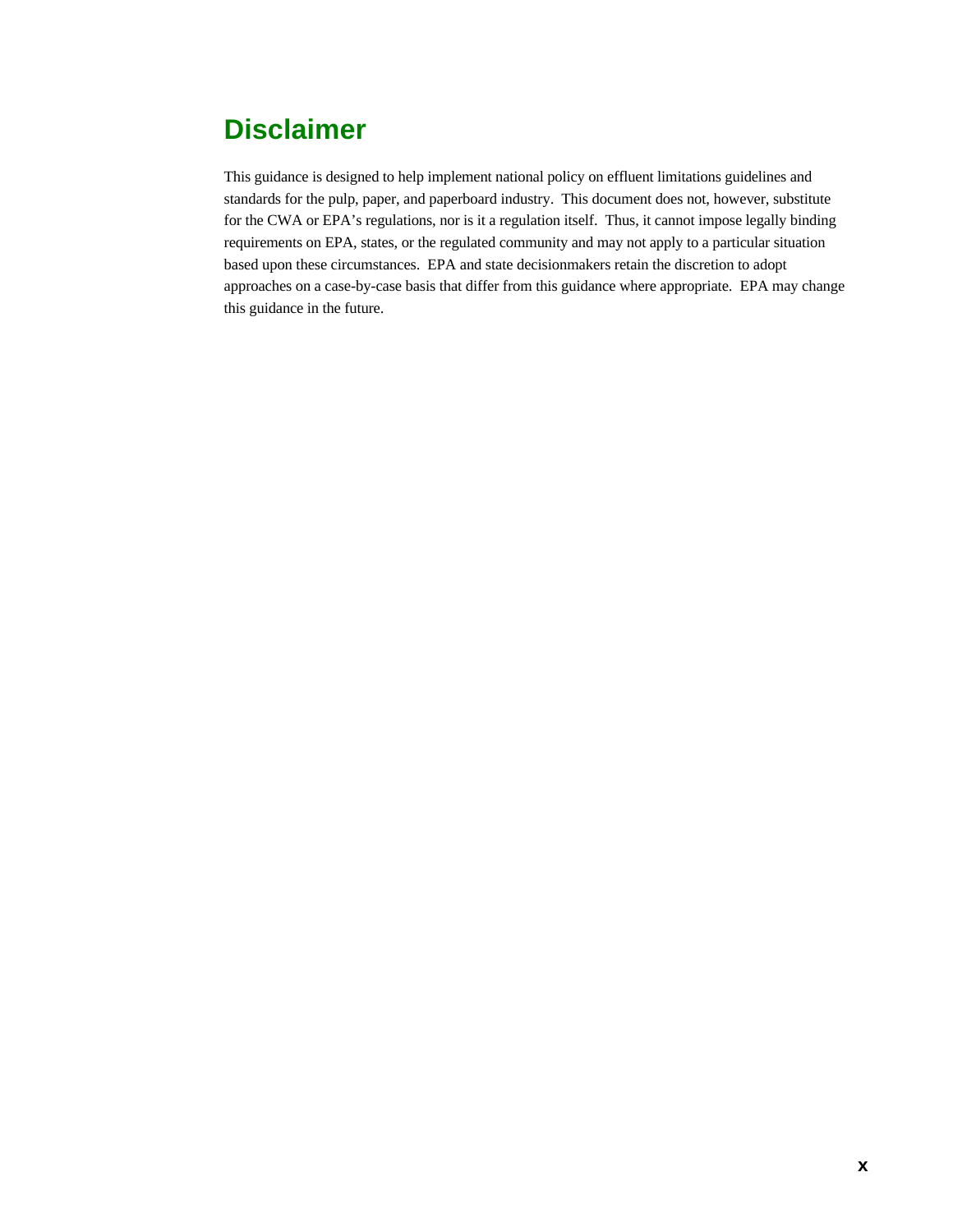#### **Executive Summary**

n April 15, 1998, the U.S. Environmental Protection Agency (EPA) promulgated revised regulations for the pulp, paper, and paperboard category to control both effluent discharges and air emissions. The promulgation of the revised regulations marks the completion of the first of three phases of the Cluster Rules. As part of Phase I, EPA established effluent limitations guidelines and standards under 40 CFR Part 430 for the following two subcategories:

Subpart B - Bleached Papergrade Kraft and Soda; and Subpart E - Papergrade Sulfite.

At the time of publication of this guidance manual, EPA is continuing with Phases II and III to establish revised effluent limitations and standards for the remaining subparts. Over the next several years, EPA plans to complete these phases and will update 40 CFR Part 430 after the completion of each phase.

The purpose of this guidance document is to help you, the permit writer, develop appropriate National Pollutant Discharge Elimination System (NPDES) permits and pretreatment requirements for mills with operations in Subparts B and E. The material presented is intended solely for guidance and does not alter any statutory requirements. For an overview of the NPDES and National Pretreatment Programs, you may refer to Section 2 of this document or to the *U.S. EPA NPDES Permit Writer's Manual* (EPA-833-B-96- 003) for more detailed information.

The tables below summarize the April 15, 1998 promulgated regulations for Subparts B and E.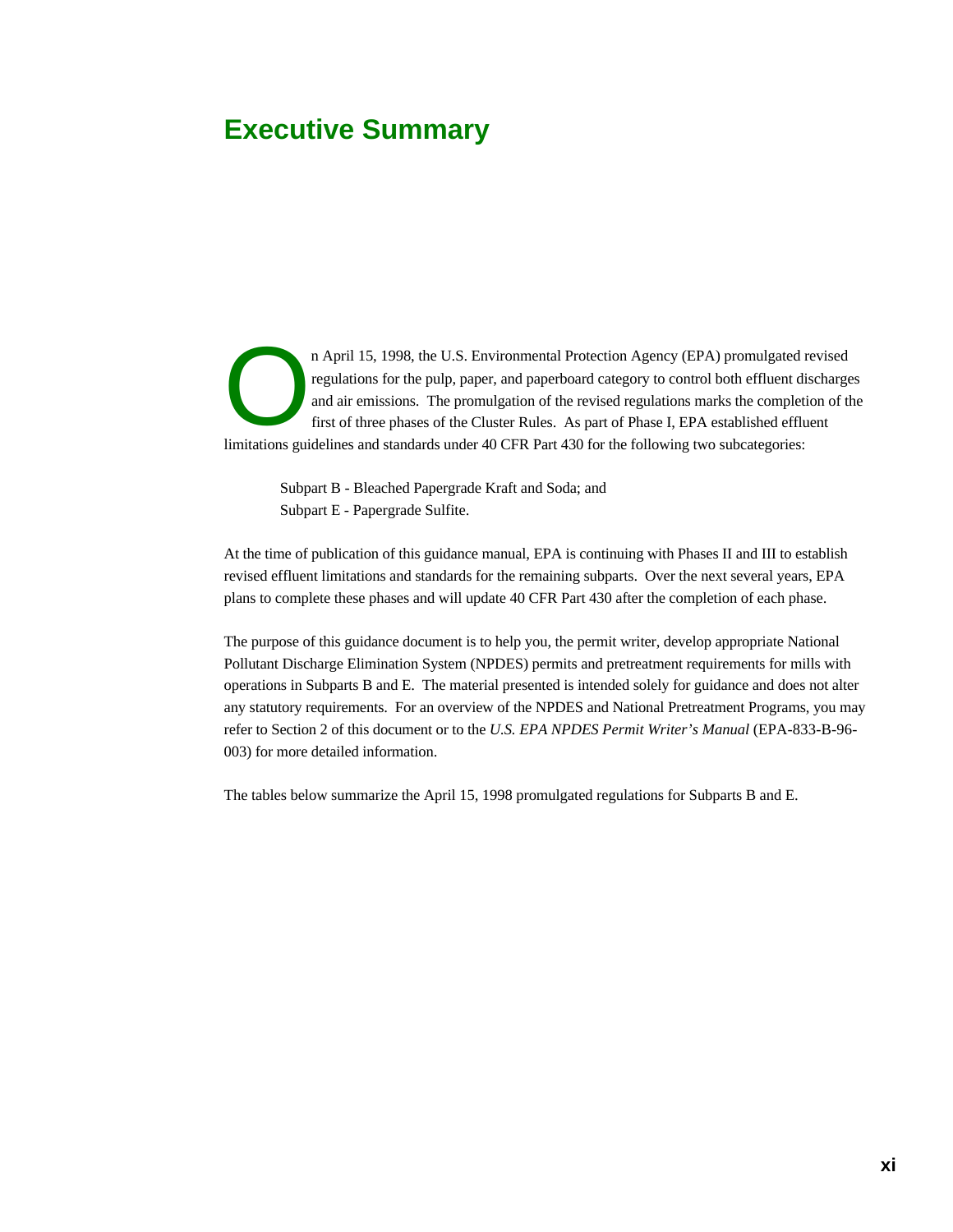|                               | BAT(c),(d)                    |                                    |                                                   |                              |  |
|-------------------------------|-------------------------------|------------------------------------|---------------------------------------------------|------------------------------|--|
|                               | <b>Continuous Dischargers</b> |                                    | <b>Noncontinuous</b><br><b>Dischargers Annual</b> |                              |  |
| <b>Pollutant</b>              | 1-Day Maximum<br>(kg/kkg)     | <b>Monthly Average</b><br>(kg/kkg) | Average<br>(kg/kkg)                               | <b>Point of Compliance</b>   |  |
| <b>TCDD</b>                   | $\langle$ ML $(a)$            | (b)                                | <b>NA</b>                                         | <b>Bleach Plant Effluent</b> |  |
| <b>TCDF</b>                   | 31.9 pg/l                     | (b)                                | NA                                                | <b>Bleach Plant Effluent</b> |  |
| Chloroform                    | 6.92 $g/kkg$ (d)              | 4.14 $g/kkg$ (d)                   | NA                                                | <b>Bleach Plant Effluent</b> |  |
| Trichlorosyringol             | $\langle ML(a)$               | (b)                                | NA                                                | <b>Bleach Plant Effluent</b> |  |
| 3,4,5-Trichlorocatechol       | $\langle ML(a)$               | (b)                                | <b>NA</b>                                         | <b>Bleach Plant Effluent</b> |  |
| 3,4,6-Trichlorocatechol       | $\langle ML(a)$               | (b)                                | <b>NA</b>                                         | <b>Bleach Plant Effluent</b> |  |
| $3,4,5-$<br>Trichloroguaiacol | $\langle ML(a)$               | (b)                                | <b>NA</b>                                         | <b>Bleach Plant Effluent</b> |  |
| $3,4,6-$<br>Trichloroguaiacol | $\langle ML(a)$               | (b)                                | NA                                                | <b>Bleach Plant Effluent</b> |  |
| $4,5,6-$<br>Trichloroguaiacol | $\langle ML(a)$               | (b)                                | <b>NA</b>                                         | <b>Bleach Plant Effluent</b> |  |
| 2,4,5-Trichlorophenol         | $\langle ML(a)$               | (b)                                | <b>NA</b>                                         | <b>Bleach Plant Effluent</b> |  |
| 2,4,6-Trichlorophenol         | $\langle ML(a)$               | (b)                                | <b>NA</b>                                         | <b>Bleach Plant Effluent</b> |  |
| Tetrachlorocatechol           | $\langle ML(a)$               | (b)                                | <b>NA</b>                                         | <b>Bleach Plant Effluent</b> |  |
| Tetrachloroguaiacol           | $\langle ML(a)$               | (b)                                | <b>NA</b>                                         | <b>Bleach Plant Effluent</b> |  |
| 2,3,4,6<br>Tetrachlorophenol  | $\langle ML(a)$               | (b)                                | NA                                                | <b>Bleach Plant Effluent</b> |  |
| Pentachlorophenol             | $\langle ML(a)$               | (b)                                | <b>NA</b>                                         | <b>Bleach Plant Effluent</b> |  |
| <b>AOX</b>                    | $0.951$ kg/kkg                | 0.623 kg/kkg                       | 0.512                                             | <b>Final Effluent</b>        |  |
| COD                           | Reserved                      | Reserved                           | Reserved                                          | Reserved                     |  |

#### **Table 1: Subpart B BAT Effluent Limitations Guidelines**

(a) "<ML" means less than the minimum level specified in Section 430.01(I) for that particular pollutant.

(b) This regulation doesn't specify a monthly average limitation for this pollutant; however, you may do so as appropriate.

(c) See 40 CFR 430.24(d) for additional limitations that apply to mills that use chlorophenolic biocides.

(d) For mills that certify to use TCF, refer to 40 CFR 430.24(a)(2).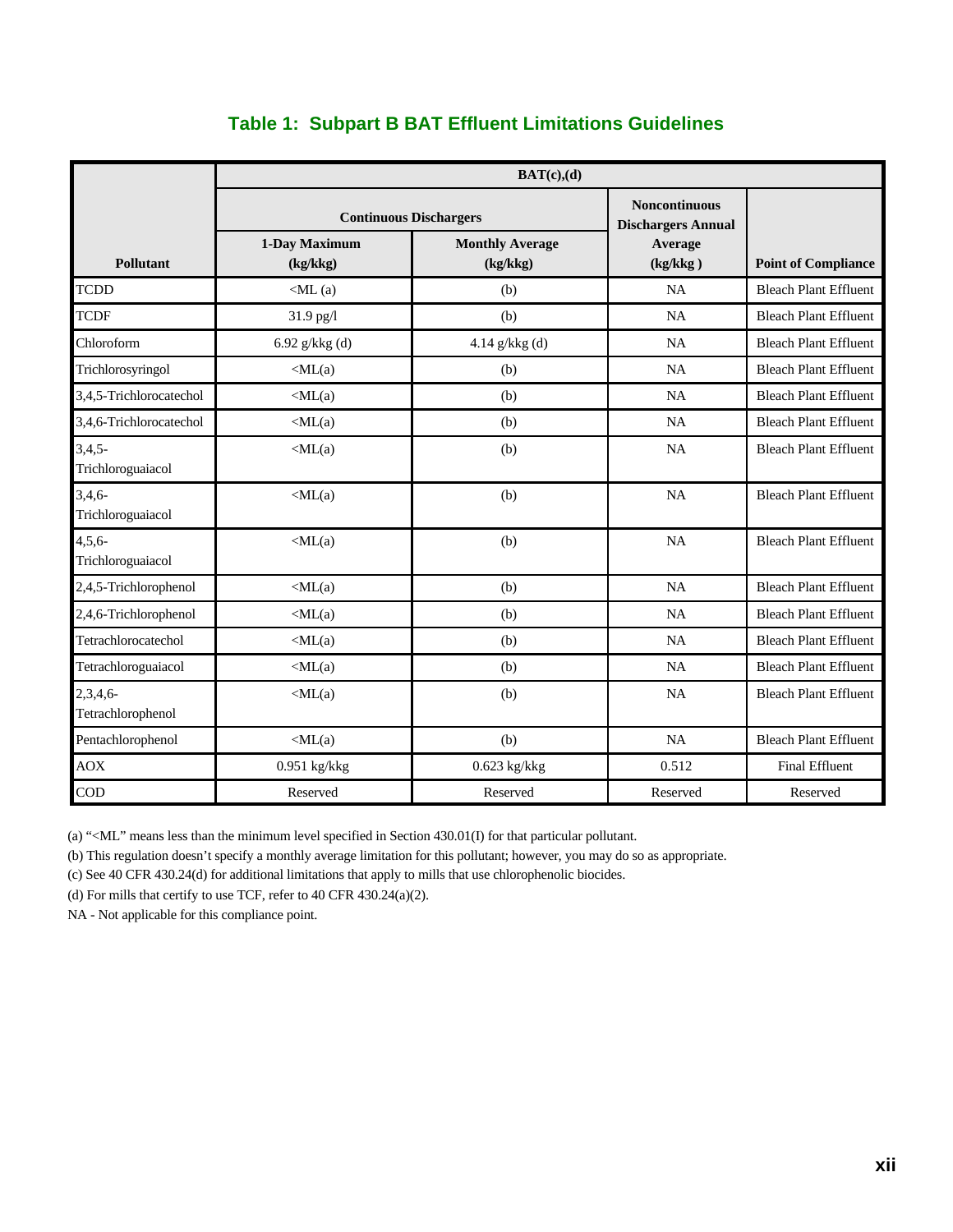|                                                                                          | <b>BPT Limitations (b)</b>    |                                                                  |                                             |                            |
|------------------------------------------------------------------------------------------|-------------------------------|------------------------------------------------------------------|---------------------------------------------|----------------------------|
|                                                                                          | <b>Continuous Dischargers</b> |                                                                  | <b>Non-Continuous</b><br><b>Dischargers</b> |                            |
| Pollutant                                                                                | 1-Day Maximum                 | <b>Average of Daily Values for</b><br><b>30 Consecutive Days</b> | <b>Annual Average</b>                       | <b>Point of Compliance</b> |
| <b>Bleached Kraft Mills Producing Market Pulp Segment</b>                                |                               |                                                                  |                                             |                            |
| BOD <sub>5</sub>                                                                         | 15.45 kg/kkg                  | 8.05 kg/kkg                                                      | 4.52                                        | <b>Final Effluent</b>      |
| <b>TSS</b>                                                                               | 30.4 kg/kkg                   | 16.4 kg/kkg                                                      | 9.01                                        | <b>Final Effluent</b>      |
| pH                                                                                       | (a)                           | (a)                                                              | (a)                                         | <b>Final Effluent</b>      |
| <b>Bleached Kraft Mills Producing Paperboard, Coarse Paper, and Tissue Paper Segment</b> |                               |                                                                  |                                             |                            |
| BOD <sub>5</sub>                                                                         | 13.65 kg/kkg                  | $7.1$ kg/kkg                                                     | 3.99                                        | <b>Final Effluent</b>      |
| <b>TSS</b>                                                                               | 24 kg/kkg                     | $12.9$ kg/kkg                                                    | 7.09                                        | <b>Final Effluent</b>      |
| pH                                                                                       | (a)                           | (a)                                                              | (a)                                         | <b>Final Effluent</b>      |
| <b>Bleached Kraft Mills Producing Pulp and Fine Paper Segment</b>                        |                               |                                                                  |                                             |                            |
| BOD <sub>5</sub>                                                                         | 10.6 kg/kkg                   | $5.5$ kg/kkg                                                     | 3.09                                        | <b>Final Effluent</b>      |
| <b>TSS</b>                                                                               | 22.15 kg/kkg                  | 11.9 kg/kkg                                                      | 6.54                                        | <b>Final Effluent</b>      |
| pH                                                                                       | (a)                           | (a)                                                              | (a)                                         | <b>Final Effluent</b>      |
| <b>Soda Mills Producing Pulp and Paper Segment</b>                                       |                               |                                                                  |                                             |                            |
| BOD <sub>5</sub>                                                                         | 13.7 kg/kkg                   | $7.1$ kg/kkg                                                     | 3.99                                        | <b>Final Effluent</b>      |
| <b>TSS</b>                                                                               | 24.5 kg/kkg                   | 13.2 kg/kkg                                                      | 7.25                                        | <b>Final Effluent</b>      |
| pH                                                                                       | (a)                           | (a)                                                              | (a)                                         | <b>Final Effluent</b>      |

#### **Table 2: Subpart B BPT Effluent Limitations Guidelines**

(a) Within the range of 5.0 to 9.0 at all times.

(b) See 40 CFR 430.22(b), (c), and (d) for additional limitations that apply to mills that use wet wood yard operations.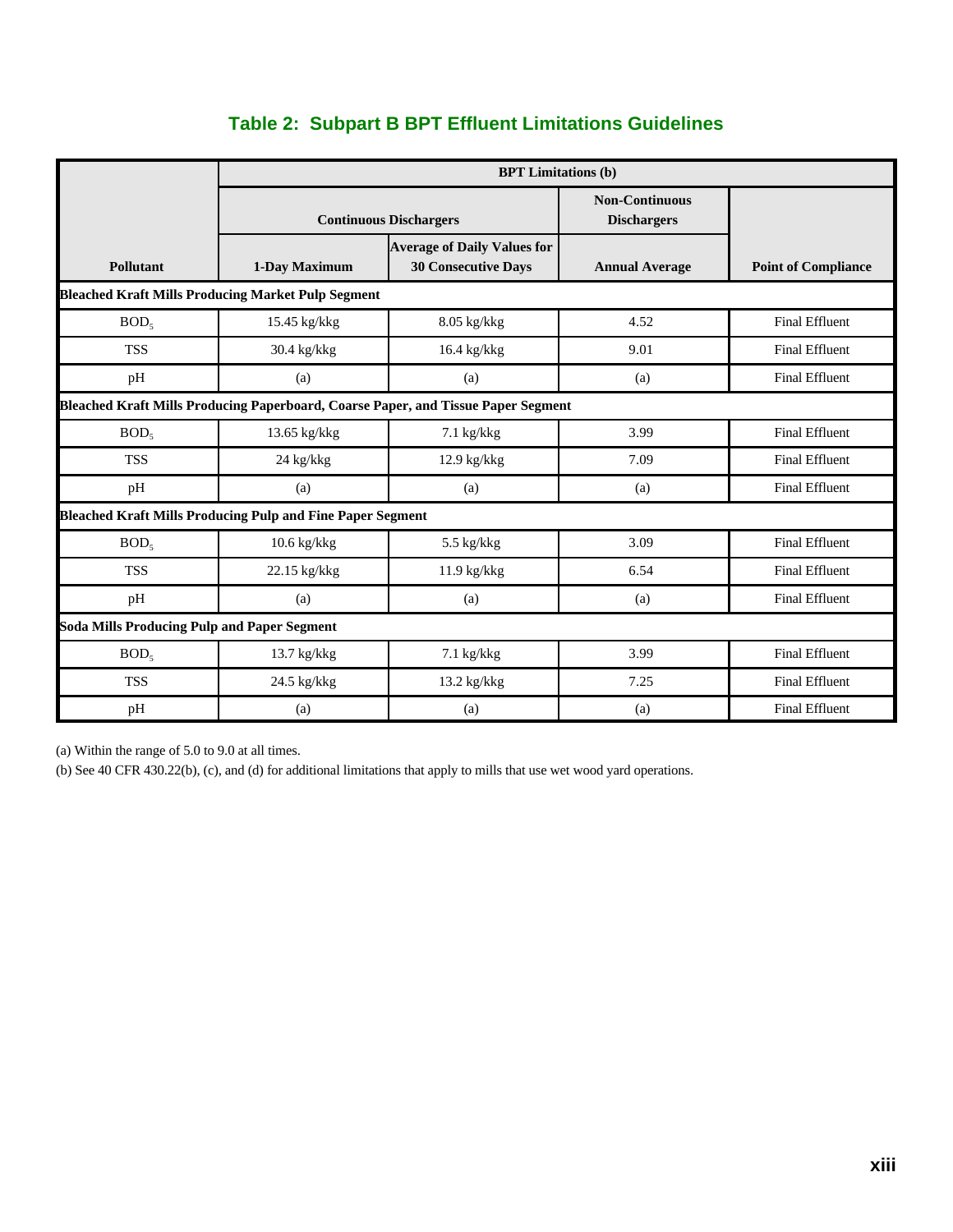|                              | BAT(c),(d)                    |                                    |                                                   |                              |  |
|------------------------------|-------------------------------|------------------------------------|---------------------------------------------------|------------------------------|--|
|                              | <b>Continuous Dischargers</b> |                                    | <b>Noncontinuous</b><br><b>Dischargers Annual</b> |                              |  |
| <b>Pollutant</b>             | 1-Day Maximum<br>(kg/kkg)     | <b>Monthly Average</b><br>(kg/kkg) | Average<br>(kg/kkg)                               | <b>Point of Compliance</b>   |  |
| <b>TCDD</b>                  | $\langle$ ML $(a)$            | (b)                                | NA                                                | <b>Bleach Plant Effluent</b> |  |
| <b>TCDF</b>                  | 31.9 pg/l                     | (b)                                | NA                                                | <b>Bleach Plant Effluent</b> |  |
| Chloroform                   | $6.92$ g/kkg                  | 4.14 g/kkg                         | <b>NA</b>                                         | <b>Bleach Plant Effluent</b> |  |
| Trichlorosyringol            | $\langle ML(a)$               | (b)                                | <b>NA</b>                                         | <b>Bleach Plant Effluent</b> |  |
| 3,4,5-Trichlorocatechol      | $\langle ML(a)$               | (b)                                | <b>NA</b>                                         | <b>Bleach Plant Effluent</b> |  |
| 3,4,6-Trichlorocatechol      | $\langle ML(a)$               | (b)                                | NA                                                | <b>Bleach Plant Effluent</b> |  |
| 3,4,5-Trichloroguaiacol      | $\langle ML(a)$               | (b)                                | <b>NA</b>                                         | <b>Bleach Plant Effluent</b> |  |
| 3,4,6-Trichloroguaiacol      | $\langle ML(a)$               | (b)                                | NA                                                | <b>Bleach Plant Effluent</b> |  |
| 4,5,6-Trichloroguaiacol      | $\langle ML(a)$               | (b)                                | <b>NA</b>                                         | <b>Bleach Plant Effluent</b> |  |
| 2,4,5-Trichlorophenol        | $\langle ML(a)$               | (b)                                | NA                                                | <b>Bleach Plant Effluent</b> |  |
| 2,4,6-Trichlorophenol        | $\langle ML(a)$               | (b)                                | NA                                                | <b>Bleach Plant Effluent</b> |  |
| Tetrachlorocatechol          | $\langle ML(a)$               | (b)                                | <b>NA</b>                                         | <b>Bleach Plant Effluent</b> |  |
| Tetrachloroguaiacol          | $\langle ML(a)$               | (b)                                | <b>NA</b>                                         | <b>Bleach Plant Effluent</b> |  |
| 2,3,4,6<br>Tetrachlorophenol | $\langle ML(a)$               | (b)                                | <b>NA</b>                                         | <b>Bleach Plant Effluent</b> |  |
| Pentachlorophenol            | $\langle ML(a)$               | (b)                                | NA                                                | <b>Bleach Plant Effluent</b> |  |
| <b>AOX</b>                   | 2.64 kg/kkg                   | 1.41 kg/kkg                        | <b>NA</b>                                         | <b>Bleach Plant Effluent</b> |  |

#### **Table 3: Subpart B PSES Effluent Limitations Guidelines**

(a) "<ML" means less than the minimum level specified in Section 430.01(I) for that particular pollutant.

(b) This regulation doesn't specify a monthly average limitation for this pollutant; however, you may do so as appropriate.

(c) See 40 CFR 430.26(b) for additional limitations that apply to mills that use chlorophenolic biocides.

(d) For mills that disclose to the pretreatment control authority in a report submitted under 40 CFR 403.12(b) to use TCF, refer to 40 CFR 430.26(a)(2).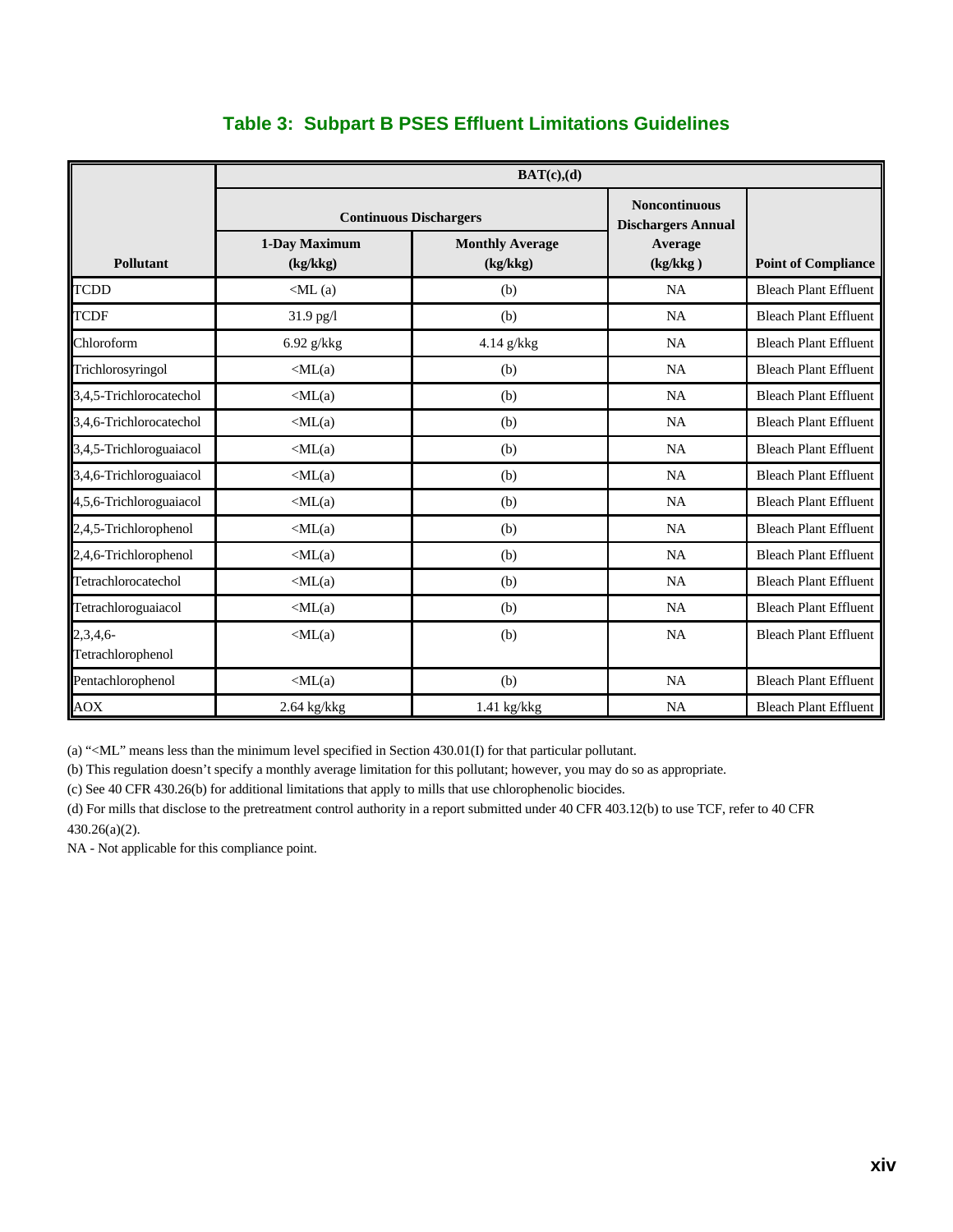#### **Table 4: BAT Effluent Limitations Guidelines for Subpart E Ammonium-Based and Specialty-Grade Sulfite Pulp Segments (d), (e)**

|                              | <b>Continuous Dischargers</b>  |                        | <b>Noncontinuous Dischargers</b> |                       |                              |
|------------------------------|--------------------------------|------------------------|----------------------------------|-----------------------|------------------------------|
| <b>Pollutant</b>             | 1-Day Maximum                  | <b>Monthly Average</b> | 1-Day Maximum                    | <b>Annual Average</b> | <b>Point of Compliance</b>   |
| TCDD(a)                      | $\langle \text{ML}(b) \rangle$ | (c)                    | <b>NA</b>                        | <b>NA</b>             | <b>Bleach Plant Effluent</b> |
| TCDF(a)                      | $\langle ML(b)$                | (c)                    | <b>NA</b>                        | <b>NA</b>             | <b>Bleach Plant Effluent</b> |
| Chloroform(a)                | Reserved                       | Reserved               | <b>NA</b>                        | <b>NA</b>             | Reserved                     |
| Trichlorosyringol(a)         | $\langle ML(b)$                | (c)                    | <b>NA</b>                        | <b>NA</b>             | <b>Bleach Plant Effluent</b> |
| 3,4,5-Trichlorocatechol(a)   | $\langle \text{ML}(b) \rangle$ | (c)                    | <b>NA</b>                        | <b>NA</b>             | <b>Bleach Plant Effluent</b> |
| 3,4,6-Trichlorocatechol(a)   | $\langle ML(b)$                | (c)                    | <b>NA</b>                        | <b>NA</b>             | <b>Bleach Plant Effluent</b> |
| 3,4,5-Trichloroguaiacol(a)   | $\langle ML(b)$                | (c)                    | <b>NA</b>                        | <b>NA</b>             | <b>Bleach Plant Effluent</b> |
| 3,4,6-Trichloroguaiacol(a)   | $\langle ML(b)$                | (c)                    | <b>NA</b>                        | <b>NA</b>             | <b>Bleach Plant Effluent</b> |
| 4,5,6-Trichloroguaiacol(a)   | $\langle ML(b)$                | (c)                    | <b>NA</b>                        | <b>NA</b>             | <b>Bleach Plant Effluent</b> |
| 2,4,5-trichlorophenol(a)     | $\langle ML(b)$                | (c)                    | <b>NA</b>                        | <b>NA</b>             | <b>Bleach Plant Effluent</b> |
| $2,4,6$ -trichlorophenol(a)  | $\langle ML(b)$                | (c)                    | <b>NA</b>                        | <b>NA</b>             | <b>Bleach Plant Effluent</b> |
| Tetrachlorocatechol(a)       | $\langle \text{ML}(b) \rangle$ | (c)                    | <b>NA</b>                        | NA.                   | <b>Bleach Plant Effluent</b> |
| Tetrachloroguaiacol(a)       | $\langle \text{ML}(b) \rangle$ | (c)                    | <b>NA</b>                        | <b>NA</b>             | <b>Bleach Plant Effluent</b> |
| 2,3,4,6-Tetrachlorophenol(a) | $\langle ML(b)$                | (c)                    | <b>NA</b>                        | <b>NA</b>             | <b>Bleach Plant Effluent</b> |
| pentachlorophenol(a)         | $\langle \text{ML}(b) \rangle$ | (c)                    | <b>NA</b>                        | <b>NA</b>             | <b>Bleach Plant Effluent</b> |
| AOX                          | Reserved                       | Reserved               | Reserved                         | Reserved              | Reserved                     |
| $\overline{COD}$             | Reserved                       | Reserved               | Reserved                         | Reserved              | Reserved                     |

(a) These limitations do not apply to fiber lines that use a TCF bleaching process.

(b) "<ML" means less than the minimum level specified in Section 430.01(i) for that particular pollutant.

(c) This regulation does not specify monthly average limitations for this pollutant; however, you may do so as appropriate.

(d) For mills that certify to use TCF, refer to 40 CFR 430.54(a)(2)(ii) and 40 CFR 430.54(a)(3)(ii).

(e) See 40 CFR 430.54(b) for additional limitations that apply to mills that use chlorophenolic biocides.

NA - Not applicable for this compliance point.

#### **Table 5: BAT Effluent Limitations Guidelines for Calcium-, Magnesium-, or Sodium-Based Sulfite Segments**

|                  |                 | Final Effluent in kg/kkg (or pounds per 1,000 lbs) of Product |                                  |                       |                            |  |  |
|------------------|-----------------|---------------------------------------------------------------|----------------------------------|-----------------------|----------------------------|--|--|
|                  |                 | <b>Continuous Dischargers</b>                                 | <b>Noncontinuous Dischargers</b> |                       |                            |  |  |
| <b>Pollutant</b> | 1-Day Maximum   | <b>Monthly Average</b>                                        | 1-Day Maximum                    | <b>Annual Average</b> | <b>Point of Compliance</b> |  |  |
| <b>AOX</b>       | $\langle ML(a)$ | (b)                                                           | $\langle ML(a)$                  | (b)                   | <b>Final Effluent</b>      |  |  |
| <b>COD</b>       | Reserved        | Reserved                                                      | Reserved                         | Reserved              | Reserved                   |  |  |

(a) "<ML" means less than the minimum level specified in Section 430.01(i) for that particular pollutant.

(b) This regulation does not specify this type of limitation; however, you may do so as appropriate.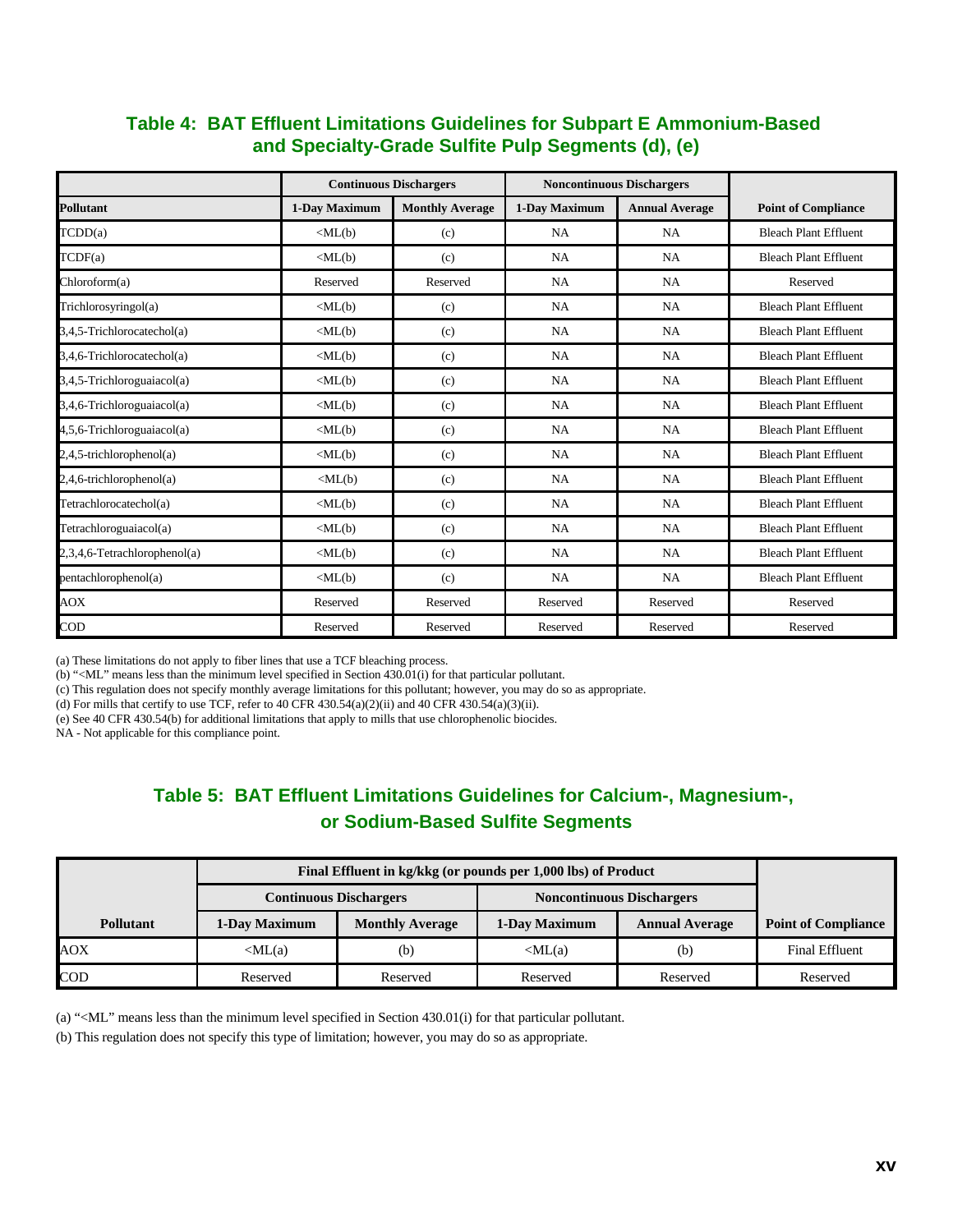#### **Table 6: Subpart E BPT Effluent Limitations Guidelines(1)**

|                                                                   | BPT Limitations in kg/kkg (or pounds per 1,000 lbs) of product |               |                               |                                  |                            |  |  |  |
|-------------------------------------------------------------------|----------------------------------------------------------------|---------------|-------------------------------|----------------------------------|----------------------------|--|--|--|
|                                                                   |                                                                |               | <b>Continuous dischargers</b> | <b>Noncontinuous dischargers</b> |                            |  |  |  |
|                                                                   |                                                                |               | Average of daily values for   |                                  |                            |  |  |  |
| <b>Segment</b>                                                    | Pollutant (a)                                                  | 1 Day Maximum | 30 consecutive days           | <b>Annual Average</b>            | <b>Point of Compliance</b> |  |  |  |
| Papergrade Sulfite Mills Using Blow<br>Pit Washing Techniques (2) | <b>Bisulfite liquor/surface condensers</b>                     |               |                               |                                  |                            |  |  |  |
|                                                                   | BOD <sub>5</sub>                                               | 31.8          | 16.55                         | 9.3                              | <b>Final Effluent</b>      |  |  |  |
|                                                                   | <b>TSS</b>                                                     | 43.95         | 23.65                         | 13                               | <b>Final Effluent</b>      |  |  |  |
|                                                                   | <b>Bisulfite liquor/barometric condensers</b>                  |               |                               |                                  |                            |  |  |  |
|                                                                   | BOD <sub>5</sub>                                               | 34.7          | 18.05                         | 10.14                            | <b>Final Effluent</b>      |  |  |  |
|                                                                   | <b>TSS</b>                                                     | 52.2          | 28.1                          | 15.44                            | <b>Final Effluent</b>      |  |  |  |
|                                                                   | Acid sulfite liquor/surface condensers                         |               |                               |                                  |                            |  |  |  |
|                                                                   | BOD <sub>5</sub>                                               | 32.3          | 16.8                          | 9.44                             | <b>Final Effluent</b>      |  |  |  |
|                                                                   | <b>TSS</b>                                                     | 43.95         | 23.65                         | 13                               | <b>Final Effluent</b>      |  |  |  |
|                                                                   | Acid sulfite liquor/barometric condensers                      |               |                               |                                  |                            |  |  |  |
|                                                                   | BOD <sub>5</sub>                                               | 35.55         | 18.5                          | 10.39                            | <b>Final Effluent</b>      |  |  |  |
|                                                                   | <b>TSS</b>                                                     | 52.2          | 28.1                          | 15.44                            | <b>Final Effluent</b>      |  |  |  |
| Papergrade Sulfite Mills Using                                    | <b>Bisulfite liquor/surface condensers)</b>                    |               |                               |                                  |                            |  |  |  |
| Vacuum or Pressure Drums to Wash<br>Pulp $(2)$                    | BOD <sub>5</sub>                                               | 26.7          | 13.9                          | 7.81                             | <b>Final Effluent</b>      |  |  |  |
|                                                                   | <b>TSS</b>                                                     | 43.95         | 23.65                         | 13                               | <b>Final Effluent</b>      |  |  |  |
|                                                                   | <b>Bisulfite liquor/barometric condensers</b>                  |               |                               |                                  |                            |  |  |  |
|                                                                   | BOD <sub>5</sub>                                               | 29.4          | 15.3                          | 8.6                              | <b>Final Effluent</b>      |  |  |  |
|                                                                   | <b>TSS</b>                                                     | 52.2          | 28.1                          | 15.44                            | <b>Final Effluent</b>      |  |  |  |
|                                                                   | Acid sulfite liquor/surface condensers                         |               |                               |                                  |                            |  |  |  |
|                                                                   | BOD <sub>5</sub>                                               | 29.75         | 15.5                          | 8.71                             | <b>Final Effluent</b>      |  |  |  |
|                                                                   | TSS                                                            | 43.95         | 23.65                         | 13                               | <b>Final Effluent</b>      |  |  |  |
|                                                                   | Acid sulfite liquor/barometric condensers                      |               |                               |                                  |                            |  |  |  |
|                                                                   | BOD <sub>5</sub>                                               | 32.5          | 16.9                          | 9.49                             | <b>Final Effluent</b>      |  |  |  |
|                                                                   | <b>TSS</b>                                                     | 52.2          | 28.1                          | 15.44                            | <b>Final Effluent</b>      |  |  |  |
| Papergrade Sulfite Using Vacuum or                                | <b>Continuous digester</b>                                     |               |                               |                                  |                            |  |  |  |
| Pressure Drums to Wash Pulp (2)                                   | BOD <sub>5</sub>                                               | 38.15         | 19.85                         | 11.15                            | <b>Final Effluent</b>      |  |  |  |
|                                                                   | <b>TSS</b>                                                     | 53.75         | 28.95                         | 15.91                            | <b>Final Effluent</b>      |  |  |  |

(1) See 40 CFR 430.52(b), (c), and (d) for additional limitations that apply to mills that use wet woodyard operations.

(2) Each segment includes pH limitations guidelines within the range of 5.0 to 9.0 at all times.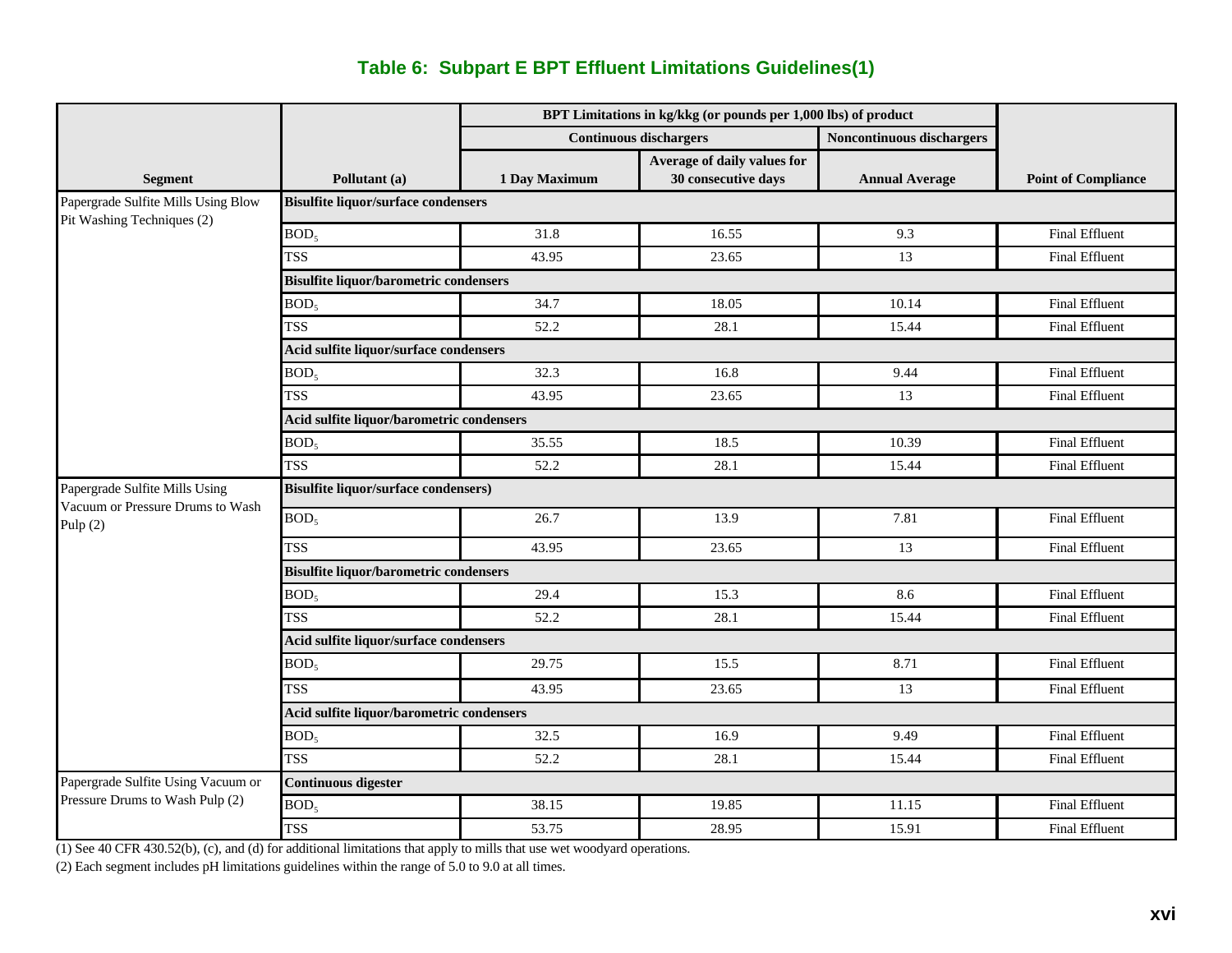#### **Table 7: PSES Effluent Limitations Guidelines for Subpart E Ammonium-Based and Specialty-Grade Sulfite Pulp Segments (d), (e)**

|                                 | <b>Continuous Dischargers</b>  |                        |                              |
|---------------------------------|--------------------------------|------------------------|------------------------------|
| <b>Pollutant</b>                | 1-Day Maximum                  | <b>Monthly Average</b> | <b>Point of Compliance</b>   |
| T CDD(a)                        | $\langle ML(b)$                | (c)                    | <b>Bleach Plant Effluent</b> |
| TCDF(a)                         | $\langle ML(b)$                | (c)                    | <b>Bleach Plant Effluent</b> |
| Trichlorosyringol(a)            | $\langle ML(b)$                | (c)                    | <b>Bleach Plant Effluent</b> |
| $3,4,5$ -Trichlorocatechol(a)   | $\langle ML(b)$                | (c)                    | <b>Bleach Plant Effluent</b> |
| $3,4,6$ -Trichlorocatechol(a)   | $\langle ML(b)$                | (c)                    | <b>Bleach Plant Effluent</b> |
| $3,4,5$ -Trichloroguaiacol(a)   | $\langle ML(b)$                | (c)                    | <b>Bleach Plant Effluent</b> |
| $3,4,6$ -Trichloroguaiacol(a)   | $\langle ML(b)$                | (c)                    | <b>Bleach Plant Effluent</b> |
| $4,5,6$ -Trichloroguaiacol(a)   | $\langle ML(b)$                | (c)                    | <b>Bleach Plant Effluent</b> |
| $2,4,5$ -trichlorophenol(a)     | $\langle ML(b)$                | (c)                    | <b>Bleach Plant Effluent</b> |
| $2,4,6$ -trichlorophenol(a)     | $\langle \text{ML}(b) \rangle$ | (c)                    | <b>Bleach Plant Effluent</b> |
| Tetrachlorocatechol(a)          | $\langle ML(b)$                | (c)                    | <b>Bleach Plant Effluent</b> |
| Tetrachloroguaiacol(a)          | $\langle ML(b)$                | (c)                    | <b>Bleach Plant Effluent</b> |
| $2,3,4,6$ -Tetrachlorophenol(a) | $\langle \text{ML}(b) \rangle$ | (c)                    | <b>Bleach Plant Effluent</b> |
| pentachlorophenol(a)            | $\langle ML(b)$                | (c)                    | <b>Bleach Plant Effluent</b> |

(a) These limitations do not apply to fiber lines that use a TCF bleaching process.

(b) "<ML" means less than the minimum level specified in Section 430.01(i) for that particular pollutant.

(c) This regulation does not specify monthly average limitations for this pollutant; however, you may do so as appropriate. (d) For mills that disclose to the pretreatment control authority in a report submitted under 40 CFR 403.12(b) to use TCF, refer to 40 CFR 430.56(a)(2)(ii) and 40 CFR 430.56(a)(3)(ii).

(e) See 40 CFR 430.56(b) for additional limitations that apply to mills that use chlorophenolic biocides.

NA - Not applicable for this compliance point.

#### **Table 8: PSES Effluent Limitations Guidelines for Calcium-, Magnesium-, or Sodium-Based Sulfite Segments**

|                  | Final Effluent in kg/kkg (or pounds per 1,000 lbs) of Product     |                        |                 |                       |                            |
|------------------|-------------------------------------------------------------------|------------------------|-----------------|-----------------------|----------------------------|
|                  | <b>Noncontinuous Dischargers</b><br><b>Continuous Dischargers</b> |                        |                 |                       |                            |
| <b>Pollutant</b> | 1-Day Maximum                                                     | <b>Monthly Average</b> | 1-Day Maximum   | <b>Annual Average</b> | <b>Point of Compliance</b> |
| AOX              | $\langle ML(a)$                                                   | (b)                    | $\langle ML(a)$ | (b)                   | Final Effluent             |

(a) "<ML" means less than the minimum level specified in Section 430.01(i) for that particular pollutant.

(b) This regulation does not specify this type of limitation; however, you may do so as appropriate.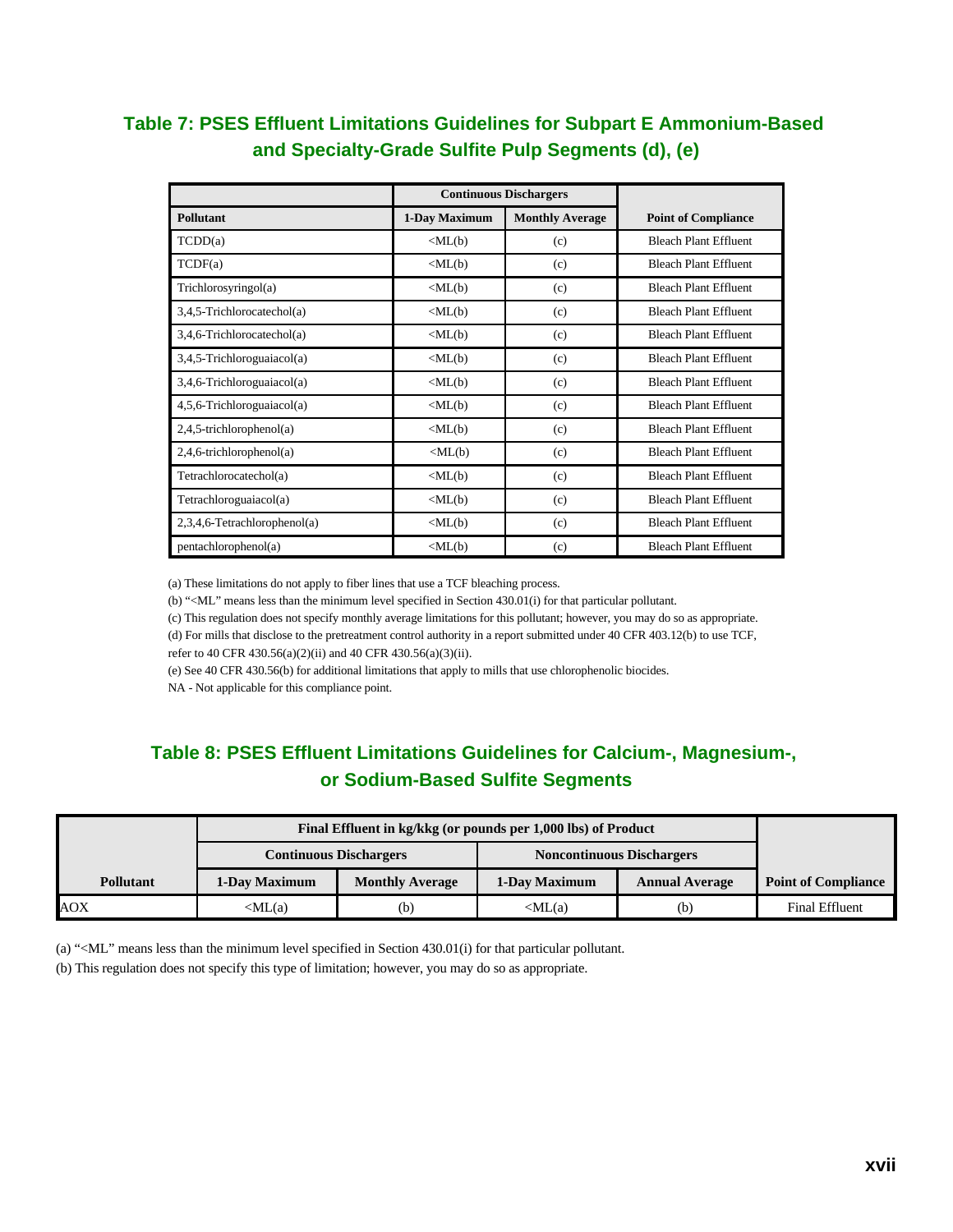|                           |                    | <b>Bleach Plant Effluent</b>  | <b>Final Effluent</b>             |                              |
|---------------------------|--------------------|-------------------------------|-----------------------------------|------------------------------|
|                           |                    | <b>Continuous Dischargers</b> | <b>Noncontinuous Dischargers</b>  |                              |
| <b>Pollutant</b>          | 1-Day Maximum      | <b>Monthly Average</b>        | <b>Annual Average</b><br>(kg/kkg) | <b>Point of Compliance</b>   |
| <b>TCDD</b>               | $\langle$ ML $(a)$ | (b)                           | NA                                | <b>Bleach Plant Effluent</b> |
| <b>TCDF</b>               | 31.9 pg/L          | (b)                           | NA                                | <b>Bleach Plant Effluent</b> |
| Chloroform                | 6.92 $g/kkg$       | 4.14 g/kkg                    | NA                                | <b>Bleach Plant Effluent</b> |
| Trichlorosyringol         | $\langle ML(a)$    | (b)                           | NA                                | <b>Bleach Plant Effluent</b> |
| 3,4,5-Trichlorocatechol   | $\langle ML(a)$    | (b)                           | NA                                | <b>Bleach Plant Effluent</b> |
| 3.4.6-Trichlorocatechol   | $\langle ML(a)$    | (b)                           | NA                                | <b>Bleach Plant Effluent</b> |
| 3,4,5-Trichloroguaiacol   | $\langle ML(a)$    | (b)                           | NA                                | <b>Bleach Plant Effluent</b> |
| 3,4,6-Trichloroguaiacol   | $\langle ML(a)$    | (b)                           | NA                                | <b>Bleach Plant Effluent</b> |
| 4,5,6-Trichloroguaiacol   | $\langle ML(a)$    | (b)                           | NA                                | <b>Bleach Plant Effluent</b> |
| 2,4,5-Trichlorophenol     | $\langle ML(a)$    | (b)                           | NA                                | <b>Bleach Plant Effluent</b> |
| 2,4,6-Trichlorophenol     | $\langle ML(a)$    | (b)                           | NA                                | <b>Bleach Plant Effluent</b> |
| Tetrachlorocatechol       | $\langle ML(a)$    | (b)                           | NA                                | <b>Bleach Plant Effluent</b> |
| Tetrachloroguaiacol       | $\langle ML(a)$    | (b)                           | NA                                | <b>Bleach Plant Effluent</b> |
| 2,3,4,6-Tetrachlorophenol | $\langle ML(a)$    | (b)                           | NA                                | <b>Bleach Plant Effluent</b> |
| Pentachlorophenol         | $\langle ML(a)$    | (b)                           | NA                                | <b>Bleach Plant Effluent</b> |
| <b>AOX</b>                | 0.476 kg/kkg       | $0.272$ kg/kkg                | $0.208$ kg/kkg                    | <b>Final Effluent</b>        |
| BOD <sub>5</sub>          | $4.52$ kg/kkg      | $2.41$ kg/kkg                 | $1.73$ kg/kkg                     | <b>Final Effluent</b>        |
| <b>TSS</b>                | $8.47$ kg/kkg      | 3.86 kg/kkg                   | $2.72$ kg/kkg                     | <b>Final Effluent</b>        |
| pН                        | $5 - 9$            | $5-9$                         | $5 - 9$                           | <b>Final Effluent</b>        |
| COD                       | Reserved           | Reserved                      | Reserved                          | Reserved                     |

#### **Table 9: Subpart B New Source Performance Standards (c), (d)**

(a) "ML" means less than the minimum level specified in Section 430.01(I) for that particular pollutant.

(b) This regulation does not specify this type of limitation for this pollutant; however, you may do so as appropriate.

(c) See 40 CFR 430.25(a) for limitations that apply to mills that commenced discharge after June 15, 1988 and before June 15, 1998.

(d) For mills that certify to use TCF, refer to 40 CFR 430.25(b)(2).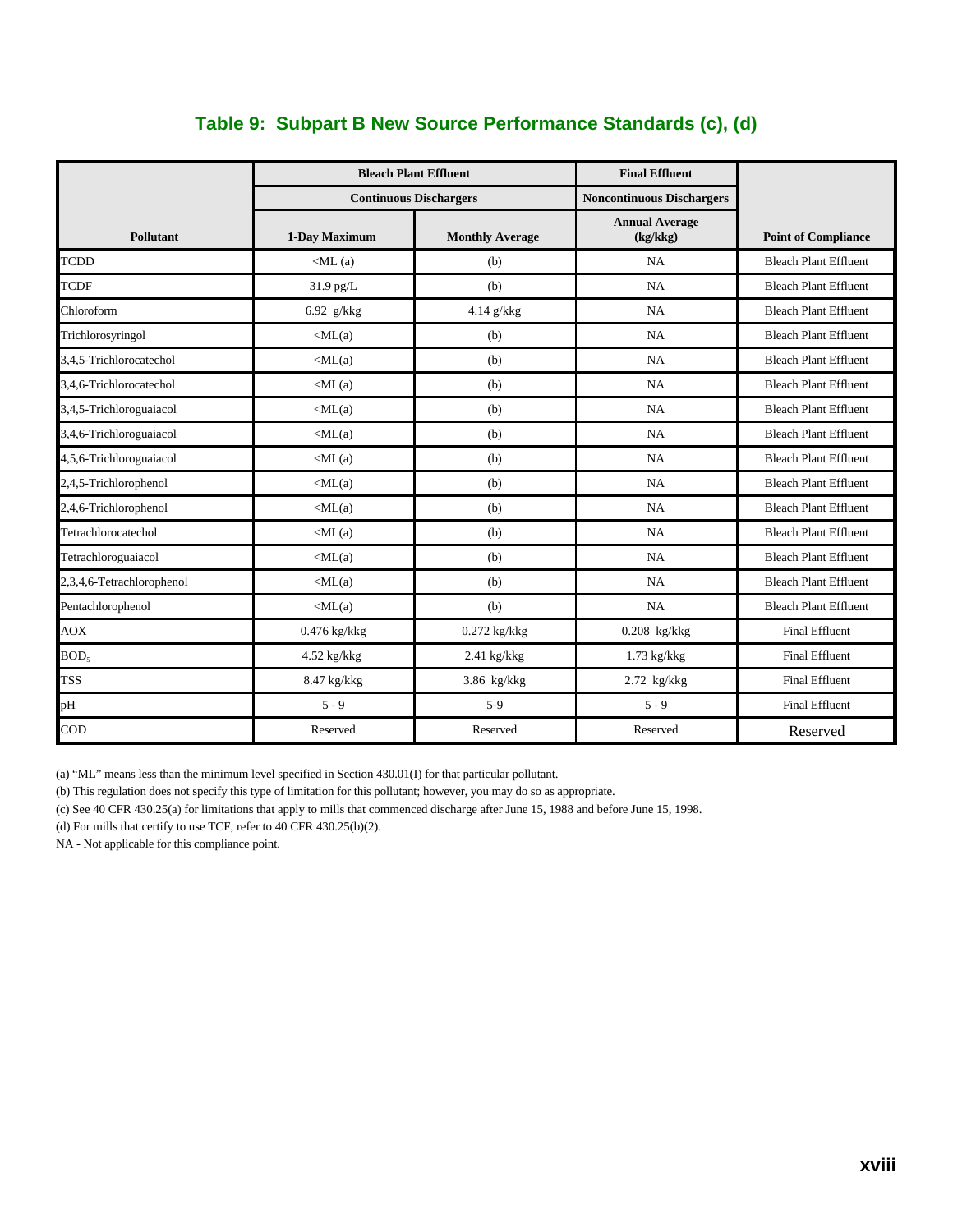|                           |                    | <b>Bleach Plant Effluent</b>  | <b>Final Effluent</b>             |                              |
|---------------------------|--------------------|-------------------------------|-----------------------------------|------------------------------|
|                           |                    | <b>Continuous Dischargers</b> | <b>Noncontinuous Dischargers</b>  |                              |
| Pollutant                 | 1-Day Maximum      | <b>Monthly Average</b>        | <b>Annual Average</b><br>(kg/kkg) | <b>Point of Compliance</b>   |
| <b>TCDD</b>               | $\langle$ ML $(a)$ | (b)                           | NA                                | <b>Bleach Plant Effluent</b> |
| <b>TCDF</b>               | 31.9 pg/L          | (b)                           | <b>NA</b>                         | <b>Bleach Plant Effluent</b> |
| Chloroform                | 6.92 g/kkg         | $4.14$ g/kkg                  | <b>NA</b>                         | <b>Bleach Plant Effluent</b> |
| Trichlorosyringol         | $\langle ML(a)$    | (b)                           | <b>NA</b>                         | <b>Bleach Plant Effluent</b> |
| 3,4,5-Trichlorocatechol   | $\langle ML(a)$    | (b)                           | <b>NA</b>                         | <b>Bleach Plant Effluent</b> |
| 3.4.6-Trichlorocatechol   | $\langle ML(a)$    | (b)                           | <b>NA</b>                         | <b>Bleach Plant Effluent</b> |
| 3,4,5-Trichloroguaiacol   | $\langle ML(a)$    | (b)                           | <b>NA</b>                         | <b>Bleach Plant Effluent</b> |
| 3,4,6-Trichloroguaiacol   | $\langle ML(a)$    | (b)                           | <b>NA</b>                         | <b>Bleach Plant Effluent</b> |
| 4,5,6-Trichloroguaiacol   | $\langle ML(a)$    | (b)                           | <b>NA</b>                         | <b>Bleach Plant Effluent</b> |
| 2,4,5-Trichlorophenol     | $\langle ML(a)$    | (b)                           | <b>NA</b>                         | <b>Bleach Plant Effluent</b> |
| 2,4,6-Trichlorophenol     | $\langle ML(a)$    | (b)                           | <b>NA</b>                         | <b>Bleach Plant Effluent</b> |
| Tetrachlorocatechol       | $\langle ML(a)$    | (b)                           | <b>NA</b>                         | <b>Bleach Plant Effluent</b> |
| Tetrachloroguaiacol       | $\langle ML(a)$    | (b)                           | <b>NA</b>                         | <b>Bleach Plant Effluent</b> |
| 2,3,4,6-Tetrachlorophenol | $\langle ML(a)$    | (b)                           | <b>NA</b>                         | <b>Bleach Plant Effluent</b> |
| Pentachlorophenol         | $\langle ML(a)$    | (b)                           | <b>NA</b>                         | <b>Bleach Plant Effluent</b> |
| <b>AOX</b>                | $1.16$ kg/kkg      | $0.814$ kg/kkg                | <b>NA</b>                         | <b>Bleach Plant Effluent</b> |
| BOD <sub>5</sub>          | $4.52$ kg/kkg      | $2.41$ kg/kkg                 | $1.73$ kg/kkg                     | <b>Final Effluent</b>        |
| <b>TSS</b>                | 8.47 kg/kkg        | $3.86$ kg/kkg                 | $2.72$ kg/kkg                     | <b>Final Effluent</b>        |
| pH                        | $5 - 9$            | $5-9$                         | $5 - 9$                           | <b>Final Effluent</b>        |
| $\rm{COD}$                | Reserved           | Reserved                      | Reserved                          | Reserved                     |

#### **Table 10: Subpart B Pretreatment Standards for New Sources (c), (d)**

(a) "ML" means less than the minimum level specified in Section 430.01(I) for that particular pollutant.

(b) This regulation does not specify this type of limitation for this pollutant; however, you may do so as appropriate.

(c) See 40 CFR 430.27(b) for additional limitations that apply to mills that use chlorophenolic biocides.

(d) For mills that disclose to the pretreatment control authority in a report under 40 CFR 403.12(b) that they use TCF, refer to 40 CFR 430.27(a)(2)).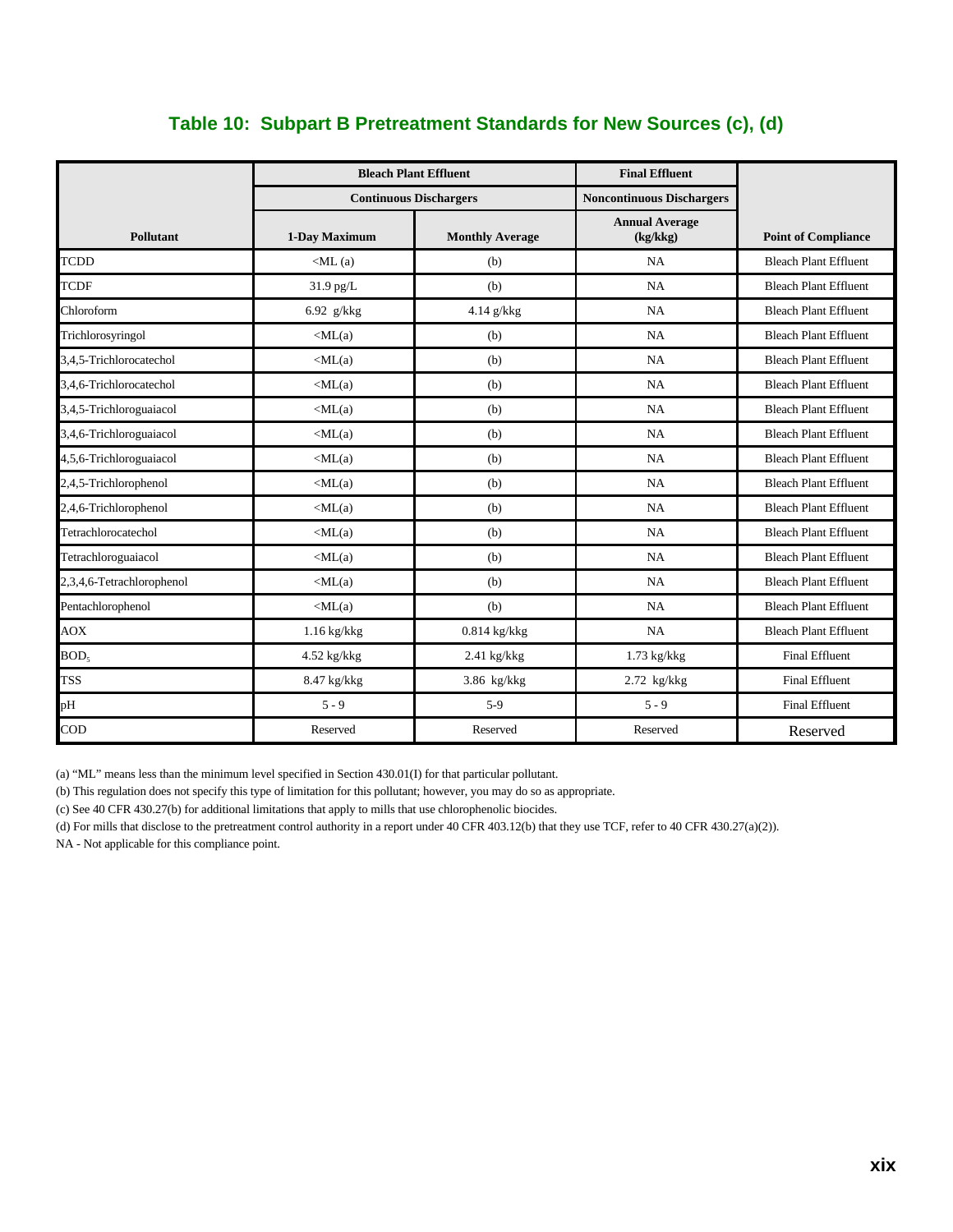#### **Table 11: Subpart E New Source Performance Standards for Conventional Pollutants**

|                                      | <b>Final Effluent</b> |                                                                  |                                                                       |  |  |  |
|--------------------------------------|-----------------------|------------------------------------------------------------------|-----------------------------------------------------------------------|--|--|--|
|                                      |                       | Kg/kkg (or pounds per 1,000 lbs) of Product                      |                                                                       |  |  |  |
|                                      |                       | <b>Continuous Dischargers</b>                                    | <b>Noncontinuous Dischargers</b>                                      |  |  |  |
| <b>Pollutant</b><br><b>Parameter</b> | 1 Day Maximum         | <b>Average of Daily Values for</b><br><b>30 Consecutive Days</b> | <b>Annual Average</b>                                                 |  |  |  |
| BOD <sub>5</sub>                     | 4.38 $exp(0.017x)$    | 2.36exp(0.017x)                                                  | Average of daily values for 30<br>consecutive days divided by<br>1.91 |  |  |  |
| <b>TSS</b>                           | 5.81exp(0.017x)       | $3.03 \exp(0.017x)$                                              | Average of daily values for 30<br>consecutive days divided by<br>1.90 |  |  |  |
| pH                                   | (a)                   | (a)                                                              | (a)                                                                   |  |  |  |

x - Percent sulfite pulp in final product.

(a) Within range of 5 to 9.

#### **Table 12: Pretreatment Standards for New Sources for Subpart E Ammonium-Based and Specialty-Grade Sulfite Pulp Segments (d), (e)**

|                               | <b>Continuous Dischargers</b>  |                        |                              |
|-------------------------------|--------------------------------|------------------------|------------------------------|
| <b>Pollutant</b>              | 1-Day Maximum                  | <b>Monthly Average</b> | <b>Point of Compliance</b>   |
| T CDD(a)                      | $\langle \text{ML}(b) \rangle$ | (c)                    | <b>Bleach Plant Effluent</b> |
| TCDF(a)                       | $\langle \text{ML}(b) \rangle$ | (c)                    | <b>Bleach Plant Effluent</b> |
| Trichlorosyringol(a)          | $\langle ML(b)$                | (c)                    | <b>Bleach Plant Effluent</b> |
| $3,4,5$ -Trichlorocatechol(a) | $\langle ML(b)$                | (c)                    | <b>Bleach Plant Effluent</b> |
| $3,4,6$ -Trichlorocatechol(a) | $\langle ML(b)$                | (c)                    | <b>Bleach Plant Effluent</b> |
| $3,4,5$ -Trichloroguaiacol(a) | $\langle ML(b)$                | (c)                    | <b>Bleach Plant Effluent</b> |
| $3,4,6$ -Trichloroguaiacol(a) | $\langle ML(b)$                | (c)                    | <b>Bleach Plant Effluent</b> |
| $4,5,6$ -Trichloroguaiacol(a) | $\langle ML(b)$                | (c)                    | <b>Bleach Plant Effluent</b> |
| $2,4,5$ -trichlorophenol(a)   | $\langle ML(b)$                | (c)                    | <b>Bleach Plant Effluent</b> |
| $2,4,6$ -trichlorophenol(a)   | $\langle ML(b)$                | (c)                    | <b>Bleach Plant Effluent</b> |
| Tetrachlorocatechol(a)        | $\langle ML(b)$                | (c)                    | <b>Bleach Plant Effluent</b> |
| Tetrachloroguaiacol(a)        | $\langle ML(b)$                | (c)                    | <b>Bleach Plant Effluent</b> |
| 2,3,4,6-Tetrachlorophenol(a)  | $\langle ML(b)$                | (c)                    | <b>Bleach Plant Effluent</b> |
| pentachlorophenol(a)          | $\langle \text{ML}(b)$         | (c)                    | <b>Bleach Plant Effluent</b> |

(a) These limitations do not apply to fiber lines that use a TCF bleaching process.

(b) "<ML" means less than the minimum level specified in Section 430.01(i) for that particular pollutant.

(c) This regulation does not specify monthly average limitations for this pollutant; however, you may do so as appropriate.

(d) For mills that disclose to the pretreatment control authority in a report submitted under 40 CFR 403.12(b) to use TCF, refer to 40 CFR 430.57(a)(2)(ii) and 40 CFR 430.57(a)(3)(ii).

(e) See 40 CFR 430.57(b) for additional limitations that apply to mills that use chlorophenolic biocides.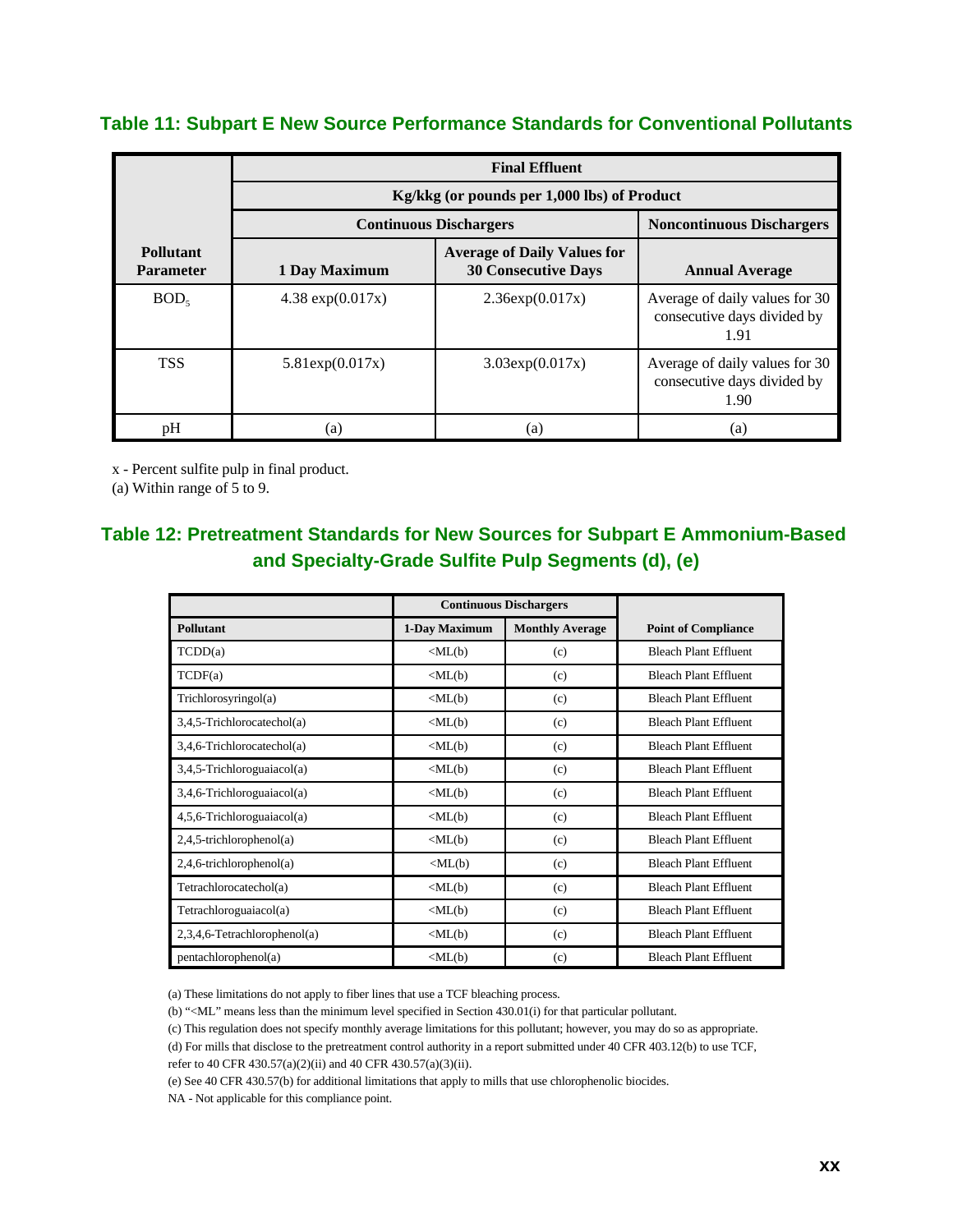#### **Table 13: Pretreatment Standards for New Sources for Calcium-, Magnesium-, or Sodium-Based Sulfite Segments**

|                  | Final Effluent in kg/kkg (or pounds per 1,000 lbs) of Product |                        |                            |
|------------------|---------------------------------------------------------------|------------------------|----------------------------|
|                  | <b>Continuous Dischargers</b>                                 |                        |                            |
| <b>Pollutant</b> | 1-Day Maximum                                                 | <b>Monthly Average</b> | <b>Point of Compliance</b> |
| AOX              | $\langle ML(a)$                                               | (b)                    | <b>Final Effluent</b>      |

(a) "<ML" means less than the minimum level specified in Section 430.01(i) for that particular pollutant.

(b) This regulation does not specify this type of limitation; however, you may do so as appropriate.

|             |                                               |                                     | <b>Total Pulping Area</b>                                                            |                                             |                   | End-of-Pipe AOX (kg/kkg)                    |                   |
|-------------|-----------------------------------------------|-------------------------------------|--------------------------------------------------------------------------------------|---------------------------------------------|-------------------|---------------------------------------------|-------------------|
|             |                                               |                                     | Condensate.<br>Evaporator                                                            | Non-TCF $(a)$                               |                   | <b>TCF</b>                                  |                   |
| <b>Tier</b> | Kappa<br><b>Number</b><br>(Annual<br>Average) | <b>Filtrate</b><br><b>Recycling</b> | Condensate, and<br><b>Bleach Plant</b><br><b>Wastewater Flow</b><br>(Annual Average) | <b>Maximum</b><br>for Any<br><b>One Day</b> | Annual<br>Average | <b>Maximum</b><br>for Any<br><b>One Day</b> | Annual<br>Average |
| Tier I      | 20 for SW<br>13 for HW                        | (b)                                 | <b>NA</b>                                                                            | 0.58                                        | 0.26              | $\langle$ ML $(c)$                          | (d)               |
| Tier II     | <b>NA</b>                                     | (b)                                 | $10 \text{ m}^3/\text{kkg}$                                                          | 0.23                                        | 0.10              | $\langle$ ML $(c)$                          | (d)               |
| Tier III    | <b>NA</b>                                     | (b)                                 | $5 \text{ m}^3/\text{kkg}$                                                           | 0.11                                        | 0.05              | $\langle$ ML $(c)$                          | (d)               |

#### **Table 14: VATIP Effluent Limitations Guidelines and Standards**

(a) Non-TCF: pertains to any fiber lines that does not use exclusively TCF bleaching processes.

(b) Complete recycling to the chemical recovery system of all filtrates generated prior to bleaching. Under

Tier I, this includes all filtrates up to the point where the kappa number is measured.

(c) <ML means less than the minimum level specified in 430.01(I) for that particular pollutant.

(d) This regulation does not specify this type of limitation for this pollutant; however, you may do so as appropriate.

NA - Not applicable.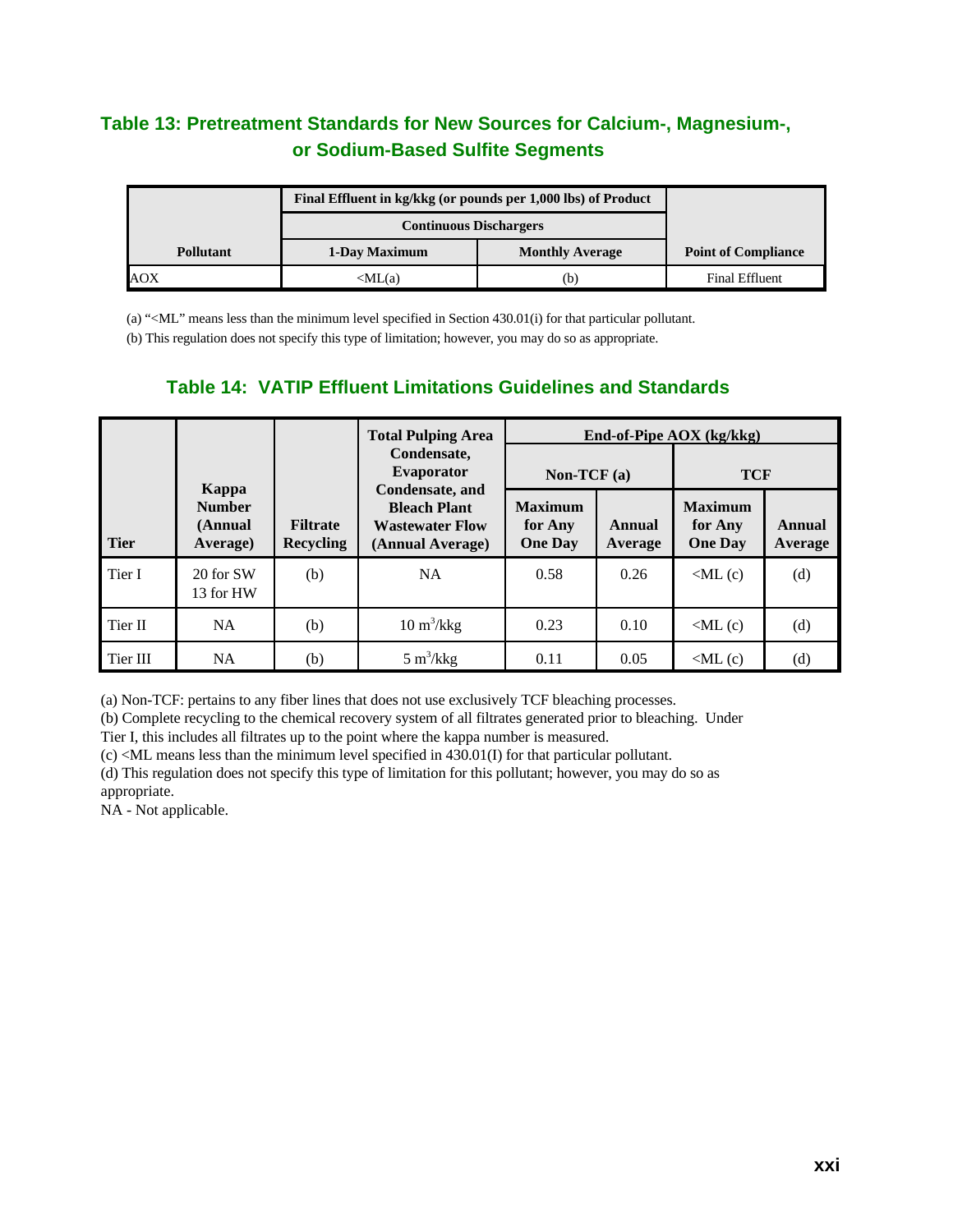# **Introduction**

n April 15, 1998, the U.S. Environmental Protection Agency (EPA) promulgated final effluent limitations guidelines and standards under 40 CFR 430 of the Clean Water Act (CWA) for the following two subcategories of the pulp, paper, and paperboard industry:

Subpart B Bleached Papergrade Kraft and Soda Subpart E Papergrade Sulfite.

Mills with operations in these subparts are required to comply with the regulation by April 15, 1999, or at the time their permit is reissued, whichever is later. Permit writers and control authorities are required to issue permits and pretreatment agreements to ensure that affected mills are complying with the new regulations. **This document is specifically written to provide guidance to permitting and pretreatment control authorities in issuing NPDES permits and pretreatment agreements to pulp and paper mills which fall within the purview of these two subparts.** Therefore, the "you" throughout this document is addressed to permit writers and control authorities, as appropriate.

You, as a permitting or pretreatment control authority, will need to determine which mills fall under 40 CFR Part 430 and how to write the permits/pretreatment agreements for these mills to ensure their compliance under the new regulations. To help you in this process, EPA has addressed the following topics:

- **Section 2** presents a brief overview of the National Pollutant Discharge Elimination System (NPDES) Program and the National Pretreatment Program;
- **Section 3** presents an overview of the promulgated subcategorization of the Pulp, Paper, and Paperboard Category (40 CFR 430);
- **Section 4** discusses the pollutants regulated under 40 CFR 430 for mills with operations in Subparts B and E;
- **Exection 5** discusses the technology bases for the effluent limitations guidelines and standards promulgated for mills with operations in Subparts B and E;
- **Section 6** discusses the in-process and end-of-pipe points where affected mills must demonstrate compliance with the rule;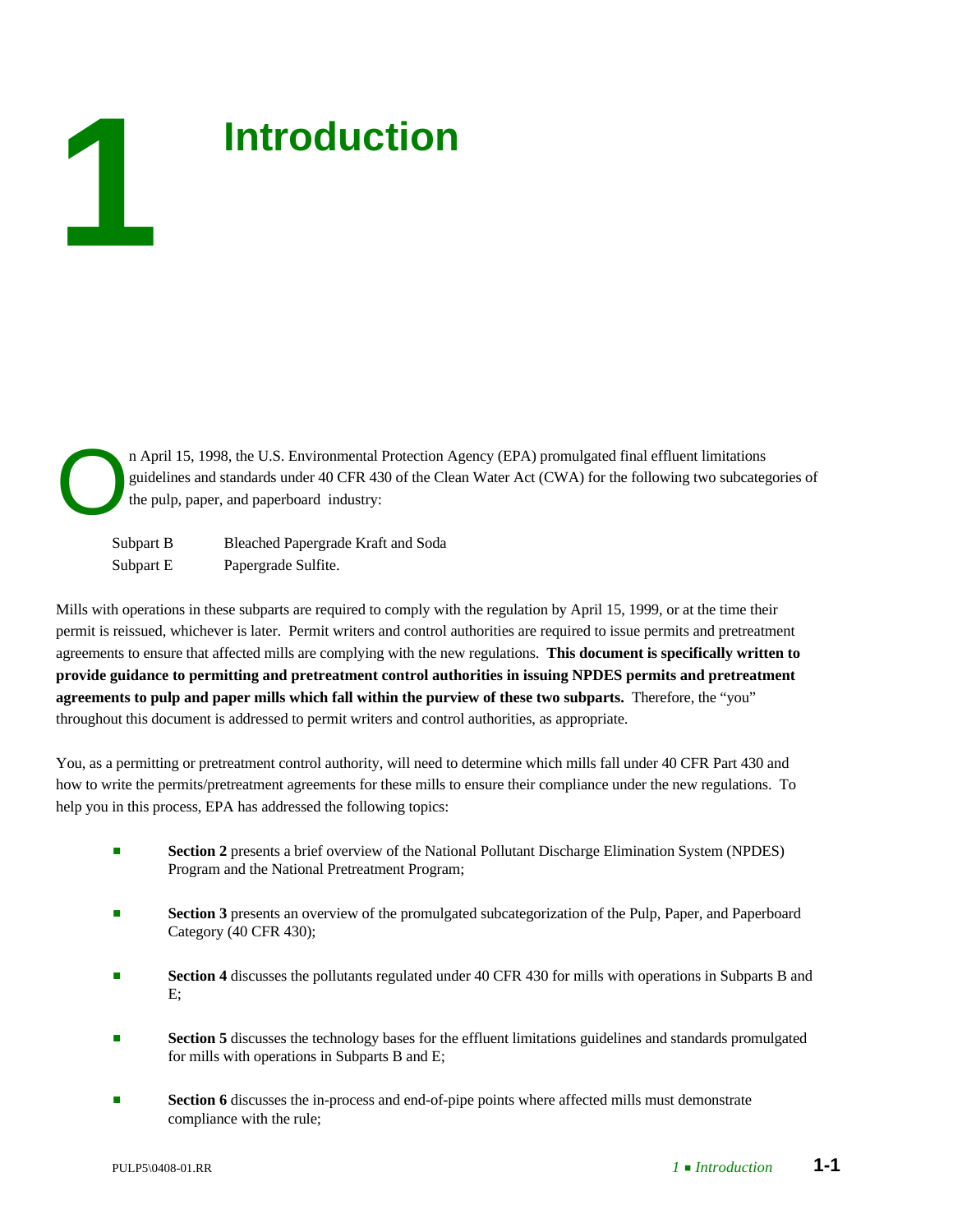- **Section 7** presents the effluent limitations guidelines and standards promulgated for mills with operations in Subparts B and E;
- **Section 8** walks through the process of establishing permit limits for mills with operations in Subparts B and E;
- **Section 9** discusses the requirements for establishing Best Management Practices (BMPs) permit requirements;
- **Exection 10** discusses the permit requirements for mills enrolling in the Voluntary Advanced Technologies Incentives Program (VATIP);
- **Bection 11** presents nine case studies as examples of establishing permits for mills with operations in Subparts B and E; and
- **Bection 12** contains a list of resources for additional guidance in establishing permits for affected mills.

This guidance manual also has a number of appendices that contain additional information that may be useful to you in your permitting responsibilities. Please refer to the table of contents at the beginning of this document for more information on appendix contents.

EPA is hopeful that this manual provides guidance on issuing permits and pretreatment agreements to mills with operations in these two subparts in an easy-to-read format. While this manual attempts to address as many permitting issues and situations that may be covered by the regulation, there are other sources that you may wish to consult in issuing permits/pretreatment agreements for mills with operations in Subparts B and E. Therefore, the manual identifies and references other sources throughout the text that you can access to get additional guidance. We have also included in Section 12 a list of these and other sources and how to order them, as well as a list of EPA and other authorities to contact for more guidance.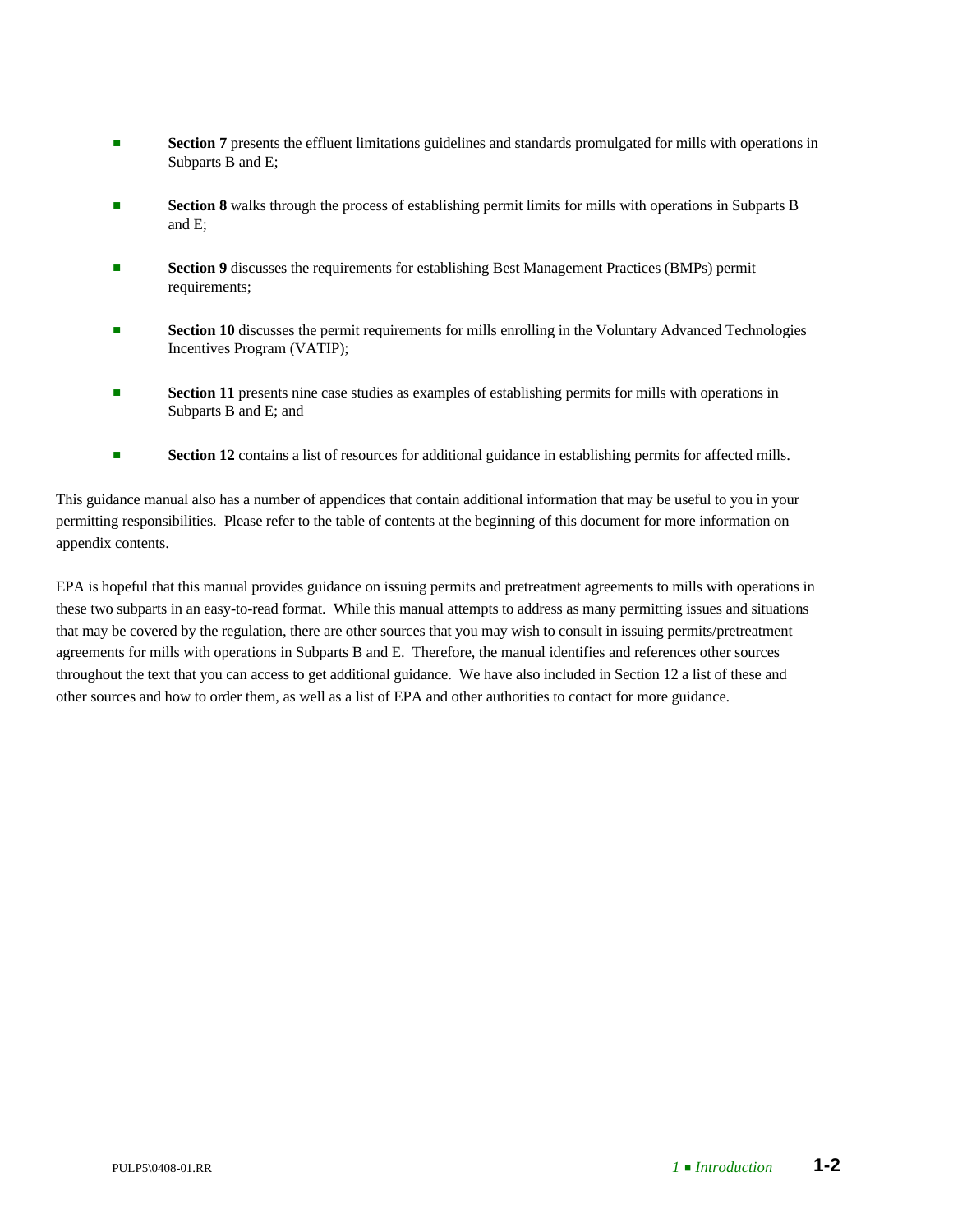## **2 Overview of NPDES**<br>**Program and National**<br>**Protreatment Program Pretreatment Program**

his section presents a brief overview of the NPDES Permit Program and the National Pretreatment Program. For more background information regarding EPA's programs to develop national standards for point source categories, refer to the *U.S. EPA NPDES Permit Writer's Manual* (EPA-833-B-96-003).

#### **What is the NPDES Permit Program?**

Section 301(a) of the CWA prohibits the discharge of pollutants except in compliance with CWA Section 402, among other sections. Section 402 authorizes the issuance of NPDES permits for direct dischargers (i.e., existing or new industrial facilities that discharge process wastewaters from any point source into receiving waters). You must develop NPDES permits to control these discharges, using effluent limitations guidelines and water-quality based effluent limitations.

#### **What are Effluent Limitations Guidelines?**

EPA establishes ELGs to require a minimum level of process control and treatment for industrial point sources. They are based on the demonstrated performance of model process and treatment technologies that are within the economic means of an industrial category. Although ELGs are based on the performance of model process and treatment technologies, EPA does not mandate the use of specific technologies; therefore, dischargers are free to use any available control technique to meet the limitations.

#### **What are Water-Quality-Based Effluent Limitations (WQBELs)?**

All receiving waters have ambient water quality standards that are established by the states or EPA to maintain and protect designated uses of the receiving water (e.g., aquatic life-warm water habitat, public water supply, primary contact recreation). Some of you may find that the application of the ELGs result in pollutant discharges that exceed the water quality standards in particular receiving waters. In such cases, you are required by the CWA and federal guidelines to develop more stringent WQBELs for the pollutant to ensure that the water quality standards are met. States can use the total maximum daily load (TMDL) process as one way of quantifying the allowable pollutant loadings in receiving waters, based on the relationship between pollution sources and in-stream water quality standards.

Because EPA and state permitting authorities are familiar with their respective water quality standards and knowledgeable in waste load allocations and other procedures to maintain water quality standards, these issues are not addressed in this document. To learn more about how TMDLs are developed, you should refer to *Guidance for Water-Quality-Based Decisions: The TMDL Process* (EPA 440/4-91-001)*.* To learn how to apply water quality standards in NPDES permits, refer to the *Technical Support Document for Water Quality-Based Toxics Control (EPA/505/2-90-001)*.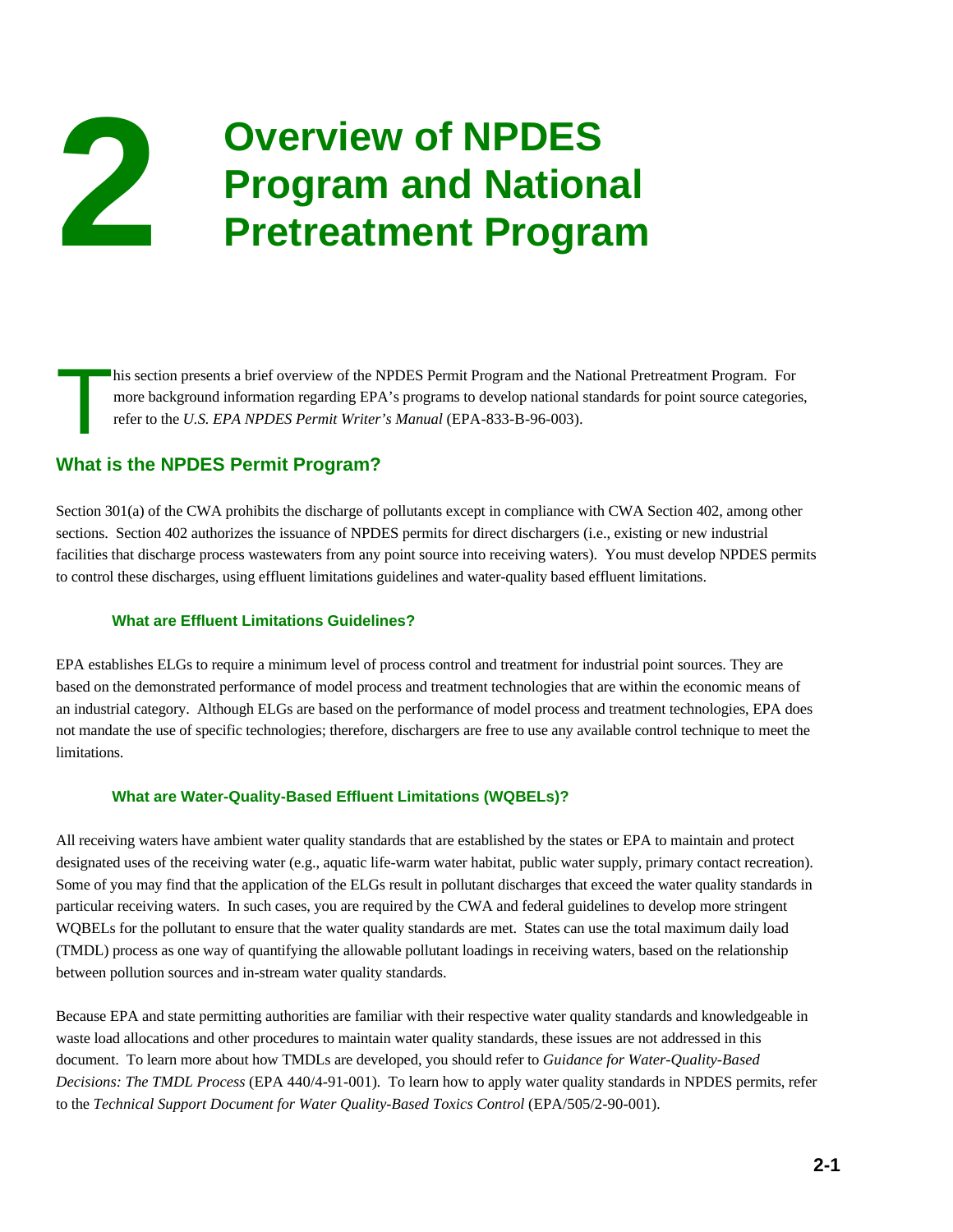#### **What is the National Pretreatment Program?**

Section 402(b)(8) of the CWA requires that permits for certain publicly owned treatment works (POTWs) (i.e., those receiving pollutants from significant industrial sources subject to pretreatment standards under CWA Section 307(b)) must establish a pretreatment program to ensure compliance with these standards. EPA has published regulations to define the requirements of this POTW pretreatment control program.

#### **What are National Pretreatment Standards?**

Section 403.5(a)(1) generally prohibits users of a POTW (indirect dischargers) from discharging pollutants to the POTW that cause pass-through or interference. Therefore, POTWs that receive wastewater from indirect dischargers subject to categorical pretreatment standards must develop and enforce local limits to comply with the National Pretreatment Standards.

Pass-through is defined as a discharge that exits the POTW into waters of the United States in quantities or concentrations that, alone or in conjunction with a discharge or discharges from other sources, causes a violation of any requirement of the POTW's NPDES permit. Interference is defined as a discharge that, alone or in conjunction with a discharge or discharges from other sources, both: (1) inhibits or disrupts the POTW, its treatment processes, or its operations; or its sludge processes, use, or disposal; and (2) causes the POTW to violate any requirement of its NPDES permit, or prevents sewage sludge use or disposal (40 CFR §403.3).

#### **Applicability of Effluent Limitations Guidelines and Standards**

Mills that discharge waters to receiving streams or POTWs are required to meet one (or more) of the following ELG&S (as well as BMPs) established by the CWA.

| Guideline or Standard for the control of:                                                 | Is:                                                        | Acronym     |
|-------------------------------------------------------------------------------------------|------------------------------------------------------------|-------------|
| toxic and conventional pollutants at an<br>existing direct discharger                     | best practicable control technology<br>currently available | <b>BPT</b>  |
| conventional pollutants at an existing direct<br>discharger                               | best conventional pollutant control<br>technology          | <b>BCT</b>  |
| toxic and nonconventional pollutants at an<br>existing direct discharger                  | best available technology economically<br>achievable       | <b>BAT</b>  |
| conventional, toxic, and nonconventional<br>pollutants at a new source, direct discharger | new source performance standards                           | <b>NSPS</b> |
| toxic and nonconventional pollutants at an<br>existing indirect discharger                | pretreatment standards for existing sources                | <b>PSES</b> |
| toxic and nonconventional pollutants at a<br>new source, indirect discharger              | pretreatment standards for new sources                     | <b>PSNS</b> |
| losses and spills from process equipment                                                  | best management practices                                  | <b>BMP</b>  |

With the April 15, 1998 promulgation of the regulation, EPA has established new BAT, NSPS, PSES, PSNS, and BMPs in addition to the BPT, BCT, BAT, NSPS, PSES, and PSNS already established for the pulp, paper, and paperboard category.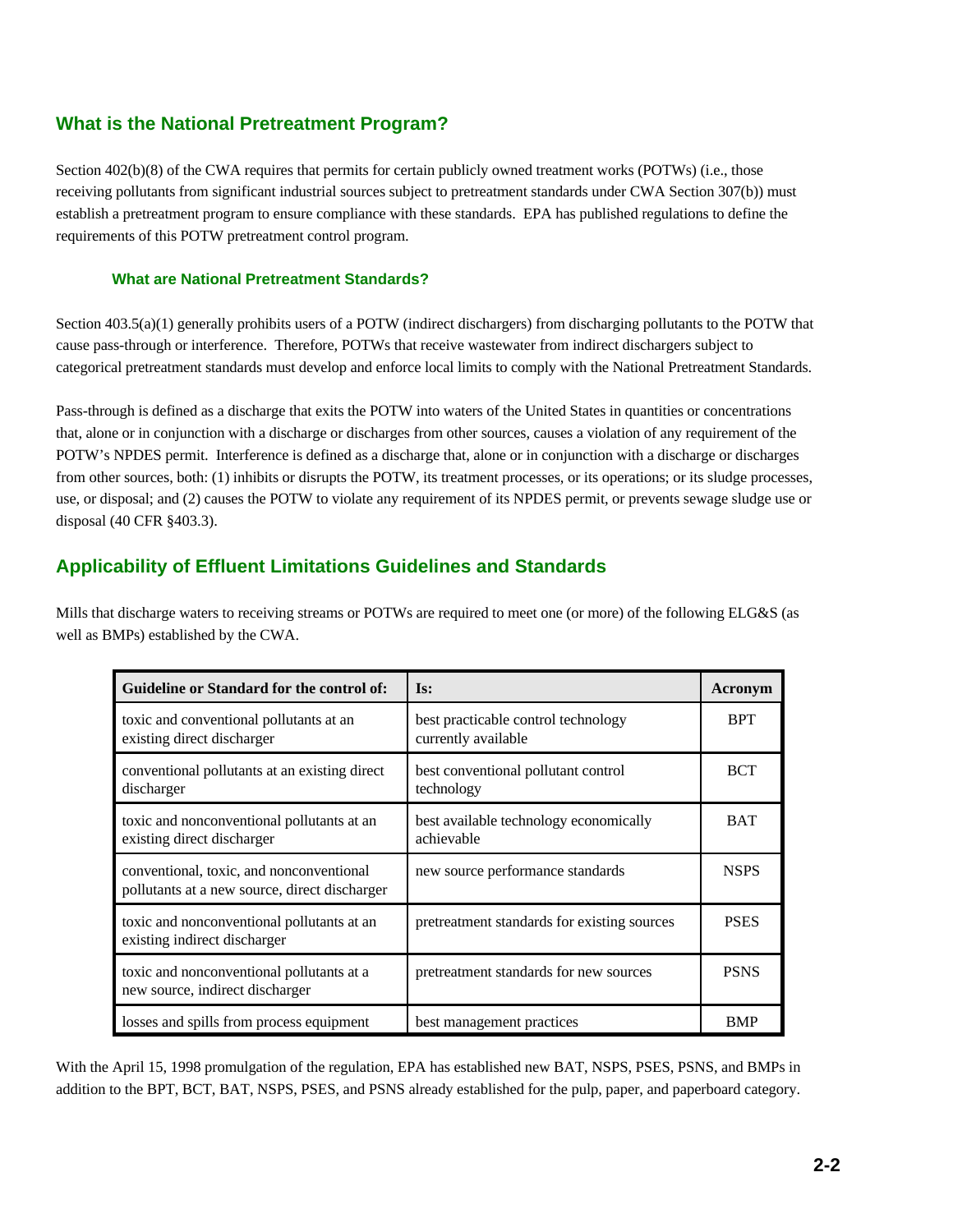**Note that although this document focuses on these new ELG&S and BMPs, all previous ELG&S remain in effect.** Table 2-1 summarizes the applicability of these ELG&S.

#### **Table 2-1: Effluent Limitations Guidelines and Standards Applicable to Each Program**

| Program                             | Type of<br><b>Discharger</b> | <b>Existing or New</b><br>Source? | <b>Applicable ELG&amp;S</b><br><b>Previously Established</b> | <b>Additional ELG&amp;S</b><br>$(from \frac{4}{15}/98 \text{ Rule})$ |
|-------------------------------------|------------------------------|-----------------------------------|--------------------------------------------------------------|----------------------------------------------------------------------|
| <b>NPDES</b> Permit<br>Program      | <b>Direct</b><br>Discharger  | <b>Existing Source</b>            | <b>BCT</b><br><b>BPT</b><br><b>BAT</b>                       | <b>BAT</b><br><b>BMP</b>                                             |
|                                     |                              | New Source                        | <b>NSPS</b>                                                  | <b>NSPS</b><br><b>BMP</b>                                            |
| National<br>Pretreatment<br>Program | Indirect<br>Discharger       | <b>Existing Source</b>            | <b>PSES</b>                                                  | <b>PSES</b><br>BMP                                                   |
|                                     |                              | New Source                        | <b>PSNS</b>                                                  | <b>PSNS</b><br>BMP                                                   |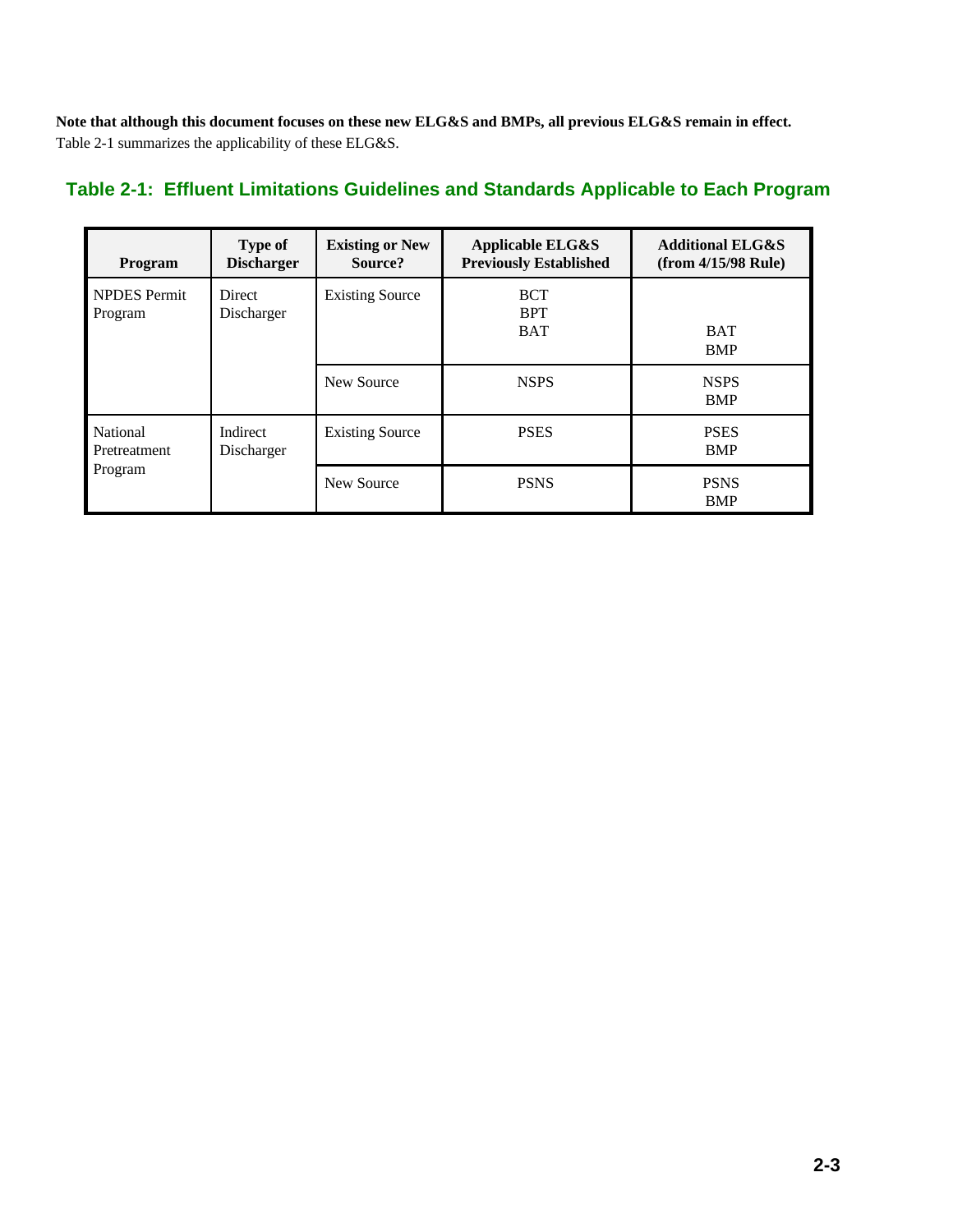## **Overview of 3 40 CFR §430**

he pulp, paper, and paperboard category was reorganized by the promulgated rule (April 15, 1998). As part of the reorganization of the category, EPA revised the subcategorization scheme. This section presents the new subca reorganization of the category, EPA revised the subcategorization scheme. This section presents the new subcategorization scheme that EPA adopted, explains how it is different from the previous subcategorization scheme, and, most importantly, describes how to determine the subcategories applicable to each mill. Appendix A lists the mills that are subject to ELG&S under the reorganized Subparts B and E.

#### **What is the New Subcategorization Scheme?**

In the original rule, EPA established 26 subcategories defined by the products manufactured at a mill. In the revised rule, EPA reorganized these 26 subcategories into 12 subcategories by grouping mills with similar processes. EPA only promulgated additional ELG&S for reorganized Subparts B and E. Table 3-1 presents the final subparts and how they relate to the previous subcategories.

As Table 3-1 shows, under the new subcategorization scheme, Subpart B is comprised of four segments which used to be Subparts G, H, I, and P under the previous subcategorization scheme. Subpart E includes former Subparts U and J, and has been reorganized into three segments (calcium-, magnesium-, and sodium-based; ammonium-based; and specialty-grade segments).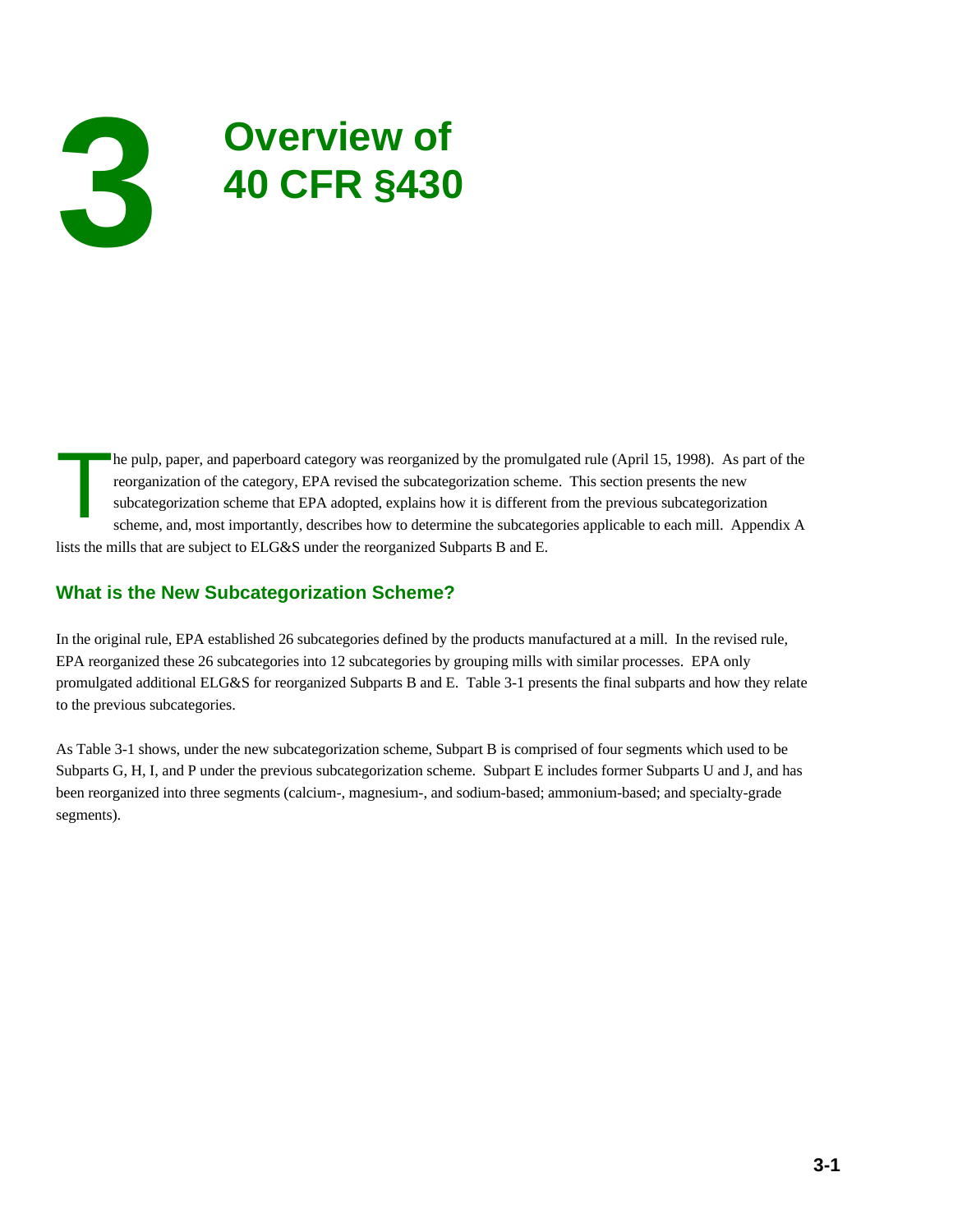#### **Table 3-1: Revised Subcategorization Scheme (with Previous Subparts Noted)**

| <b>Final Codified</b><br><b>Subpart</b> | <b>Revised Subcategorization Scheme</b>                                                                                             | <b>Previous Subcategorization Scheme</b><br>(With Previous Subparts Noted)                                                                                                                                                                                                                                                                                                                                                                                                                                            |
|-----------------------------------------|-------------------------------------------------------------------------------------------------------------------------------------|-----------------------------------------------------------------------------------------------------------------------------------------------------------------------------------------------------------------------------------------------------------------------------------------------------------------------------------------------------------------------------------------------------------------------------------------------------------------------------------------------------------------------|
| A                                       | Dissolving Kraft                                                                                                                    | Dissolving Kraft (F)                                                                                                                                                                                                                                                                                                                                                                                                                                                                                                  |
| $\mathbf{B}^{(\text{a})}$               | Bleached Papergrade Kraft and Soda<br>Digester                                                                                      | Market Bleach Kraft (G)<br>Bleached Kraft (H) - including paperboard, coarse<br>paper, and tissue.<br>Fine Bleached Kraft (I)<br>Soda (P)                                                                                                                                                                                                                                                                                                                                                                             |
| $\mathbf C$                             | <b>Unbleached Kraft</b>                                                                                                             | Unbleached Kraft (A)<br><b>Linerboard Segment</b><br>П<br>Bag and Other Products Segment<br>п                                                                                                                                                                                                                                                                                                                                                                                                                         |
| D                                       | Dissolving Sulfite                                                                                                                  | Dissolving Sulfite (K)<br>Nitration Segment<br>п<br>Viscose Segment<br>п<br>Cellophane Segment<br>п<br><b>Acetate Segment</b><br>п                                                                                                                                                                                                                                                                                                                                                                                    |
| $E^{(a)}$                               | Papergrade Sulfite<br>Calcium-, Magnesium-, and<br>ш<br>Sodium-based Segment<br>Ammonium-based Segment<br>ш<br>Specialty grade<br>ш | Papergrade Sulfite - Drum Wash (U)<br>Bisulfite liquor/surface Condensers Segment<br>п<br>Bisulfite liquor/barometric Condensers Segment<br>п<br>Acid sulfite/surface Condensers Segment<br>п<br>Acid sulfite/barometric Condensers Segment<br>п<br>Continuous Digester Segment<br>п<br>Papergrade Sulfite - Blow Pit Wash (J)<br>Bisulfite liquor/surface Condensers Segment<br>П<br>Bisulfite/barometric Condensers Segment<br>п<br>Acid/surface Condensers Segment<br>п<br>Acid/barometric Condensers Segment<br>п |
| $\mathbf{F}$                            | Semi-Chemical                                                                                                                       | Semi-Chemical (B)<br>Ammonia Segment<br>п<br>Sodium Segment<br>п                                                                                                                                                                                                                                                                                                                                                                                                                                                      |
| $\mathbf G$                             | Mechanical Pulp                                                                                                                     | Groundwood-Thermo-Mechanical (M),<br>Groundwood-Coarse, Molded, News (N)<br>Groundwood-Fine Papers (O)<br>Groundwood-Chemi-Mechanical (L)                                                                                                                                                                                                                                                                                                                                                                             |
| H                                       | Non-Wood Chemical Pulp                                                                                                              | Miscellaneous mills not covered by a specific subpart                                                                                                                                                                                                                                                                                                                                                                                                                                                                 |
| I                                       | Secondary Fiber Deink                                                                                                               | Deink Secondary Fiber (Q)<br>Fine Papers<br>п<br><b>Tissue Papers</b><br>п<br>Newsprint J Secondary Fiber Non-Deink Tissue from<br>п<br>Wastepaper (T)<br>Paperboard from Wastepaper (E)<br>Corrugating medium<br>п<br>Non-Corrugating Medium<br>п<br>Wastepaper-Molded Products (W)<br>Builders' Paper and Roofing Felt (40 CFR Part 431 Subpart<br>A)                                                                                                                                                               |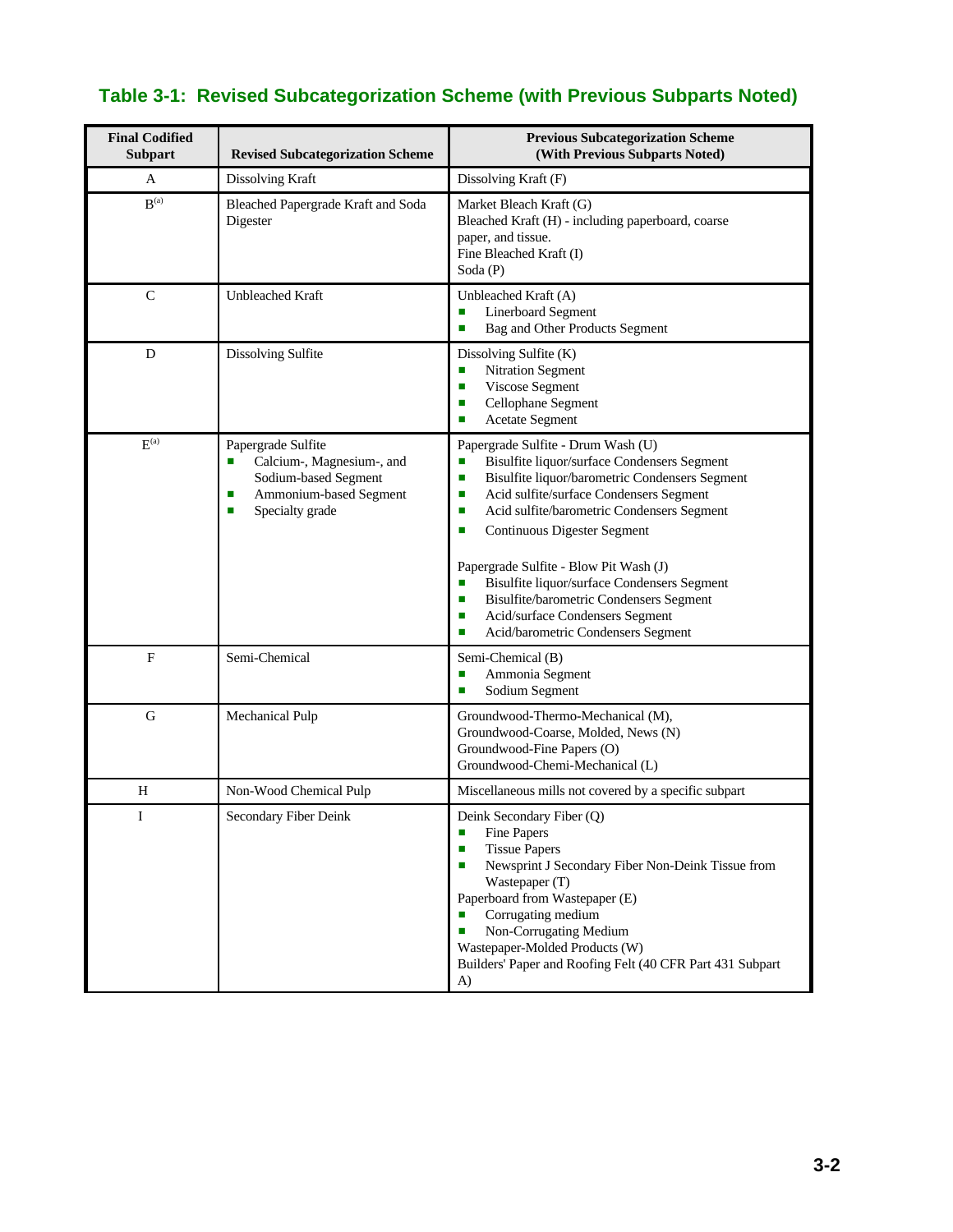| <b>Final Codified</b><br><b>Subpart</b> | <b>Revised Subcategorization Scheme</b>                          | <b>Previous Subcategorization Scheme</b><br>(With Previous Subparts Noted)                                                                                                                                                                                                                                                                                |
|-----------------------------------------|------------------------------------------------------------------|-----------------------------------------------------------------------------------------------------------------------------------------------------------------------------------------------------------------------------------------------------------------------------------------------------------------------------------------------------------|
| K                                       | Fine and Lightweight<br>Papers from Purchased Pulp               | Nonintegrated Fine Papers (R)<br>Wood Fiber Furnish<br>Cotton Fiber Furnish<br>Nonintegrated Lightweight Papers (X)<br><b>Lightweight Papers</b><br>Lightweight Electrical PapersL Tissue, Filter, Non-<br>П<br>Woven, and Paperboard from Purchased Pulp<br>Nonintegrated<br>Tissue Papers $(S)$<br>п<br>Filter and Non-Woven (Y)<br>п<br>Paperboard (Z) |
| L                                       | Tissue, Filter, Non-Woven, and<br>Paperboard from Purchased Pulp | Nonintegrated<br>Tissue Papers $(S)$<br>ш<br>Filter and Non-Woven (Y)<br>п<br>Paperboard (Z)                                                                                                                                                                                                                                                              |

(a) EPA has promulgated ELG&S for Subparts B and E. EPA intends to revise ELG&S as appropriate for the remaining subparts over the next few years.

> To issue or reissue permits or pretreatment agreements, you must be aware not only of the reorganization of the subcategories covered under 40 CFR 430, but also which ELG&S apply to mills in the pulp and paper category. **Mills with operations in Subparts B and E are subject to not only the ELG&S promulgated on April 15, 1998, but previously established guidelines and standards for this category as well.** Below are a few examples showing the ELG&S that apply to mills with operations covered by Subparts B and E.

Example 1: Mill A is an existing direct discharger which falls under Subpart B. The mill produces market pulp and tissue. The mill is subject to which effluent guidelines and standards?

Answer: As a existing direct discharger, Mill A is subject to BMP and to revised BAT, as well as previously established BAT and BPT for the Market Bleached Kraft Segment (former Subpart G) and the Bleached Kraft (including paperboard, coarse paper, and tissue) Segment (former Subpart H).

| <b>Subpart</b>                               | <b>Discharge Status</b> | <b>Mill Subject to Previously</b><br><b>Established ELG&amp;S</b>                           | Also Subject to the<br><b>Following under April</b><br>15, 1998 ELG&S |  |
|----------------------------------------------|-------------------------|---------------------------------------------------------------------------------------------|-----------------------------------------------------------------------|--|
| Subpart B -<br><b>Bleached</b><br>Papergrade | Direct Discharger       | <b>BPT</b> and <b>BAT</b> for Market<br><b>Bleached Kraft Segment</b><br>(former Subpart G) | <b>BAT</b><br><b>BMP</b>                                              |  |
| Kraft and Soda                               |                         | <b>BPT</b> and <b>BAT</b> for Bleached<br>Kraft Segment (former Subpart)<br>H)              |                                                                       |  |
|                                              |                         |                                                                                             |                                                                       |  |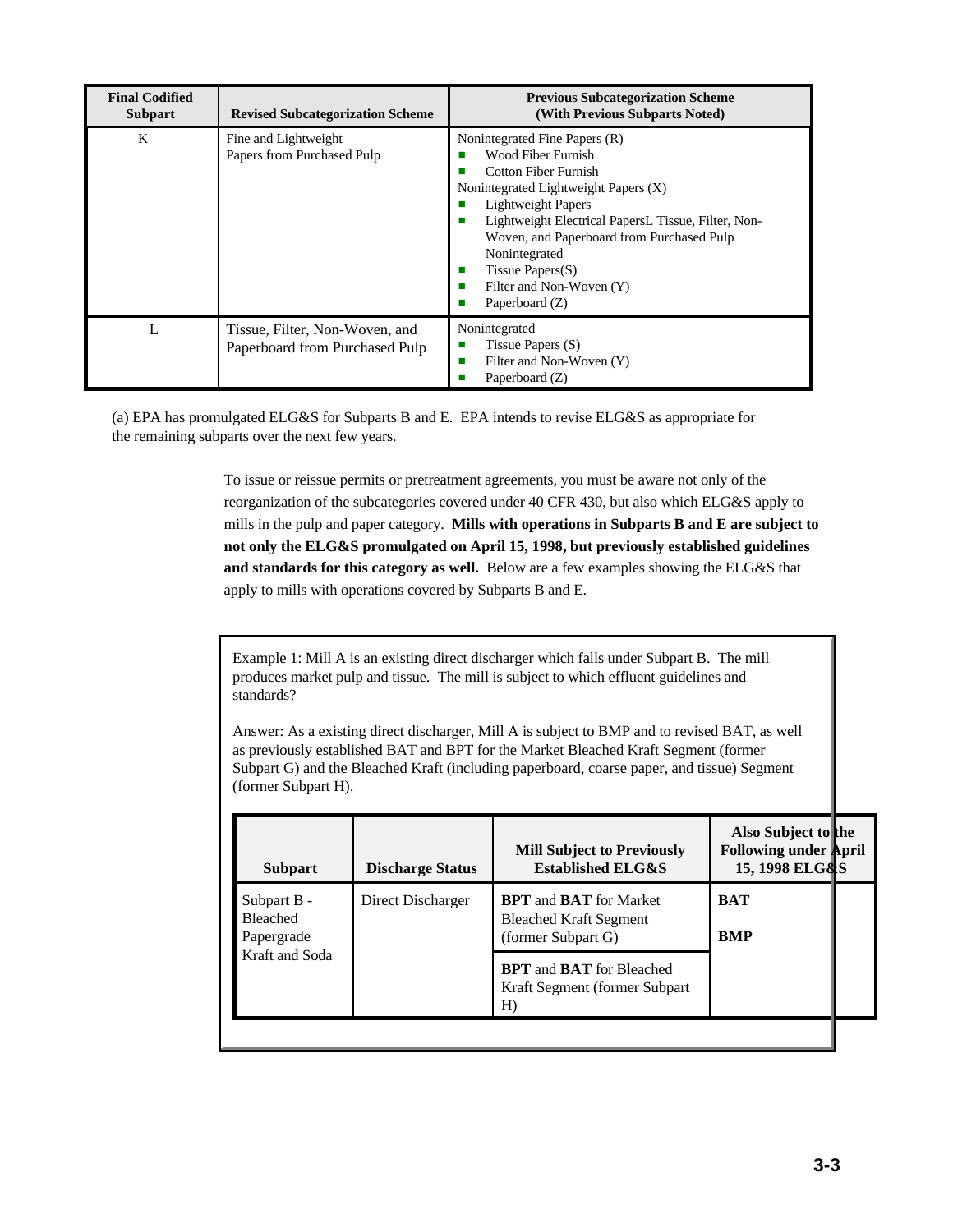Example 2: Mill B is an existing indirect discharger that falls under Subpart B. The mill produces market pulp and fine paper. The mill is subject to which effluent guidelines and standards?

Answer: As an existing indirect discharger, Mill B is subject to BMP and to revised PSES. In addition, because Mill B falls under two segments for the previously established PSES, you must apply PSES for the Market Bleached Kraft Segment (former Subpart G) and the Fine Bleached Kraft Segment (former Subpart I).

| <b>Subpart</b>                               | <b>Direct or Indirect</b><br><b>Discharger</b> | <b>Mill Subject to Previously</b><br><b>Established ELG&amp;S</b>       | Also Subject to the<br><b>Following under April</b><br>15, 1998 ELG&S |  |
|----------------------------------------------|------------------------------------------------|-------------------------------------------------------------------------|-----------------------------------------------------------------------|--|
| Subpart B -<br><b>Bleached</b><br>Papergrade | Indirect Discharger                            | <b>PSES</b> for Market Bleached<br>Kraft Segment (former Subpart)<br>G) | <b>PSES</b><br><b>BMP</b>                                             |  |
| Kraft and Soda                               |                                                | <b>PSES</b> for Fine Bleached Kraft<br>Segment (former Subpart I)       |                                                                       |  |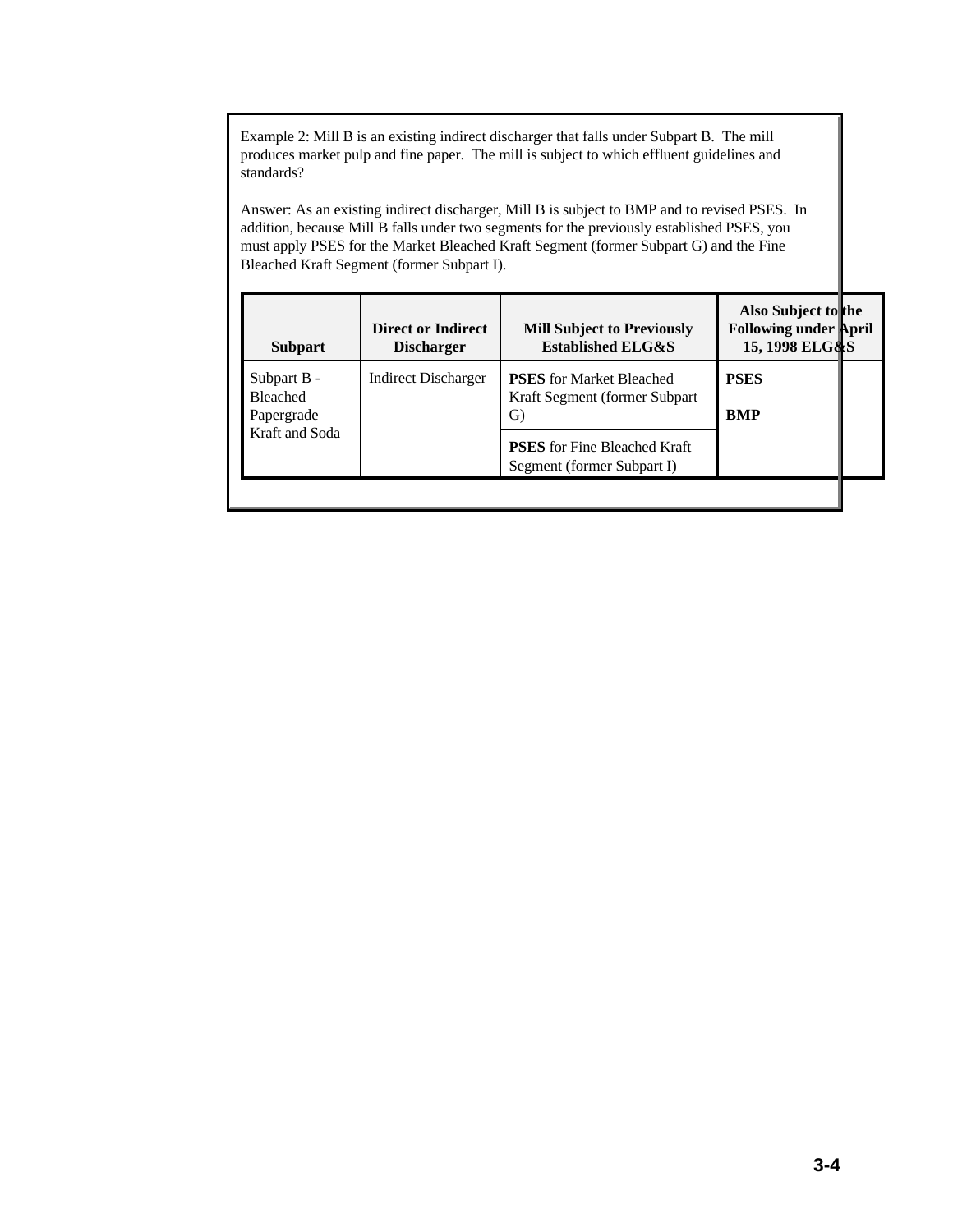

In the April 15, 1998 rule, EPA established ELG&S for toxic and nonconventional pollutants that are characteristic of Subpart B and E mills that bleach pulp with chlorine-containing compounds. Table 4-1 shows which pollutants are regulated for mills with operations in Subpart B and E. Each of these pollutants is discussed below.

|                                      |                  | <b>Subpart E</b>               |                                         |                                          |
|--------------------------------------|------------------|--------------------------------|-----------------------------------------|------------------------------------------|
| <b>Pollutants</b>                    | <b>Subpart B</b> | $NH4$ -Based<br><b>Segment</b> | $Na-, Ca-, Mg-$<br><b>Based Segment</b> | <b>Specialty-Grade</b><br><b>Segment</b> |
| Chloroform (a)                       |                  | Reserved                       | No requirement                          | Reserved                                 |
| 2,3,7,8-TCDF                         |                  |                                | No requirement                          |                                          |
| 2,3,7,8-TCDD                         |                  |                                | No requirement                          |                                          |
| 12 Chlorinated Phenolic<br>Compounds |                  |                                | No requirement                          |                                          |
| AOX(a)                               |                  | Reserved                       |                                         | Reserved                                 |
| COD                                  | Reserved         | Reserved                       | Reserved                                | Reserved                                 |

#### **Table 4-1: Pollutants Regulated Under 40 CFR 430**

**Chloroform.** Chloroform is an extremely volatile compound that is generated during the bleaching of pulp with hypochlorite, chlorine, or chlorine dioxide. Hypochlorite bleaching results in the greatest amount of chloroform generation while chlorine dioxide bleaching results in the least amount of chloroform generation. As chloroform is generated, it partitions to air and to bleach plant effluent (though, some of the chloroform remains with the pulp). Any chloroform found in bleach plant effluent that is not emitted to the air prior to reaching the wastewater treatment plant is volatilized and degraded during secondary treatment.

**2,3,7,8-TCDD (Dioxin) and 2,3,7,8-TCDF (Furan)**. The dioxin congener consists of two benzene rings connected by two oxygen bridges. There are eight positions where substitution of hydrogen atoms by other atoms or by organic or inorganic radicals can occur. 2,3,7,8-TCDD is one of 75 dioxin congeners and is the most toxic. The chlorinated dibenzofurans have similar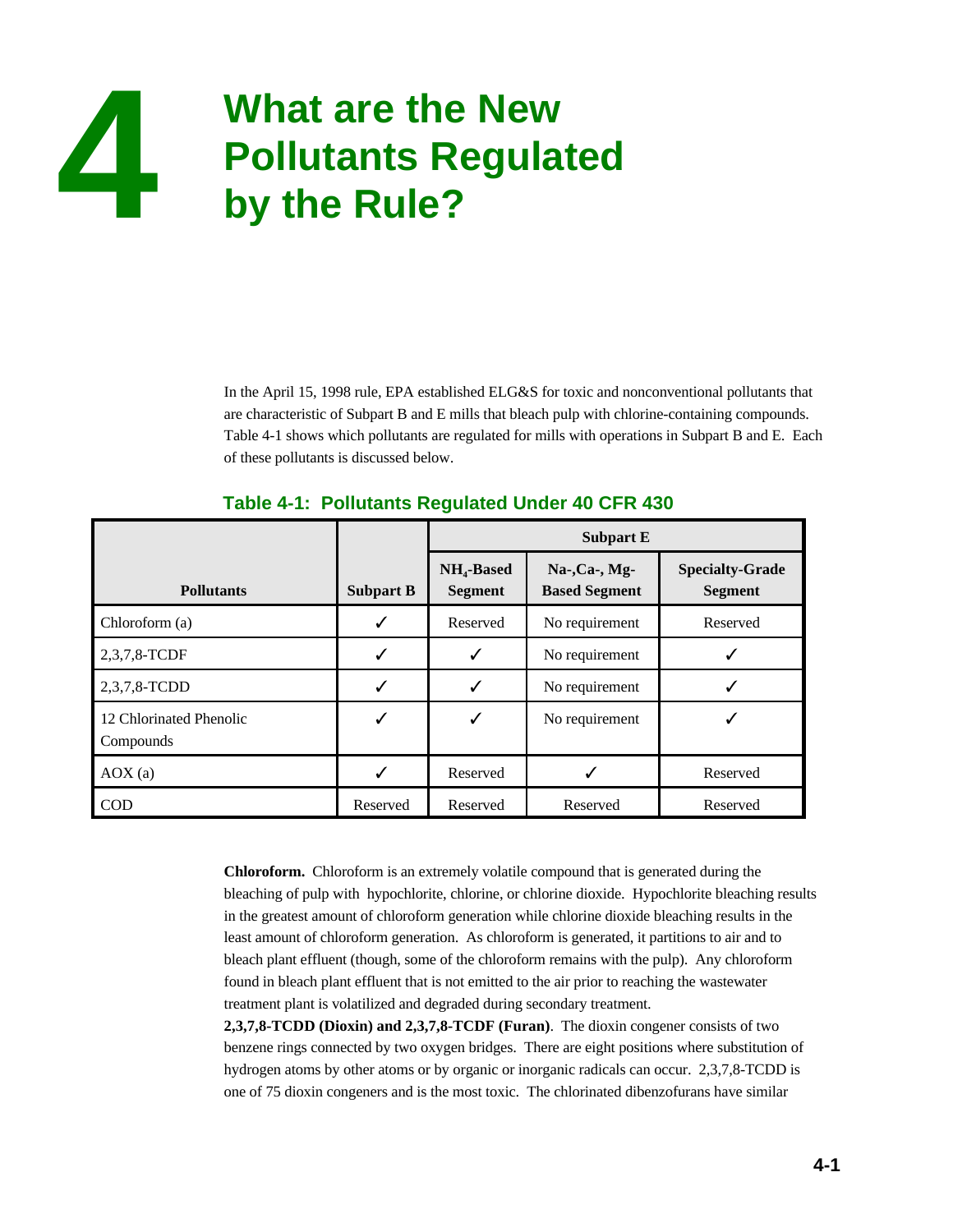structure, but have only one oxygen bridge rather than two. 2,3,7,8-TCDF is the most toxic of 135 chlorinated dibenzofurans.

During the late 1980s, bleaching with chlorine and hypochlorite were discovered to be sources of dioxin and furan. Although use of chlorine dioxide  $(CIO<sub>2</sub>)$  bleaching minimizes the formation of chlorinated pollutants, measurable quantities of 2,3,7,8-TCDF and possibly 2,3,7,8-TCDD may still be formed. Dioxin and furan are not effectively degraded during wastewater treatment; they partition either to sludge or pass into receiving waters untreated.

**Chlorinated Phenolic Compounds.** Chlorinated phenolic compounds include phenols, guaiacols, catechols, and vanillins substituted with from one to five chlorine atoms per molecule. Typically, bleaching processes that result in the formation of 2,3,7,8-TCDD and 2,3,7,8-TCDF also generate the higher substituted tri-, tetra-, and penta-chlorinated compounds. EPA established effluent limitations guidelines and pretreatment standards for the following 12 chlorinated phenolic compounds:

- $\blacksquare$  4-Trichlrosyringol
- $\blacksquare$  3,4,5-Trichlorocatechol
- 3,4,6-Trichlorocatechol
- 3,4,5-Trichloroguaiacol
- $\blacksquare$  3,4,6-Trichloroguaiacol
- $\blacksquare$  4,5,6-Trichloroguaiacol
- 2,4,5-Trichlorophenol
- $\blacksquare$  2,4,6-Trichlorophenol
- Tetrachlorocatechol
- Tetrachloroguaiacol
- $\blacksquare$  2,3,4,6-Tetrachlorophenol
- **Exercise 2** Pentachlorophenol

Secondary treatment can generally achieve about 50% removal of these compounds.

**Adsorbable Organic Halides (AOX).** AOX is a measure of the total amount of halogens (chlorine, bromine, and iodine) bound to dissolved or suspended organic matter in a wastewater sample. In the effluent of Subpart B and E mills, essentially all of the AOX is chlorinated compounds formed during bleaching with chlorine and other chlorinated bleaching agents. Inefficient application of chlorine-containing bleaching chemicals can generate increased levels of AOX. Minimizing AOX will usually have the effect of reducing the generation of chloroform, 2,3,7,8-TCDD, 2,3,7,8-TCDF, and chlorinated phenolic compounds. Some AOX is biodegraded during secondary treatment.

**Chemical Oxygen Demand (COD)**. COD is a measure of the quantity of chemically oxidizable material present in wastewater. Sources of COD include the pulping area, recovery area, bleaching area, and papermaking area. A portion of COD is readily biodegradable while the rest is resistant to biodegradation (i.e., "refractory"). The refractory portion is derived from spent pulping liquor (i.e., kraft mill "black liquor" or sulfite mill "red liquor"), thus, COD biodegradability indicates the degree to which spent pulping liquor is recovered from brown stock pulp. Wastewater COD loads also correlate with discharges of toxic organic pollutants that are not readily biodegraded. (Note: EPA has not established COD ELG&S; however, EPA plans to do so in a future rulemaking.).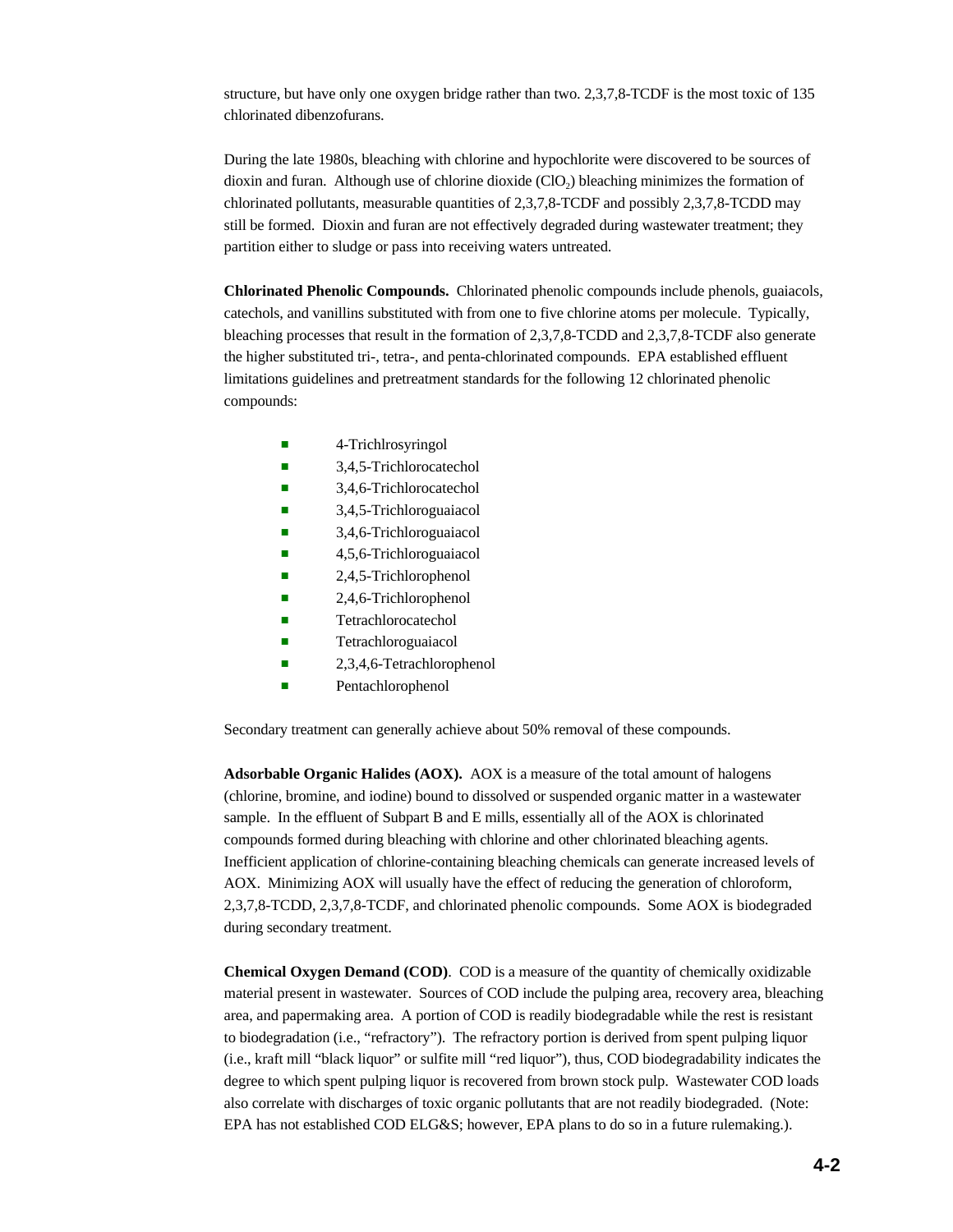### **19 Mat are the<br>Regulatory Bases for<br>Efficient Limitations Effluent Limitations Guidelines and Standards for Subparts B and E?**

PA established numerical ELGs and pretreatment standards for Subparts B and E based on model process technologies and wastewater treatment technologies. Although you must apply the ELGs in the NPDES permit or pretreatment control agreement, mills with operations in Subpart B and E are not required to implement the specific process and/or technologies upon which they are based. Mill owners and operators may use any combination of process technologies and in-process or end-of-pipe wastewater treatment technologies to comply with the permit limits.

#### **What are the Model Process Technologies and Treatment Systems?**

This section outlines the model technologies that form the regulatory bases of the ELG&S presented in Section 4. This discussion is broken out by subpart.

#### **Subpart B - Bleached Papergrade and Kraft and Soda Mills**

For direct dischargers, the model technology basis of BAT for the Bleached Papergrade Kraft and Soda Subcategory is conventional pulping followed by complete substitution of chlorine dioxide for elemental chlorine, as well as the nine elements identified below:

- 1. Adequate chip thickness control;
- 2. Closed brown stock pulp screen room operation (i.e., screening filtrates are returned to the recovery cycle);
- 3. Effective brown stock washing (i.e., washing that achieves a soda loss of less than or equal to 10 kg  $Na<sub>3</sub>SO<sub>4</sub>$  per air dried metric ton (ADMT) of pulp (equivalent to 99% recovery of pulping chemicals from the pulp);
- 4. Use of TCDD- and TCDF-precursor-free defoamers (water-based defoamers or defoamers made with precursor-free oils);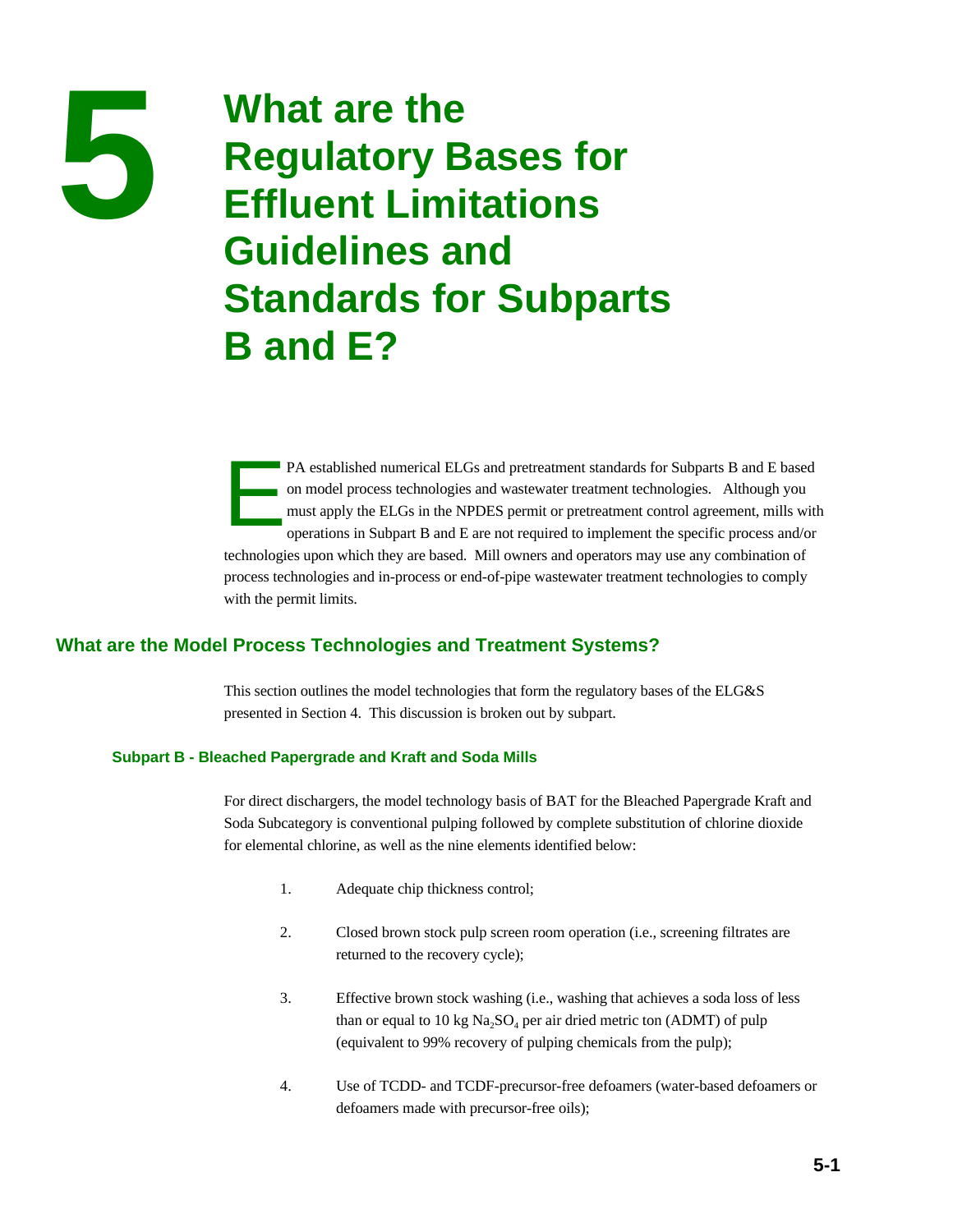- 5. Elimination of hypochlorite (i.e., replacing hypochlorite with equivalent bleaching power, such as adding peroxide and/or oxygen to the first extraction stage and/or additional chlorine dioxide in final brightening stages);
- 6. Use of strategies to minimize kappa factor and TCDD- and TCDF-precursors in brown stock pulp;
- 7. High-shear mixing to ensure adequate mixing of pulp and bleaching chemicals;
- 8. Oxygen and peroxide enhanced extraction, which allows mills to eliminate hypochlorite and/or use a lower kappa factor in the first bleaching stage; and
- 9. Efficient biological wastewater treatment, removing 90% or more of influent five-day biochemical oxygen demand  $(BOD<sub>5</sub>)$ .

The technology basis of NSPS is equivalent to that of BAT with the addition of extended delignification (oxygen delignification and/or extended cooking). For the purpose of estimating effluent pollutant reductions, EPA defines extended delignification as the operation of such equipment to a kappa number of 20 or less for softwoods and less than 13 for hardwoods.

For indirect dischargers, the technology bases of PSES and PSNS are equivalent to that of BAT and NSPS technologies, respectively, except without efficient biological wastewater treatment. POTWs are expected to perform efficient biological wastewater treatment.

#### **Subpart E - Papergrade Sulfite Mills**

As discussed in Section 3, EPA reorganized Subpart E for BAT, PSES, NSPS, and PSNS into the following three segments:

- **Example 3 Calcium-, magnesium-, or sodium-based sulfite segment:** Papergrade sulfite mills where pulp and paper are produced using calcium, magnesium, or sodium sulfite acidic cooking liquors, unless those mills are specialty-grade sulfite mills.
- Ammonium-based sulfite segment: Papergrade sulfite mills where pulp and paper are produced using an ammonium sulfite acidic liquor, unless those mills are specialty-grade sulfite mills.
- **Specialty-grade sulfite segment:** Papergrade sulfite mills that produce at least 25% pulp with a high percentage of alpha cellulose and high enough brightness to produce end products such as plastic molding compounds, saturating and laminating products, and photographic papers. The specialty-grade segment also includes mills that produce most of their pulp at 91 ISO brightness and above.

For each papergrade sulfite segment, BAT and NSPS are equivalent. Table 5-1 presents the technology bases for BAT and NSPS for each segment of the Papergrade Sulfite Subcategory.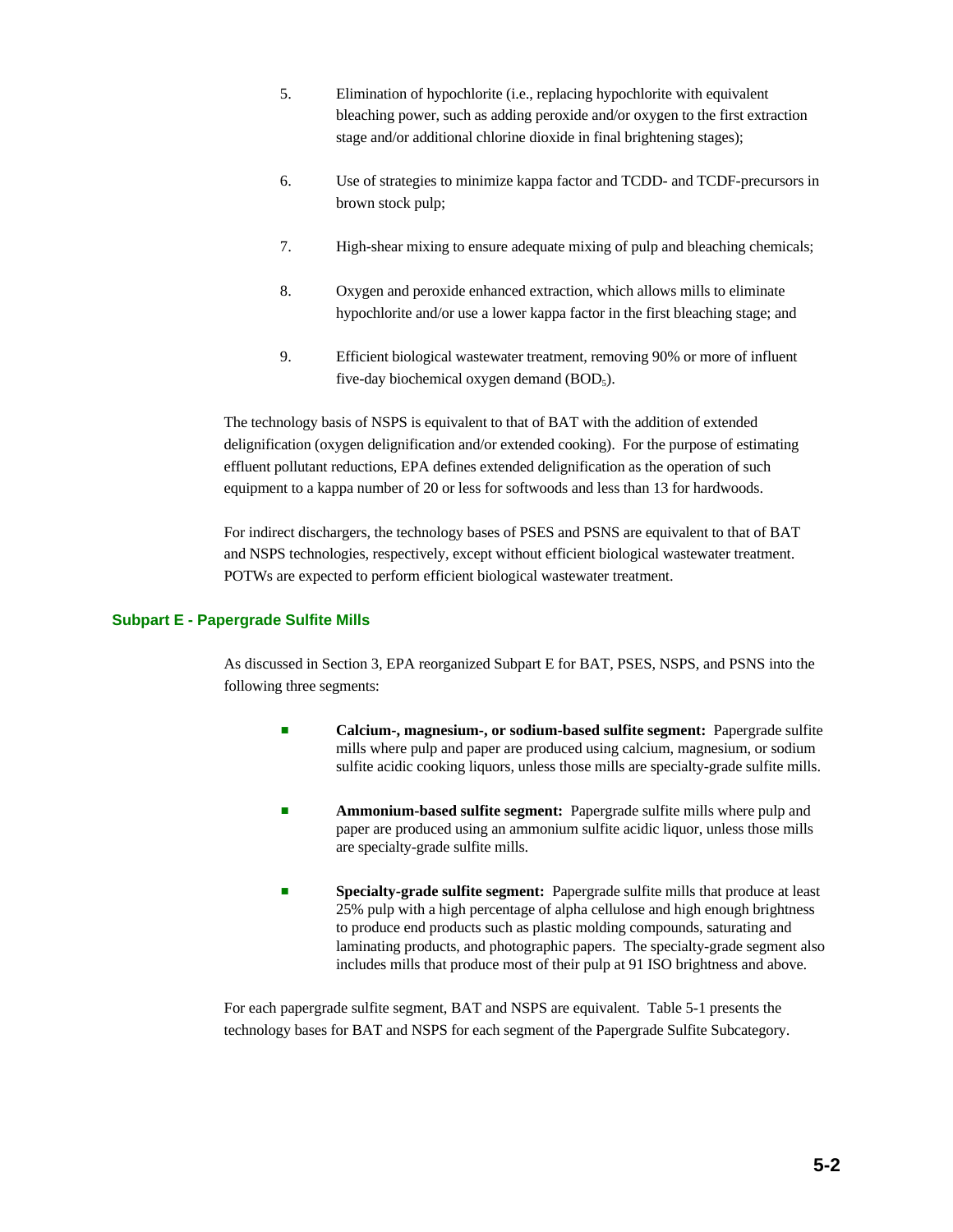| <b>Technology Basis for:</b>                                                                                                |                                                                                                                                                                                                                                                                   |                                                                                                                                                                                                                                                                                 |  |
|-----------------------------------------------------------------------------------------------------------------------------|-------------------------------------------------------------------------------------------------------------------------------------------------------------------------------------------------------------------------------------------------------------------|---------------------------------------------------------------------------------------------------------------------------------------------------------------------------------------------------------------------------------------------------------------------------------|--|
| Calcium-, Magnesium-,<br>and Sodium-Based Segment is:                                                                       | <b>Ammonium Sulfite Segment is:</b>                                                                                                                                                                                                                               | <b>Specialty-Grade Sulfite Segment is:</b>                                                                                                                                                                                                                                      |  |
| 1. Totally chlorine-free bleaching (bleaching<br>with peroxide);                                                            | 1. Complete substitution of chlorine dioxide<br>for chlorine;                                                                                                                                                                                                     | Complete substitution of chlorine dioxide<br>for chlorine;                                                                                                                                                                                                                      |  |
| 2. Use of TCDD- and TCDF-precursor-free<br>defoamers (water-based defoamers or<br>defoamers made with precursor-free oils); | 2. For mills with ECF bleaching, elimination of<br>hypochlorite (i.e., replacing hypochlorite<br>with equivalent bleaching power, such as<br>adding peroxide to the first extraction stage<br>and/or additional chlorine dioxide in final<br>brightening stages); | 2. For mills with ECF bleaching, elimination of<br>hypochlorite (i.e., replacing hypochlorite<br>with equivalent bleaching power, such as<br>adding peroxide and/or oxygen to the first<br>extraction stage and/or additional chlorine<br>dioxide in final brightening stages); |  |
| 3. Oxygen and peroxide enhanced extraction;                                                                                 | 3. Use of TCDD- and TCDF-precursor-free<br>defoamers (water-based defoamers or<br>defoamers made with precursor-free oils);                                                                                                                                       | 3. Use of TCDD- and TCDF-precursor-free<br>defoamers (water-based defoamers or<br>defoamers made with precursor-free oils);                                                                                                                                                     |  |
| 4. Improved pulp cleaning; and                                                                                              | 4. Peroxide enhanced extraction;                                                                                                                                                                                                                                  | 4. Oxygen and peroxide enhanced extraction;                                                                                                                                                                                                                                     |  |
| 5. Efficient biological wastewater treatment.                                                                               | 5. High-shear mixing; and                                                                                                                                                                                                                                         | 5. High-shear mixing; and                                                                                                                                                                                                                                                       |  |
|                                                                                                                             | 6. Efficient biological wastewater treatment.                                                                                                                                                                                                                     | 6. Efficient biological wastewater treatment.                                                                                                                                                                                                                                   |  |

#### **Table 5-1: BAT and NSPS Technology Bases for Papergrade Sulfite Subcategory**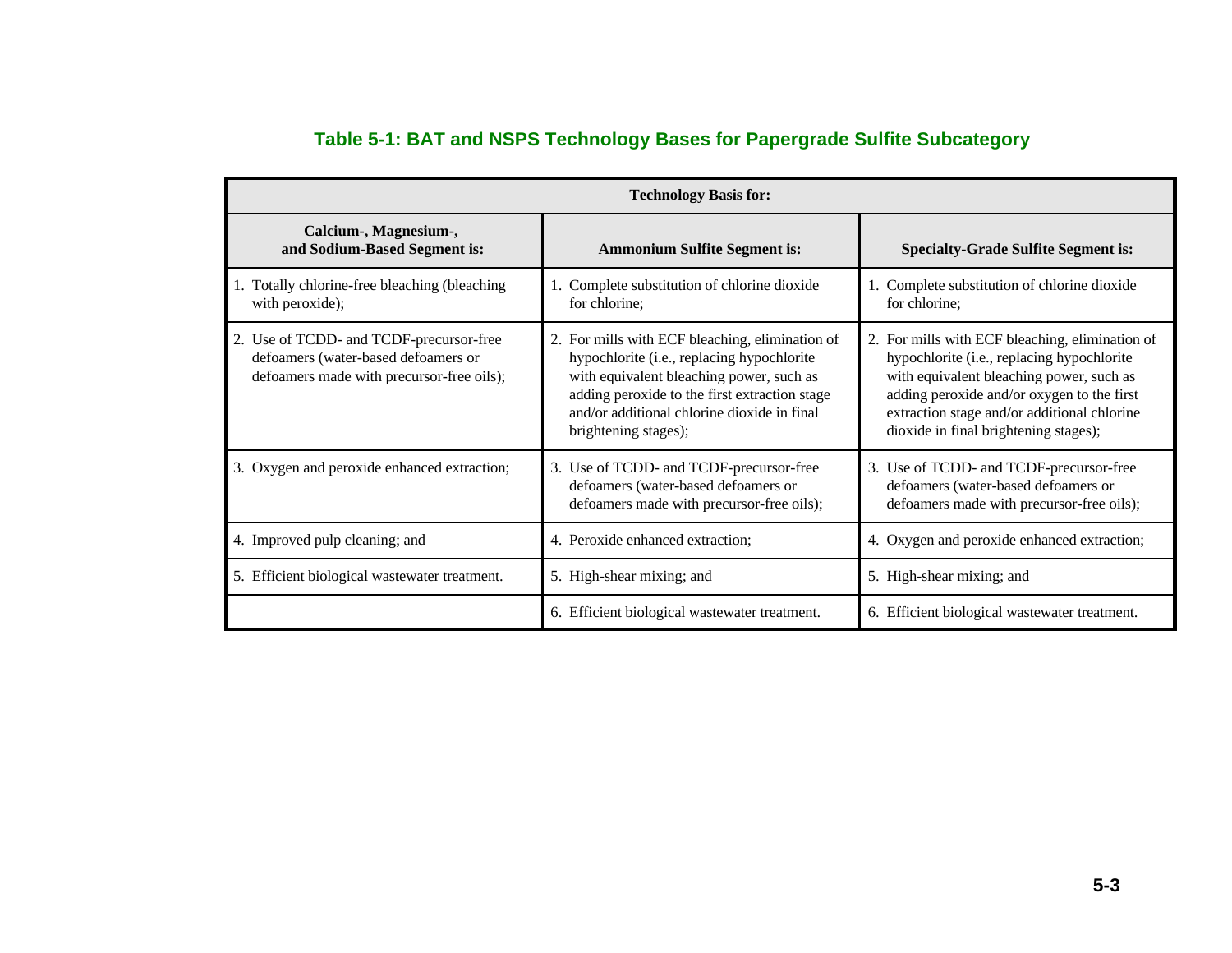The technology bases of PSES and PSNS for each segment include all the model BAT and NSPS technologies except for efficient biological wastewater treatment, because POTWs are expected to perform efficient biological wastewater treatment.

**For a complete description of each technology element, refer to the** *Supplemental Technical Development Document for the Pulp, Paper, and Paperboard Category Effluent Limitations Guidelines and Standards, and New Source Performance Standards* **(EPA-821-R-97-011, October 1997, www.epa.gov/ost/pupppaper/jd/stdd-v4.pdf).**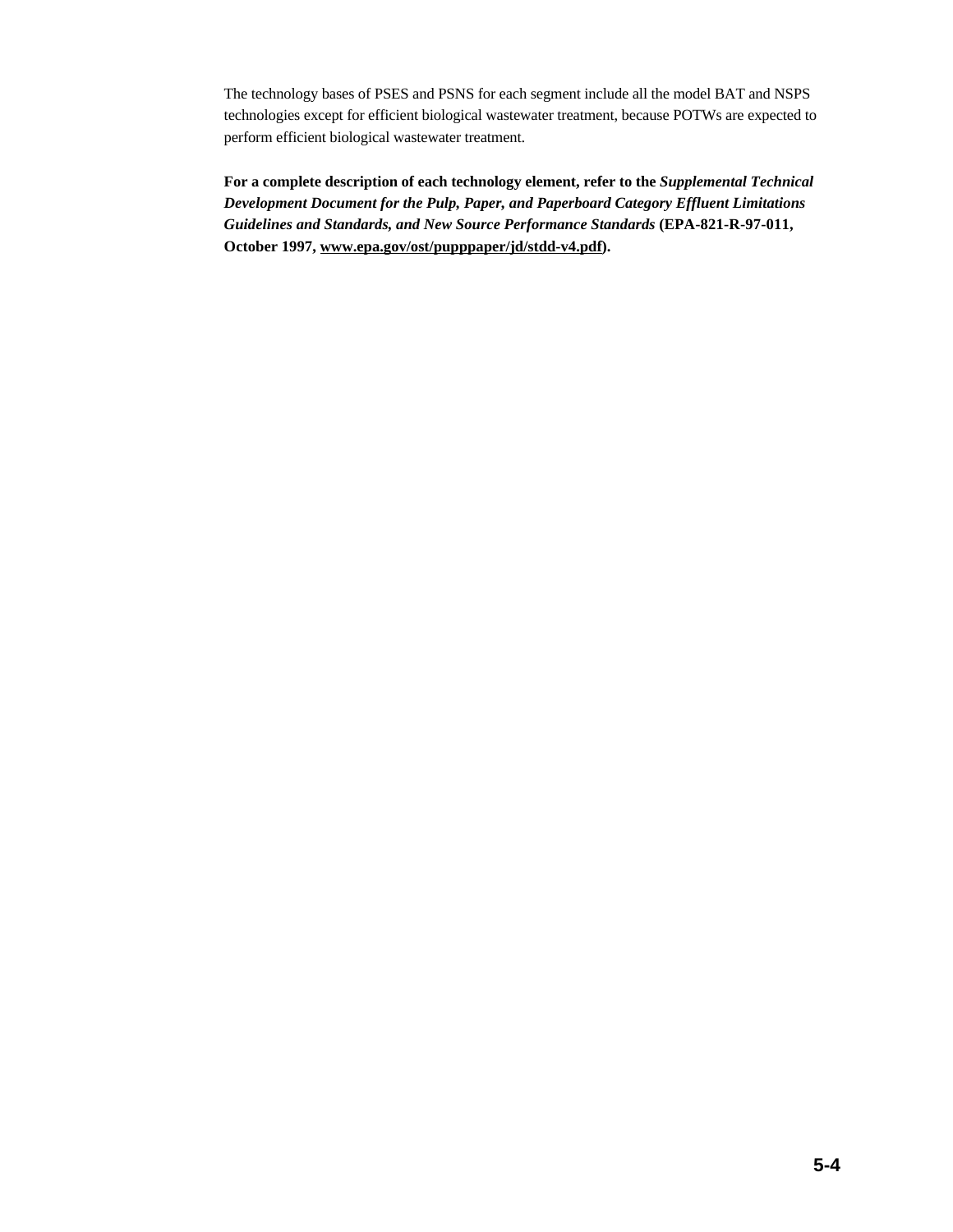

# **6 6 Required to**<br>**1 Required to Demonstrate Compliance?**

his section discusses EPA's determination of points at which mills with operations in Subparts B and E must show compliance with the rule. The regulation requires mills the demonstrate compliance with limitations at the po Subparts B and E must show compliance with the rule. The regulation requires mills to demonstrate compliance with limitations at the point where wastewater leaves the bleach stream (for direct dischargers). The following subsections discuss the rationale for establishing the bleach plant compliance point; for a more complete discussion of the legal basis for requiring monitoring of in-process streams, refer to Section 8.2.3 of the Supplemental Technical Development Document (EPA 821-R-97-011, October 1997 www.epa.gov/OST/pulppaper/jd/stdd-v4.pdf).

Table 6-1 summarizes the compliance points for each pollutant regulated by the rule.

## **Direct Dischargers**

Under 40 CFR 430, a direct discharger must demonstrate compliance with the limits for TCDD, TCDF, 12 chlorinated phenolic pollutants, and chloroform at the point where the wastewater containing these pollutants leaves the bleach plant from each individual fiber line before being combined with process

*Note: Some mills operate several individual fiber lines and associated bleach plants. As a result, these mills must meet limits for pollutants with bleach plant effluent limits for each individual fiber line bleaching plant*.

wastewaters or noncontact cooling water from other operations. (EPA refers to these in-process limits as "bleach plant effluent limits"). EPA determined that bleach plant effluent limits are necessary for these pollutants because chemical pulp bleaching is the principal source of these pollutants; the effluent from a mill's bleach plant is typically combined with other process wastewater and noncontact cooling water prior to treatment and discharge. Because of this, you would not be able to accurately assess compliance at the final mill effluent due to dilution with other mill wastewaters. In addition, bleach plant limits for chloroform are necessary because there is potential for volatilization and loss in mill sewer systems. For AOX, however, direct discharge mills must comply with end-of-pipe limits at the point where the final mill process wastewater effluent is discharged to receiving waters (i.e., at the end of the pipe).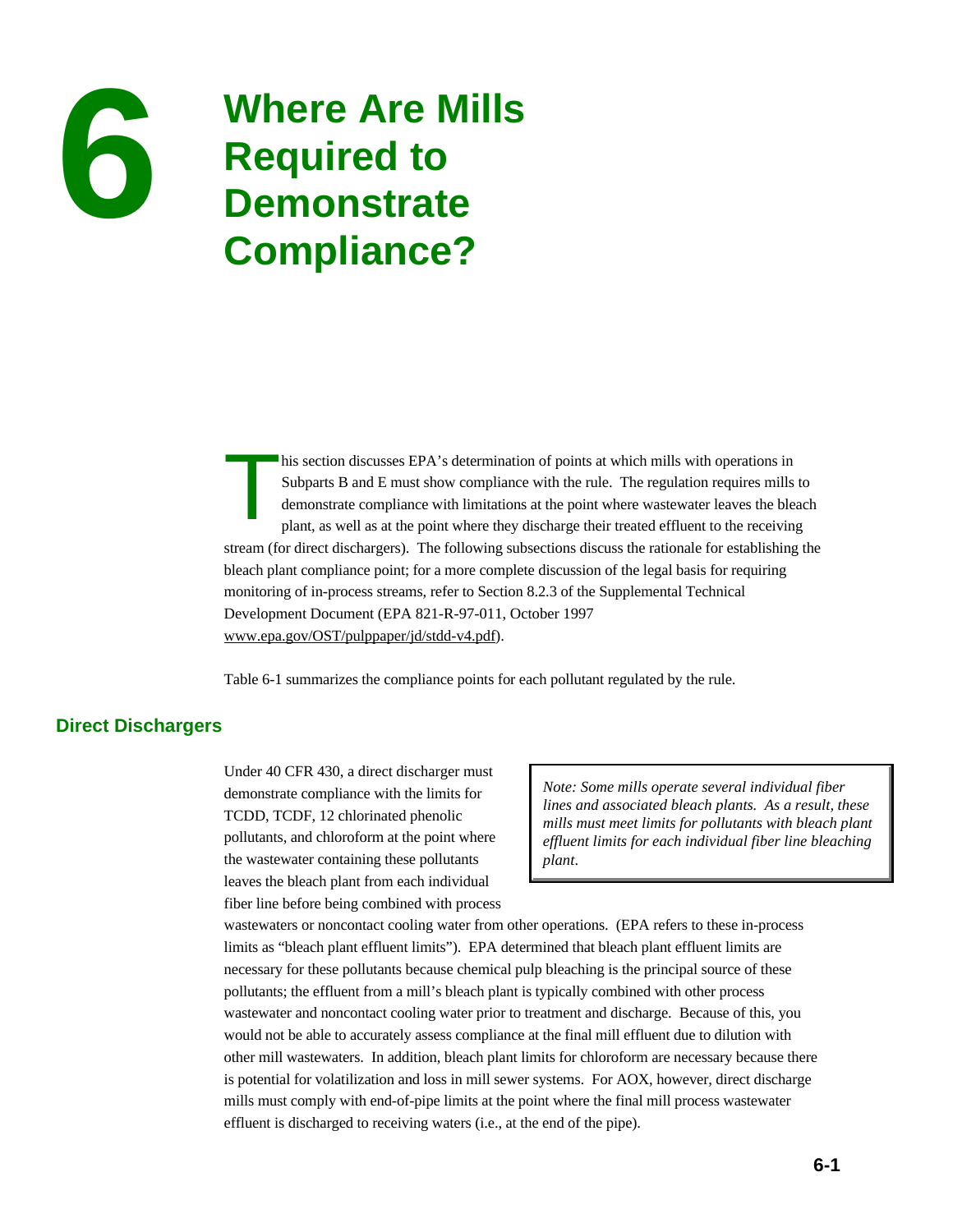# **Indirect Dischargers**

Indirect dischargers must also demonstrate compliance with bleach plant effluent limits for TCFF, TCDF, 12 chlorinated phenolic pollutants, and, for mills with operations in Subpart B only, chloroform. EPA also established bleach plant effluent limits for AOX, rather than final effluent limits, because POTWs cannot achieve, through wastewater treatment alone, the degree of AOX removal achieved by the in-process technologies that form the basis of BAT. For more discussion on AOX bleach plant limits, refer to the Supplemental Technical Development Document.

|                                          |                                                                                      | <b>Subpart E</b>                  |                                                                          |                                          |
|------------------------------------------|--------------------------------------------------------------------------------------|-----------------------------------|--------------------------------------------------------------------------|------------------------------------------|
| <b>Pollutant</b>                         | <b>Subpart B</b>                                                                     | Ammonium-<br><b>Based Segment</b> | Calcium-,<br>Sodium-,<br>Magnesium-<br><b>Based Segment</b>              | <b>Specialty-Grade</b><br><b>Segment</b> |
| <b>TCDD</b>                              | <b>Bleach Plant</b>                                                                  | <b>Bleach Plant</b>               | No requirement                                                           | <b>Bleach Plant</b><br>Effluent          |
| <b>TCDF</b>                              | <b>Bleach Plant</b>                                                                  | <b>Bleach Plant</b>               | No requirement                                                           | <b>Bleach Plant</b><br>Effluent          |
| Chloroform                               | <b>Bleach Plant</b>                                                                  | Reserved                          | No requirement                                                           | Reserved                                 |
| 12 chlorinated<br>phenolic<br>pollutants | <b>Bleach Plant</b>                                                                  | <b>Bleach Plant</b>               | No requirement                                                           | <b>Bleach Plant</b><br>Effluent          |
| <b>AOX</b>                               | <b>Final Effluent</b><br>(Directs)<br><b>Bleach Plant</b><br>Effluent<br>(Indirects) | Reserved                          | <b>Final Effluent</b><br>(Directs)<br><b>Bleach Plant</b><br>(Indirects) | Reserved                                 |
| <b>COD</b>                               | Reserved                                                                             | Reserved                          | Reserved                                                                 | Reserved                                 |

## **Table 6-1: Compliance Points for Each Regulated Pollutant**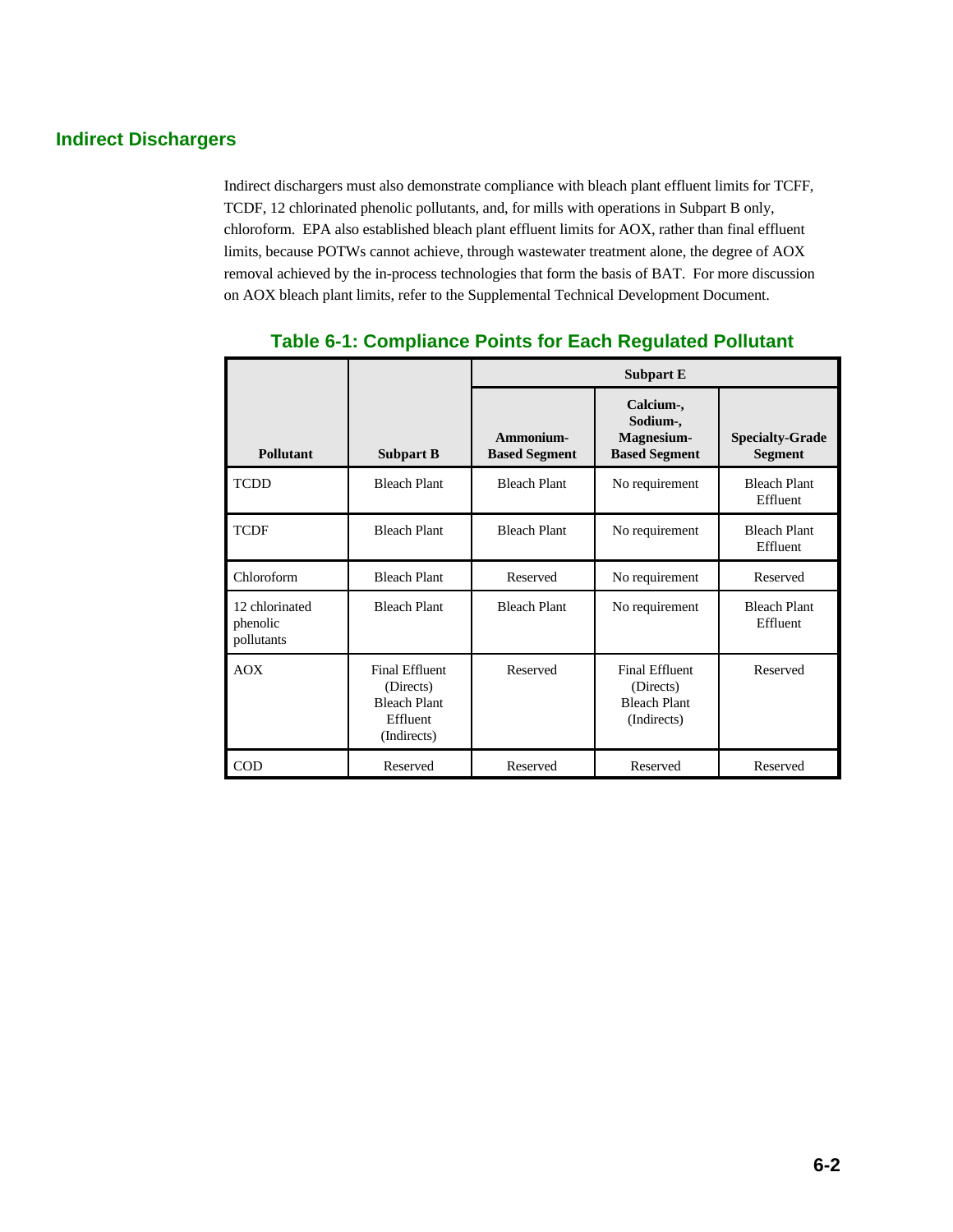

# **77 • What are the Effluent<br>
<b>7 Limitations Guidelines and Standards for Subparts B and E?**

his section discusses the numerical ELGs and standards that EPA has promulgated for mills with operations in Subparts B and E. For a discussion of BMP regulations, which apply to all mills with operations covered by Subparts B and E, see Chapter 9. Figures 7-1 through 7-4 summarize the rule for these subparts in four flowcharts:

- $\blacksquare$  Subpart B direct dischargers;
- Subpart B indirect dischargers;
- **Exercise Subpart E direct dischargers; and**
- $\blacksquare$  Subpart E indirect dischargers.

## **Direct Dischargers**

## **BAT and BPT/BCT**

This subsection discusses the BAT and BPT/BCT ELGs promulgated for direct dischargers with operations in Subparts B and E. As noted in Section 2, EPA did not revise BPT ELGs for conventional pollutants. As a result, you must establish permit limits based on the revised BAT ELGs and the BPT ELGs that were previously established.

## **Subpart B - Bleached Papergrade Kraft and Soda**

## **BAT**

40 CFR 430.24 establishes BAT effluent limitations guidelines for AOX, TCDD, TCDF, chloroform, and 12 chlorinated phenolic pollutants. Mills are subject to the ELGs for the chlorinated pollutants listed in Table 7-1 unless the mill certifies that they use a totally chlorine free (TCF) bleaching process (see 40 CFR 430.24(a)(2)). Note that there are additional BAT ELGs for mills that use chlorophenolic biocides (see 40 CFR 430.24(d)); however, many mills, if not all, certify they do not use these compounds. (Refer to Section 10 for discussions of developing permits for mills enrolling in VATIP.)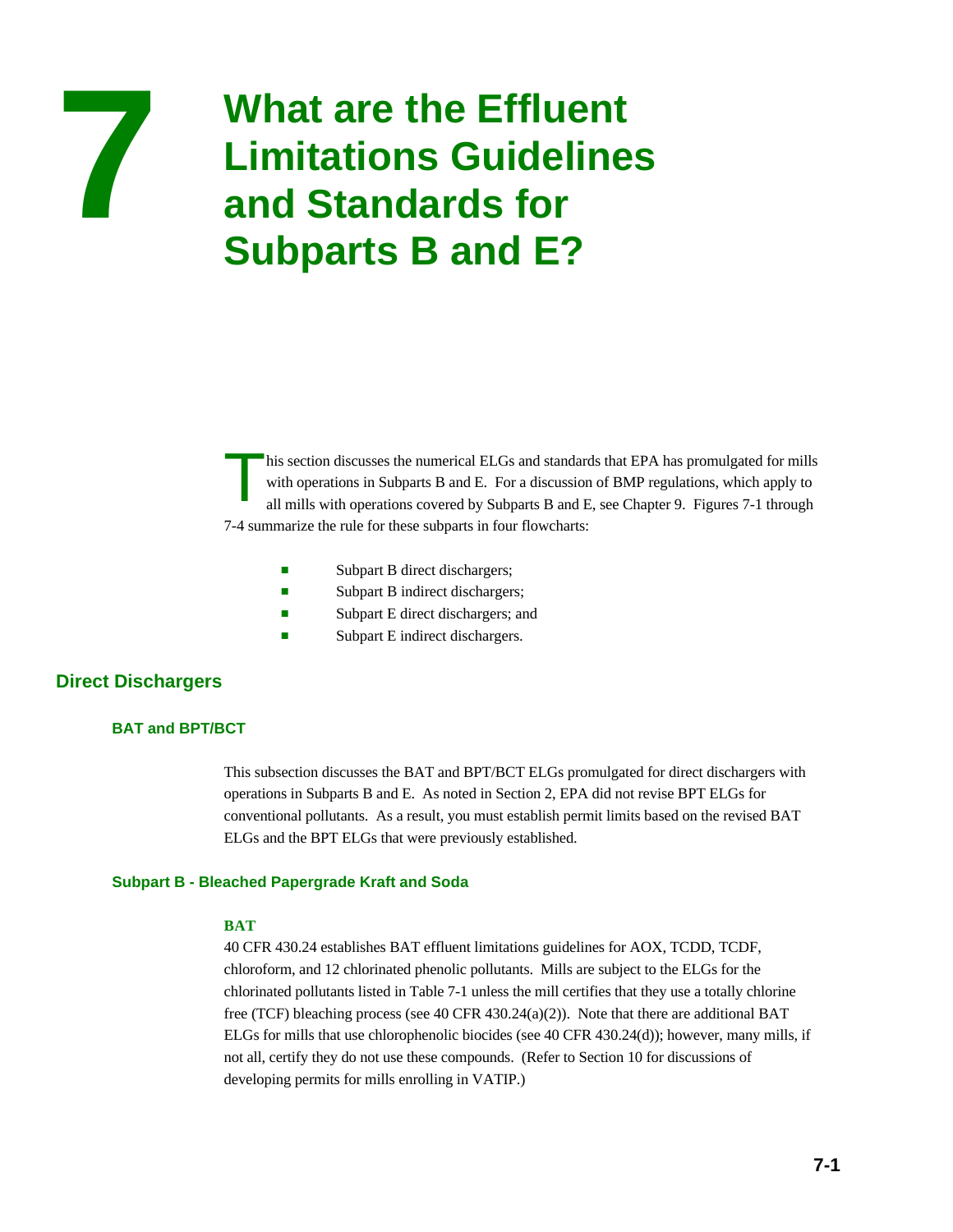

**Figure 7-1: Applicability of Subpart B ELG&S**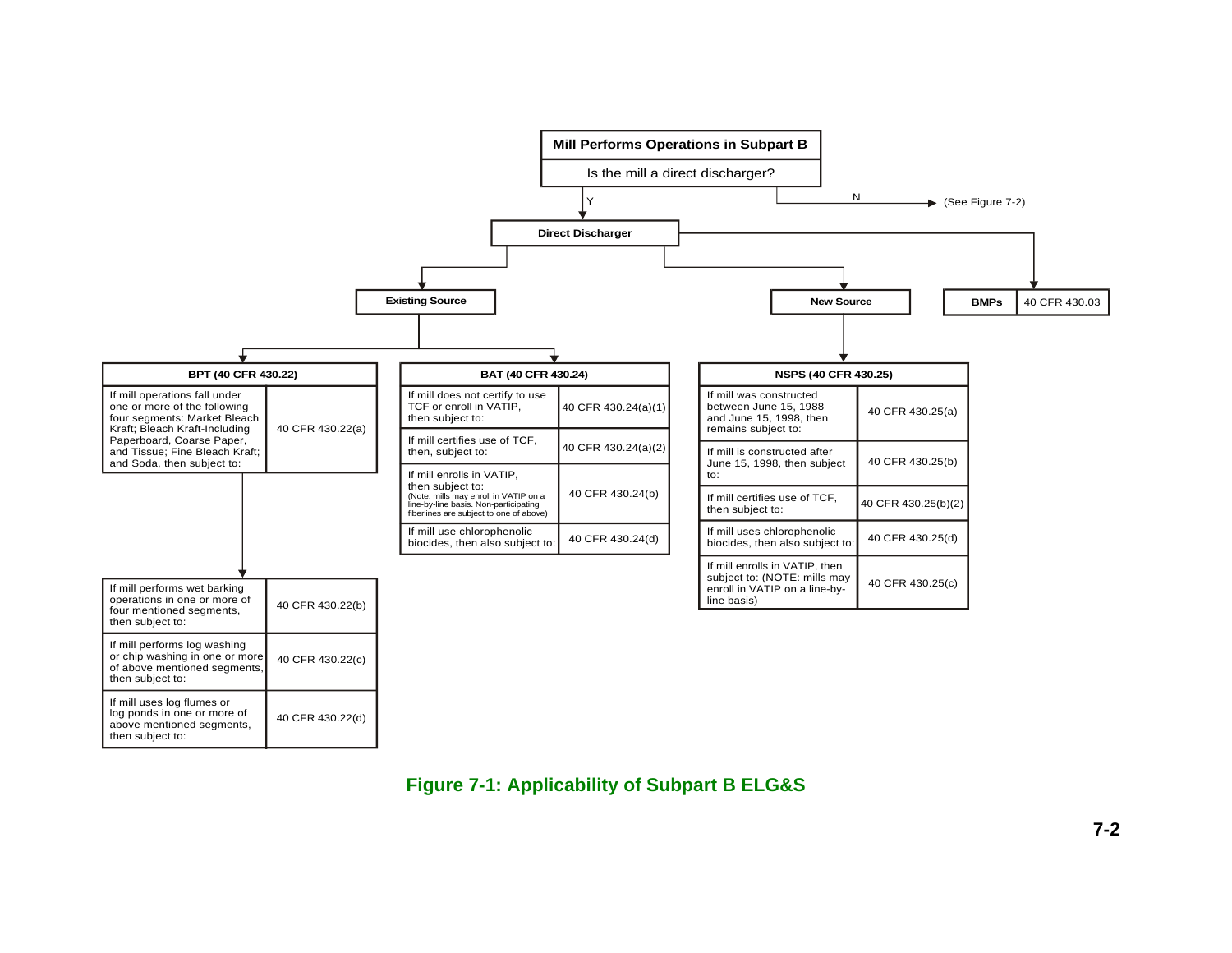

**Figure 7-2: Applicability of Subpart B ELG&S**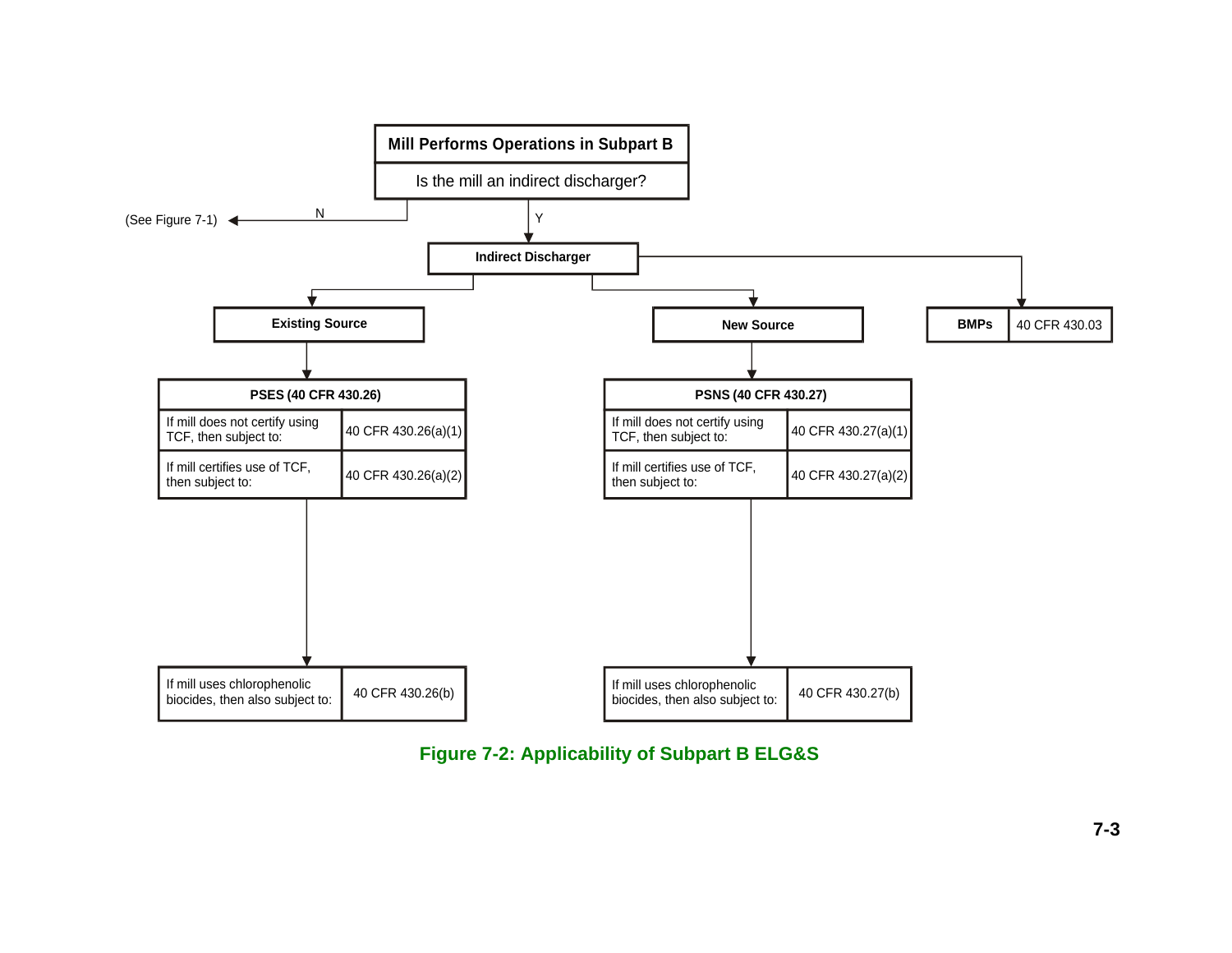

## **Figure 7-3: Applicability of Subpart E Standards**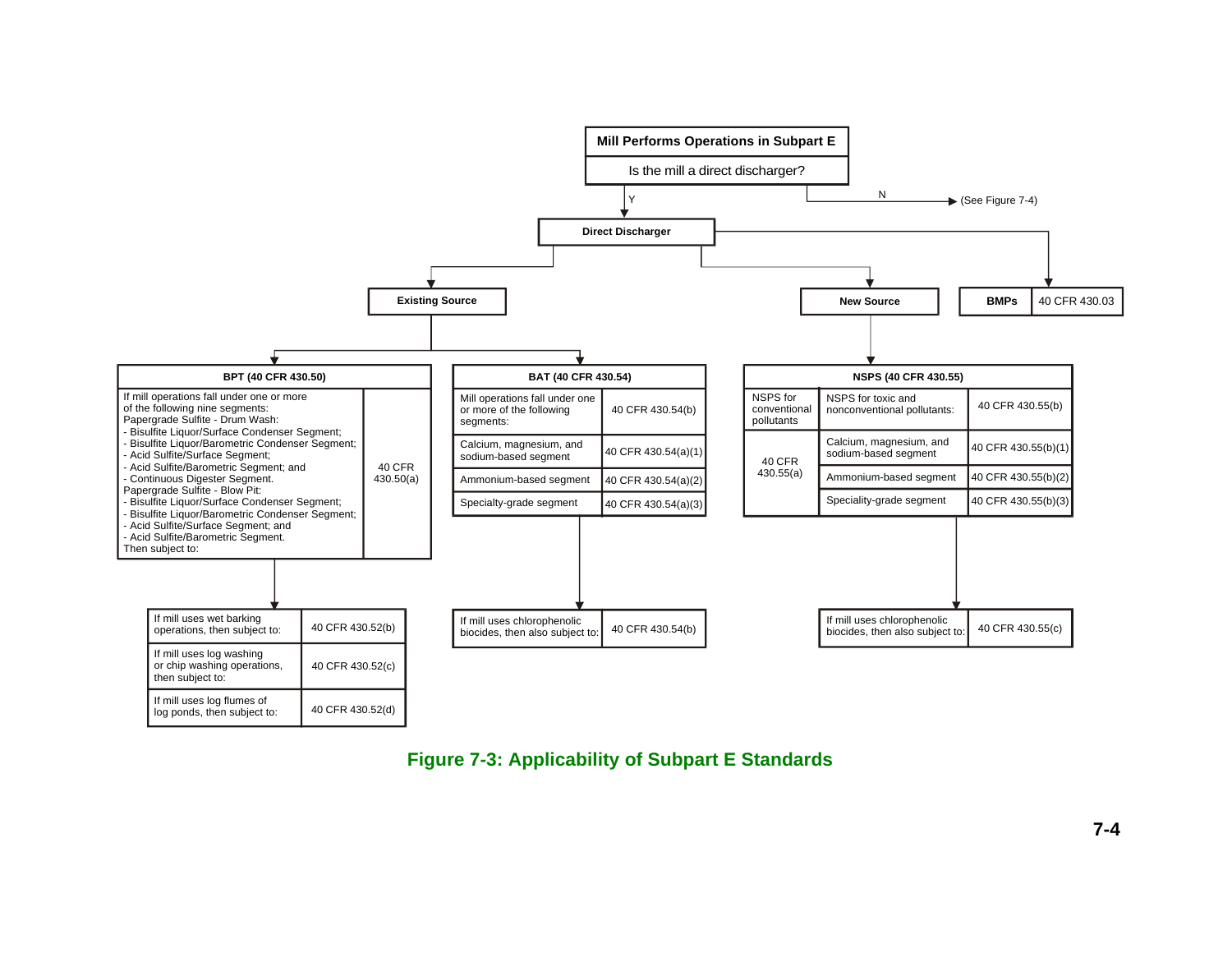

**Figure 7-4: Applicability of Subpart E Standards**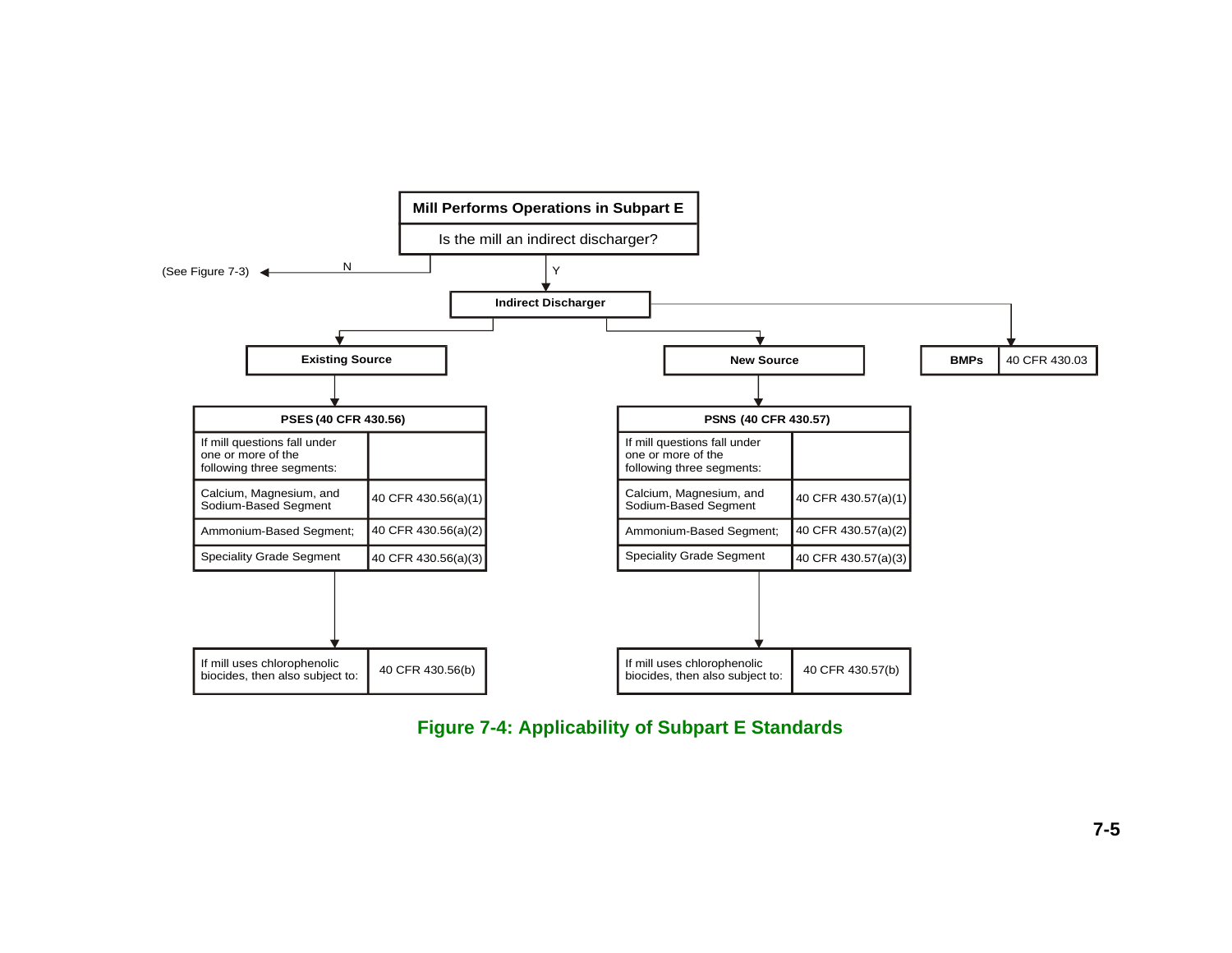

**Figure 7-5: Diagram of Subpart E BPT Segments**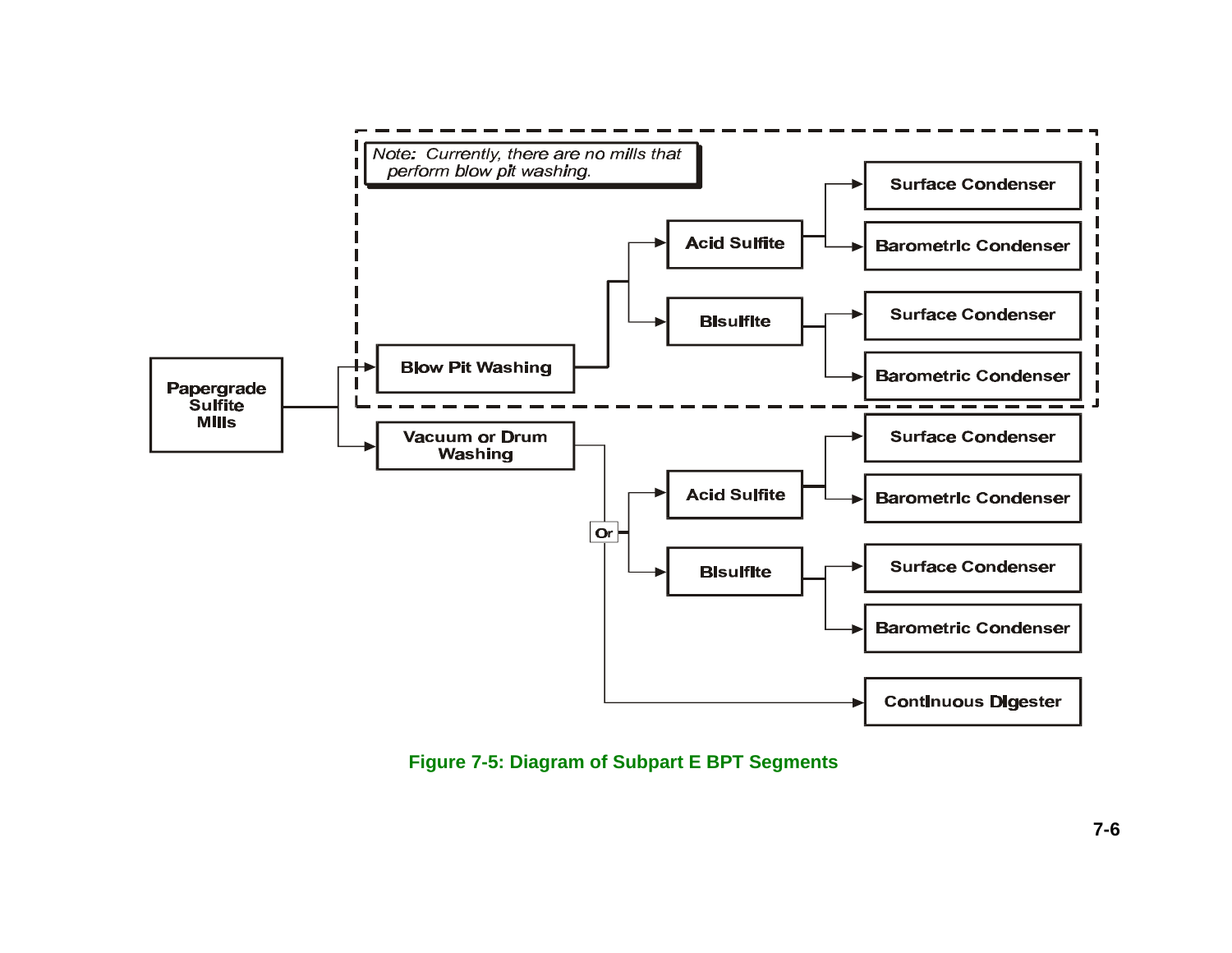## **BPT**

40 CFR 430.22 establishes BPT ELGs for BOD<sub>5</sub>, TSS, and pH. You must establish permit limits based on the products manufactured (and pulping process in the case of soda mills) at the mill. Mills may be subject to BPT ELGs for one or more of the following four segments:

*Note: EPA plans to promulgate discharge limits for COD in a future rulemaking. In the interim, COD limits and COD monitoring should be based on Best Professional Judgement (BPJ).* 

- 1. Production of market pulp using a bleached kraft pulping process;
- 2. Integrated production of paperboard, coarse paper, and tissue paper from pulp made using a bleached kraft pulping process;
- 3. Integrated production of fine paper from pulp made using a bleached kraft pulping process; and
- 4. Production of market pulp and fine paper using a soda pulping processes.

Mills that perform wet woodyard operations are subject to additional BPT ELGs; however, few mills, if any, continue to perform such operations (refer to 40 CFR 430.22(b), (c), and (d)).

#### **Subpart E - Papergrade Sulfite**

#### **BAT**

40 CFR 430.54 establishes BAT effluent limitations guidelines for the three segments of Subpart E (calcium-, magnesium-, and sodium-based, ammonium-based, and specialty-grade pulp). Tables 7- 3 and 7-4 list the ELGs for each pollutant regulated for the three segments. Note that there are

additional BAT ELGs for mills that use chlorophenolic biocides (see 40 CFR 54(b)); however, many mills, if not all, certify they do not use these compounds.

*Note: BPJ should be used to establish permit limits for pollutants that have reserved ELGs.* 

#### **BPT**

40 CFR 430.52 establishes the BPT ELGs for BOD<sub>5</sub>, TSS, and pH. You must establish permit limits based on mill process operations. Mills are subject to one of the following. The nine BPT segments are defined as "papergrade sulfite mills where":

- 1. Blow pit washing techniques are used (bisulfite liquor/surface condensers);
- 2. Blow pit washing techniques are used (bisulfite liquor/barometric condensers);
- 3. Blow pit washing techniques are used (acidic liquor/surface condensers);
- 4. Blow pit washing techniques are used (acidic liquor/barometric condensers);
- 5. Vacuum or pressure drums are used to wash pulp (bisulfite liquor/surface condensers);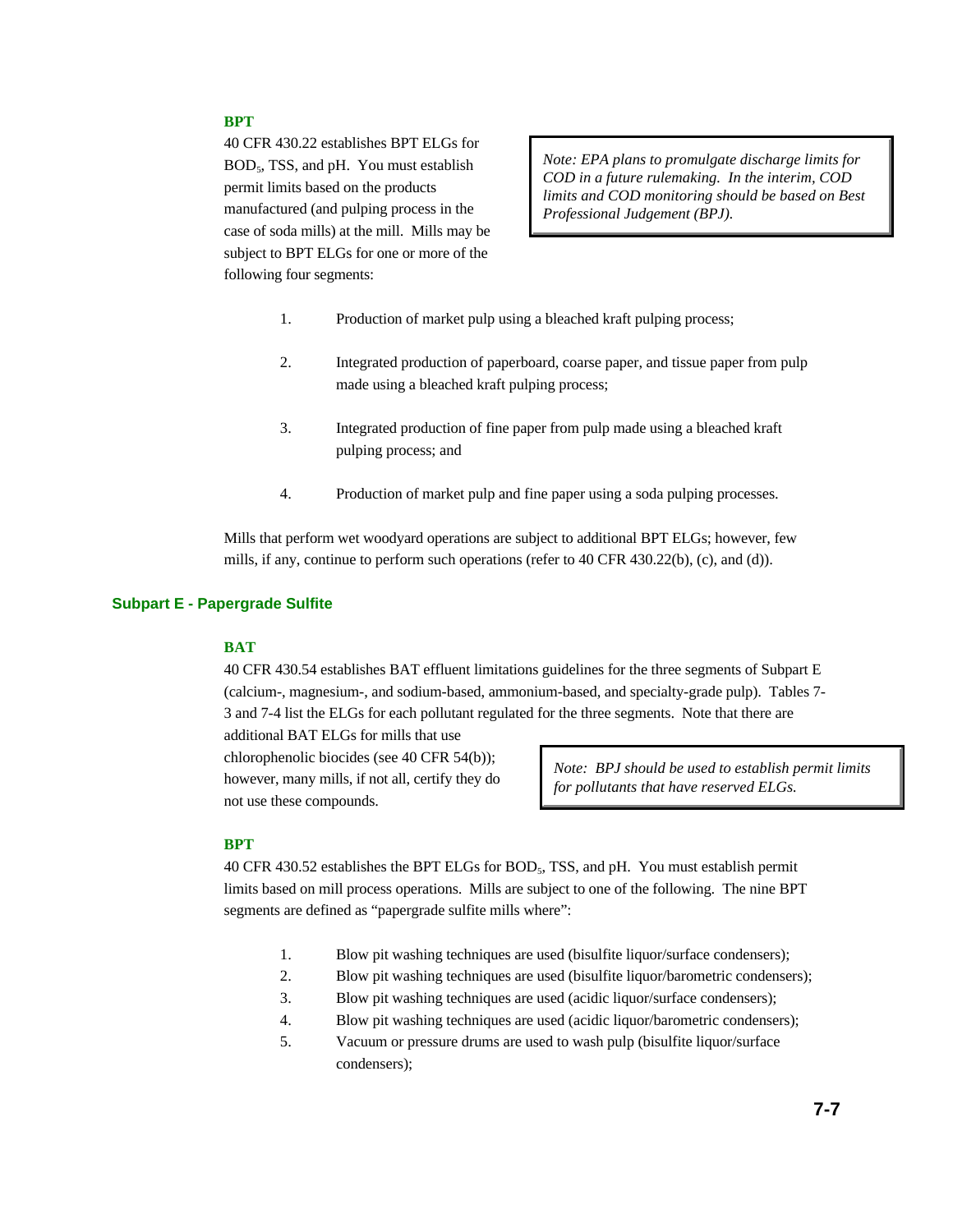- 6. Vacuum or pressure drums are used to wash pulp (bisulfite liquor/barometric condensers);
- 7. Vacuum or pressure drums are used to wash pulp (acidic liquor/surface condensers);
- 8. Vacuum or pressure drums are used to wash pulp (bisulfite liquor/barometric condensers); and
- 9. Vacuum or pressure drums are used to wash pulp (continuous digester).

Figure 7-5 presents a diagram of the Subpart E BPT segments. Table 7-5 lists the BPT limitations for each Subpart E segment. Mills that perform wet woodyard operations are subject to additional BPT ELGs; however, few mills, if any, perform such operations (see 40 CFR 430.52(b), (c), and (d)).

#### **NSPS**

The NSPS promulgated under Subparts B and E apply to any mill subject to those subparts that is a "new source" as defined in 40 CFR 430.01(j), such as any newly constructed direct discharger (i.e., greenfield mill) that is located at a site where no other source is located, or an existing mill that extensively modifies its fiber line(s), or constructs a new fiberline.

Mills modifying their fiber lines or adding new fiber lines are likely to be the most common trigger of NSPS. In this case, NSPS are

*Note: See 40 CFR 430.01(j) for the definition of New Source as it relates to Subparts B and E.*

applicable to the modified fiber line only; the remainder of the mill remains an existing source subject to BAT. Section 430.01(j) of the rule outlines the following types of changes to existing mills to which you must apply NSPS (this discussion also applies to PSNS described later in this section):

1. The modified fiber line completely replaces an existing source. This definition *does not* include fiber lines enrolled in the Voluntary Advanced Technology Incentives Program or fiber lines modified to comply with baseline BAT (see Section 9).

> Note that the following changes *do not* cause an existing fiber line to be considered a new source:

- Upgrades of existing pulping operations;
- Upgrades or replacement of pulp screening and brown stock pulp washing operations;
- **E** Upgrading bleach plant unit operations;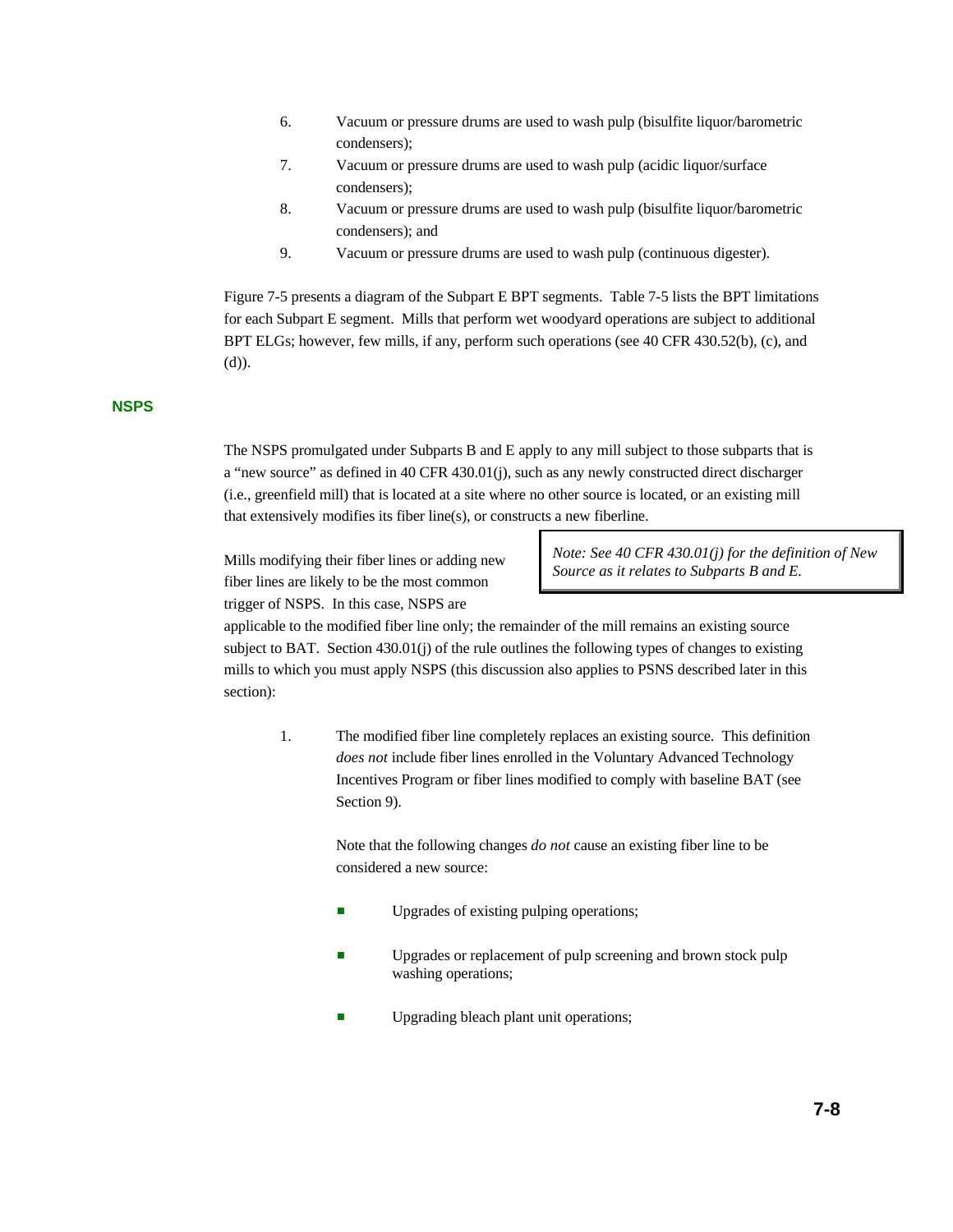- Installation of extended cooking and/or oxygen delignification systems or other post-digester, pre-bleaching delignification systems;
- Changes in methods or amounts of bleaching chemical applications;
- Changes in the types of bleaching chemicals used;
- Installation of new bleaching towers to facilitate replacement of sodium or calcium hypochlorite; and
- **Example 3** Installation of new bleached pulp washing systems.
- 2. The modified fiber line is substantially independent of an existing source at the same site (i.e., an existing mill builds and operates an entirely new fiber line that supplements the capacity of an existing fiber line).

A mill is considered a new source under NSPS if it meets the two requirements above and if it begins discharging after June 15, 1998.

### **Subpart B - Bleached Papergrade Kraft and Soda Subcategory**

40 CFR 430.25 establishes NSPS for AOX, TCDD, TCDF, chloroform, 12 chlorinated phenolic pollutants, BOD<sub>5</sub>, TSS, and pH for new mills with operations in Subpart B. Table 7-6 lists the limits for each pollutant regulated by NSPS for Subpart B. Mills are subject to the standards for chlorinated pollutants unless the mill certifies that they use TCF bleaching processes (see 40 CFR 430.25(b)(2)). (Refer to Section 10 for discussion of developing permits for mills enrolling in VATIP.)

## **Subpart E - Papergrade Sulfite**

40 CFR 430.55 establishes NSPS for TCDD, TCDF, 12 chlorinated phenolic pollutants, BOD<sub>5</sub>, TSS, and pH for new mills with operations in Subpart E. NSPS for toxic and nonconventional pollutants are equivalent to the BAT guidelines (see Table 7-3 and 7-4). EPA did not revise NSPS for conventional pollutants; therefore, you must use the standards for BOD<sub>5</sub>, TSS, and pH established in 1982. Table 7-7 presents these previously established NSPS.

## **Indirect Dischargers**

## **PSES and PSNS**

This section discusses PSES and PSNS for existing and new indirect dischargers with operations in Subparts B and E. Refer to above discussion of new sources for a definition of mills subject to PSNS, and refer to 40 CFR 430.1 (j) and 403.3 (k).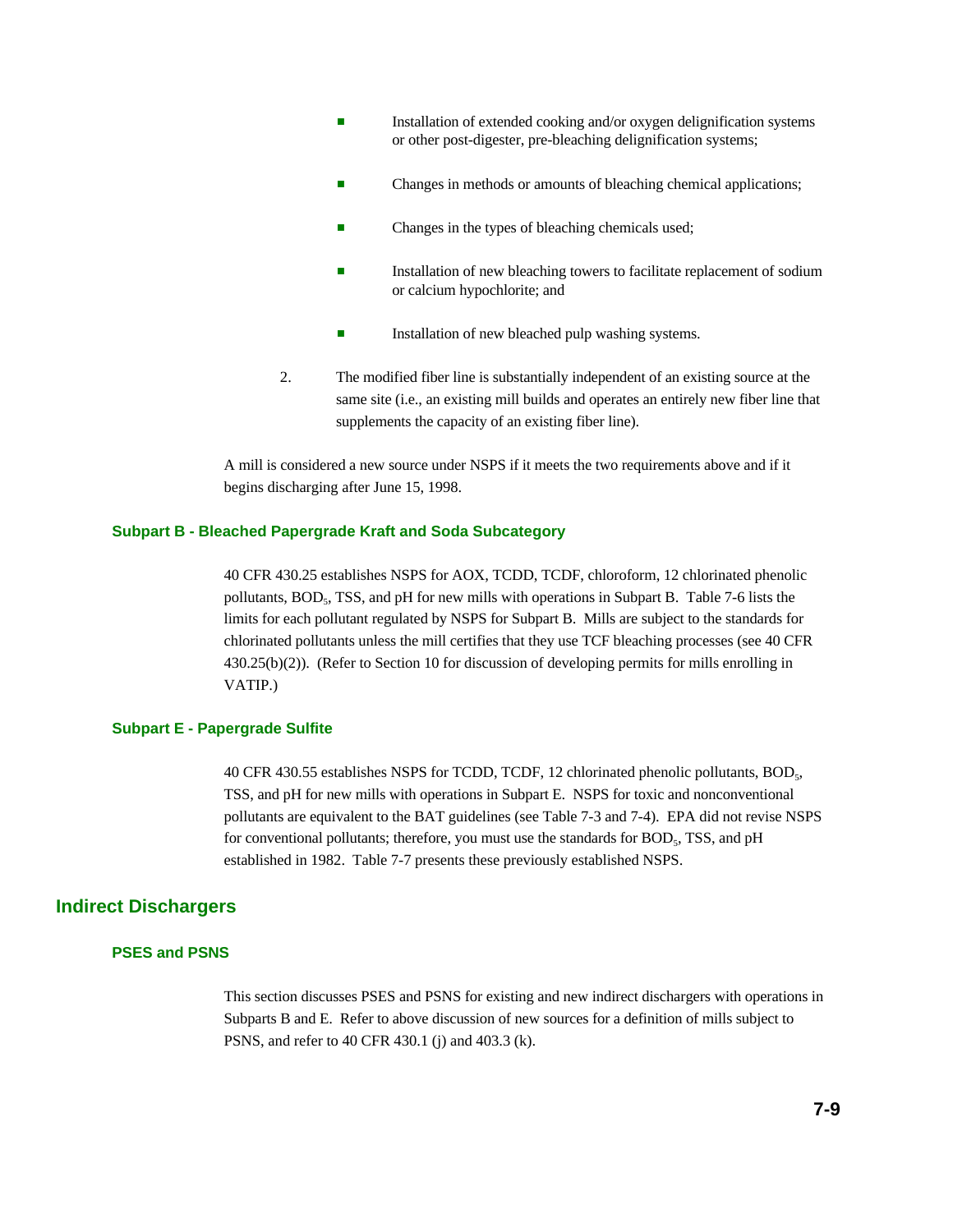If an existing indirect discharger "commences construction" of a new fiber line or other installation that would fall within the Part 430 definition of "new source," and if it commences construction after December 17, 1993 (see 40 CFR 403.3(k)), that post-1993 installation would be subject to PSNS.

### **Subpart B - Bleached Papergrade Kraft and Soda**

40 CFR 430.26 and 430.27 establish PSES and PSNS for AOX, TCDD, TCDF, chloroform, and 12 chlorinated phenolic pollutants. EPA has made no pass-through determination for COD; therefore, there are no COD pretreatment standards for Subpart B at this time. PSES are equivalent to BAT guidelines for all pollutants except AOX (see Table 7-1).

Table 7-8 lists the PSES and PSNS for AOX. Note that indirect discharge mills must assess compliance with AOX limitations at the bleach plant.

#### **Subpart E - Papergrade Sulfite**

40 CFR 430.56 and 430.57 establish PSES and PSNS for each segment of Subpart E. PSES and PSNS are equivalent to BAT guidelines for all pollutants, except chloroform, AOX, and COD. Under BAT, EPA has reserved ELGs for these pollutants. For PSES and PSNS, however, EPA has made no pass-through determination for chloroform or AOX in the ammonium and specialtygrade segments (nor for COD for all of Subpart E). As a result, there are no pretreatment standards for chloroform or AOX for the ammonium and specialty-grade segments or COD for any Subpart E segment. At this time, EPA has insufficient data to characterize the performance of the model BAT technologies for chloroform, AOX, and COD for Subpart E and to subsequently conduct a pass-through analysis. When these data become available, EPA will make pass-through determinations and (if warranted) will set pretreatment standards for these pollutants.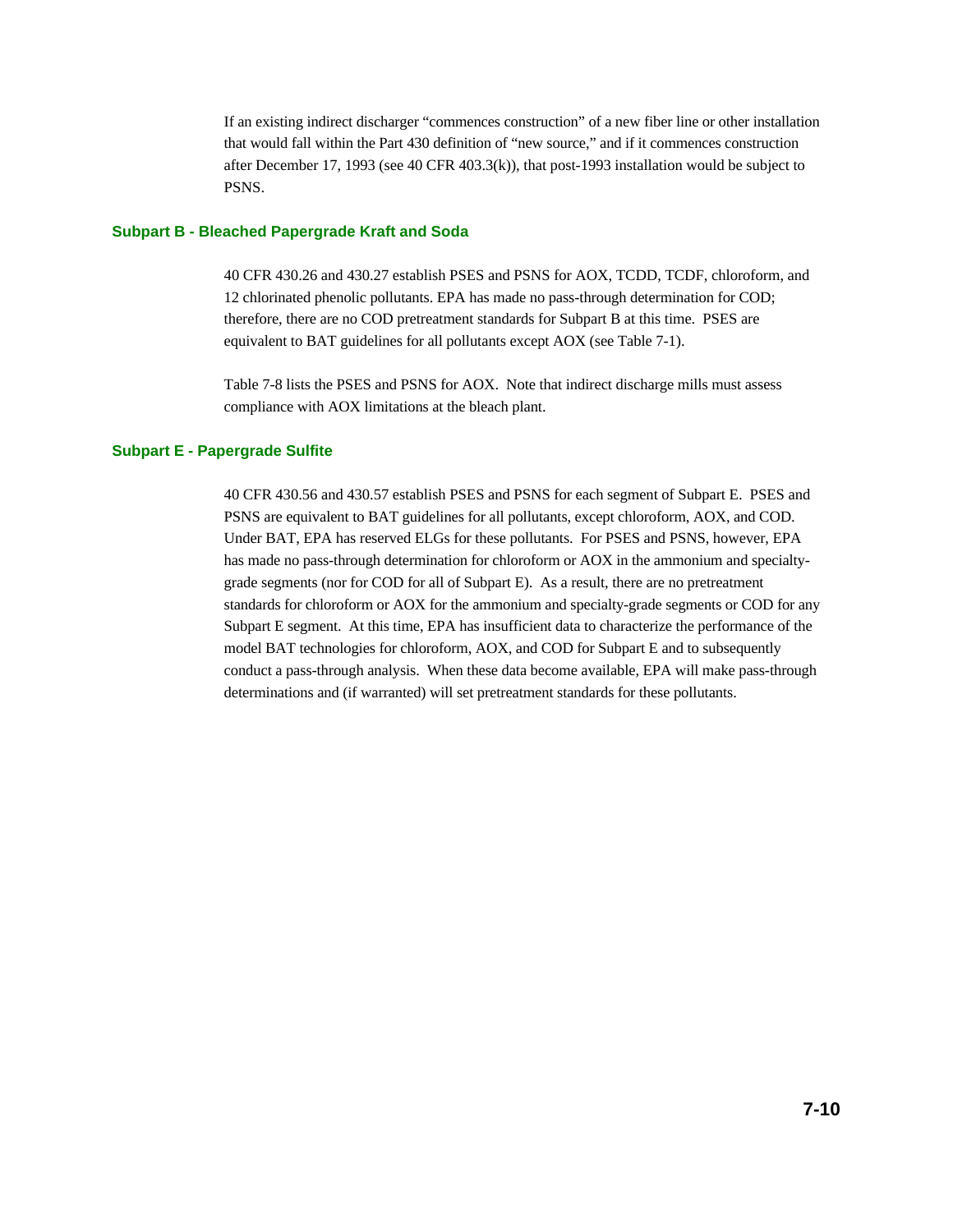# **Table 7-1: Subpart B BAT Effluent Limitations Guidelines**

|                                  | BAT(c),(d)                |                                    |                                                   |                              |  |
|----------------------------------|---------------------------|------------------------------------|---------------------------------------------------|------------------------------|--|
|                                  |                           | <b>Continuous Dischargers</b>      | <b>Noncontinuous</b><br><b>Dischargers Annual</b> |                              |  |
| <b>Pollutant</b>                 | 1-Day Maximum<br>(kg/kkg) | <b>Monthly Average</b><br>(kg/kkg) | Average<br>(kg/kkg)                               | <b>Point of Compliance</b>   |  |
| <b>TCDD</b>                      | $\langle$ ML $(a)$        | (b)                                | <b>NA</b>                                         | <b>Bleach Plant Effluent</b> |  |
| <b>TCDF</b>                      | 31.9 pg/l                 | (b)                                | NA                                                | <b>Bleach Plant Effluent</b> |  |
| Chloroform                       | 6.92 $g/kkg$ (d)          | 4.14 g/kkg (d)                     | <b>NA</b>                                         | <b>Bleach Plant Effluent</b> |  |
| Trichlorosyringol                | $\langle ML(a)$           | (b)                                | NA                                                | <b>Bleach Plant Effluent</b> |  |
| 3,4,5-Trichlorocatechol          | $\langle ML(a)$           | (b)                                | NA                                                | <b>Bleach Plant Effluent</b> |  |
| 3,4,6-Trichlorocatechol          | $\langle ML(a)$           | (b)                                | <b>NA</b>                                         | <b>Bleach Plant Effluent</b> |  |
| 3,4,5-Trichloroguaiacol          | $\langle ML(a)$           | (b)                                | <b>NA</b>                                         | <b>Bleach Plant Effluent</b> |  |
| 3,4,6-Trichloroguaiacol          | $\langle ML(a)$           | (b)                                | NA                                                | <b>Bleach Plant Effluent</b> |  |
| 4,5,6-Trichloroguaiacol          | $\langle ML(a)$           | (b)                                | <b>NA</b>                                         | <b>Bleach Plant Effluent</b> |  |
| 2,4,5-Trichlorophenol            | $\langle ML(a)$           | (b)                                | NA                                                | <b>Bleach Plant Effluent</b> |  |
| 2,4,6-Trichlorophenol            | $\langle ML(a)$           | (b)                                | NA                                                | <b>Bleach Plant Effluent</b> |  |
| Tetrachlorocatechol              | $\langle ML(a)$           | (b)                                | <b>NA</b>                                         | <b>Bleach Plant Effluent</b> |  |
| Tetrachloroguaiacol              | $\langle ML(a)$           | (b)                                | <b>NA</b>                                         | <b>Bleach Plant Effluent</b> |  |
| $2,3,4,6$ -<br>Tetrachlorophenol | $\langle ML(a)$           | (b)                                | <b>NA</b>                                         | <b>Bleach Plant Effluent</b> |  |
| Pentachlorophenol                | $\langle ML(a)$           | (b)                                | <b>NA</b>                                         | <b>Bleach Plant Effluent</b> |  |
| <b>AOX</b>                       | $0.951$ kg/kkg            | $0.623$ kg/kkg                     | 0.512                                             | <b>Final Effluent</b>        |  |
| <b>COD</b>                       | Reserved                  | Reserved                           | Reserved                                          | Reserved                     |  |

(a) "<ML" means less than the minimum level specified in Section 430.01(I) for that particular pollutant.

(b) This regulation doesn't specify a monthly average limitation for this pollutant; however, you may do so as appropriate.

(c) See 40 CFR 430.24(d) for additional limitations that apply to mills that use chlorophenolic biocides.

(d) Mills that certify to use TCF are not subject to the ELGs. Refer to 40 CFR 430.24(a)(2).

NA - Not applicable for this compliance point.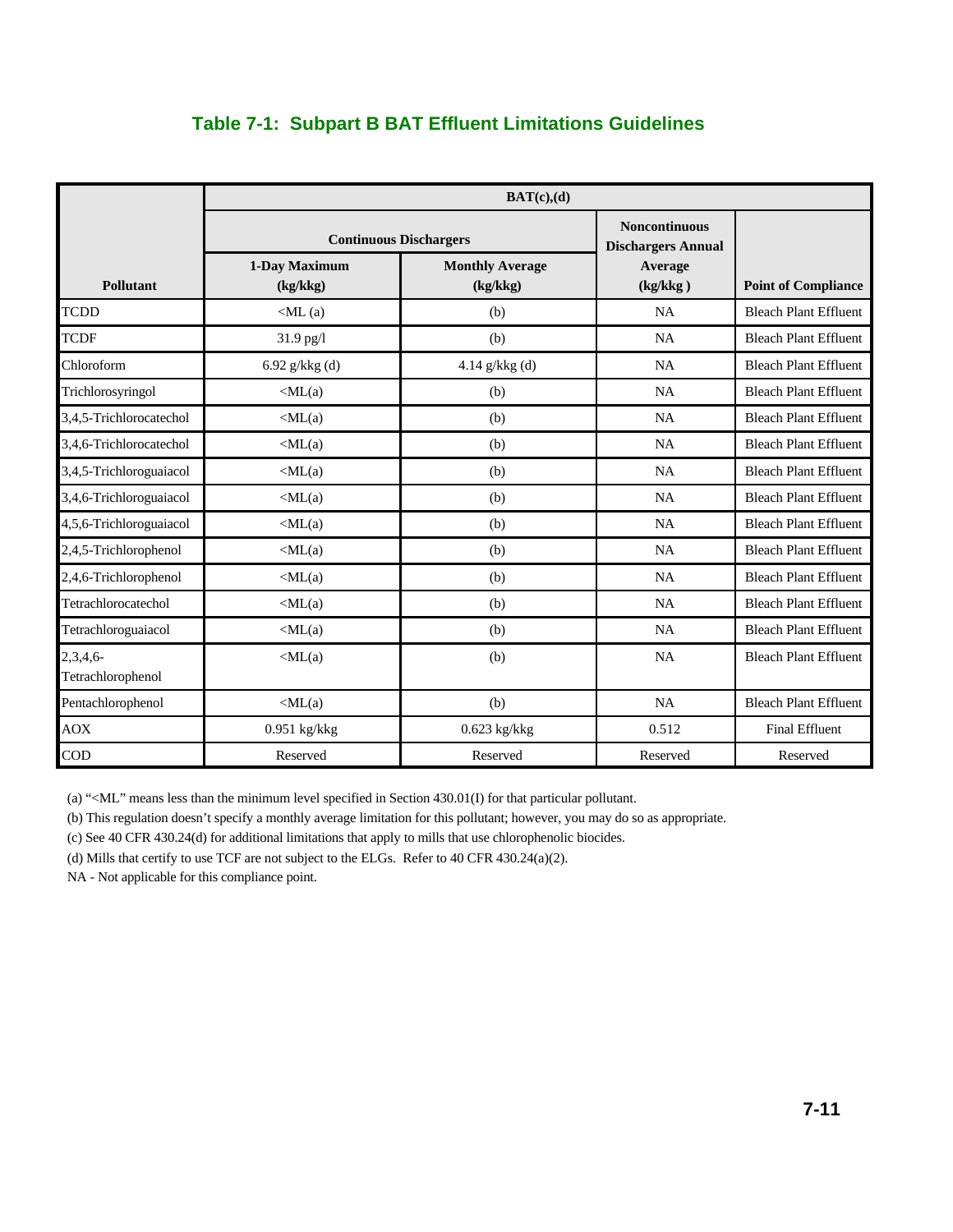|                                                                   | <b>BPT Limitations (b)</b>                         |                                                                                   |                                             |                         |  |
|-------------------------------------------------------------------|----------------------------------------------------|-----------------------------------------------------------------------------------|---------------------------------------------|-------------------------|--|
|                                                                   |                                                    | <b>Continuous Dischargers</b>                                                     | <b>Non-Continuous</b><br><b>Dischargers</b> |                         |  |
| Pollutant                                                         | 1-Day Maximum                                      | <b>Average of Daily Values for</b><br><b>30 Consecutive Days</b>                  | <b>Annual Average</b>                       | <b>Compliance Point</b> |  |
| <b>Bleached Kraft Mills Producing Market Pulp Segment</b>         |                                                    |                                                                                   |                                             |                         |  |
| BOD <sub>5</sub>                                                  | 15.45 kg/kkg                                       | $8.05$ kg/kkg                                                                     | 4.52                                        | <b>Final Effluent</b>   |  |
| <b>TSS</b>                                                        | 30.4 kg/kkg                                        | $16.4$ kg/kkg                                                                     | 9.01                                        | <b>Final Effluent</b>   |  |
| pH                                                                | (a)                                                | (a)                                                                               | (a)                                         | <b>Final Effluent</b>   |  |
|                                                                   |                                                    | Bleached Kraft Mills Producing Paperboard, Coarse Paper, and Tissue Paper Segment |                                             |                         |  |
| BOD <sub>5</sub>                                                  | 13.65 kg/kkg                                       | 7.1 kg/kkg                                                                        | 3.99                                        | <b>Final Effluent</b>   |  |
| <b>TSS</b>                                                        | 24 kg/kkg                                          | $12.9$ kg/kkg                                                                     | 7.09                                        | <b>Final Effluent</b>   |  |
| pH                                                                | (a)                                                | (a)                                                                               | (a)                                         | <b>Final Effluent</b>   |  |
| <b>Bleached Kraft Mills Producing Pulp and Fine Paper Segment</b> |                                                    |                                                                                   |                                             |                         |  |
| BOD <sub>5</sub>                                                  | $10.6$ kg/kkg                                      | 5.5 kg/kkg                                                                        | 3.09                                        | <b>Final Effluent</b>   |  |
| <b>TSS</b>                                                        | 22.15 kg/kkg                                       | 11.9 kg/kkg                                                                       | 6.54                                        | <b>Final Effluent</b>   |  |
| pH                                                                | (a)                                                | (a)                                                                               | (a)                                         | <b>Final Effluent</b>   |  |
|                                                                   | <b>Soda Mills Producing Pulp and Paper Segment</b> |                                                                                   |                                             |                         |  |
| BOD <sub>5</sub>                                                  | 13.7 kg/kkg                                        | $7.1$ kg/kkg                                                                      | 3.99                                        | <b>Final Effluent</b>   |  |
| <b>TSS</b>                                                        | 24.5 kg/kkg                                        | 13.2 kg/kkg                                                                       | 7.25                                        | <b>Final Effluent</b>   |  |
| pH                                                                | (a)                                                | (a)                                                                               | (a)                                         | <b>Final Effluent</b>   |  |

# **Table 7-2: Subpart B BPT Effluent Limitations Guidelines**

(a) Within the range of 5.0 to 9.0 at all times.

(b) See 40 CFR 430.22(b), (c), and (d) for additional limitations that apply to mills that use wet wood yard operations.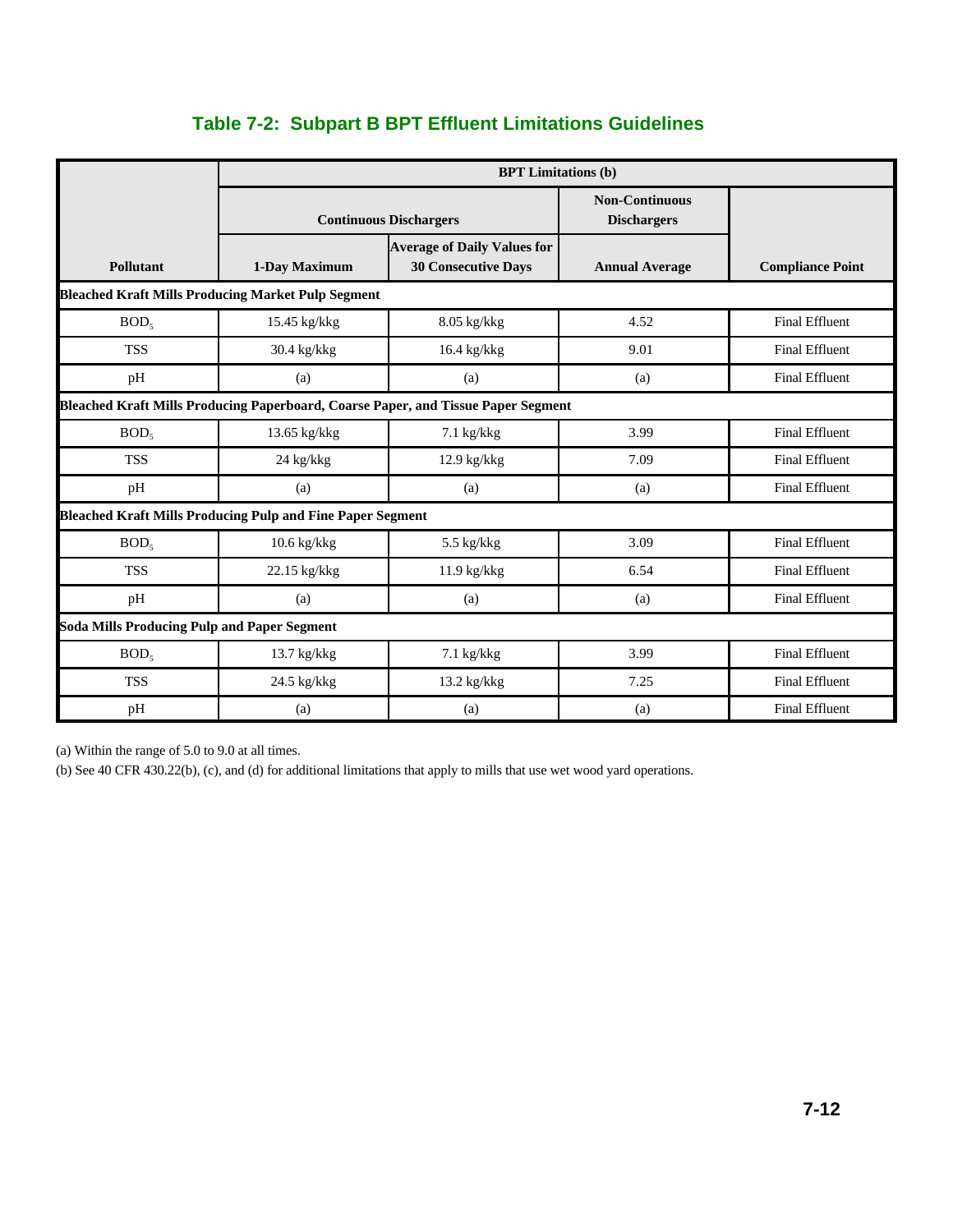# **Table 7-3: BAT Effluent Limitations Guidelines for Subpart E Ammonium-Based and Specialty-Grade Sulfite Pulp Segments**

|                              |                                | <b>Continuous Dischargers</b> |               | <b>Noncontinuous Dischargers</b> |                              |
|------------------------------|--------------------------------|-------------------------------|---------------|----------------------------------|------------------------------|
| <b>Pollutant</b>             | 1-Day Maximum                  | <b>Monthly Average</b>        | 1-Day Maximum | <b>Annual Average</b>            | <b>Point of Compliance</b>   |
| $\text{TCDD}(a)$             | $\langle ML(b)$                | (c)                           | <b>NA</b>     | <b>NA</b>                        | <b>Bleach Plant Effluent</b> |
| $\mathsf{TCDF}(a)$           | $\langle ML(b)$                | (c)                           | <b>NA</b>     | <b>NA</b>                        | <b>Bleach Plant Effluent</b> |
| Chloroform(a)                | Reserved                       | Reserved                      | <b>NA</b>     | <b>NA</b>                        | Reserved                     |
| Trichlorosyringol(a)         | $\langle ML(b)$                | (c)                           | NA            | <b>NA</b>                        | <b>Bleach Plant Effluent</b> |
| 3,4,5-Trichlorocatechol(a)   | $\langle ML(b)$                | (c)                           | <b>NA</b>     | <b>NA</b>                        | <b>Bleach Plant Effluent</b> |
| 3,4,6-Trichlorocatechol(a)   | $\langle ML(b)$                | (c)                           | <b>NA</b>     | <b>NA</b>                        | <b>Bleach Plant Effluent</b> |
| 3,4,5-Trichloroguaiacol(a)   | $\langle \text{ML}(b) \rangle$ | (c)                           | NA            | <b>NA</b>                        | <b>Bleach Plant Effluent</b> |
| 3,4,6-Trichloroguaiacol(a)   | $\langle ML(b)$                | (c)                           | <b>NA</b>     | <b>NA</b>                        | <b>Bleach Plant Effluent</b> |
| 4,5,6-Trichloroguaiacol(a)   | $\langle \text{ML}(b) \rangle$ | (c)                           | NA            | <b>NA</b>                        | <b>Bleach Plant Effluent</b> |
| 2,4,5-trichlorophenol(a)     | $\langle ML(b)$                | (c)                           | <b>NA</b>     | <b>NA</b>                        | <b>Bleach Plant Effluent</b> |
| 2,4,6-trichlorophenol(a)     | $\langle \text{ML}(b)$         | (c)                           | <b>NA</b>     | <b>NA</b>                        | <b>Bleach Plant Effluent</b> |
| Tetrachlorocatechol(a)       | $\langle \text{ML}(b) \rangle$ | (c)                           | <b>NA</b>     | <b>NA</b>                        | <b>Bleach Plant Effluent</b> |
| Tetrachloroguaiacol(a)       | $\langle \text{ML}(b) \rangle$ | (c)                           | <b>NA</b>     | <b>NA</b>                        | <b>Bleach Plant Effluent</b> |
| 2,3,4,6-Tetrachlorophenol(a) | $\langle ML(b)$                | (c)                           | NA            | <b>NA</b>                        | <b>Bleach Plant Effluent</b> |
| pentachlorophenol(a)         | $\langle ML(b)$                | (c)                           | <b>NA</b>     | <b>NA</b>                        | <b>Bleach Plant Effluent</b> |
| AOX                          | Reserved                       | Reserved                      | Reserved      | Reserved                         | Reserved                     |
| $\overline{COD}$             | Reserved                       | Reserved                      | Reserved      | Reserved                         | Reserved                     |

(a) These limitations do not apply to fiber lines that use a TCF bleaching process.

(b) "<ML" means less than the minimum level specified in Section 430.01(I) for that particular pollutant.

(c) This regulation does not specify monthly average limitations for this pollutant; however, you may do so as appropriate.

NA - Not applicable for this compliance point.

# **Table 7-4: BAT Effluent Limitations Guidelines for Calcium-, Magnesium-, or Sodium-Based Sulfite Segments**

|                  | Final Effluent in kg/kkg (or pounds per 1,000 lbs) of Product |                        |                                  |                       |                            |
|------------------|---------------------------------------------------------------|------------------------|----------------------------------|-----------------------|----------------------------|
|                  | <b>Continuous Dischargers</b>                                 |                        | <b>Noncontinuous Dischargers</b> |                       |                            |
| <b>Pollutant</b> | 1-Day Maximum                                                 | <b>Monthly Average</b> | 1-Day Maximum                    | <b>Annual Average</b> | <b>Point of Compliance</b> |
| <b>AOX</b>       | $\langle ML(a)$                                               | (b)                    | $\langle ML(a)$                  | (b)                   | <b>Final Effluent</b>      |
| $\rm{COD}$       | Reserved                                                      | Reserved               | Reserved                         | Reserved              | Reserved                   |

(a) "<ML" means less than the minimum level specified in Section 430.01(I) for that particular pollutant.

(b) This regulation does not specify this type of limitation; however, you may do so as appropriate.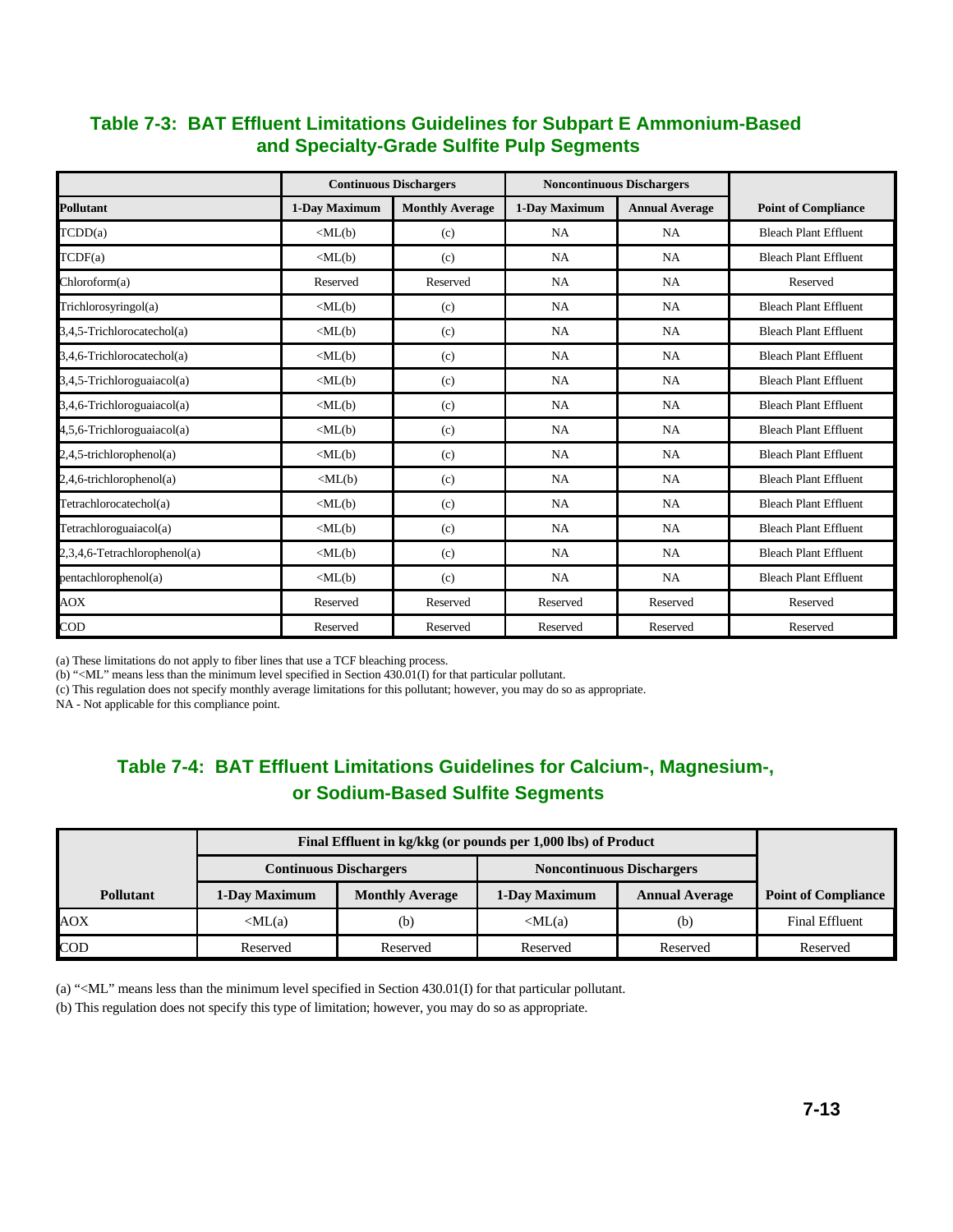# **Table 7-5: Subpart E BPT Effluent Limitations Guidelines(1)**

|                                                                    |                                                                                   | BPT Limitations in kg/kkg (or pounds per 1,000 lbs) of product |                               |                           |                            |  |  |
|--------------------------------------------------------------------|-----------------------------------------------------------------------------------|----------------------------------------------------------------|-------------------------------|---------------------------|----------------------------|--|--|
|                                                                    |                                                                                   |                                                                | <b>Continuous dischargers</b> | Noncontinuous dischargers |                            |  |  |
|                                                                    |                                                                                   |                                                                | Average of daily values for   |                           |                            |  |  |
| <b>Segment</b>                                                     | Pollutant (a)                                                                     | 1 Day Maximum                                                  | 30 consecutive days           | <b>Annual Average</b>     | <b>Point of Compliance</b> |  |  |
| Papergrade Sulfite Mills Using Blow<br>Pit Washing Techniques (2)  | <b>Bisulfite liquor/surface condensers</b>                                        |                                                                |                               |                           |                            |  |  |
|                                                                    | BOD <sub>5</sub>                                                                  | 31.8                                                           | 16.55                         | 9.3                       | <b>Final Effluent</b>      |  |  |
|                                                                    | <b>TSS</b>                                                                        | 43.95                                                          | 23.65                         | 13                        | <b>Final Effluent</b>      |  |  |
|                                                                    | Bisulfite liquor/barometric condensers Kg/kkg (or pounds per 1,000 lb) of product |                                                                |                               |                           |                            |  |  |
|                                                                    | BOD <sub>5</sub>                                                                  | 34.7                                                           | 18.05                         | 10.14                     | <b>Final Effluent</b>      |  |  |
|                                                                    | <b>TSS</b>                                                                        | 52.2                                                           | 28.1                          | 15.44                     | <b>Final Effluent</b>      |  |  |
|                                                                    | Acid sulfite liquor/surface condensers                                            |                                                                |                               |                           |                            |  |  |
|                                                                    | BOD <sub>5</sub>                                                                  | 32.3                                                           | 16.8                          | 9.44                      | <b>Final Effluent</b>      |  |  |
|                                                                    | <b>TSS</b>                                                                        | 43.95                                                          | 23.65                         | 13                        | <b>Final Effluent</b>      |  |  |
|                                                                    | Acid sulfite liquor/barometric condensers                                         |                                                                |                               |                           |                            |  |  |
|                                                                    | BOD <sub>5</sub>                                                                  | 35.55                                                          | 18.5                          | 10.39                     | <b>Final Effluent</b>      |  |  |
|                                                                    | <b>TSS</b>                                                                        | 52.2                                                           | 28.1                          | 15.44                     | <b>Final Effluent</b>      |  |  |
| Papergrade Sulfite Mills Using<br>Vacuum or Pressure Drums to Wash | <b>Bisulfite liquor/surface condensers)</b>                                       |                                                                |                               |                           |                            |  |  |
| Pulp $(2)$                                                         | BOD <sub>5</sub>                                                                  | 26.7                                                           | 13.9                          | 7.81                      | <b>Final Effluent</b>      |  |  |
|                                                                    | <b>TSS</b>                                                                        | 43.95                                                          | 23.65                         | 13                        | <b>Final Effluent</b>      |  |  |
|                                                                    | <b>Bisulfite liquor/barometric condensers</b>                                     |                                                                |                               |                           |                            |  |  |
|                                                                    | BOD <sub>5</sub>                                                                  | 29.4                                                           | 15.3                          | 8.6                       | <b>Final Effluent</b>      |  |  |
|                                                                    | <b>TSS</b>                                                                        | 52.2                                                           | 28.1                          | 15.44                     | <b>Final Effluent</b>      |  |  |
|                                                                    | Acid sulfite liquor/surface condensers                                            |                                                                |                               |                           |                            |  |  |
|                                                                    | BOD <sub>5</sub>                                                                  | 29.75                                                          | 15.5                          | 8.71                      | <b>Final Effluent</b>      |  |  |
|                                                                    | <b>TSS</b>                                                                        | 43.95                                                          | 23.65                         | 13                        | <b>Final Effluent</b>      |  |  |
|                                                                    | Acid sulfite liquor/barometric condensers                                         |                                                                |                               |                           |                            |  |  |
|                                                                    | BOD <sub>5</sub>                                                                  | 32.55                                                          | 16.9                          | 9.49                      | <b>Final Effluent</b>      |  |  |
|                                                                    | <b>TSS</b>                                                                        | 52.2                                                           | 28.1                          | 15.44                     | <b>Final Effluent</b>      |  |  |
| Papergrade Sulfite Using Vacuum or                                 | <b>Continuous digester</b>                                                        |                                                                |                               |                           |                            |  |  |
| Pressure Drums to Wash Pulp (2)                                    | BOD <sub>5</sub>                                                                  | 38.15                                                          | 19.85                         | 11.15                     | <b>Final Effluent</b>      |  |  |
|                                                                    | <b>TSS</b>                                                                        | 53.75                                                          | 28.95                         | 15.91                     | <b>Final Effluent</b>      |  |  |

(1) See 40 CFR 430.52(b), (c), and (d) for additional limitations that apply to mills that use wet woodyard operations.

(2) Each segment includes pH limitations guidelines within the range of 5.0 to 9.0 at all times.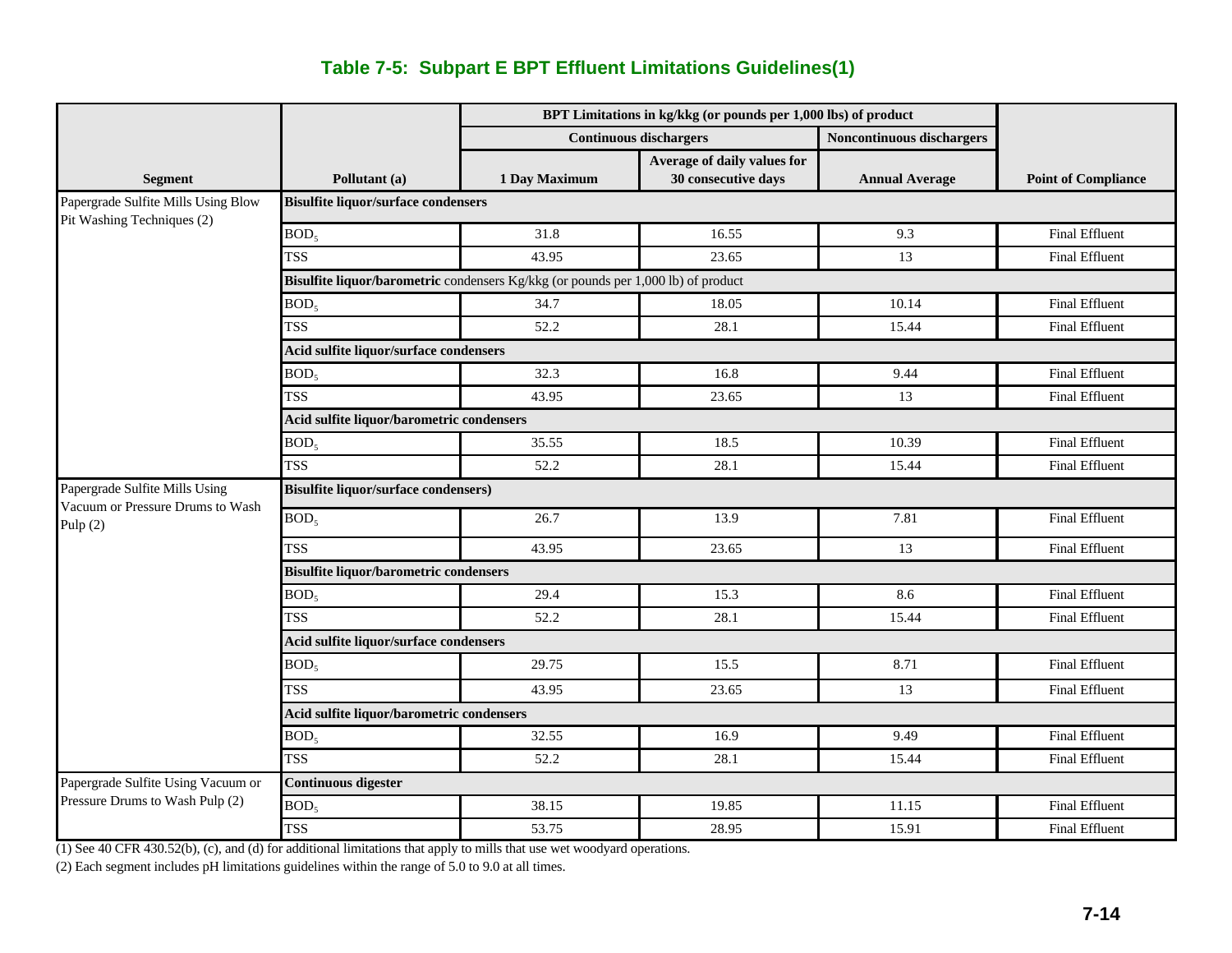|                           |                    | <b>Bleach Plant Effluent</b>  | <b>Final Effluent</b>             |                              |
|---------------------------|--------------------|-------------------------------|-----------------------------------|------------------------------|
|                           |                    | <b>Continuous Dischargers</b> | <b>Noncontinuous Dischargers</b>  |                              |
| <b>Pollutant</b>          | 1-Day Maximum      | <b>Monthly Average</b>        | <b>Annual Average</b><br>(kg/kkg) | <b>Point of Compliance</b>   |
| <b>TCDD</b>               | $\langle$ ML $(a)$ | (b)                           | <b>NA</b>                         | <b>Bleach Plant Effluent</b> |
| <b>TCDF</b>               | $31.9$ g/L         | (b)                           | NA                                | <b>Bleach Plant Effluent</b> |
| Chloroform                | 6.92 $g/kkg$       | 4.14(d)                       | <b>NA</b>                         | <b>Bleach Plant Effluent</b> |
| Trichlorosyringol         | $\langle ML(a)$    | (b)                           | NA                                | <b>Bleach Plant Effluent</b> |
| 3,4,5-Trichlorocatechol   | $\langle ML(a)$    | (b)                           | NA                                | <b>Bleach Plant Effluent</b> |
| 3,4,6-Trichlorocatechol   | $\langle ML(a)$    | (b)                           | NA                                | <b>Bleach Plant Effluent</b> |
| 3,4,5-Trichloroguaiacol   | $\langle ML(a)$    | (b)                           | NA                                | <b>Bleach Plant Effluent</b> |
| 3,4,6-Trichloroguaiacol   | $\langle ML(a)$    | (b)                           | NA                                | <b>Bleach Plant Effluent</b> |
| 4,5,6-Trichloroguaiacol   | $\langle ML(a)$    | (b)                           | NA                                | <b>Bleach Plant Effluent</b> |
| 2,4,5-Trichlorophenol     | $\langle ML(a)$    | (b)                           | NA                                | <b>Bleach Plant Effluent</b> |
| 2,4,6-Trichlorophenol     | $\langle ML(a)$    | (b)                           | <b>NA</b>                         | <b>Bleach Plant Effluent</b> |
| Tetrachlorocatechol       | $\langle ML(a)$    | (b)                           | NA                                | <b>Bleach Plant Effluent</b> |
| Tetrachloroguaiacol       | $\langle ML(a)$    | (b)                           | NA                                | <b>Bleach Plant Effluent</b> |
| 2,3,4,6-Tetrachlorophenol | $\langle ML(a)$    | (b)                           | NA                                | <b>Bleach Plant Effluent</b> |
| Pentachlorophenol         | $\langle ML(a)$    | (b)                           | NA                                | <b>Bleach Plant Effluent</b> |
| <b>AOX</b>                | $0.476$ kg/kkg     | $0.272$ kg/kkg                | $0.208$ kg/kkg                    | <b>Final Effluent</b>        |
| BOD <sub>5</sub>          | $4.52$ kg/kkg      | $2.41$ kg/kkg                 | $1.73$ kg/kkg                     | <b>Final Effluent</b>        |
| <b>TSS</b>                | 8.47 kg/kkg        | 3.86 kg/kkg                   | $2.72$ kg/kkg                     | <b>Final Effluent</b>        |
| pH                        | $5 - 9$            |                               | $5 - 9$                           | <b>Final Effluent</b>        |
| <b>COD</b>                | Reserved           | Reserved                      | Reserved                          | Reserved                     |

# **Table 7-6: Subpart B New Source Performance Standards**

(a) "ML" means less than the minimum level specified in Section 430.01(I) for that particular pollutant.

(b) This regulation does not specify this type of limitation for this pollutant; however, you may do so as appropriate.

NA - Not applicable for this compliance point.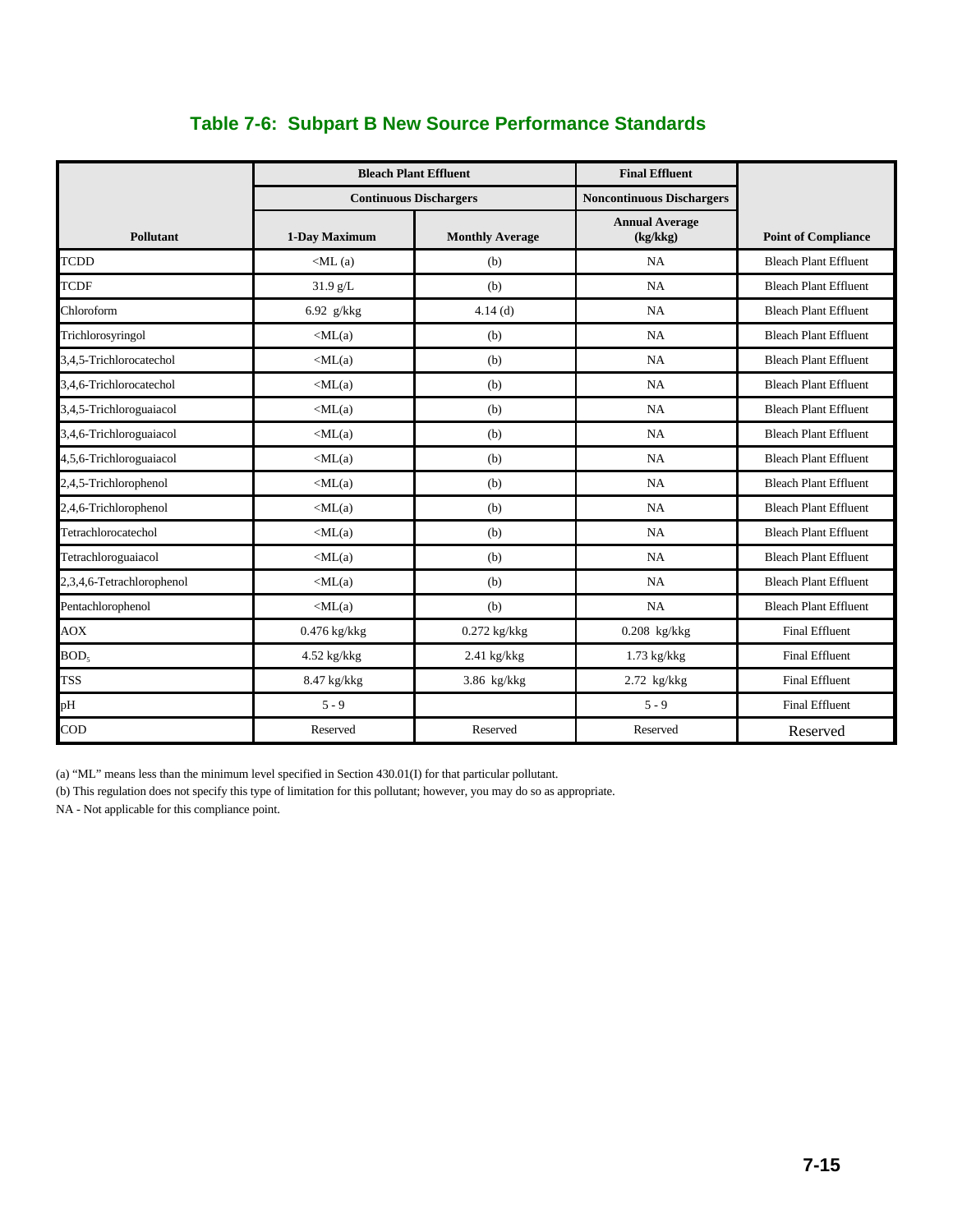# **Table 7-7: Subpart E New Source Performance Standards for Conventional Pollutants**

|                               | <b>Final Effluent</b> |                                                                  |                                                                       |  |
|-------------------------------|-----------------------|------------------------------------------------------------------|-----------------------------------------------------------------------|--|
|                               |                       | Kg/kkg (or pounds per 1,000 lbs) of Product                      |                                                                       |  |
|                               |                       | <b>Continuous Dischargers</b>                                    | <b>Noncontinuous Dischargers</b>                                      |  |
| Pollutant<br><b>Parameter</b> | 1 Day Maximum         | <b>Average of Daily Values for</b><br><b>30 Consecutive Days</b> | <b>Annual Average</b>                                                 |  |
| BOD <sub>5</sub>              | 4.38 $exp(0.017x)$    | 2.36exp(0.017x)                                                  | Average of daily values for 30<br>consecutive days divided by<br>1.91 |  |
| <b>TSS</b>                    | 5.81exp(0.017x)       | $3.03 \exp(0.017x)$                                              | Average of daily values for 30<br>consecutive days divided by<br>1.90 |  |
| pH                            | (a)                   | (a)                                                              | (a)                                                                   |  |

x - Percent sulfite pulp in final product.

(a) Within range of 5 to 9.

# **Table 7-8: Subpart B Pretreatment Standards for AOX**

|                   |                  | <b>Bleach Plant Effluent</b> |                        |  |
|-------------------|------------------|------------------------------|------------------------|--|
|                   |                  | 1-Day Maximum                | <b>Monthly Average</b> |  |
| <b>Regulation</b> | <b>Pollutant</b> | (kg/kkg)                     | (kg/kkg)               |  |
| <b>PSES</b>       | AOX              | 2.64                         | 1.41                   |  |
| <b>PSNS</b>       | AOX              | .16                          | 0.814                  |  |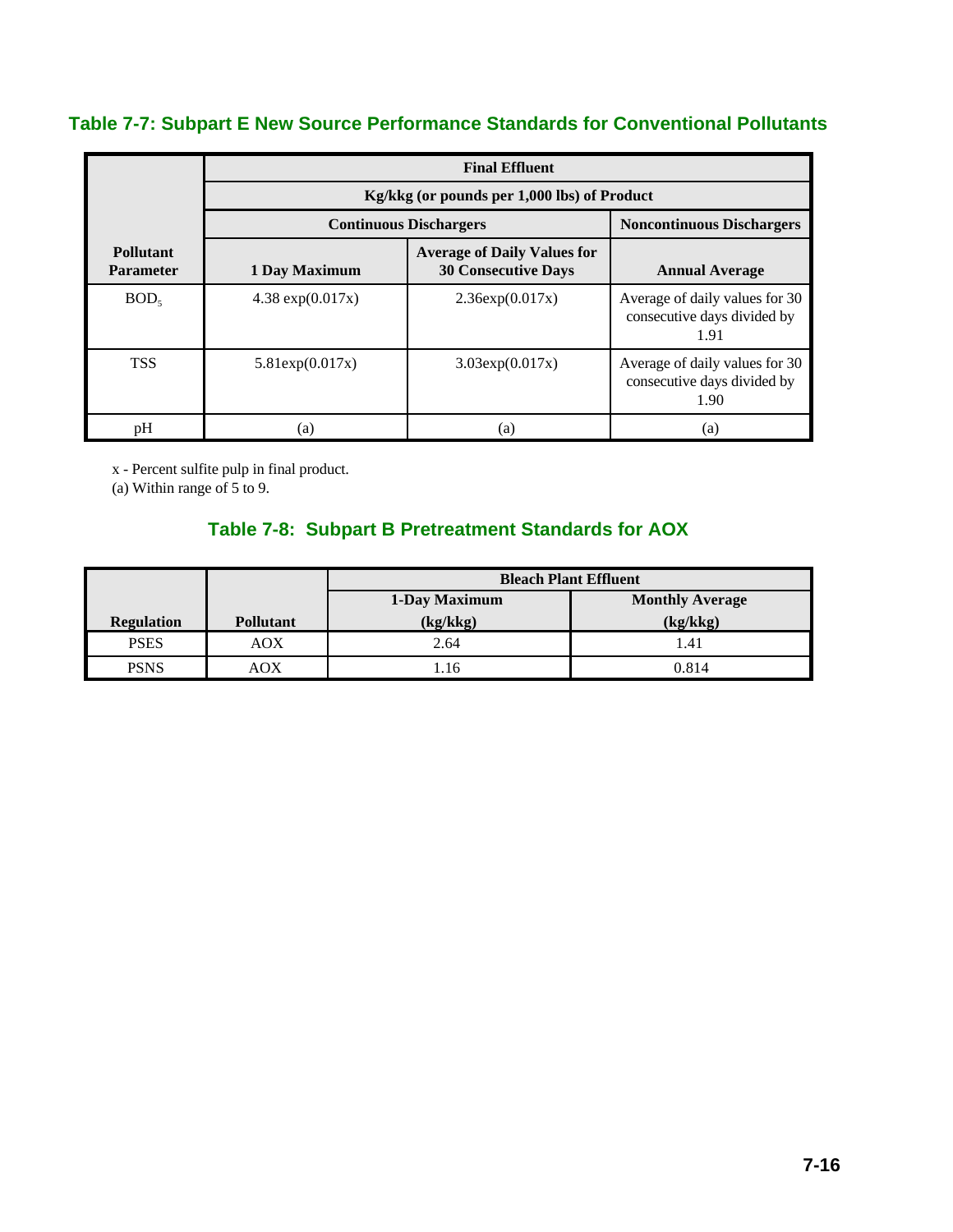

# **How Do I Develop<br>
<b>Permits for Mills with**<br> **Develops Permits for Mills with<br>
B and E2 Operations in Subparts B and E?**

his section discusses the step-by-step process of establishing permit limits using ELG&S for mills with operations in Subparts B and E. The discussion covers the following topics to aid you in establishing permits:

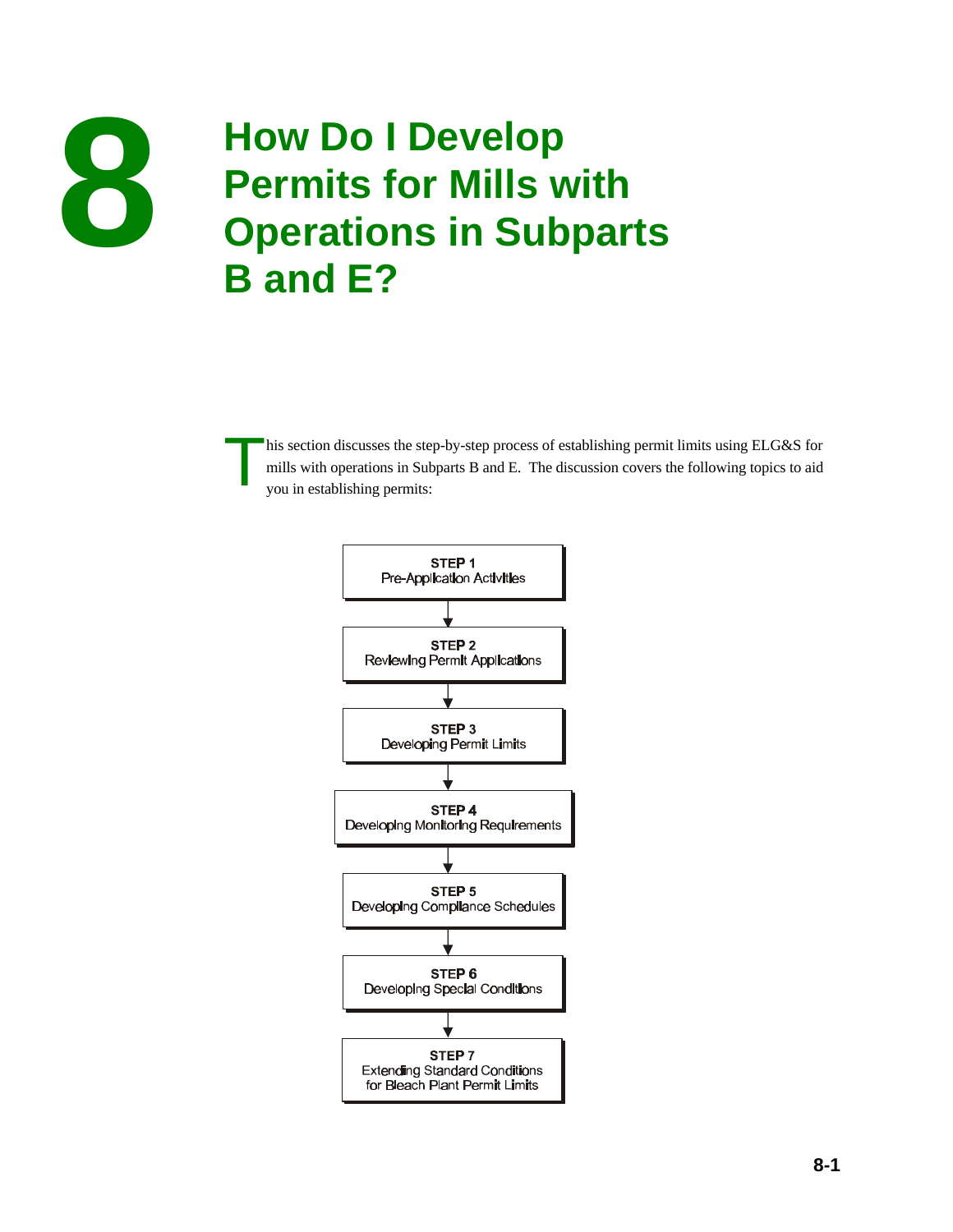

# **Pre-Application Activities**

Before a permit application is submitted by a mill, the permit writer should work to become familiar with the mill's situation, its personnel, and its compliance status. These pre-application activities could include the following:

- 1. Reviewing the mill's current NPDES permit, supporting record, and compliance history.
- 2. Developing an effective relationship with mill personnel and corporate officials who complete the application and provide supplemental information needed to finish a draft permit. This can be started by setting up meetings with mill officials before an application for a permit is submitted to discuss the mill's current compliance, current mill operations, and new standards or limitations that will be incorporated in the new permit. These meetings will be critical in supporting a timely completion of the draft permit and in Agency preparation for any legal response that may be expected from the applicant if the permit conditions are not to their liking.
- 3. If an Agency lacks permit experience, then a mill visit by the permit writer is strongly suggested so that the site operations are understood "first hand" and so that information from the visit can be used by the permit writer in the permit preparation.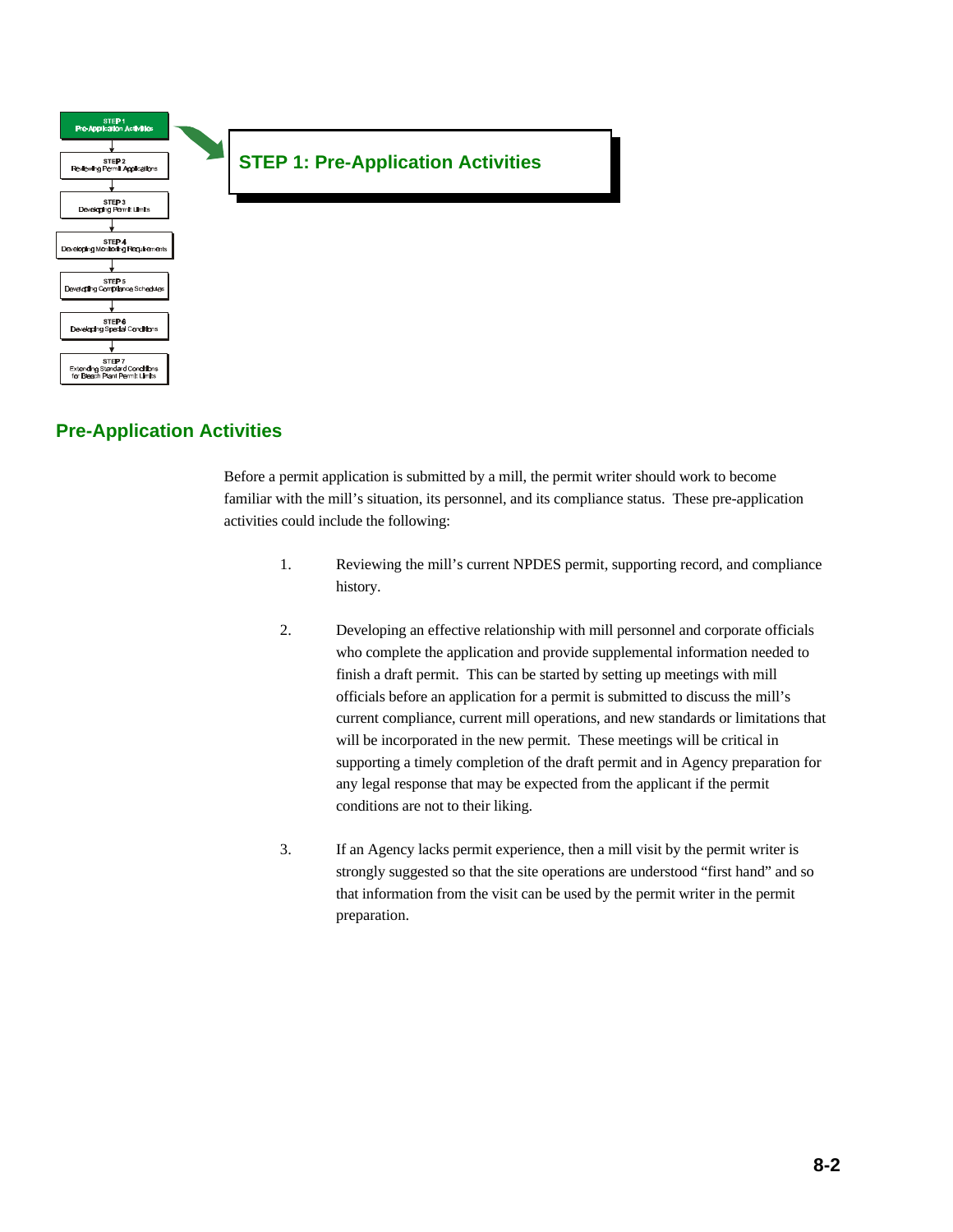

## **Reviewing Permit Applications**

All mills that discharge process wastewaters into receiving streams must submit the following forms when applying for an NPDES permit:

- 1. Form 1, which includes basic mill information and the SIC codes for the products manufactured; and
- 2. Form 2C (existing sources) or Form 2D (new sources), which includes outfall information, flow information or projections, and production information or projections.

These forms, if completed properly, should provide most of the information necessary for establishing NPDES permits for mills. The two forms, however, are generic for all facilities with manufacturing, commercial, mining and silvacultural operations (see the U.S. EPA NPDES Permit Writer's Manual (EPA-833-B-96-003) for more information about NPDES permit application forms). For pulp and paper mills, you may need additional information to issue appropriate permits. Two issues that you must be aware of when reviewing permit applications include:

- 1. 40 CFR 430 has been reorganized so the subparts address similar processes, and not by products manufactured (see Section 3). On the permit applications, however, mills note SIC codes of the products manufactured, not mill processes. If the mill's processes are difficult to identify, you may need to contact the facility to accurately identify process operations. To help you identify the applicable ELG&S for existing direct dischargers, you may refer to Appendix A which lists all existing mills with operations in Subparts B and E (the appendix also indicates whether the mill performs operations that are covered under other subparts).
- 2. The amount of final product manufactured is not sufficient for establishing some permit limits. Required production information is described in more detail below.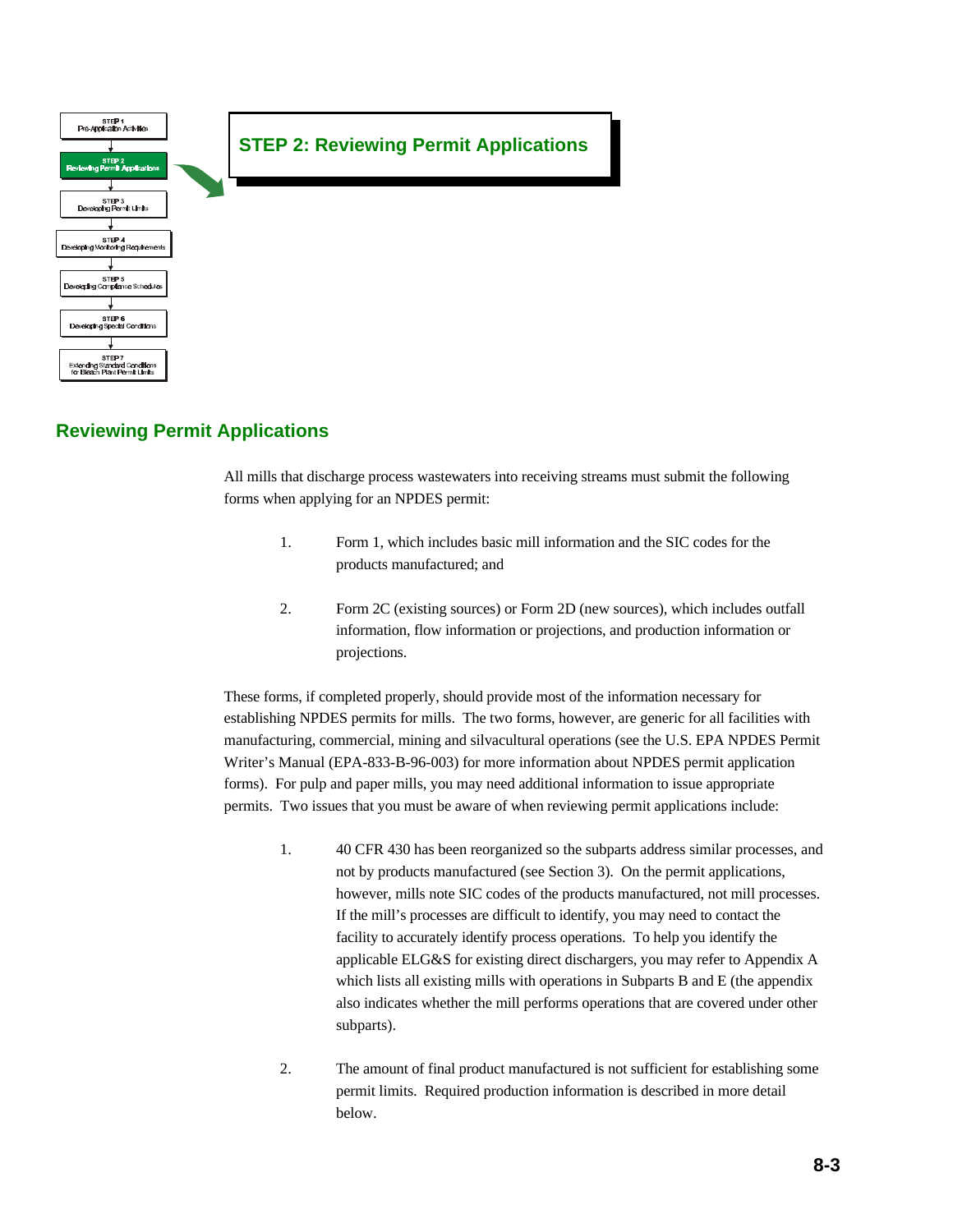

# **Developing Permit Limits**

As part of the permit process, you must apply the ELG&S developed by EPA to establish numerical permit limits for mills. Note that permits may also include WQBELs (see section 2); however, this document focuses on the development of permit limits based on ELG&S for the pulp and paper industrial category.

#### **What are the Two Types of ELG&S?**

After reviewing the permit application and determining the application is complete, you must establish numerical permits limits for pollutants regulated by ELG&S. Some of the ELG&S are mass-based while others are concentration-based (see Table 8-1). Concentration-based ELG&S are simply the allowable pollutant concentration in a regulated effluent stream, and are independent of a mill's production. For those pollutants that are concentration-based, you must include the concentration value of the ELG&S for the pollutant as the permit limit. Mass-based ELG&S are expressed as an allowable mass of pollutant discharge per unit of production and are directly related to a particular mill's production.

**Alert!** It is important to obtain accurate production information to establish permit limits for mass-based ELG&S.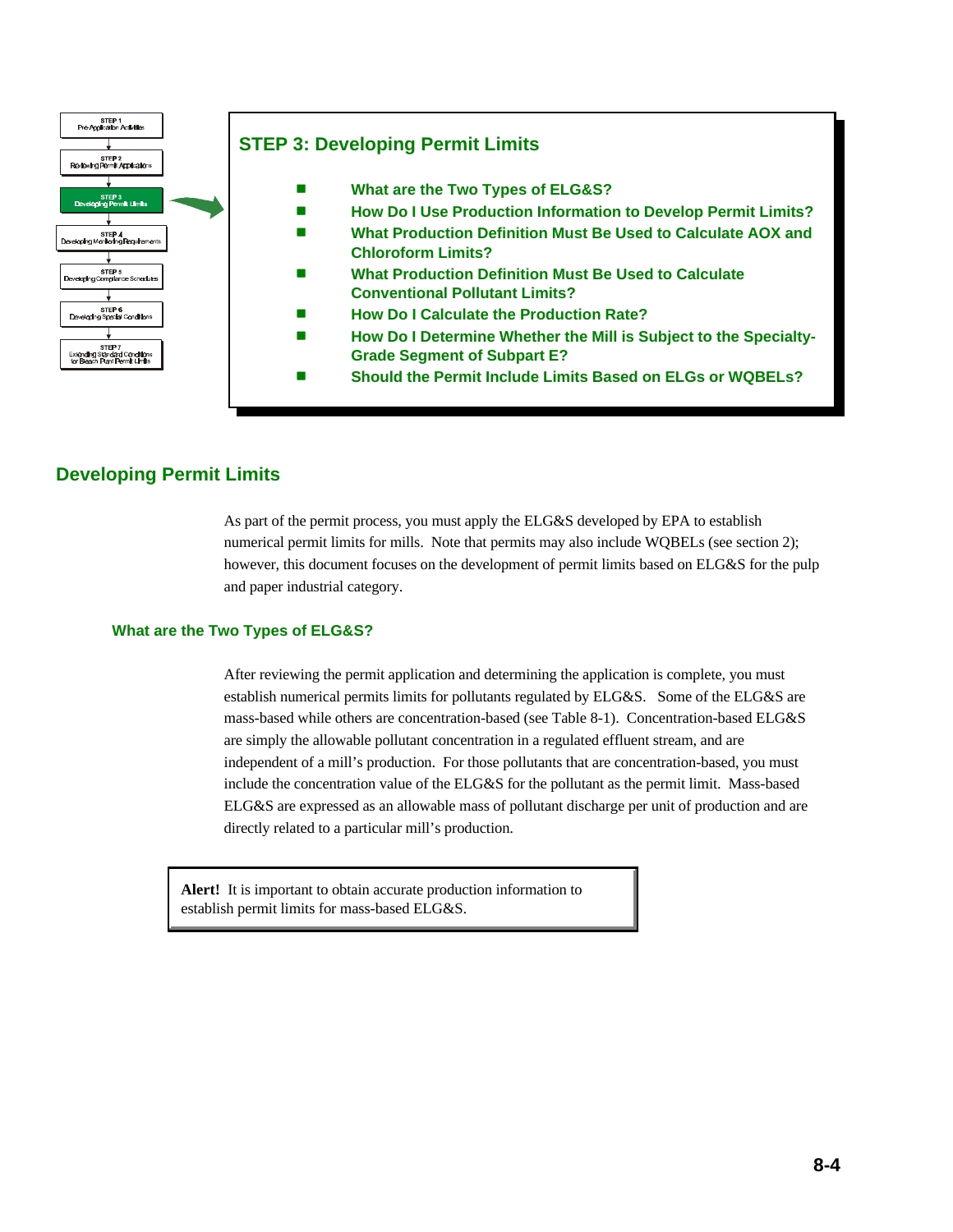# **Table 8-1 Concentration- or Mass-Based ELG&S**

| <b>Pollutants</b>                  | <b>Units</b>  | <b>Concentration-Based</b> | <b>Mass-Based</b> |
|------------------------------------|---------------|----------------------------|-------------------|
| 2,3,7,8-TCDD                       | pg/L          |                            |                   |
| 2,3,7,8-TCDF                       | pg/L          | ✓                          |                   |
| Chloroform                         | g/kkg         |                            |                   |
| 12 chlorinated phenolic pollutants | $\text{ug/L}$ |                            |                   |
| <b>AOX</b>                         | kg/kkg        |                            |                   |
| $\rm COD$                          | Reserved      | Reserved                   | Reserved          |
| $BOD5$ (for direct dischargers)    | kg/kkg        |                            |                   |
| TSS (for direct dischargers)       | kg/kkg        |                            |                   |
| pH (for direct dischargers)        | pH units      | <b>NA</b>                  | <b>NA</b>         |

 $NA = Not applicable for this pollutant$ 

## **How Do I Use Production Information to Develop Permit Limits?**

For pollutant limits that have massbased ELG&S, you must first identify the mill's appropriate production rate, and then multiply that rate by the mass-based limit to determine the permit limits (the allowable mass of pollutant in a mill's bleach plant or final effluent).

Alert! Production is defined as off machine tons for  $BOD<sub>5</sub>$  and TSS limits, but as air-dried tons of unbleached pulp entering the bleach plant for AOX and chloroform limits.

Note that there are two production definitions, one used to determine permit limits for AOX and chloroform and another used to determine permit limits for conventional pollutants. This section discusses the difference between the two production definitions and demonstrates how to determine appropriate production rates.

## **What Production Definition Must Be Used to Calculate AOX and Chloroform Limits?**

For AOX and chloroform, EPA defines production as ". . . the annual unbleached pulp entering the first stage of the bleach plant divided by the number of operating days during that year." The unbleached pulp must be measured in air-dried metric tons (air-dried means 10% moisture) of brown stock pulp entering the bleach plant at the stage where chlorine or chlorine-containing compounds (i.e., chlorine dioxide) are first added. For mills that use TCF bleaching, unbleached pulp production must be measured as the amount of brown stock pulp entering the first stage of the bleach plant from which wastewater is discharged (see 40 CFR 430.01(n)).

Note that mills typically measure the *amount of bleached pulp* that exits the bleach plant, and not the *amount of brown stock pulp* that enters the first stage of the bleach plant. These are two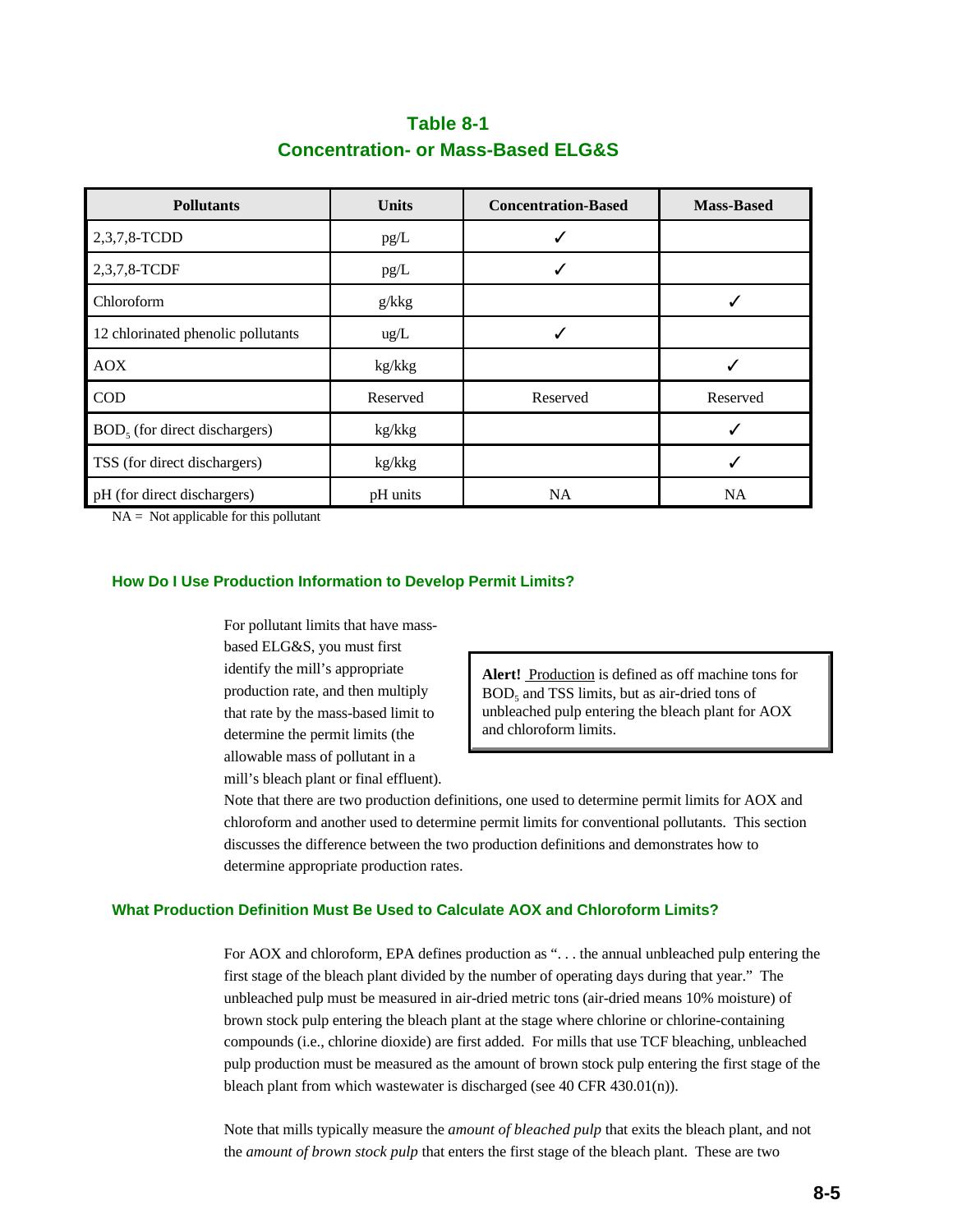different values; the amount of pulp leaving the bleach plant is less than the amount of pulp entering the bleach plant because a certain amount of pulp is lost during the bleaching process. This pulp loss is known as bleaching "shrinkage." Bleaching shrinkage depends on the fiber furnish (i.e., hardwood versus softwood), bleaching process operations (i.e., oxygen delignification, types of bleaching chemicals) and chemical application rate (i.e., greater amount of chemical use results in greater shrinkage).

Most mills know the bleaching shrinkage value associated with their process. You may require the mill to report the amount of brownstock pulp entering the bleach plant, or use the bleaching shrinkage value provided by the mill to calculate that amount. If the mill doesn't know the bleaching shrinkage, you can estimate bleaching shrinkage by referring to Table 8-2, which presents bleaching shrinkage values used by paper industry engineers for design and analysis. Mills will typically measure bleached pulp in terms of

air-dried metric tons (ADMT) or air-dry tons (ADT), standard units of measure in the pulp and paper industry defined as 10% moisture. Therefore, you will not have to adjust the production to 10% moisture content.

| <b>General Bleaching Process</b>                                                                                      | <b>Hardwood</b> | <b>Softwood</b> |
|-----------------------------------------------------------------------------------------------------------------------|-----------------|-----------------|
| Chlorine-Based or Chlorine Dioxide-Based Bleaching Sequence                                                           | 4%              | 8%              |
| Oxygen Delignification + Chlorine-Based or Chlorine Dioxide-Based<br><b>Bleaching Sequence</b>                        | 4%              | 8%              |
| Extended Cooking + Chlorine-Based or Chlorine Dioxide-Based<br><b>Bleaching Sequence</b>                              | 2%              | 4%              |
| Extended Cooking $+$ Oxygen Delignification $+$ Chlorine-Based or<br><b>Chlorine Dioxide-Based Bleaching Sequence</b> | 2%              | 4%              |

## **Table 8-2: Typical Bleaching Shrinkage Factors\***

\*Source: BAT Cost Model Support Document. Prepared by Radian Corporation for EPA, 1996. Pulp, Paper, and Paperboard Rulemaking, Section 23.1.2, DCN 13593.

#### **What Production Definition Must Be Used to Calculate Conventional Pollutant Limits?**

For conventional pollutants, production is defined as ". . . the annual off-the-machine production (including off-the-machine coating where applicable)." Note that coatings and other additives (e.g., clay, pigments, sizing, strengthening agents) may account for 10 to 40% of a final paper product's weight. The production definition for conventional pollutants *includes* the weight contributed by coatings and additives. For those mills that produce pulp as the final product (i.e., "market" pulp), the definition of production for conventional pollutants is that amount of pulp "... measured in air-dry tons (10% moisture)" (see 40 CFR Part 430.01(n)).

As part of business operations as well as permit requirements, mills record production of all final products. Paper products are typically measured in OMMT or OMT, which is consistent with the production definition for conventional pollutants. Mills that manufacture market pulp typically measure this product in terms of ADT with 10% moisture content, which is consistent with the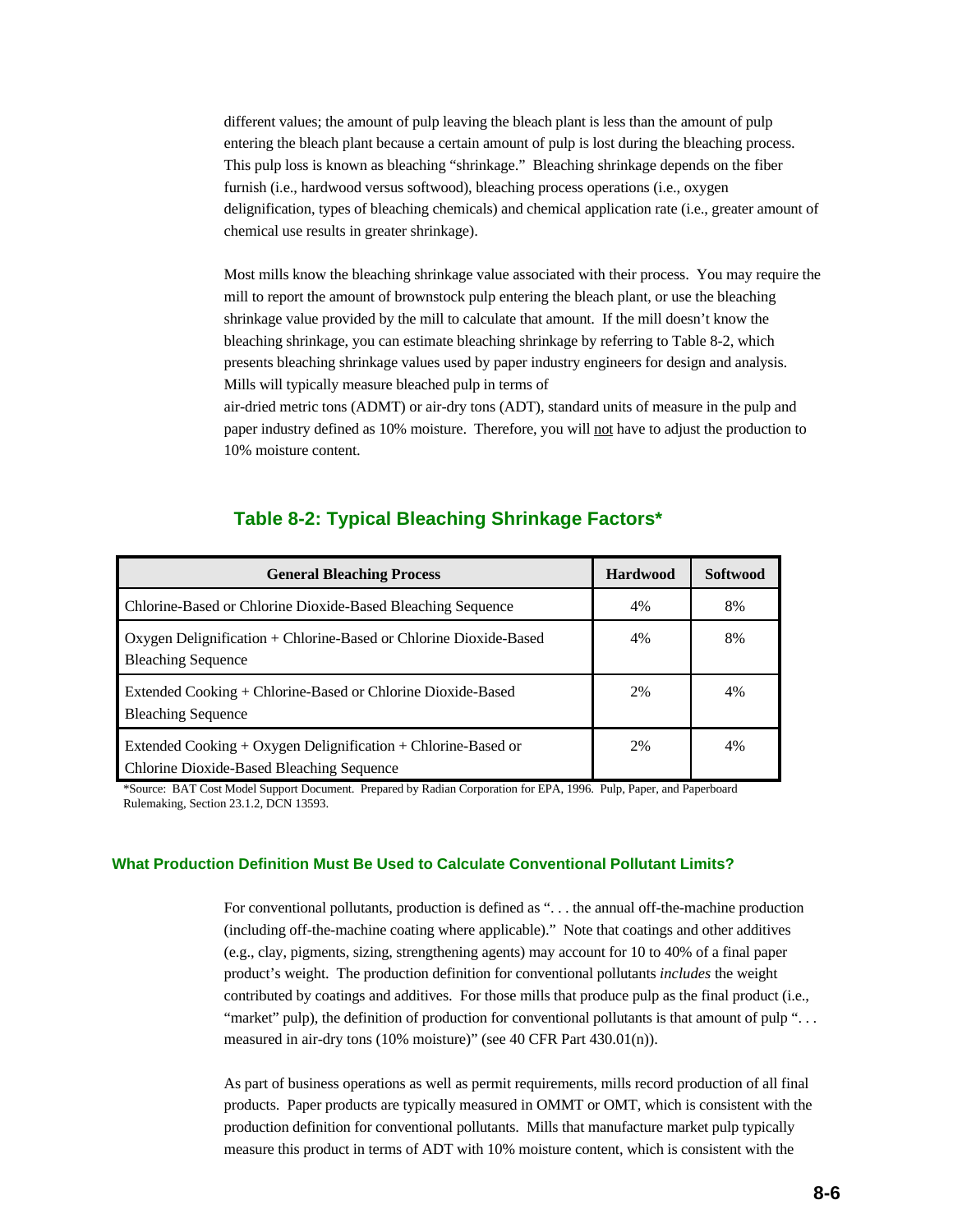production definition for conventional pollutants. You may find that some mills report market pulp production with variable moisture content. If so, you must either obtain the pulp moisture content information from the mill, and then normalize the pulp production to 10% moisture content, or require the mill to do so.

Table 8-3 lists production measures common to the pulp and paper industry.

**Note:** You should review product information submitted by existing direct discharges because you may find they have increased or decreased production or they manufacture new products.

# **Table 8-3: Common Production Measures in the Pulp and Paper Industry**

| <b>Production Measure</b> | <b>Metric</b><br><b>Units</b> | <b>Notes</b>                                                                                                                                                                                                         |
|---------------------------|-------------------------------|----------------------------------------------------------------------------------------------------------------------------------------------------------------------------------------------------------------------|
| Off-the-machine           | <b>OMMT</b>                   | Used when measuring final paper product. Regulatory definition does<br>not specify standard moisture content. Moisture content is variable for<br>final paper products. Typical moisture content is 7% $(\pm 2\%)$ . |
| Air-dry                   | <b>ADMT</b>                   | Standard industry term, defined as 10% moisture content. Typically used<br>when measuring market pulp or bleached pulp production.                                                                                   |
| Oven-dry                  | <b>ODMT</b>                   | Standard industry term, defined as 0% moisture content.                                                                                                                                                              |
| Bone-dry                  | <b>BDMT</b>                   | Old term for oven-dry.                                                                                                                                                                                               |

T - English ton. MT - metric ton.

Note:  $1 \text{ ton} = 0.907 \text{ metric ton.}$ 

## **How Do I Calculate the Production Rate?**

The production rate is determined by dividing the annual production in metric tons by the number of operating days during that annual period.

EPA has established general permitting regulations at 40 C.F.A. §122.45(b) that specify a production rate calculation method that you may use to determine permit limits for pollutants that have mass-based EG&S. Applying that method, however, may result in different permit limits than those derived using the method outlined in the definition of production described above. Because the general permitting regulations serve a general purpose, you should use the definitions described above, which specifically refer to establishing permit limits for pulp and paper mills.<sup>1</sup>

<sup>&</sup>lt;sup>1</sup>Applying the production rate calculation method in 40 CFR Part 430, instead of the analogous provisions in Part 122 in this situation, is consistent with the principle of statutory and regulatory construction that the more specific requirements takes precedence over the more general one. Moreover, 40 CFR §122.44(a) specifically requires each NPDES permit to include permit limits based on ELG&S promulgated by EPA under CWA Section 301 (e.g., BAT) and CWA Section 306 (e.g., NSPS). The ELG&S in Part 430 are premised on the use of the term "production" as defined in 40 CFR §430.01(n). Therefore, calculating permit limits for pollutants with mass-based ELG&S using §122.45(b) instead of §430.01(n) would be inconsistent with both Part 430 and, by extension, §122.44(a).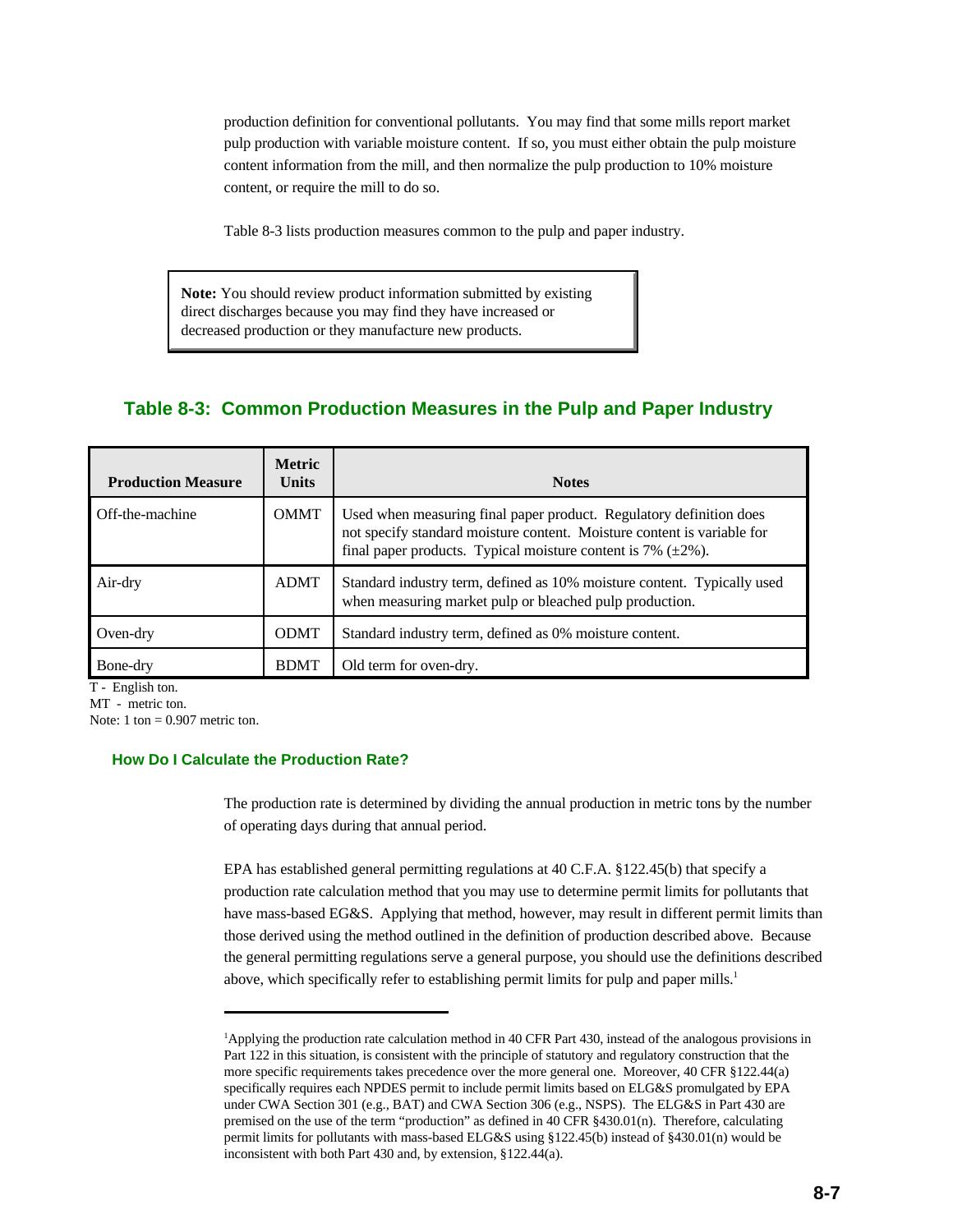Using the definitions of production specified in 40 CFR  $430.01(n)$ , you must determine production rate based on "past production practices, present trends, or committed growth." This means that the production rate should be based on past and/or projected mill data. As a part of their permit applications, mills should be asked to provide monthly production and the corresponding number of operating days data for the five years prior to the expiration of their current permit. If monthly production data is not available, you can also use the annual production data and the corresponding number of operating days for the five years prior to the expiration of their current permit.

The pulp and paper industry operates 24 hours per day, seven days per week. Most mills only have shut downs during scheduled maintenance periods or if market conditions require a mill to stop production for a period of time. Scheduled maintenance shut downs typically occur once or twice a year. Therefore, the number of operating days per year to use in determining production rate is the number of days during the year minus maintenance shut downs and any special marketdriven shut downs (e.g., a typical mill's operating days per year will be about 350).

You should calculate permit limits based on the maximum 12-month production demonstrated by the facility over the last five years. The maximum 12-month production can be calculated either as the maximum rolling 12-month production over the last five years or as the maximum yearly production over the last five years. If a facility has papermaking operations that are completely independent of pulp operations, then there may be cases where you would calculate permit limits using different 12-month maximum production dates.

You must ensure that the mill provides (or calculates using bleaching shrinkage) unbleached kraft pulp production for each bleach plant, in order to establish the appropriate permit limits for chloroform (and AOX for indirect dischargers). You may find that some complex mills operate as many as four bleach plants. In this case, you must use four production rates, one for each bleach plant.

In certain circumstances, you will find that evaluating the production rate using the suggested method is not appropriate. Some mills may have recently changed operations (e.g., a mill installed a new paper machine within six months of permit reissuance). In these cases, you should only use data that reflect recent operation. Other mills may plan to change operation during the term of the permit (e.g., a mill plans to reduce or increase bleaching operations or to retire or add a paper machine). For those mills, you may establish multiple sets of limits based on tiered production values that reflect current and projected mill operation.

Three examples of how to determine production are presented below.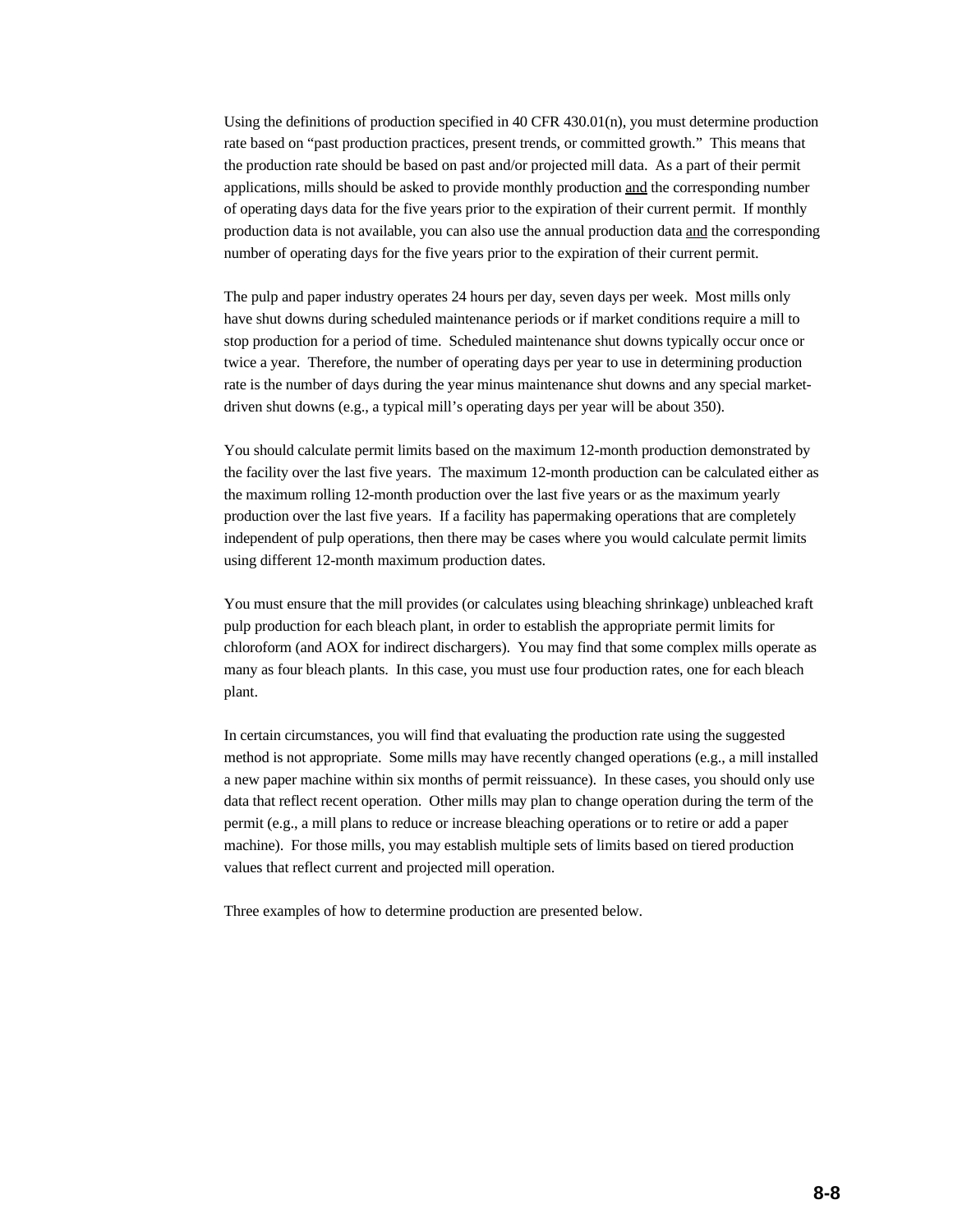Example 1: Mill A produces bleached kraft pulp to manufacture fine papers. The mill operates one bleach plant to produce the bleached pulp and one paper machine to manufacture fine papers. Upon reviewing the mill's production data, you find that over the past five years, the sum of their bleached kraft production and fine paper production peaked between June 1996 and May 1997. The raw data during this time period is as follows:

| <b>Date</b>                      | <b>Bleached Kraft Pulp</b><br><b>Production (ADMT/mo)</b> | <b>Fine Paper Production</b><br>(OMMT/mo) |
|----------------------------------|-----------------------------------------------------------|-------------------------------------------|
| June 1996                        | 22,900                                                    | 27,900                                    |
| <b>July 1996</b>                 | 23,000                                                    | 27,800                                    |
| August 1996                      | 23,200                                                    | 28,000                                    |
| September 1996                   | 22,700                                                    | 27,700                                    |
| October 1996                     | 29,400                                                    | 27,600                                    |
| November 1996                    | 29,000                                                    | 27,600                                    |
| December 1996                    | 12,000                                                    | 27,300                                    |
| January 1997                     | 22,800                                                    | 28,100                                    |
| February 1997                    | 22,300                                                    | 27,900                                    |
| March 1997                       | 22,900                                                    | 29,000                                    |
| April 1997                       | 22,600                                                    | 27,350                                    |
| May 1997                         | 23,000                                                    | 27,300                                    |
| Total (ADMT or OMMT/ year)       | 275,800                                                   | 333,500                                   |
| <b>Total Operating Days/Year</b> | 350                                                       | 350                                       |
| <b>Total (ADMT or OMMT/day)</b>  | 788                                                       | 953                                       |

Mill A provided an 8% shrinkage factor for the bleached papergrade kraft pulp production data submitted with their permit application. Based on this information, calculate the production rate for AOX and chloroform as follows:

 $788/(1-0.08) = 857$  ADMT of unbleached papergrade kraft pulp entering the bleach plant.

The production rates for Mill A are as follows:

| Production Rate for AOX and Chloroform                                                   | 857 ADMT |
|------------------------------------------------------------------------------------------|----------|
| Production Rate for Conventional Pollutants that Result from<br>Fine Paper Manufacturing | 953 OMMT |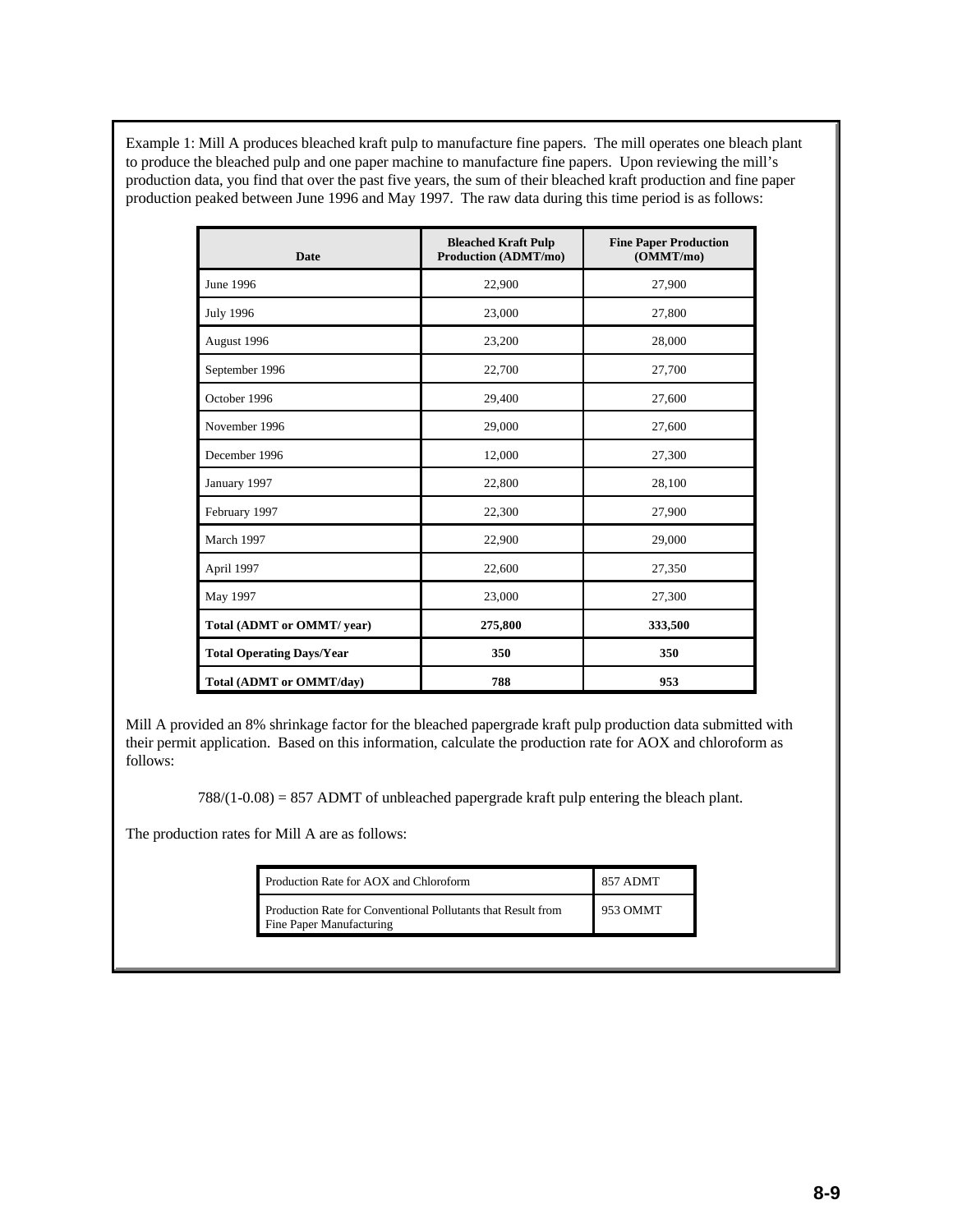Example 2: Mill B produces bleached kraft pulp to manufacture fine papers and tissue. The mill operates two bleach plants to produce the bleached pulp and two paper machines to manufacture fine papers and tissue. After reviewing the previous five years of data, you find that the sum of bleached kraft pulp, fine papers, and tissue production peaked during the following time period:

| Date                              | <b>Bleach Plant #1</b><br>(ADMT/mol) | <b>Bleach Plant #2</b><br>(ADMT/mol) | <b>Combined Bleach</b><br><b>Plant</b><br>(ADMT/mol) | <b>Fine Paper</b><br>(OMMT/mo) | <b>Tissue</b><br>(OMMT/mo) |
|-----------------------------------|--------------------------------------|--------------------------------------|------------------------------------------------------|--------------------------------|----------------------------|
| 1/97                              | 12,500                               | 18,000                               | 30,500                                               | 16.000                         | 22,900                     |
| 2/97                              | 12,700                               | 18,300                               | 31,000                                               | 15,750                         | 23,100                     |
| 3/97                              | 12,300                               | 18,200                               | 30,500                                               | 15,400                         | 23,000                     |
| 4/97                              | 12,300                               | 17,600                               | 29,900                                               | 15,300                         | 23,400                     |
| 5/97                              | 12,900                               | 18,150                               | 31,050                                               | 15,800                         | 23,500                     |
| 6/97                              | 12,100                               | 18,700                               | 30,800                                               | 15,650                         | 23,500                     |
| 7/97                              | 11,800                               | 17,600                               | 29,400                                               | 15,750                         | 23,000                     |
| 8/97                              | 13,000                               | 19,000                               | 32,000                                               | 15,100                         | 24,000                     |
| 9/97                              | 12,500                               | 18,500                               | 31,000                                               | 15,950                         | 23,200                     |
| 10/97                             | 12,700                               | 18,500                               | 31,200                                               | 16,250                         | 23,600                     |
| 11/97                             | 12,900                               | 18,300                               | 31,200                                               | 15,800                         | 22,400                     |
| 12/97                             | 13,150                               | 18.600                               | 31,750                                               | 16,250                         | 22,300                     |
| <b>Total (ADMT or</b><br>OMMT/vr) | 150,850                              | 219,450                              | 370,300                                              | 189,000                        | 277,900                    |
| Total Op. days/yr                 | 350                                  | 350                                  | 350                                                  | 350                            | 350                        |
| <b>Total (ADMT or</b><br>OMMT/dv) | 431                                  | 627                                  | 1,058                                                | 540                            | 794                        |

In their permit application, Mill B provided an 8% and a 4% shrinkage factor for the bleached kraft pulp production data for Bleach Plants #1 and #2, respectively. Based on this information, calculate the production rates for AOX and chloroform as follows:

> Bleach Plant  $#1 = 431/(1-0.08) = 468$  ADMT of unbleached papergrade kraft pulp Bleach Plant  $#2 = 627/(1-0.04) = 653$  ADMT of unbleached papergrade kraft pulp Combined Bleach Plants =  $468 + 653 = 1,121$  ADMT of unbleached papergrade kraft pulp

The production rates for Mill B are as follows:

| Production Rate for combined bleach plants (for AOX permit limits in final effluent)                          | 1.121 ADMT      |
|---------------------------------------------------------------------------------------------------------------|-----------------|
| Production Rate for chloroform for Bleach Plant #1                                                            | <b>468 ADMT</b> |
| Production Rate for chloroform for Bleach Plant #2 (for chloroform permit limits in<br>bleach plant effluent) | 653 ADMT        |
| Production Rate of fine paper that results in the maximum conventional pollutants<br>permit limits            | 540 OMMT        |
| Production Rate of tissue that results in the maximum conventional pollutants permit<br>limits                | 794 OMMT        |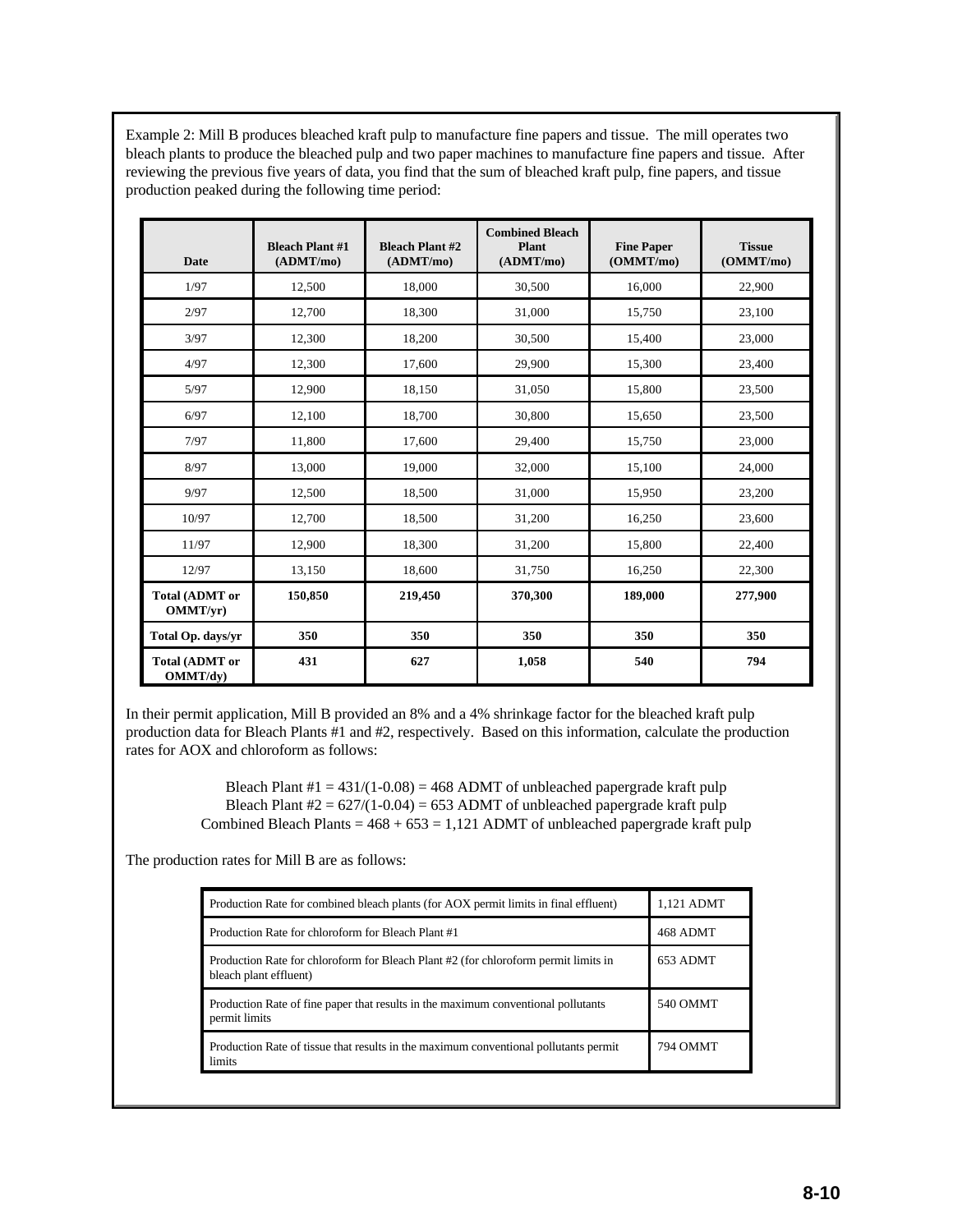Example 3: Mill C produces bleached kraft pulp to manufacture bleached market pulp and fine papers. The mill operates one bleach plant to produce the bleached pulp and one paper machine to manufacture fine papers. The mill has plans to begin operation of a new paper machine in September 2000 to manufacture an additional 200 OMMT of fine paper. At that time, the mill will decrease market pulp manufacture by approximately 20% so that the bleached kraft pulp can be used to increase fine paper production. After reviewing the previous five years of data, you find that the sum of bleach kraft pulp, fine paper, and market pulp production peaked during the following time period:

| <b>Date</b>                                | <b>Bleached Kraft Pulp</b><br>(ADMT/mol) | <b>Fine Paper</b><br>(OMMT/mo) | <b>Market Pulp</b><br>(ADMT/mol) |
|--------------------------------------------|------------------------------------------|--------------------------------|----------------------------------|
| 7/97                                       | 26,750                                   | 7,900                          | 20,000                           |
| 8/97                                       | 25,800                                   | 8,000                          | 20,100                           |
| 9/97                                       | 25,900                                   | 8,100                          | 20,350                           |
| 10/97                                      | 26,100                                   | 8,000                          | 20,550                           |
| 11/97                                      | 26,015                                   | 8,090                          | 20,300                           |
| 12/97                                      | 26,000                                   | 8,100                          | 20,415                           |
| 1/98                                       | 25,800                                   | 8,300                          | 19,900                           |
| 2/98                                       | 25,700                                   | 8,350                          | 20,100                           |
| 3/98                                       | 25,800                                   | 8,550                          | 20,400                           |
| 4/98                                       | 25,500                                   | 8,100                          | 20,600                           |
| 5/98                                       | 25,600                                   | 7,900                          | 20,500                           |
| 6/98                                       | 25,500                                   | 7,900                          | 20,700                           |
| <b>Total (ADMT or</b><br><b>OMMT/year)</b> | 309,465                                  | 97,290                         | 243,915                          |
| Total Op. Days/yr                          | 345                                      | 345                            | 345                              |
| <b>Total (ADMT or</b><br>OMMT/day)         | 897                                      | 282                            | 707                              |

Mill C provided an 8% shrinkage factor for the bleached papergrade kraft pulp production data submitted with their permit application. Based on this information, calculate the production rate for AOX and chloroform as follows:

 $897/(1-0.08) = 975$  ADMT of unbleached papergrade kraft pulp entering the bleach plant.

The production rates for Mill C for the noted time period are as follows:

|                                                                                                 | <b>From Permit</b><br><b>Reissuance to 9/00</b> | From 9/00 to Expiration of<br><b>Permit</b> |
|-------------------------------------------------------------------------------------------------|-------------------------------------------------|---------------------------------------------|
| Production rate for AOX and Chloroform                                                          | 975 ADMT                                        | 975 ADMT                                    |
| Production rate of fine papers that results in maximum<br>conventional pollutants permit limits | 282 OMMT                                        | 482 OMMT                                    |
| Production rate of market pulp that results in maximum<br>conventional pollutants permit limits | 707 ADMT                                        | 566 ADMT                                    |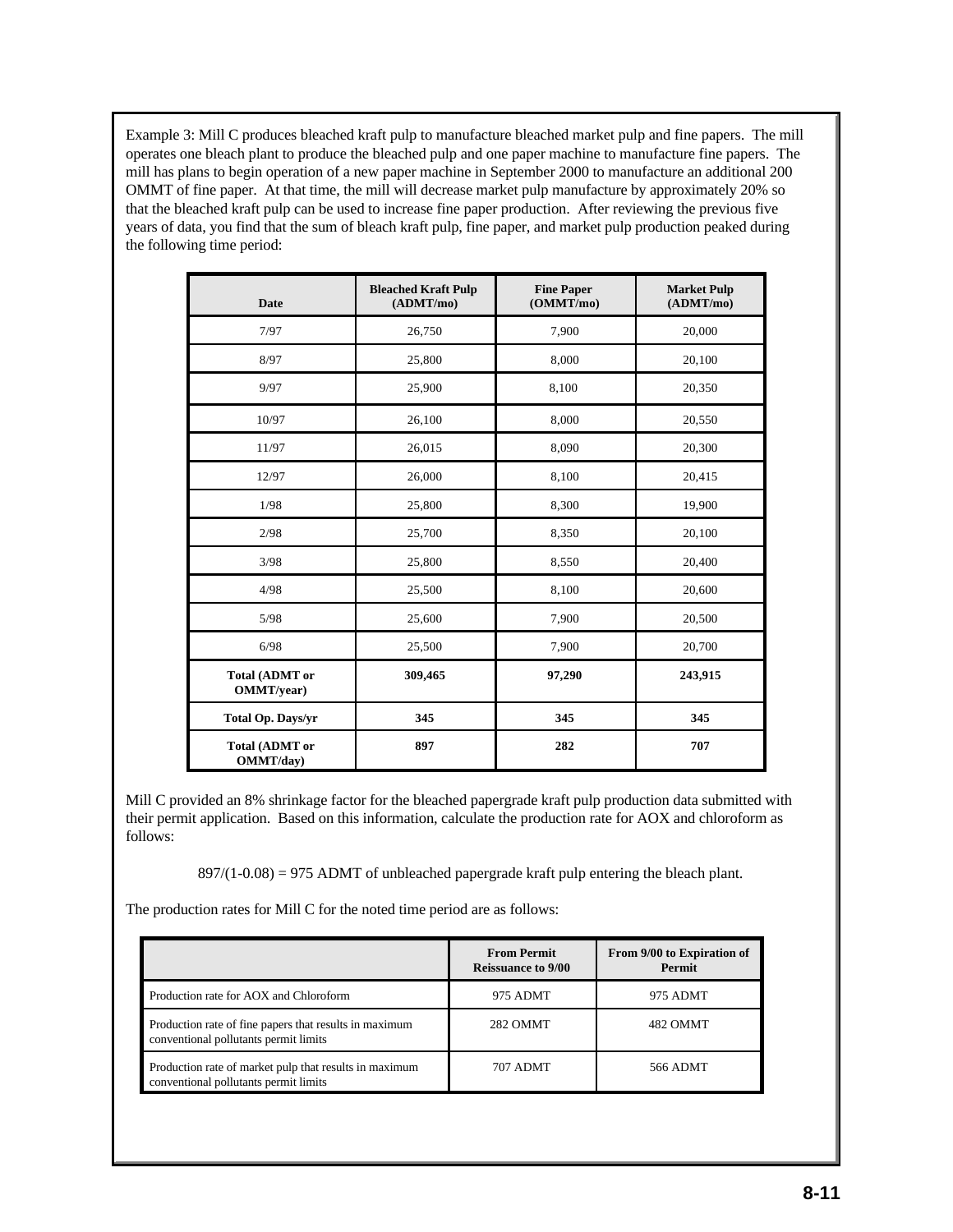## **How Do I Determine Whether the Mill is Subject to the Specialty-Grade Segment of Subpart E?**

To determine whether a mill is subject to ELG&S for the specialty-grade sulfite segment of Subpart E, you must review mill production information. Papergrade sulfite mills subject to ELG&S for the specialty-grade segment produce pulp characterized by a high percentage of alpha cellulose and high brightness sufficient to produce end products such as plastic molding compounds, saturating and laminating products, and photographic papers. (EPA considers a significant portion of production to be 25% or more.) Mills subject to BAT limitations for the specialty-grade segment also include those mills where a major portion (e.g., greater than 50%) of the production is 91 ISO brightness and above. Mills that do not meet these criteria are subject to BAT limitations for the ammonium-based segment or the calcium-, magnesium-, and sodium-based segment, depending on the mill's pulping process. Figure 8-1 illustrates how you must determine a papergrade sulfite mill's appropriate segment.

You should consider the expected production mix at the mill over the full term of the permit. For mills that plan to begin to manufacture products that would require the mill to comply with limitations for the specialty-grade segment, you should establish permit limits that reflect operations for the full permit term. For example, if a mill states that they wish to be considered part of the specialty grade segment but will not meet the production criteria until the last year of a 5-year permit, then they must meet limitations for the appropriate non-specialty grade segment until conversion to specialty grade operations.

## **Should the Permit Include Limits Based on ELGs or WQBELs?**

All receiving waters have water quality standards that are established by the states or EPA that protect the designated uses of the receiving water. After determining the allowable limits based on ELGs, you must compare them to the receiving water's WQBELs. If limits based on ELGs for a particular pollutant result in discharges that exceed the WQBELs for the receiving water, you must establish permit limits that are based on WQBELs (see Section 2 for more information regarding WQBELs).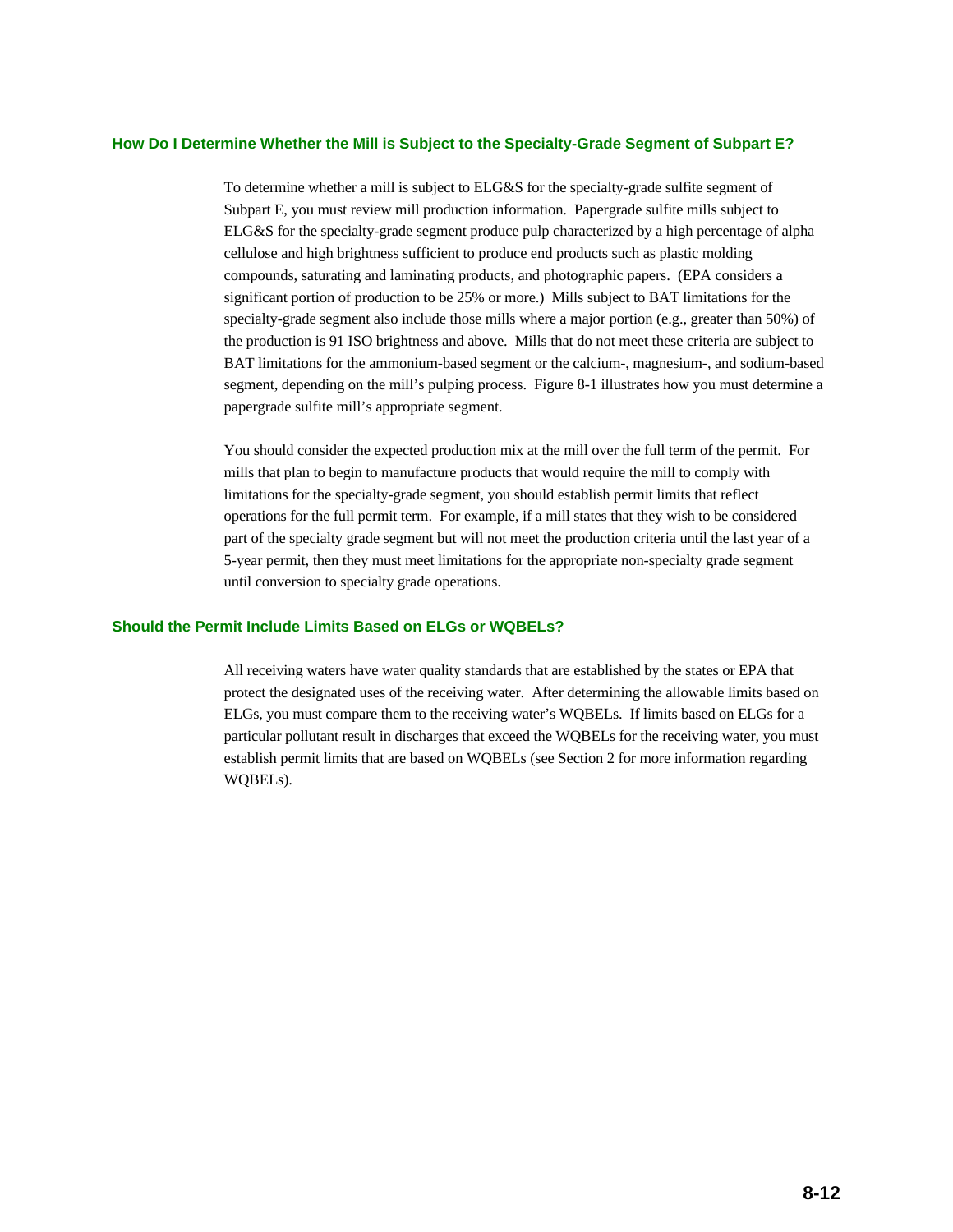

**Figure 8-1. Papergrade Sulfite Facility Segment Identification**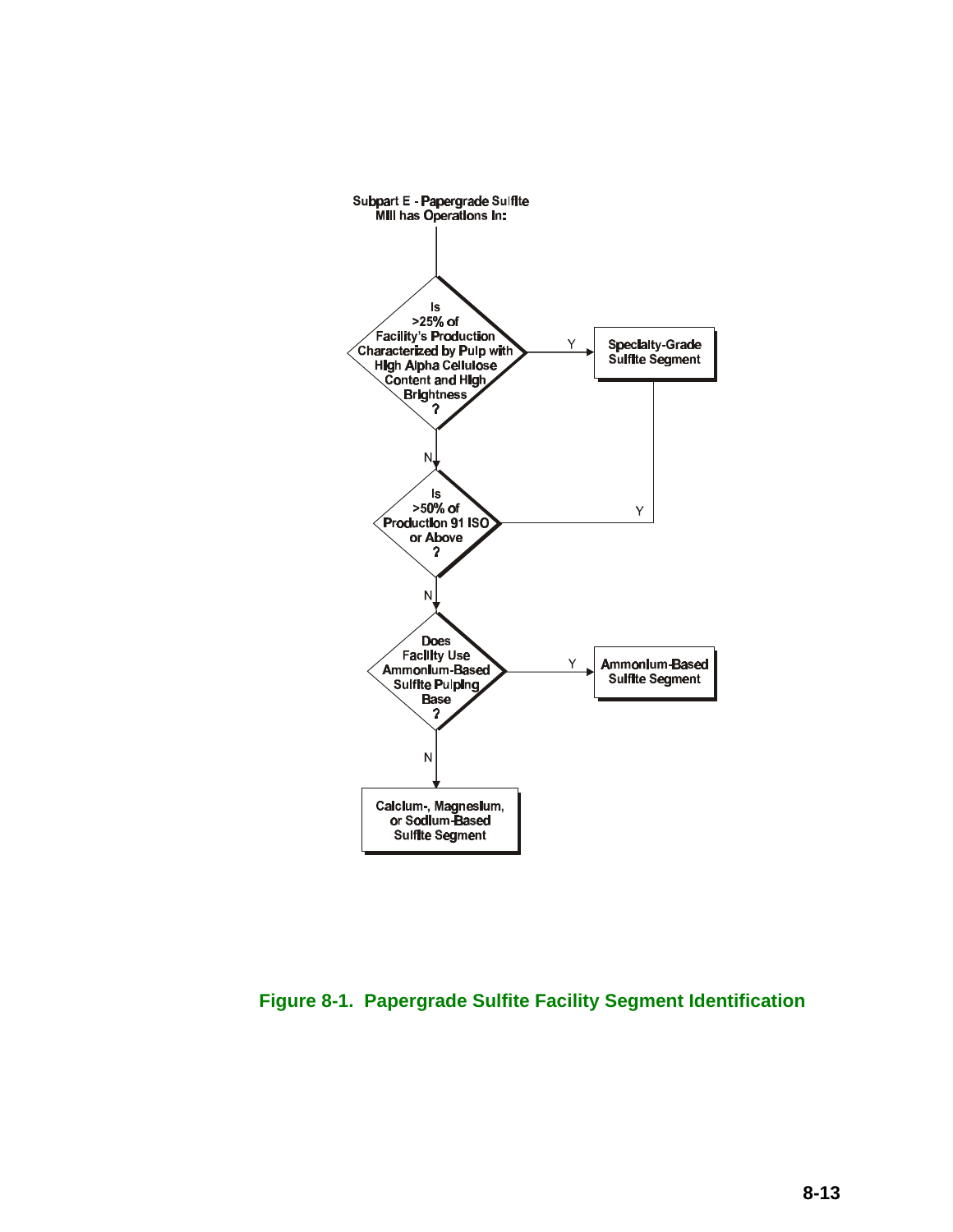

# **Developing Monitoring Requirements**

One of your responsibilities is to establish monitoring requirements for mills with operations subject to Subparts B and E. NPDES permits require dischargers to monitor their effluent to ensure that they are complying with permit limitations. As specified in 40 CFR 122.41, 122.44, and 122.48, all NPDES permits must specify requirements for using, maintaining, and installing (if appropriate) monitoring equipment; monitoring frequencies; analytical methods; and reporting and recordkeeping. This section focuses on the following unique aspects of the revised rule:

- **Example 3** How do you specify appropriate in-process monitoring locations?
- What are the required minimum monitoring frequencies?
- **EXECUTE:** What are the required analytical methods and the minimum levels of detection of each method?
- **EXECUTE:** What other process parameters must be monitored to demonstrate that samples are representative?

Note that the mandatory BMPs also have monitoring requirements. These requirements are discussed in Section 9. In addition, those mills enrolling in VATIP have reduced monitoring requirements. The VATIP requirements are presented in Section 10.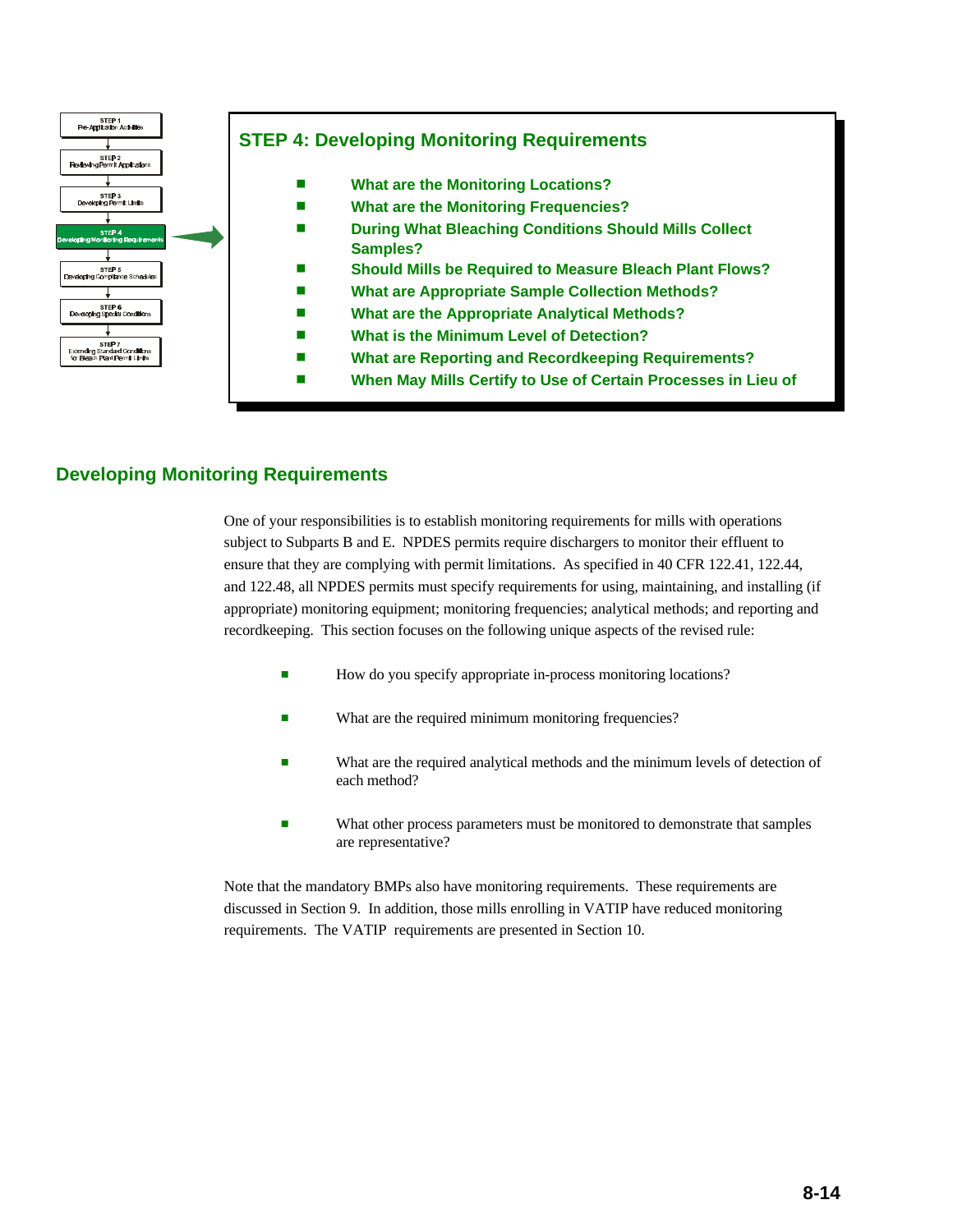#### **What are the Monitoring Locations?**

You must require mills to monitor their effluent in order to determine compliance with the ELG&S promulgated by EPA (see Section 6). For direct dischargers who must demonstrate compliance with AOX limits at the final effluent, you may simply require monitoring at the outfall where conventional pollutants are currently monitored. For TCDD, TCDF, chloroform, and the 12 chlorinated phenolic compounds (and AOX at indirect discharges), you must specify bleach plant monitoring locations.

The rule defines bleach plant effluent as "the total discharge of process wastewaters from the bleach plant from each physical bleach line operated at the mill, comprising separate acid and alkaline filtrates or the combination thereof" (40 CFR §430.01). At most mills, wastewaters from acid and alkaline bleaching stages are discharged to separate sewers. For these mills, you should specify a monitoring location for each sewer. The monitoring locations should be situated after the sewers have collected all of the acid or alkaline bleaching stage discharges and before they are mixed with other mill wastewaters. Because chloroform concentrations may change through air stripping as the samples are collected, measured, and composted or through chemical reaction when the acid and alkaline samples are combined, the acid and alkaline monitoring locations should be at the point as close as possible to where bleach plant wastewater is discharged from process equipment. Figure 8-2 illustrates appropriate monitoring locations for separate acid and alkaline streams at a generic mill.

At some mills, bleach plant wastewaters are discharged to a combined sewer containing both acid and alkaline wastewaters. For TCDD, TCDF, and the chlorinated phenolic compounds (and AOX at indirect discharges), compliance with the effluent limitations and standards can be demonstrated by collecting separate samples of the acid and alkaline discharges and preparing a flowproportioned composite of these samples, resulting in one sample of bleach plant effluent for analysis. In determining the limitations, EPA used data from acid and alkaline bleach plant effluents that had been analyzed separately and also data from combined sewers. Unless

prohibited by the mill's construction, chloroform must be monitored in the separate acid and alkaline streams at the point closest to where bleach plant wastewater is discharged from process equipment. Otherwise, chloroform may change through

**Alert!** Given the wide variety of bleach plant and sewer configurations, you must evaluate mills on a case-by-case basis to determine appropriate monitoring locations.

chemical reaction when the acid and alkaline samples are combined. Figure 8-2 illustrates an appropriate monitoring location for mills that use a combined acid and alkaline sewer.

Mills certifying that they use exclusively TCF bleaching processes are not subject to ELG&S for any chlorinated compounds other than AOX. You may require direct dischargers that certify using exclusively TCF processes to monitor for AOX at the same location where they currently monitor for conventional pollutants, or use your discretion to establish a bleach plant effluent monitoring location. For indirect dischargers making this certification, you must require AOX monitoring at an appropriate bleach plant monitoring location.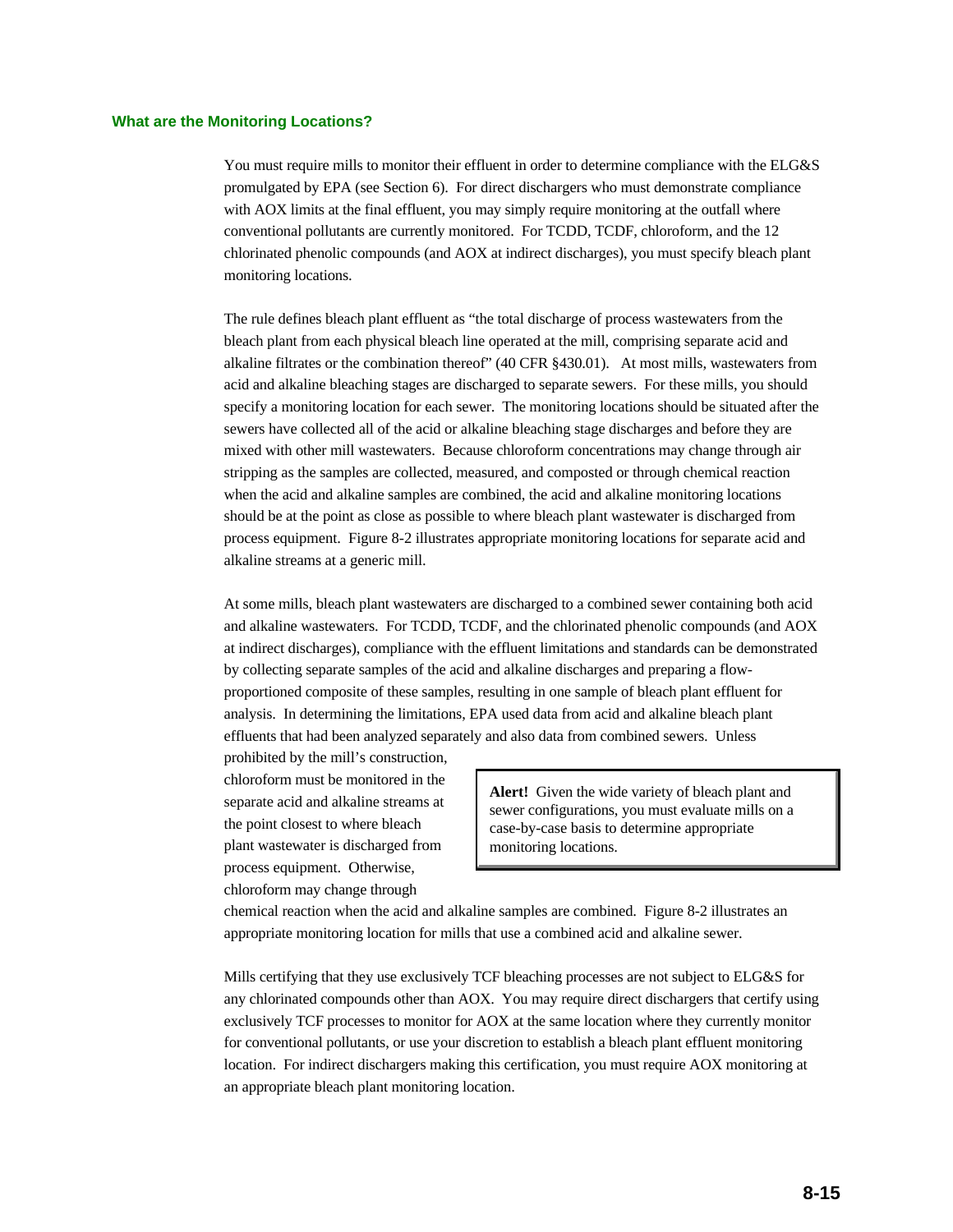

**Figure 8-2: Sampling Locations for Various Acid and Alkaline Sewer Stream Configurations**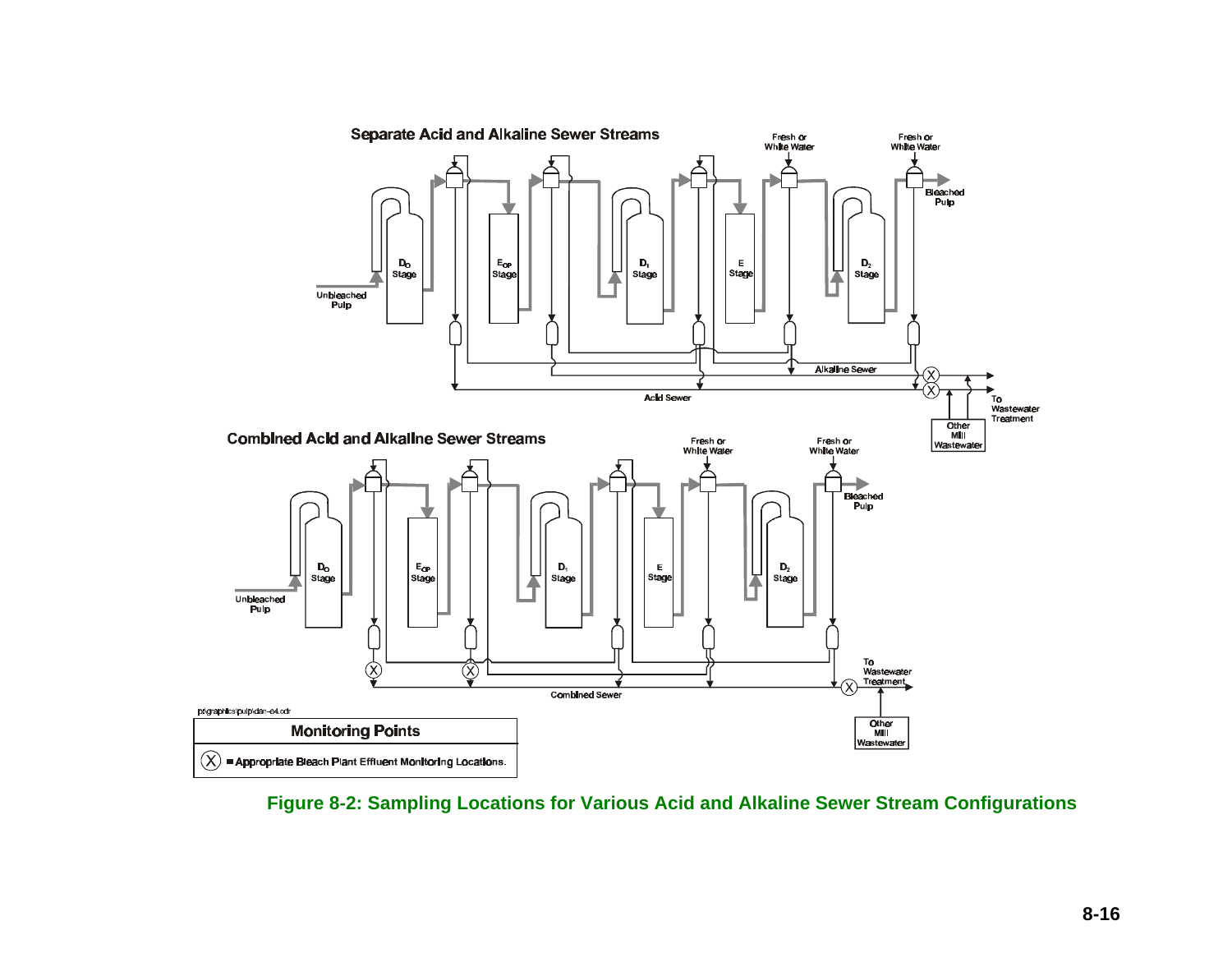#### **What are the Monitoring Frequencies?**

Unlike other ELG&S, the pulp and paper regulations *require* minimum monitoring frequencies for AOX, TCDD, TCDF, chloroform, and 12 chlorinated phenolic compounds, the toxic and nonconventional pollutants regulated under Subparts B and E (see 40 CFR 430.02). You must incorporate these minimum monitoring frequencies in permits for mills subject to those subparts (see Table 8-4 below). For all other pollutants, such as  $BOD<sub>5</sub>$  and TSS, you must establish monitoring frequencies in accordance with 40 CFR §122.44(I), using BPJ. You may also use BPJ to specify more frequent monitoring on a case-by-case basis.

Note that you must require mills to monitor at the minimum frequencies shown in Table 8-4 as of the date EPA amends the NPDES Discharge Monitoring Report ICR No. 229 (to be published in the Federal Register; current OMB approval number 2040-0004)). Until then, you must establish monitoring frequencies using BPJ, under 40 CFR §122.41. For indirect dischargers, you must require mills to monitor at the minimum required frequency on or before April 16, 2001.

Mills must monitor at the minimum required frequency for five years (40 CFR §430.02(b)), which is the duration of the permit. This will provide data that will be useful to you in establishing monitoring frequencies in the next revised permit. For direct dischargers, the five-year period is measured from the date the applicable limitations or standards are first included in the discharger's NPDES permit. For existing indirect dischargers, the five-year monitoring period is April 16, 2001 until April 17, 2006. New indirect dischargers must monitor their effluent at the specified monitoring frequencies for five years starting on the date the discharger commences operation.

 After the five-year "minimum monitoring period" ends, you may adjust monitoring requirements as you deem appropriate on a case-by-case basis. You should consider the mill's compliance and enforcement history in determining monitoring frequencies. For those mills consistently demonstrating pollutant reductions better than permit requirements, you may establish less frequent monitoring requirements. Conversely, you may consider establishing more frequent monitoring requirements for mills with a poor compliance history.

|                                    | <b>Minimum Monitoring Frequency</b> |                |  |
|------------------------------------|-------------------------------------|----------------|--|
| <b>Pollutant</b>                   | Non-TCF $(a)$                       | TCF(b)         |  |
| 12 chlorinated phenolic pollutants | monthly                             | (c)            |  |
| 2,3,7,8-TCDD                       | monthly                             | (c)            |  |
| 2,3,7,8-TCDF                       | monthly                             | (c)            |  |
| Chloroform                         | weekly                              | (c)            |  |
| <b>AOX</b>                         | daily                               | none specified |  |

## **Table 8-4: Minimum Monitoring Frequencies for Mills with Operations in Subparts B and E**

(a) non-TCF: Pertains to any fiber line that does not use exclusively TCF bleaching processes.

(b) TCF: Pertains to any fiber line that uses exclusively TCF bleaching processes, as disclosed by the discharger in its permit application under 40 CFR §122.21(g)(3) and certified under 40 CFR §122.22, or for indirect dischargers, as reported to the pretreatment control authority under 40 CFR §403.12 (b), (d), or (e).

(c) Limit is not specified for this pollutant.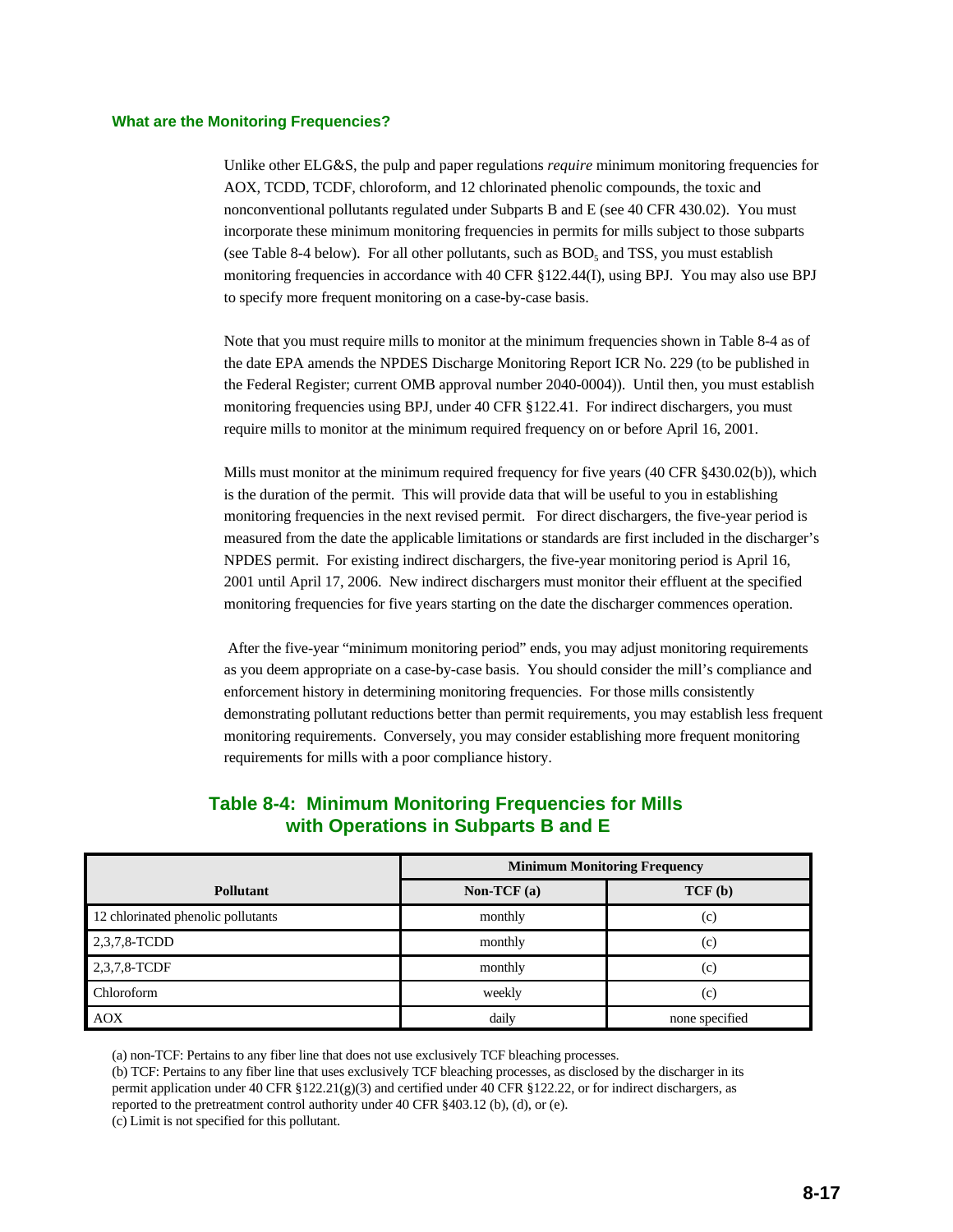EPA has issued *The Interim Guidance for Performance-Based Reductions of NPDES Permit Monitoring Frequencies*, which may be useful to you in determining alternative monitoring frequencies at the end of the five-year period. You also may find this guidance useful in setting monitoring frequencies for indirect dischargers.

Because the regulation does not specify a minimum monitoring frequency for mills that certify they use exclusively TCF bleaching processes, you must specify the AOX monitoring frequency based on BPJ (see Section 2). In this case, EPA recommends monthly AOX monitoring. You may wish to include provisions for mills to decrease their monitoring frequency if they demonstrate nonexistent or minimal pollutant discharge.

#### **During What Bleaching Conditions Should Mills Collect Samples?**

The ELG&S are based on complete substitution of chlorine dioxide for chlorine and hypochlorite (i.e., ECF bleaching). However, because EPA does not mandate the use of model process technologies you may find some mills use chlorine and/or hypochlorite during bleaching operations while complying with BAT. Compared to chlorine dioxide bleaching, these chemicals generate greater quantities of chlorinated pollutants. A mill's bleaching practices must be considered carefully when determining how the mill should demonstrate compliance with permit limits on chlorinated pollutants in bleach plant effluent.

Section 122.41(j) of EPA's permitting regulations provides that "[s]amples and measurements taken for the purpose of monitoring shall be representative of the monitored activity." Therefore, if a mill's bleaching operations are so variable that samples collected once per month (for TCDD, TCDF, and the 12 chlorinated phenolic compounds) and once per week (for chloroform) may not be representative of all typical mill operations, you must require more frequent monitoring in order to satisfy the requirement of §122.41(j).

Alternatively, you could require sampling at the minimum monitoring frequency for each chlorinated pollutant, but require that the samples reflect the "worst case" condition of the bleach plant effluent with respect to chlorinated pollutants of concern. Note that because, by definition, the "worst case" is not *representative* of the monitored activity, you would need the mill's consent to this monitoring approach. EPA anticipates that when given the choice mills may opt to sample during "worst case" conditions rather than assume the costs of more frequent monitoring.

To determine "worst case" conditions, you should consider the following factors:

- 1. Chlorine and/or hypochlorite application rates (kg of bleaching chemical/MT of pulp bleached). Mills typically monitor and record information such as chemical application rates in order to optimize and control the bleaching process. You should review these records to select operations that represent "worst case" conditions. For those mills that continue to use chlorine and/or hypochlorite bleaching, you may require monitoring during operations that use these chemicals.
- 2. Kappa factor (equivalent chlorine  $\div$  kappa number). The kappa number indicates the lignin content of the pulp. The pulping process removes much of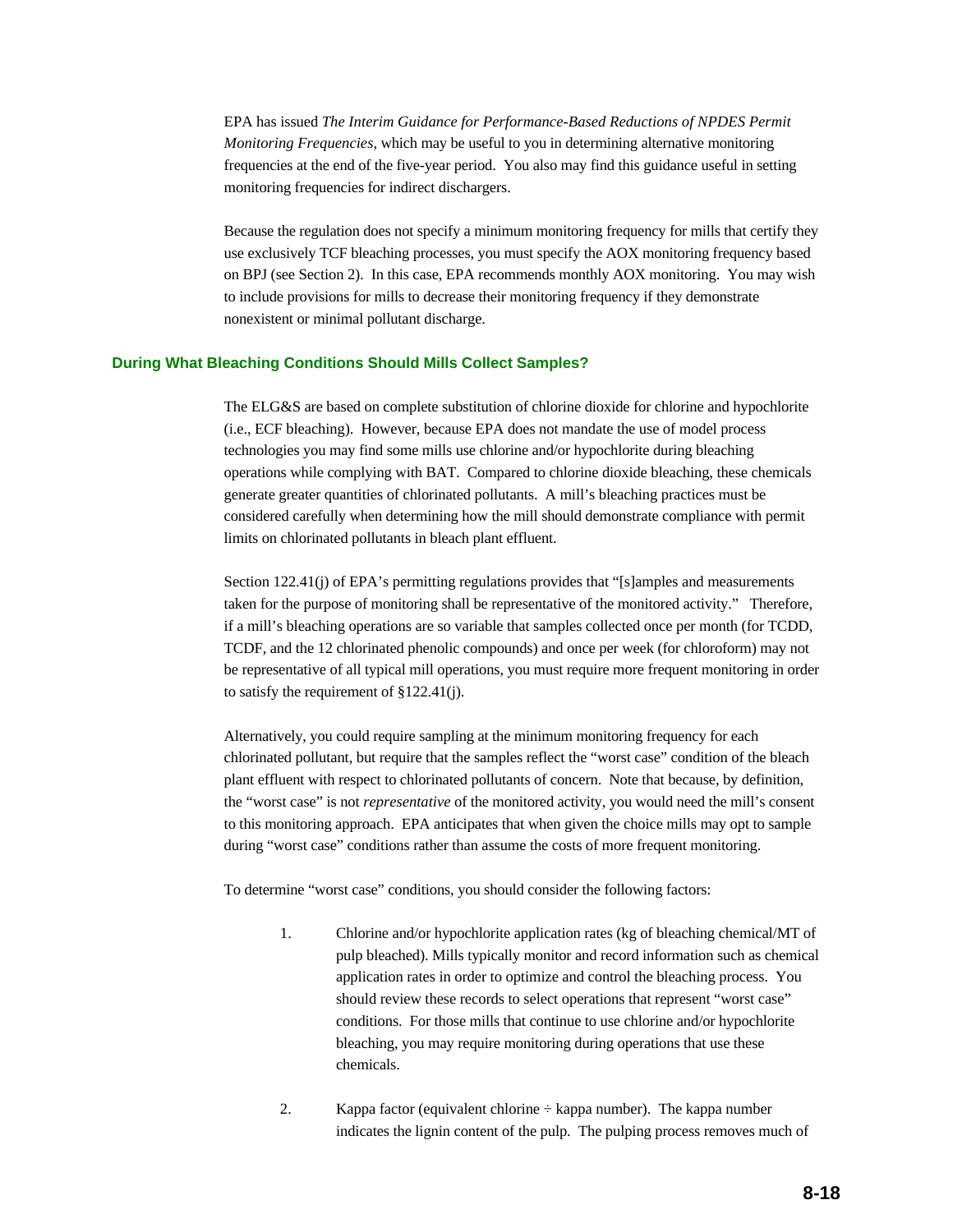the lignin and mills generally measure the kappa number after pulping to properly adjust chemical application rates and otherwise optimize bleaching parameters. The lower the kappa number, the lower the required chemical application rate to produce a given pulp quality. Kappa factor is the ratio of chlorine bleaching chemicals applied to the lignin content of the pulp. Use of a lower kappa factor reduces the potential for formation of chlorinated pollutants. High kappa factors may lead to excessive discharges of chlorinated pollutants. You should review mill records to determine what kappa factors represent "worst case" conditions, and consider requiring monitoring during use of those kappa factors.

- 3. Final product brightness. Greater chemical application rates are required to achieve higher brightness pulps. Typically, higher brightness pulps are produced through the application of increased rates of chlorine dioxide, chlorine, or hypochlorite. You may require monitoring during production of the highest brightness pulps.
- 4. Other indicators of bleaching intensity. One indicator is the types of furnish. Softwood furnish has a lignin content that is greater than that of hardwood furnish. As a result, softwood furnishes typically require increased bleaching chemical application rates. The type of furnish should be especially important with respect to "worst" case conditions for mills that use "swing" fiber lines. "Swing" fiber lines refer to pulping and/or bleaching systems that are used for both hardwood and softwood furnishes. In selecting "worst case" conditions for a "swing" line, you may require monitoring during worst case conditions for softwood bleaching.
- 5. Other measures demonstrated to be predictive of effluent pollutant loads. NCASI and IPST, for example, have developed a model that predicts AOX loadings based on inputs such as bleaching chemical application rates, kappa numbers, and type of furnish. This model can be used to determine the combination of bleaching conditions that represents "worst case." You may consider requiring monitoring during those conditions.

Note that identifying "worst case" conditions may be impossible for mills with extremely variable bleaching practices. For these mills, sampling during "worst case" conditions is *not* appropriate and you should require more frequent monitoring.

#### **Should Mills be Required to Measure Bleach Plant Flows?**

EPA strongly recommends that you require mills to *continuously* measure their bleach plant flows as a permit condition. Because the ELG&S for TCDD, TCDF, and the 12 chlorinated phenolic

compounds are expressed as concentrations, continuous bleach plant flow measurements will indicate whether increases in bleach plant flow coincide with compliance sampling. Periodic increases in

**Note:** EPA strongly recommends that you require mills to measure their bleach plant effluent flow as a permit condition.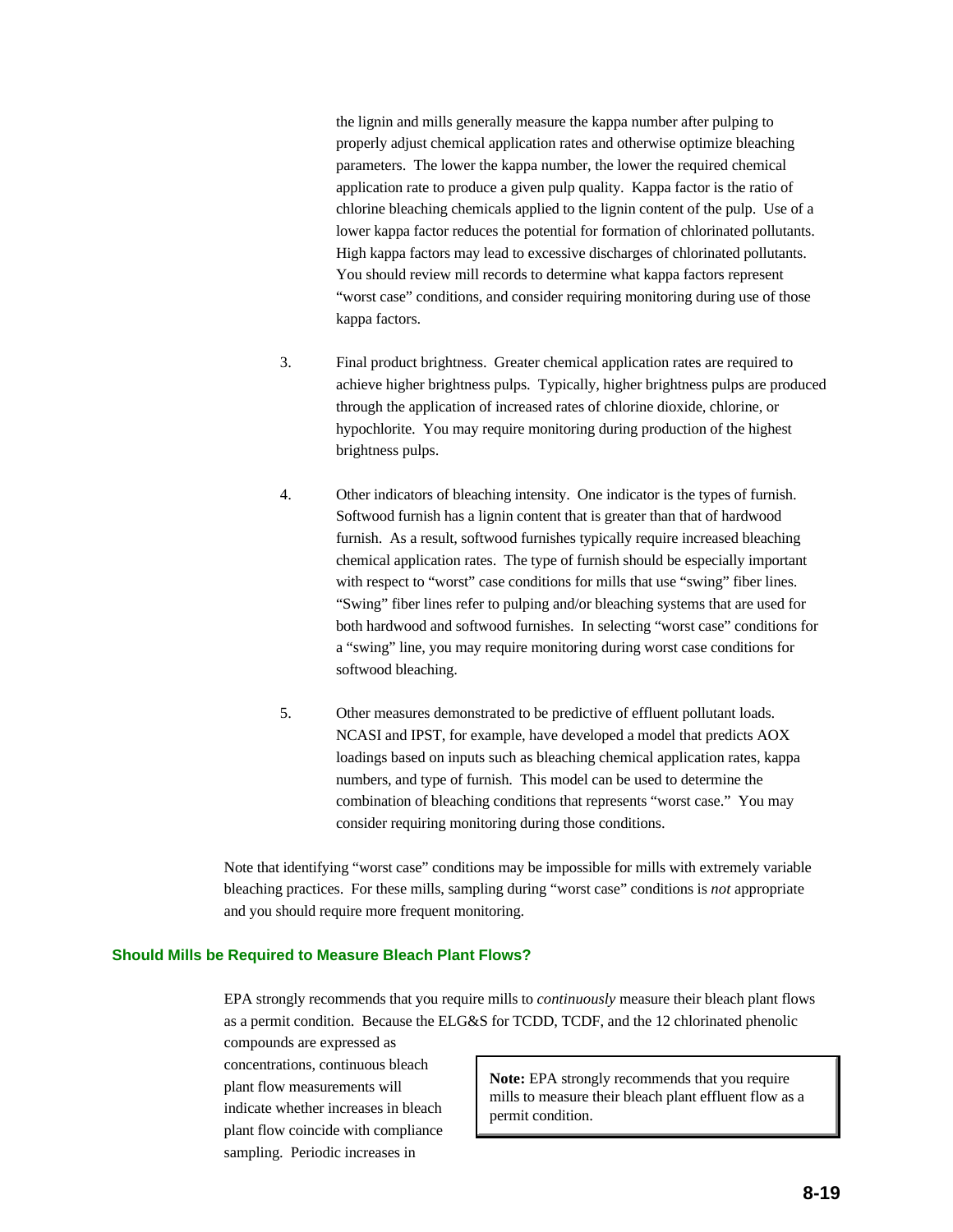bleach plant effluent flow that are not representative of mill operations are in violation of Section 122.41(j). EPA included costs to install continuous bleach plant effluent flow measurement as part of the economic analysis for this final regulation. Only in the case where a facility can demonstrate that their flow measurement costs are wholly disproportionate to EPA's estimated costs should you consider continuous flow measurement to be impractical.

To ensure the mill collects samples that are representative of normal operations, you should require mills to:

- 1. Perform compliance sampling at the appropriate location(s). Appropriate sampling locations are discussed above.
- 2. Use appropriate flow measurement device(s) at the specified location(s). You will find that few mills with operations in Subpart B and E currently measure their bleach plant flow. Refer to Appendix F for a list of various flow measurement devices available to these mills.
- 3. Keep records of daily flow measurement records onsite for 3 years so inspectors can determine if samples were collected during normal operations and were representative of typical discharge flow.

#### **What are Appropriate Sample Collection Methods?**

In addition to establishing the frequency of compliance monitoring, you must specify the types of samples the mill should collect. This section summarizes the sample collection methods for each pollutant at the point at which compliance must be demonstrated.

You can find more detailed information on sample collection protocols in EPA's Generic Sampling and Analysis Plan for the *U.S. Environmental Protection Agency and Paper Industry Cooperative Long-Term Variability Study*. This plan was written for a sampling effort performed jointly by EPA, the American Forest and Paper Association (AF&P) and the National Council of the Paper Industry for Air and Stream Improvement (NCASI) to collect data necessary to establish the revised rule, and details sample collection methods approved by industry for each pollutant at the appropriate compliance point.

#### **Bleach Plant Effluent**

2,3,7,8-TCDD; 2,3,7,8-TCDF; and the Chlorinated Phenolic Compounds (and AOX for indirect dischargers). At each bleach line, mills should collect grab composite samples from both the acid sewer and alkaline sewers. Each composite should be collected every four hours, for 24 hours, from the monitoring location (at the identified tap, valve, or sump) specified in the permit. Mills may use a continuous automated sampling device, if it can be operated reliably at the appropriate monitoring location. Alternatively, mills may prepare one flow-proportioned composite of the acid and alkaline sewer samples (i.e., one bleach plant effluent sample). EPA did receive information during the comment period of the rule related to Method 1653. The commenter reported problems in achieving the Minimum Level in Method 1653 for samples of composited acid and alkaline filtrates. If necessary, to achieve the minimum level, EPA recommends that the facility test the effluents separately for reliable determination of the chlorophenolics, TCDD, and TCDF.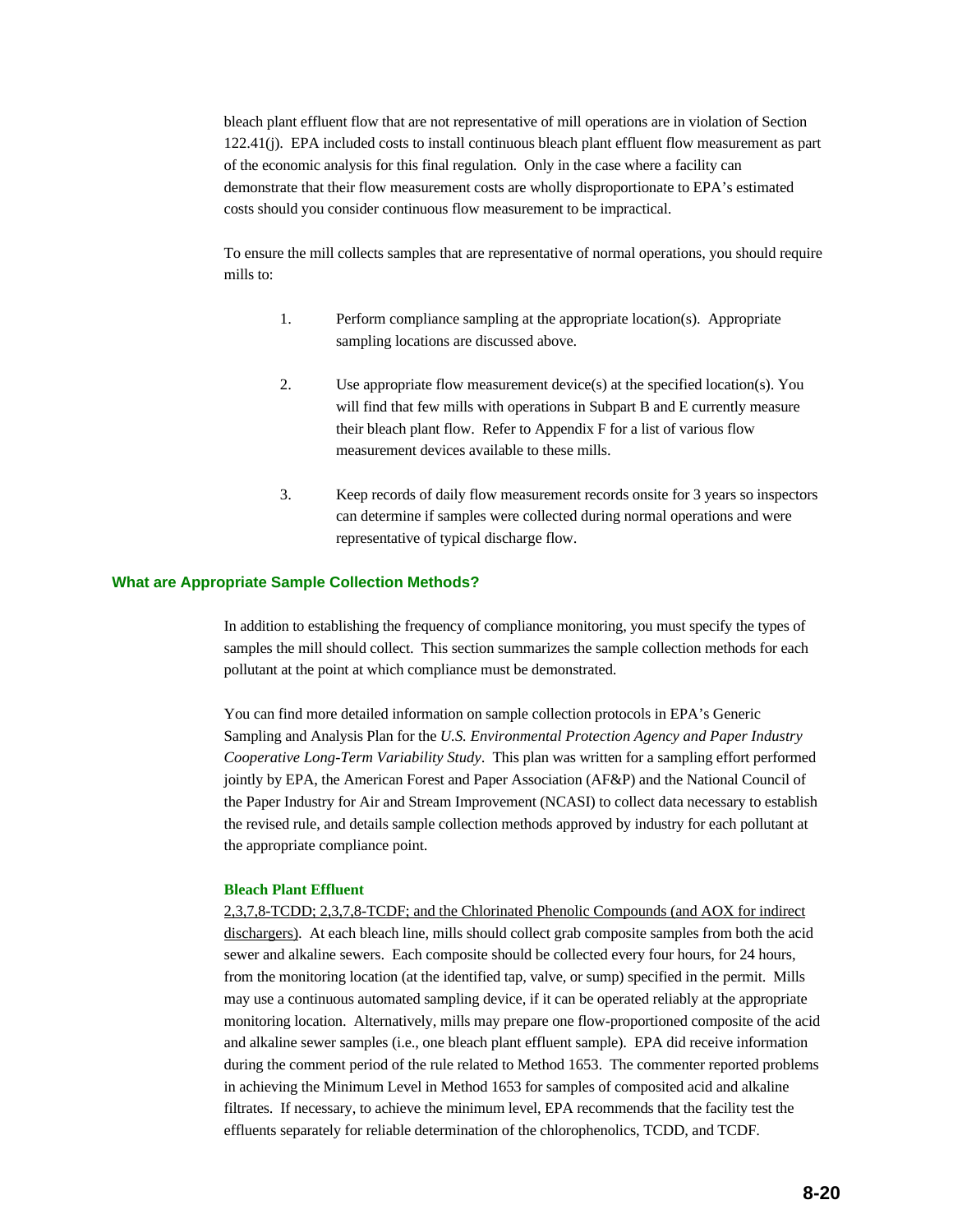Chloroform. Mills must collect separate samples of acid and alkaline bleach plant filtrates for chloroform analysis. This is to prevent the loss of chloroform through air stripping as the samples are collected, measured, and composited, or through chemical reaction when the acid and alkaline

samples are combined. If the mill does not have separate acid and alkaline sewers, they must collect compliance samples at the point closest to the bleach plant that is, or can be made, physically accessible.

**Alert!** Samples to be analyzed for chloroform require special handling because of chloroform's volatility.

Samples to be analyzed for chloroform should be collected every four hours, for 24 hours. Mills must never collect samples using a continuous automated sampling device because chloroform is volatile. In addition, the following special sampling procedures apply:

- 1. Samples should be cooled during collection because the bleach plant effluent streams are hot and if collected hot will result in trapped air bubbles in the sample container;
- 2. Samples should be collected as grabs (6 pairs of samples per 24 hours), 40 milliliters (mL) each from acid and alkaline stream (one set is back-up), which will be composited at the laboratory; and
- 3. Samples must not contain air bubbles.

#### **Final Effluent**

AOX (for direct dischargers). Unless you specify otherwise in the permit, mills may collect samples to be analyzed for AOX as grab samples or continuous automatic composited samples at the same point where the mill is required to monitor for BOD<sub>5</sub>, TSS, and pH. If grab samples are appropriate, the mill should collect them every four hours, for 24 hours.

Table 8-5 summarizes recommended sample collection methods for each regulated pollutant. For a more detailed description of suggested sample collection methods, see Appendix B.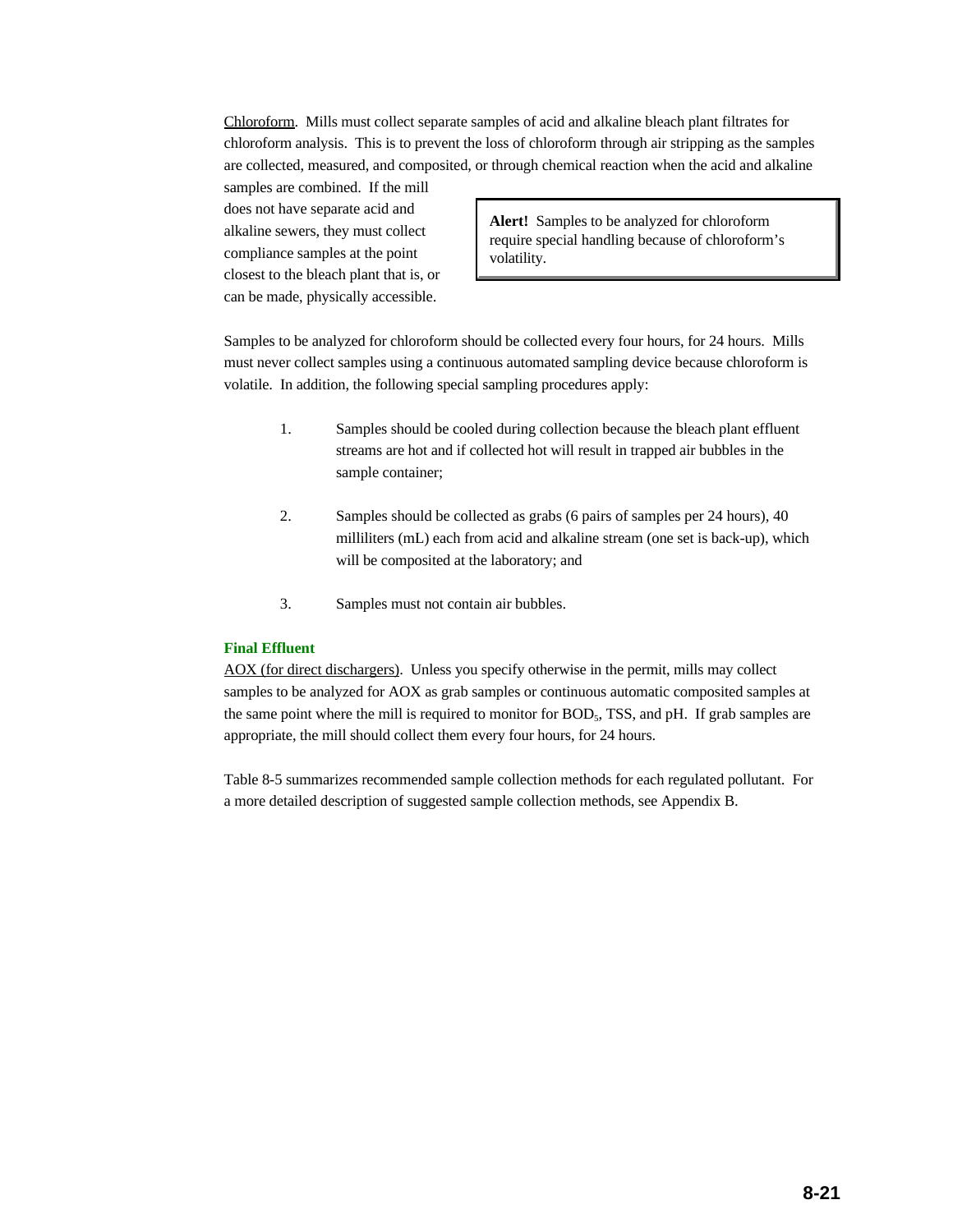| Table 8-5: Recommended Bleach Plant Effluent Sampling Collection Methods |  |  |  |
|--------------------------------------------------------------------------|--|--|--|
|                                                                          |  |  |  |

| <b>Pollutant</b><br><b>Monitored</b> | <b>Container</b>                               | Preservative(a)                                                                              | <b>Sample</b><br><b>Volume</b> | <b>Collection Method</b>                                               |
|--------------------------------------|------------------------------------------------|----------------------------------------------------------------------------------------------|--------------------------------|------------------------------------------------------------------------|
| Chloroform                           | Glass vial with<br>Teflon septum               | 3 granules $(10 \text{ mg})$<br>$Na2S2O3$ per vial, 2<br>drops HCl per vial,<br>$4^{\circ}C$ | $12 \times 40$ mL<br>each      | •Grab (2 vials every 4 hours)<br>•24-hour composite prepared<br>by lab |
| $2,3,7,8$ -TCDD and<br>2,3,7,8-TCDF  | Amber glass<br>bottle with<br>Teflon lid liner | $Na2S2O3$ , 4°C                                                                              | $2 \times 1,000$<br>mL         | •Grab (1 every 4 hours) or<br>continuous automatic<br>composite        |
| Chlorinated<br>phenolic<br>compounds | Amber glass<br>bottle with<br>Teflon lid liner | $Na_2S_2O_3$ , H <sub>2</sub> SO <sub>4</sub> to<br>pH 2-3, 4°C                              | $3 \times 1,000$<br>mL         | •24-hour composite                                                     |
| <b>AOX</b>                           | Amber glass<br>bottle with<br>Teflon lid liner | $Na_2S_2O_3$ , HNO <sub>3</sub> to<br>pH 2-3, 4°C                                            | $500 \text{ mL}$               |                                                                        |

(a)Note: sodium thiosulfate  $(N<sub>a</sub>, S<sub>2</sub>O<sub>3</sub>)$  is required only if free chlorine is present in the wastewater.

#### **What are the Appropriate Analytical Methods?**

Under the permitting regulations at 40 CFR §122.44(I), NPDES permits must require mills to monitor regulated pollutants using the analytical methods approved for those pollutants, under 40 CFR §136. EPA has established analytical methods for each pollutant regulated under Subparts B and E (62 FR 48394, 63 FR 18504 and 18723). Note that Method 1613, for TCDD and TCDF, was promulgated on September 15, 1997 (62 FR 48394). In addition, Method 1650, for AOX, and Method 1653, for chlorinated phenolic compounds, were promulgated as Appendix A to Part 430 (63 FR 18504 and 18723 (April 15, 1998)). These methods will be incorporated into 40 CFR §136 when it is next published. Table 8-6 lists the appropriate analytical test method for each regulated pollutant.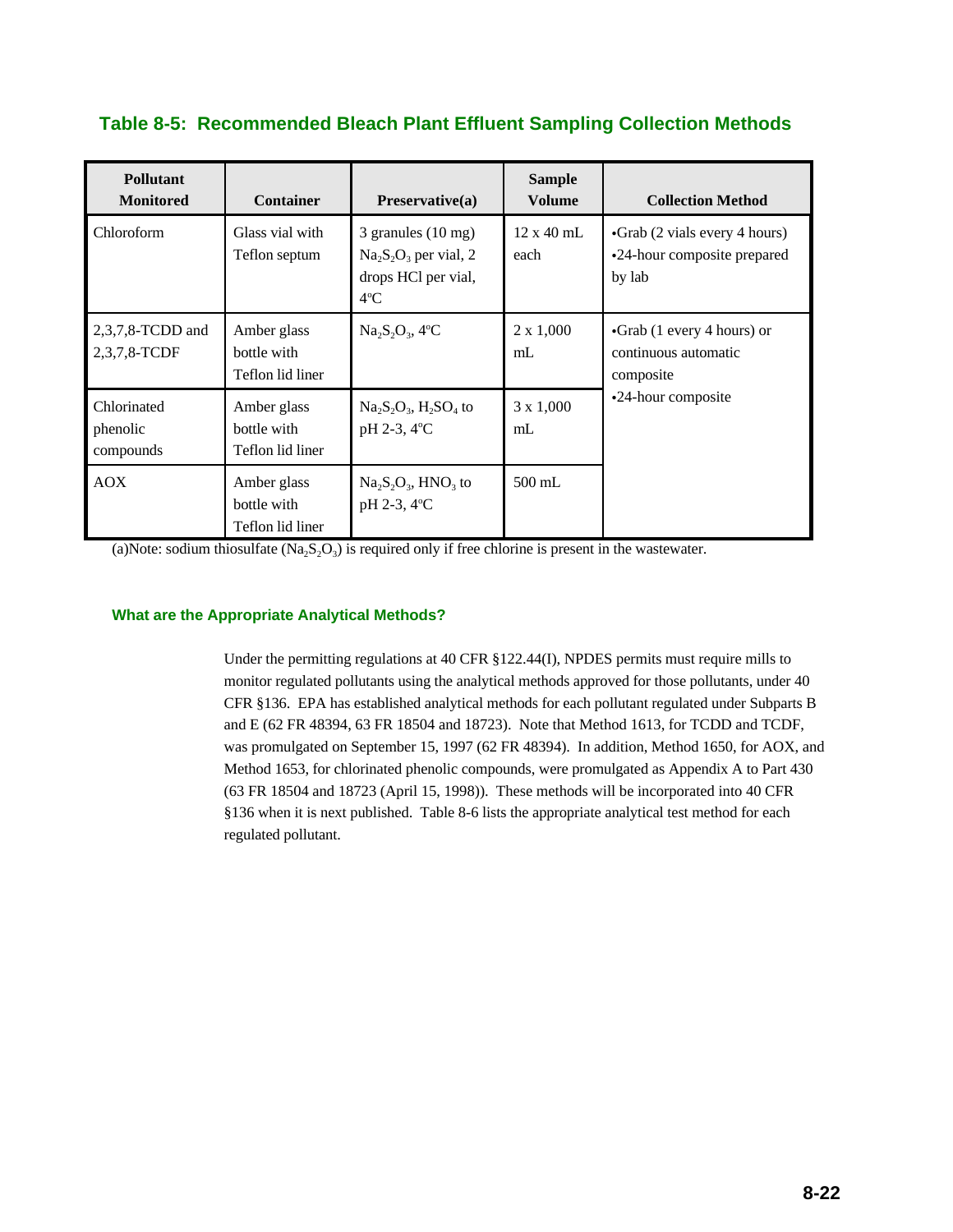| <b>Pollutant</b>          | <b>Method</b> | <b>Minimum Level</b> |
|---------------------------|---------------|----------------------|
| Tetrachlorocatechol       | 1653          | $5.0 \ \mu g/L$      |
| Tetrachloroguiacol        | 1653          | $5.0 \,\mu g/L$      |
| Trichlorosyringol         | 1653          | $2.5 \mu g/L$        |
| 4,5,6-trichloroguaiacol   | 1653          | $2.5 \mu g/L$        |
| 3,4,6-trichlorocatechol   | 1653          | $5.0 \,\mu g/L$      |
| 3,4,5-trichlorocatechol   | 1653          | $5.0 \,\mu g/L$      |
| 3,4,5-trichloroguaiacol   | 1653          | $2.5 \mu g/L$        |
| 2,3,4,6-tetrachlorophenol | 1653          | $2.5 \mu g/L$        |
| 3,4,6-trichloroguaiacol   | 1653          | $2.5 \mu g/L$        |
| Pentachlorophenol         | 1653          | $5.0 \,\mu g/L$      |
| 2,4,6-trichlorophenol     | 1653          | $2.5 \mu g/L$        |
| 2,4,5-trichlorophenol     | 1653          | $2.5 \ \mu g/L$      |
| 2,3,7,8-TCDD              | 1613          | $10$ pg/L            |
| 2,3,7,8-TCDF              | 1613          | $10$ pg/L            |
| Chloroform (1)            | 1624B         | $10 \mu g/L$         |
| <b>AOX</b>                | 1650          | $20 \mu g/L$         |

## **Table 8-6: Analytical Methods**

(1) Other approved EPA methods for chloroform are Methods 601 and 624, and Standard Methods 6210B and 6230B.

#### **What is the Minimum Level of Detection?**

For various pollutants, EPA has established ELG&S that are expressed as less than the Minimum Level (<ML). You must require mills to demonstrate compliance with those limitations and standards using the methods and ML values specified in the regulations, as reproduced in Table 8- 6. Mills cannot demonstrate compliance using an analytical method with an ML above that of the designated method.

The ML specified for each method is the lowest level at which laboratories calibrate their equipment. To do this, laboratories use standards (i.e., samples at several known concentrations). Calibration is necessary because laboratory equipment does not measure concentration directly; but generates signals or responses from analytical instruments that must be converted to concentration values. The calibration process establishes a relationship between the signals and the known concentration values of the standards. This relationship is then used to convert signals from the instruments for samples with unknown concentrations. In the calibration process, one of the standards will have a concentration value at the ML for the pollutant analyzed. Because the ML is the lowest level for which laboratories calibrate their equipment, measurements below the ML are to be reported as <ML.

Often, laboratories report values less than ML as "not detected" or "<ML." In some cases, however, the laboratories quantify these values. For example, even though the ML for an approved analytical method is 10 ppq for a particular pollutant, a laboratory might report a measurement of 4 ppq. These are two situations where a laboratory might report such a value. In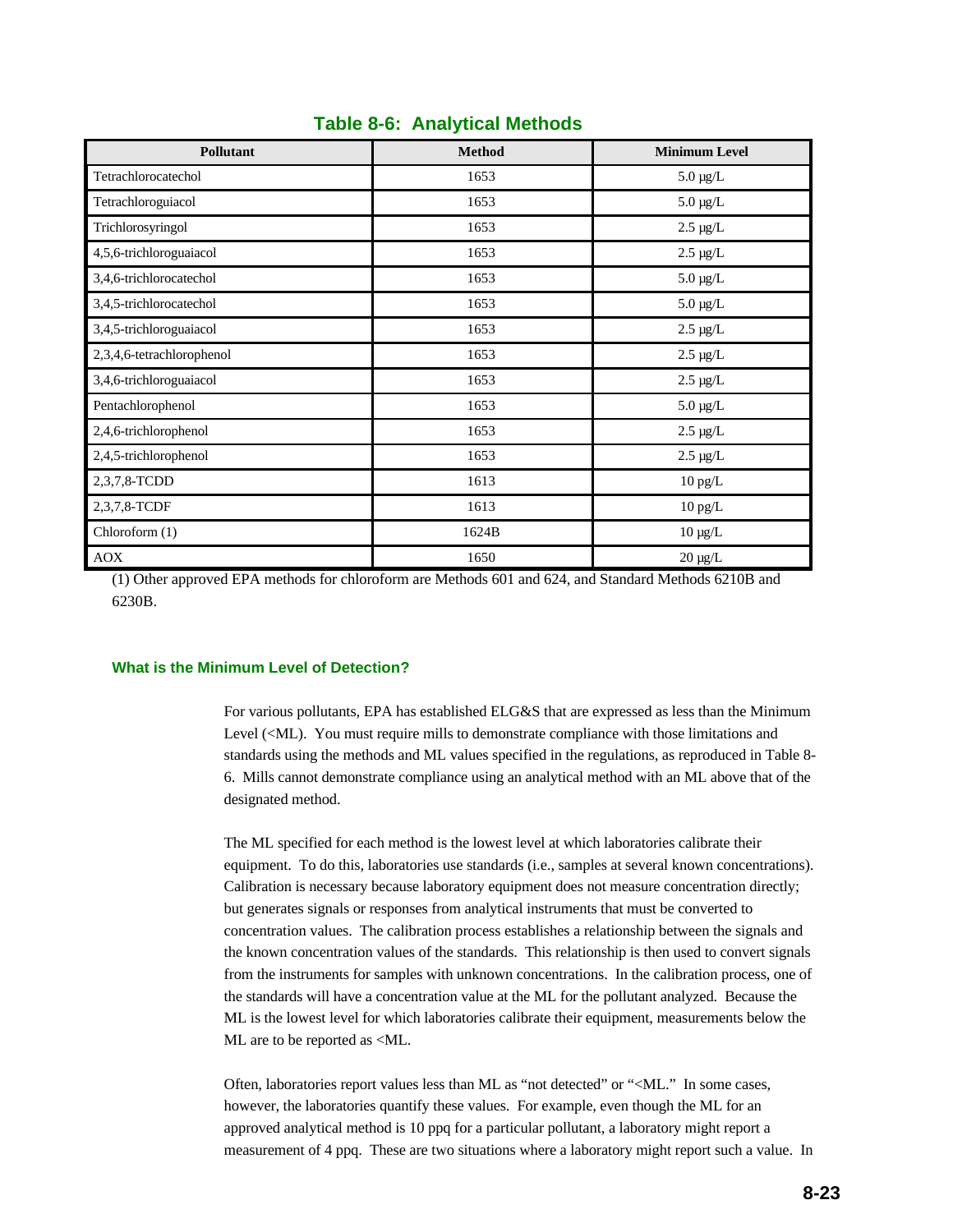the first situation, the laboratory could have used the method specified but referred to the measurement as "detected" although it was <ML. The second situation could occur in the future as analytical methods become more sensitive than the specified analytical method, allowing laboratories to reliably measure values less than today's MLs. Such measurements would demonstrate compliance with the <ML limitations codified for Subparts B and E, because these measurements are less than the ML defined in Part 430 for Subparts B and E.

When reviewing monitoring data, you need to distinguish between laboratory results that demonstrate compliance and those that do not. A sample-specific ML greater than the method ML will not demonstrate compliance. Such sample-specific MLs may result from sample volume shortages, breakage or other problems in the laboratory, or failure

**Alert!** A sample-specific ML greater than the method ML will not demonstrate compliance. Such sample-specific MLs may result from sample volume shortages, breakage or other problems in the laboratory, or failure to properly remove analytical interferences from the sample. These situations can be avoided if mills carefully adhere to proper sample collection methods

to properly remove analytical interferences from the sample. You should stress to mills that all of these situations can be avoided if they carefully adhere to proper sample collection methods (see Appendix B for detailed sample collection methods) and laboratory analysis procedures.

The table below provides some examples demonstrating compliance with <ML limitations.

| Is concentration<br>reported as<br>"detected" or "not-<br>detected" in the<br>sample? | Value reported by<br>laboratory (ML in these<br>examples is 10 ppq) | Does the<br>sample<br>demonstrate<br>compliance? | <b>Explanation for compliance</b><br>determination                             |
|---------------------------------------------------------------------------------------|---------------------------------------------------------------------|--------------------------------------------------|--------------------------------------------------------------------------------|
| Detected                                                                              | 4 ppq                                                               | <b>Yes</b>                                       | 4 ppq is less than the ML<br>specified.                                        |
| Detected                                                                              | $10$ ppq                                                            | N <sub>0</sub>                                   | Compliance is demonstrated with<br>measurements less than the ML<br>specified. |
| Detected                                                                              | $11$ ppq                                                            | N <sub>0</sub>                                   | The measured value is greater than<br>the ML specified.                        |
| Not detected                                                                          | $<$ 5 ppq                                                           | Yes                                              | $\leq$ 5 ppq is less than the ML of 10<br>ppq specified.                       |
| Not detected                                                                          | $<$ 10 ppq                                                          | Yes                                              | Compliance is demonstrated for all<br>values less than the ML specified.       |
| Not detected                                                                          | $<$ 11 ppq                                                          | N <sub>0</sub>                                   | The sample-specific ML must be<br>less than the ML of 10 ppq<br>specified.     |

Example: The ML for Test Method 1613 is 10 ppq. Do the following laboratory results demonstrate compliance if the ELG&S requires <ML?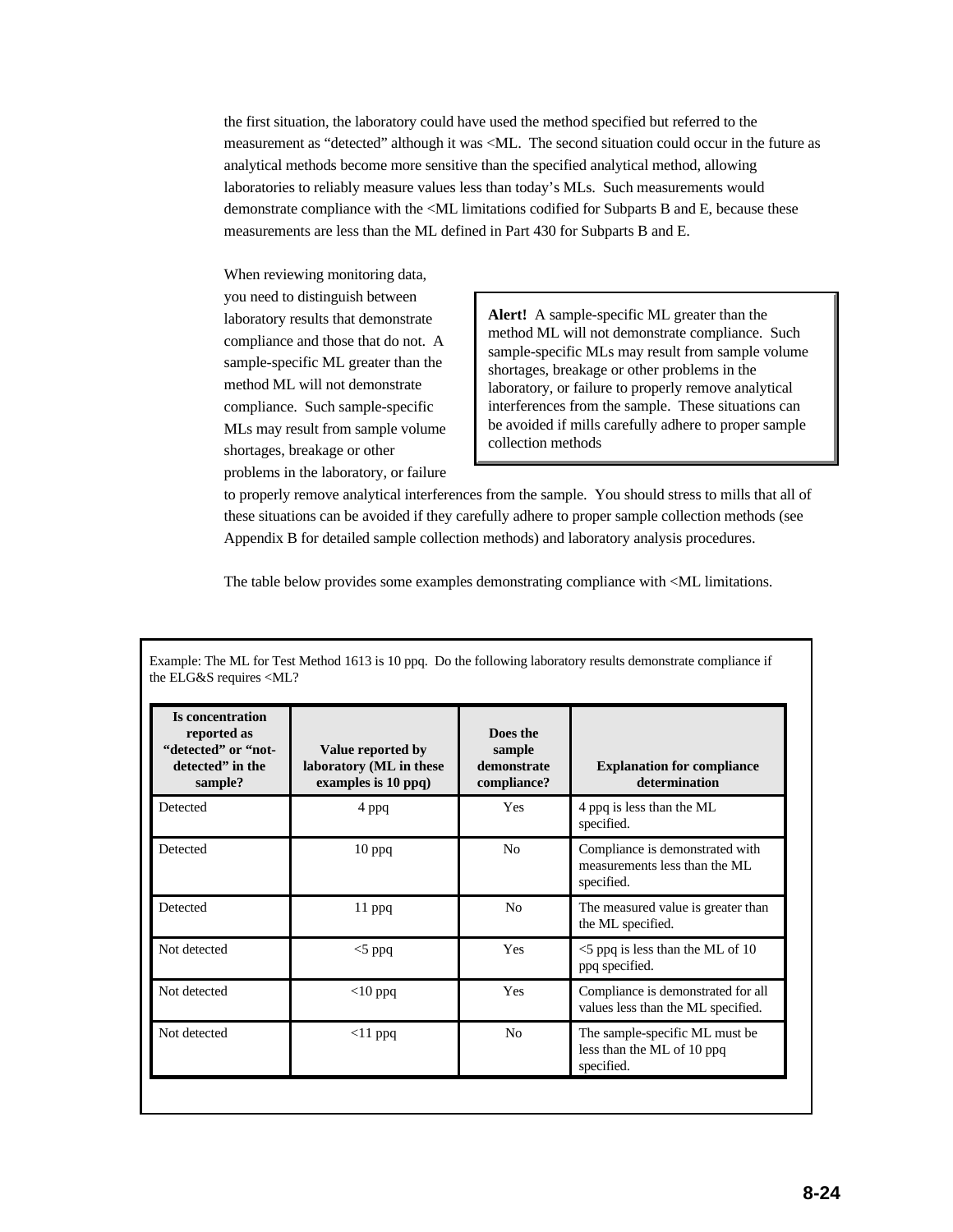#### **What are Reporting and Recordkeeping Requirements?**

In accordance with Section  $122.44(i)(2)$ , you must require mills to report the results of compliance monitoring at least once per year. You may require mills to submit the results of more frequently if you wish. As a result of new monitoring requirements for mills with operations in Subpart B and E, the reports:

- 1. Must include results of monitoring at the bleach plant for 15 chlorinated pollutants;
- 2. Must include results of monitoring final effluent for AOX (bleach plant effluent for indirect dischargers);
- 3. Must include BMPs reporting (discussed in Section 9); and
- 4. Should include continuous bleach plant flow measurements.

All monitoring records must be kept for a period of at least 3 years and made available to inspectors.

#### **When May Mills Certify to use of Certain Processes in Lieu of Monitoring?**

Mills that certify in their permit application that they use exclusively totally chlorine-free (TCF) bleaching processes (40 CFR  $\S 430.02(a)$  and (c)-(e)) are not subject to minimum monitoring frequencies. EPA believes it is appropriate to exclude TCF mills from minimum monitoring requirements for chlorinated compounds because EPA does not expect TCF bleaching processes to produce chlorinated compounds. The mill would need to notify you if in the future they decide to use chlorinated chemicals in the bleach plant operations (following a certification as TCF). In that event, you must reopen the permit and establish new permit limits that reflect the new process and include minimum monitoring frequencies. Mills entering the Voluntary Advanced Technology Incentives Program (VATIP) also qualify for reduced monitoring frequencies. For details, see Section 8 and Section IX.B.2 of the Preamble (63 FR 18609-18610).

EPA has proposed to allow mills to demonstrate compliance with chloroform limitations by certifying that they use ECF bleaching processes (63 FR 18796). If this proposal is promulgated, you may reduce or eliminate chloroform monitoring at some mills. Final action has not been taken on this proposal as of the date of publication of this document.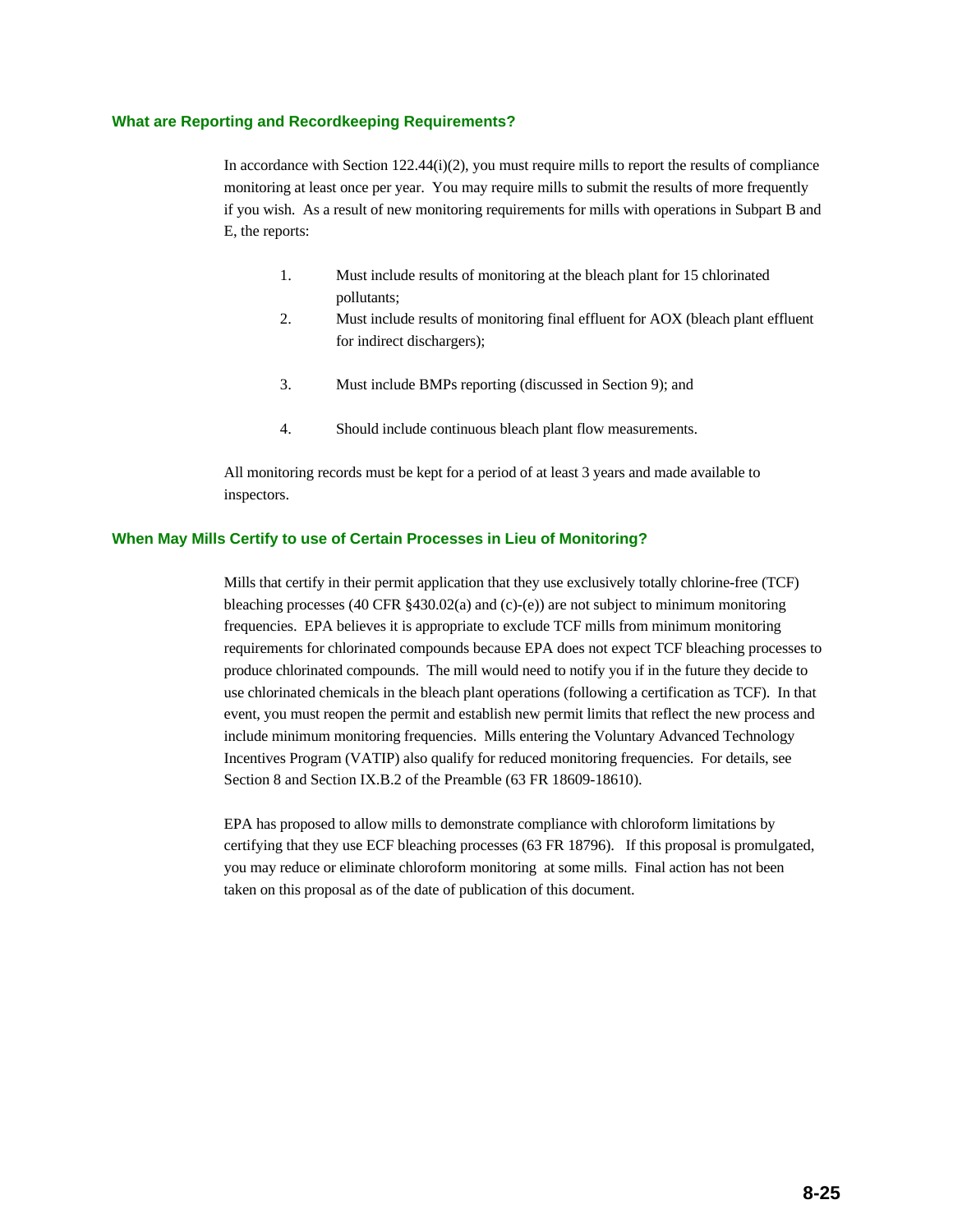

# **Developing Compliance Schedule**

#### **When Must Existing Mills Comply With Cluster Rules?**

For direct dischargers, you must establish NPDES permits that contain chlorinated pollutant permit limits based on the newly promulgated BAT ELGs on the date the NPDES permit is issued. Under the Clean Water Act, the NPDES permit must require immediate compliance with those new limitations (see CWA Section  $301(b)(2)(C)$ -(F)). Therefore, as a matter of law, NPDES permits cannot include a compliance schedule for the achievement of the new chlorinated pollutant permit limits.

For indirect dischargers, however, the Clean Water Act imposes different compliance requirements. Under CWA Section 307(b)(1), existing indirect dischargers must comply with applicable pretreatment standards by the date specified in such standards, with the time for compliance not to exceed three years from the date of promulgation. As specified in the regulation, existing indirect dischargers subject to Subparts B or E must comply with pretreatment control limits based on the newly promulgated PSES on or before April 16, 2001 (see 40 CFR §430.26(a) and §430.56(a)).

#### **What if Existing Direct Dischargers Cannot Meet Cluster Rules Immediately?**

EPA strongly urges you to require mills to meet permit limits for all pollutants on the date the NPDES permit is issued. Since the statutory deadline for BAT passed in 1987, Agency guidance has stressed the importance of prompt modification of permits to incorporate more stringent limitations, focusing on those facilities that are not already in compliance with the new effluent limitations guidelines or on water bodies not complying with water quality standards. The technology basis of the final rule, ECF bleaching, was key to the proposed rule, published December 17, 1993, and has not changed since that time. Therefore, the industry has been on notice regarding ECF bleaching for more than five years. Mills have had little reason to delay all compliance activities until the final rule was signed (November 14, 1997) and no reason to delay any compliance activities beyond that date. Allowing other mills to receive additional time is unfair and undermines the effectiveness of the VATIP. For all practical purposes, most facilities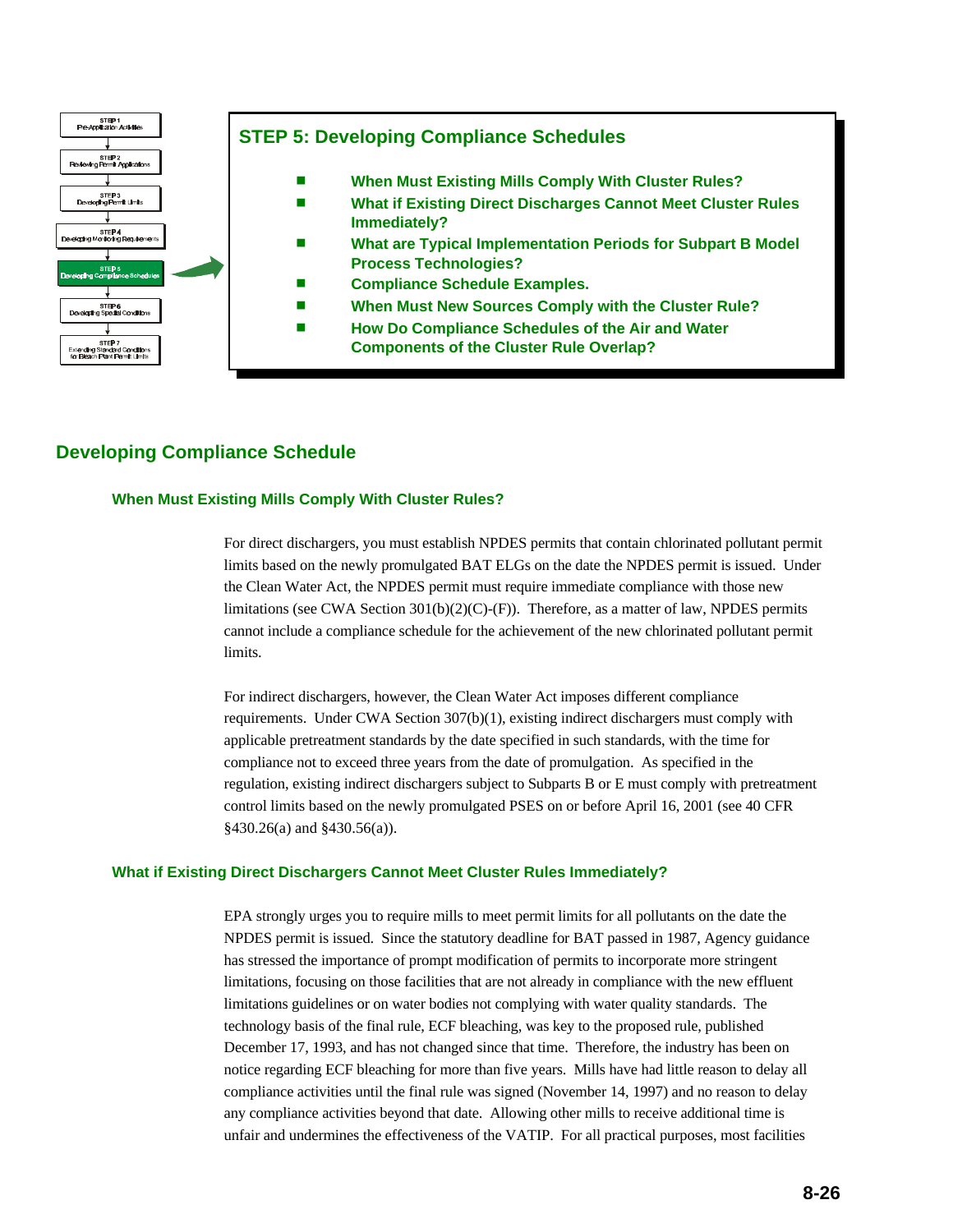are capable of demonstrating compliance within this time-frame. In fact, some mills already employ several (or all) of the model process technologies that form the basis of BAT.

Some mills, however, may indicate that they need additional compliance time to implement several (or all) of the model process technologies to comply with the new ELGs for chlorinated pollutants. For these mills, you may exercise your enforcement discretion by either: 1) issuing a punitive order with a daily fine that accumulates or escalates over time until the mill comes into compliance; or 2) issuing an administrative order accompanying the permit that authorizes additional time for compliance.

You should evaluate requests for additional compliance time on a case-by-case basis. You should work closely with each facility, reviewing all materials and data that supports a mill's decision to implement a technology. (EPA reiterates, however, that a mill whose permit is reissued after April 15, 1999, is unlikely to be able to make a reasonable case that it needs additional time for compliance in view of the length of time it has been on notice of the BAT requirements to which it would be subject.)

#### **What are Typical Implementation Periods for Subpart B Model Process Technologies?**

Remember, EPA does not mandate the implementation of specific model process technologies to achieve the ELGs. Rather, mills currently incapable of achieving the effluent limitations and guidelines and standards may choose to implement any process technology or effluent controls that will enable the facility to comply with permit limits. Therefore, in the rare instances when additional compliance time is appropriate, you need to understand the basis for the additional time. To do this, you need to understand the implementation requirements of each model process technology to help you establish an appropriate administrative order for additional compliance time. You also need to determine how much progress the facility has made in implementing a process upgrade. They may have completed engineering studies and the procurement process. In this case, they would not need the complete time discussed below. (Note: mills may implement other process technologies. In this case, you should review mill plans to determine an appropriate administrative order.)

Of the model process technologies that form the basis of the revised regulation, the following may require significant implementation time in some cases:

- $\blacksquare$  100% substitution of chlorine dioxide;
- $\blacksquare$  Effective brown stock washing;
- Closing brown stock pulp screen room;
- $\blacksquare$  Elimination of hypochlorite;
- Oxygen and peroxide enhanced extraction; and
- $\blacksquare$  High shear mixing.

You should note that the minimum implementation time associated with the model process technologies that require construction activities is at least 6 months. This minimum implementation time allows for sufficient engineering studies that must be performed prior to construction. Some process technologies, such as installation of oxygen and peroxide enhanced extraction, do not need extensive procurement and construction periods. For several of the process technologies, however, such as new brown stock washing systems, new chlorine dioxide towers, or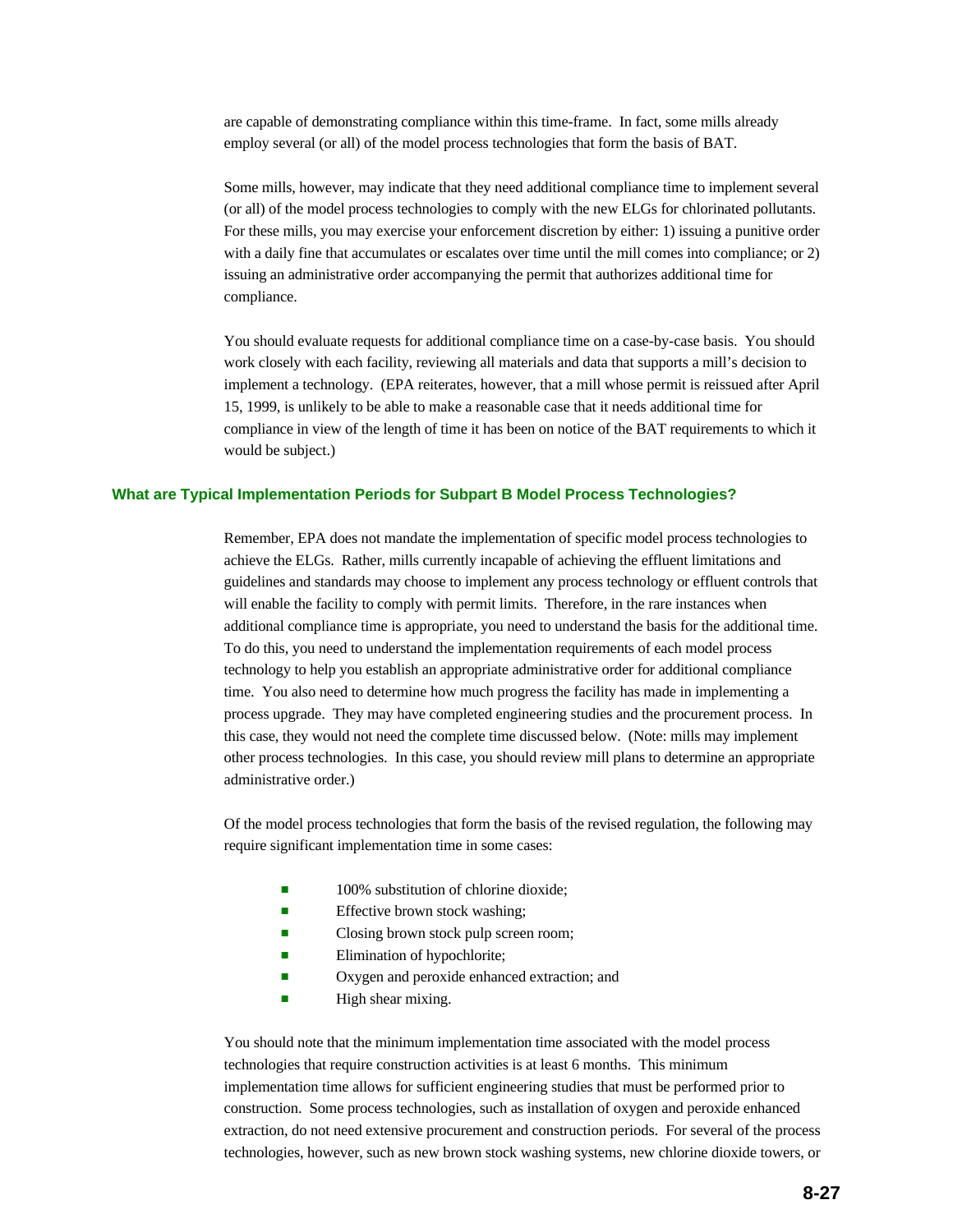oxygen delignification systems, fabrication of appropriate equipment designed to meet the mill's specific requirements may require up to a year. However, facilities may expedite implementation schedules by performing most of the site construction activities while they are waiting for their equipment to be fabricated and delivered.

Oxygen delignification is not one of the model process technologies that forms the basis of BAT; however, a facility may decide to install oxygen delignification to ensure it meets environmental regulations and to benefit from reduced operating costs. Consequently, a discussion of the time necessary to install oxygen delignification is included in this section.

Table 8-7 summarizes reasonable implementation times for the EPA model process technologies that require significant time. The major construction elements of each model process technology are also included in the table. The information discussed is based on actual project data collected by EPA. These time requirements are discussed in detail, below. You should note that the time periods shown in Table 8-7 are for individual process technologies. In those cases, where more than one major process technology is necessary, the time periods presented are not necessarily additive and should be adjusted when appropriate phases of these projects can be combined.

**100% substitution of chlorine dioxide.** Full implementation of 100 percent substitution could take between 12 to a maximum of 24 months from the time that preliminary engineering studies are started. The amount of time depends on the scope of the project. If a facility currently uses 50 percent chlorine dioxide substitution, the facility may only need to expand the capacity of the existing chlorine dioxide generator, which will take not more than 12 months. For a facility that employs less than 50 percent substitution, the mill could need 18 months to replace (or augment) the existing chlorine dioxide generator with a new chlorine dioxide generator with increased capacity. A facility that does not perform any chlorine dioxide substitution could need 24 months to construct a new chlorine dioxide generator and to install chlorine dioxide bleaching towers with appropriate metallurgy. As a general guide, 50% substitution distinguishes mills that need to expand the chlorine dioxide generator from mills that need to install a new unit. A few pre-1970 mills operate chlorine dioxide generators, such as R-2, Mathieson or Solvay processes. These mills may require up to 18 months to install a new chlorine dioxide generator to replace the outdated equipment.

**Effective brown stock washing.** Facilities may decide to upgrade brown stock washing systems or install new brown stock washing systems to minimize the amount of pulping liquor carried over to the bleach plant with the pulp. Facilities that decide to upgrade existing brown stock washing systems by adding an extra stage to the existing washing equipment are capable of implementing this modification within 18 months from the time that preliminary engineering studies are started. Facilities that decide to completely replace the existing washing system could need up to 24 months.

**Closed brown stock pulp screen room.** Some facilities may opt to close the screen room to optimize wash water use and to prevent the overflow of decker filtrate to the sewer. Some facilities configure a closed screen room so that it operates like an extra brown stock washing stage. Installation of this model process technology at most facilities could be accomplished in less than 12 months.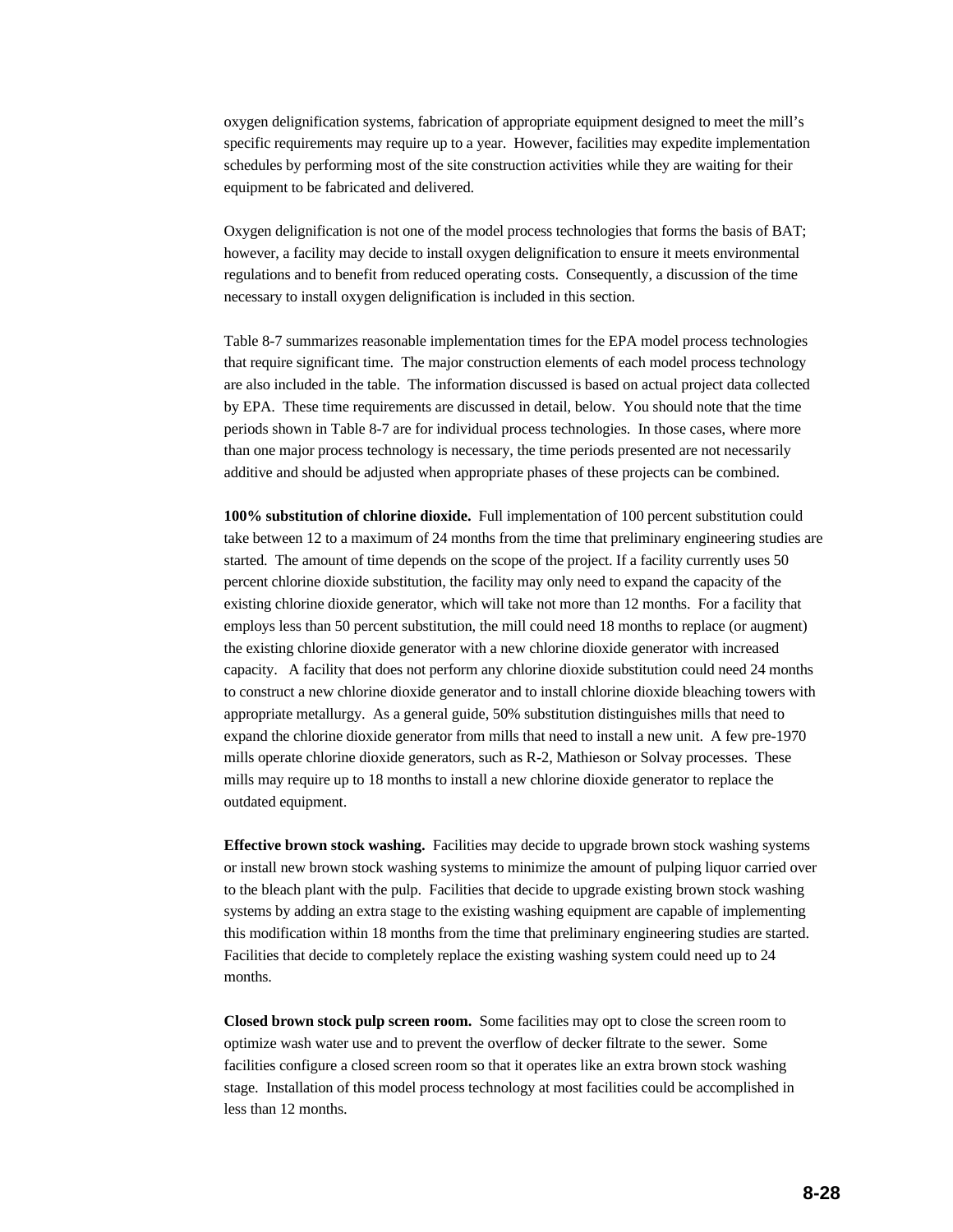**Elimination of hypochlorite.** Facilities that perform hypochlorite bleaching could need up to 24 months to engineer and implement bleaching changes that allow elimination of hypochlorite. For some facilities, particularly those with short bleaching sequences that do not use chlorine dioxide at all (e.g., CEH), eliminating hypochlorite may require replacement of the hypochlorite bleaching tower with a new chlorine dioxide tower, washer, and auxiliaries made of materials resistant to the more corrosive environment of chlorine dioxide bleaching. Some facilities may be able to modify the bleaching chemical additions to other stages (i.e., adding oxygen and/or peroxide to the first extraction stage) and abandon the hypochlorite stage, rather than replacing it. This may apply to mills with a CEHDED-type of bleaching sequence. This change may be accomplished in a matter of months, with little or no procurement and construction time.

**Oxygen and peroxide enhanced extraction.** Facilities may opt to install oxygen and/or peroxide enhanced extraction (Eo, Ep, or Eop) equipment to eliminate hypochlorite bleaching or to reduce the amount of chlorine dioxide required for bleaching. Installation of oxygen and peroxide enhanced extraction can take up to 8 months because of the need to install either an upflow extraction tower or a downflow tower preceded by a small upflow pre-retention tube to supply pressurized oxygen.

**High shear mixing.** To realize the full benefits of 100 percent chlorine dioxide substitution, oxygen-enhanced extraction, and oxygen delignification on the bleach plant effluent quality, the pulp and bleaching agents must be well-mixed and the chemical addition rate controlled as precisely as possible. New mixers are normally installed when mills increase chlorine dioxide substitution to 100%, install oxygen enhanced extraction, and/or install oxygen delignification. No additional installation time is necessary for installing new mixers because they are integral parts of the aforementioned upgrades.

**Oxygen delignification.** Facilities with outdated process equipment that face major process changes to comply with the regulations may decide to install oxygen delignification. To implement this technology, facilities need to install an oxygen reactor (with appropriate mixing and control) for use prior to the chlorine dioxide bleaching stages. In addition to the reactor, facilities need to include a post-oxygen washing system and oxidized white liquor equipment. Design and installation of oxygen delignification can be completed in 24 months. Concurrent upgrades in brown stock washing and screening are often required, and can be implemented in the same time frame. (Note: facilities that decide to install this process technology may enter the Voluntary Advanced Technology Incentives Program discussed in Section 8, which provides extended compliance time.)

Permitting authorities should note that Subpart B facilities do not need time to implement the following model process because these technologies do not require construction, have been implemented throughout the industry within the past few years, or have been part of industry operation for many years (i.e., biological treatment):

- Use of TCDD- and TCDF-precursor-free defoamers;
- $\blacksquare$  Use of strategies to minimize kappa; and
- **EXECUTE:** Efficient biological wastewater treatment.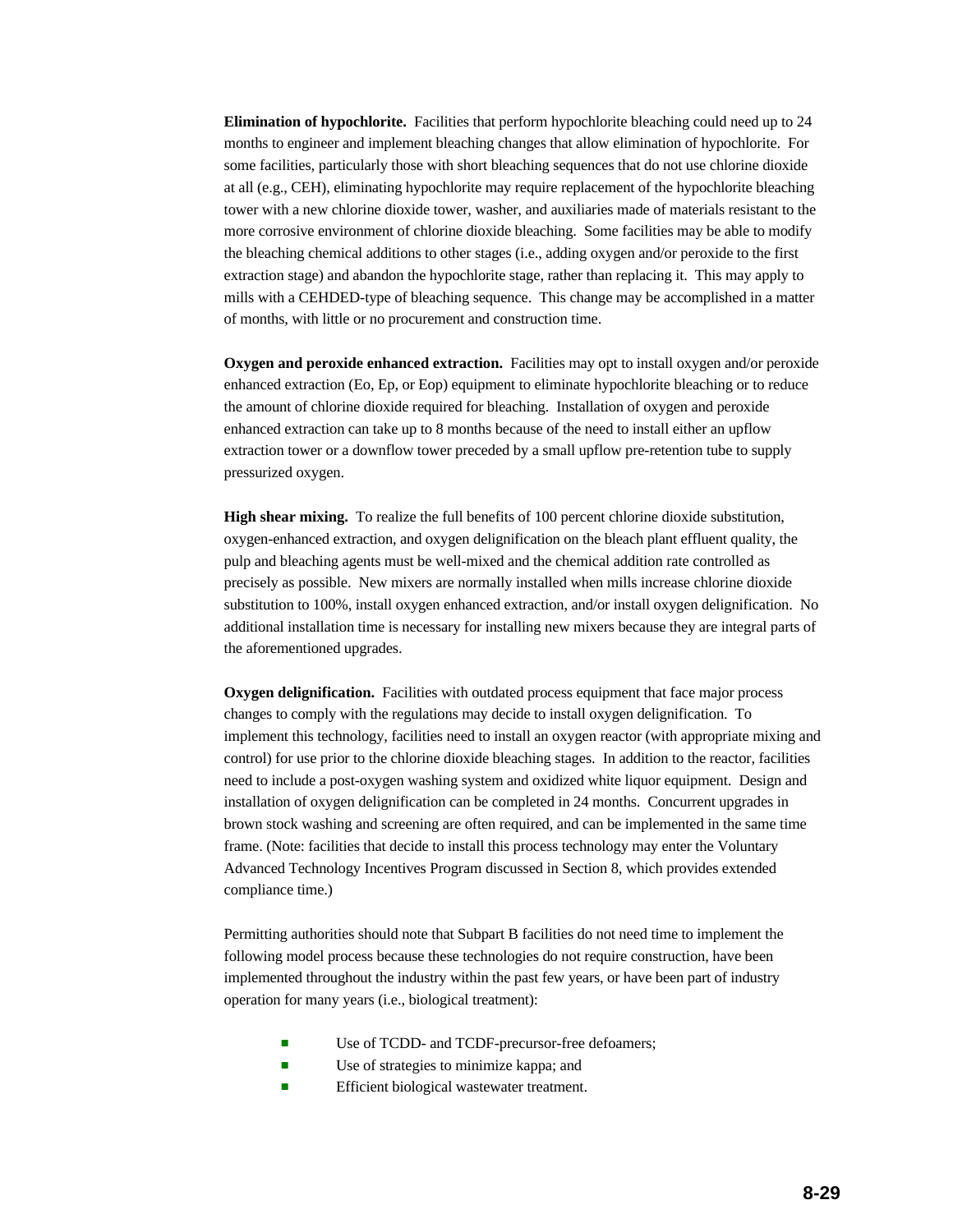# **Table 8-7: Model Process Technologies that Typically Need Significant Implementation Time**

| <b>Model Process Technology</b>                                                                                  | <b>Major Construction Elements (a)</b>                                                                                                                                                                                                                                                      | <b>Reasonable Project</b><br><b>Duration</b> |
|------------------------------------------------------------------------------------------------------------------|---------------------------------------------------------------------------------------------------------------------------------------------------------------------------------------------------------------------------------------------------------------------------------------------|----------------------------------------------|
| 100% Chlorine Dioxide Substitution                                                                               |                                                                                                                                                                                                                                                                                             |                                              |
| a) $>50\%$ substitution at a mill that uses an R3 or<br>SVP generator                                            | upgrade existing chlorine dioxide generator to expand capacity.                                                                                                                                                                                                                             | 12 months                                    |
| b) $\langle 50\%$ substitution (or mills that do not use R3<br>or SVP generators that need to increase capacity) | installation of new chlorine dioxide generator<br>upgrade mixing and process control systems<br>· additional ClO <sub>2</sub> storage facilities                                                                                                                                            | 18 months                                    |
| c) 0% chlorine dioxide use on mill site.                                                                         | · installation of new chlorine dioxide generator, including sodium chlorate unloading<br>and storage facilities<br>upgrade mixing and process control<br>$\cdot$ additional ClO <sub>2</sub> storage facilities<br>installation of new corrosion-resistant chlorine dioxide bleaching tower | 24 months                                    |
| <b>Effective Brown Stock Washing Systems</b>                                                                     |                                                                                                                                                                                                                                                                                             |                                              |
| a) Upgrade existing system                                                                                       | · installation of extra washing stage                                                                                                                                                                                                                                                       | 18 months                                    |
| b) Installation new system                                                                                       | installation of new process unit (including screens)                                                                                                                                                                                                                                        | 24 months                                    |
| <b>Closed Screening Room</b>                                                                                     | replace atmospheric screens with pressure screens                                                                                                                                                                                                                                           | 12 months                                    |
| <b>Elimination of Hypochlorite</b>                                                                               |                                                                                                                                                                                                                                                                                             |                                              |
| (CD)EHD, or similar, for softwood<br>1)<br>a)<br>furnish                                                         | replace H stage with D stage                                                                                                                                                                                                                                                                | 24 months                                    |
| bleaching sequences with two H stages<br>2)<br>and only one, or no, chlorine dioxide<br>stages                   | installation of corrosion-resistant chlorine dioxide bleaching tower                                                                                                                                                                                                                        |                                              |
| 3) CEH                                                                                                           | mixing and process control systems                                                                                                                                                                                                                                                          |                                              |
| (CD)EHDED, or similar<br>b)                                                                                      | increase bleaching chemical in other stages to compensate for the elimination of H                                                                                                                                                                                                          | 0 months                                     |
| <b>Oxygen and Peroxide Enhanced Extraction</b>                                                                   | installation of upflow extraction tower or a downflow tower preceded by a small<br>upflow retention tube<br>high shear mixers                                                                                                                                                               | 8 months                                     |
| <b>Oxygen Delignification</b>                                                                                    | oxygen reactor<br>post-oxygen washing system<br>mixing and control systems<br>white liquor oxidizing equipment                                                                                                                                                                              | 24 months                                    |

(a) Does not include minor elements such as pumps, fans, piping, etc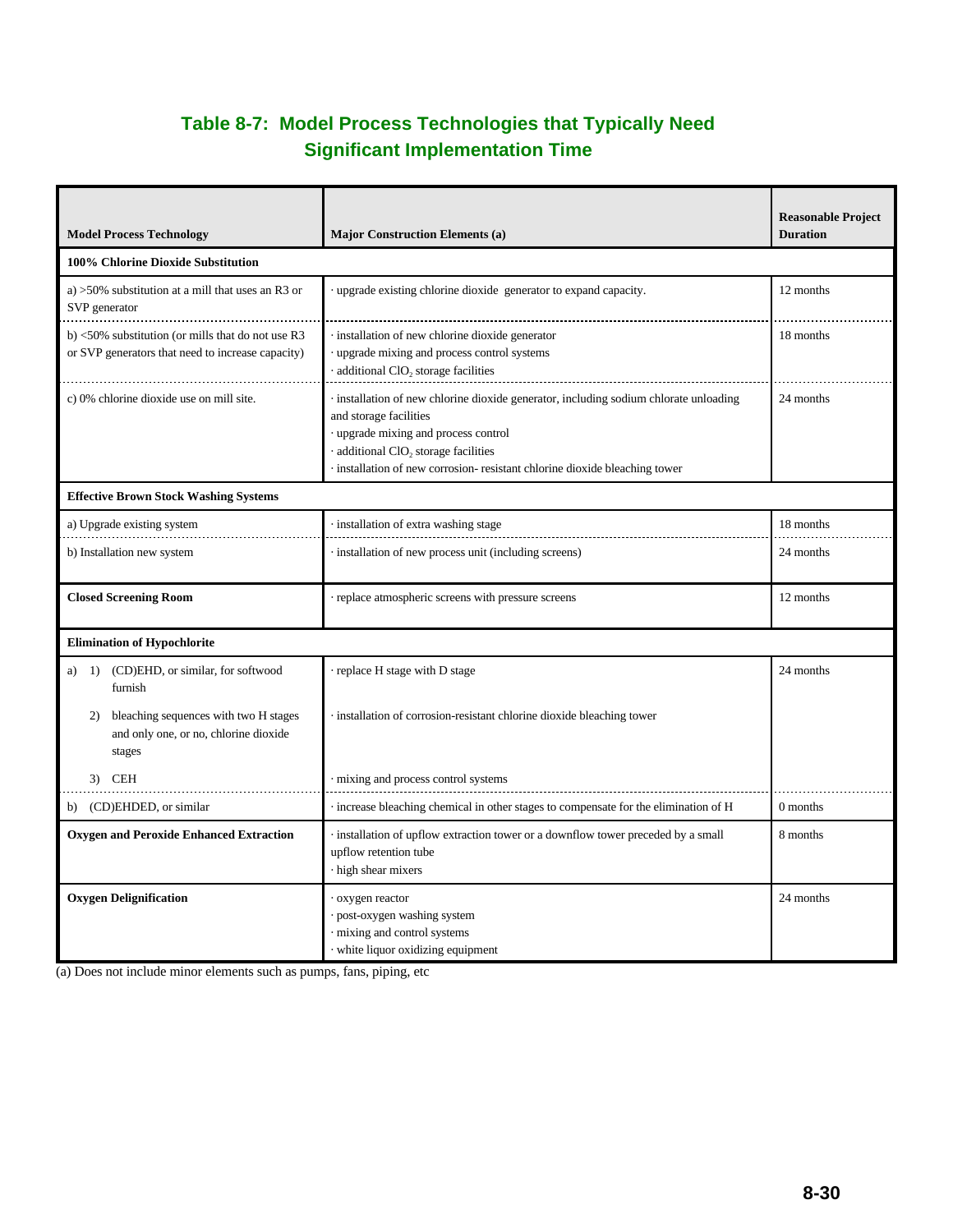#### **Compliance Schedule Examples**

The text box below presents several examples of how you may determine compliance schedules for Subpart B existing dischargers. For the purposes of these examples, it is assumed that facilities will implement all model process technologies that are not currently in place.

| <b>Mill</b>  | <b>Effective</b><br>BSW? | <b>Closed</b><br><b>Screening</b><br>Room? | EC/OD? | <b>Bleach</b><br><b>Sequence</b> | % ClO <sub>2</sub><br><b>Substitution</b> |
|--------------|--------------------------|--------------------------------------------|--------|----------------------------------|-------------------------------------------|
| A            | N                        | N                                          | N      | <b>CEH</b>                       | 0%                                        |
| B            | N                        | N                                          | N      | D/CEHDED                         | 45%                                       |
| $\mathsf{C}$ | Y                        | Y                                          | N      | D/CED                            | 65%                                       |
| D            | N                        | Y                                          | N      | <b>DEDED</b>                     | 100%                                      |

The table below shows the model process technologies the mills will implement, assuming that the mills decide to implement all of the model process technologies. The table includes an estimate of the amount of time that probably would be needed in order to implement the processes, from initiation of preliminary engineering studies to commissioning of equipment.

| <b>Model Process Technology</b>      | <b>Mill A</b>    | <b>Mill B</b> | Mill C        | <b>Mill D</b>            | Mill E     |
|--------------------------------------|------------------|---------------|---------------|--------------------------|------------|
| 100% Substitution                    |                  |               |               |                          |            |
| <b>Effective Brown Stock Washing</b> |                  |               |               |                          |            |
| <b>Closed Screening Rooms</b>        |                  |               |               |                          |            |
| Eliminate H                          |                  |               |               |                          |            |
| Eop                                  |                  |               |               |                          |            |
| Oxygen Delignification               | $\checkmark$ (a) |               |               |                          |            |
| Compliance Time Frame                | $<$ 24 months    | $<$ 18 months | $<$ 12 months | $0 - 24$<br>months $(b)$ | $0$ months |

(a) Because Mill A faces significant process changes to comply with BAT, Mill A decided to install oxygen delignification to benefit from reduced operating costs and further environmental improvement. The mill may decide to enroll in VATIP to take advantage of an extended compliance time.

(b) Mill D may be able to meet BAT limitations because the mill employs complete substitution; therefore, immediate compliance with new regulation would probably be appropriate. However, if the mill demonstrates installation of upgraded or new brownstock washing systems are required to meet AOX ELG, an appropriate compliance schedule could be 12 to 24 months.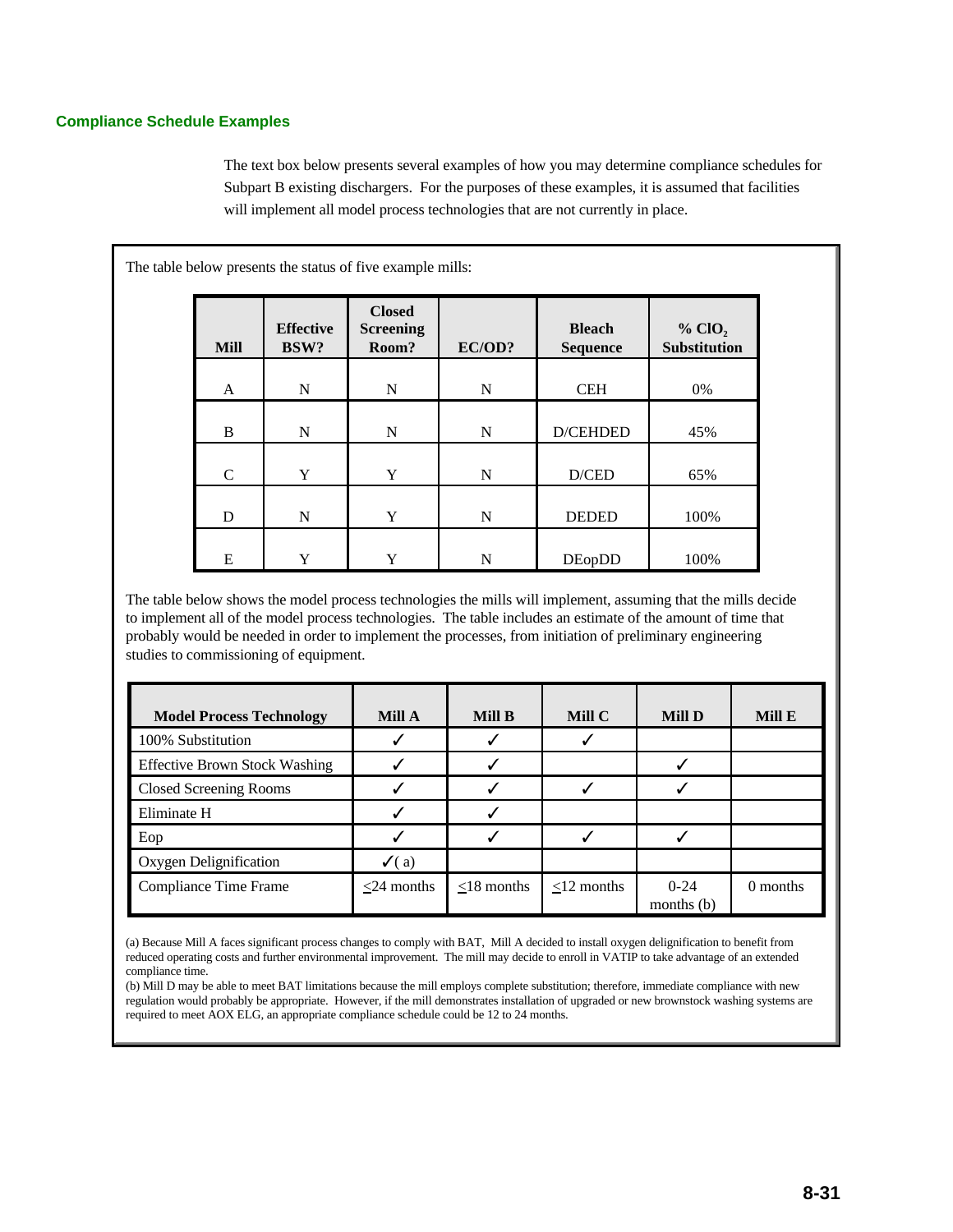#### **When Must New Sources Comply with the Cluster Rules?**

The owner or operator of a new source subject to Subpart B or E must install and have in operating condition, at "start up," all pollution controls necessary to meet the applicable NSPS/PSNS before beginning discharge. The mill must meet permit limitations based on those standards within 90 days of commencing discharge (see 40 CFR §122.29(d)(4)).

#### **How Do Compliance Schedules for Air and Water Regulations for Pulp and Paper Mills Overlap?**

Mills with operations in Subparts B and E must comply with air regulations, as well as the ELG&S. Under Maximum Achievable Control Technology (MACT) - based NESHAPs, these mills must reduce air emissions from bleaching systems, pulping systems, and kraft pulping process condensates. EPA has developed compliance schedules for air regulations that provide sufficient time for mills to resolve the cross-media technical issues. This section discusses the compliance schedule issues that overlap for MACT and BAT. For more information on the applicability of the MACT rules, see The Pulp and Paper NESHAP: A Plain English Description.

#### **Bleaching Systems**

Mills with operations in Subparts B and E must comply with the air regulations established for bleaching systems by April 15, 2001. Because many mills will modify their bleaching processes to comply with BAT and PSES, EPA feels this three-year compliance period provides individual mills enough time to install air controls subsequent to installing any appropriate bleaching process equipment. To comply with MACT requirements, mills must achieve a 99% reduction of all chlorinated hazardous air pollutants (HAPs), except chloroform, by installing closed vent systems on the bleaching system.

The MACT technology basis for chloroform emission control is complete chlorine dioxide substitution and elimination of hypochlorite bleaching. As discussed earlier, these two process changes are also integral elements of the technology basis for the effluent limitation guidelines and standards. As a result, mills must demonstrate compliance with the chloroform emission standards by meeting the applicable BAT and PSES effluent limitations guidelines and standards.

For mills entering VATIP, bleaching system compliance requirements are relaxed by up to three additional years so that these mills are required to demonstrate compliance no later than April 15, 2004 (see Section 9).

#### **Pulping Systems**

Mills with operations in Subparts B and E are allowed under the air regulation up to eight years to install controls for high-volume/low-concentration (HVLC) gas streams from the kraft pulping process, which include HVLC gases collected from brownstock washing systems and oxygen delignification (40 CFR §63.440). Although oxygen delignification is not included as part of the BAT technology basis, EPA established an the eight-year compliance period to encourage mills to install advanced pollution prevention technologies to reduce toxic air emissions and water pollutant discharges from pulping processes.

#### **Kraft Pulping Process Condensates**

Some mills may opt to use biological treatment (i.e., "hard-piping") as an option to comply with the standards established for kraft pulping condensates by April 15, 2001. The air regulations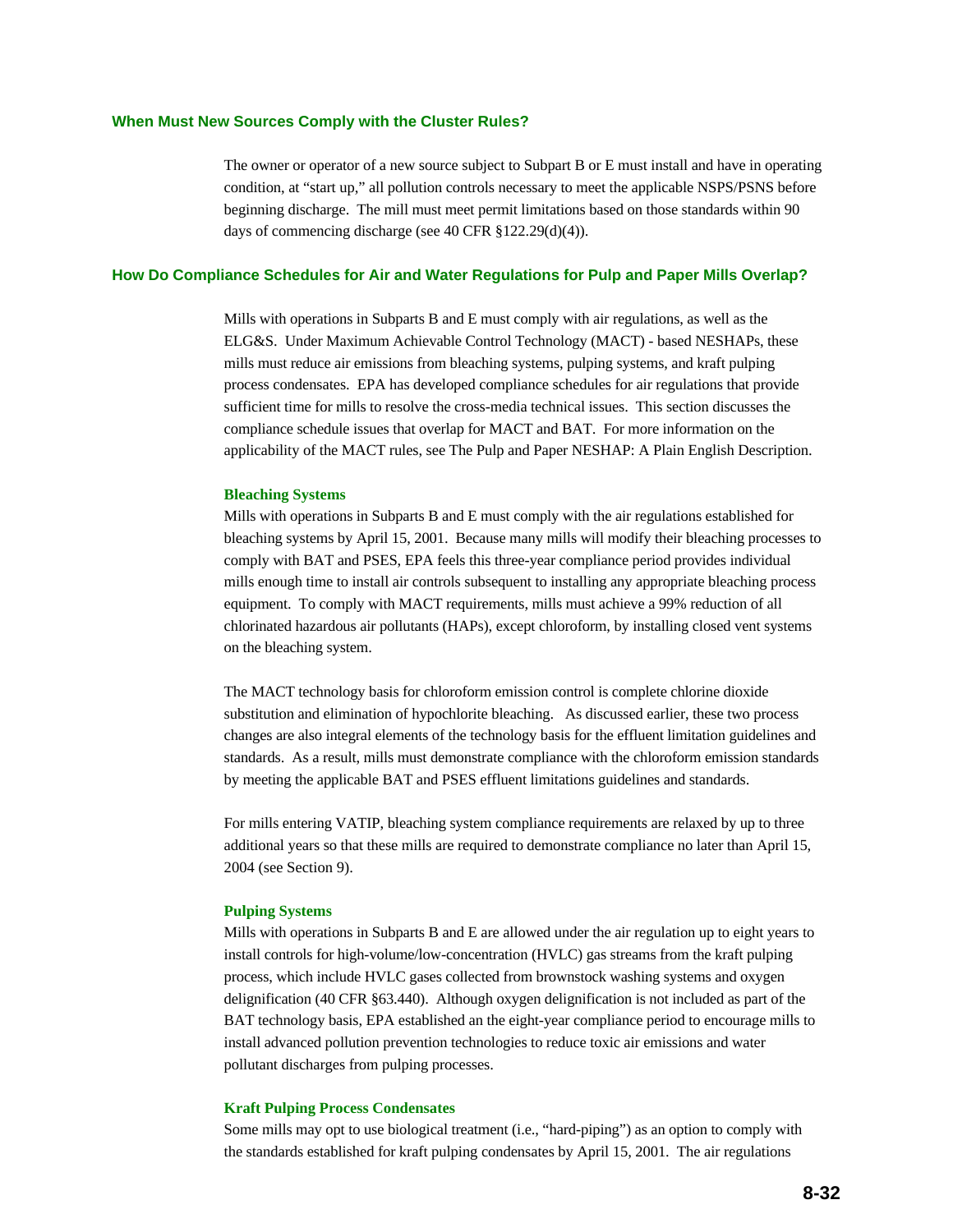require these mills to achieve a 92% reduction in HAPs by weight. By sending kraft pulping condensates to the wastewater treatment plant, mills will contribute loadings of conventional pollutants, particularly BOD<sub>5</sub>, to the wastewater treatment plant. However, you *should not* adjust conventional pollutant limitations that are based on BPT and a mill's production.

Note that mills choosing this option must conduct a third type of monitoring program at the wastewater treatment plant. In addition to performing final effluent monitoring and BMP monitoring (see Section 8), these mills must conduct wastewater treatment monitoring to ensure 92% HAPs reduction as required by 40 CFR §63.453.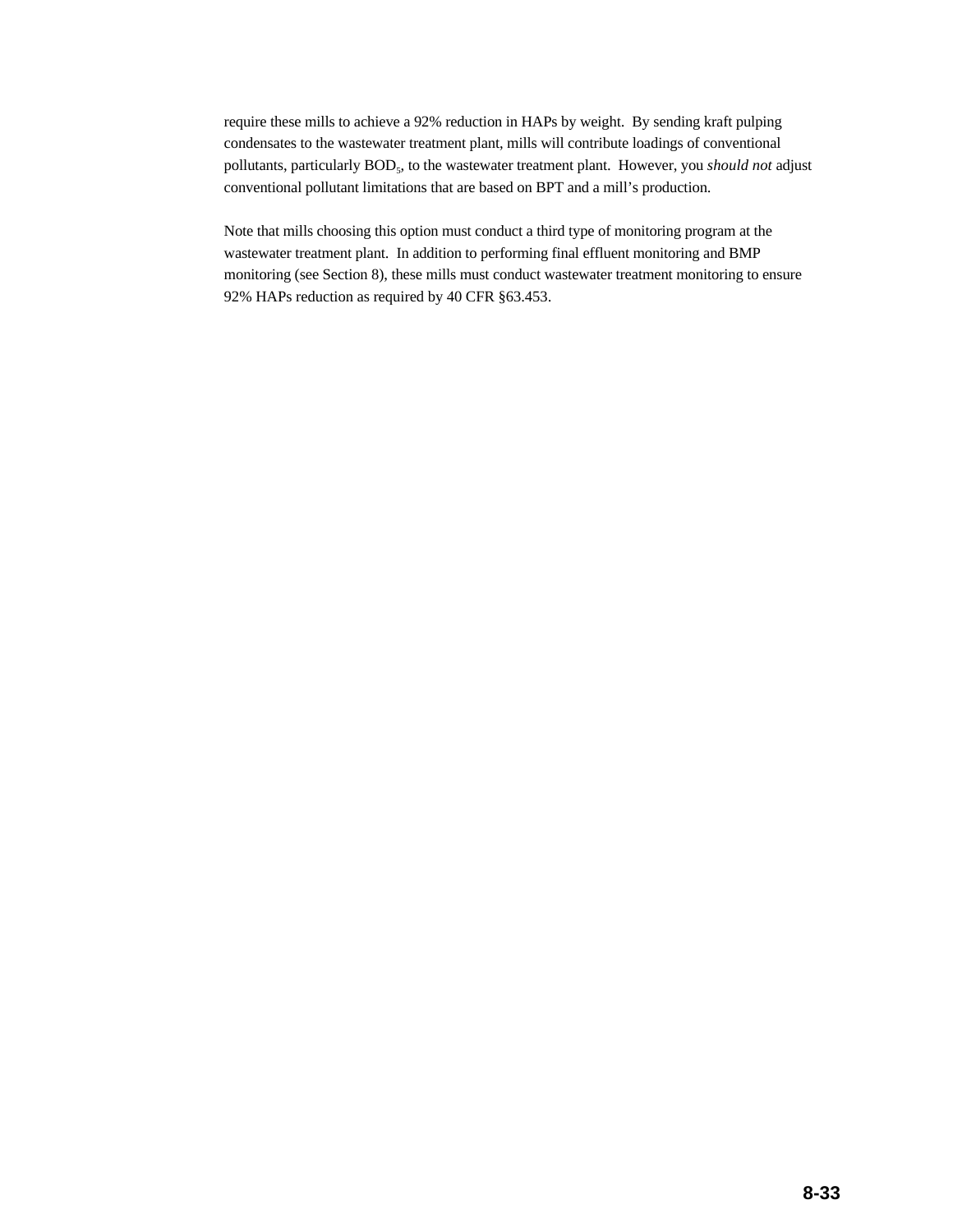

# **Developing Special Conditions**

Special conditions are included in permits to require facilities to implement additional nonnumerical measures of control that reduce pollutant discharges. EPA recommends that you include the following two special conditions in the permit of each mill with operations in Subparts B and E:

1) Reopener clause. A reopener clause does not provide an additional measure of control. However, by including a reopener clause in permits, you may revise a permit at any time during its duration to include more stringent numerical limits during the term of the permit. This is especially important for:

> a) COD permit limits for mills with operations in Subpart B and COD, chloroform, and AOX permit limits for mills with operations in Subpart E. EPA has reserved ELGs for these pollutants at this time. EPA suggests that you establish permit limits for these pollutants using BPJ or, at a minimum, require mills to perform monthly monitoring and report the results. Where a facility has current COD effluent data, a BPJ permit limit could be set using the existing COD discharge concentrations. Monitoring of effluent COD is recommended so that you will have a basis (and baseline data) for developing a COD limit for the mill in the future and to provide COD data for helping the mill to develop a pollution control strategy. When EPA promulgates ELGs for these pollutants, the reopener clause will allow you to revise the permits to include limits based on ELGs.

b) VATIP requirements (for those mills choosing to enroll). Mills enrolling in VATIP will rebuild and update their pulping and bleaching operations. By including the reopener clause in permits, you may update limits to reflect improved effluent quality that results from these more extensive voluntary mill renovations. This is discussed in more detail in Section 10.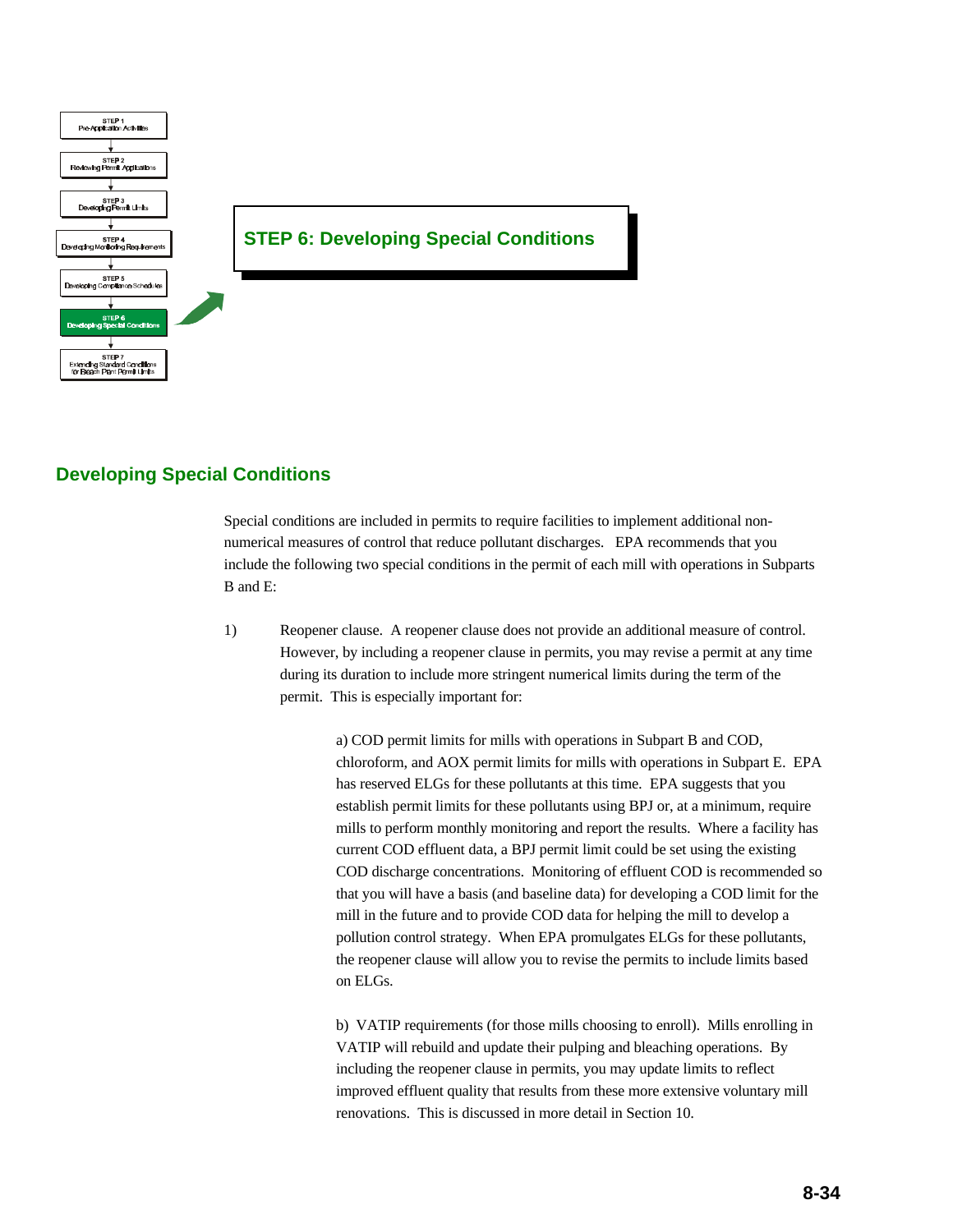2) BMP requirements. Mandatory BMPs are included in 40 CFR 430. Therefore, permits for mills with operations in Subparts B and E must include BMP requirements as a special condition. For a discussion of BMPs, refer to Section 9. Appendix C presents sample language that you may include in the permit.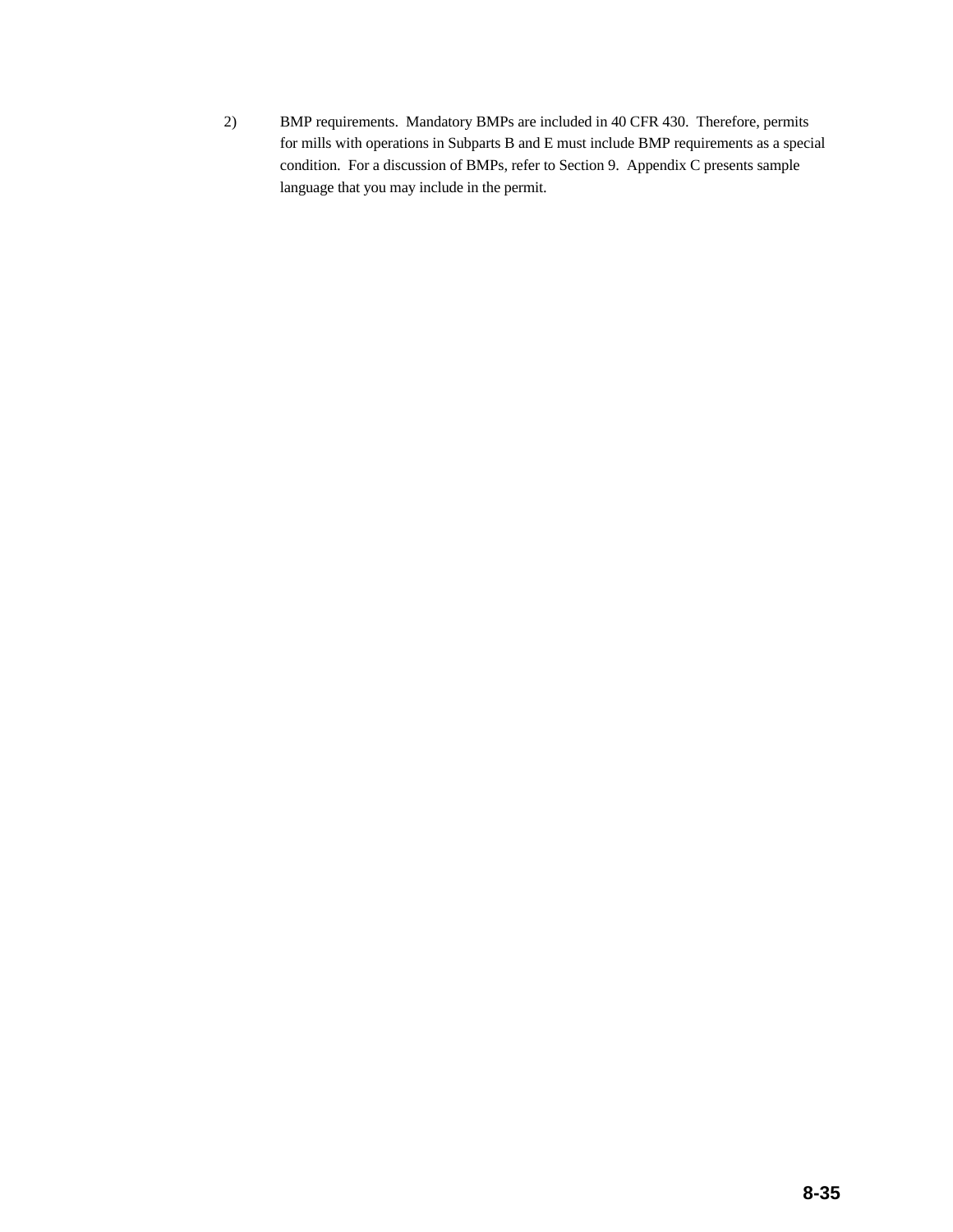

**STEP 7: Extending Standard Conditions for Bleach Plant Permit Limits**

# **Extending Standard Conditions for Bleach Plant Permit Limits**

EPA's permitting regulations provide standard conditions (i.e., "boiler plate" conditions) that are typically included in permits. These conditions, which are found in Section 122.41 and 122.42, include legal, administrative, and procedural requirements of the permit that support the numeric permit limits. Because mills with operations in Subparts B and E are subject to ELGs that require compliance in bleach plant effluent, EPA recommends you extend the following standard conditions to include situations specific to bleaching process operations at these mills:

- 1) Require daily bleach plant flow measurements to ensure mills do not achieve compliance with their permit limits by increasing their bleach plant effluent flow rate during monitoring. Daily flow measurements will enable inspectors to determine whether monitoring occurred during representative mills operations. You should require mills to keep records of these measurements for three years.
- 2) Extend upset provision covered under 122.41(n) to include pulping and bleaching process upsets that affect compliance with bleach plant permit limits. Section 122.41(n) defines an upset as "an exceptional incident in which there is an unintentional and temporary noncompliance with technology based permit effluent limitations because of factors beyond the reasonable control of the permittee." Because some of the ELGs require compliance in bleach plant effluent, process upsets that affect pulping and bleach plant operations are subject to upset provisions. Upset provisions are *not* meant to cover improper operation and maintenance, but to provide relief in the event of unusual, unforseen circumstances over which the mill operator has no control. A few process upsets that could affect pulping and bleach plant operations that would be covered under this provision include:
	- a) major power outages, b) tank failure due to metal fatigue, c) flooding of operations, and d) lightning strikes.

For a list of additional standard conditions that may apply to the facility you are permitting, you may refer to Chapter 9 of the U.S. EPA NPDES Permit Writer's Manual (EPA-833-B-96-003).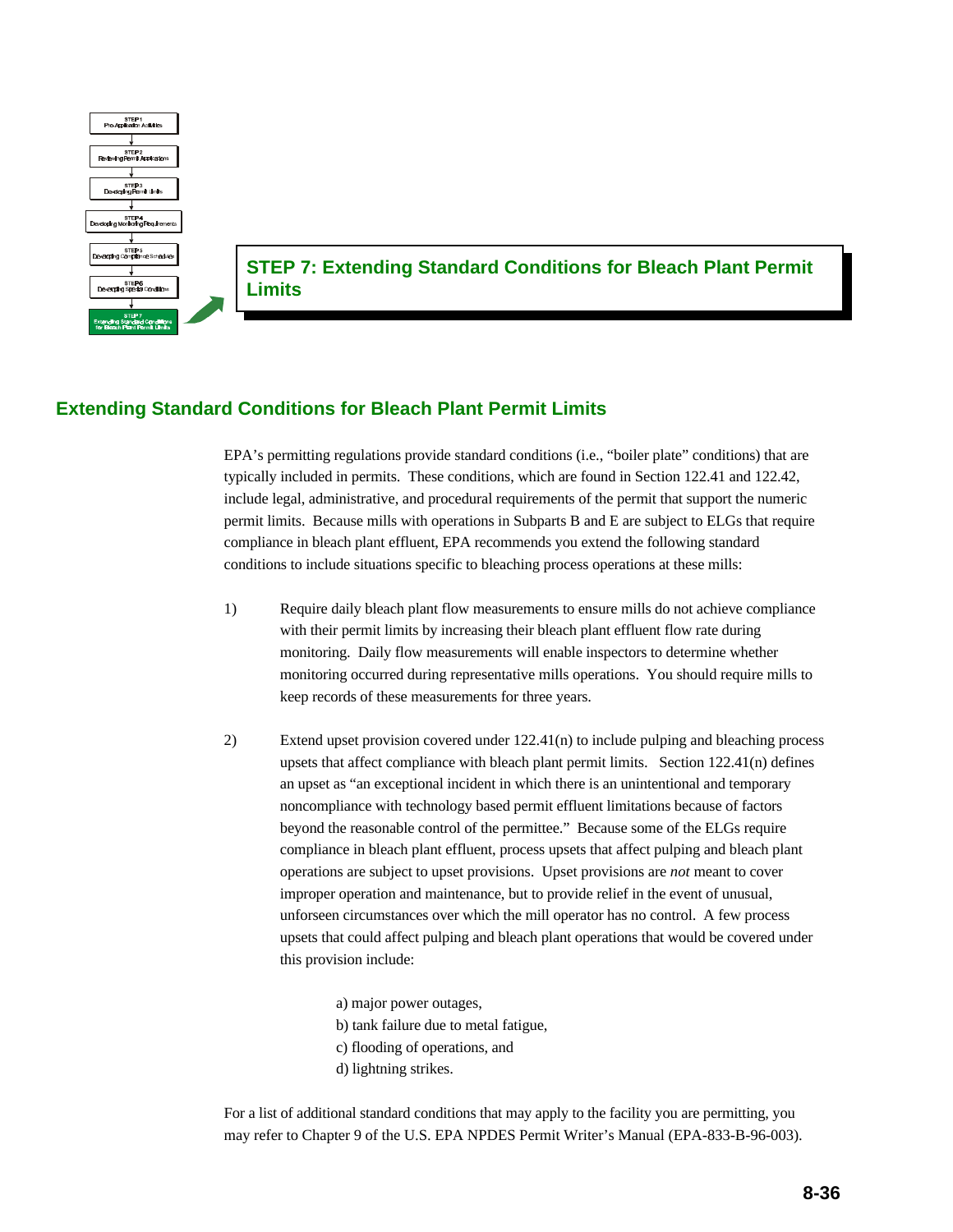# **Best Management 9 Practices Requirements**

his section describes actions you must take to implement best management practices (BMPs) and suggests some areas where you may choose to go beyond the national regulations. This section also describes the mandatory components of the BMPs, focusing on the BMP monitoring requirements and the BMP plan, and outlines the BMP compliance schedule. For additional guidance on implementing BMPs, refer to *Technical Support Document for Best Management Practices for Spent Pulping Liquor Management, Spill Prevention, and Control* (EPA 821-R-97-011).

# **What are BMPs?**

BMPs establish practices, rather than numerical limits, that reduce the release of toxic, conventional, and nonconventional pollutants to receiving waters. Under CWA 402(a)(1) and 40 CFR §122.44(k), BMPs can be imposed on a case-by-case basis. However, EPA decided to implement the BMP program by regulation for Subparts B and E to ensure that mills with operations in those subparts have effective BMP programs and to ensure uniform application of regulatory requirements across industry segments. You may, subject to state law, require more stringent BMPs than those required by the federal regulations.

The principal objective of BMPs is to prevent losses and spills of spent pulping liquor (i.e., black liquor) from process equipment; the secondary objective is to contain, collect, and recover, or otherwise control, spills, losses, and intentional diversions that do occur. BMPs also apply to turpentine and soap (pulping byproducts), for mills that generate these materials.

BMPs require mills to implement practices intended to prevent losses and spills of spent liquor. EPA has identified equipment and procedures that could be used to implement effective BMPs; however, EPA intends that mill owners and operators should have maximum flexibility to address management and control of spent pulping liquor at their mills, within the context of the general implementation requirements. Therefore, it is up to mill owners and operators to decide which equipment and control strategies are appropriate and effective at their mill.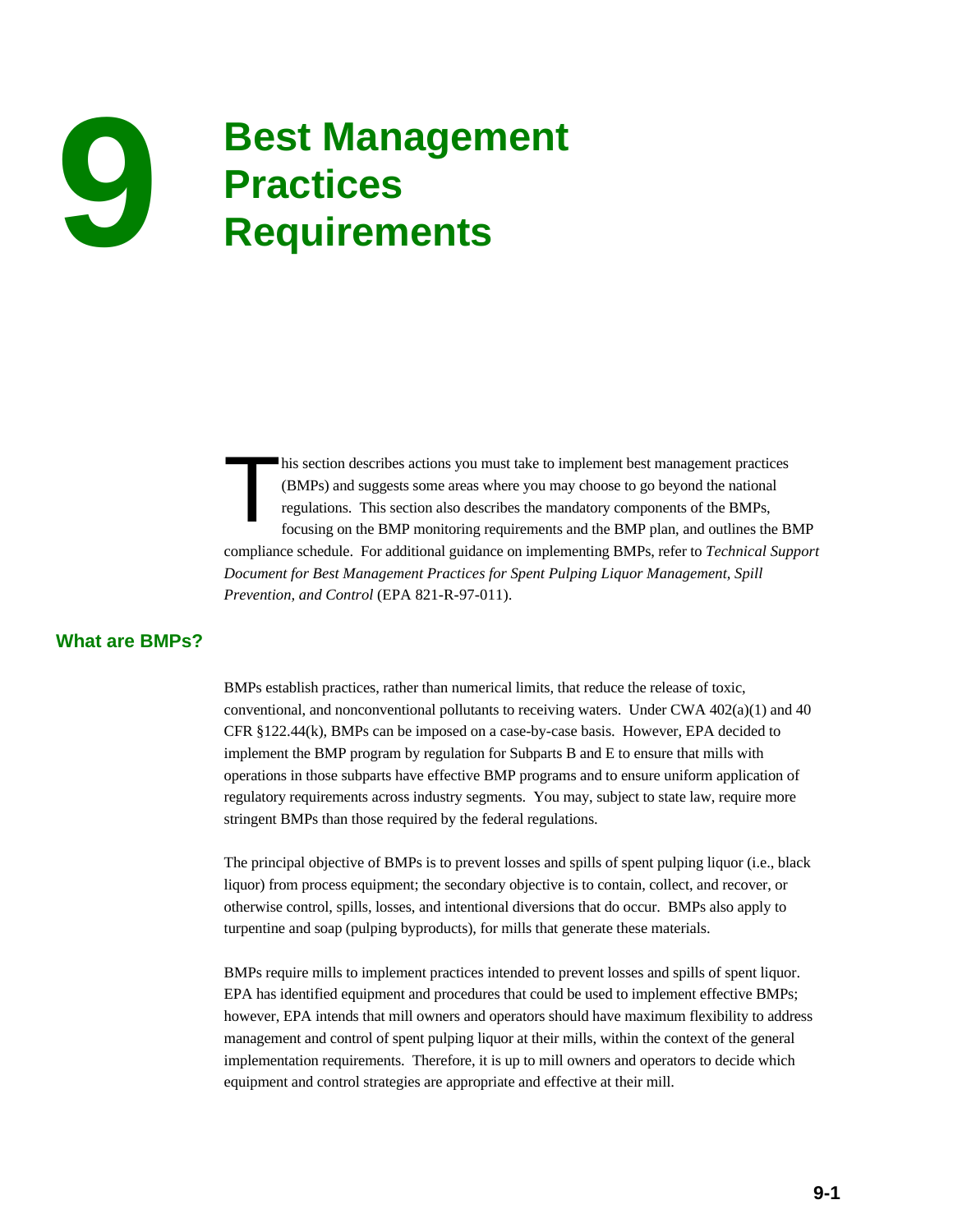#### **How Do I Incorporate BMPs into Permits?**

You must incorporate BMP requirements for new and existing direct dischargers as special conditions in NPDES permits (see 40 CFR §430.03(j)). Appendix C contains example permit language. For indirect dischargers, BMPs are pretreatment standards that must be included in updated pretreatment agreements.

#### **Extension of BMP Requirements to Subparts Other Than B and E**

EPA has promulgated BMPs only for Subparts B and E but has proposed BMPs for mills with chemical pulping operations (covered in Subparts A, C, D, F, and H). You may use the BMP requirements for Subparts B and E as guidance in issuing permits containing BMPs for mills with operations in other subparts. Similarly, for indirect dischargers, you may impose BMPs as local limits for mills with production in subparts for which BMPs have not yet been established.

#### **Extension of BMP Requirements to Fresh Pulping Liquors**

The BMP requirements specified by EPA apply to spent pulping liquors, soap, and turpentine. Depending upon mill circumstances and the likelihood of losses, you may use BPJ to decide if white or green liquors (Subpart B) or fresh sulfite pulping liquor (Subpart E) should be included in BMPs (see below).

# **BMP Plan**

The rule requires mills to develop and implement a BMP plan (40 CFR §430.03(d)). The BMP plan documents each mill's approach to achieve full BMP implementation, and must:

- Contain a detailed engineering review of the mill;
- **Exercify procedures and practices to be implemented to meet the requirements of** every mandatory component;
- **Example 1** Detail the construction that the mill determines is necessary to meet the mandatory components, including the construction schedule; and
- Describe the monitoring program that will be used to meet the BMPs monitoring requirements (discussed in detail in Section 9).

#### **Engineering Review**

The rule requires each mill to conduct a detailed engineering review of its pulping and chemical recovery operations -- including but not limited to process equipment, storage tanks, pipelines and pumping systems, loading and unloading facilities, and other appurtenant pulping and chemical recovery equipment in spent pulping liquor, soap, and turpentine service -- to determine potential leaks, spills, and intentional diversions of spent pulping liquors, soap, and turpentine during the following periods of operation (40 CFR §430.03(d)(2)):

- **Exercise** Process startups and shutdowns;
- Maintenance;
- **Exercise Production grade changes;**
- $\blacksquare$  Storms or other weather events;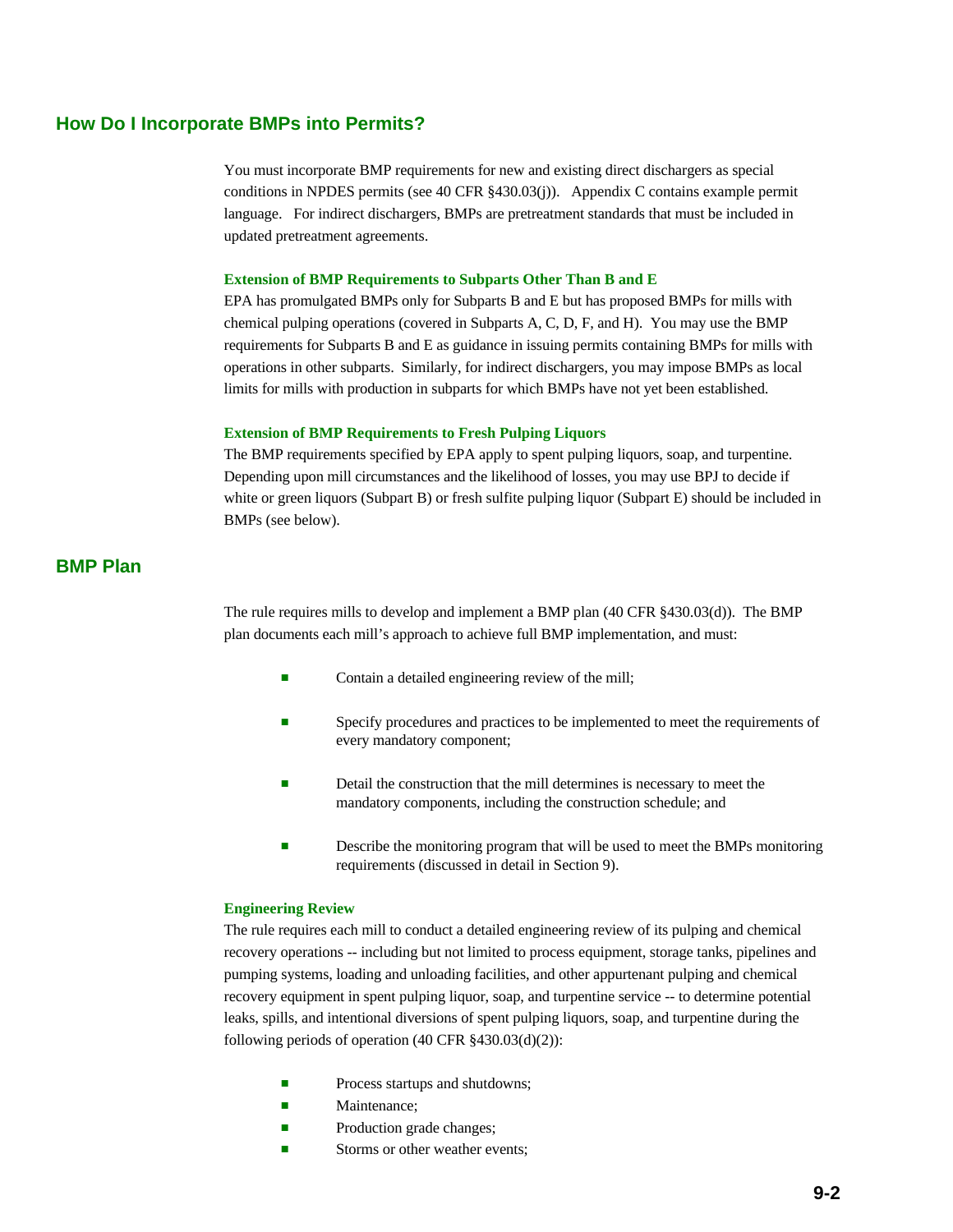- **E** Power failures: and
- **Exercise 3** Normal operations.

As part of the engineering review, mills must determine whether:

- **Existing spent pulping liquor containment facilities have enough capacity to** collect and store anticipated intentional liquor diversions as well as potential spills.
- **Exercise 2** Continuous, automatic monitoring systems are needed to detect and control leaks and spills of spent pulping liquor, soap, and turpentine;
- **EXECUTE:** Process wastewater diversion facilities are needed to protect end-of-pipe wastewater treatment facilities from adverse effects of spills and diversions of spent pulping liquors, soap, and turpentine;
- Potential for contamination of storm water from the immediate process areas exists; and
- Segregation and/or collection and treatment of contaminated storm water from the immediate process areas is appropriate.

#### **Amendment of BMP Plan**

The regulation requires mills to amend the BMP plan whenever there is a change in mill design, construction, operation, or maintenance that affects the potential for leaks and spills from the immediate process areas (40 CFR §430.03(e)).

Each mill must review and evaluate the BMP plan five years after it is first prepared and, unless there are substantial changes necessitating more frequent review, once every five years thereafter. The mill must amend the BMP plan within three months of the review if the mill determines that any new or modified management practices are necessary to reduce significantly the likelihood of spills and leaks.

#### **Review and Certification of BMP Plan**

The BMP plan, and any amendments, must be reviewed by the senior technical manager at the mill and approved and signed by the mill manager. Any person signing the BMP plan must certify to you under penalty of law that the BMP plan has been prepared in accordance with good engineering practices and in accordance with the regulation. You are not required to approve the BMP plan or any future amendments (40 CFR §430.03(f)).

#### **Recordkeeping Requirements**

The rule requires mills to maintain a complete copy of the current BMP plan on site (40 CFR  $\S$ 430.03(g)). As specified in the rule, mills must maintain records that demonstrate compliance with BMP implementation requirements. The mill must maintain the following records for three years from the date they are created:

Records tracking repairs performed as part of the mill's repair program (§430.03(b)(2));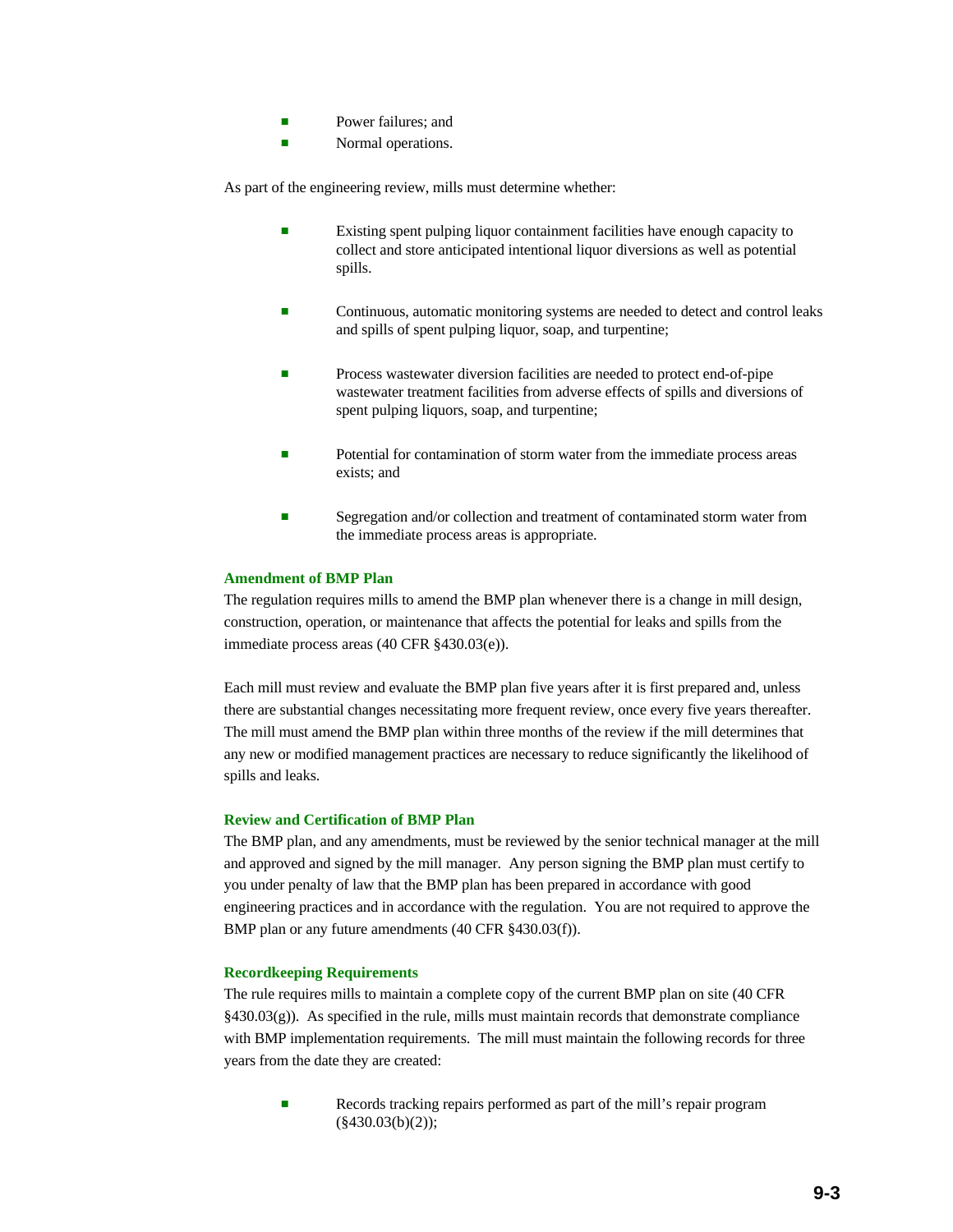- Records of initial and refresher training  $(40 \text{ CFR } \text{\textless} 430.03(b)(4));$
- Reports of reviews of spills and intentional diversions  $(40 \text{ CFR } \text{\textless} 430.03(b)(s))$ ; and
- **EXECUTE:** Records of wastewater monitoring to detect leaks and spills, track the effectiveness f the BMPs, and detect trends in spent pulping liquor losses (40 CFR §430.03(b)(10) and (h)).

The BMP plan and records must be made available to you or your authorized enforcement personnel upon request.

# **What Are the Implementation Requirements for BMPs?**

The rule outlines the components of BMPs considered integral to preventing leaks and spills of spent pulping liquors, soap, and turpentine (40 CFR §430.03(c)). Under the rule, mills must implement the following BMPs:

- 1. Return spilled or diverted spent pulping liquors, soap, and turpentine to the process to the maximum extent practicable as determined by the mill.
- 2. Establish a program to identify and repair leaking equipment. The program must include:
	- **Executer 1** Regular visual inspections of process areas with spent pulping liquor, soap, and turpentine service equipment;
	- Immediate repairs of leaking equipment (if not immediate, then the mill must control the leak and repair the equipment as soon as possible);
	- **Exercise 1** Identification of conditions under which production will be curtailed or halted to repair leaking equipment or to prevent leaks and spills; and
	- A system of tracking repairs over time to identify equipment that may need to be upgraded or replaced because of frequency and severity of leaks, spills, or failures.
- 3. Operate continuous, automatic monitoring systems to detect and control leaks, spills, and intentional diversions. These monitoring systems may be integrated with the mill process control system and may include high-level monitors and alarms on storage tanks, and conductivity (or pH) monitors and alarms in process areas, process area sewers, process wastewater, and the wastewater treatment plant.
- 4. Establish a training program for operators, maintenance personnel, and other technical and supervisory personnel who operate, maintain, or supervise the operation and maintenance of equipment in spent pulping liquor, soap, and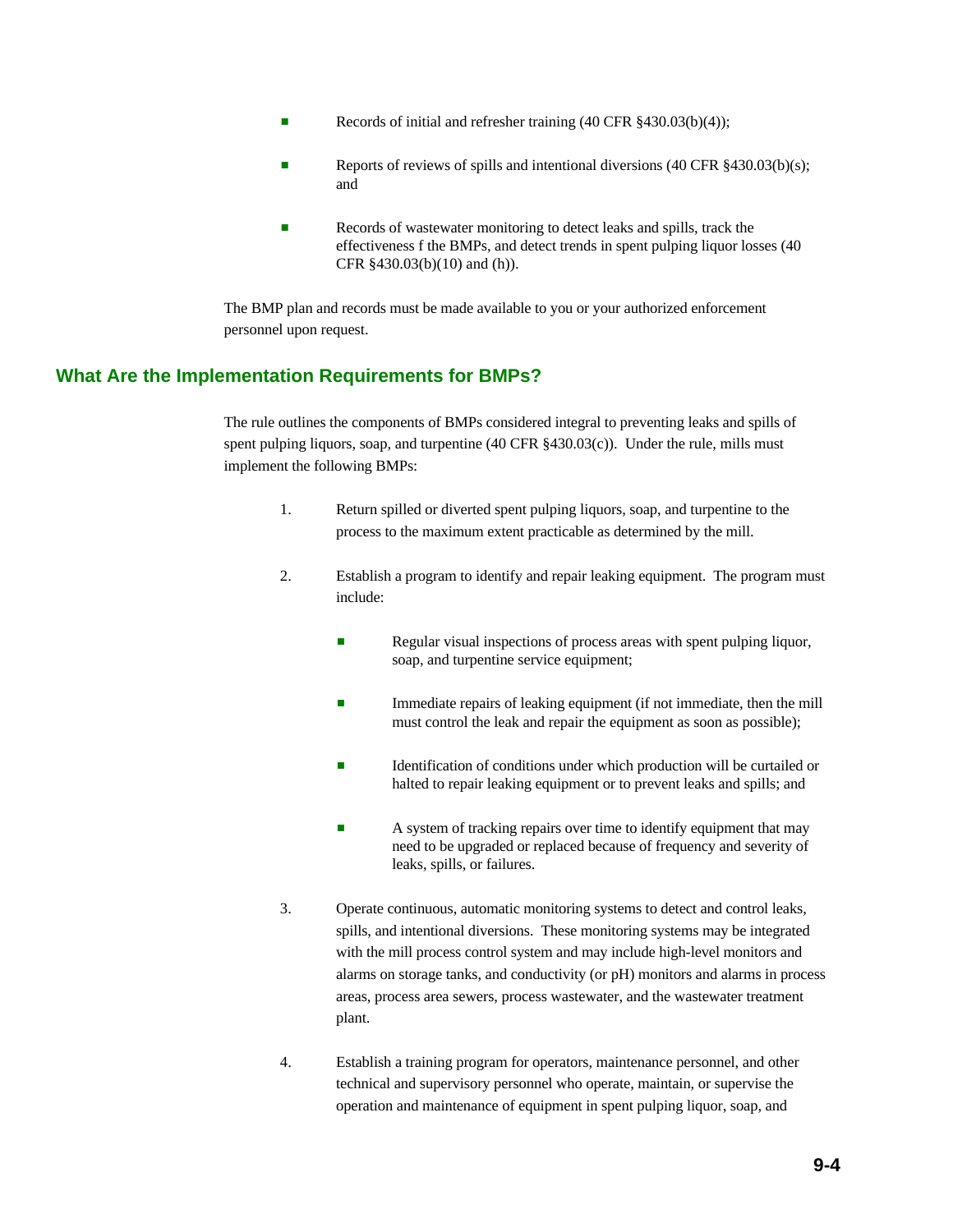turpentine service. Conduct refresher training at least annually. The training program must be documented.

- 5. Prepare a brief report that evaluates each spill and any intentional diversion that are not contained at the immediate process area. The report must describe the equipment involved, the circumstances leading to the incident, the effectiveness of the corrective actions taken to contain and recover the spill or intentional diversion, and plans to develop any necessary changes to equipment and operating and maintenance practices to prevent recurrence. The annual refresher training must include discussion of these reports.
- 6. Establish a program to review any planned modifications to the pulping and chemical recovery facilities and any construction activities in the pulping and chemical recovery areas before these activities commence. This review is to prevent leaks and spills during the planned modifications and to ensure that construction and supervisory personnel are aware of possible liquor diversions and of the requirement to prevent leaks and spills during construction.
- 7. Install and maintain secondary containment constructed of materials impervious to pulping liquors for spent pulping liquor bulk storage tanks equivalent to the volume of the largest tank plus enough capacity for precipitation (e.g., rainfall). An annual tank integrity testing program, if combined with other containment or diversion structures, may be substituted for secondary containment of these tanks.
- 8. Install and maintain secondary containment for turpentine bulk storage tanks.
- 9. Install and maintain curbing, diking, or other means of isolating soap and turpentine processing and loading areas from the wastewater treatment plant.
- 10. Conduct wastewater monitoring to detect leaks and spills, to track the effectiveness of the BMPs, and to detect trends in spent pulping liquor losses.

# **What is Tank Integrity Testing?**

Annual tank integrity testing should consist of two components:

- 1. Annual visual inspections to check for leaks, cracks, corrosion points, paint peeling bulges, dents, etc., and
- 2. Ultrasonic thickness (UT) testing.

Mills personnel should perform annual visual inspections and record the results of the inspection. The *frequency of UT testing is determined by the mill*. Factors that should be considered when determining appropriate testing frequency should include the types of tanks (i.e., pressure versus atmospheric), tank metallurgy (i.e., carbon steel versus stainless steel), and age. Table 9-1 summarizes acceptable UT testing frequencies based on these factors. Of course these factors vary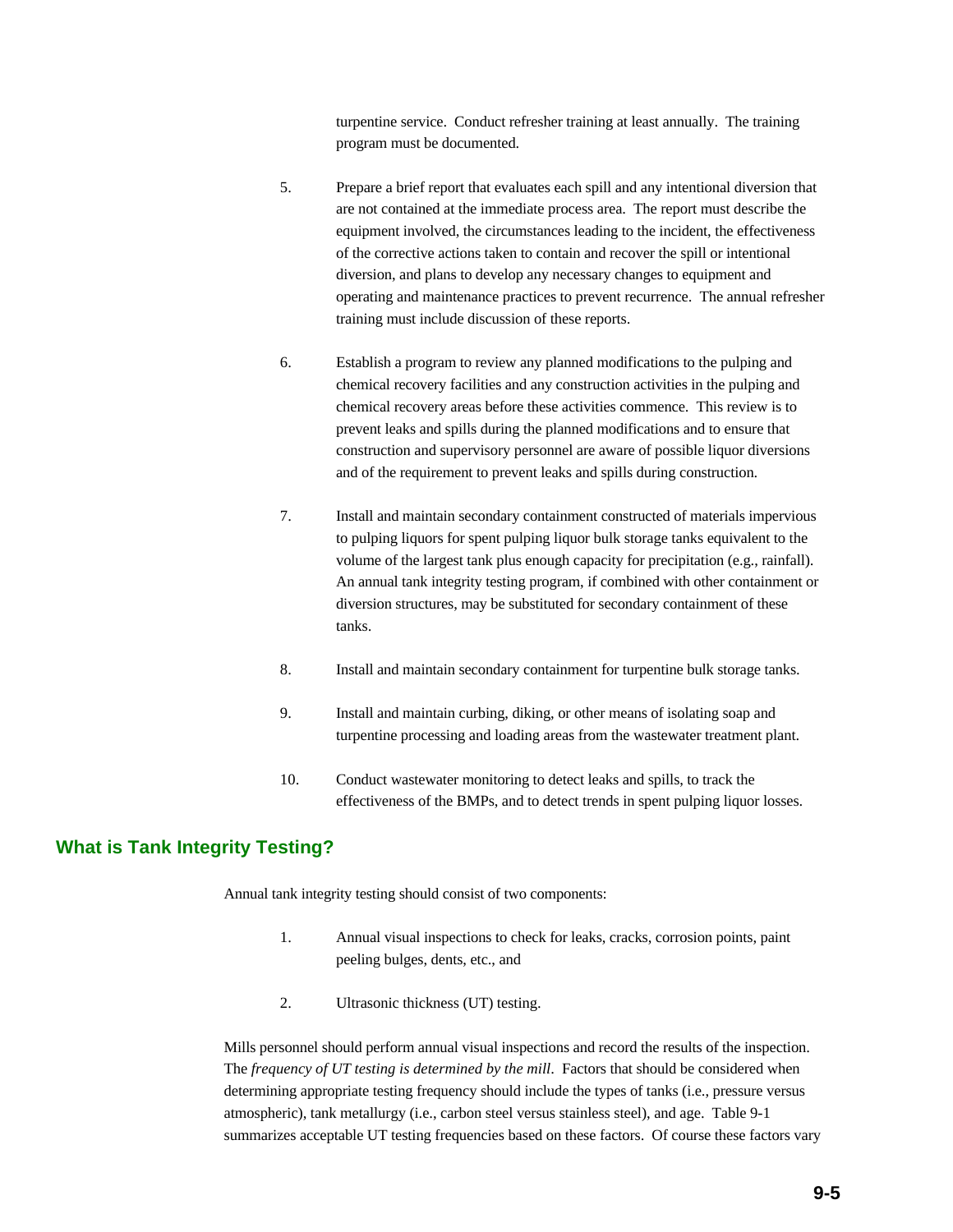from mill to mill and from tank to tank. For those mills that do not perform UT testing, they may also refer to the American Petroleum Institute API 653 standards or the American Standards for Testing Materials ASTM G158 standards for information regarding the use of UT testing of metals. (Note: some mills currently perform UT testing on black liquor storage tanks at a specified frequency to comply with their insurance policies.)

| <b>Type of Tank</b>  | <b>Tank Metallurgy</b>                 | Age          | UT Testing Frequency $(a)$ |
|----------------------|----------------------------------------|--------------|----------------------------|
| <b>Pressure Tank</b> | Carbon Steel                           | $< 15$ years | every 2 years              |
|                      |                                        | $> 15$ years | every year                 |
|                      | <b>Stainless Steel</b><br>$<$ 15 years |              | every 4 years              |
|                      |                                        | $> 15$ years | every 2 year               |
| Atmospheric          | Carbon Steel                           | $<$ 15 years | every 5 years              |
| Tank                 |                                        | $> 15$ years | every 3 years              |
|                      | <b>Stainless Steel</b>                 | $<$ 15 years | every 10 years             |
|                      |                                        | $> 15$ years | every 5 year               |

# **Table 9-1: Annual Tank Testing Frequency**

# **What Are the BMP Monitoring Requirements?**

There are two types of monitoring associated with BMPs: 1) monitoring of tanks, sumps, and sewers as an element of the BMP program, and 2) monitoring of BMP effectiveness.

#### **Monitoring of Tanks, Sumps, and Sewers as Elements of BMPs**

As discussed below, the rule requires that the mill assess the possible sources of spent pulping liquor, turpentine, and soap releases to determine what additional spent pulping liquor containment facilities, monitoring systems, and operating practices may be necessary to detect and control leaks, spills, and intentional diversions. Some mills may implement an effective BMP program by adding conductivity or color monitors at strategic locations within the mill. By placing monitors in sumps, tanks and sewers, the mill would contain some spills and detect leaks early, thereby reducing the amount of spent pulping liquor reaching the wastewater treatment plant. The BMP plan should explain the rationale for the number and placement of such monitors as well as describing the response to alarm levels for these monitors. Explanation of the function of and response to monitors and alarm eaves should be part of the BMP training program.

#### **Monitoring of BMP Effectiveness**

The rule requires a mill to collect daily measurements of a parameter at the influent to wastewater treatment (or some other appropriate location as described below) to monitor the performance of the BMP program (40 CFR §430.03(i)). This monitoring is intended to systematically measure progress in reducing losses of spent pulping liquor, turpentine, and soap by effectively using BMPs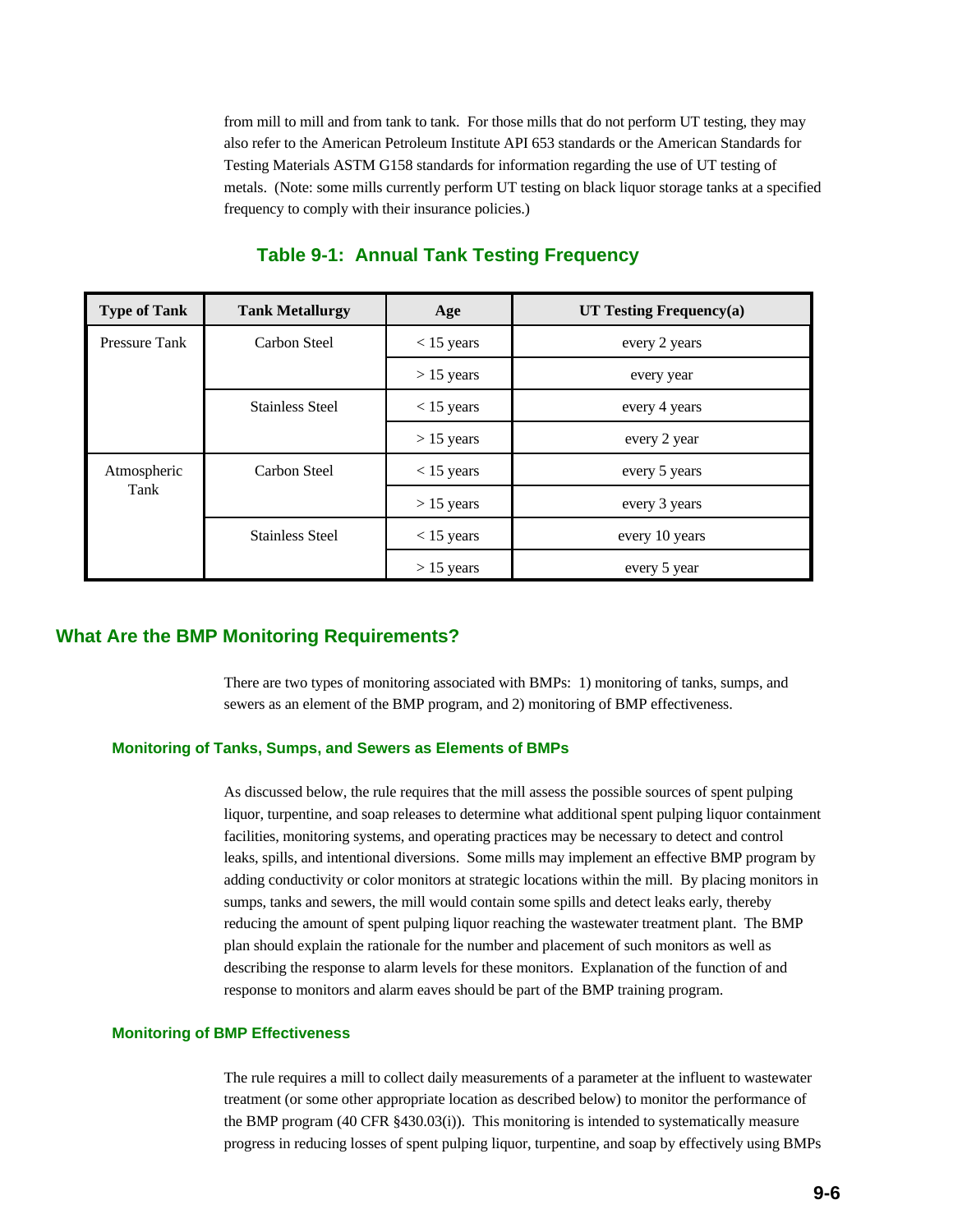and to assure that the BMP program continues to be effective over time. This monitoring program is not a substitute for spill and leak detection monitoring that is conducted as part of the BMPs.

#### **Action Levels**

To establish an effective monitoring system, the rule requires existing dischargers to conduct an initial six-month monitoring program to characterize wastewater treatment influent (40 CFR §430.03(h)). Based on the results of this initial monitoring program, the mill will determine action levels. An action level is a pollutant loading determined by statistical analysis of six months of daily measurements (40 CFR  $\S 430.03(b)(1)$ ). The action levels must consist of a lower action level, which if exceeded, will trigger investigation requirements, and an upper action level, which if exceeded, will trigger corrective action requirements. The *Technical Support Document for Best Management Practices for Spent Pulping Liquor Management, Spill Prevention, and Control* provides an example based on actual mill data and suggests that the 75th- and 90th-percentile values might be appropriate levels for investigative and action responses, respectively. The mills, however, may establish alternative action levels based on an examination of the variability of the specific parameter they have chosen.

The rule requires mills to complete a second six-month monitoring program to determine revised action levels as soon as possible after they have implemented the BMP requirements outlined earlier in this section (40 CFR  $\S 403(h)(4)$ ). These revised action levels will then be used to measure full BMP effectiveness implementation.

Because new mills must implement all BMP requirements when they start operation, the rule requires new mills to complete one six-month monitoring program to develop the lower and upper action level limits based on the results of that program (40 CFR §430.03(h)(5)).

#### **Monitoring Pollutant Parameters**

Although mills are required to implement a BMP monitoring program, they have flexibility in selecting the specific parameter to be measured. EPA recommends using COD because of its sensitivity to turpentine, soap, and spent pulping liquor. However, the rule allows Total Organic Carbon (TOC) and 24-hour averages of color or specific conductivity as alternatives. For mills that do not pulp softwood furnish or mills that effectively isolate turpentine or soap from all pathways that could enter the wastewater treatment plant, mills may select alternatives to COD. (See *Technical Support Document for Best Management Practices for Spent Pulping Liquor Management, Spill Prevention, and Control* for more details.)

Direct dischargers must conduct monitoring at the point influent enters the wastewater treatment system, whereas indirect dischargers must conduct monitoring at the point of discharge to the POTW (40 CFR §430.03(h)(2)). Mills may also sample at locations other than the discharge to the wastewater treatment plant. For example, a mill may choose to monitor locations "upstream" of the combined mill influent-to-treatment to better identify the problem areas at the mill (e.g., pulp mill, chemical recovery operations, and bleach plants), as long as there are no points "downstream" of the sample points where waters potentially containing spent pulping liquor, turpentine, or soap enter the wastewater stream.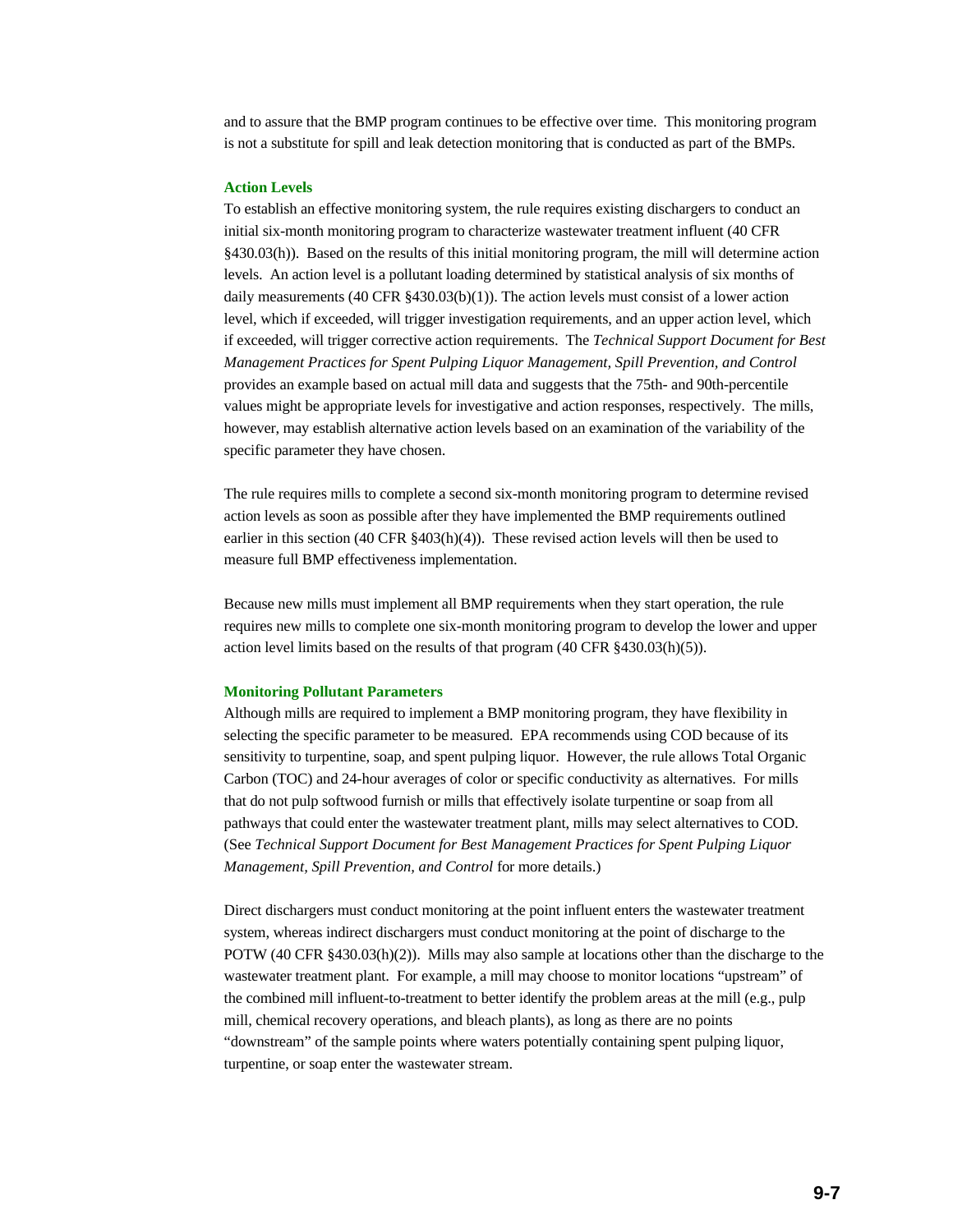#### **Corrective Action and Reporting Requirements**

Whenever monitoring results exceed the lower action level, the rule requires mills to investigate the cause. Whenever monitoring results exceed the upper action level, the rule requires mills to take corrective action to bring the wastewater treatment system influent mass loading below the lower action level as soon as practicable. While exceeding an action level does not constitute a violation of an NPDES permit or pretreatment standard, failure of the mill to investigate and take corrective action does (40 CFR §430.03(i)(2)).

Mills are required to report to you the following: a summary of the monitoring results, the number of times and dates action levels were exceeded, and brief descriptions of any actions taken to correct the situation. You must establish the frequency of report submissions, but they must be submitted at least once a year (40 CFR §430.03(i)(4)).

## **What Are the BMPs Compliance Deadlines?**

For existing direct discharges, you must establish NPDES permits that contain the deadlines outlined in Table 9-2. If one or more of the deadlines has passed at the time a mill's NPDES permit containing BMP requirement is issued, you must ensure that the permit requires the mill to immediately comply with the BMP requirement for which compliance dates have passed. For existing indirect dischargers, pretreatment control agreements must be updated so that BMPs are implemented by the schedule in Table 9-2.

# **Table 9-2: BMP Compliance Deadlines Schedule for Existing Direct and Indirect Dischargers**

| <b>BMP</b> Requirements                                                                                                        | <b>Compliance Deadline</b> |
|--------------------------------------------------------------------------------------------------------------------------------|----------------------------|
| Prepare BMP Plan                                                                                                               | April 15, 1999             |
| Incorporate BMP components that do not require construction of<br>containment structures or installation of monitoring systems | April 15, 1999             |
| Establish initial action levels                                                                                                | April 15, 1999             |
| Automatic monitoring systems in operation                                                                                      | April 17, 2000             |
| Finish construction of containment structures and associated<br>monitoring systems                                             | April 16, 2001             |
| Establish revised action levels                                                                                                | January 15, 2002           |

New sources must achieve full BMP implementation and prepare the BMP plan prior to operation. As Table 9-3 notes, a new source must establish the action levels no later than 12 months after beginning wastewater discharge, based on six months of monitoring data.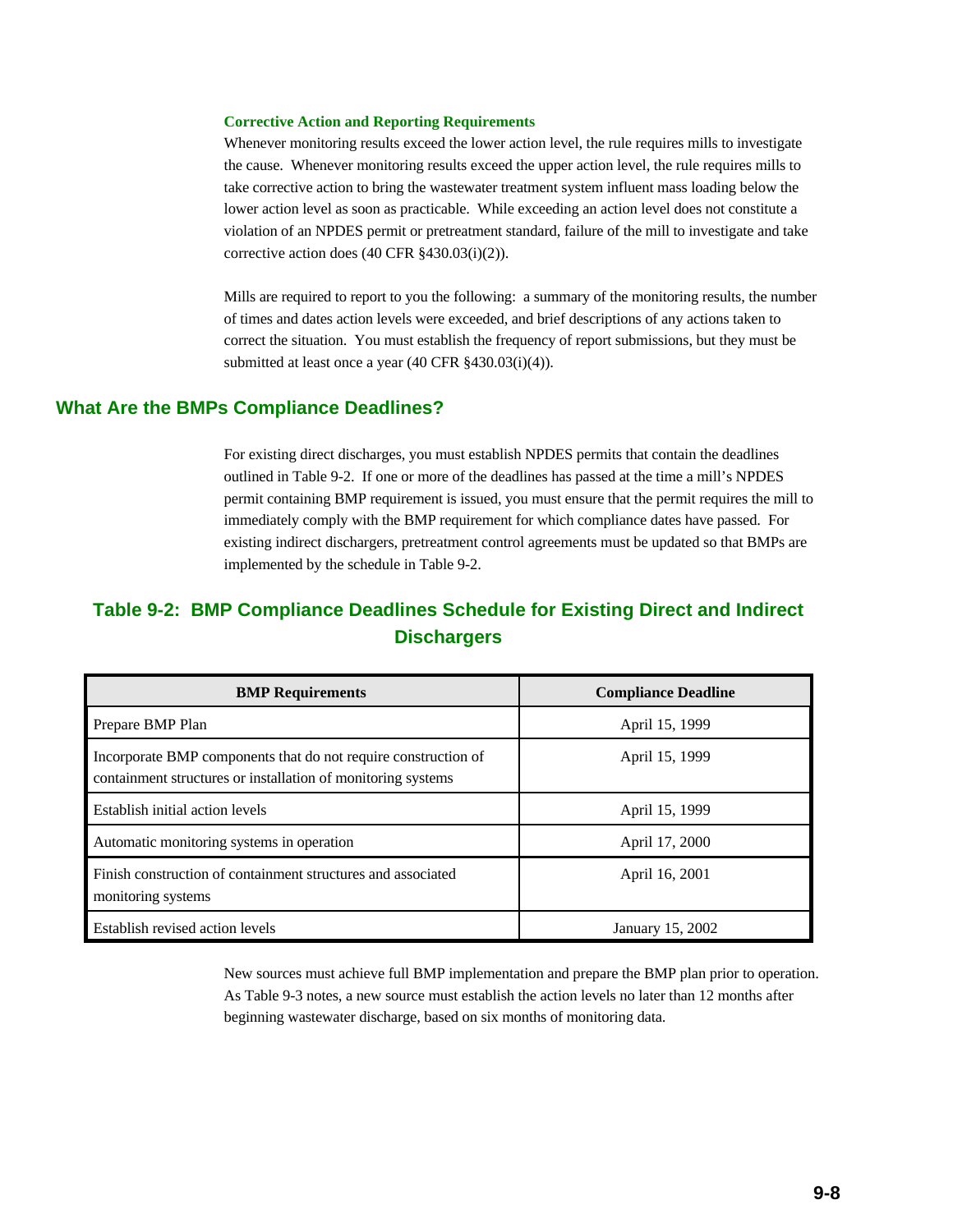# **Table 9-3: BMP Compliance Deadlines Schedule for New Sources**

| <b>BMPs Requirements</b>       | <b>Compliance Deadline</b>                                 |
|--------------------------------|------------------------------------------------------------|
| <b>Establish action levels</b> | 12 months from the commencement of wastewater<br>discharge |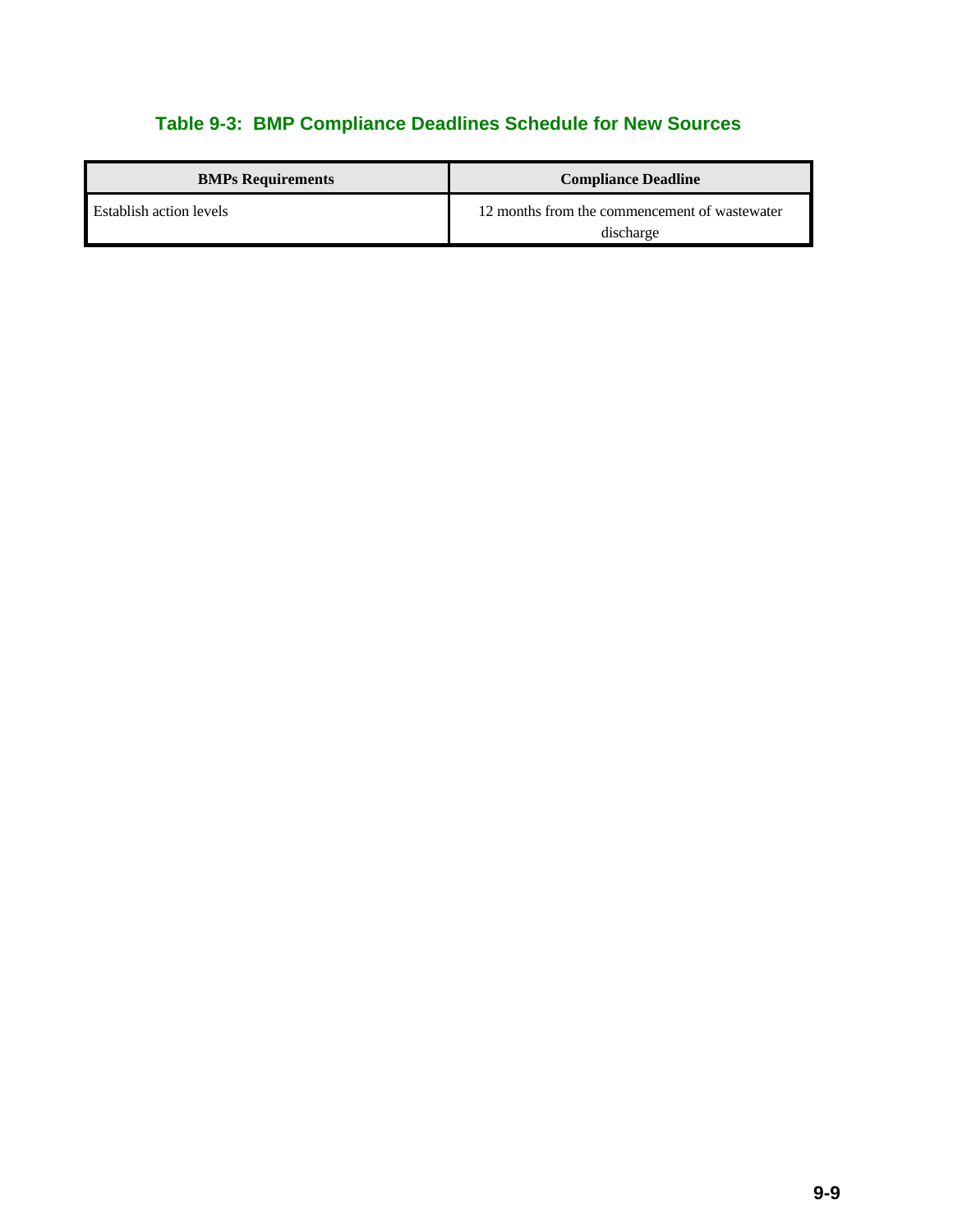# **How are Permits 10 Established for Mills that Decide to Enter the Voluntary Advanced Technology Incentives Program?**

PA established the Voluntary Advanced Technology Incentives Program (VATIP) to encourage existing and new direct dischargers subject to Subpart B to achieve more stringent ELG&S by implementing advanced pollution preventio encourage existing and new direct dischargers subject to Subpart B to achieve more stringent ELG&S by implementing advanced pollution prevention controls (40 CFR §430.24(b)) and §430.25(c)). By enrolling in VATIP, mills receive additional time to comply with the rule and reduced monitoring requirements (among other incentives). This section presents the VATIP ELG&S, the extended compliance dates, and the reduced monitoring requirements. Note that there is no comparable program for mills subject to Subpart E or for indirect discharging mills. Refer to the *Voluntary Advanced Technology Incentives Program Technical Support Document* for more detail.

# **What Are the VATIP ELG&S?**

VATIP comprises three tiers of ELG&S that reflect increasingly more effective levels of environmental protection that mills can achieve by implementing advanced pollution prevention technologies. Table 10-1 presents the VATIP requirements for each tier.Existing direct dischargers are eligible to enroll in any one of the three tiers (Tier I, II, or III) and new direct dischargers are eligible to enroll in either of the two more stringent tiers (Tier II or III).

*Mills can choose to enroll in VATIP on a line-by-line basis.* For instance, a mill subject to Subpart B with more than one fiber line may decide to enroll all or some of its fiber lines in VATIP. Only those lines enrolling in VATIP are subject to VATIP requirements. For nonparticipating fiber lines, you must apply BAT, if the mill is an existing source, or NSPS, if the mill is a new source.

Mills may choose to meet VATIP requirements immediately, but they are not required to do so. Mills have six or more years to meet the requirements of the selected tier. Before that time, you must apply appropriate conventional pollutant limits and continuously revise permit limits for all chlorinated pollutants during phases of the VATIP process.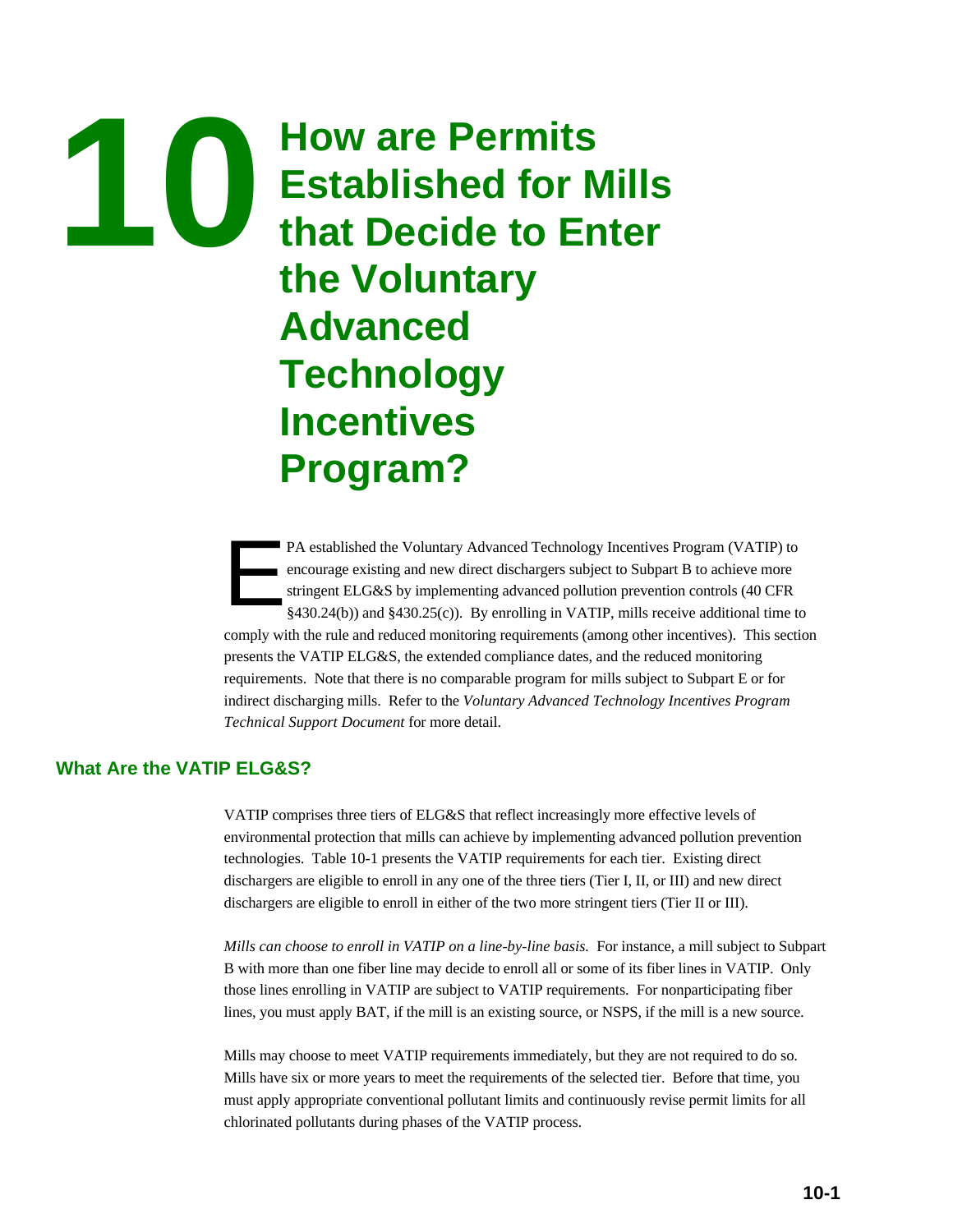|             |                                               |                                     | <b>Total Pulping Area</b>                                                            |                                             |                   | End-of-Pipe $AOX$ (kg/kkg)                  |                   |
|-------------|-----------------------------------------------|-------------------------------------|--------------------------------------------------------------------------------------|---------------------------------------------|-------------------|---------------------------------------------|-------------------|
|             |                                               |                                     | Condensate.<br><b>Evaporator</b>                                                     | Non-TCF $(a)$                               |                   | <b>TCF</b>                                  |                   |
| <b>Tier</b> | Kappa<br><b>Number</b><br>(Annual<br>Average) | <b>Filtrate</b><br><b>Recycling</b> | Condensate, and<br><b>Bleach Plant</b><br><b>Wastewater Flow</b><br>(Annual Average) | <b>Maximum</b><br>for Any<br><b>One Day</b> | Annual<br>Average | <b>Maximum</b><br>for Any<br><b>One Day</b> | Annual<br>Average |
| Tier I      | 20 for SW<br>13 for HW                        | (b)                                 | <b>NA</b>                                                                            | 0.58                                        | 0.26              | $\langle$ ML $(c)$                          | (d)               |
| Tier II     | NA                                            | (b)                                 | $10 \text{ m}^3/\text{kkg}$                                                          | 0.23                                        | 0.10              | $\langle$ ML $(c)$                          | (d)               |
| Tier III    | NA.                                           | (b)                                 | $5 \text{ m}^3/\text{kkg}$                                                           | 0.11                                        | 0.05              | $\langle$ ML $(c)$                          | (d)               |

# **Table 10-1: VATIP Effluent Limitations Guidelines and Standards**

(a) Non-TCF: pertains to any fiber lines that does not use exclusively TCF bleaching processes.

(b) Complete recycling to the chemical recovery system of all filtrates generated prior to bleaching. Under

Tier I, this includes all filtrates up to the point where the kappa number is measured.

 $(c)$  <ML means less than the minimum level specified in 430.01(i) for that particular pollutant.

(d) This regulation does not specify this type of limitation for this pollutant; however, you may do so as appropriate.

NA - Not applicable.

# **What are the Extended Compliance Dates?**

To encourage existing mills to enroll in VATIP, EPA has extended the compliance deadlines. (Note that new sources enrolled in the program must meet VATIP ELG&S upon commencing operation). The deadlines are structured so that the tier with the most stringent ELGs allows the greatest amount of time for compliance. All mills have until April 15, 1999 to determine whether they would like to enroll. Mills may still enter VATIP after this time. However, mills enrolling after this date may not receive additional compliance time and must demonstrate compliance by the deadline of the selected tier.

Mills enrolled in Tier I are allowed up to April 15, 2004, to meet Tier I requirements. This tier is based on oxygen delignification, a commercially available technology; therefore, EPA has determined the Tier I compliance date provides enough time for mills to install this technology. You may find that some mills already operating oxygen delignification will enroll in VATIP and request that their permit be updated immediately to include VATIP ELG&S, so that they can immediately benefit from the program's reduced monitoring requirements.

Mills enrolling in Tiers II and III are allowed until April 15, 2009, and April 15, 2014, respectively, to fully comply with VATIP ELG&S. EPA believes this provides enough time for these mills to resolve the technical and economic difficulties associated with developing and implementing flow reduction technologies. **Note that Tier II and III mills, however, must achieve baseline BAT for AOX, TCDD, TCDF, chloroform, and the chlorinated phenolic pollutants by April 15, 2004** (discussed in more below). Again, mills enrolling in Tiers II and III may choose to meet their VATIP ELG&S prior to the final date so that they can obtain immediate VATIP benefits.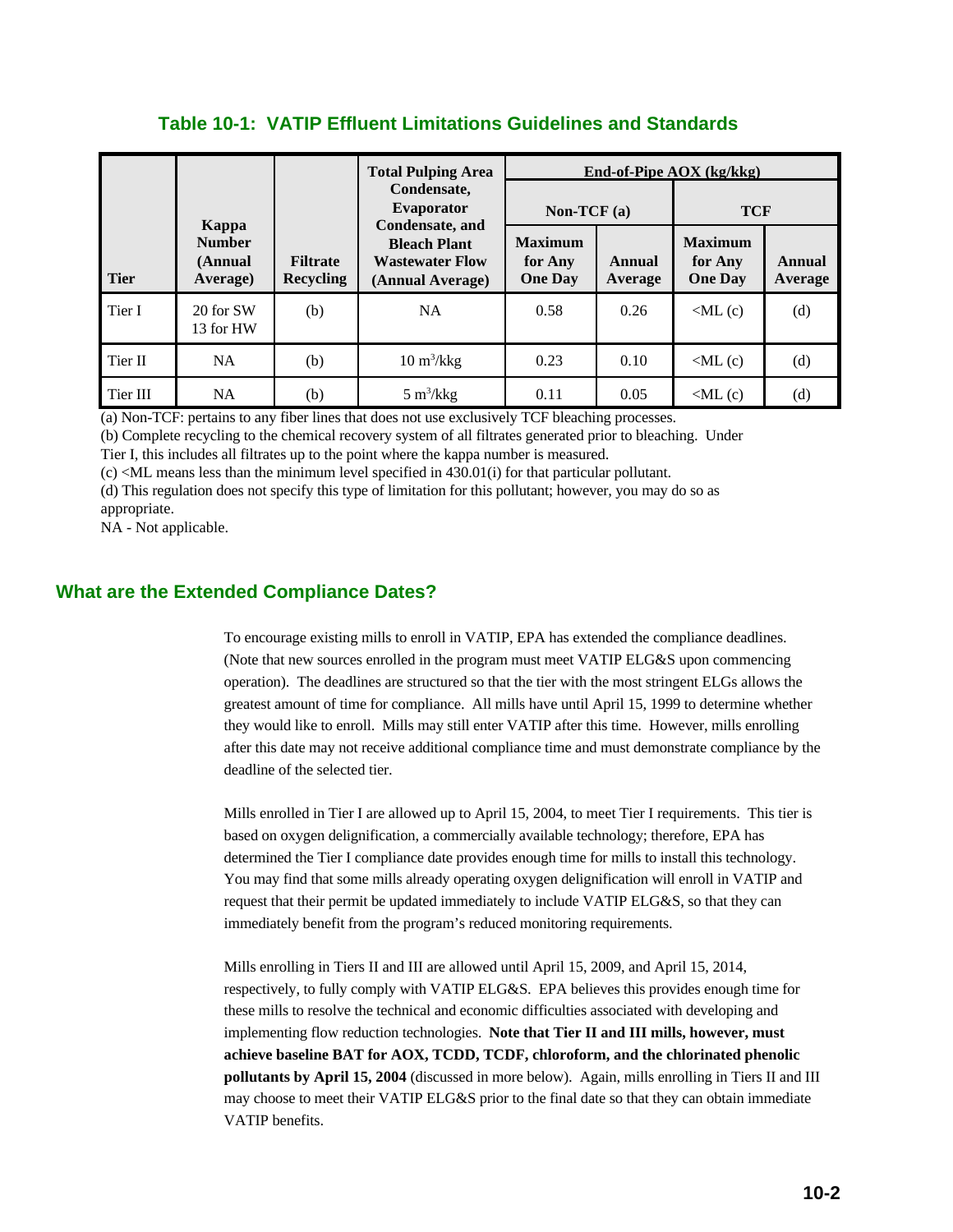# **Must I Require the Mill to Submit a Milestones Plan?**

In the July 7, 1999 Federal Register (36580-36586), EPA promulgated additional language to the VATIP requirements that would require mills to prepare a Milestones Plan covering all fiber lines enrolled in the program to their permitting authority (reserved in Section 430.24(c)). The milestones plan will reflect how the mill determined how to ultimately achieve the limitations for their selected tier. The plan will provide you with the information necessary to develop interim milestones for the mill.

#### **Scope of the Milestones Plan**

The Milestones Plan must describe each technology component or process modification the mill intends to implement to achieve the VATIP BAT limits. In addition, the plan must include a master schedule showing the sequence of implementing the new technologies and process modifications and identifying critical path relationships within the sequence. For each individual technology or process modification, the Milestones Plan must include:

- 1. A schedule listing the anticipated date(s) that associated construction, installation, or process changes will be initiated and completed;
- 2. The anticipated date that the process or individual component will be fully demonstrated as operational; and
- 3. The anticipated reductions in effluent quantity and improvements in effluent quality as measured at the bleach plant and, for AOX, at the end of the pipe.

For those technologies or process modifications that are not commercially available or demonstrated on a full-scale basis when the plan is developed, the plan must include a schedule for research (if necessary), process development, and mill trials. This schedule must show major milestone dates and the anticipated date the technology or process change will be available for mill implementation. The plan must also include contingency plans in case any of the technologies or process modifications specified in the Milestones Plan need to be adjusted or alternative approaches or processes developed to ensure that the mill will meet the ultimate tier limits by the dates in the master schedule.

# **How Do I Establish Permit Limits That Reflect the VATIP Schedule?**

For existing mills that enroll in VATIP, you must establish enforceable permit requirements that become progressively more stringent over time to ensure that mills achieve performance of the selected tier. EPA has established three phases to measure mills' progress in complying with these permit requirements and to ensure their compliance with the selected tier limitations.

- Initial limitations ("Stage 1");
- **Exercise** Intermediate milestones; and
- **E** Ultimate limitations ("Stage 2").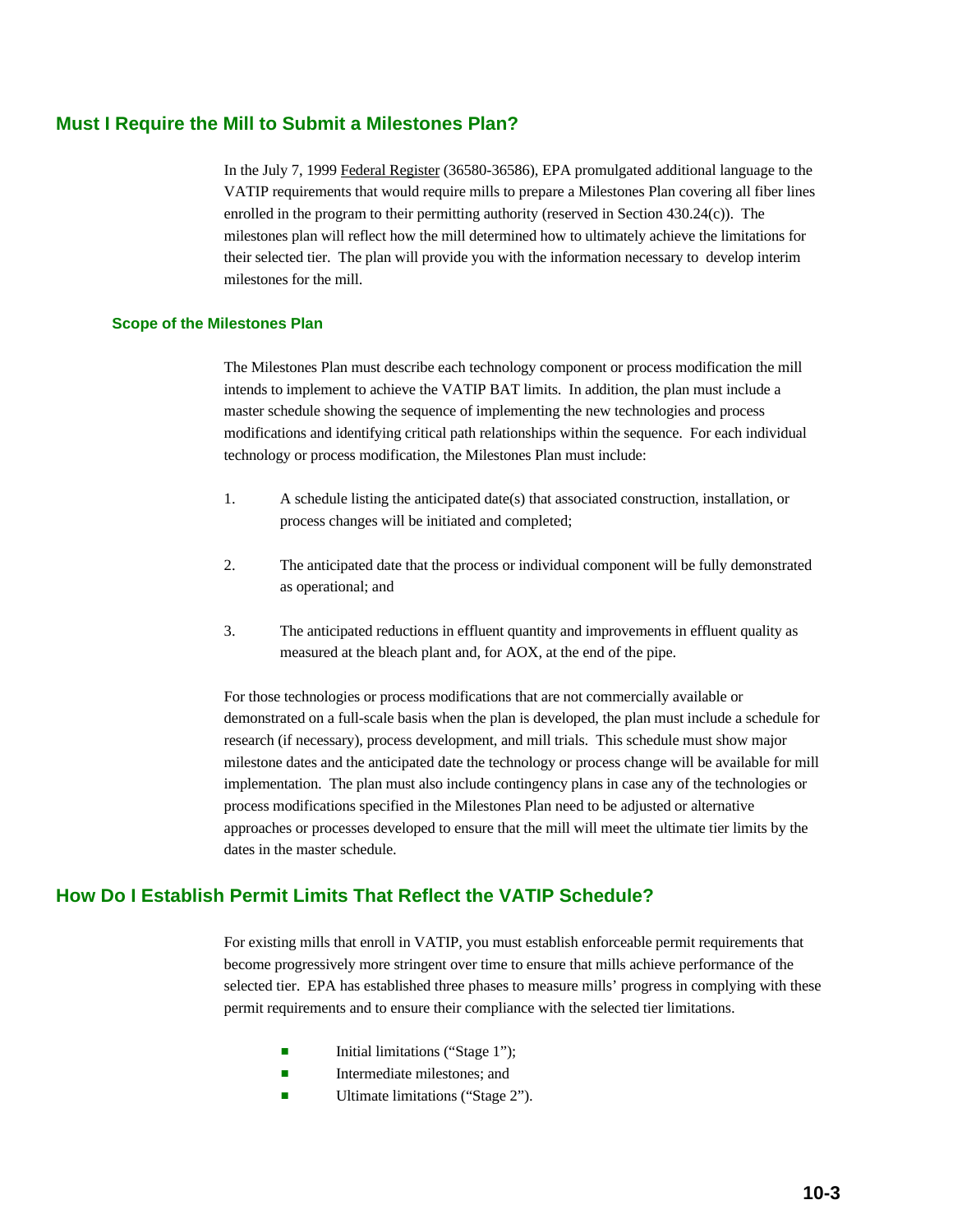You should include reopener clauses in the NPDES permit of a mill enrolling in VATIP. This will allow you to adjust the permit to reflect the results as the mill implements advanced pollution prevention technologies and improves their effluent quality. Figure 10-1 summarizes the permit process discussion presented below.

#### **Initial Limitations (Stage 1)**

Initial limitations (Stage 1) for each fiber line enrolled in VATIP must reflect either *existing* effluent quality (EEQ) or the technology-based limits in the mill's last permit, whichever is more stringent. EEQ refers to the current levels of chlorinated pollutants in the mill's effluent. For pollutants limited in bleach plant effluent (e.g., TCDD), you must determine EEQ at the bleach plant. For AOX, which is limited in the final effluent, you must determine EEQ based on the loadings attributable to the fiber line enrolled in VATIP (i.e., the fiber line's percentage of production multiplied by total AOX load). Appendix E presents detailed procedures for calculating EEQ. Stage 1 limitations ensure that, at a minimum, EEQ is maintained as the mill moves toward achieving Stage 2 limitations in its selected tier.

You must require mills to meet these Stage 1 limitations immediately by including them in the permit because the limitations constitute BAT for enrolled fiber lines engaged in the initial phase of achieving the ultimate limitations (Stage 2). Under the CWA, mills must immediately comply with BAT promulgated after March 31, 1989 (CWA §301(b)(2)). As discussed in more detail in the preamble to the rule (63 FR 18600-06), the remaining VATIP limitations and requirements become BAT over a period of time. The rule requires immediate compliance with those limitations as well (e.g., the "Stage 2" limitations), but only if they have ripened into BAT. For example, for Stage 2 limitations for Tier II, that would be April 15, 2009. See 40 CFR  $§430.24(b)(4)(ii)(B).$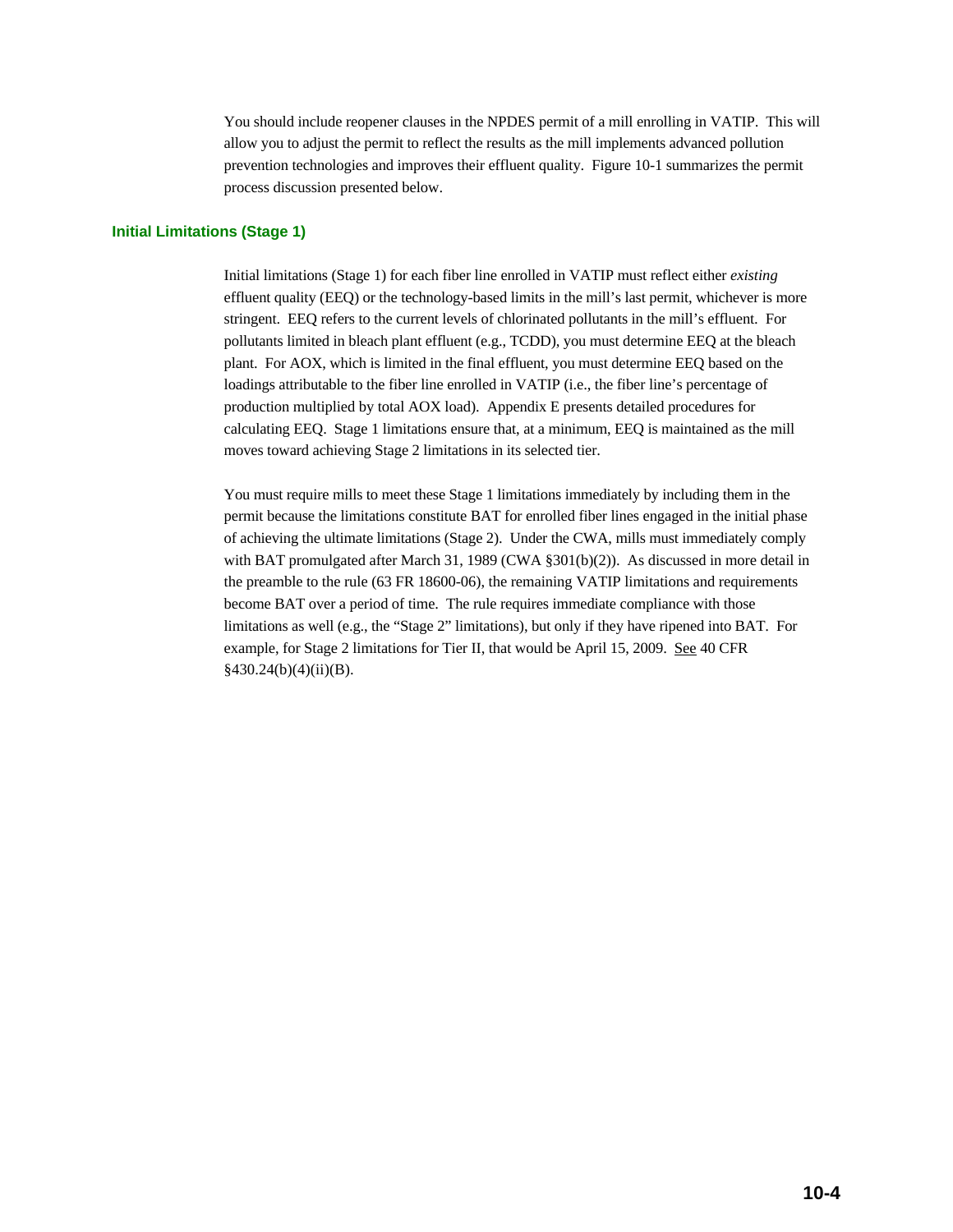

# **Figure 10-1: Permit Process for Direct Discharges During Each Phase of VATIP**

<sup>(</sup>a) Note: New sources must comply with VATIP upon commencing operations.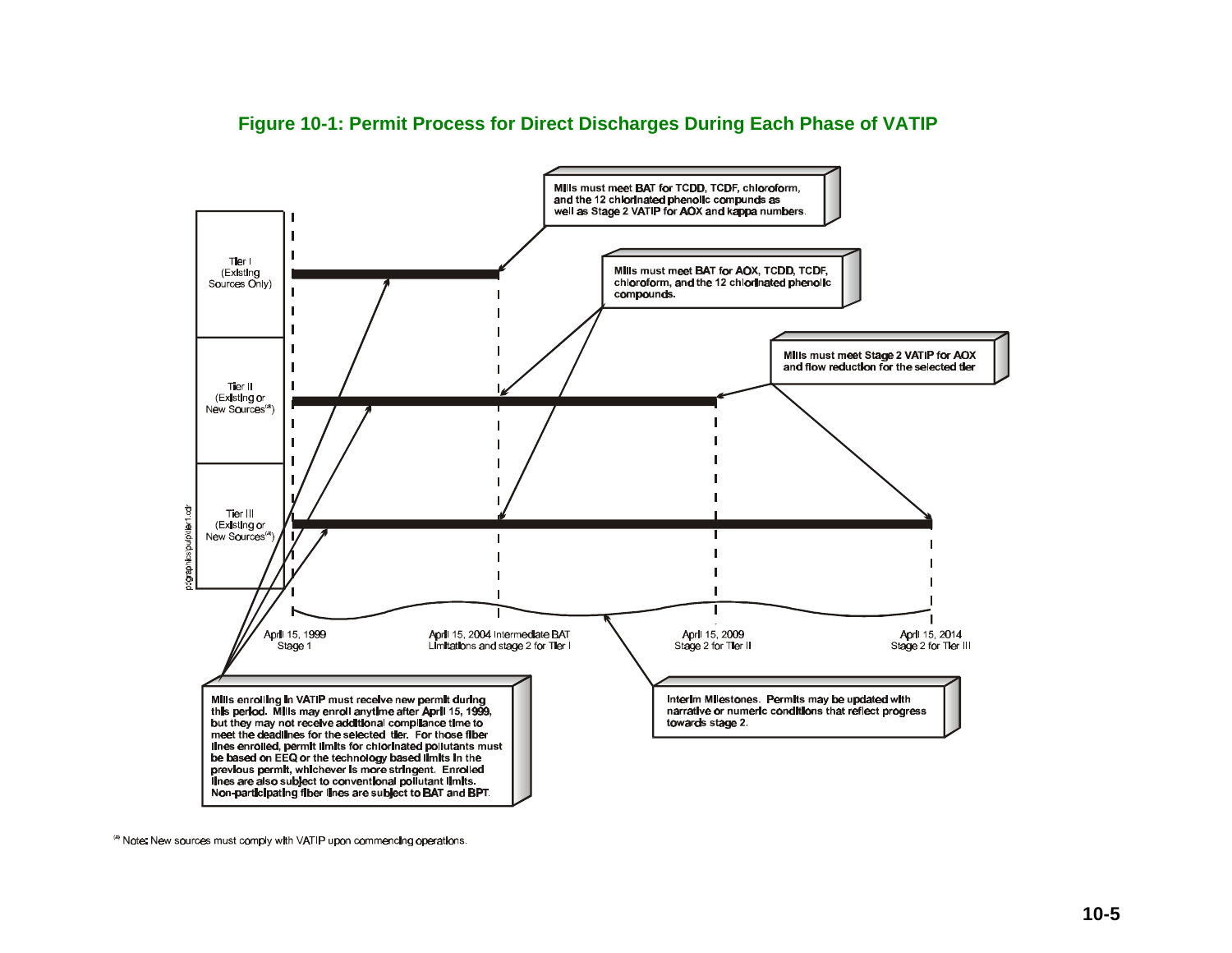#### **Intermediate Milestones**

You must establish two sets of interim milestones that are critical in assuring that mills incrementally improve their effluent quality prior to achieving Stage 2 limits.

1. Intermediate BAT Limitations

You must require existing mills enrolled in all three tiers to comply with interim limitations equivalent to BAT for the 15 regulated chlorinated pollutants no later than April 15, 2004. At that time, note that those mills enrolled in Tier I are also required to fully comply with Stage 2 limitations for AOX and kappa number limits.

EPA anticipates that mills that enroll in Tiers II or III will achieve limits for chlorinated pollutants by April 15, 2004, by substantially modifying pulping and bleaching processes (i.e., installing oxygen delignification, ECF, or TCF). Mills will most likely install oxygen delignification and ECF or TCF processes before achieving the wastewater flow objectives to allow them enough time to design, test, and install emerging or yet-to-be-developed wastewater flow reduction processes to help meet the Stage 2 limitations.

You should note that some mills required to achieve WQBELs or other ELG&S equivalent to one or more of the VATIP ELG&S are eligible to enroll in VATIP and to receive the incentives for achieving all VATIP ELG&S. However, you must require mills to comply with existing WQBELs and other ELG&S by the compliance data specified by the applicable law.

#### 2. Interim Milestones

In addition to establishing intermediate BAT limitations, you may wish to establish interim milestones using the information provided by the mill in their Milestones Plan and BPJ to ensure that the mill is progressing toward the Stage 2 limitations. These intermediate milestones, which may be expressed as *narrative or numeric* conditions in the NPDES permit (40 CFR §430.24(b)(2)), should reflect progressive steps toward achieving limitations in the mill's selected tier.

#### **Ultimate Limitations (Stage 2)**

You must require mills to meet ultimate limitations no later than the effective date of the selected tier. Remember, new mills must achieve Stage 2 limitations when they commence operation.

Note that, in addition to VATIP ELG&S, mills enrolled in the incentives program must also meet applicable ELG&S for conventional pollutants (e.g., BOD<sub>5</sub>, TSS, and pH), as well as BMP requirements and any appropriate WQBELs.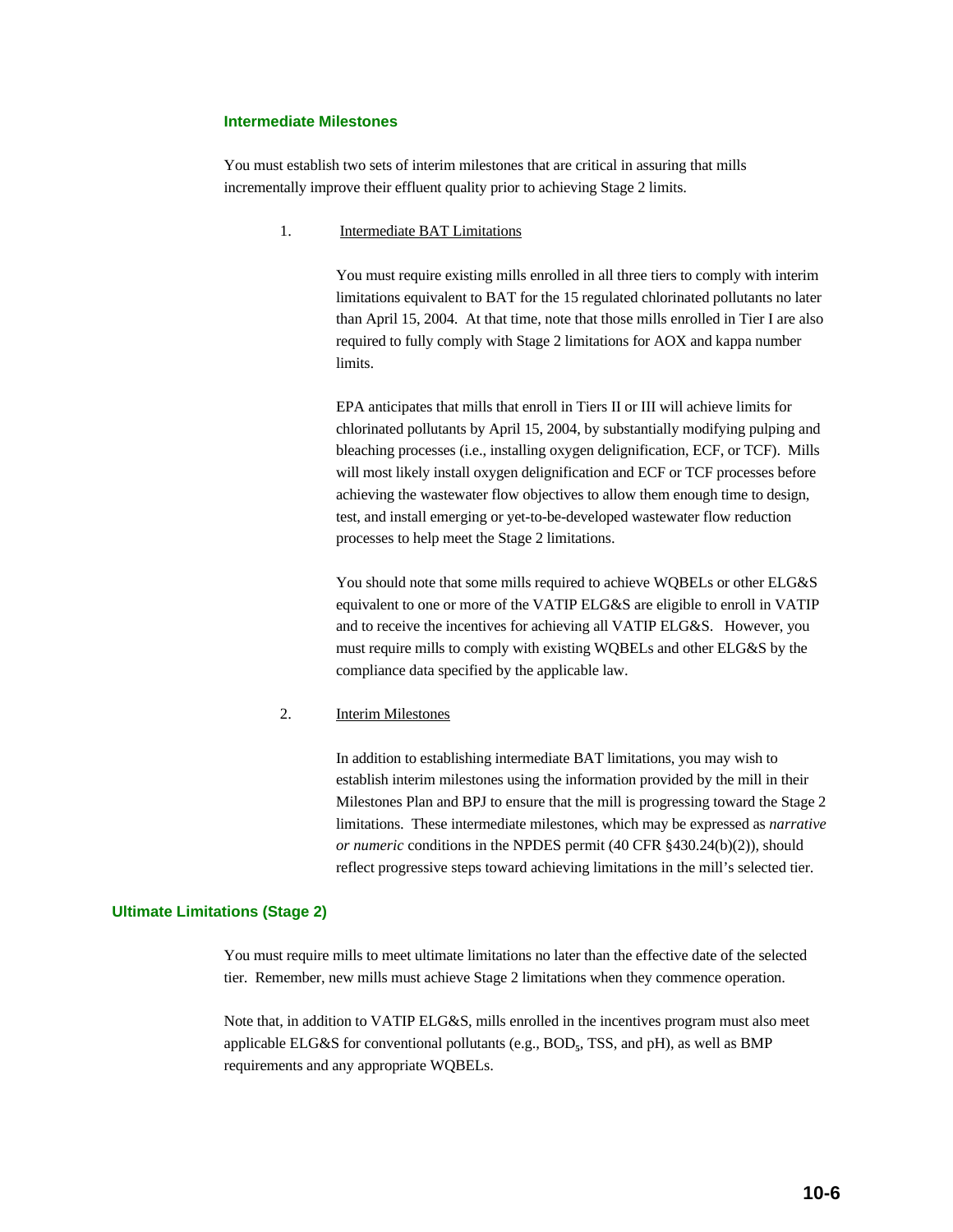# **What are the Reduced Monitoring Requirements?**

Table 10-2 presents the reduced minimum monitoring frequencies established for mills that enroll in VATIP. You may reduce the monitoring frequency for mills enrolled in VATIP only *after* they have met Stage 2 requirements.

During the time between Stage 1, when mills must meet EEQ or the technology-based limits in the last permit, and Stage 2, you should require all mills that enroll in VATIP to monitor at the minimum frequencies established for all chlorinated pollutants (see Table 8-4). This monitoring requirement assures that mills demonstrate that they are consistently achieving EEQ and/or BAT limitations. Keep in mind that EPA did not establish minimum monitoring requirements for those mills that certify that they perform TCF bleaching. For these mills, you may use BPJ to establish monitoring frequencies.

Note that VATIP rewards mills that implement advanced pollution prevention technologies that reduce the amount of chlorine and chlorine dioxide used during bleaching. For those mills that certify that they perform advanced ECF bleaching, the required monitoring of TCDD, TCDF, chloroform, and chlorinated phenolic compounds may be suspended and AOX monitoring may be relaxed one year after the mill meets Stage 2 limitations.

# **Table 10-2: Minimum Monitoring Frequencies for Chlorinated Compounds and AOX for Fiber Lines Enrolled in VATIP**

|                                     | <b>Minimum Monitoring Frequency</b> |                                                                                                                     |                                                                                                                       |                                                                                                                        |        |  |  |
|-------------------------------------|-------------------------------------|---------------------------------------------------------------------------------------------------------------------|-----------------------------------------------------------------------------------------------------------------------|------------------------------------------------------------------------------------------------------------------------|--------|--|--|
| <b>Pollutant</b>                    | $non-ECF(a)$                        |                                                                                                                     | TCF(c)                                                                                                                |                                                                                                                        |        |  |  |
| 12 chlorinated phenolics pollutants | monthly                             |                                                                                                                     | (d)                                                                                                                   |                                                                                                                        |        |  |  |
| 2,3,7,8-TCDD                        | monthly                             |                                                                                                                     | (d)                                                                                                                   |                                                                                                                        |        |  |  |
| 2,3,7,8-TCDF                        | monthly                             |                                                                                                                     | (d)                                                                                                                   |                                                                                                                        |        |  |  |
| Chloroform                          | weekly                              |                                                                                                                     | (d)                                                                                                                   |                                                                                                                        |        |  |  |
| <b>Pollutant</b>                    | non-ECF,<br>any Tier $(a)$          | <b>Advanced ECF -</b><br>Tier I $(b)$                                                                               | <b>Advanced ECF -</b><br>Tier II $(b)$                                                                                | <b>Advanced ECF -</b><br>Tier III $(b)$                                                                                | TCF(c) |  |  |
| <b>AOX</b>                          | daily                               | weekly (for 1 year<br>after achieving<br>Stage 2)<br>monthly (for years)<br>2 through 5 after<br>achieving Stage 2) | weekly (for 1 year<br>after achieving<br>Stage 2)<br>quarterly (for years)<br>2 through 5 after<br>achieving Stage 2) | weekly (for 1 year<br>after achieving<br>Stage 2)<br>annually (for<br>years 2 through 5<br>after achieving<br>Stage 2) | (d)    |  |  |

(a) Pertains to any fiber line that does not use exclusively ECF or TCF bleaching operations.

(b) Pertains to any fiber line that uses exclusively Advanced ECF bleaching processes.

(c) Pertains to any fiber line that uses exclusively TCF bleaching processes.

(d) This regulation does not specify a limit for this pollutant for TCF bleaching processes. Use BPJ.

(e) You must determine the appropriate monitoring frequency for these pollutants after one year under 40 CFR §122.44(i).

(f) The minimum monitoring frequency applies during the initial compliance demonstration period.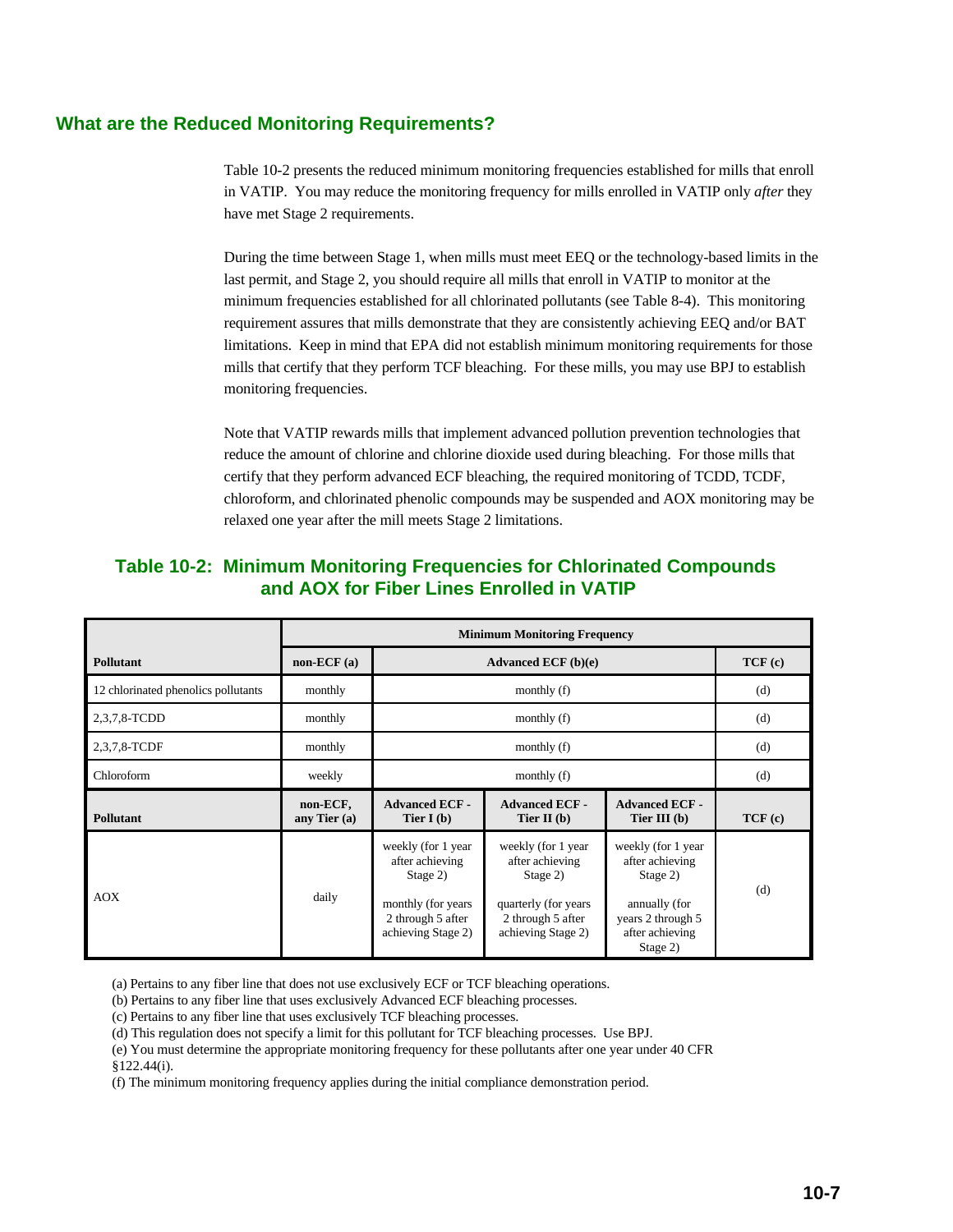# **How Does VATIP Enrollment Affect MACT Compliance Schedule?**

EPA recently promulgated MACT-based NESHAPs for the pulp and paper industry (see 63 FR 18399 and 40 CFR Part 63). For bleaching operations at existing sources, control of chloroform emissions is based on compliance with the BAT ELG&S. Control of other chlorinated HAPs is based on the use of caustic scrubbing of bleach plant air emissions. Existing sources are required to comply with the NESHAP no later than April 16, 2001.

EPA was concerned that requiring mills to comply in three years with MACT standards based on  $ClO<sub>2</sub>$  substitution would discourage mills from enrolling in the VATIP. This is largely because a mill that installs or upgrades a ClO<sub>2</sub> generator before it installs oxygen delignification is likely to construct more capacity than it ultimately will need. A mill that has invested in a large ClO<sub>2</sub> generator would be very reluctant to abandon a portion of that investment soon afterwards in order to participate in the VATIP.

 To encourage mills to participate, EPA extended the date for compliance with the bleach plant standards for mills that enroll in VATIP. The NESHAP sets out a two-phased compliance schedule.

- 1. *Phase One: June 15, 1998 through April 15, 2004.* For existing sources enrolled in VATIP, MACT allows no increase in the existing HAP emission levels from the papergrade bleaching system--i.e., no backsliding--during the initial period when the mill is working toward meeting its VATIP BAT requirements. The effective date of the first phase requirements is June 15, 1998. Mills may not increase their application rates of chlorine or hypochlorite above the average rates determined for the three-month period prior to June 15, 1998.
- 2. *Phase Two: After April 15, 2004.* For existing sources enrolled in VATIP the mill must achieve the MACT standard for chloroform emission reduction; it must also apply controls for other chlorinated HAPs. To comply with the chloroform standard the mill may either:
	- a. comply with baseline BAT for all pollutants, or
	- b. certify that chlorine and hypochlorite are not used in the bleach plant.

All mills that enroll in the VATIP must comply with the second phase of existing source MACT no later than April 15, 2004.

The MACT rule also allows an extended compliance time for *all* mills to collect and control HVLC gas streams from the kraft pulping process (that is, air emissions from brownstock washing and oxygen delignification). The compliance time is extended from three years to eight years (until April 17, 2006). This time extension will allow mills to make changes needed to comply with BAT, such as upgrading brownstock washing and closing pulp screening, prior to collecting and controlling air emissions from these processes. It will also allow mills to make changes needed to comply with VATIP, such as installation of oxygen delignification, prior to controlling air emissions.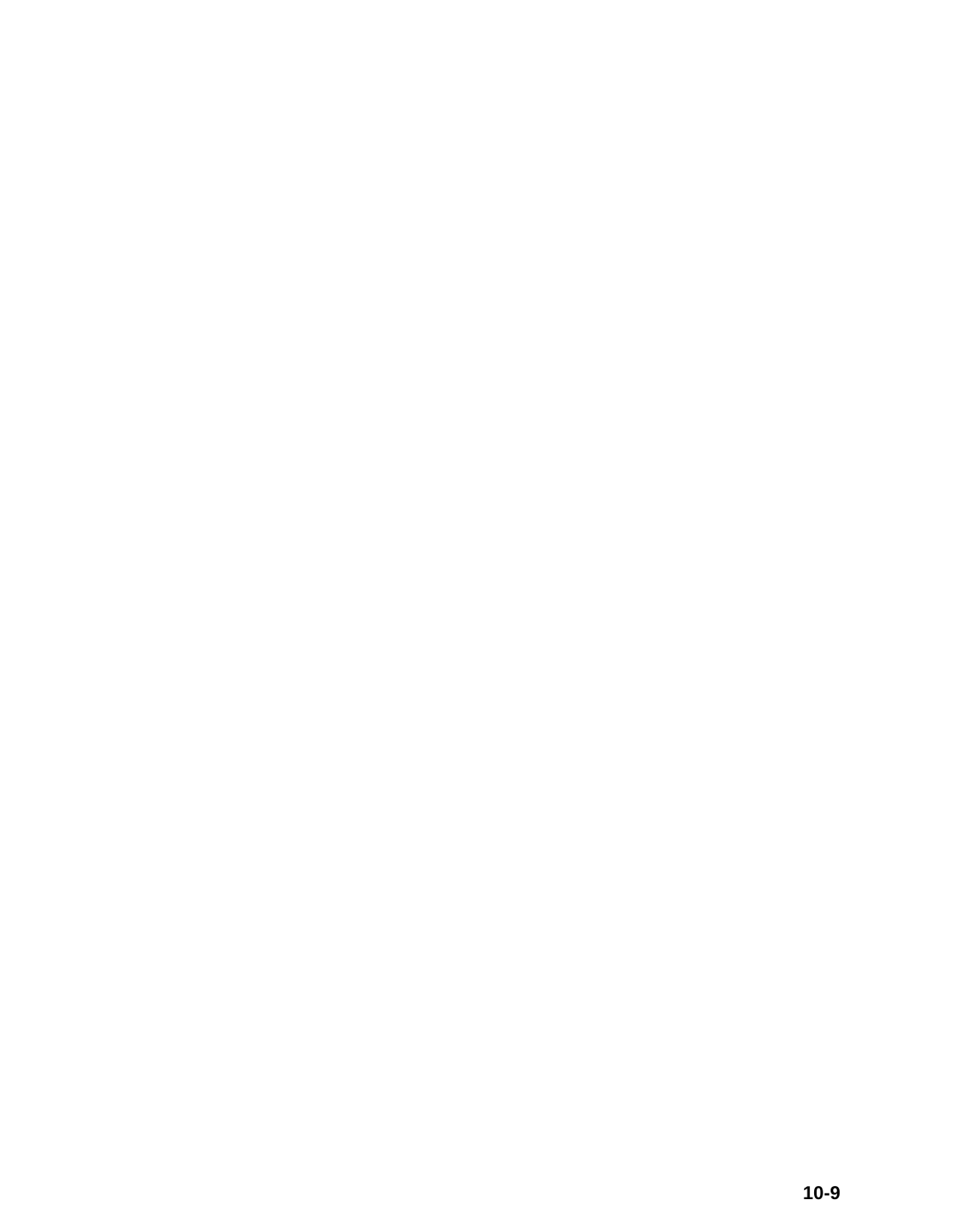# **Case Studies**

ecause there are complex permitting issues associated with 40 CFR 430, this section presents case studies showing the development of NPDES permits for mills subject to BPT and BAT under Subparts B and E. There are nine cas presents case studies showing the development of NPDES permits for mills subject to BPT and BAT under Subparts B and E. There are nine case studies, which cover a variety of mill types and complexity. Each case study presents the following:

- Example mill's current permit status;
- General site description;
- **Information about mill operations relevant to establishing permit limits;**
- **Example 3** Step-by-step approach to determining limits for each regulation (e.g., BPT, BAT); and
- **Example 1** Final limits as they would appear in each example mill's permit.

Table 11-1 summarizes the nine case studies to assist you in selecting the one(s) of most interest to you.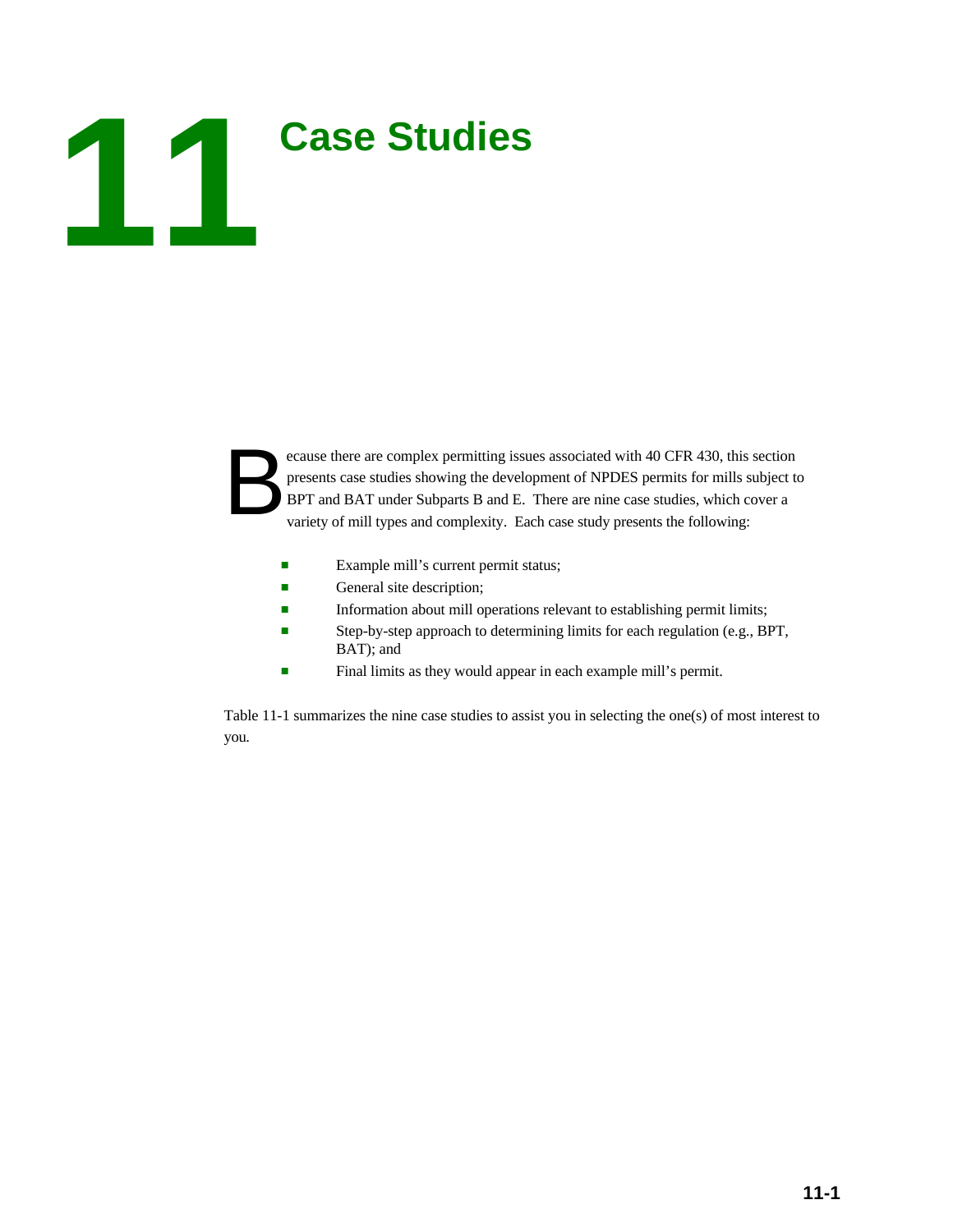| Case<br>Study $#$ | <b>Description of Mill</b>                                                                                                     | <b>Discharge</b><br><b>Status (Direct)</b><br>or Indirect) | Subpart(s)<br>Covering<br><b>Operations</b> | <b>Is Mill</b><br><b>Enrolling</b> in<br>VATIP? |
|-------------------|--------------------------------------------------------------------------------------------------------------------------------|------------------------------------------------------------|---------------------------------------------|-------------------------------------------------|
| $\mathbf{1}$      | Bleached kraft mill with multiple products                                                                                     | D                                                          | Subpart B                                   |                                                 |
| $\overline{c}$    | Papergrade sulfite mill with multiple products                                                                                 | D                                                          | Subpart E                                   |                                                 |
| 3                 | Colocated bleached papergrade kraft and papergrade sulfite<br>mills with multiple products                                     | D                                                          | Subparts B and E                            |                                                 |
| $\overline{4}$    | Colocated bleached papergrade kraft, thermomechanical, and<br>secondary deink fiber mills with multiple products               | D                                                          | Subparts B, G, and I                        |                                                 |
| 5                 | Bleached papergrade kraft mill with multiple products and<br>seasonal discharge                                                | D                                                          | Subpart B                                   |                                                 |
| 6                 | Bleached papergrade kraft mill with multiple products and one<br>existing fiber line and one new fiber line                    | D                                                          | Subpart B                                   |                                                 |
| 7                 | Bleached papergrade kraft mill that discharges to a POTW                                                                       | T                                                          | Subpart B                                   |                                                 |
| 8                 | Bleached papergrade kraft mill with multiple products and one<br>existing fiber line and one new fiber line enrolling in VATIP | D                                                          | Subpart B                                   | X                                               |
| 9                 | Bleached papergrade kraft mill with purchased pulp in addition<br>to an existing fiberline                                     | D                                                          | Subpart B                                   |                                                 |

# **Table 11-1: Summary of Case Studies**

# **Case Study #1**

The Softwood Paper Corporation manufactures fine paper and market pulp. The mill, which discharges effluent into the Seneca River, has submitted an application for a new NPDES permit because their current permit expires September 16, 1999.

## **Case Study #1 highlights:**

- 1. Permit process for direct discharging mill with operations in Subpart B.
- 2. Production rate determination.

## **General Site Description**

The Softwood Paper Corporation operates one bleached kraft fiber line and two paper machines, one to produce fine paper and another to produce market pulp.

### **Relevant Information for Establishing Permit Limits**

The table below summarizes the information from the permit application you need to calculate discharge limits for the reissued NPDES permit.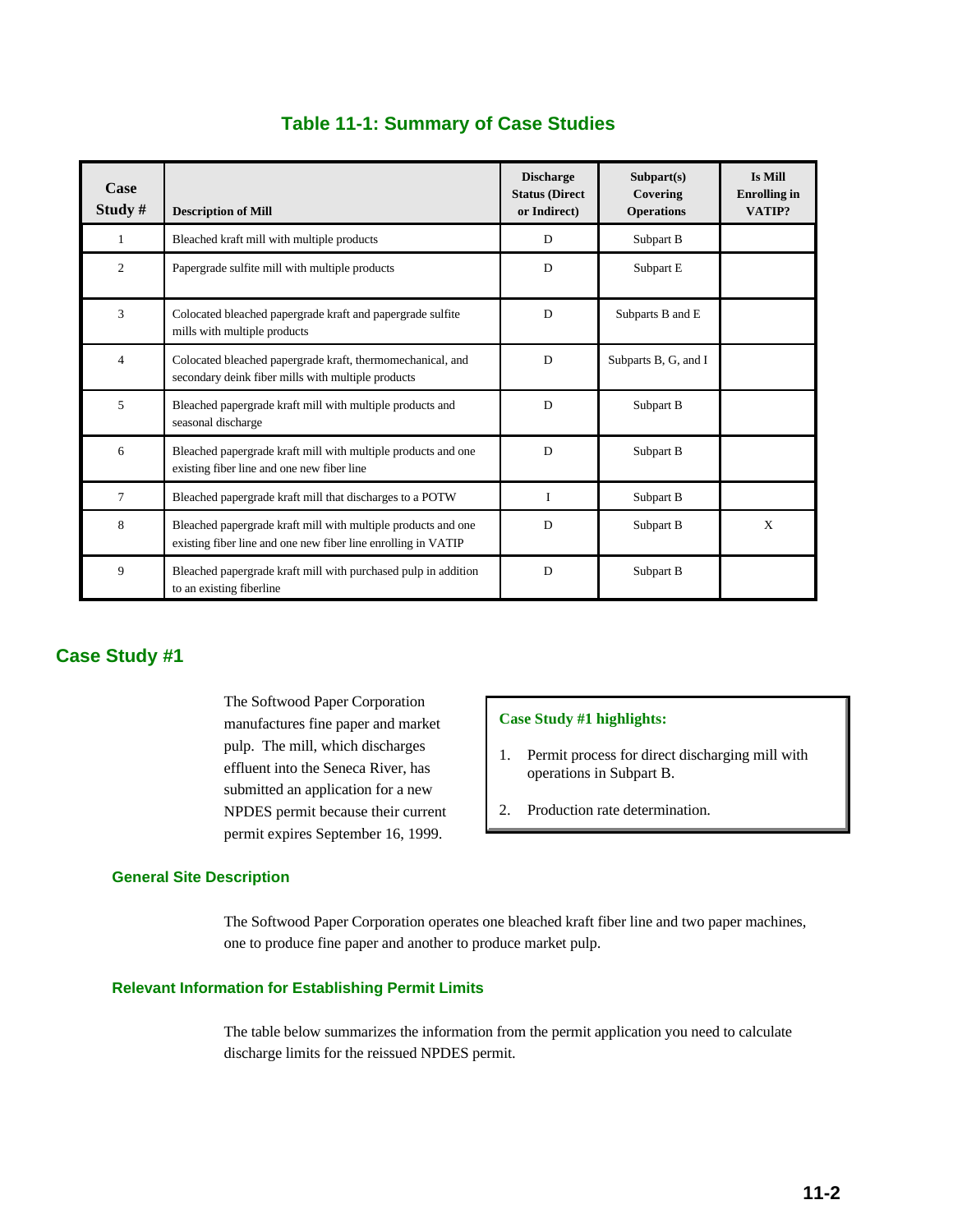| <b>Information Needed to Establish Permit Limits for Case Study #1</b>                 |                                                                                                        |  |  |  |  |  |
|----------------------------------------------------------------------------------------|--------------------------------------------------------------------------------------------------------|--|--|--|--|--|
| What type of discharger is the mill?                                                   | <b>Direct</b>                                                                                          |  |  |  |  |  |
| Under which subpart(s) do the mill's operations fall?                                  | Subpart B                                                                                              |  |  |  |  |  |
| The mill is subject to which ELG&S?                                                    | BPT (40 CFR 430.22)<br>Fine Paper Segment<br>Market Bleached Kraft Pulp Segment<br>BAT (40 CFR 430.24) |  |  |  |  |  |
| Is the mill planning on entering VATIP?                                                | No                                                                                                     |  |  |  |  |  |
| Does mill use wet barking; log washing or chip<br>washing; or log flumes or log ponds? | No                                                                                                     |  |  |  |  |  |
| Does the mill certify using TCF?                                                       | N <sub>0</sub>                                                                                         |  |  |  |  |  |
| Does the mill use chlorophenolic biocides?                                             | N <sub>0</sub>                                                                                         |  |  |  |  |  |

Softwood Paper manufactures bleach kraft pulp and two products (fine paper and bleached kraft market pulp). The two products fall under two segments of Subpart B. Because BPT ELGs for conventional pollutants and BAT for AOX and chloroform are mass-based, you must review the production information submitted with the mill's permit application to determine production rates for each product and for bleached pulp to calculate their BPT and BAT limits. The table below explains how to calculate production rates (also see Section 8 for a description of how to determine production rates).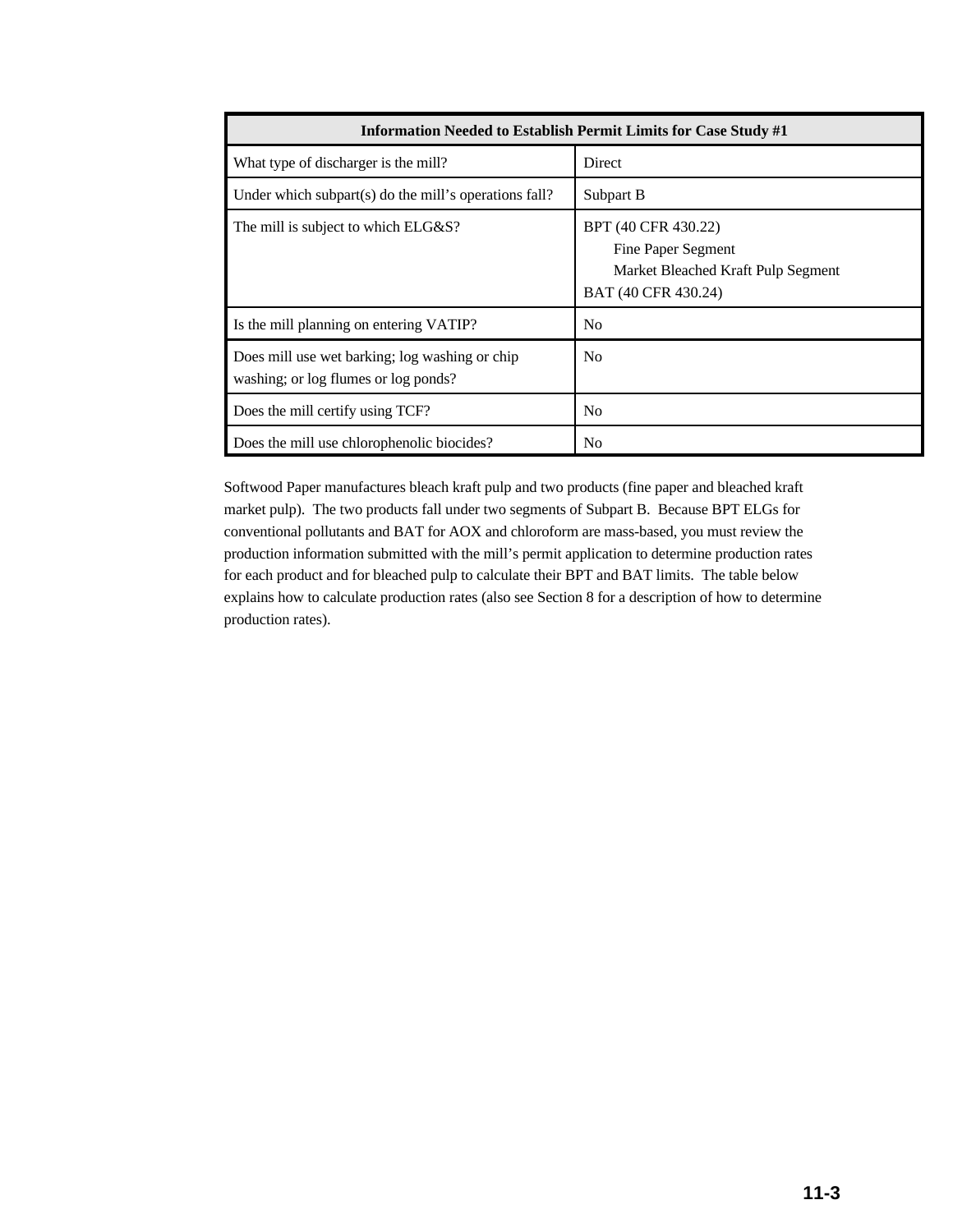In reviewing the monthly production data for Softwood paper from the last five years, you find that the maximum production occurred from August 1996 - July 1997. The monthly production data from this time period will determine the production rate that results in the maximum permit limits for conventional pollutants, AOX, and chloroform.

| <b>Date</b>                                     | <b>Bleached Kraft</b><br><b>Pulp Production</b><br>(ADMT/mol) | <b>Fine Paper Segment</b><br><b>Production Rate</b><br>(OMMT/mo) | <b>Market Pulp</b><br><b>Production Rate</b><br>(ADMT/mol) |
|-------------------------------------------------|---------------------------------------------------------------|------------------------------------------------------------------|------------------------------------------------------------|
| August 1996                                     | 30,600                                                        | 19,000                                                           | 14,100                                                     |
| September 1996                                  | 30,650                                                        | 19,250                                                           | 14,200                                                     |
| October 1996                                    | 30,400                                                        | 19,300                                                           | 14,500                                                     |
| November 1996                                   | 30,800                                                        | 19,500                                                           | 14,650                                                     |
| December 1996                                   | 30,900                                                        | 19,600                                                           | 14,750                                                     |
| January 1997                                    | 30,300                                                        | 19,200                                                           | 14,600                                                     |
| February 1997                                   | 30,700                                                        | 19,000                                                           | 14,500                                                     |
| March 1997                                      | 30,400                                                        | 18,900                                                           | 14,500                                                     |
| April 1997                                      | 30,750                                                        | 19,000                                                           | 14,700                                                     |
| May 1997                                        | 30,500                                                        | 19,100                                                           | 14,800                                                     |
| June 1997                                       | 30,600                                                        | 19,525                                                           | 14,900                                                     |
| <b>July 1997</b>                                | 30,900                                                        | 19,625                                                           | 4,800                                                      |
| <b>Production Total</b><br>(ADMT or<br>OMMT/yr) | 376,500                                                       | 231,000                                                          | 175,000                                                    |
| Total Op. Days/yr                               | 350                                                           | 350                                                              | 350                                                        |
| <b>Total</b><br>(ADMT or<br>OMMT/day)           | 1,050                                                         | 660                                                              | 500                                                        |

## **Determining Permit Limits for Pollutants Regulated Under BPT**

You may then calculate conventional pollutant permit limits using the following equation:

Final Effluent Limit =  $\sum$  (PROD<sub>i</sub>  $\times$  Limit<sub>i</sub>)

| wner |
|------|
|------|

| PROD,  | $=$ | Production rate                |
|--------|-----|--------------------------------|
| LIMIT. | $=$ | ELG for conventional pollutant |
|        | $=$ | Segment                        |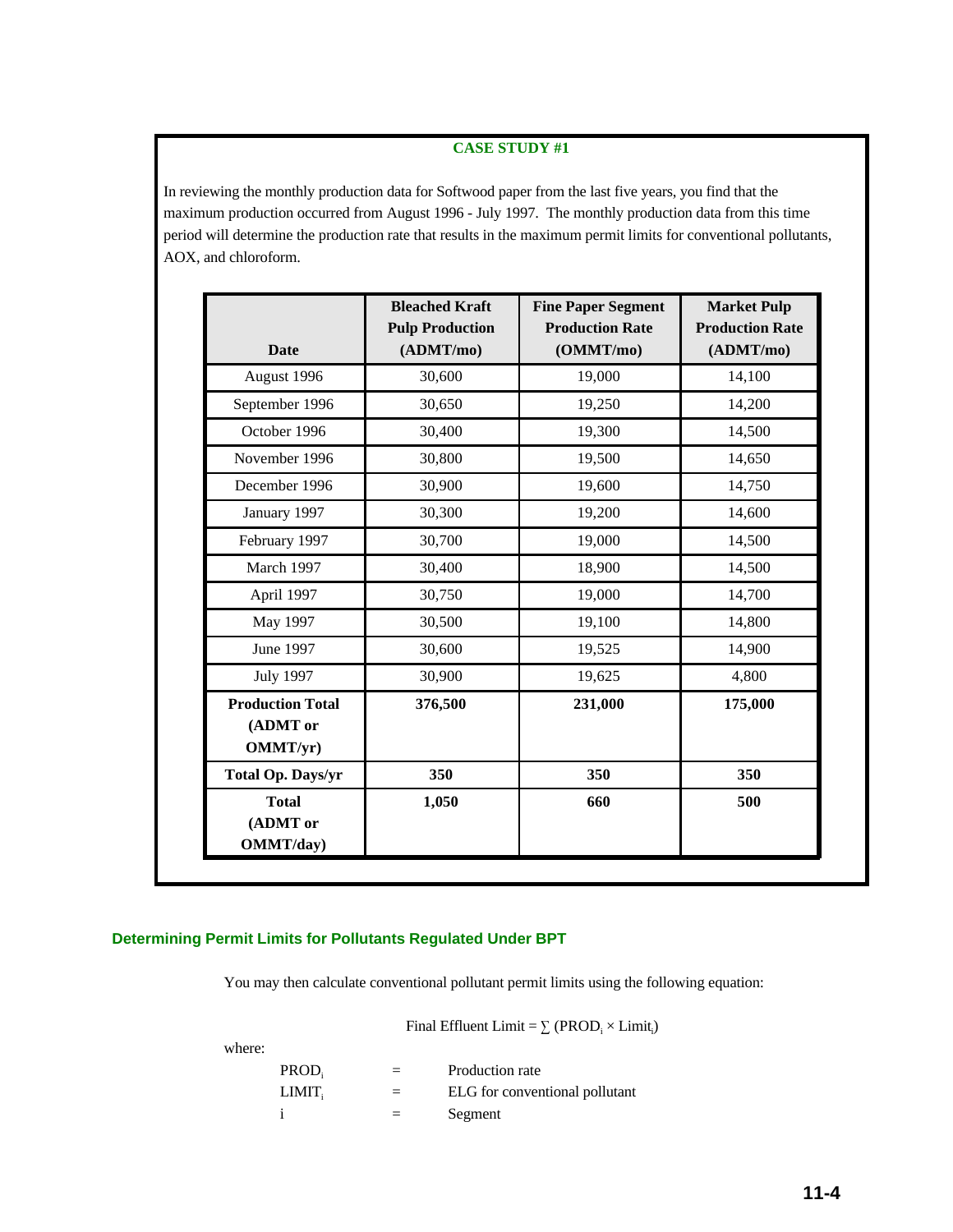Final Effluent Limit =  $(PROD_{\text{fine paper}} \times LIMIT_{\text{fine paper}}) + (PROD_{\text{market pub}} \times LIMIT_{\text{market pub}})$ 

|                                        |                   |                 |                  | <b>TSS</b>     |                        | BOD <sub>5</sub> |                 |                |                        |  |
|----------------------------------------|-------------------|-----------------|------------------|----------------|------------------------|------------------|-----------------|----------------|------------------------|--|
|                                        |                   |                 | Daily Maximum    |                | <b>Monthly Average</b> |                  | Daily Maximum   |                | <b>Monthly Average</b> |  |
| <b>BPT</b> Segment                     | <b>Production</b> | <b>ELG</b>      | <b>Subtotal</b>  | <b>ELG</b>     | <b>Subtotal</b>        | <b>ELG</b>       | <b>Subtotal</b> | <b>ELG</b>     | <b>Subtotal</b>        |  |
| Fine Paper                             | 660 kkg/day       | 22.15<br>kg/kkg | 14.600<br>kg/day | 11.9<br>kg/kkg | 7,850<br>kg/day        | 10.6<br>kg/kkg   | 7.000<br>kg/day | 5.5<br>kg/kkg  | 3,600<br>kg/day        |  |
| <b>Market Pulp</b>                     | 500 kkg/day       | 30.4<br>kg/kkg  | 15,200<br>kg/day | 16.4<br>kg/kkg | 8.200<br>kg/day        | 15.45<br>kg/kkg  | 7,730<br>kg/kkg | 8.05<br>kg/kkg | 4,030<br>kg/day        |  |
| <b>BPT Final Effluent Limit Totals</b> |                   | 29,800 kg/day   |                  | 16,050 kg/day  |                        | 14,730 kg/day    |                 | $7,630$ kg/day |                        |  |

The table below presents the conventional pollutant permit limits calculated for this mill.

### **Determining Permit Limits for Pollutants Regulated Under BAT**

The bleaching operations at Softwood Paper are covered under Subpart B. BAT ELGs for the regulated toxic and nonconventional pollutants are either concentration-based or mass-based. For concentration-based ELGs, you may simply include the limit specified in 40 CFR 430.24 for each pollutant as the permit limit.

### **Example: Concentration-Based Limit Calculation**

TCDF: Maximum for one day = 31.9 pg/L TCDD: <ML; Method 1613 ML for TCDD = 10 pg/L, TCDD maximum for one day = <10 pg/L

### **Example: Mass-Based Limit Calculation**

For mass-based ELGs, such as those for chloroform and AOX, you must calculate the production rate of unbleached pulp entering the bleach plant. Using the maximum production time period illustrated above, the following table explains how to calculate the production rate for these pollutants (also see Section 8 for a description of how to determine production rate).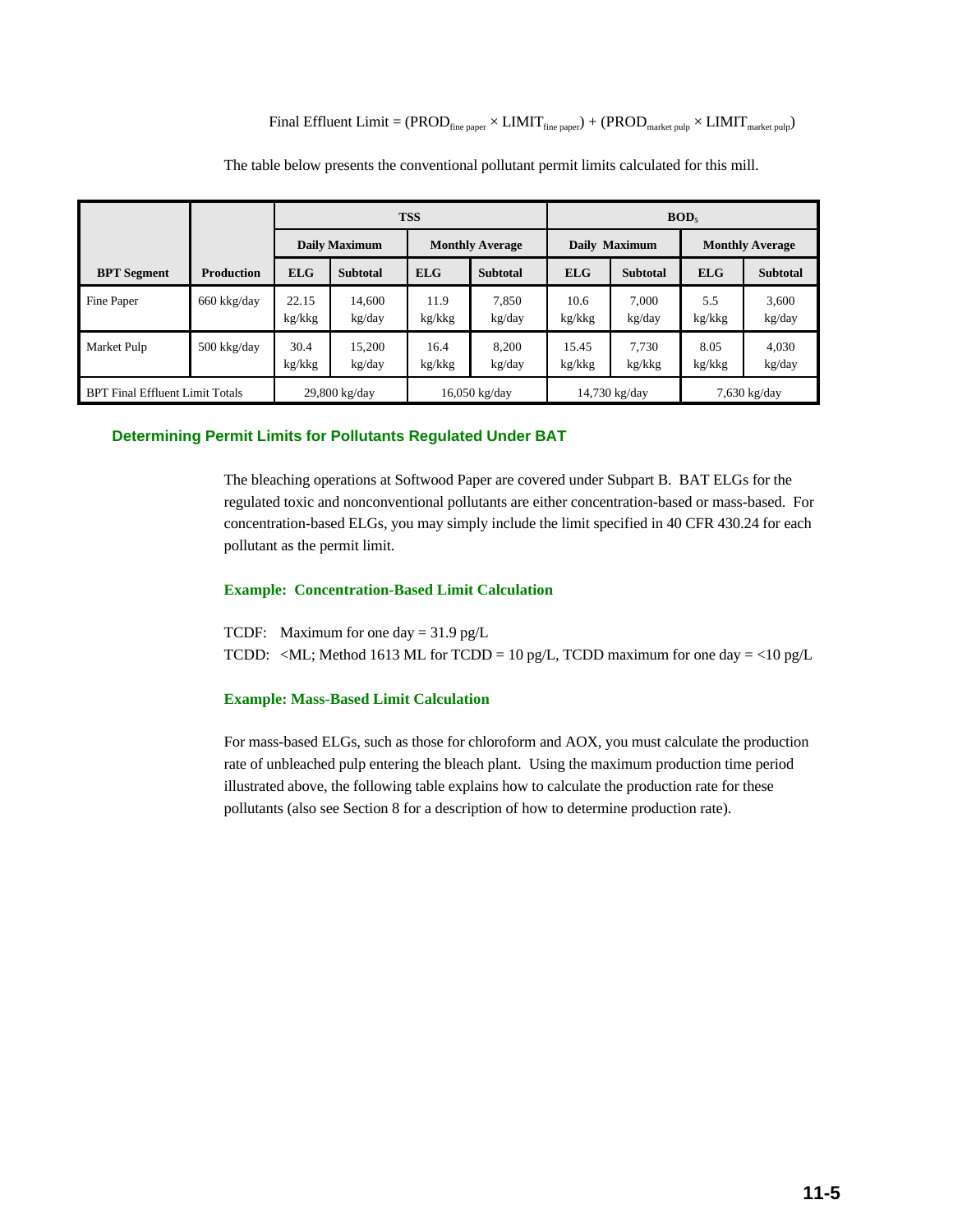In your review of the permit application, you determine that the following production rate results in maximum AOX and chloroform permit limits.

| <b>Date</b>                          | <b>Bleached Kraft Pulp</b><br><b>Production (ADMT)</b> |  |  |
|--------------------------------------|--------------------------------------------------------|--|--|
| August 1996                          | 30,600                                                 |  |  |
| September 1996                       | 30,650                                                 |  |  |
| October 1996                         | 30,400                                                 |  |  |
| November 1996                        | 30,800                                                 |  |  |
| December 1996                        | 30,900                                                 |  |  |
| January 1997                         | 30,300                                                 |  |  |
| February 1997                        | 30,700                                                 |  |  |
| March 1997                           | 30,400                                                 |  |  |
| April 1997                           | 30,750                                                 |  |  |
| May 1997                             | 30,500                                                 |  |  |
| June 1997                            | 30,600                                                 |  |  |
| <b>July 1997</b>                     | 30,900                                                 |  |  |
| <b>Production Subtotal (ADMT/yr)</b> | 376,500                                                |  |  |
| <b>Total Op. Days/Year</b>           | 350                                                    |  |  |
| <b>Production Subtotal (ADMT/yr)</b> | 1,050                                                  |  |  |

Softwood Paper used an 8% shrinkage factor for the bleached papergrade kraft pulp production data submitted with their permit application. As a result, you can calculate the production rate for determining AOX and chloroform permit limits as follows:

 $1050/(1-0.08) = 1,141$  ADMT/day of unbleached papergrade kraft pulp entering the bleach plant.

You may then determine permit limits for AOX and chloroform using the following equation:

Bleach plant or final effluent limit  $=$  PROD  $\times$  LIMIT

where:

| PROD  | $=$ | Production rate for AOX and chloroform $(MT/day = kkg/day)$ |
|-------|-----|-------------------------------------------------------------|
| LIMIT | $=$ | ELG for AOX or chloroform                                   |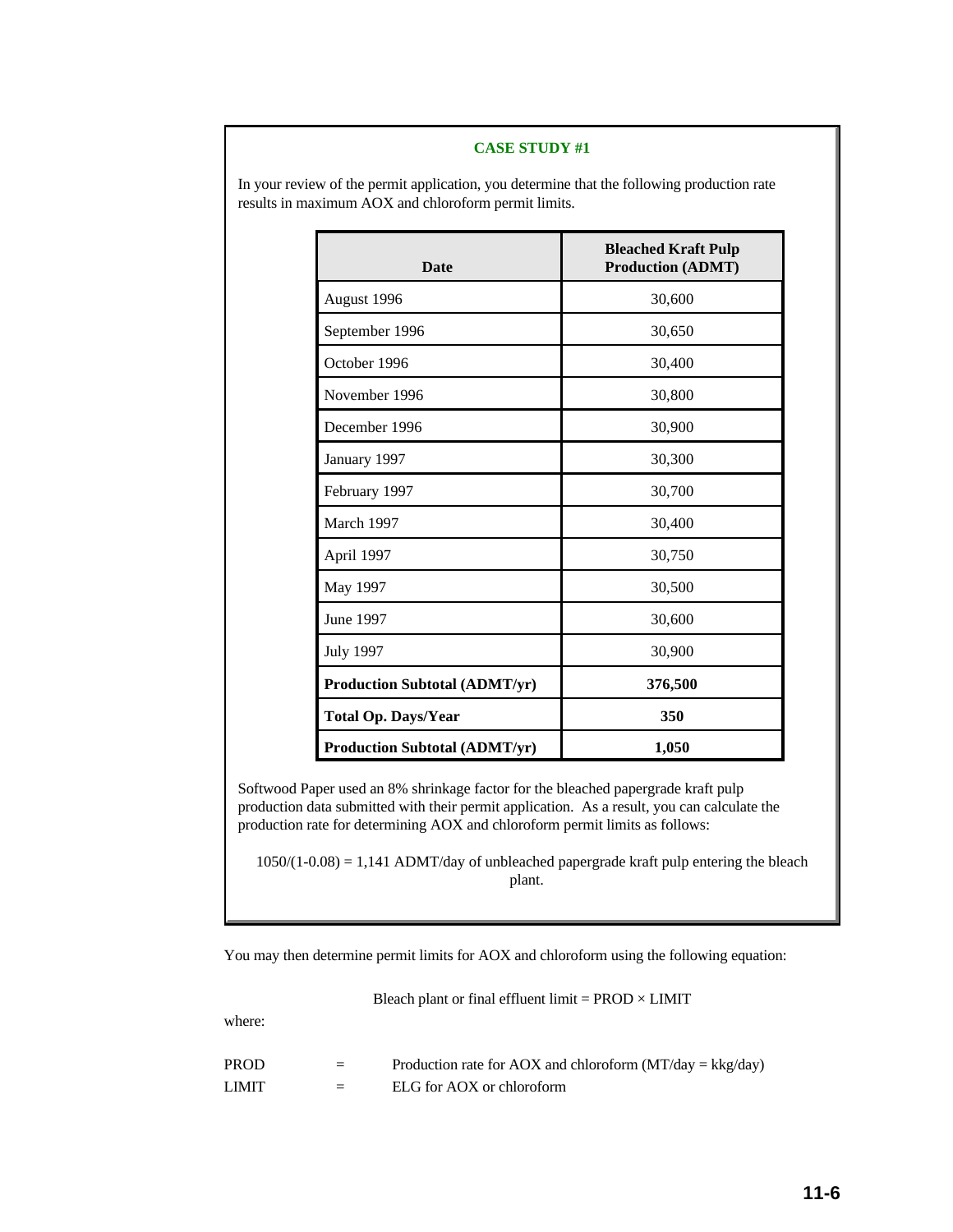**Alert!** Remember, the mill must demonstrate compliance with chloroform limits at bleach plant effluent but with AOX limits at the final effluent.

### The table below presents the limits calculated for AOX and chloroform.

|                |                   |                      |              |                        | Chloroform    |                 |                 |                        | <b>AOX</b>    |  |  |  |
|----------------|-------------------|----------------------|--------------|------------------------|---------------|-----------------|-----------------|------------------------|---------------|--|--|--|
|                |                   | <b>Daily Maximum</b> |              | <b>Monthly Average</b> |               | Daily Maximum   |                 | <b>Monthly Average</b> |               |  |  |  |
| <b>Mill</b>    | <b>Production</b> | <b>ELG</b>           | <b>Total</b> | <b>ELG</b>             | <b>Total</b>  | <b>ELG</b>      | <b>Total</b>    | <b>ELG</b>             | <b>Total</b>  |  |  |  |
| Softwood paper | 1.141<br>kkg/day  | 6.92<br>g/kkg        | '.90 kg/day  | 4.14<br>g/kkg          | $4.72$ kg/day | 0.951<br>kg/kkg | 1.085<br>kg/day | 0.623<br>kg/kkg        | 711<br>kg/day |  |  |  |

### **Final Permit Limits for Softwood Paper**

Table 11-2 presents the permit limits for Softwood Paper Corporation's NPDES permit.

Under the Clean Water Act, the NPDES permit must require immediate compliance with the new limitations. The permit will be issued in September 1999 (which is over a year after the promulgation of the final rule), and you are requiring Softwood Paper to meet permit limits immediately upon the reissuance of the permit. As shown in Table 11-2, using BPJ, you have included in the permit:

- 1. COD monitoring requirements;
- 2. Monitoring frequencies for conventional pollutants; and
- 3. Mandatory flow measurement and recording of bleach plant and final effluent.

Make sure you also include the following in the permit:

- **Example 2** A reopener clause so that you may include COD permit limits when EPA promulgates ELGs for this pollutant (see Section 8);
- Dilution prohibition as a permit condition (see Section 8);
- **Process upsets as a permit condition (see Section 8); and**
- BMP requirements as permit conditions (see Section 9).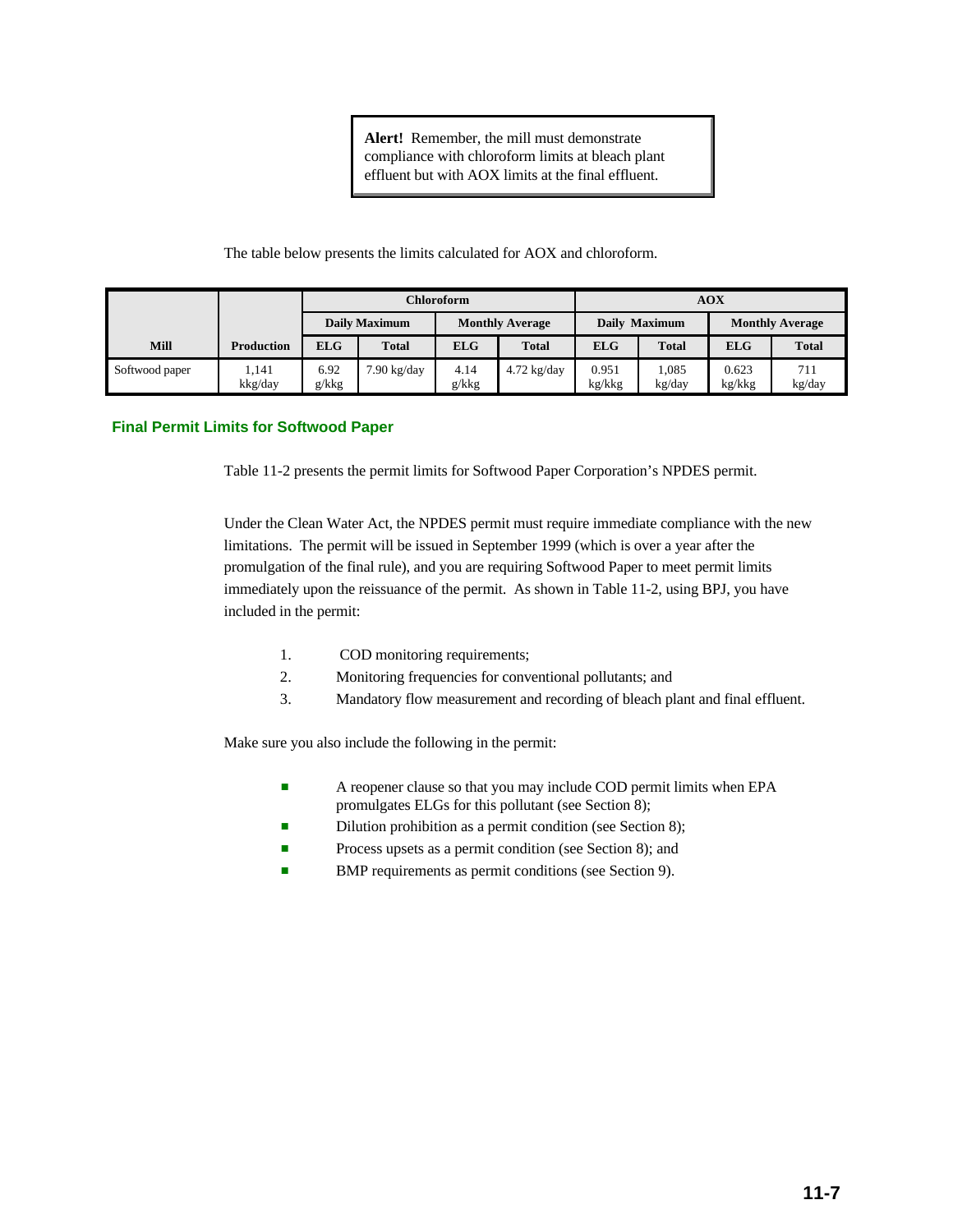|                           | <b>Permit Limits</b> |                        |                                     | <b>Sample</b> | <b>Sample Collection</b> |
|---------------------------|----------------------|------------------------|-------------------------------------|---------------|--------------------------|
| Pollutant                 | 1-Day Maximum        | <b>Monthly Average</b> | <b>Effluent Monitoring Location</b> | Frequency     | <b>Method</b>            |
| <b>TCDD</b>               | $<$ 10 pg/L          | $\overline{a}$         | <b>Bleach Plant Effluent</b>        | Monthly       | 24 hr composite          |
| <b>TCDF</b>               | 31.9 pg/L            | $\overline{a}$         | <b>Bleach Plant Effluent</b>        | Monthly       | 24 hr composite          |
| Chloroform                | $7.90$ kg/day        | $4.72$ kg/day          | Bleach Plant Effluent**             | Weekly        | 24 hr composite          |
| Trichlorosyringol         | <2.5 $\mu$ g/L       |                        | <b>Bleach Plant Effluent</b>        | Monthly       | 24 hr composite          |
| 3.4.5-Trichlorocatechol   | <5.0 $\mu$ g/L       | $\overline{a}$         | <b>Bleach Plant Effluent</b>        | Monthly       | 24 hr composite          |
| 3,4,6-Trichlorocatechol   | <5.0 $\mu$ g/L       | $\overline{a}$         | <b>Bleach Plant Effluent</b>        | Monthly       | 24 hr composite          |
| 3,4,5-Trichloroguaiacol   | <2.5 $\mu$ g/L       | $\overline{a}$         | <b>Bleach Plant Effluent</b>        | Monthly       | 24 hr composite          |
| 3,4,6-Trichloroguaiacol   | $<$ 2.5 $\mu$ g/L    | $\overline{a}$         | <b>Bleach Plant Effluent</b>        | Monthly       | 24 hr composite          |
| 4,5,6-Trichloroguaiacol   | $<$ 2.5 $\mu$ g/L    | $\overline{a}$         | <b>Bleach Plant Effluent</b>        | Monthly       | 24 hr composite          |
| 2,4,5-Trichlorophenol     | <2.5 $\mu$ g/L       | $\overline{a}$         | <b>Bleach Plant Effluent</b>        | Monthly       | 24 hr composite          |
| 2,4,6-Trichlorophenol     | $<$ 2.5 $\mu$ g/L    | $\overline{a}$         | <b>Bleach Plant Effluent</b>        | Monthly       | 24 hr composite          |
| Tetrachlorocatechol       | $<$ 5.0 $\mu$ g/L    | $\overline{a}$         | <b>Bleach Plant Effluent</b>        | Monthly       | 24 hr composite          |
| Tetrachloroguaiacol       | $<$ 5.0 $\mu$ g/L    | $\overline{a}$         | <b>Bleach Plant Effluent</b>        | Monthly       | 24 hr composite          |
| 2,3,4,6-Tetrachlorophenol | <2.5 $\mu$ g/L       | $\overline{a}$         | <b>Bleach Plant Effluent</b>        | Monthly       | 24 hr composite          |
| Pentachlorophenol         | <5.0 $\mu$ g/L       | $\overline{a}$         | <b>Bleach Plant Effluent</b>        | Monthly       | 24 hr composite          |
| <b>AOX</b>                | $1,085$ kg/day       | $711$ kg/day           | <b>Final Effluent</b>               | Daily         | 24 hr composite          |
| $COD*$                    | Report               |                        | <b>Final Effluent</b>               | Weekly        | 24 hr composite          |
| BOD <sub>s</sub>          | 14,730 kg/day        | 7,630 kg/day           | <b>Final Effluent</b>               | 3 Days/Week   | 24 hr composite          |
| <b>TSS</b>                | 29,800 kg/day        | 16,050 kg/day          | <b>Final Effluent</b>               | 3 Days/Week   | 24 hr composite          |
| pH                        | $5-9$                | $\overline{a}$         | <b>Final Effluent</b>               | 5 Days/Week   | Grab                     |
| $Flow*$                   | Report               | Report                 | <b>Bleach Plant Effluent</b>        | Continuous    | Recorder                 |
| $Flow*$                   | Report               | Report                 | <b>Final Effluent</b>               | Continuous    | Recorder                 |

\*Reporting for COD and flow determined using Best Professional Judgment (BPJ).

\*\*Acid and alkaline streams monitored separately.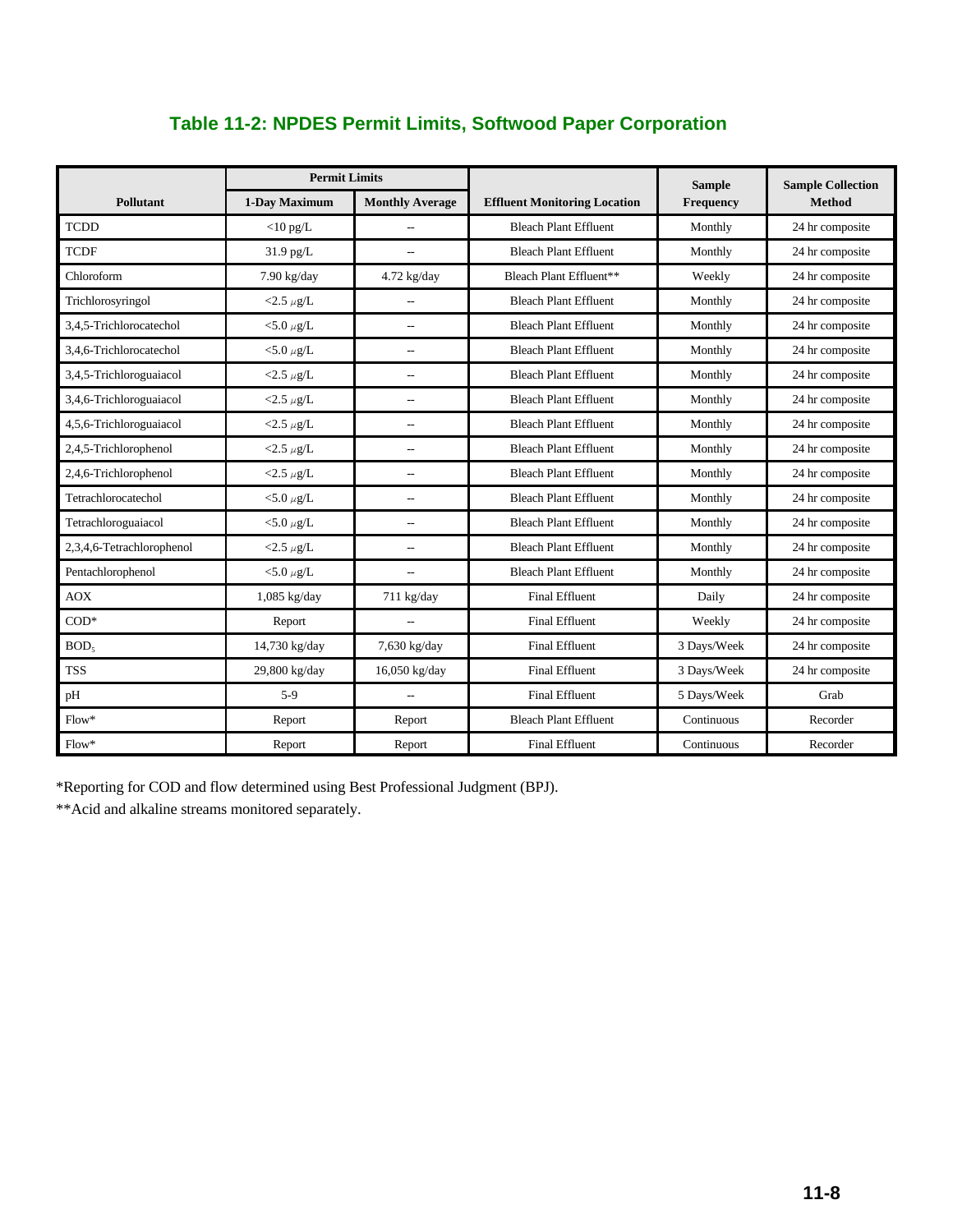# **Case Study #2**

The White Bright Paper Company manufactures fine paper. Wastewaters produced during mill operations are treated using primary

and secondary treatment prior to discharge into the Falls River. The mill has submitted a permit application to you because their NPDES permit expired January 1, 1998.

### **Case Study #2 highlights:**

- 1. Permit process for direct dischargers with operations in Subpart E.
- 2. Production rate determination.

### **General Site Description**

The White Bright Paper Company operates a papergrade sulfite process to produce pulp which it bleaches, and then uses it to make fine paper. The sulfite process uses a continuous digester and is ammonium-based. Prior to bleaching, the pulp is washed using vacuum washers.

### **Relevant Information for Establishing Permit Limits**

The table below summarizes the information from the permit application you need to calculate discharge limits for the reissued NPDES permit.

| Information Needed to Establish Permit Limits for Case Study #2                        |                                                                                                                                |  |  |  |  |
|----------------------------------------------------------------------------------------|--------------------------------------------------------------------------------------------------------------------------------|--|--|--|--|
| What type of discharger is the mill?                                                   | Direct                                                                                                                         |  |  |  |  |
| Under which subpart(s) do the mill's operations fall?                                  | Subpart E                                                                                                                      |  |  |  |  |
| The mill is subject to which ELG&S?                                                    | BPT (40 CFR 430.52)<br>Papergrade Sulfite with Continuous<br>Digester Segment<br>BAT (40 CFR 430.54)<br>Ammonium-based Segment |  |  |  |  |
| Is the mill planning on entering VATIP?                                                | N <sub>0</sub>                                                                                                                 |  |  |  |  |
| Does mill use wet barking; log washing or chip<br>washing; or log flumes or log ponds? | No                                                                                                                             |  |  |  |  |
| Does the mill certify using TCF?                                                       | N <sub>0</sub>                                                                                                                 |  |  |  |  |
| Does the mill use chlorophenolic biocides?                                             | No                                                                                                                             |  |  |  |  |

### **Determining Permit Limits for Pollutants Regulated Under BPT**

White Bright uses a vacuum washer and continuous digester and, therefore, the mill is subject to the segment of Subpart E that covers these operations. Because the BPT ELGs for conventional pollutants are mass-based, you must review their permit application to determine a production rate to calculate their BPT limits. The table below explains how to calculate production rate.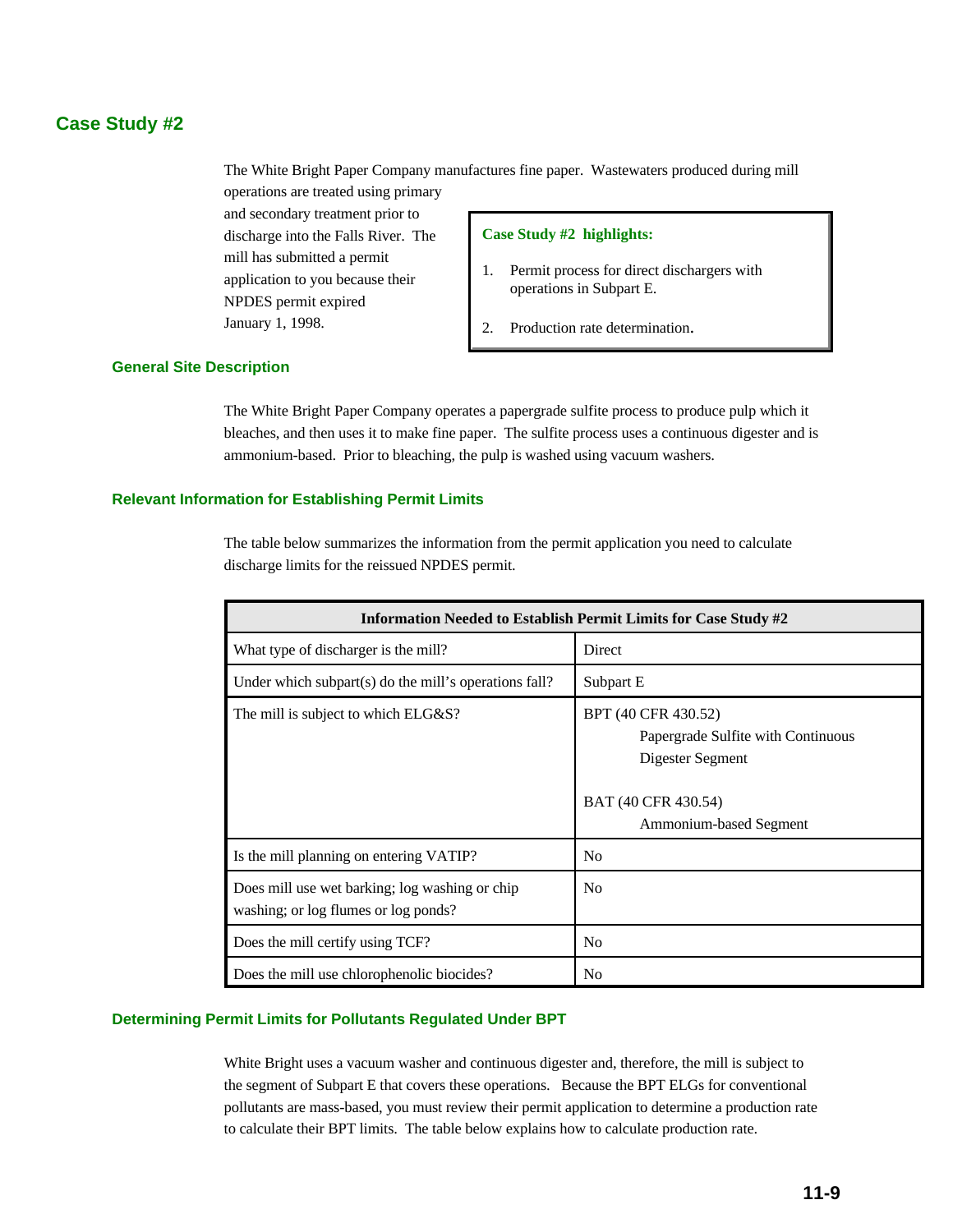In reviewing the monthly production data for White Bright Paper Company from the last five years, you find that the maximum 12-month production occurred from August 1996 - July 1997. The monthly production data from this time period will determine the production rate that results in the maximum permit limits for conventional pollutants.

| <b>Date</b>                         | <b>Fine Paper</b><br><b>Production</b><br>(OMMT) |
|-------------------------------------|--------------------------------------------------|
| August 1996                         | 23,000                                           |
| September 1996                      | 22,500                                           |
| October 1996                        | 22,700                                           |
| November 1996                       | 22,100                                           |
| December 1996                       | 22,300                                           |
| January 1997                        | 22,100                                           |
| February 1997                       | 22,500                                           |
| March 1997                          | 22,300                                           |
| April 1997                          | 22,600                                           |
| May 1997                            | 22,950                                           |
| June 1997                           | 23,000                                           |
| <b>July 1997</b>                    | 21,910                                           |
| <b>Production Total (OMMT/year)</b> | 269,960                                          |
| <b>Total Op. Days/Year</b>          | 340                                              |
| <b>Production Total (OMMT/day)</b>  | 794                                              |

You may then calculate conventional pollutant permit limits using the following equation:

Final Effluent Limit =  $\sum$  (PROD<sub>i</sub>  $\times$  Limit<sub>i</sub>)

where:

| PROD.  | $=$     | Production rate                                        |
|--------|---------|--------------------------------------------------------|
| LIMIT. | $=$ $-$ | ELG for conventional pollutant                         |
|        | $=$     | Subpart E Segment - Facilities with vacuum washers and |
|        |         | continuous digesters                                   |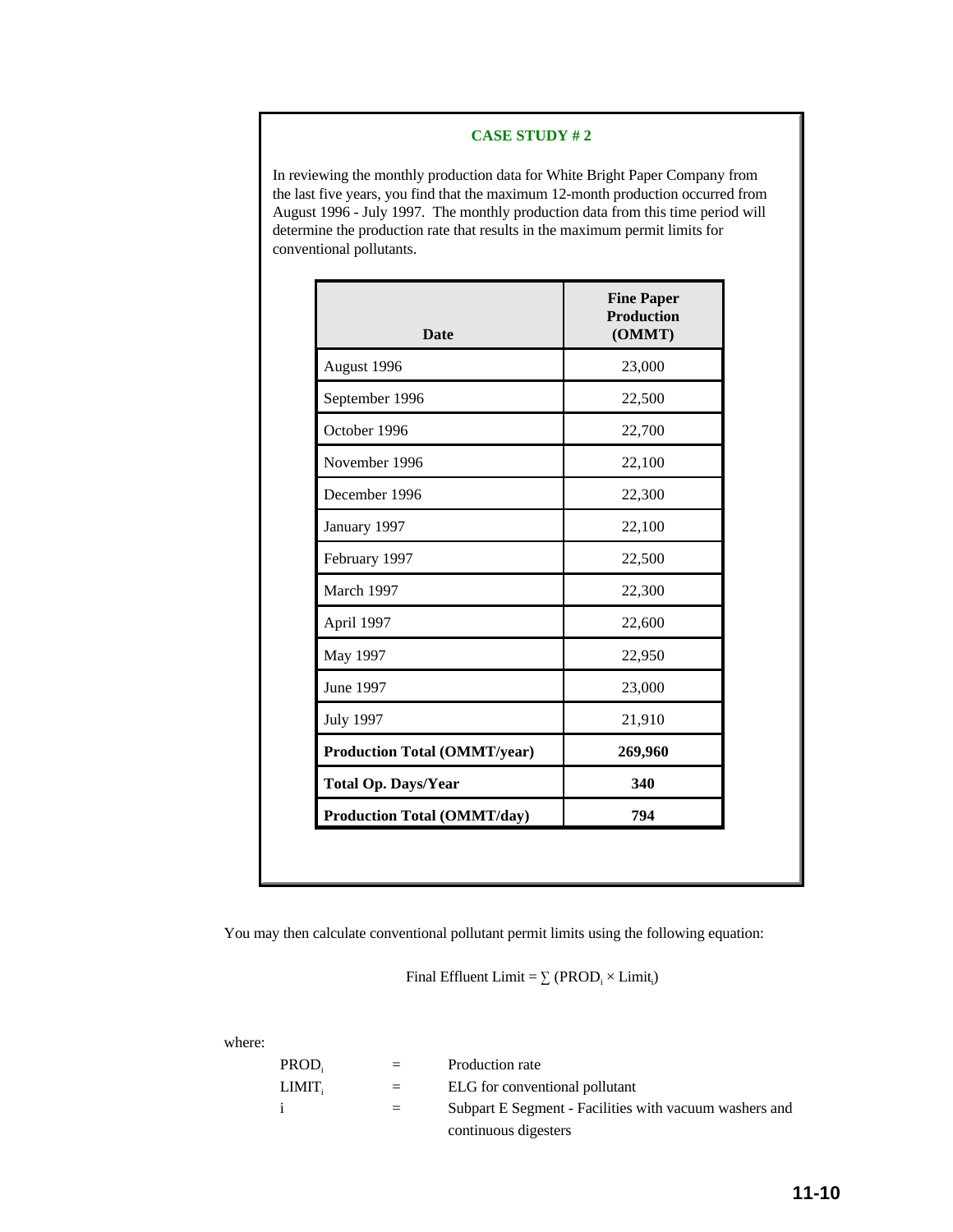# Final Effluent Limit =  $(PROD_{\text{Subpart E Segment - Facilities with vacuum washers and continuous digesters}})$   $\times$  $(LIMIT_{\text{Subpart E Segment}}$  - Facilities with vacuum washers and continuous digesters)

The table below presents the conventional pollutant permit limits calculated for this mill.

|                                                                           |                   |                 |                      | <b>TSS</b>      |                        | BOD <sub>5</sub> |                  |                        |                  |  |  |
|---------------------------------------------------------------------------|-------------------|-----------------|----------------------|-----------------|------------------------|------------------|------------------|------------------------|------------------|--|--|
|                                                                           |                   |                 | <b>Daily Maximum</b> |                 | <b>Monthly Average</b> |                  | Daily Maximum    | <b>Monthly Average</b> |                  |  |  |
| <b>BPT</b> Segment                                                        | <b>Production</b> | <b>ELG</b>      | <b>Subtotal</b>      | <b>ELG</b>      | <b>Subtotal</b>        | <b>ELG</b>       | <b>Subtotal</b>  | <b>ELG</b>             | <b>Subtotal</b>  |  |  |
| Papergrade Sulfite<br>with Vacuum<br>Washer and<br>Continuous<br>Digester | 794 kkg/day       | 53.75<br>kg/kkg | 42,700<br>kg/day     | 28.95<br>kg/kkg | 23,000<br>kg/day       | 38,15<br>kg/kkg  | 30,300<br>kg/day | 19.85<br>kg/kkg        | 15,800<br>kg/day |  |  |

### **Determining Permit Limits for Pollutants Regulated Under BAT**

Since all BAT ELGs for Subpart E are concentration-based, you must simply include the limit specified in the regulation for each pollutant as the permit limit.

### **Example: Concentration-Based Limit Calculation**

TCDD: Maximum for one day = <ML; Method 1613 ML for TCDD =  $10 \text{ pg/L}$ , TCDD: Maximum for one day  $=$  <10 pg/L

### **Final Permit Limits for White Bright Paper Company**

Under the Clean Water Act, the NPDES permit must require immediate compliance with the new limitations. The permit will be issued in September 1999 (which is over a year after the promulgation of the final rule), and you are requiring White Bright Paper Company to meet permit limits immediately upon the reissuance of the permit. As shown in Table 11-3, you exercised BPJ to include the following in the permit:

- 1. Chloroform, AOX, and COD monitoring requirements;
- 2. Monitoring frequencies for conventional pollutants; and
- 3. Mandatory flow measurement and recording of bleach plant and final effluent.

Make sure you also include the following in the permit:

- Because chloroform, AOX, and COD limits are reserved, a reopener clause so that you may include chloroform, AOX, and COD permit limits when EPA promulgates ELGs for these pollutants (see Section 8);
- Dilution prohibition as a permit condition (see Section 8);
- Process upsets as a permit condition (see Section 8); and
- BMP requirements as permit conditions (see Section 9).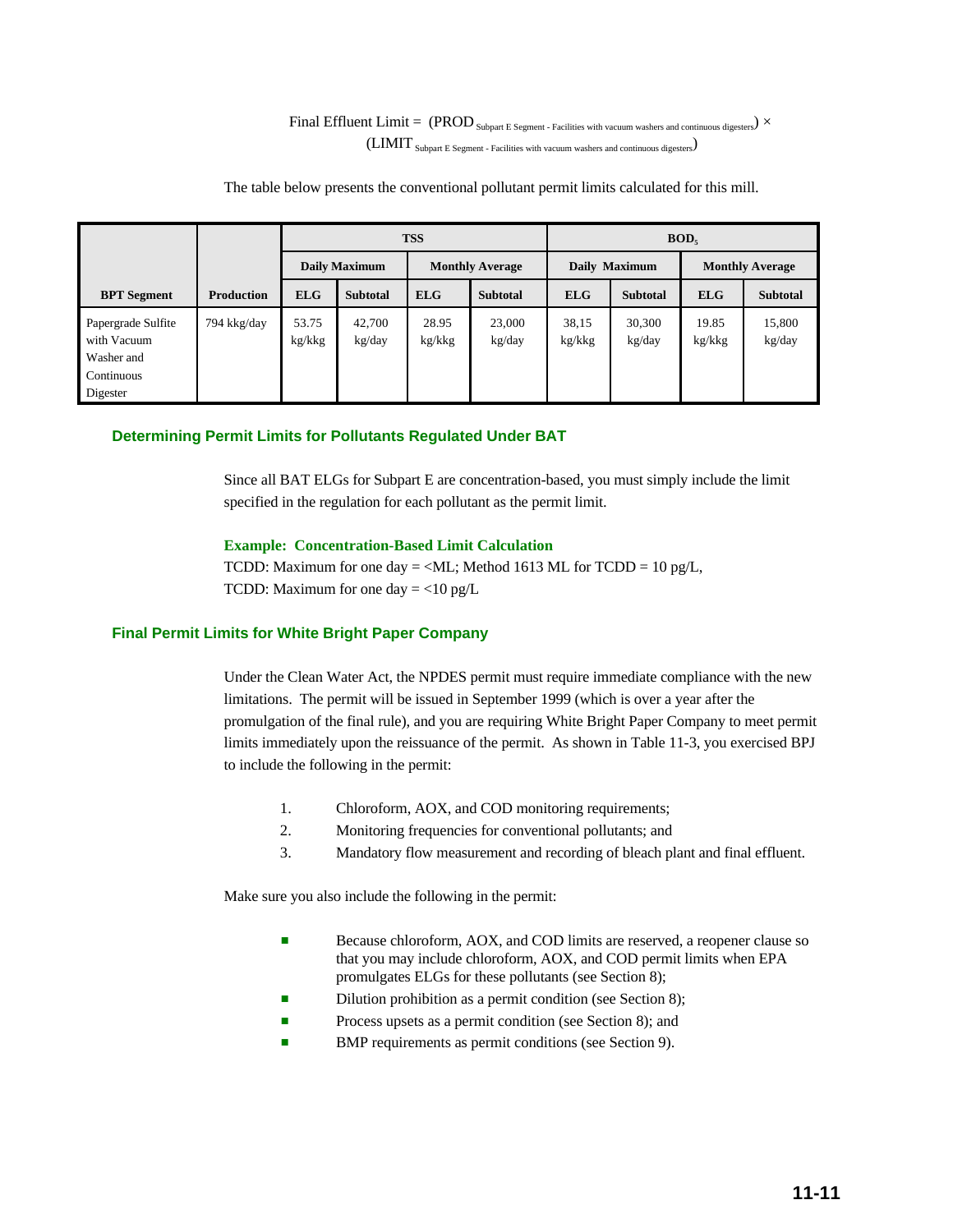|                           | <b>Permit Limits</b> |                          |                                   |                         | <b>Sample Collection</b> |
|---------------------------|----------------------|--------------------------|-----------------------------------|-------------------------|--------------------------|
| <b>Pollutant</b>          | 1-Day Maximum        | <b>Monthly Average</b>   | <b>Effluent Sampling Location</b> | <b>Sample Frequency</b> | <b>Method</b>            |
| <b>TCDD</b>               | $<$ 10 pg/L          | $\overline{a}$           | <b>Bleach Plant Effluent</b>      | Monthly                 | 24 hr composite          |
| <b>TCDF</b>               | $<$ 10 pg/L          | $\overline{a}$           | <b>Bleach Plant Effluent</b>      | Monthly                 | 24 hr composite          |
| Chloroform*               | Report               | $\overline{a}$           | Bleach Plant Effluent**           | Monthly                 | 24 hr composite          |
| Trichlorosyringol         | $<$ 2.5 µg/L         | $\overline{a}$           | <b>Bleach Plant Effluent</b>      | Monthly                 | 24 hr composite          |
| 3.4.5-Trichlorocatechol   | $<$ 5.0 µg/L         | --                       | <b>Bleach Plant Effluent</b>      | Monthly                 | 24 hr composite          |
| 3.4.6-Trichlorocatechol   | $<$ 5.0 µg/L         | $\overline{a}$           | <b>Bleach Plant Effluent</b>      | Monthly                 | 24 hr composite          |
| 3,4,5-Trichloroguaiacol   | $<$ 2.5 µg/L         | --                       | <b>Bleach Plant Effluent</b>      | Monthly                 | 24 hr composite          |
| 3,4,6-Trichloroguaiacol   | $<$ 2.5 µg/L         | $\overline{a}$           | <b>Bleach Plant Effluent</b>      | Monthly                 | 24 hr composite          |
| 4,5,6-Trichloroguaiacol   | $<$ 2.5 µg/L         | $\overline{\phantom{a}}$ | <b>Bleach Plant Effluent</b>      | Monthly                 | 24 hr composite          |
| 2,4,5-Trichlorophenol     | $<$ 2.5 µg/L         | $\sim$                   | <b>Bleach Plant Effluent</b>      | Monthly                 | 24 hr composite          |
| 2,4,6-Trichlorophenol     | $<$ 2.5 µg/L         | $\overline{\phantom{a}}$ | <b>Bleach Plant Effluent</b>      | Monthly                 | 24 hr composite          |
| Tetrachlorocatechol       | $<$ 5.0 $\mu$ g/L    | $\overline{a}$           | <b>Bleach Plant Effluent</b>      | Monthly                 | 24 hr composite          |
| Tetrachloroguaiacol       | $<$ 5.0 µg/L         | $\sim$                   | <b>Bleach Plant Effluent</b>      | Monthly                 | 24 hr composite          |
| 2,3,4,6-Tetrachlorophenol | $<$ 2.5 µg/L         | $\overline{a}$           | <b>Bleach Plant Effluent</b>      | Monthly                 | 24 hr composite          |
| Pentachlorophenol         | $<$ 5.0 $\mu$ g/L    | --                       | <b>Bleach Plant Effluent</b>      | Monthly                 | 24 hr composite          |
| $AOX^*$                   | Report               | $\overline{a}$           | <b>Final Effluent</b>             | Monthly                 | 24 hr composite          |
| $COD*$                    | Report               | $\overline{\phantom{a}}$ | <b>Final Effluent</b>             | Weekly                  | 24 hr composite          |
| BOD <sub>5</sub>          | 30,300 kg/day        | 15,800 kg/day            | <b>Final Effluent</b>             | 3 Days/Week             | 24 hr composite          |
| <b>TSS</b>                | 42,700 kg/day        | 23,000 kg/day            | <b>Final Effluent</b>             | 3 Days/Week             | 24 hr composite          |
| pH                        | $5-9$                | --                       | <b>Final Effluent</b>             | 5 Days/Week             | Grab                     |
| $Flow*$                   | Report               | Report                   | <b>Bleach Plant Effluent</b>      | Continuous              | Recorder                 |
| $Flow*$                   | Report               | Report                   | <b>Final Effluent</b>             | Continuous              | Recorder                 |

# **Table 11-3: Permit Limits for White Bright Paper Company**

"--" Monthly averages do not apply for pollutant.

\*Reporting for chloroform, AOX, COD, and flow determined using BPJ.

\*\*Acid and alkaline streams monitored separately.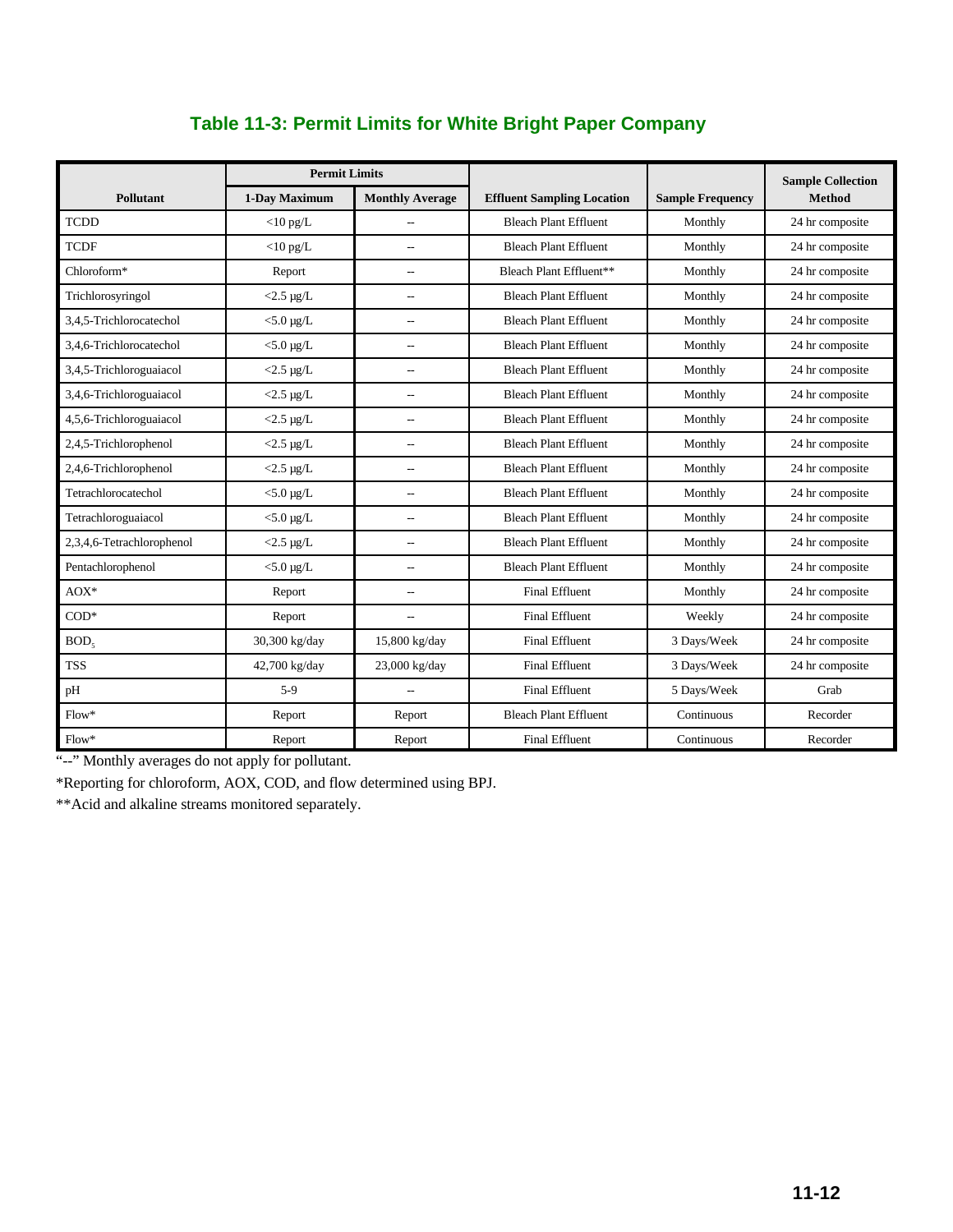# **Case Study #3**

Acme Paper Company manufactures office paper, tissue, and clay-coated printing papers. The company operates both a bleached kraft fiber line and a papergrade sulfite fiber line. All process wastewater generated by Acme Paper is treated

### **Case Study #3 highlights:**

- 1. Permit process for mill with operations in multiple subparts (Subparts B and E).
- 2. Production rate determination.

using primary and secondary treatment prior to discharge into the Tyler River. The mill has submitted a permit application because their current NPDES permit expires in August 2000.

### **General Site Description**

Acme Paper operates a bleached kraft fiber line producing bleached pulp that is used to manufacture fine papers and tissue. The papergrade sulfite fiber line bleaches pulp that is primarily used to manufacture printing paper and some of the bleached papergrade sulfite pulp is used to manufacture tissue. The tissue product is made up of both bleached kraft pulp and bleached sulfite pulp. The sulfite process is ammonium-based and the papergrade sulfite fiber line uses a pressure drum washing system prior to bleaching the pulp.

### **Relevant Information for Establishing Permit Limits**

The mill has certified in their permit application that they use TCF bleaching to produce papergrade sulfite pulp. The table below summarizes relevant information for establishing permit limits for pollutants with ELGs.

| Information Needed to Establish Permit Limits for Case Study #3 |                                                                                                                                                                                                                  |  |  |  |  |  |
|-----------------------------------------------------------------|------------------------------------------------------------------------------------------------------------------------------------------------------------------------------------------------------------------|--|--|--|--|--|
| What type of discharger is the mill?                            | Direct                                                                                                                                                                                                           |  |  |  |  |  |
| Under which subpart(s) do the mill's operations fall?           | Subparts B and E                                                                                                                                                                                                 |  |  |  |  |  |
| The mill is subject to which ELG&S?                             | <b>Subpart B</b><br>BPT (40 CFR 430.22)<br>Fine Paper Segment<br>Paperboard, Coarse Paper, and Tissue<br>Segment<br>BAT (40 CFR 430.24)<br>Subpart E<br>BPT (40 CFR 430.52)<br>Papergrade Sulfite with Vacuum or |  |  |  |  |  |
|                                                                 | Pressure Drum (bisulfite liquor/surface)<br>condenser) Segment                                                                                                                                                   |  |  |  |  |  |
|                                                                 | BAT (40 CFR 430.54)<br>Ammonium-Based Segment                                                                                                                                                                    |  |  |  |  |  |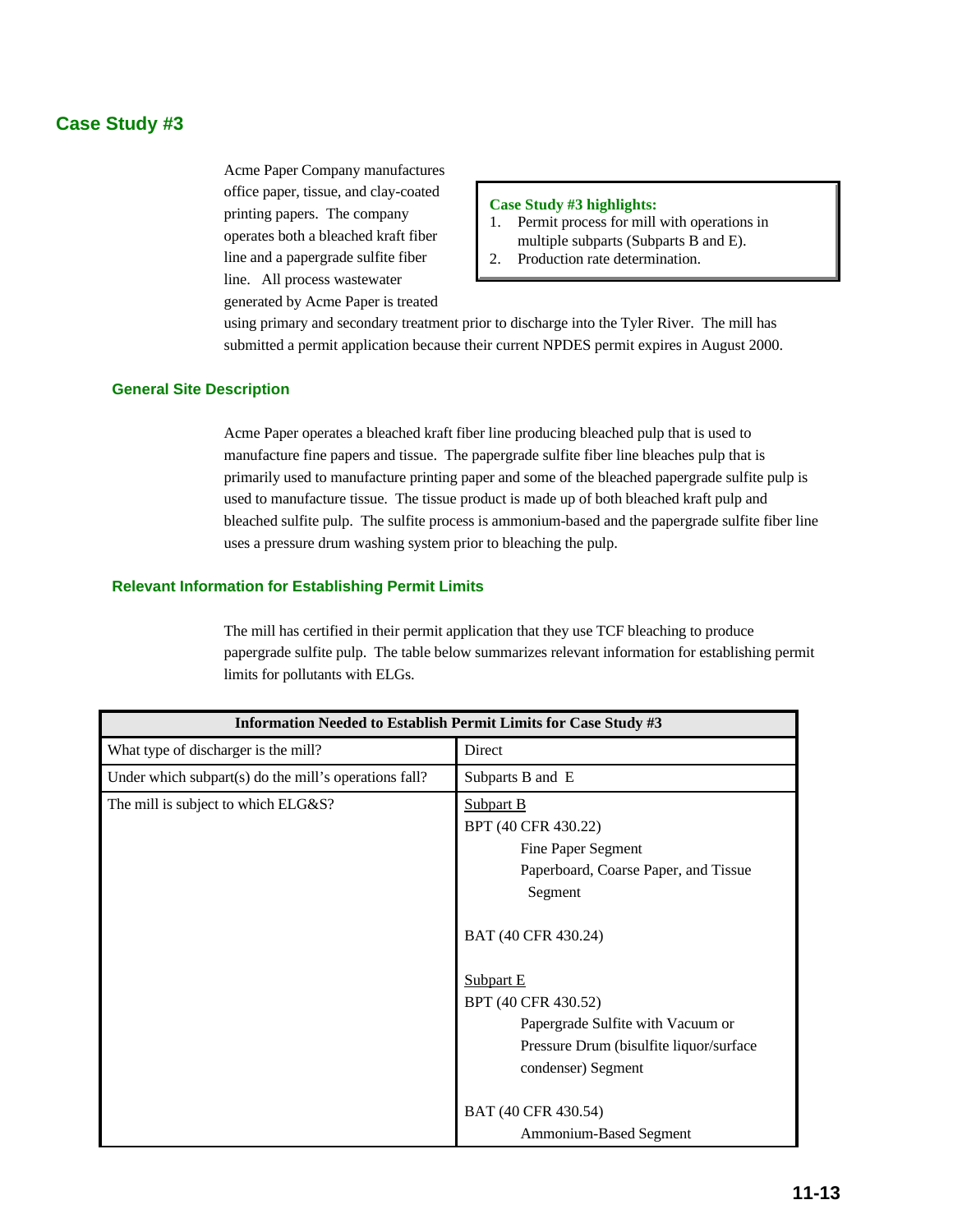| Information Needed to Establish Permit Limits for Case Study #3                        |                                      |  |  |  |  |  |
|----------------------------------------------------------------------------------------|--------------------------------------|--|--|--|--|--|
| Is the mill planning on entering VATIP?                                                | N <sub>0</sub>                       |  |  |  |  |  |
| Does mill use wet barking; log washing or chip<br>washing; or log flumes or log ponds? | N <sub>0</sub>                       |  |  |  |  |  |
| Does the mill certify using TCF?                                                       | Only on the papergrade sulfite line. |  |  |  |  |  |
| Does the mill use chlorophenolic biocides?                                             | No                                   |  |  |  |  |  |

Acme Paper Company manufactures papergrade kraft pulp, papergrade sulfite pulp, and three products (fine paper, tissue, and clay-coated printing papers). Two of the products (fine paper and tissue) Acme Paper manufactures fall under two segments of Subpart B. In addition, the Subpart E regulations also apply to the tissue production. The third product (clay-coated printing papers) is comprised of bleached papergrade sulfite pulp and, therefore, falls under Segment E. Because BPT ELGs for conventional pollutants and BAT for AOX and chloroform are mass-based, you must review the production information submitted with the mill's permit application to determine appropriate production rates for each product and for bleached pulp to calculate their BPT and BAT limits.

The table below explains how to calculate production rates (also see Section 8 for a description of how to determine production rates).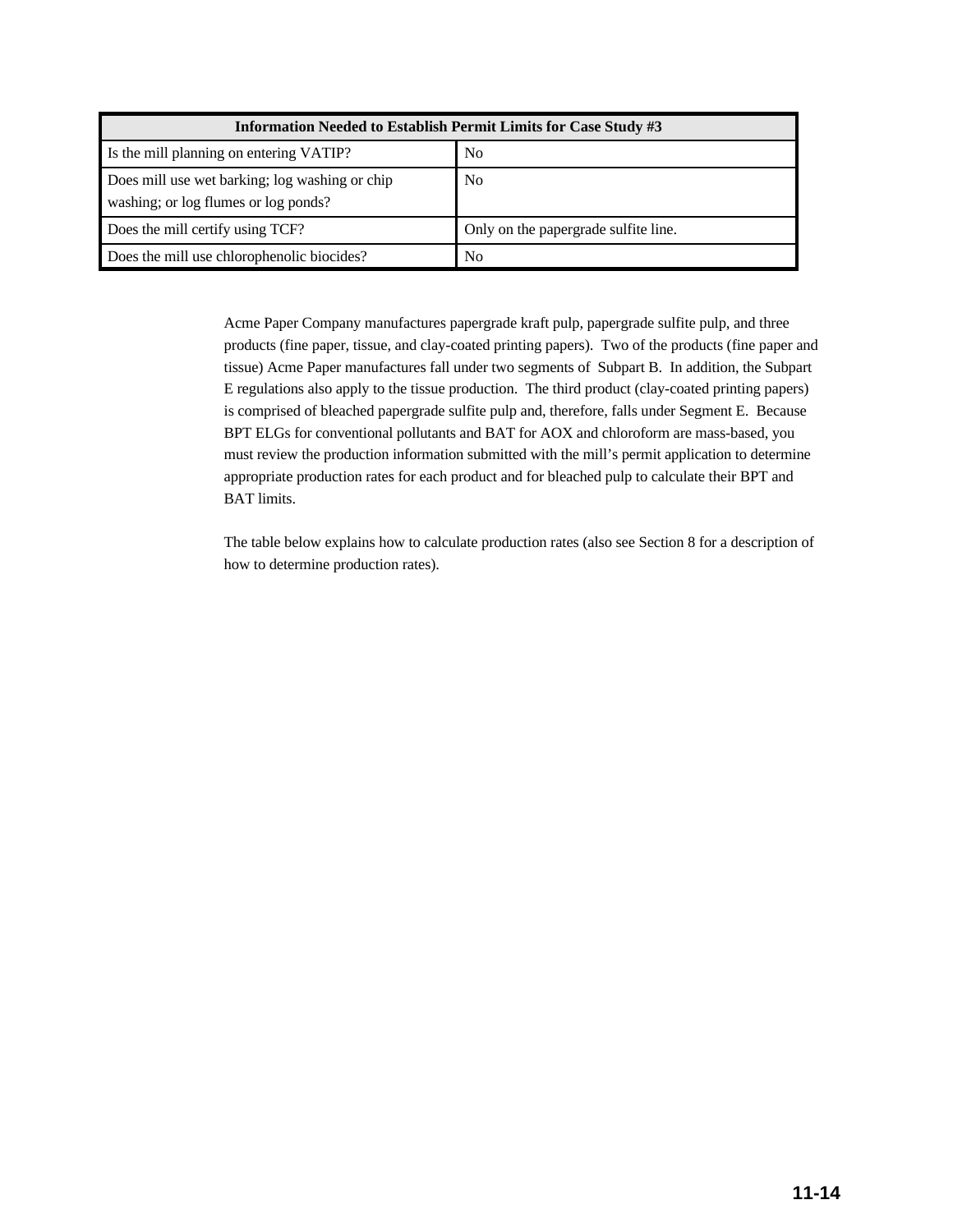In reviewing the monthly production data for Acme Paper Company from the last five years, you find that the maximum 12-month production occurred from April 1998 - March 1999. The monthly production data from this time period will determine the production rate that results in the maximum permit limits for conventional pollutants, AOX, and chloroform.

| Date                                             | <b>Bleached</b><br><b>Kraft Pulp</b><br><b>Production</b><br>(ADMT/mol) | <b>Bleached</b><br><b>Sulfite Pulp</b><br><b>Production</b><br>(ADMT/mol) | <b>Fine Paper</b><br><b>Production</b><br>(OMMT/mo) | <b>Tissue</b><br><b>Production</b><br>(OMMT/mo) | <b>Printing Paper</b><br><b>Production</b><br>(OMMT/mo) |
|--------------------------------------------------|-------------------------------------------------------------------------|---------------------------------------------------------------------------|-----------------------------------------------------|-------------------------------------------------|---------------------------------------------------------|
| April 1998                                       | 26,900                                                                  | 17,100                                                                    | 16,300                                              | 14,600                                          | 13,400                                                  |
| May 1998                                         | 26,100                                                                  | 17,300                                                                    | 15,800                                              | 14,500                                          | 13,400                                                  |
| <b>June 1998</b>                                 | 26,250                                                                  | 17,500                                                                    | 15,750                                              | 14,500                                          | 13,500                                                  |
| <b>July 1998</b>                                 | 26,800                                                                  | 17,700                                                                    | 15,300                                              | 14,400                                          | 13,600                                                  |
| August 1998                                      | 26,250                                                                  | 17,900                                                                    | 15,800                                              | 14,100                                          | 13,700                                                  |
| September 1998                                   | 26,100                                                                  | 17,600                                                                    | 16,300                                              | 14,600                                          | 13,500                                                  |
| October 1998                                     | 26,300                                                                  | 17,500                                                                    | 15,750                                              | 14,850                                          | 13,400                                                  |
| November 1998                                    | 27,000                                                                  | 17,600                                                                    | 15,750                                              | 14,400                                          | 13,200                                                  |
| December 1998                                    | 26,300                                                                  | 17,300                                                                    | 15,400                                              | 14,500                                          | 13,100                                                  |
| January 1999                                     | 26,100                                                                  | 17,400                                                                    | 15,950                                              | 14,850                                          | 13,100                                                  |
| February 1999                                    | 25,500                                                                  | 17,500                                                                    | 15,500                                              | 14,900                                          | 13,400                                                  |
| March 1999                                       | 25,400                                                                  | 17,600                                                                    | 15,400                                              | 14,800                                          | 13,700                                                  |
| <b>Production Total</b><br>(ADMT or<br>OMMT/yr)  | 315,000                                                                 | 210,000                                                                   | 189,000                                             | 175,000                                         | 161,000                                                 |
| Total Op.<br>Days/Year                           | 350                                                                     | 350                                                                       | 350                                                 | 350                                             | 350                                                     |
| <b>Production Total</b><br>(ADMT or<br>OMMT/day) | 900                                                                     | 600                                                                       | 540                                                 | 500*                                            | 460                                                     |

\*The tissue production is comprised of 360 OMMT/day bleached kraft pulp and 140 OMMT/day bleached sulfite pulp.

## **Determining Permit Limits for Pollutants Regulated Under BPT**

You may then calculate conventional pollutant permit limits using the following equation:

Final Effluent Limit =  $\sum$  (PROD<sub>i</sub>  $\times$  Limit<sub>i</sub>)

| where: |        |     |                                                              |
|--------|--------|-----|--------------------------------------------------------------|
|        | PROD.  | $=$ | Production rate                                              |
|        | LIMIT. | $=$ | ELG for conventional pollutant                               |
|        |        |     | Subpart B - Fine paper segment; Subpart B - paperboard,      |
|        |        |     | coarse paper, and tissue segment; and Subpart E - papergrade |
|        |        |     | sulfite with vacuum or pressure drum segment                 |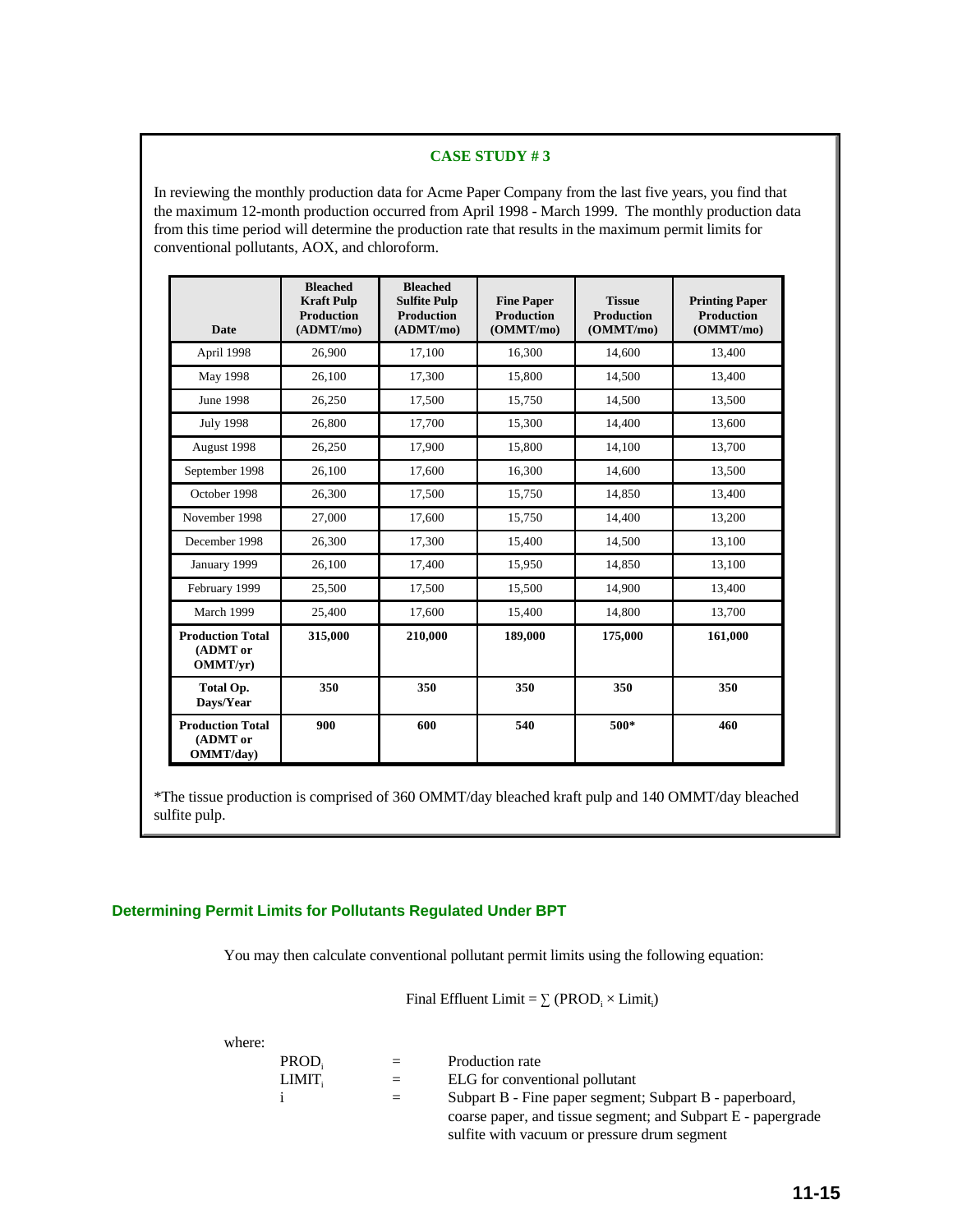$\text{Final Efficient Limit} = \text{(PROD}_{\text{Subpart G - fine paper}} \times \text{LIMIT}_{\text{Subpart B - fine paper}}) + \\$  $(PROD_{\text{Subpart E - vacuum or pressure drum}} \times LIMIT_{\text{Subpart E - vacuum or pressure drum}}$ 

|                                        |                                                                                                      |                   | <b>TSS</b>      |                      |                        |                  | <b>BOD</b>      |                  |                        |                 |  |
|----------------------------------------|------------------------------------------------------------------------------------------------------|-------------------|-----------------|----------------------|------------------------|------------------|-----------------|------------------|------------------------|-----------------|--|
|                                        |                                                                                                      |                   |                 | <b>Daily Maximum</b> | <b>Monthly Average</b> |                  | Daily Maximum   |                  | <b>Monthly Average</b> |                 |  |
| Subcategory                            | <b>Segment</b>                                                                                       | <b>Production</b> | <b>ELG</b>      | <b>Subtotal</b>      | <b>ELG</b>             | <b>Subtotal</b>  | <b>ELG</b>      | <b>Subtotal</b>  | <b>ELG</b>             | <b>Subtotal</b> |  |
| Subpart B                              | Fine Paper                                                                                           | 540 kkg/day       | 22.15<br>kg/kkg | 12,000<br>kg/day     | 11.9<br>kg/kkg         | 6,430<br>kg/day  | 10.6<br>kg/kkg  | 5,720<br>kg/day  | $5.5 \text{ kg/kg}$    | 3,000<br>kg/day |  |
| Subpart B                              | Paperboard,<br>Coarse Paper, and<br>Tissue                                                           | 360 kkg/day       | 24.0<br>kg/kkg  | 8,600<br>kg/day      | 12.9<br>kg/kkg         | 4,600<br>kg/day  | 13.65<br>kg/kkg | 4,900<br>kg/day  | $7.1 \text{ kg/kg}$    | 2,600<br>kg/day |  |
| Subpart E                              | Papergrade Sulfite<br>with Vacuum or<br>Pressure Drum<br>(bisulfite)<br>liquor/surface<br>condenser) | 600 kkg/day       | 43.95<br>kg/kkg | 26,370<br>kg/day     | 23.65<br>kg/kkg        | 14,190<br>kg/day | 26.7<br>kg/kkg  | 16,020<br>kg/day | 13.9<br>kg/kkg         | 8,340<br>kg/day |  |
| <b>BPT Final Effluent Limit Totals</b> |                                                                                                      |                   |                 | 46,970 kg/day        | $25,220$ kg/day        |                  | 26,640 kg/day   |                  | $13,940$ kg/day        |                 |  |

The table below presents the conventional pollutant permit limits calculated for this mill.

### **Determining Permit Limits for Pollutants Regulated Under BAT**

The bleaching operations at Acme Paper are covered under Subparts B and E. Subpart B ELGs for the regulated toxic and nonconventional pollutants are either concentration- or mass-based permit limits. For concentration-based limits, you must simply include the limit specified in 40 CFR 430.24 for each pollutant as the permit limit. The Subpart E BAT ELGs for TCDD, TCDF, chloroform, and 12 chlorinated compounds do not apply to fiber lines that use a TCF bleaching process. Since this mill's bleached sulfite pulping process does use TCF bleaching, there are no limits for these pollutants. Limits for AOX and COD are reserved under BAT for this subpart.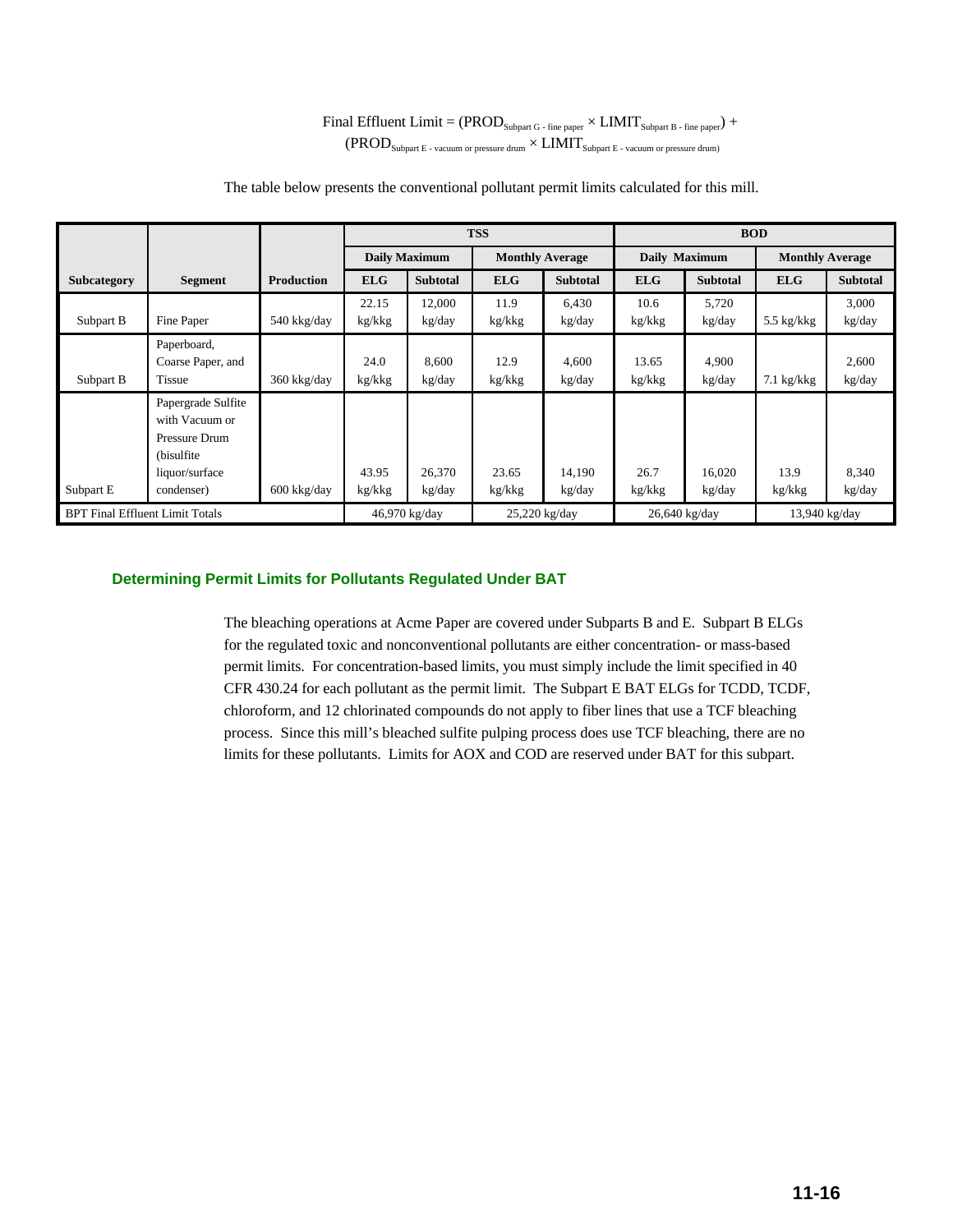| <b>Date</b>                            | <b>Bleached Kraft Pulp</b><br><b>Production (ADMT/mo)</b> |  |  |
|----------------------------------------|-----------------------------------------------------------|--|--|
| April 1998                             | 26,900                                                    |  |  |
| May 1998                               | 26,100                                                    |  |  |
| June 1998                              | 26,250                                                    |  |  |
| <b>July 1998</b>                       | 26,800                                                    |  |  |
| August 1998                            | 26,250                                                    |  |  |
| September 1998                         | 26,100                                                    |  |  |
| October 1998                           | 26,300                                                    |  |  |
| November 1998                          | 27,000                                                    |  |  |
| December 1998                          | 26,300                                                    |  |  |
| January 1999                           | 26,100                                                    |  |  |
| February 1999                          | 25,500                                                    |  |  |
| March 1999                             | 25,400                                                    |  |  |
| <b>Production Total</b><br>(ADMT/year) | 315,000                                                   |  |  |
| <b>Total Op. Days/year</b>             | 350                                                       |  |  |
| <b>Production Total (ADMT/day)</b>     | 900                                                       |  |  |

In your review of the permit application, you determine that the following production rate results in maximum AOX and chloroform permit limits for the Subpart B operations.

Acme Paper provided a 10% shrinkage factor for the bleached papergrade kraft pulp production data submitted with their permit application. As a result, you can calculate the production rate for determining AOX and chloroform permit limits as follows:

 $900/(1-0.10) = 1,000$  ADMT = 1,000 kkg of unbleached papergrade kraft pulp entering the bleach plant.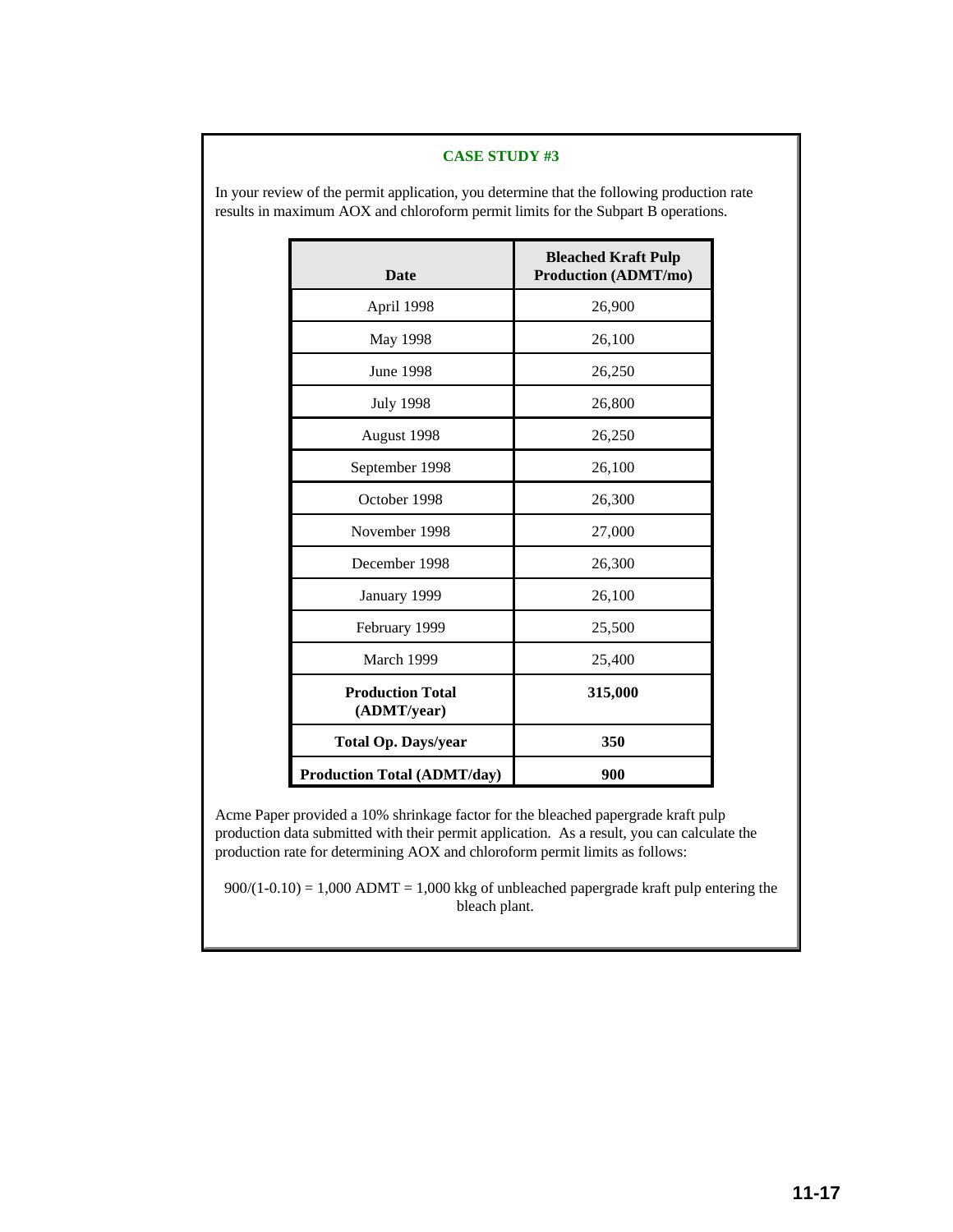### **Example: Concentration-Based Limit Calculation**

TCDF: Maximum for one day  $= 31.9$  pg/L

### **Example: Mass-Based Limit Calculation**

For mass-based limits established in Subpart B, you must calculate the kraft mill fiber line's production rate of unbleached kraft pulp entering the first stage of the bleach plant. Using the maximum production time period illustrated above, the following table explains how to calculate the production rate (also see Section 8 for a description of how to determine production rate).

Because the only BAT ELG for this segment is <ML for AOX in final effluent, you must base final permit limits on the load attributable to the bleached kraft fiber line. This is demonstrated in the calculation below. You may then determine permit limits for AOX by using the following equation:

Final Effluent Limit =  $\sum$  (PROD<sub>i</sub>  $\times$  LIMIT<sub>i</sub>)

where:

| PROD.              |          | BPT production; and                                        |
|--------------------|----------|------------------------------------------------------------|
| LIMIT <sub>i</sub> | $\equiv$ | AOX pollutant limit for specific bleached papergrade kraft |
|                    |          | product or AOX pollutant limit for papergrade sulfite mill |
|                    |          | washing/pulping operation.                                 |
|                    |          | Subpart B BPT product segment or Subpart E BPT operation   |
|                    |          | segment.                                                   |

 ${\rm Final\;Effuent\; Limit} = {\rm (PROD_{fine\;paper} \times LIMIT_{fine\;paper})} + {\rm (PROD_{tissue} \times LIMIT_{tissue})}} +$  $\rm (PROD_{\rm printing\ paper} \times LIMIT_{\rm papergrade\ sufficient\ with\ continuous\ digester})$ 

|                           |                   |                      |                      | <b>Chloroform</b>      |              | <b>AOX</b>      |               |                        |               |
|---------------------------|-------------------|----------------------|----------------------|------------------------|--------------|-----------------|---------------|------------------------|---------------|
|                           |                   | <b>Daily Maximum</b> |                      | <b>Monthly Average</b> |              | Daily Maximum   |               | <b>Monthly Average</b> |               |
| <b>Mill</b>               | <b>Production</b> | <b>ELG</b>           | <b>Total</b>         | <b>ELG</b>             | <b>Total</b> | <b>ELG</b>      | <b>Total</b>  | <b>ELG</b>             | <b>Total</b>  |
| Bleached Papergrade Kraft | 1,000 kkg/day     | 6.92<br>g/kkg        | $6.9 \text{ kg/day}$ | 4.14<br>g/kkg          | $4.1$ kg/day | 0.951<br>kg/kkg | 951<br>kg/day | 0.623<br>kg/kkg        | 623<br>kg/day |

### **Final Permit Limits for Acme Paper**

Table 11-4 presents the permit limits for Acme Paper Company. Under the Clean Water Act, the NPDES permit must require immediate compliance with the new limitations. The permit is being reissued in August of 2000 (almost two years after the promulgation of the final rule), and you are requiring the mill to comply with permit limits for chlorinated pollutants immediately. As shown in the table, you exercised BPJ to include the following in the permit:

- 1. COD monitoring requirements;
- 2. Monitoring frequencies for conventional pollutants; and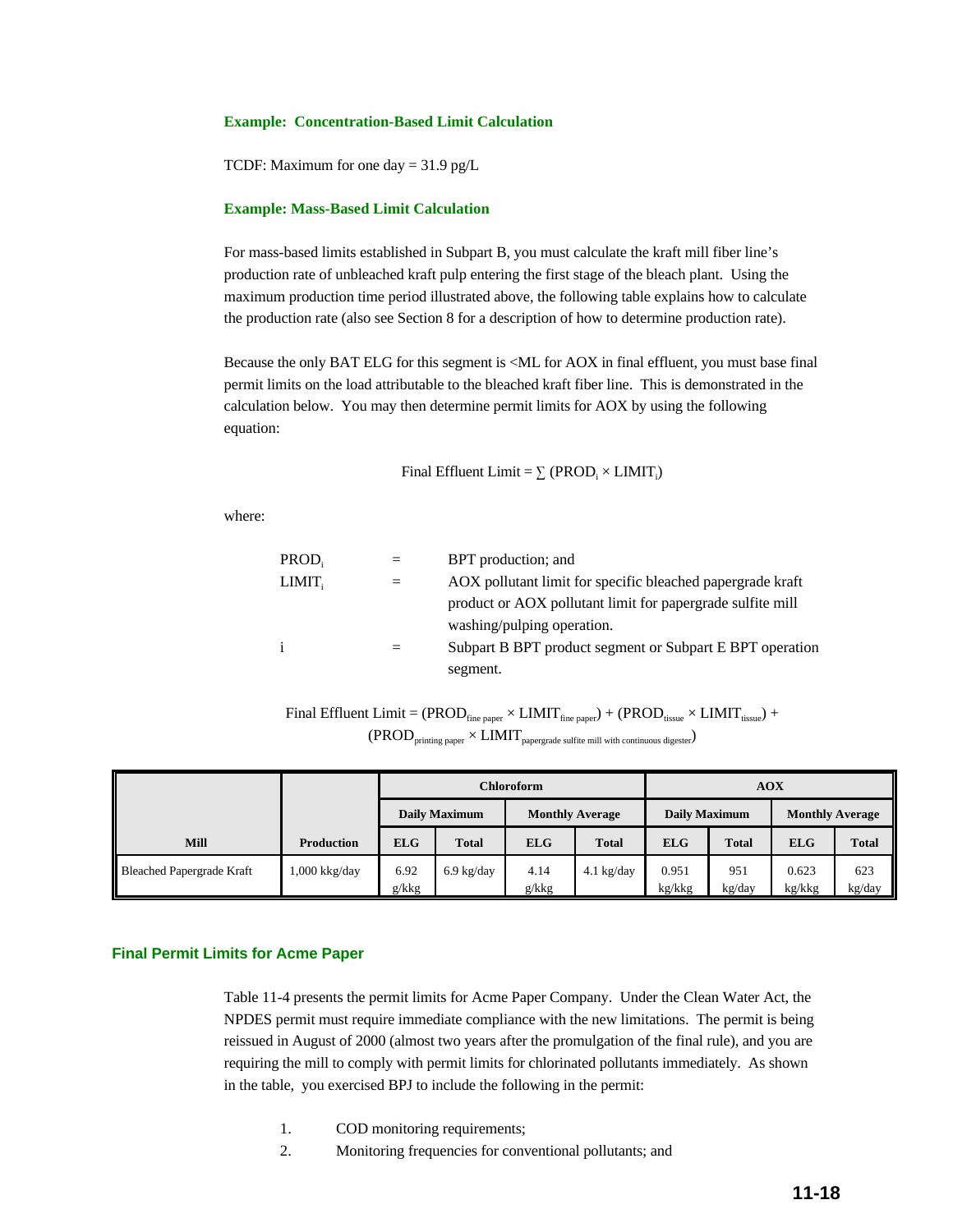3. Mandatory flow measurements of bleach plant and final effluent.

Make sure you also include the following in the permit:

- **Because AOX and COD limits are reserved, a reopener clause so that you may** include AOX and COD permit limits when EPA promulgates ELGs for these pollutants (see Section 8);
- **Example 3** Dilution prohibition as a permit condition (see Section 8);
- **Exercise** Process upsets as a permit condition (see Section 8); and
- BMP requirements as permit conditions (see Section 9).

# **Table 11-4. Permit Limits for Acme Paper Company**

|                                 | <b>Permit Limits</b> |                           |                                   |                         |                                           |  |
|---------------------------------|----------------------|---------------------------|-----------------------------------|-------------------------|-------------------------------------------|--|
| <b>Pollutant</b>                | 1 Day Maximum        | <b>Monthly</b><br>Average | <b>Effluent Sampling Location</b> | <b>Sample Frequency</b> | <b>Sample Collection</b><br><b>Method</b> |  |
| <b>TCDD</b>                     | $<$ 10 pg/L          |                           | Kraft Mill Fiber Line BPE         | Monthly                 | 24 hr composite                           |  |
| <b>TCDF</b>                     | $31.9$ pg/L          | $\overline{a}$            | Kraft Mill Fiber Line BPE         | Monthly                 | 24 hr composite                           |  |
| Chloroform                      | $6.9$ kg/day         | $4.1$ kg/day              | Kraft Mill Fiber Line BPE**       | Weekly                  | 24 hr composite                           |  |
| Trichlorosyringol               | $<$ 2.5 µg/L         |                           | Kraft Mill Fiber Line BPE         | Monthly                 | 24 hr composite                           |  |
| 3.4.5-Trichlorocatechol         | $<$ 5.0 $\mu$ g/L    | $\overline{a}$            | Kraft Mill Fiber Line BPE         | Monthly                 | 24 hr composite                           |  |
| 3.4.6-Trichlorocatechol         | $<$ 5.0 µg/L         | --                        | Kraft Mill Fiber Line BPE         | Monthly                 | 24 hr composite                           |  |
| 3,4,5-Trichloroguaiacol         | $<$ 2.5 µg/L         | $\overline{\phantom{a}}$  | Kraft Mill Fiber Line BPE         | Monthly                 | 24 hr composite                           |  |
| 3,4,6-Trichloroguaiacol         | $<$ 2.5 µg/L         | $\overline{a}$            | Kraft Mill Fiber Line BPE         | Monthly                 | 24 hr composite                           |  |
| 4,5,6-Trichloroguaiacol         | $<$ 2.5 µg/L         | $\overline{\phantom{a}}$  | Kraft Mill Fiber Line BPE         | Monthly                 | 24 hr composite                           |  |
| 2,4,5-Trichlorophenol           | $<$ 2.5 µg/L         | $\overline{a}$            | Kraft Mill Fiber Line BPE         | Monthly                 | 24 hr composite                           |  |
| 2,4,6-Trichlorophenol           | $<$ 2.5 µg/L         | $\sim$                    | Kraft Mill Fiber Line BPE         | Monthly                 | 24 hr composite                           |  |
| Tetrachlorocatechol             | $<$ 5.0 µg/L         | --                        | Kraft Mill Fiber Line BPE         | Monthly                 | 24 hr composite                           |  |
| Tetrachloroguaiacol             | $<$ 5.0 µg/L         | --                        | Kraft Mill Fiber Line BPE         | Monthly                 | 24 hr composite                           |  |
| $2.3.4.6-$<br>Tetrachlorophenol | $<$ 2.5 µg/L         | $\overline{a}$            | Kraft Mill Fiber Line BPE         | Monthly                 | 24 hr composite                           |  |
| Pentachlorophenol               | $<$ 5.0 µg/L         | $\overline{a}$            | Kraft Mill Fiber Line BPE         | Monthly                 | 24 hr composite                           |  |
| <b>AOX</b>                      | 951 kg/day           | $623$ kg/day              | <b>Final Effluent</b>             | Daily                   | 24 hr composite                           |  |
| $COD*$                          | Report               |                           | <b>Final Effluent</b>             | Weekly                  | 24 hr composite                           |  |
| BOD <sub>s</sub>                | 26,640 kg/day        | 13,440 kg/day             | <b>Final Effluent</b>             | 3 Days/Week             | 24 hr composite                           |  |
| <b>TSS</b>                      | 46,970 kg/day        | 25,220 kg/day             | <b>Final Effluent</b>             | 3 Days/Week             | 24 hr composite                           |  |
| pH                              | $5-9$                | $\overline{a}$            | <b>Final Effluent</b>             | 5 Days/Week             | Grab                                      |  |
| $Flow^*$                        | Report               | Report                    | Kraft Mill Fiber Line BPE         | Continuous              | Recorder                                  |  |
| $Flow*$                         | Report               | Report                    | Sulfite Mill Fiber Line BPE       | Continuous              | Recorder                                  |  |
| $Flow*$                         | Report               | Report                    | <b>Final Effluent</b>             | Continuous              | Recorder                                  |  |

"--" Monthly averages do not apply for pollutant.

BPE - Bleach Plant Effluent.

\*Reporting for COD and flow based on BPJ.

\*\*Acid and alkaline streams monitored separately.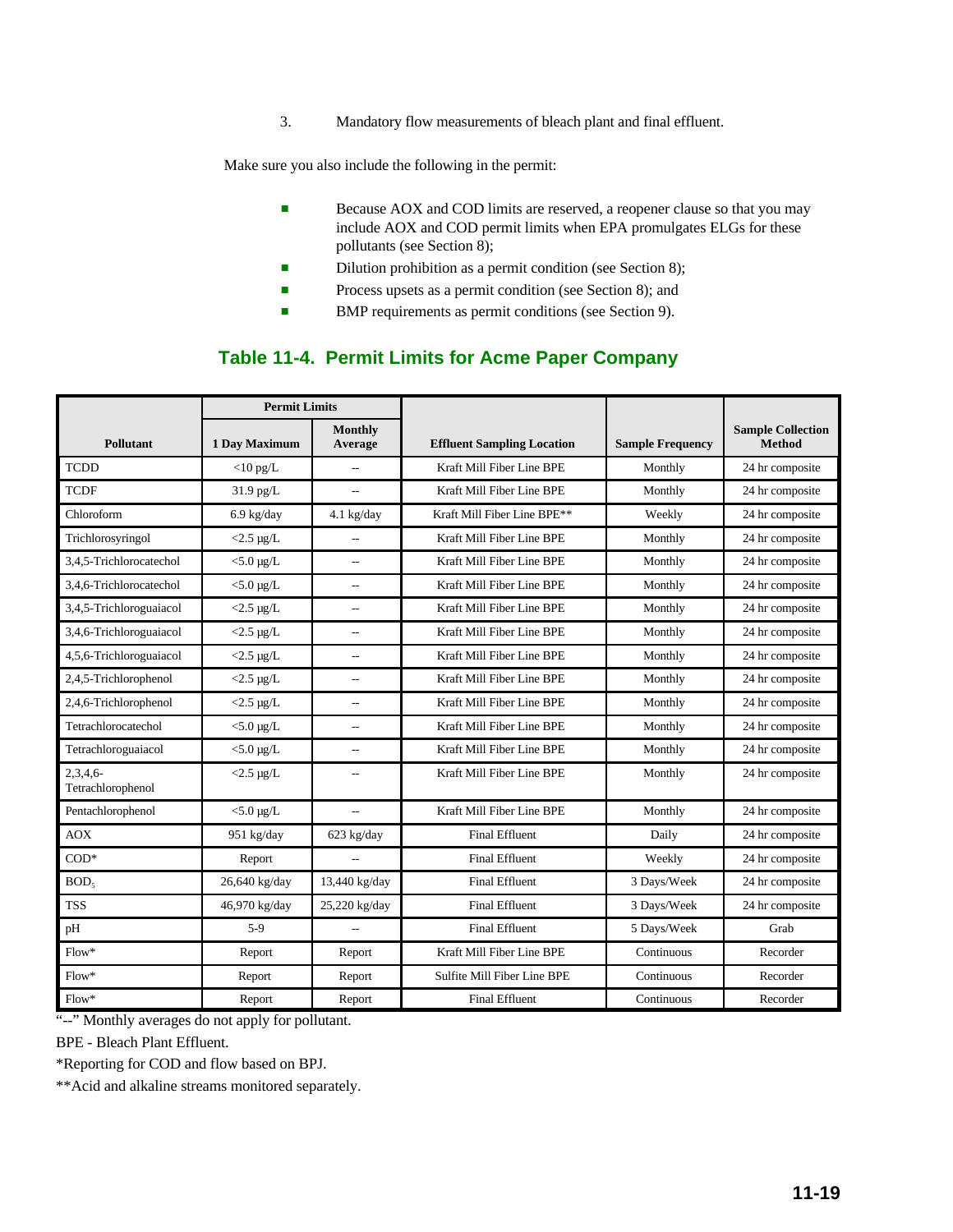# **Case Study #4**

Pulpco Corporation is an integrated pulp and paper mill that manufactures paperboard and three types of market pulp. Pulpco operates a bleached papergrade kraft fiber line, a secondary deink fiber line, and a thermo-mechanical fiber line. All process wastewaters generated by

### **Case Study #4 highlights:**

- 1. Permit process for mills with operations in multiple subparts (Subparts B, G, I).
- 2. Production rate determination.

Pulpco Corporation are treated using primary and secondary treatment prior to discharge into the Murray River. The mill has submitted a permit application because their current NPDES permit expires December 2000.

### **General Site Description**

Pulpco operates a bleached kraft fiber line producing bleached pulp that is either sold as market pulp or used to manufacture paperboard. Pulpco uses some of the secondary deink fiber in their paperboard production. The secondary deink fiber makes up 10% of the paperboard while the rest is sold to other paper manufacturers for use in a variety of products. All of the thermo-mechanical pulp is sold to a newsprint manufacturer.

### **Relevant Information for Establishing Permit Limits**

The table below summarizes the relevant information from the permit application you need to calculate discharge limits for the reissued NPDES permit.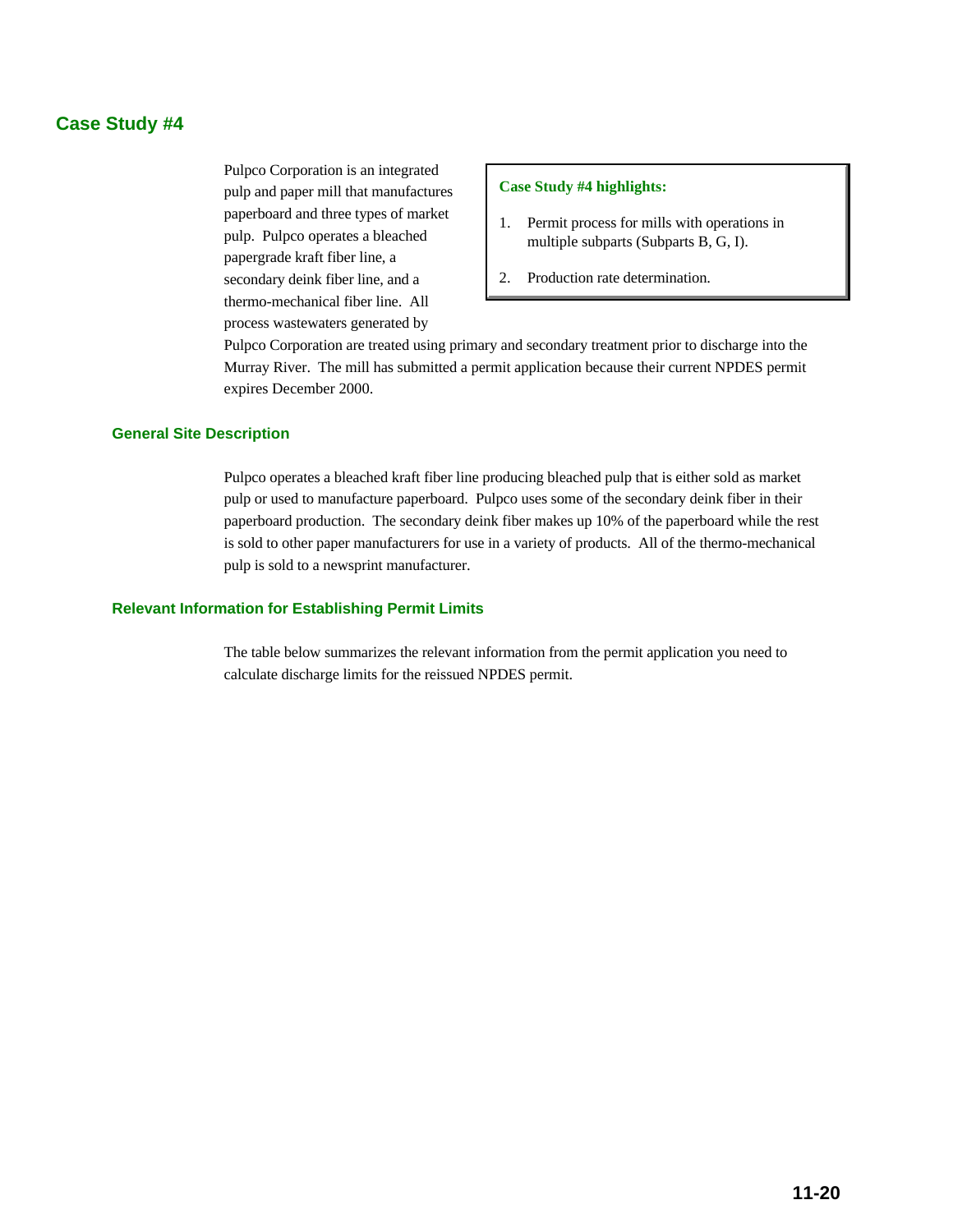| Information Needed to Establish Permit Limits for Case Study #4                        |                                                                                                                                                                                                                                                                                                                                                                                         |  |  |  |  |
|----------------------------------------------------------------------------------------|-----------------------------------------------------------------------------------------------------------------------------------------------------------------------------------------------------------------------------------------------------------------------------------------------------------------------------------------------------------------------------------------|--|--|--|--|
| What type of discharger is the mill?                                                   | Direct                                                                                                                                                                                                                                                                                                                                                                                  |  |  |  |  |
| Under which subpart(s) do the mill's operations fall?                                  | Subparts B, G, and I                                                                                                                                                                                                                                                                                                                                                                    |  |  |  |  |
| The mill is subject to which ELG&S?                                                    | <b>Subpart B</b><br>BPT (40 CFR 430.22)<br>Market Bleached Kraft Pulp Segment<br>Paperboard, Coarse Paper, and Tissue<br>Segment<br>BAT (40 CFR 430.24)<br>Subpart G<br>BPT (40 CFR 430.72)<br>Pulp and Paper at Groundwood Mills<br>Through the Application of Thermo-<br>mechanical Process Segment<br>BAT (40 CFR 430.74)<br>Subpart I<br>BPT (40 CFR 430.92)<br>BAT (40 CFR 430.94) |  |  |  |  |
| Is the mill planning on entering VATIP?                                                | No                                                                                                                                                                                                                                                                                                                                                                                      |  |  |  |  |
| Does mill use wet barking; log washing or chip<br>washing; or log flumes or log ponds? | N <sub>o</sub>                                                                                                                                                                                                                                                                                                                                                                          |  |  |  |  |
| Does the mill certify using TCF?                                                       | No                                                                                                                                                                                                                                                                                                                                                                                      |  |  |  |  |
| Does the mill use chlorophenolic biocides?                                             | No                                                                                                                                                                                                                                                                                                                                                                                      |  |  |  |  |

### **Determining Permit Limits for Pollutants Regulated Under BPT**

Pulpco manufactures two products (paperboard and bleached market pulp) that fall under two segments of Subpart B. The secondary fiber deink production is subject to BPT ELGs for Subpart I. The thermo-mechanical pulp production falls under one segment (i.e., the Pulp and Paper at Groundwood Mills Through the Application of Thermo-Mechanical Process Segment) of Subpart G. Because BPT ELGs are mass-based, you must review their permit application to determine production rates for each product to calculate their BPT limits. The table below explains how to calculate production rates (also see Section 8 for a description of how to calculate production rates).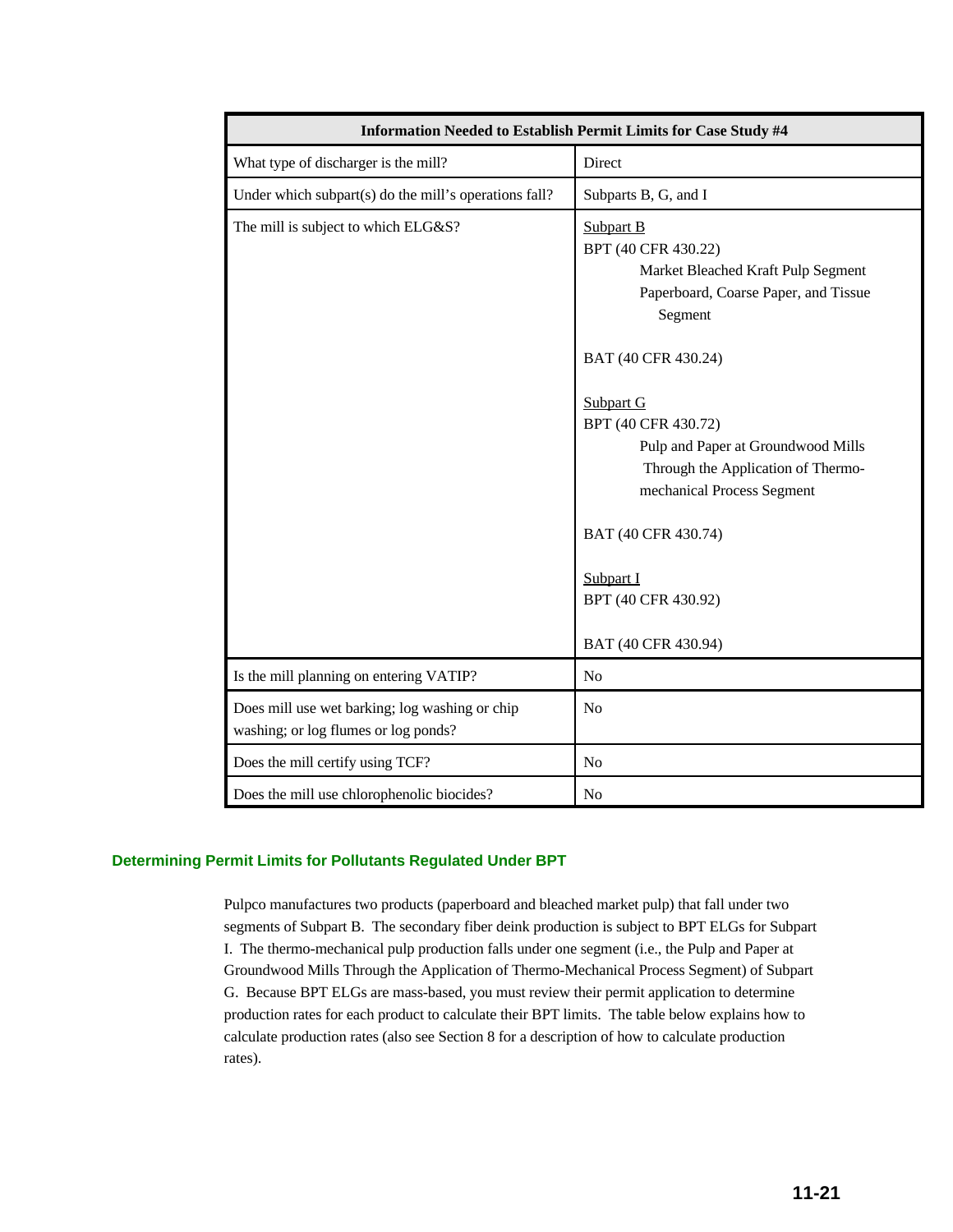In reviewing the monthly production data for Pulpco from the last five years, you find that the maximum production occurred from November 1997 - October 1998. The monthly production data from this time period will determine the production rate that results in the maximum permit limits for conventional pollutants.

| <b>Date</b>                                      | <b>Coated</b><br>Paperboard<br><b>Production</b><br>(OMMT/mo) | <b>Market Pulp</b><br><b>Production</b><br>(OMMT/mo) | <b>Secondary</b><br><b>Deink Fiber</b><br>(ADMT/mo) | Thermo-<br><b>Mechanical</b><br>Pulp<br>(ADMT/mo) |
|--------------------------------------------------|---------------------------------------------------------------|------------------------------------------------------|-----------------------------------------------------|---------------------------------------------------|
| 11/97                                            | 29,500                                                        | 11,100                                               | 8,000                                               | 8,900                                             |
| 12/97                                            | 29,100                                                        | 11,300                                               | 7,500                                               | 8,750                                             |
| 1/98                                             | 29,150                                                        | 12,400                                               | 7,900                                               | 8,200                                             |
| 2/98                                             | 29,000                                                        | 11,200                                               | 7,900                                               | 8,400                                             |
| 3/98                                             | 28,950                                                        | 12,500                                               | 8,000                                               | 8,750                                             |
| 4/98                                             | 29,100                                                        | 11,200                                               | 7,600                                               | 8,750                                             |
| 5/98                                             | 28,590                                                        | 11,400                                               | 7,200                                               | 8,100                                             |
| 6/98                                             | 29,150                                                        | 1,600                                                | 7,800                                               | 8,750                                             |
| 7/98                                             | 29,500                                                        | 11,700                                               | 7,900                                               | 9,100                                             |
| 8/98                                             | 29,100                                                        | 11,900                                               | 8,000                                               | 9,300                                             |
| 9/98                                             | 29,000                                                        | 11,800                                               | 8,000                                               | 9,000                                             |
| 10/98                                            | 29,500                                                        | 11,900                                               | 8,000                                               | 9,000                                             |
| <b>Production</b><br>Total (ADMT<br>or OMMT/yr)  | 350,000                                                       | 140,000                                              | 93,800                                              | 105,000                                           |
| <b>Total Op.</b><br>Days/Year                    | 350                                                           | 350                                                  | 350                                                 | 350                                               |
| <b>Production</b><br>Total (ADMT<br>or OMMT/day) | 1,000                                                         | 400                                                  | 268                                                 | 300                                               |

Approximately 10% of paperboard is comprised of secondary deink fiber (or approximately 100 ADMT/year). As a result, you can calculate the production rate for Paperboard, Coarse Paper, and Tissue subject to Subpart B ELGs as follows:

Production rate for Paperboard, Coarse Paper, and Tissue subject to Subpart B ELGs  $= 1,000$  ADMT/day - 100 ADMT/day  $= 900$  ADMT/day = 900 kkg/day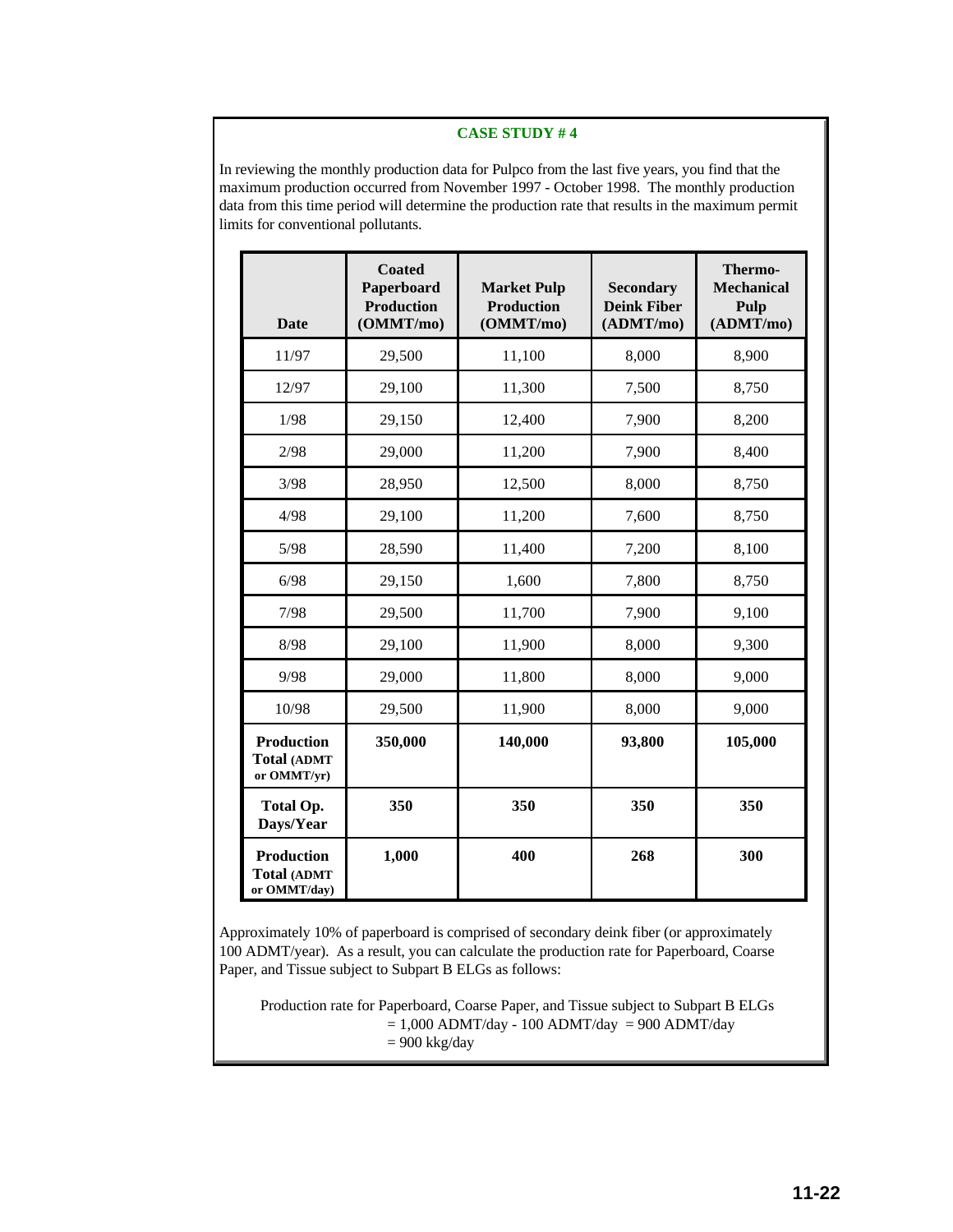You may then calculate conventional pollutant permit limits using the following equation:

Final Effluent Limit =  $\sum$  (PROD<sub>i</sub>  $\times$  Limit<sub>i</sub>)

where:

| $PROD_i$ | $=$ | Production rate                |
|----------|-----|--------------------------------|
| LIMIT.   | $=$ | ELG for conventional pollutant |
|          | $=$ | Segment                        |

| Final Limit = $(\text{PROD}_{\text{paperboard}} \times \text{LIMIT}_{\text{paperboard}}) + (\text{PROD}_{\text{bleach kraft pulp}}) \times \text{LIMIT}_{\text{bleach kraft pulp}})$ |
|--------------------------------------------------------------------------------------------------------------------------------------------------------------------------------------|
| $+$ (PROD <sub>thermo-mechanical pulp</sub> $\times$ LIMIT <sub>thermo-mechanical pulp</sub> ) $+$ (PROD <sub>secondary deink fiber</sub> $\times$ LIMIT <sub>secondary</sub>        |
| $_{\text{deink fiber}}$                                                                                                                                                              |

The table below presents the calculation of conventional pollutant permit limits calculated for this mill.

|                                  |                                                      |                   | <b>TSS</b>      |                      |                        | <b>BOD</b>       |                 |                  |                        |                 |
|----------------------------------|------------------------------------------------------|-------------------|-----------------|----------------------|------------------------|------------------|-----------------|------------------|------------------------|-----------------|
|                                  |                                                      |                   |                 | <b>Daily Maximum</b> | <b>Monthly Average</b> |                  | Daily Maximum   |                  | <b>Monthly Average</b> |                 |
| <b>Subcategory</b>               | <b>Segment</b>                                       | <b>Production</b> | <b>ELG</b>      | <b>Subtotal</b>      | <b>ELG</b>             | <b>Subtotal</b>  | <b>ELG</b>      | <b>Subtotal</b>  | <b>ELG</b>             | <b>Subtotal</b> |
| Subpart B                        | Market Pulp                                          | 400 kkg/day       | 30.4<br>kg/kkg  | 12,200<br>kg/day     | 16.4<br>kg/kkg         | 6,560<br>kg/day  | 15.45<br>kg/kkg | $6,180$ kg/day   | 8.05<br>kg/kkg         | 3,220<br>kg/day |
| Subpart B                        | Paperboard,<br>Coarse<br>Paper, and<br><b>Tissue</b> | 900 kkg/day       | 24.0<br>kg/kkg  | 21,600<br>kg/day     | 12.9<br>kg/kkg         | 11.610<br>kg/day | 13.65<br>kg/kkg | 12,280<br>kg/day | 7.1<br>kg/kkg          | 6,390<br>kg/day |
| Subpart G                        | Thermo-<br>mechanical                                | 300 kkg/day       | 15.55<br>kg/kkg | 4,670<br>kg/day      | 8.35<br>kg/kkg         | 2,510<br>kg/day  | 10.6<br>kg/kkg  | $3,180$ kg/day   | 5.55<br>kg/kkg         | 1,670<br>kg/day |
| Subpart I                        | Secondary<br>Fiber Deink                             | 268 kkg/day       | 24.05<br>kg/kkg | 6,450<br>kg/day      | 12.95<br>kg/kkg        | 3,470<br>kg/day  | 18.1<br>kg/kkg  | $4,850$ kg/day   | 9.4<br>kg/kkg          | 2,520<br>kg/day |
| <b>BPT Effluent Limit Totals</b> |                                                      |                   |                 | 44,920 kg/day        |                        | 24,150 kg/day    |                 | 26,500 kg/day    |                        | 13,800 kg/day   |

### **Determining Permit Limits for Pollutants Regulated Under BAT**

The bleaching operations at Pulpco are covered under Subpart B. (Note that the secondary fiber deink line does not bleach and you do not expect any chlorinated pollutants from this line.) BAT ELGs for the regulated toxic and nonconventional pollutants are either concentration-based or mass-based. For concentration-based ELGs, you may simply include the limits specified in 40 CFR 430.24 for each pollutant as the permit limit.

**Example: Concentration-Based Limit Calculation**

TCDF: Maximum for one day = 31.9 pg/L

TCDD: Maximum for one day: <ML: Method 1613 ML for TCDD = 10 pg/L. Therefore, Maximum for one day: <10 pg/L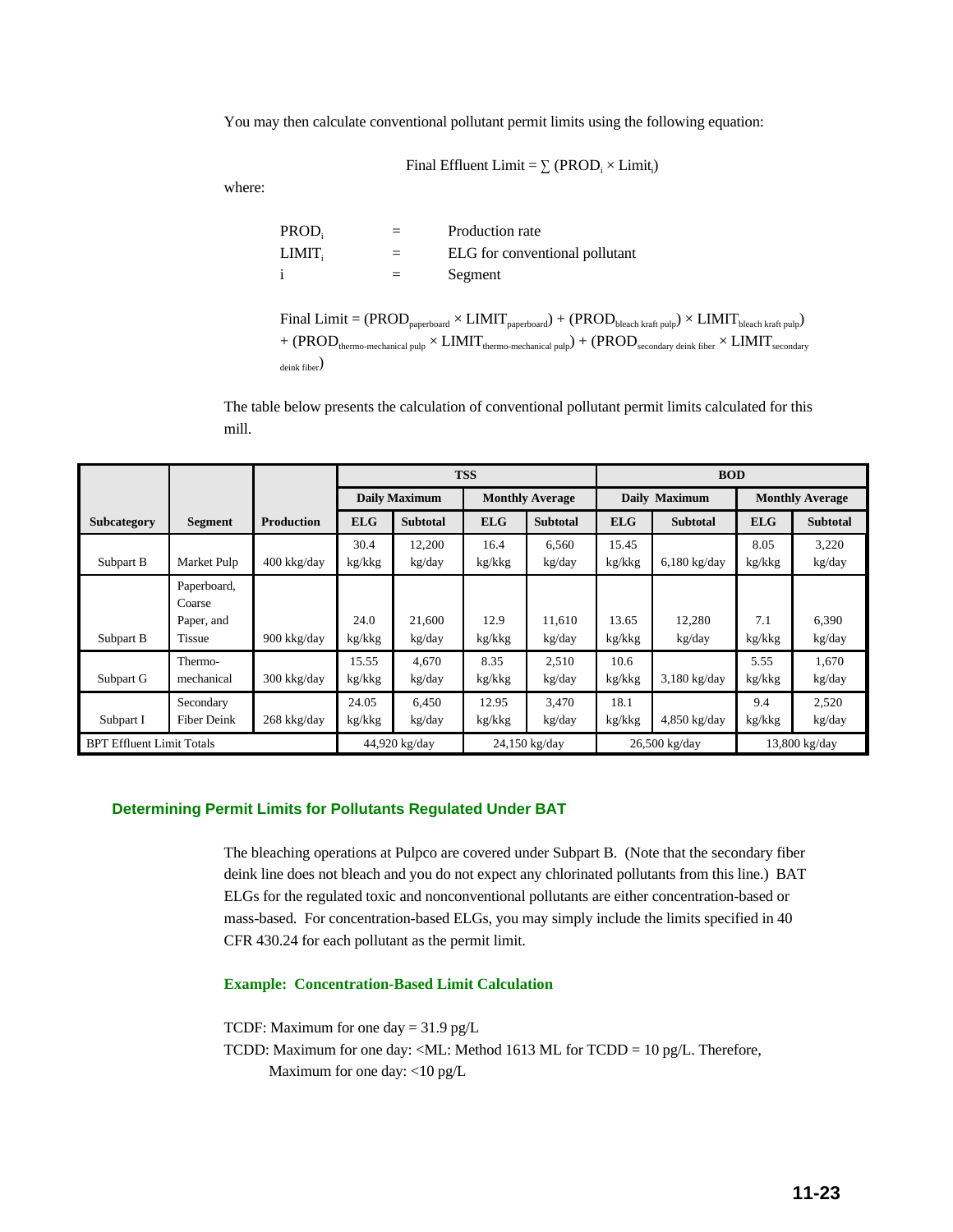### **Example: Mass-Based Limit Calculation**

For mass-based ELGs, such as those for chloroform and AOX, you must calculate the production rate of unbleached pulp entering the bleach plant. Using the maximum production rate time period illustrated above, the following table explains how to calculate the production rate for these pollutants (also see Section 8 for a description of how to determine production rate).

### **CASE STUDY #4**

In your review of Pulpco's permit application, you determine that the following production rate results in the maximum AOX and chloroform permit limits.

| <b>Date</b>                         | <b>Bleached Kraft Pulp</b><br><b>Production (ADMT)</b> |
|-------------------------------------|--------------------------------------------------------|
| 11/97                               | 37,500                                                 |
| 12/97                               | 37,500                                                 |
| 1/98                                | 37,900                                                 |
| 2/98                                | 38,100                                                 |
| 3/98                                | 38,400                                                 |
| 4/98                                | 38,000                                                 |
| 5/98                                | 38,300                                                 |
| 6/98                                | 38,300                                                 |
| 7/98                                | 37,500                                                 |
| 8/98                                | 37,600                                                 |
| 9/98                                | 37,900                                                 |
| 10/98                               | 38,000                                                 |
| <b>Total Production (ADMT/year)</b> | 455,000                                                |
| <b>Total Op. Days/Year</b>          | 350                                                    |
| <b>Total Production (ADMT/day)</b>  | 1,300                                                  |

Pulpco provided a 10% shrinkage factor for the bleached papergrade kraft pulp production data submitted with their permit application. As a result, the production rate for calculating AOX and chloroform permit limits is as follows:

1,300 ADMT/ $(1-0.10) = 1,444$  ADMT of unbleached papergrade kraft pulp entering the bleach plant.

You may then determine permit limits for AOX and chloroform using the following equation: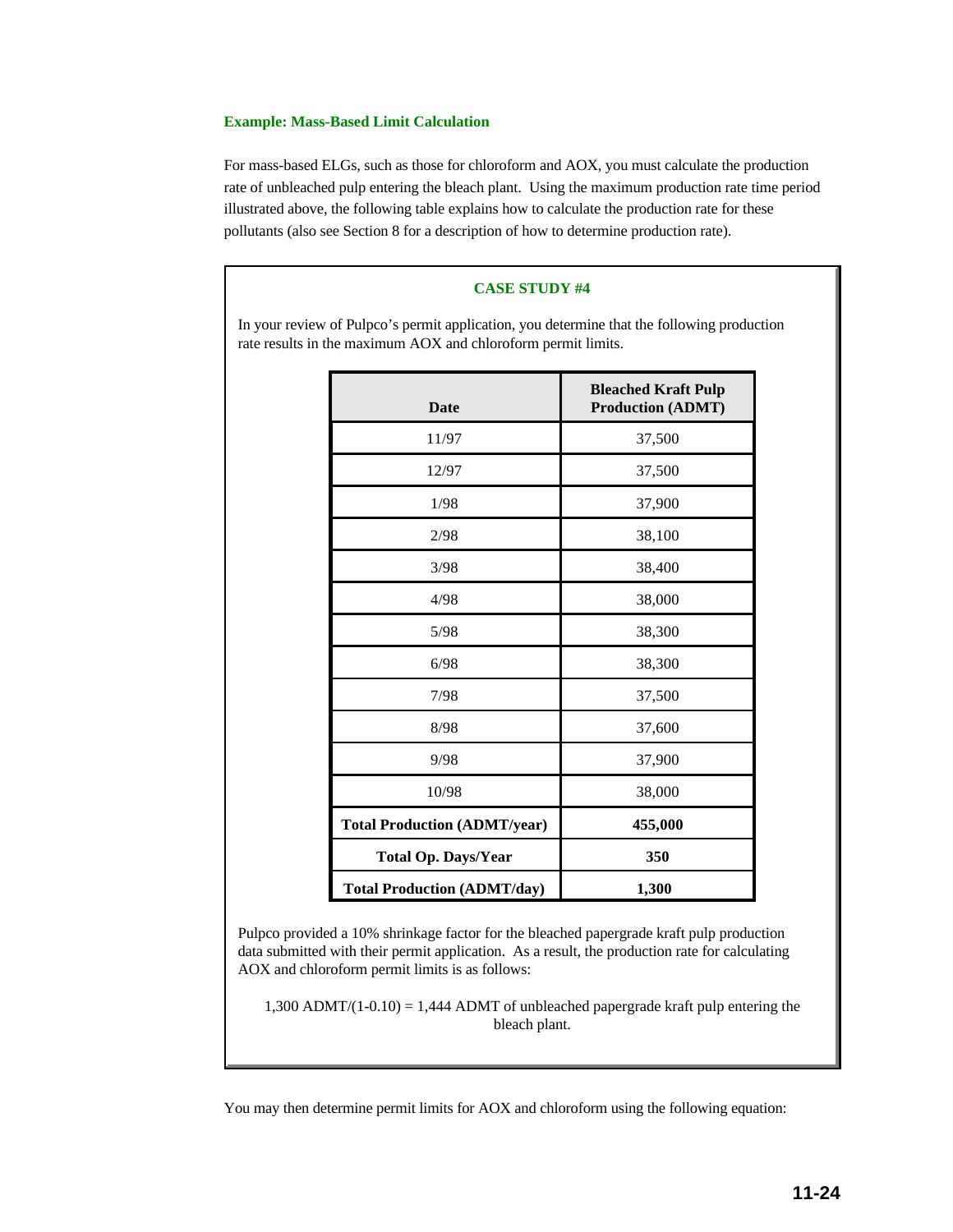Bleach plant or final effluent limit =  $PROD \times LIMIT$ 

where:

| PROD  |     | Production rate for AOX and chloroform; and |
|-------|-----|---------------------------------------------|
| LIMIT | $=$ | Toxic and nonconventional pollutant ELG.    |

**ALERT!** Remember, chloroform is limited in bleach plant effluent while AOX is limited in final effluent.

The table below presents the limits calculated for AOX and chloroform.

|             |                   | Chloroform    |                |                        |                |                 | <b>AOX</b>      |                        |              |
|-------------|-------------------|---------------|----------------|------------------------|----------------|-----------------|-----------------|------------------------|--------------|
|             |                   | Daily Maximum |                | <b>Monthly Average</b> |                | Daily Maximum   |                 | <b>Monthly Average</b> |              |
| Subcategory | <b>Production</b> | <b>ELG</b>    | <b>Total</b>   | <b>ELG</b>             | <b>Total</b>   | <b>ELG</b>      | <b>Total</b>    | <b>ELG</b>             | <b>Total</b> |
| Subpart B   | ,444 kkg/day      | $6.92$ g/kkg  | 9.99<br>kg/day | $4.14$ g/kkg           | 5.98<br>kg/day | 0.951<br>kg/kkg | 1.270<br>kg/day | 0.623<br>kg/kkg        | $830$ kg/day |

### **Final Permit Limits for Pulpco Corporation**

Table 11-5 presents the permit limits for Pulpco. Under the Clean Water Act, the NPDES permit must require immediate compliance with the new limitations. The permit is being reissued in December 2000 (over two years after the promulgation of the final rule), and you are requiring the mill to comply with permit limits for chlorinated pollutants immediately. Also shown in the table, you exercised BPJ to include the following in the permit:

- 1. COD monitoring requirements;
- 2. Monitoring frequencies for conventional pollutants; and
- 3. Mandatory flow measurements of bleach plant and final effluent.

Make sure you also include the following in the permit:

- **EXECUTE:** A reopener clause so that you may include COD permit limits when EPA promulgates ELGs for this pollutant (see Section 8);
- Dilution prohibition as a permit condition (see Section 8);
- **Exercise** Process upsets as a permit condition (see Section 8); and
- BMP requirements as permit conditions (see Section 9).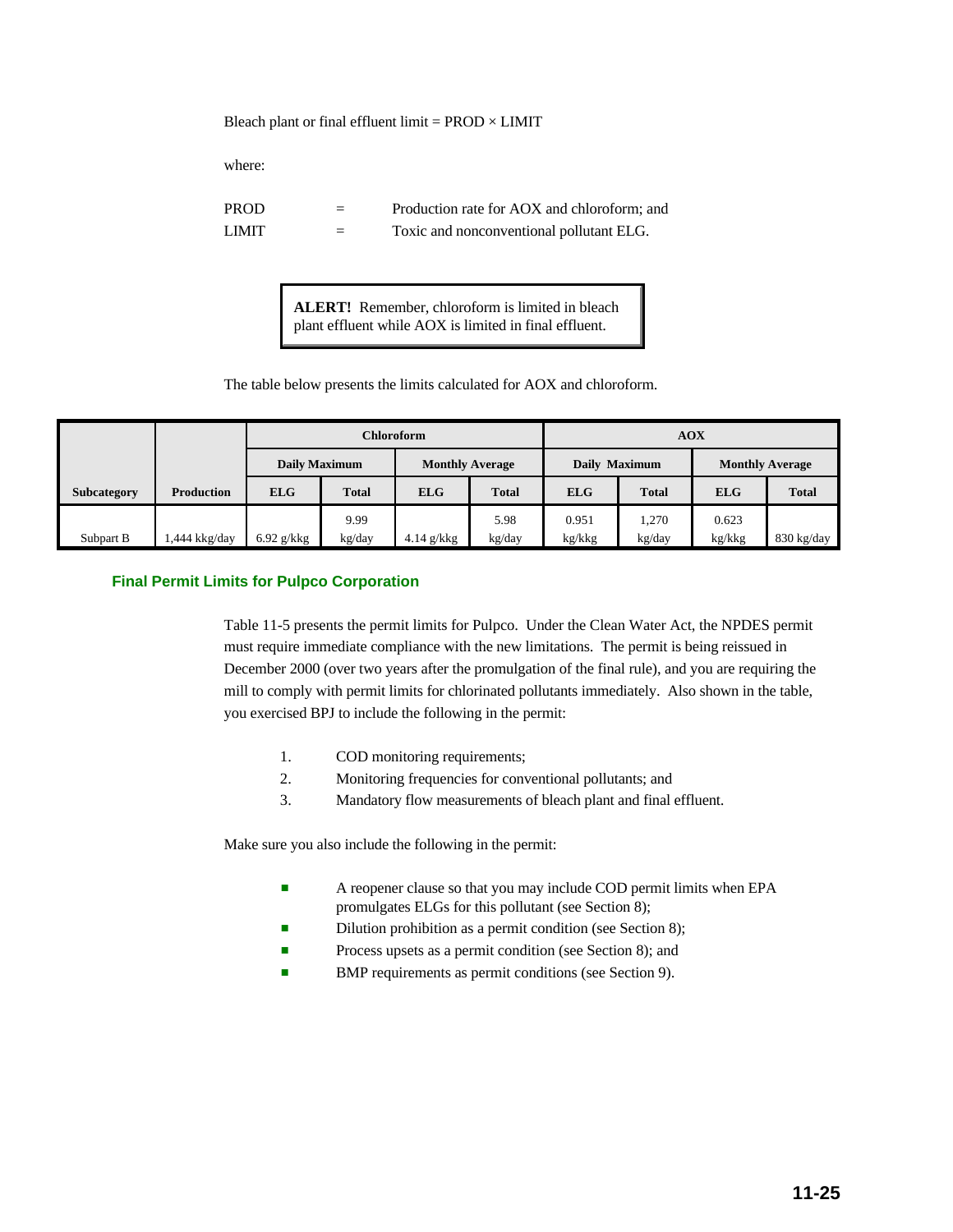|                           | <b>Permit Limits</b> |                          |                                   |                         |                                           |
|---------------------------|----------------------|--------------------------|-----------------------------------|-------------------------|-------------------------------------------|
| <b>Pollutant</b>          | 1 Day Maximum        | Monthly<br>Average       | <b>Effluent Sampling Location</b> | <b>Sample Frequency</b> | <b>Sample Collection</b><br><b>Method</b> |
| <b>TCDD</b>               | $<$ 10 pg/L          |                          | Kraft Mill Fiber Line BPE         | Monthly                 | 24 hr composite                           |
| <b>TCDF</b>               | 31.9 pg/L            | $\sim$                   | Kraft Mill Fiber Line BPE         | Monthly                 | 24 hr composite                           |
| Chloroform                | $10.0$ kg/day        | $6.0$ kg/day             | Kraft Mill Fiber Line BPE         | Weekly                  | 24 hr composite                           |
| Trichlorosyringol         | $<$ 2.5 µg/L         |                          | Kraft Mill Fiber Line BPE         | Monthly                 | 24 hr composite                           |
| 3,4,5-Trichlorocatechol   | $<$ 5.0 µg/L         | $\sim$                   | Kraft Mill Fiber Line BPE         | Monthly                 | 24 hr composite                           |
| 3,4,6-Trichlorocatechol   | $<$ 5.0 µg/L         | $\overline{a}$           | Kraft Mill Fiber Line BPE         | Monthly                 | 24 hr composite                           |
| 3,4,5-Trichloroguaiacol   | $<$ 2.5 µg/L         | $\overline{a}$           | Kraft Mill Fiber Line BPE         | Monthly                 | 24 hr composite                           |
| 3,4,6-Trichloroguaiacol   | $<$ 2.5 µg/L         | $\overline{\phantom{a}}$ | Kraft Mill Fiber Line BPE         | Monthly                 | 24 hr composite                           |
| 4,5,6-Trichloroguaiacol   | $<$ 2.5 µg/L         | $\sim$                   | Kraft Mill Fiber Line BPE         | Monthly                 | 24 hr composite                           |
| 2,4,5-Trichlorophenol     | $<$ 2.5 µg/L         | $\overline{a}$           | Kraft Mill Fiber Line BPE         | Monthly                 | 24 hr composite                           |
| 2,4,6-Trichlorophenol     | $<$ 2.5 µg/L         | $\overline{\phantom{0}}$ | Kraft Mill Fiber Line BPE         | Monthly                 | 24 hr composite                           |
| Tetrachlorocatechol       | $<$ 5.0 µg/L         | $\overline{\phantom{a}}$ | Kraft Mill Fiber Line BPE         | Monthly                 | 24 hr composite                           |
| Tetrachloroguaiacol       | $<$ 5.0 µg/L         | $\overline{a}$           | Kraft Mill Fiber Line BPE         | Monthly                 | 24 hr composite                           |
| 2,3,4,6-Tetrachlorophenol | $<2.5 \ \mu g/L$     | $\overline{\phantom{a}}$ | Kraft Mill Fiber Line BPE         | Monthly                 | 24 hr composite                           |
| Pentachlorophenol         | $<$ 5.0 µg/L         | $\overline{\phantom{a}}$ | Kraft Mill Fiber Line BPE         | Monthly                 | 24 hr composite                           |
| <b>AOX</b>                | 1,270 kg/day         | 830 kg/day               | <b>Final Effluent</b>             | Daily                   | 24 hr composite                           |
| $COD*$                    | Report               | $\overline{\phantom{a}}$ | <b>Final Effluent</b>             | Weekly                  | 24 hr composite                           |
| BOD <sub>5</sub>          | 26,500 kg/day        | 13,800 kg/day            | <b>Final Effluent</b>             | 3 Days/Week             | 24 hr composite                           |
| <b>TSS</b>                | 44,920 kg/day        | 24,150 kg/day            | <b>Final Effluent</b>             | 3 Days/Week             | 24 hr composite                           |
| $\rm{pH}$                 | $5-9$                |                          | <b>Final Effluent</b>             | 5 Days/Week             | Grab                                      |
| $Flow*$                   | Report               | Report                   | Kraft Mill Fiber Line BPE         | Continuous              | Recorder                                  |
| $Flow*$                   | Report               | Report                   | <b>Final Effluent</b>             | Continuous              | Recorder                                  |

\*Reporting for COD and flow based on BPJ.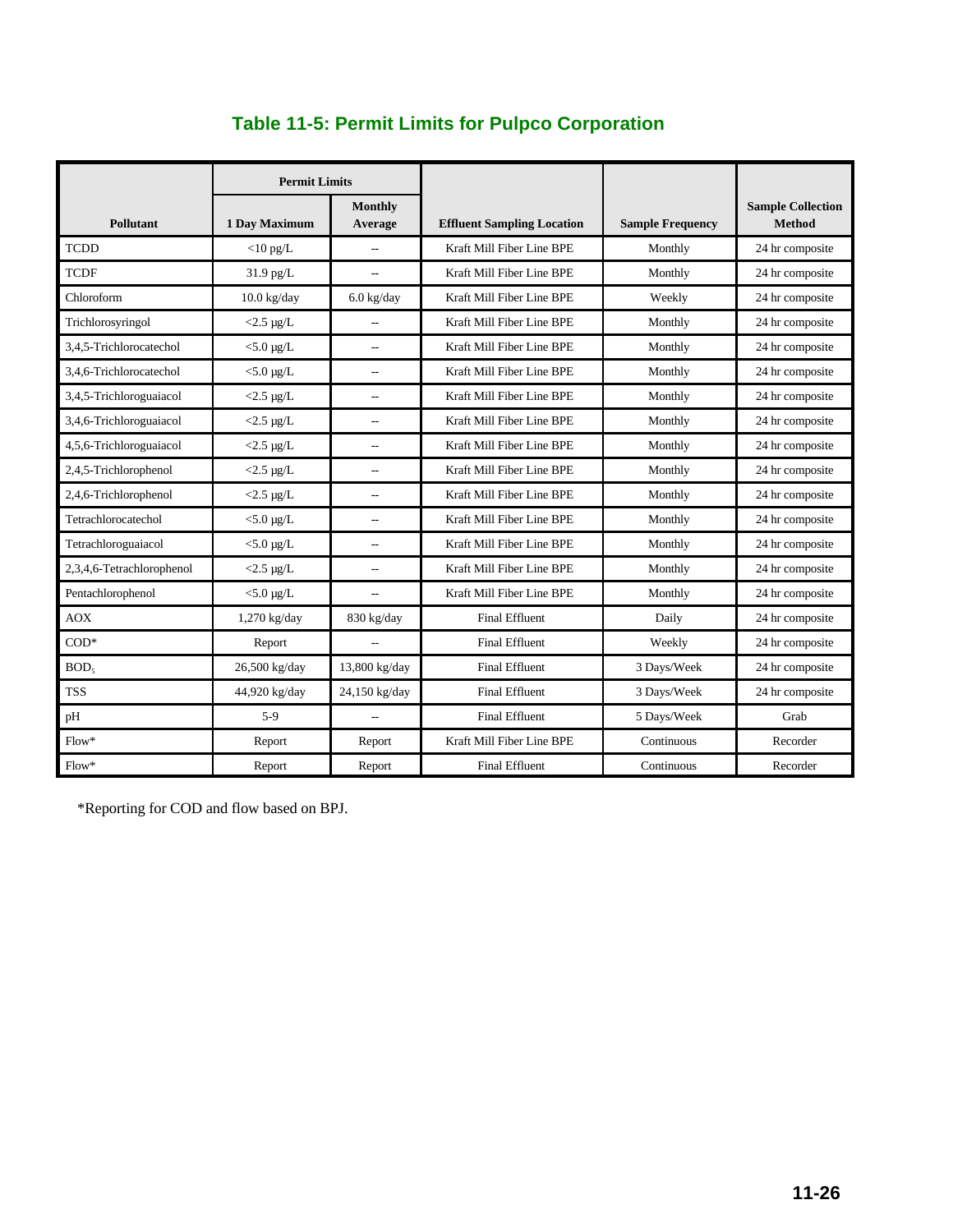# **Case Study #5**

United Papers Corporation is an integrated pulp and paper mill that manufactures office paper and market pulp. All process wastewaters generated by United Paper are treated and discharged to a holding pond. The mill discharges wastewater to

### **Case Study #5 highlights:**

- 1. Production rate determination.
- 2. Permit limits for non-continuous dischargers.

Johnstone Creek nine months of the year. Wastewater is not discharged during July, August, and September due to Johnstone Creek's low flow and inability to assimilate oxygen-demanding wastewater during these months. The mill has submitted a permit application because their current NPDES permit expires January 2001.

### **General Site Description**

United Papers operates a bleached papergrade kraft fiber line and two paper machines. In 1998, the mill purchased a second paper machine to increase office paper production. United Paper reduced the amount of market pulp sold to paper manufacturers and used the pulp for their increased office paper production.

### **Relevant Information for Establishing Permit Limits**

The table below summarizes the relevant information from the permit application you need to calculate discharge limits for the reissued permit.

| <b>Information Needed to Establish Permit Limits for Case Study #5</b>                 |                                                                                                        |  |  |  |  |
|----------------------------------------------------------------------------------------|--------------------------------------------------------------------------------------------------------|--|--|--|--|
| What type of discharger is the mill?                                                   | Direct (non-continuous discharger)                                                                     |  |  |  |  |
| Under which subpart(s) do the mill's operations fall?                                  | Subpart B                                                                                              |  |  |  |  |
| The mill is subject to which ELG&S?                                                    | BPT (40 CFR 430.22)<br>Fine Paper Segment<br>Market Bleached Kraft Pulp Segment<br>BAT (40 CFR 430.24) |  |  |  |  |
| Is the mill planning on entering VATIP?                                                | N <sub>0</sub>                                                                                         |  |  |  |  |
| Does mill use wet barking; log washing or chip<br>washing; or log flumes or log ponds? | N <sub>0</sub>                                                                                         |  |  |  |  |
| Does the mill certify using TCF?                                                       | N <sub>0</sub>                                                                                         |  |  |  |  |
| Does the mill use chlorophenolic biocides?                                             | N <sub>0</sub>                                                                                         |  |  |  |  |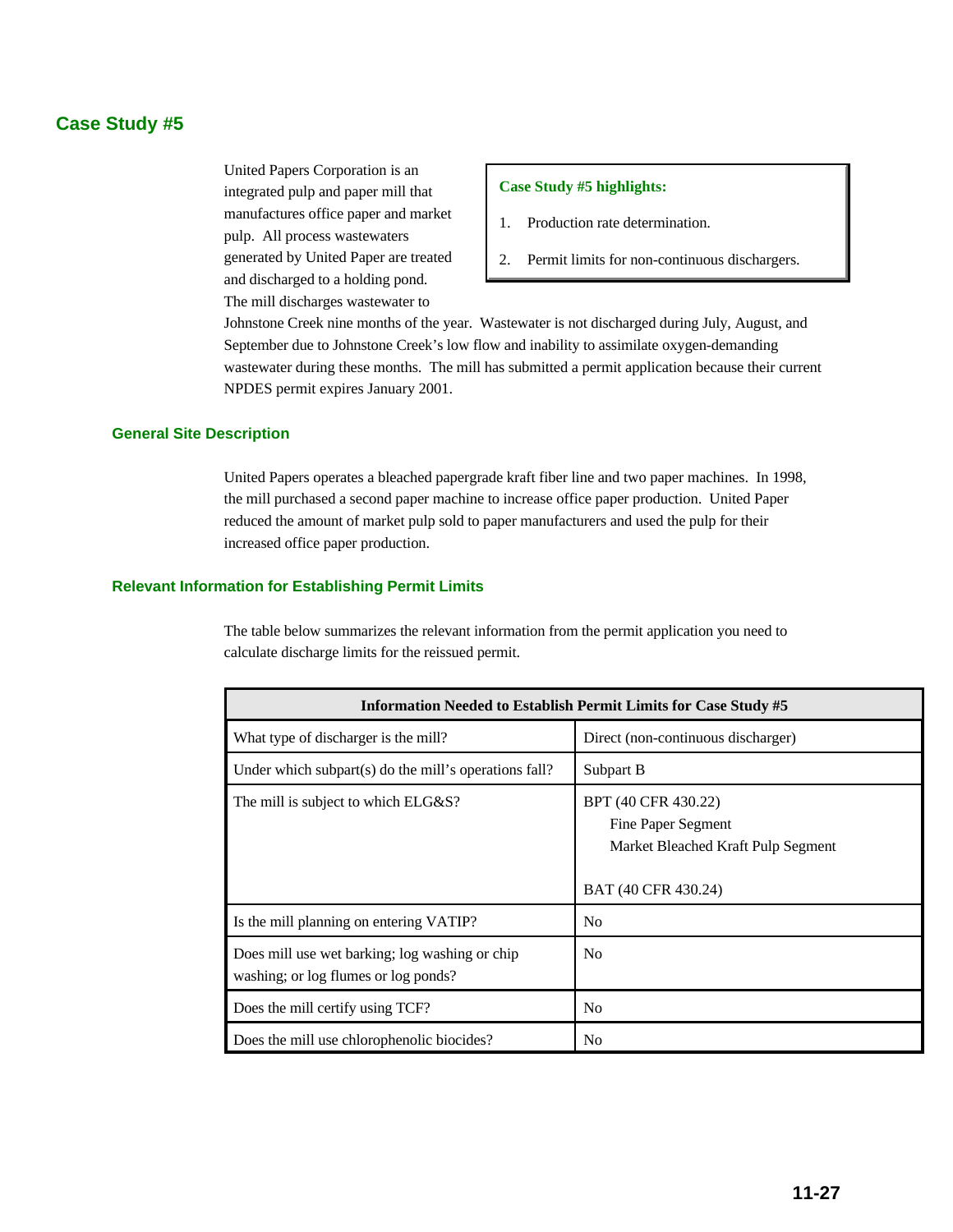United Papers manufactures bleached kraft pulp and two products (office papers and bleached market pulp) that fall under two segments of Subpart B. Note that as a non-continuous discharger, the mill is subject to

**ALERT!** Non-continuous discharge mills are subject to annual average ELGs for conventional pollutants; however, maximum one-day and 30-day average limitations may be required to protect receiving water quality.

annual average permit limits, rather than maximum one-day and 30-day permit limits, for conventional pollutants regulated in final effluent. Because BPT ELGs for conventional pollutants and BAT for AOX and chloroform are mass-based, you must review the production information submitted with the mill's permit application to determine production rates for both products and bleached pulp to calculate their BPT and BAT limits. The table below explains how to calculate production rates for United Papers (also see Section 8 for a description of how to calculate production rates).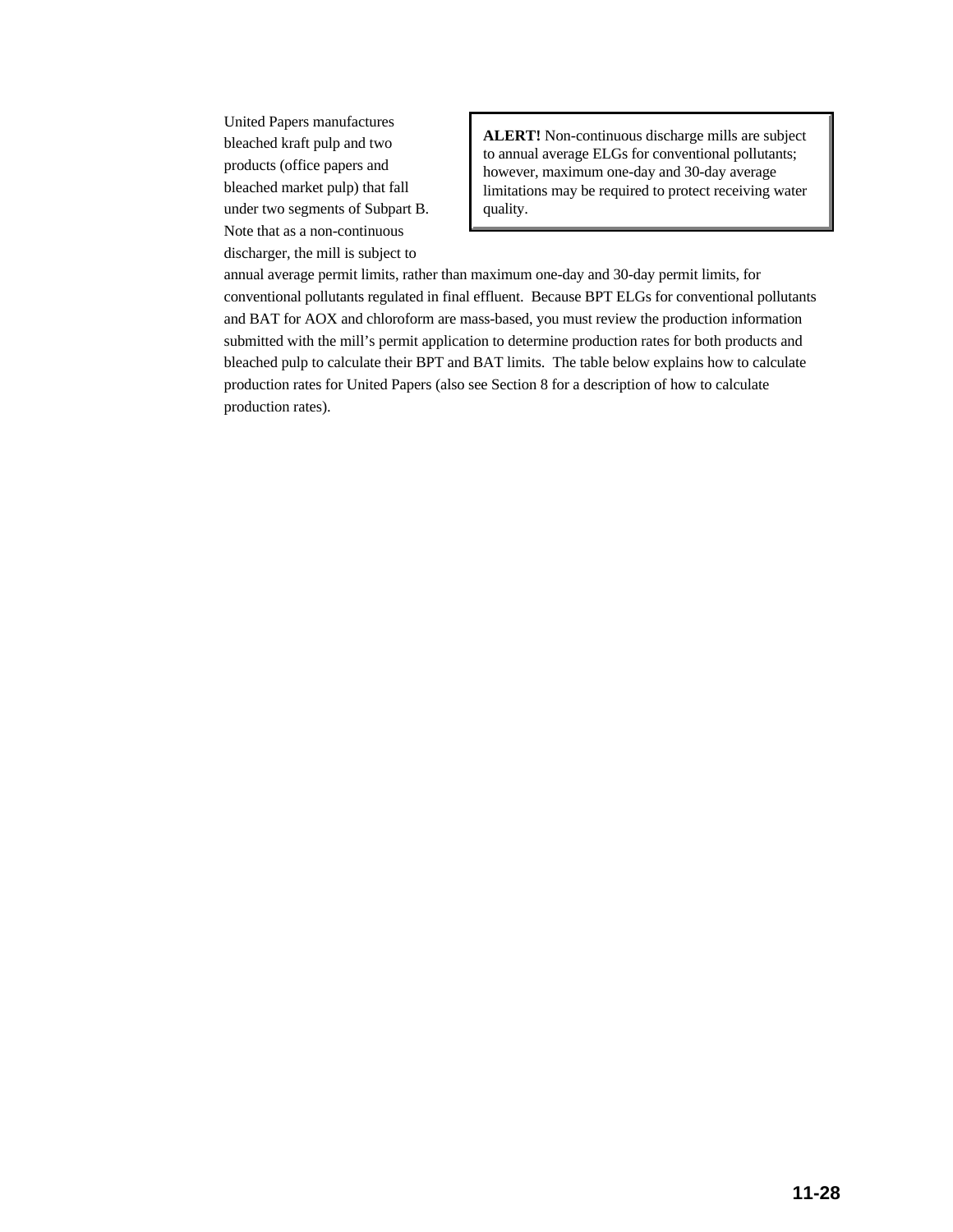In reviewing the monthly production data for United Papers from the last five years, you find that the maximum production occurred from September 1998 - August 1999. The monthly production data form this time period will determine the production rate that results in the maximum permit limits for conventional pollutants, AOX, and chloroform.

| <b>Date</b>                                  | <b>Bleached Kraft</b><br><b>Pulp Production</b><br>(ADMT/mol) | <b>Fine Paper</b><br><b>Production</b><br>(OMMT/mo) | <b>Market Pulp</b><br><b>Production</b><br>(ADMT/mol) |  |
|----------------------------------------------|---------------------------------------------------------------|-----------------------------------------------------|-------------------------------------------------------|--|
| 9/98                                         | 33,300                                                        | 20,700                                              | 12,600                                                |  |
| 10/98                                        | 32,600                                                        | 20,400                                              | 12,200                                                |  |
| 11/98                                        | 32,900                                                        | 20,500                                              | 12,400                                                |  |
| 12/98                                        | 32,750                                                        | 20,100                                              | 12,650                                                |  |
| 1/99                                         | 32,850                                                        | 20,350                                              | 12,500                                                |  |
| 2/99                                         | 32,600                                                        | 20,100                                              | 12,500                                                |  |
| 3/99                                         | 33,800                                                        | 20,600                                              | 13,200                                                |  |
| 4/99                                         | 33,250                                                        | 20,350                                              | 12,900                                                |  |
| 5/99                                         | 32,700                                                        | 20,100                                              | 12,600                                                |  |
| 6/99                                         | 34,000                                                        | 20,600                                              | 13,400                                                |  |
| 7/99                                         | 33,000                                                        | 20,400                                              | 12,600                                                |  |
| 8/99                                         | 33,500                                                        | 20,800                                              | 12,700                                                |  |
| <b>Total Production</b><br>(ADMT or OMMT/yr) | 397,250                                                       | 245,000                                             | 152,250                                               |  |
| <b>Total Op. Days/Year</b>                   | 350                                                           | 350                                                 | 350                                                   |  |
| <b>Total Production</b><br>(ADMT or OMMT/day | 1,135                                                         |                                                     | 435                                                   |  |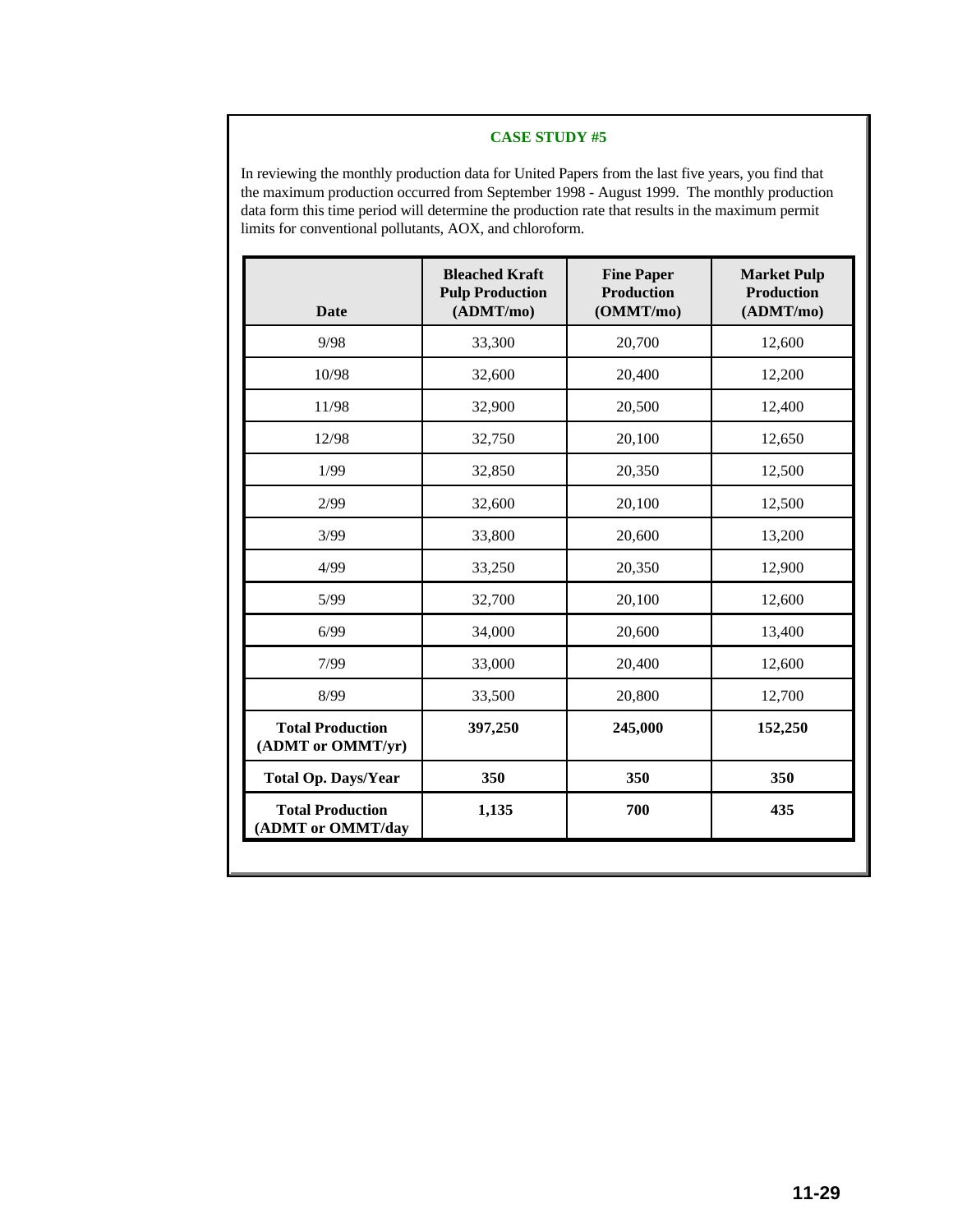### **Determining Permit Limits for Pollutants Regulated Under BPT**

You may then calculate conventional pollutant permit limits using the following equation:

Final Efficient Limit = 
$$
\sum
$$
 (PROD<sub>i</sub> × Limit<sub>i</sub>)

where:

| PROD <sub>i</sub> | $=$ | Production rate                 |
|-------------------|-----|---------------------------------|
| LIMIT,            | $=$ | ELGs for conventional pollutant |
|                   | $=$ | Segment                         |

Final effluent limit =  $(PROD_{\text{fine paper}} \times LIMIT_{\text{fine paper}}) + (PROD_{\text{market pub}} \times LIMIT_{\text{market pub}})$ 

The table below presents the conventional pollutant permit limit calculated for this mill.

|                                        |                |                   | <b>TSS</b>            |                 |               | <b>BOD</b>            |
|----------------------------------------|----------------|-------------------|-----------------------|-----------------|---------------|-----------------------|
|                                        |                |                   | <b>Annual Average</b> |                 |               | <b>Annual Average</b> |
| Subcategory                            | <b>Segment</b> | <b>Production</b> | <b>ELG</b>            | <b>Subtotal</b> | ELG.          | <b>Subtotal</b>       |
| Subpart B                              | Fine Paper     | 700 kkg/day       | $6.54$ kg/kkg         | $4,580$ kg/kkg  | $3.09$ kg/kkg | $2,160$ kg/day        |
| Subpart B                              | Market Pulp    | 435 kkg/day       | $9.01$ kg/kkg         | $3,920$ kg/day  | $4.52$ kg/kkg | $2,000$ kg/day        |
| <b>BPT Final Effluent Limit Totals</b> |                | 8,500 kg/day      |                       | $4,160$ kg/day  |               |                       |

### **Determining Permit Limits for Pollutants Regulated Under BAT**

The bleaching operations at United Papers are covered under Subpart B. Although United Papers non-continuously discharges final effluent, the mill performs bleach plant operations continuously and, therefore, bleach plant effluent is continuously generated. As a result, the ELGs for those pollutants limited in bleach plant effluent are equivalent to those for direct dischargers.

BAT ELGs for the regulated toxic and nonconventional pollutants are either concentration-based or mass-based. For concentration-based ELGs, you may simply include the limits specified in 40 CFR 430.24 for each pollutant as the permit limit.

### **Examples: Concentration-Based Limit Calculation**

- TCDF: Maximum for one day =  $31.9 \text{ pg/L}$
- TCDD: Maximum for one day: <ML: Method 1613 ML for TCDD = 10 pg/L. Therefore, Maximum for one day: <10 pg/L

### **Example: Mass-Base Limit Calculation**

For mass-based ELGs, such as those for chloroform and AOX, you must calculate the production rate of unbleached pulp entering the bleach plant. Using the maximum production time period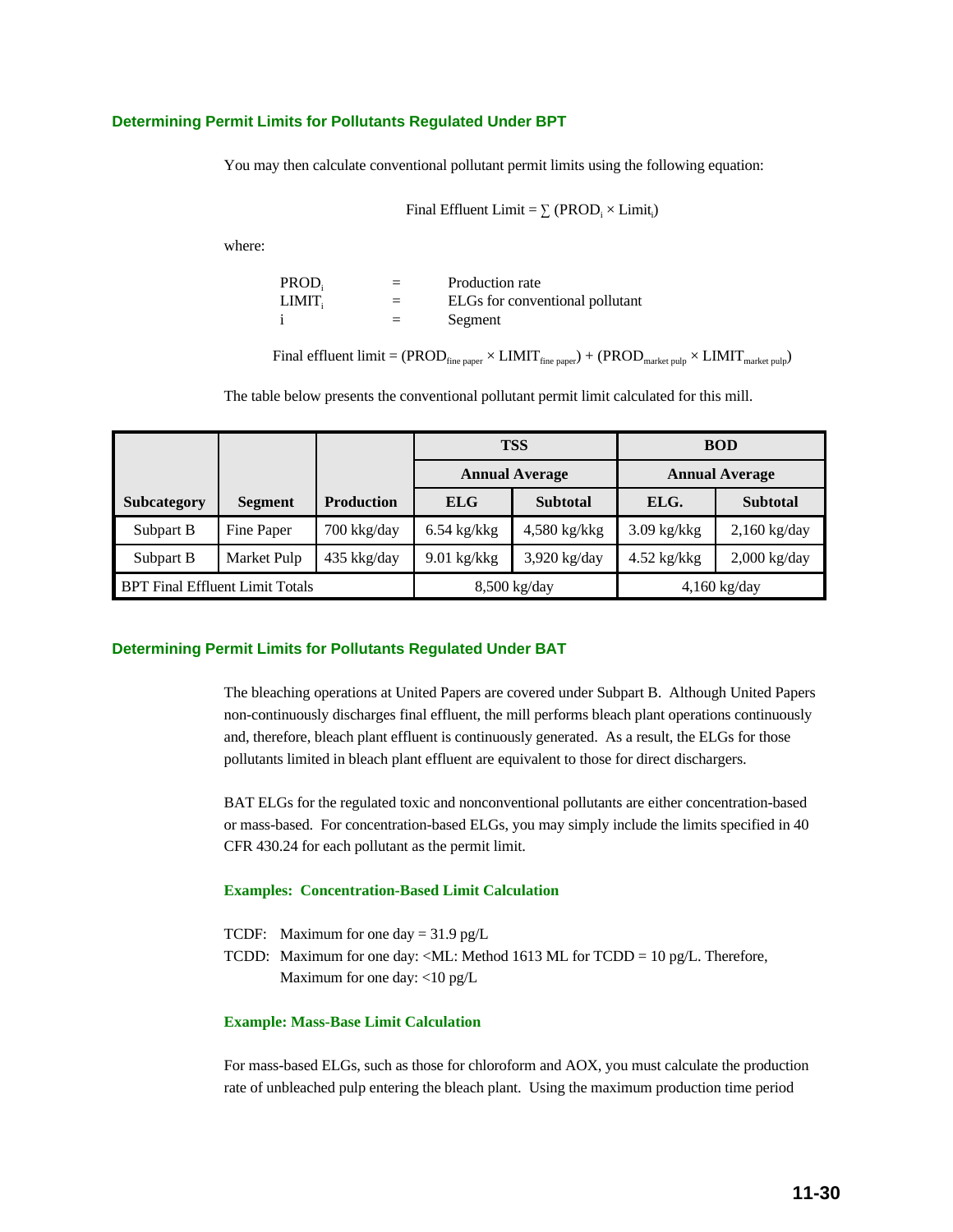illustrated above, the following table explains how to calculate the production rate for these pollutants (also see Section 8 for a description of how to determine production rate).

### **CASE STUDY #5**

In your review of United Papers' permit application, you determine that the following production rate results in the maximum AOX and chloroform permit limits.

| <b>Date</b>                            | <b>Bleached Kraft Pulp</b><br><b>Production (ADMT)</b> |
|----------------------------------------|--------------------------------------------------------|
| 9/98                                   | 33,300                                                 |
| 10/98                                  | 32,600                                                 |
| 11/98                                  | 32,900                                                 |
| 12/98                                  | 32,750                                                 |
| 1/99                                   | 32,850                                                 |
| 2/99                                   | 32,600                                                 |
| 3/99                                   | 33,800                                                 |
| 4/99                                   | 33,250                                                 |
| 5/99                                   | 32,700                                                 |
| 6/99                                   | 34,000                                                 |
| 7/99                                   | 33,000                                                 |
| 8/99                                   | 33,500                                                 |
| <b>Total Production</b><br>(ADMT/year) | 397,250                                                |
| <b>Total Op. Days/Year</b>             | 350                                                    |
| <b>Total Production</b><br>(ADMT/day)  | 1,135                                                  |

United Papers provided an 8% shrinkage factor for the bleached papergrade kraft pulp production data submitted with their permit application. As a result, the production rate for calculating AOX and chloroform permit limits is as follows:

1,135/(1-0.08) = 1,230 ADMT/day of unbleached papergrade kraft pulp entering the bleach plant.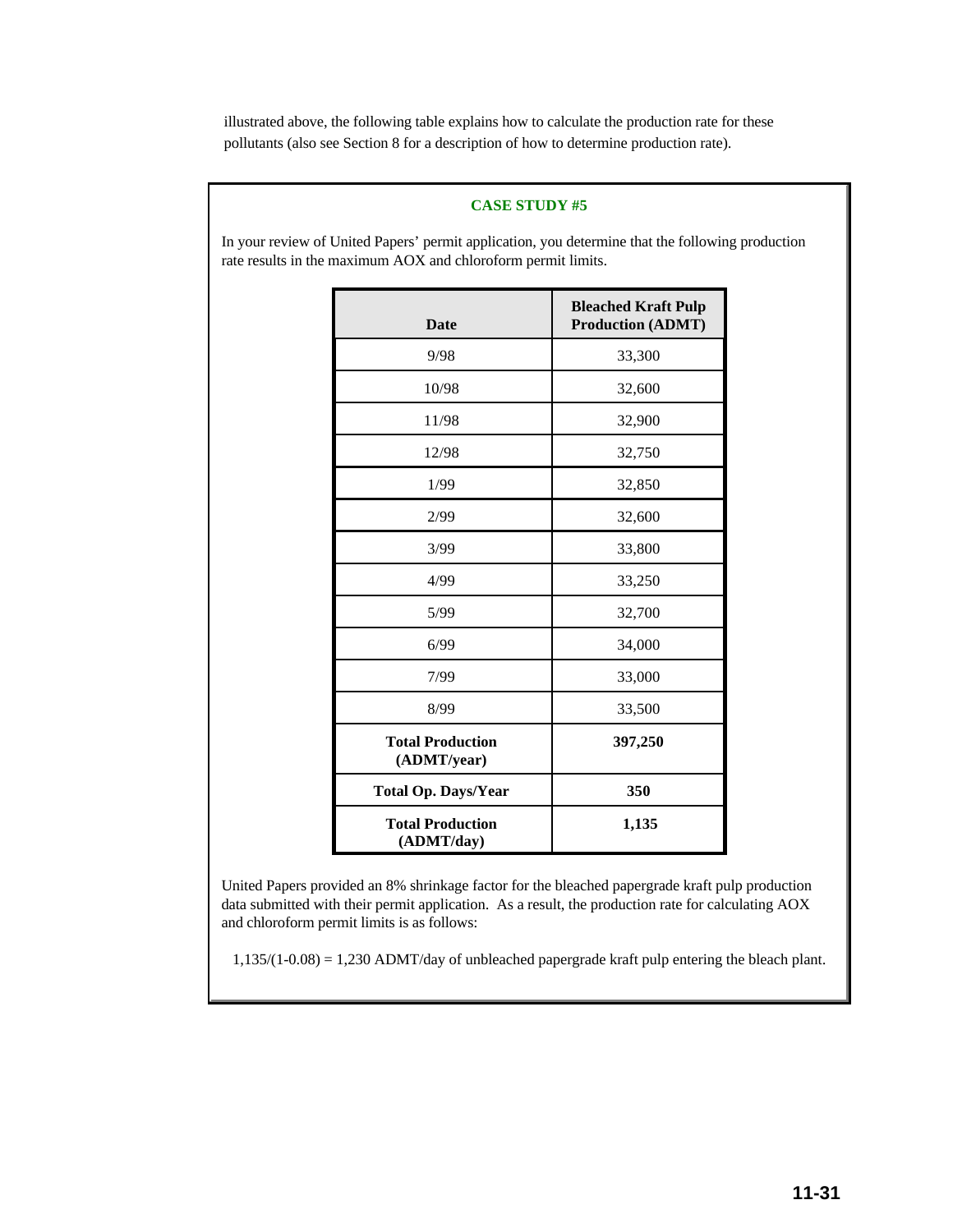You may then determine permit limits for AOX and chloroform by using the following equation:

Bleach plant or final effluent limit =  $PROD \times LIMIT$ 

where:

PROD = Production rate for AOX and chloroform; and LIMIT = Toxic and nonconventional pollutant ELG

**ALERT!** Remember, chloroform is limited in bleach plant effluent while AOX is limited in final effluent.

The table below presents the limits calculated for AOX and chloroform.

|                    |                   | <b>Chloroform</b>    |                 |                        |                 | AOX                   |                 |
|--------------------|-------------------|----------------------|-----------------|------------------------|-----------------|-----------------------|-----------------|
|                    |                   | <b>Daily Maximum</b> |                 | <b>Monthly Average</b> |                 | <b>Annual Average</b> |                 |
| <b>Subcategory</b> | <b>Production</b> | <b>ELG</b>           | <b>Subtotal</b> | <b>ELG</b>             | <b>Subtotal</b> | <b>ELG</b>            | <b>Subtotal</b> |
|                    | 1,230             | 6.92                 | 8.51            | 4.14                   | 5.09            | 0.512                 | 630             |
| Subpart B          | kkg/day           | g/kkg                | kg/day          | g/kkg                  | kg/day          | kg/kkg                | kg/day          |

### **Final Permit Limits for United Papers Corporation**

Table 11-6 presents the permit limits for United Papers Corporation. Under the Clean Water Act, the NPDES permit must require immediate compliance with the new limitations. The permit is being reissued in January of 2001 (which is over a year after the promulgation of the final rule), and you are requiring the mill to comply with permit limits for chlorinated pollutants immediately. Also shown in Table 11-6, you exercised BPJ to include the following in the permit:

- 1. COD monitoring requirements;
- 2. Monitoring frequencies for conventional pollutants; and
- 3. Mandatory flow measurements of bleach plant and final effluent.

Make sure you also include the following in the permit:

- A reopener clause so that you may include COD permit limits when EPA promulgates ELGs for this pollutant (see Section 8);
- Dilution prohibition as a permit condition (see Section 8);
- Process upsets as a permit condition (see Section 8); and
- **BMP** requirements as permit conditions (see Section 9).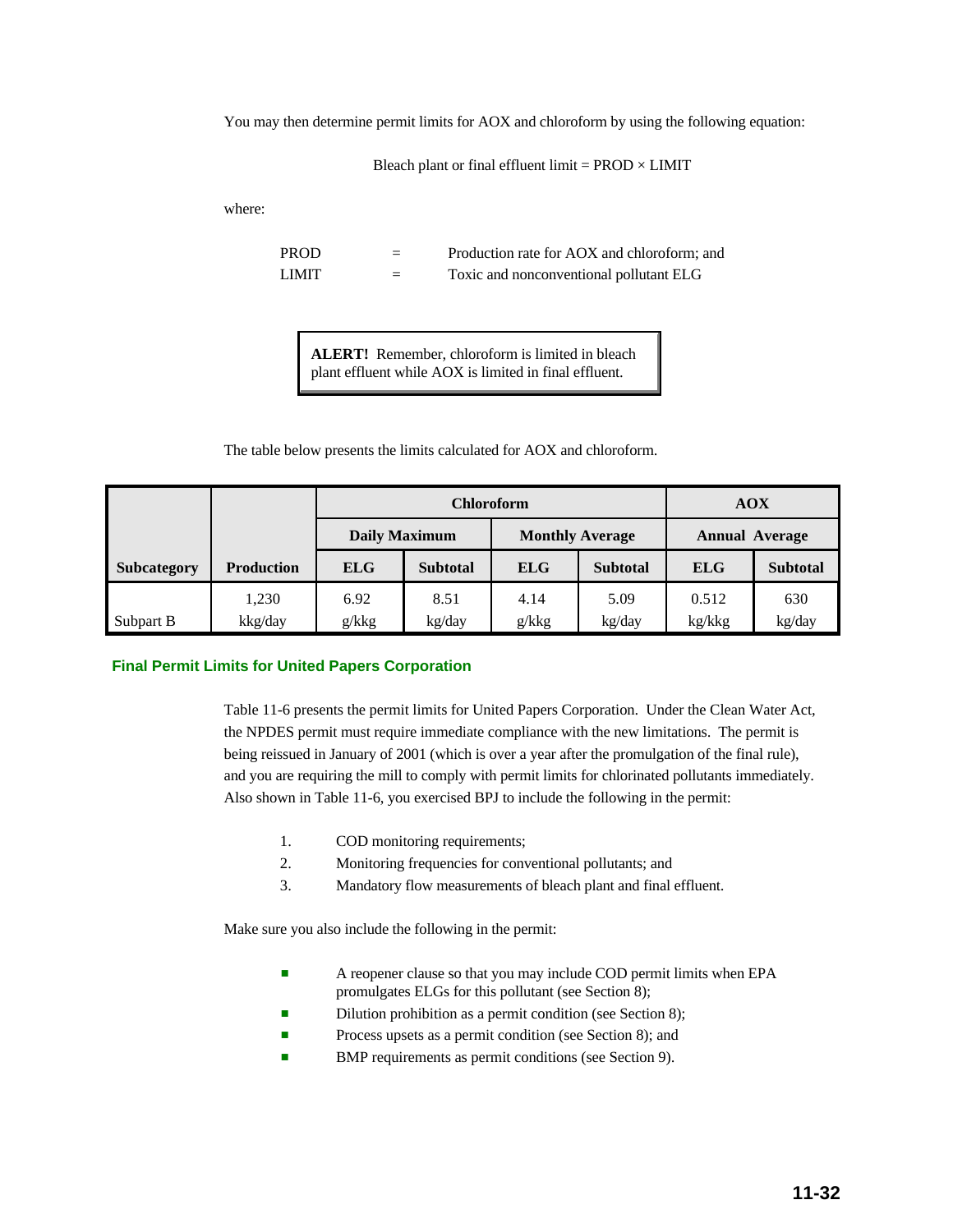|                              | <b>Permit Limits</b>      |                           |                          |                                   |                            |                                           |
|------------------------------|---------------------------|---------------------------|--------------------------|-----------------------------------|----------------------------|-------------------------------------------|
| <b>Pollutant</b>             | $1-Dav$<br><b>Maximum</b> | <b>Monthly</b><br>Average | <b>Annual</b><br>Average | <b>Effluent Sampling Location</b> | <b>Sample</b><br>Frequency | <b>Sample Collection</b><br><b>Method</b> |
| <b>TCDD</b>                  | $<$ 10 pg/L               | $\overline{\phantom{a}}$  | $\overline{\phantom{a}}$ | <b>BPE</b>                        | Monthly                    | 24 hr composite                           |
| <b>TCDF</b>                  | 31.9 pg/L                 | $\overline{\phantom{a}}$  | $\overline{\phantom{a}}$ | <b>BPE</b>                        | Monthly                    | 24 hr composite                           |
| Chloroform                   | 8.51 kg/day               | $5.09$ kg/day             | $\overline{\phantom{a}}$ | <b>BPE</b>                        | Weekly                     | 24 hr composite                           |
| Trichlorosyringol            | $<$ 2.5 µg/L              | $\overline{a}$            | $\sim$                   | <b>BPE</b>                        | Monthly                    | 24 hr composite                           |
| 3.4.5-Trichlorocatechol      | $<$ 5.0 $\mu$ g/L         | $\overline{\phantom{a}}$  | $\overline{\phantom{a}}$ | <b>BPE</b>                        | Monthly                    | 24 hr composite                           |
| 3.4.6-Trichlorocatechol      | $<$ 5.0 $\mu$ g/L         | $\overline{\phantom{a}}$  | $\overline{\phantom{a}}$ | <b>BPE</b>                        | Monthly                    | 24 hr composite                           |
| 3,4,5-Trichloroguaiacol      | $<$ 2.5 µg/L              | $\overline{\phantom{a}}$  | $\sim$                   | <b>BPE</b>                        | Monthly                    | 24 hr composite                           |
| 3,4,6-Trichloroguaiacol      | $<$ 2.5 µg/L              | $\overline{\phantom{a}}$  | $\overline{a}$           | <b>BPE</b>                        | Monthly                    | 24 hr composite                           |
| 4,5,6-Trichloroguaiacol      | $<$ 2.5 µg/L              | $\overline{\phantom{a}}$  | $\overline{\phantom{a}}$ | <b>BPE</b>                        | Monthly                    | 24 hr composite                           |
| 2,4,5-Trichlorophenol        | $<$ 2.5 µg/L              | $\overline{\phantom{a}}$  | $\overline{\phantom{a}}$ | <b>BPE</b>                        | Monthly                    | 24 hr composite                           |
| 2,4,6-Trichlorophenol        | $<$ 2.5 µg/L              | $\overline{\phantom{a}}$  | $\overline{\phantom{a}}$ | <b>BPE</b>                        | Monthly                    | 24 hr composite                           |
| Tetrachlorocatechol          | $<$ 5.0 µg/L              | $\overline{\phantom{a}}$  | $\overline{\phantom{a}}$ | <b>BPE</b>                        | Monthly                    | 24 hr composite                           |
| Tetrachloroguaiacol          | $<$ 5.0 µg/L              | $\overline{\phantom{a}}$  | $\overline{\phantom{a}}$ | <b>BPE</b>                        | Monthly                    | 24 hr composite                           |
| 2,3,4,6<br>Tetrachlorophenol | $<$ 2.5 µg/L              | $\overline{\phantom{a}}$  | $\overline{\phantom{a}}$ | <b>BPE</b>                        | Monthly                    | 24 hr composite                           |
| Pentachlorophenol            | $<$ 5.0 µg/L              | $\overline{\phantom{a}}$  | $\overline{\phantom{a}}$ | <b>BPE</b>                        | Monthly                    | 24 hr composite                           |
| <b>AOX</b>                   |                           |                           | 630 kg/day               | <b>Final Effluent</b>             | Daily                      | 24 hr composite                           |
| $COD*$                       | Report                    | $\overline{a}$            | $\overline{a}$           | <b>Final Effluent</b>             | Weekly                     | 24 hr composite                           |
| BOD <sub>5</sub>             |                           |                           | 4,160<br>kg/day          | <b>Final Effluent</b>             | 3 Days/Week                | 24 hr composite                           |
| <b>TSS</b>                   | $\overline{a}$            |                           | 8,500<br>kg/day          | <b>Final Effluent</b>             | 3 Days/Week                | 24 hr composite                           |
| pH                           | $5-9$                     | $\overline{a}$            | $\overline{a}$           | <b>Final Effluent</b>             | 5 Days/Week                | Grab                                      |
| $Flow*$                      | Report                    | Report                    | Report                   | <b>BPE</b>                        | Continuous                 | Recorder                                  |
| $Flow*$                      | Report                    | Report                    | Report                   | <b>Final Effluent</b>             | Continuous                 | Recorder                                  |

# **Table 11-6: Permit Limits for United Papers Corporation**

\*Reporting for COD and flow based on BPJ.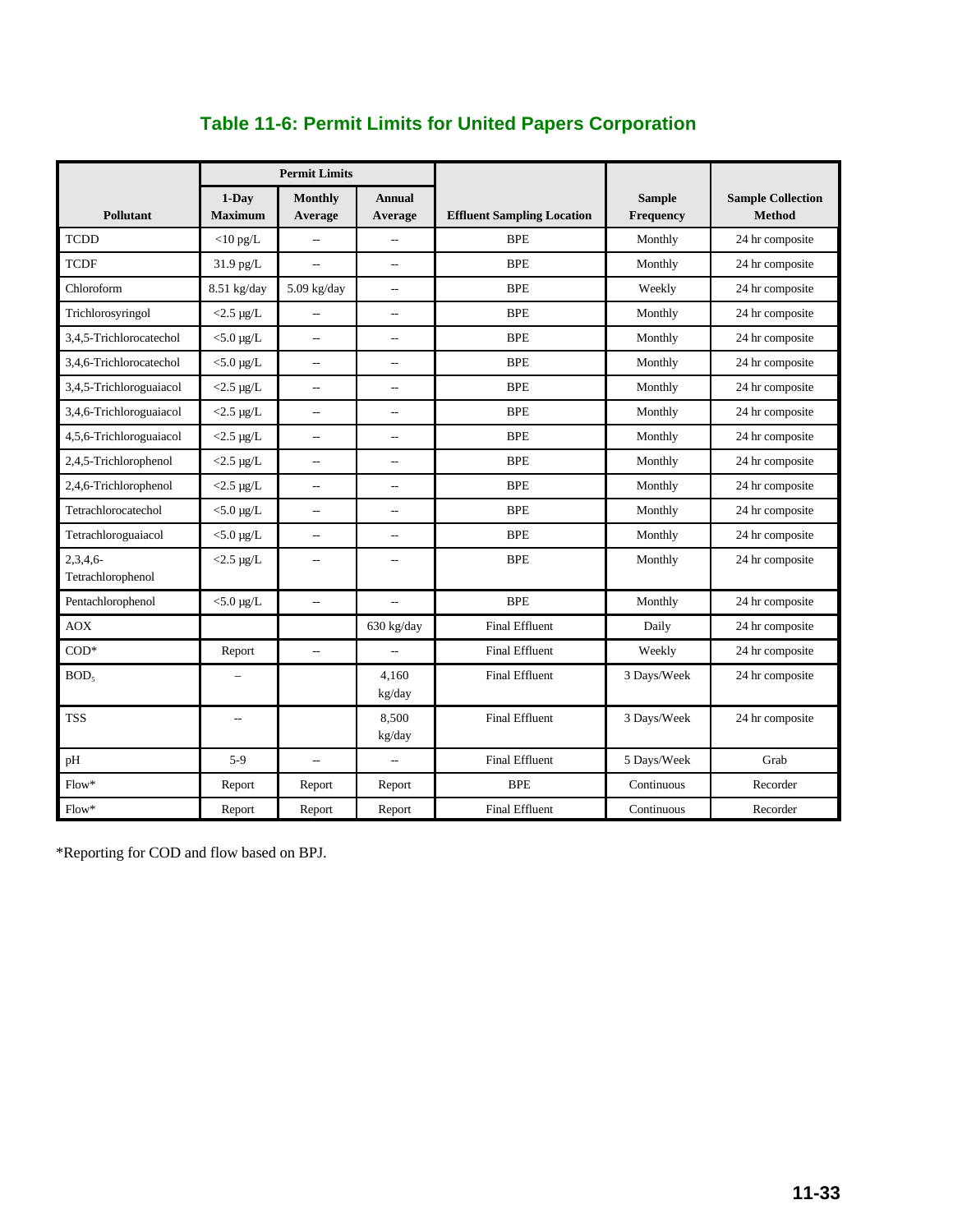# **Case Study #6**

PaperTech Corporation manufactures market pulp and fine paper. The company has two bleached kraft fiber lines, one of which was recently installed. All process wastewaters generated by PaperTech are treated using primary and secondary treatment prior to discharge into the Jackson River. The mill has submitted a permit application since they are to begin operation of their new fiber line in March 2001.

### **Case Study #6 highlights:**

- 1. Permit process for mill that triggers NSPS.
- 2. Permit limits that include NSPS conventional pollutant contribution.
- 3. Production rate projections for new mill operations.

### **General Site Description**

PaperTech operates two bleached kraft fiber lines. The existing line (Fiber line #1) produces bleached pulp that is used to manufacture market pulp and fine papers. To expand operations, PaperTech has installed a new bleached kraft fiber line and paper machine. PaperTech's new line (Fiber line #2) has a capacity to produce 583 ADMT/yr of bleached kraft pulp to produce fine papers.

### **Relevant Information for Establishing Permit Limits**

The table below summarizes relevant information from the permit applications you need to calculate discharge limits for the NPDES permit. Note that the Fiber line #2 triggers new source requirements and is subject to NSPS. Fiber line #1 remains subject to existing source requirements and is subject to BAT and BPT.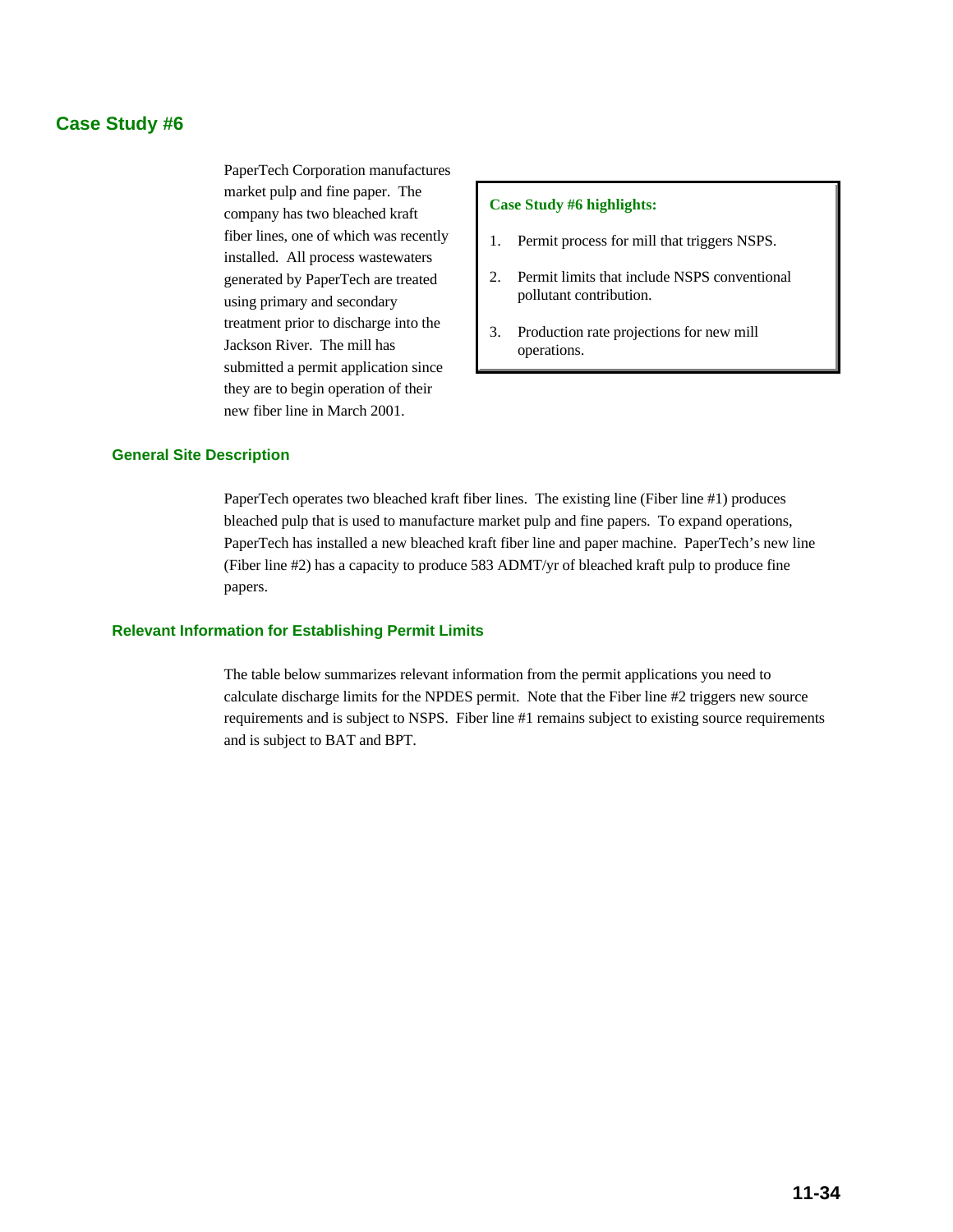| Relevant Information for Establishing Permit Limits for Case Study #6                  |                                                                                    |  |  |
|----------------------------------------------------------------------------------------|------------------------------------------------------------------------------------|--|--|
| What type of discharger is the mill?                                                   | Direct                                                                             |  |  |
| Under which subpart(s) do the mill's operations fall?                                  | Subpart B                                                                          |  |  |
| The mill is subject to which ELG&S?                                                    | <b>Subpart B</b>                                                                   |  |  |
|                                                                                        | Fiber Line #1                                                                      |  |  |
|                                                                                        | BPT (40 CFR 430.22)<br>Fine Paper Segment<br>Market Bleached Kraft Pulp<br>Segment |  |  |
|                                                                                        | BAT (40 CFR 430.24)                                                                |  |  |
|                                                                                        | Fiber Line #2                                                                      |  |  |
|                                                                                        | NSPS (40 CFR 430.25)                                                               |  |  |
| Is the mill planning on entering VATIP?                                                | N <sub>o</sub>                                                                     |  |  |
| Does mill use wet barking; log washing or chip<br>washing; or log flumes or log ponds? | N <sub>o</sub>                                                                     |  |  |
| Does the mill certify using TCF?                                                       | N <sub>0</sub>                                                                     |  |  |
| Does the mill use biocides?                                                            | N <sub>0</sub>                                                                     |  |  |

# **Determining Permit Limits for Conventional Pollutants Regulated Under BPT and NSPS**

Both products (market pulp and fine paper) manufactured by PaperTech fall under two segments of Subpart B. The ELG&S for conventional pollutants are mass-based. As a result, you must review the production information submitted with the mill's permit application to determine appropriate production rates for calculating conventional pollutant limits. Note that the production must be separated by the portion attributable to each line. You must apply BPT for the market pulp and fine paper production attributable to Fiber line #1 and NSPS for the fine paper production attributable to Fiber line #2.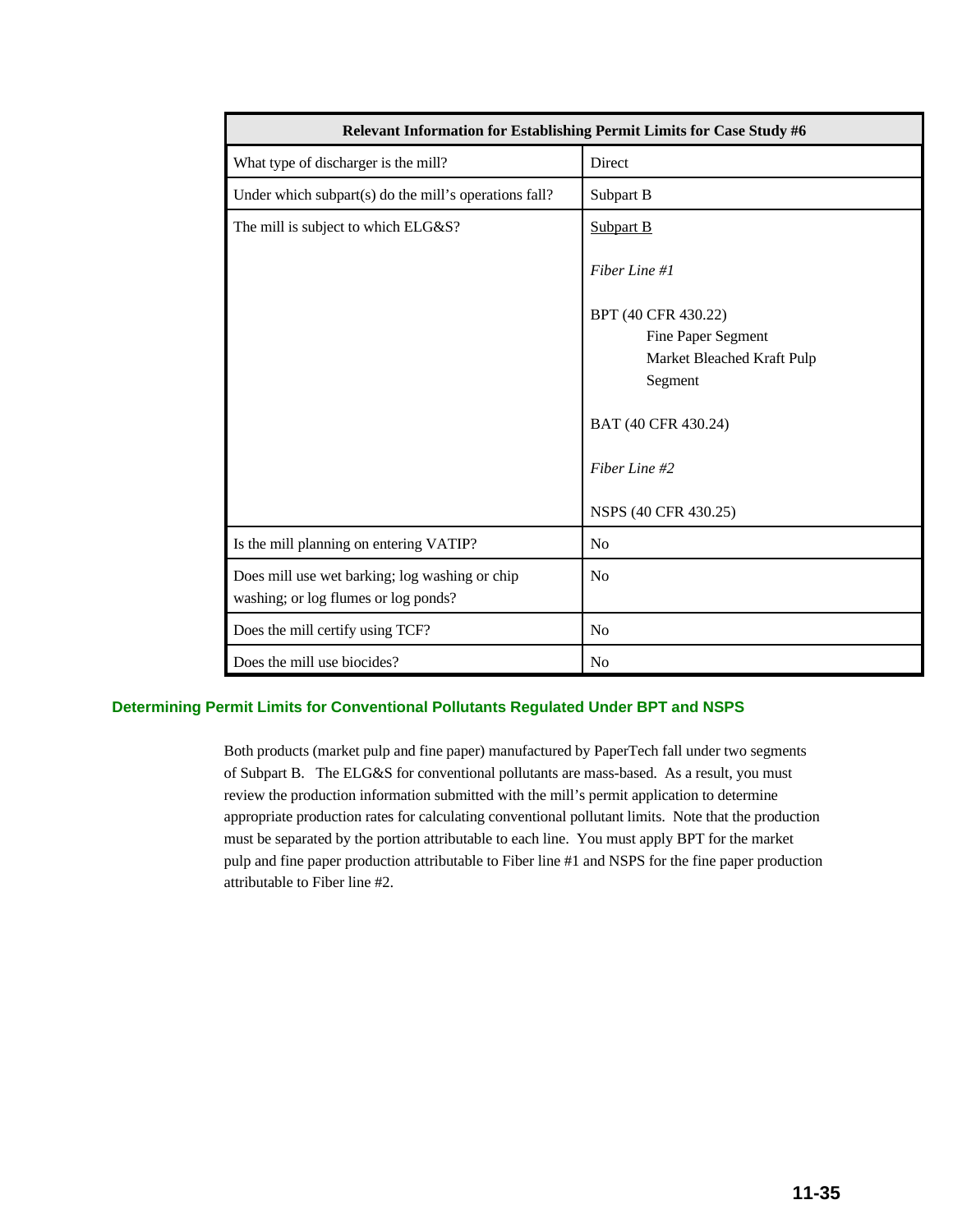#### **CASE STUDY # 6**

In reviewing the monthly production data for Paper Tech from the last five years, you find that the maximum production occurred from September 1999 - August 2000. The monthly production data from this time period will determine the production rate that results in the maximum permit limits for conventional pollutants.

| Date                                          | <b>Fine Paper Production</b><br>(OMMT) | <b>Market Pulp</b><br><b>Production</b><br>(ADMT) |
|-----------------------------------------------|----------------------------------------|---------------------------------------------------|
| 9/99                                          | 17,500                                 | 3,200                                             |
| 10/99                                         | 17,400                                 | 2,900                                             |
| 11/99                                         | 17,800                                 | 2,700                                             |
| 12/99                                         | 18,000                                 | 3,300                                             |
| 1/00                                          | 17,400                                 | 2,800                                             |
| 2/00                                          | 18,000                                 | 2,700                                             |
| 3/00                                          | 17,500                                 | 3,300                                             |
| 4/00                                          | 17,200                                 | 2,700                                             |
| $5/00$                                        | 17,000                                 | 2,400                                             |
| 6/00                                          | 17,200                                 | 2,900                                             |
| 7/00                                          | 17,500                                 | 2,900                                             |
| 8/00                                          | 17,500                                 | 3,200                                             |
| <b>Total Production</b><br>(ADMT or OMMT/yr)  | 210,000                                | 35,000                                            |
| <b>Total Op. Days/Year</b>                    | 350                                    | 350                                               |
| <b>Total Production</b><br>(ADMT or OMMT/day) | 600                                    | 100                                               |

Starting in March 2001, PaperTech expects to continue to produce approximately 600 OMMT of fine paper and 100 ADMT of market pulp as well as the projected 700 OMMT of fine paper from their new paper machine. As a result, you should must determine conventional pollutant limits that also account for the new production.

You may then calculate conventional pollutant permit limits using the following equation:

Final Effluent =  $\sum$  (PROD<sub>i</sub>  $\times$  LIMIT<sub>i</sub>)

| where: |                   |     |                                                                                                  |
|--------|-------------------|-----|--------------------------------------------------------------------------------------------------|
|        | PROD <sub>i</sub> | $=$ | BPT or NSPS production for conventional pollutants; and                                          |
|        | LIMIT.            | $=$ | Conventional pollutant effluent limitation guideline for<br>appropriate BPT or NSPS segment; and |
|        |                   |     | Segment.                                                                                         |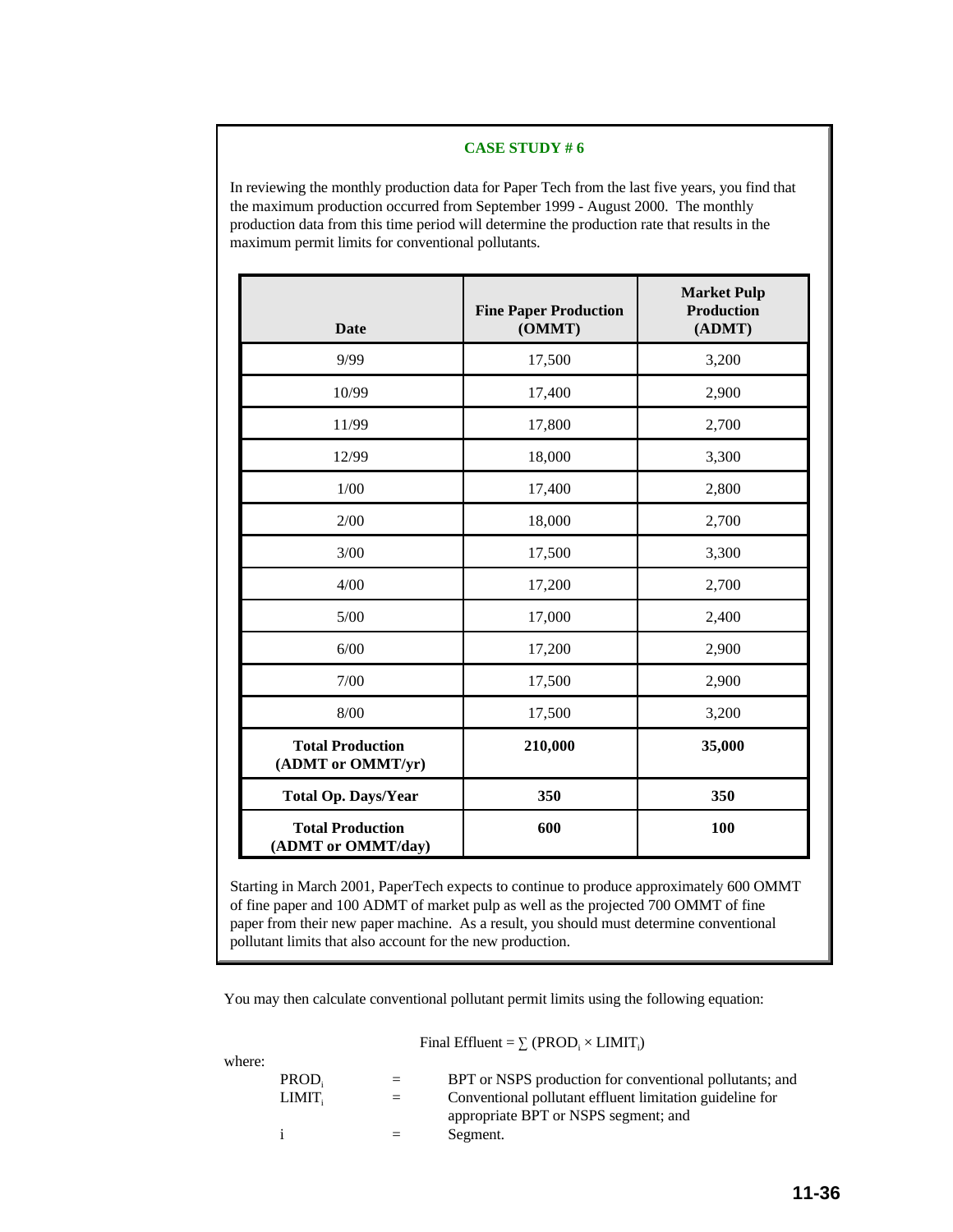# Final Effluent Limit = Fiberline  $#1$  + Fiberline  $#2$  $= {\rm (PROD_{fine\ paper} \times LIMIT_{BPT\ for\ fine\ paper}) + (PROD_{BPT\ for\ market\ pulp} \times LIMIT_{BPT\ for\ market\ pulp}) + }$  $(PROD<sub>fine paper</sub> × LIMIT<sub>NSPS for market pulp</sub>)$ The table below presents the conventional pollutant permit limits calculated for this mill.

**Subpart line Standard Segment Production ELG Subtotal ELG Subtotal ELG Subtotal ELG Subtotal Fiber or Guideline TSS BOD Daily Maximum Monthly Average Daily Maximum Monthly Average** B #1 BAT Pulp 100 kkg/day kg/kkg kg/day kg/kkg kg/day kg/kkg kg/day kg/kkg kg/day Fine 22.15 13,300 11.9 7,140 10.6 6,360 5.5 3,300 Paper 600 kkg/day kg/kkg kg/day kg/kkg kg/day kg/kkg kg/day kg/kkg kg/day Market 30.4 3,040 16.4 1,640 15.45 1,550 8.05 805 #2 NSPS Paper 700 kkg/day kg/kkg kg/day kg/kkg kg/day kg/kkg kg/day kg/kkg kg/day Fine 9.1 6,400 4.8 3,400 5.7 4,000 3.1 2,200 Limit Totals 22,740 kg/day 12,180 kg/day 11,910 kg/day 6,305 kg/day

#### **Determining Permit Limits for Pollutants Regulated Under BAT**

PaperTech is subject to BAT ELGs for mills with operations in Subpart B. You must establish

concentration- and mass-based permit limits. For concentrationbased limits, you must include the concentration value specified in 40 CFR 430.24 for each pollutant as the permit limit. Note that permit limits for those pollutants regulated in

**Alert!** PaperTech operates two fiber lines that discharge bleach plant effluent. You must establish permit limits for those pollutants regulated in bleach plant effluent for each fiber line.

bleach plant effluent must be established for each fiber line.

#### **Example: Concentration-Based Limit Calculation**

TCDF: Maximum for one day  $= 31.9$  pg/L TCDD: Maximum for one day = <ML for Test Method  $1613 = 10$  pg/L Therefore, the maximum for one day: <10 pg/L

#### **Example: Mass-Based Limit Calculation**

For mass-based limits established in Subpart B, you must calculate the production rate of unbleached kraft pulp entering the first stage of each bleach plant. You must review PaperTech's permit application to determine production rate so that you can calculate AOX and chloroform permit limits. You must assume the projected production for Fiber line #2. Using the maximum production period illustrated above, the following table presents the fiber line production rate to use for PaperTech.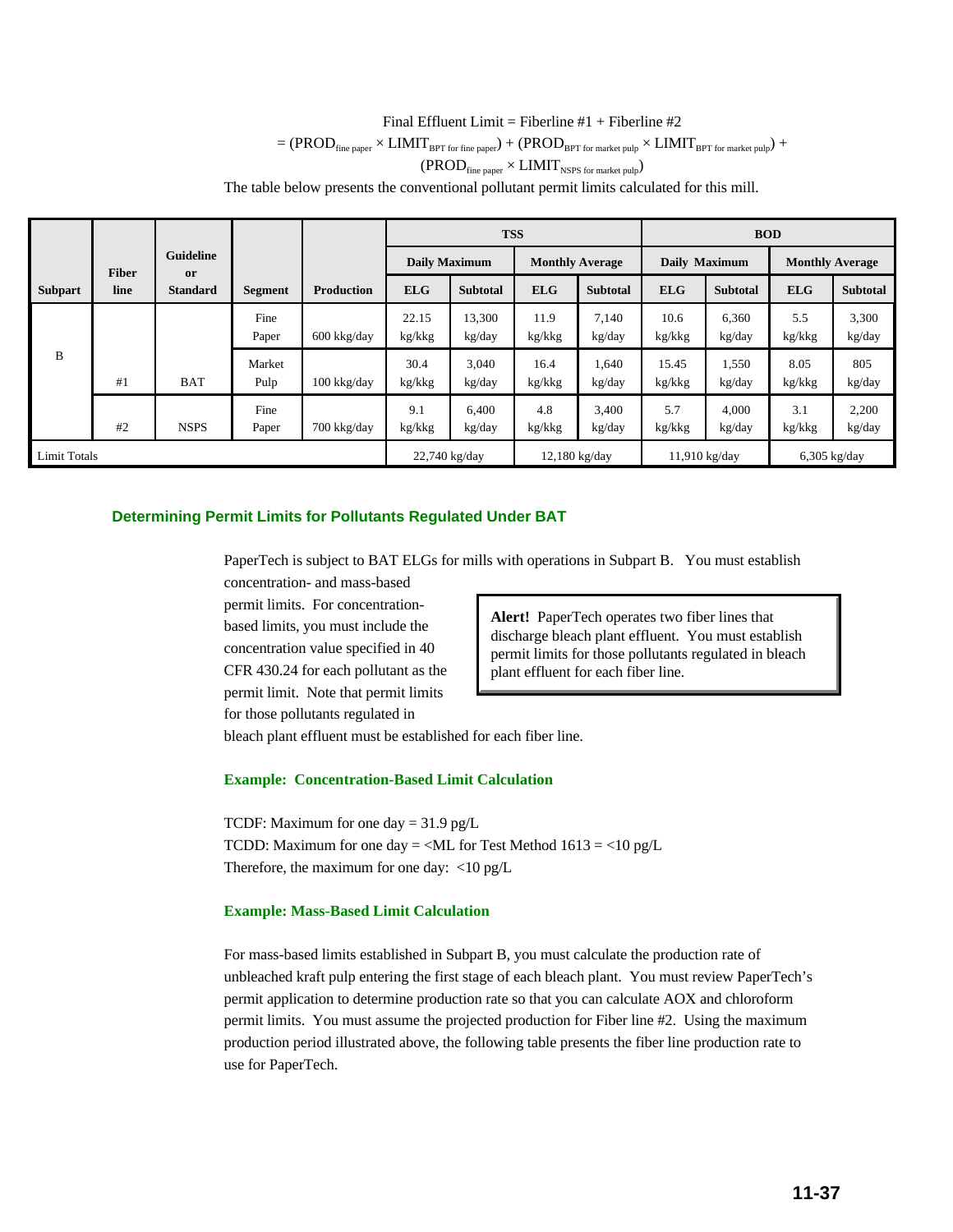#### **CASE STUDY #6**

In your review of PaperTech's permit application, you determine that the following production rate that results in the maximum AOX and chloroform permit limits.

| <b>Date</b>                            | <b>Fiber Line #1 Bleached Kraft</b><br><b>Pulp Production (ADMT)</b> |
|----------------------------------------|----------------------------------------------------------------------|
| 9/99                                   | 17,500                                                               |
| 10/99                                  | 17,400                                                               |
| 11/99                                  | 17,800                                                               |
| 12/99                                  | 18,000                                                               |
| 1/00                                   | 17,400                                                               |
| 2/00                                   | 18,000                                                               |
| 3/00                                   | 17,500                                                               |
| 4/00                                   | 17,200                                                               |
| $5/00$                                 | 17,000                                                               |
| 6/00                                   | 17,200                                                               |
| 7/00                                   | 17,500                                                               |
| 8/00                                   | 17,500                                                               |
| <b>Total Production</b><br>(ADMT/year) | 210,000                                                              |
| <b>Total Op. Days/Year</b>             | 350                                                                  |
| <b>Total Production</b><br>(ADMT/year) | 600                                                                  |

In their permit application, PaperTech provided a 4% shrinkage factor for the bleached papergrade kraft pulp production data for Fiber line #1. As a result, the production rate for calculating AOX and chloroform permit limits is as follows:

 $600/(1-0.04) = 625$  ADMT of unbleached papergrade kraft pulp entering the bleach plant.

PaperTech projects that their new fiber line, at full capacity, will produce 583 ADMT/yr of bleached kraft pulp. In mill studies, PaperTech calculated that the softwood furnish will experience 8% shrinkage during bleaching operations. As a result, the production rate for calculating AOX and chloroform permit limits is as follows:

 $583/(1-0.08) = 634$  ADMT of unbleached papergrade kraft pulp entering the bleach plant.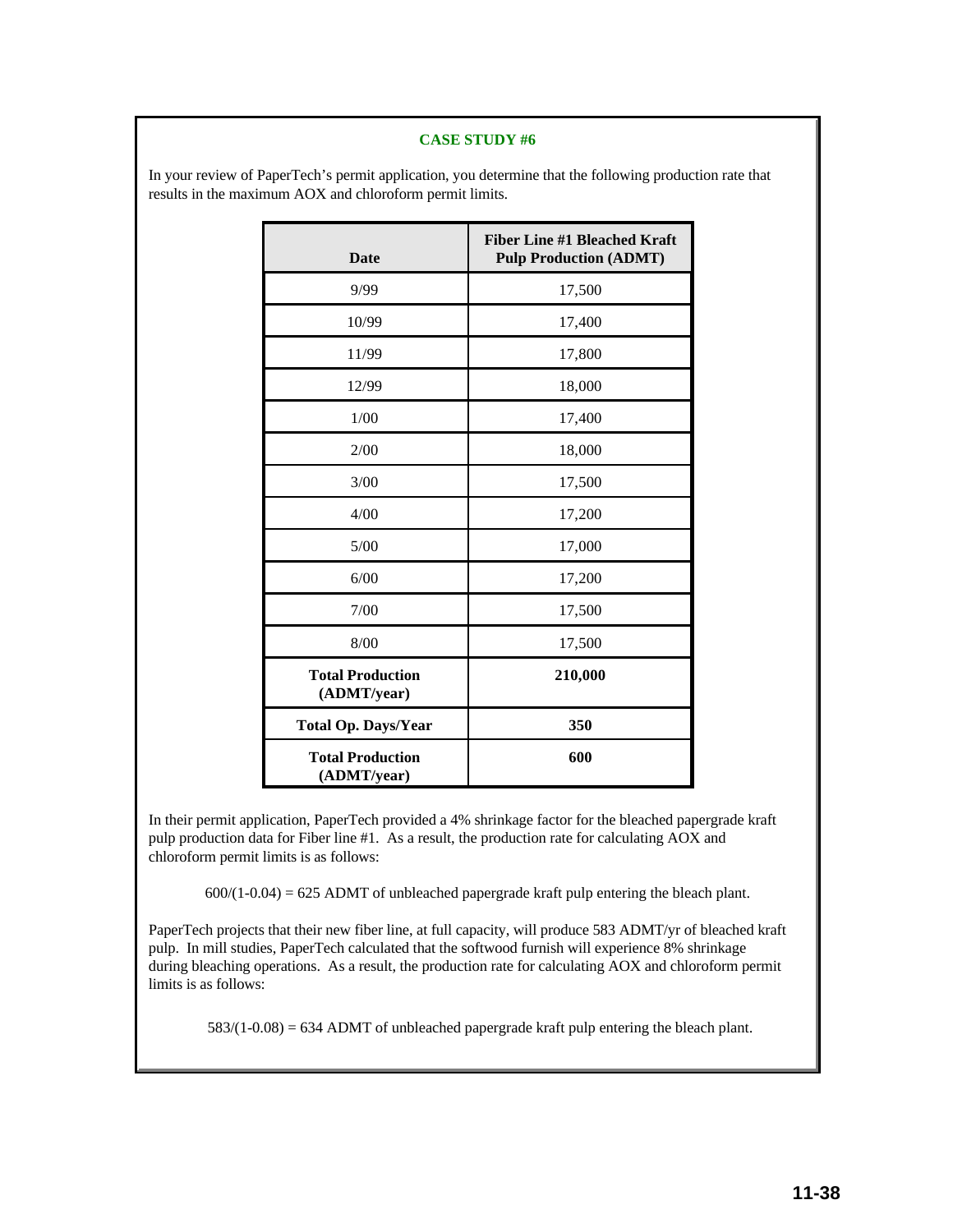You may then determine permit limits for AOX and chloroform by using the following equation:

Bleach plant or final effluent limit =  $PROD \times LIMIT$ 

where:

PROD = Production rate for AOX and chloroform; and LIMIT  $=$  Toxic and nonconventional pollutant ELG.

> **Alert!** Remember, chloroform is limited in bleach plant effluent while AOX is limited in final effluent.

#### The table below presents the limits calculated for AOX and chloroform.

|                |                  |                                               |                   |               | <b>Chloroform</b>    |               |                        | <b>AOX</b>                         |                 |                 |                        |
|----------------|------------------|-----------------------------------------------|-------------------|---------------|----------------------|---------------|------------------------|------------------------------------|-----------------|-----------------|------------------------|
|                |                  | <b>Guideline</b><br><sub>or</sub>             |                   |               | <b>Daily Maximum</b> |               | <b>Monthly Average</b> | Daily Maximum                      |                 |                 | <b>Monthly Average</b> |
| <b>Subpart</b> | <b>Fiberline</b> | <b>Standard</b>                               | <b>Production</b> | <b>ELG</b>    | <b>Subtotal</b>      | <b>ELG</b>    | <b>Subtotal</b>        | <b>ELG</b>                         | <b>Subtotal</b> | <b>ELG</b>      | <b>Subtotal</b>        |
| Subpart<br>B   | #1               | <b>BAT</b>                                    | 625 kkg/day       | 6.92<br>g/kkg | 4.33<br>kg/day       | 4.14<br>g/kkg | 2.59<br>kg/day         | 0.951<br>kg/kkg                    | 594<br>kg/day   | 0.623<br>kg/kkg | 389<br>kg/day          |
|                | #2               | <b>NSPS</b>                                   | 634 kkg/day       | 6.92<br>g/kkg | 4.39<br>kg/day       | 4.14<br>g/kkg | 2.62<br>kg/day         | 0.476<br>kg/kkg                    | 302<br>kg/day   | 0.272<br>kg/kkg | 172<br>kg/day          |
|                |                  | <b>Toxic and Nonconventional Limit Totals</b> |                   | $8.72$ kg/day |                      |               | $3.21 \text{ kg/day}$  | 896 kg/day<br>$561 \text{ kg/day}$ |                 |                 |                        |

#### **Final Permit Limits for PaperTech Corporation**

Table 11-7 presents the permit limits for PaperTech. Under the Clean Water Act, the NPDES permit must require immediate compliance with the new limitations. The permit is being reissued in March 2001 (which is almost two years after the promulgation of the final rule), you are requiring the mills to comply with permit limits for chlorinated pollutants immediately. As shown in Table 11-7, you exercised BPJ to include the following in the permit:

- 1. COD monitoring requirements;
- 2. Monitoring frequencies for conventional pollutants; and
- 3. Mandatory flow measurements of bleach plant and final effluent.

Make sure you include the following in the permit:

- **EXECUTE:** A reopener clause so that you may include COD permit limits when EPA promulgates ELGs for this pollutant (see Section 8);
- **Example 3** Dilution prohibition as a permit condition (see Section 8);
- **Exercise** Process upsets as a permit condition (see Section 8); and
- BMP requirements as permit conditions (see Section 9).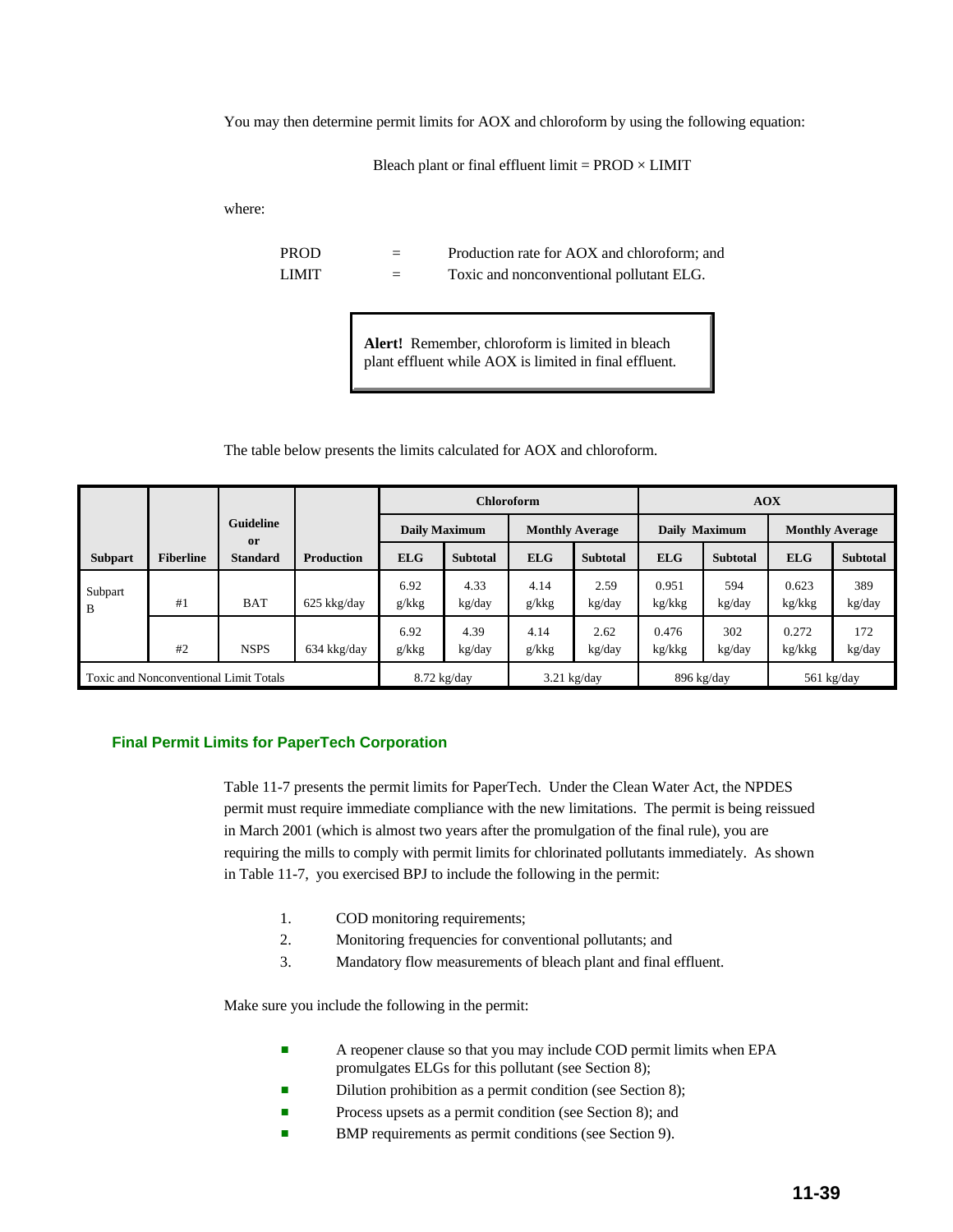|                               | <b>Permit Limits</b>       |                                               |                                   |                            | <b>Sample</b>                      |  |
|-------------------------------|----------------------------|-----------------------------------------------|-----------------------------------|----------------------------|------------------------------------|--|
| Pollutant                     | $1$ -Day<br><b>Maximum</b> | <b>Monthly</b><br>Average                     | <b>Effluent Sampling Location</b> | <b>Sample</b><br>Frequency | <b>Collection</b><br><b>Method</b> |  |
| <b>TCDD</b>                   | $<$ 10 pg/L                | $-$                                           | BPE for Fiber Line #1             | Monthly                    | 24 hr composite                    |  |
| <b>TCDD</b>                   | $<$ 10 pg/L                | $-$                                           | BPE for Fiber Line #2             | Monthly                    | 24 hr composite                    |  |
| <b>TCDF</b>                   | 31.9 pg/L                  | $\mathord{\hspace{1pt}\text{--}\hspace{1pt}}$ | BPE for Fiber Line #1             | Monthly                    | 24 hr composite                    |  |
| <b>TCDF</b>                   | 31.9 pg/L                  | $\mathord{\hspace{1pt}\text{--}\hspace{1pt}}$ | BPE for Fiber Line #2             | Monthly                    | 24 hr composite                    |  |
| Chloroform                    | 4.33 kg/day                | 2.59<br>kg/day                                | BPE for Fiber Line #1             | Weekly                     | 24 hr composite                    |  |
| Chloroform                    | 4.39 kg/day                | 2.62<br>kg/day                                | BPE for Fiber Line #2             | Weekly                     | 24 hr composite                    |  |
| Trichlorosyringol             | $<$ 2.5 µg/L               | $\overline{a}$                                | BPE for Fiber Line #1             | Monthly                    | 24 hr composite                    |  |
| Trichlorosyringol             | $<$ 2.5 µg/L               | $-$                                           | BPE for Fiber Line #2             | Monthly                    | 24 hr composite                    |  |
| $3,4,5-$<br>Trichlorocatechol | $<$ 5.0 µg/L               | --                                            | BPE for Fiber Line #1             | Monthly                    | 24 hr composite                    |  |
| $3,4,5-$<br>Trichlorocatechol | $<$ 5.0 µg/L               | $-$                                           | BPE for Fiber Line #2             | Monthly                    | 24 hr composite                    |  |
| $3,4,6-$<br>Trichlorocatechol | $<$ 5.0 µg/L               | $-$                                           | BPE for Fiber Line #1             | Monthly                    | 24 hr composite                    |  |
| $3,4,6-$<br>Trichlorocatechol | $<$ 5.0 µg/L               | $\sim$ $-$                                    | BPE for Fiber Line #2             | Monthly                    | 24 hr composite                    |  |
| $3,4,5-$<br>Trichloroguaiacol | $<$ 2.5 µg/L               | --                                            | BPE for Fiber Line #1             | Monthly                    | 24 hr composite                    |  |
| $3,4,5-$<br>Trichloroguaiacol | $<$ 2.5 µg/L               | $\sim$ $-$                                    | BPE for Fiber Line #2             | Monthly                    | 24 hr composite                    |  |
| $3,4,6-$<br>Trichloroguaiacol | $<$ 2.5 µg/L               | $-$                                           | BPE for Fiber Line #1             | Monthly                    | 24 hr composite                    |  |
| 3,4,6<br>Trichloroguaiacol    | $<$ 2.5 µg/L               | $-$                                           | BPE for Fiber Line #2             | Monthly                    | 24 hr composite                    |  |
| $4,5,6-$<br>Trichloroguaiacol | $<$ 2.5 µg/L               | $-$                                           | BPE for Fiber Line #1             | Monthly                    | 24 hr composite                    |  |
| $4,5,6-$<br>Trichloroguaiacol | $<$ 2.5 µg/L               | --                                            | BPE for Fiber Line #2             | Monthly                    | 24 hr composite                    |  |
| $2,4,5-$<br>Trichlorophenol   | $<$ 2.5 µg/L               | $- -$                                         | BPE for Fiber Line #1             | Monthly                    | 24 hr composite                    |  |
| $2,4,5-$<br>Trichlorophenol   | $<$ 2.5 µg/L               | $-$                                           | BPE for Fiber Line #2             | Monthly                    | 24 hr composite                    |  |

# **Table 11-7: Permit Limits for PaperTech Corporation**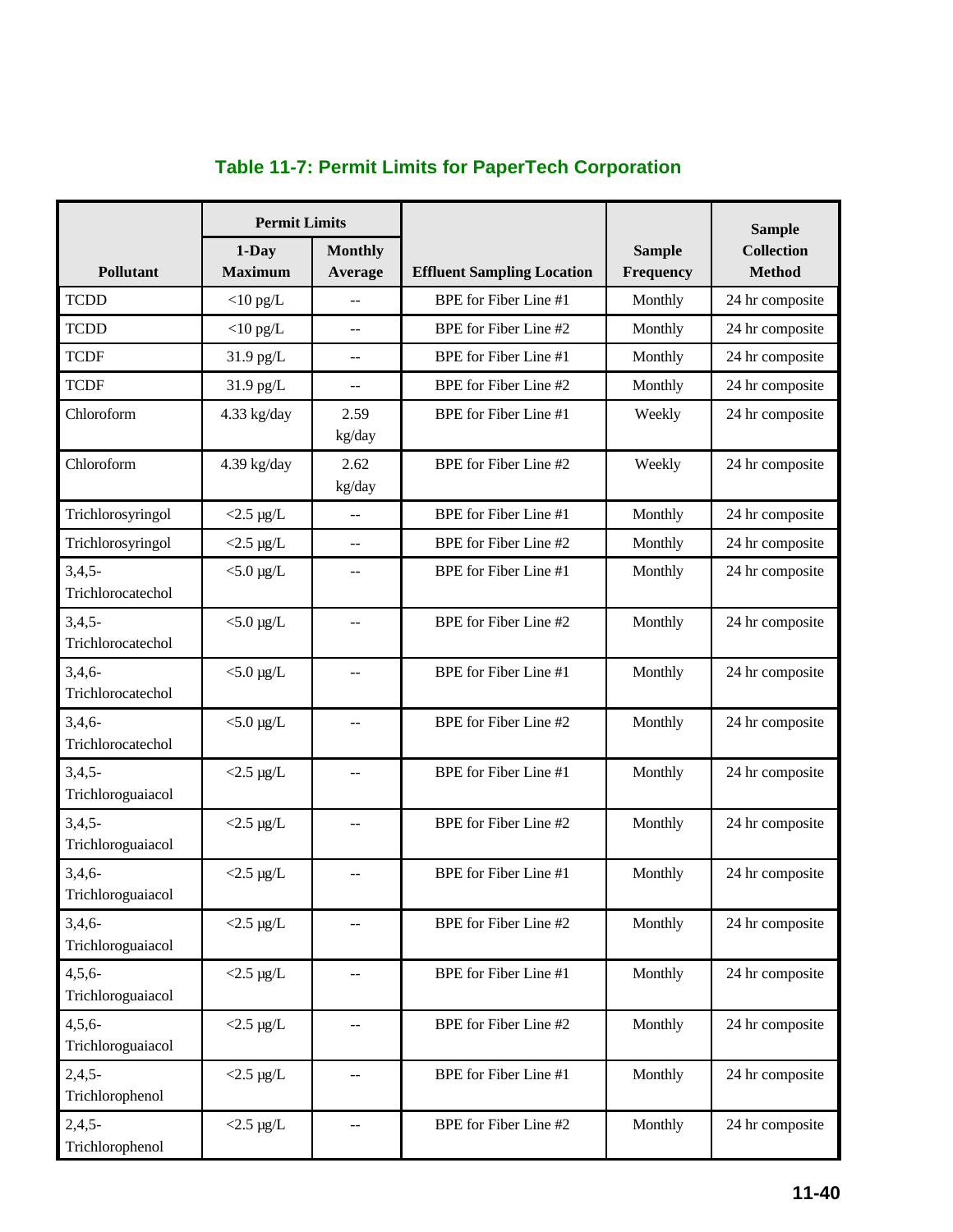|                                  | <b>Permit Limits</b>       |                                               |                                   |                            | <b>Sample</b>                      |
|----------------------------------|----------------------------|-----------------------------------------------|-----------------------------------|----------------------------|------------------------------------|
| Pollutant                        | $1$ -Day<br><b>Maximum</b> | <b>Monthly</b><br>Average                     | <b>Effluent Sampling Location</b> | <b>Sample</b><br>Frequency | <b>Collection</b><br><b>Method</b> |
| $2,4,6-$<br>Trichlorophenol      | $<$ 2.5 µg/L               | $\frac{1}{2}$                                 | BPE for Fiber Line #1             | Monthly                    | 24 hr composite                    |
| $2,4,6-$<br>Trichlorophenol      | $<$ 2.5 µg/L               | $\overline{a}$                                | BPE for Fiber Line #2             | Monthly                    | 24 hr composite                    |
| Tetrachlorocatechol              | $<$ 5.0 µg/L               | $\overline{a}$                                | BPE for Fiber Line #1             | Monthly                    | 24 hr composite                    |
| Tetrachlorocatechol              | $<$ 5.0 µg/L               | $-$                                           | BPE for Fiber Line #2             |                            |                                    |
| Tetrachloroguaiacol              | $<$ 5.0 µg/L               | $-$                                           | BPE for Fiber Line #1             | Monthly                    | 24 hr composite                    |
| Tetrachloroguaiacol              | $<$ 5.0 µg/L               | $-$                                           | BPE for Fiber Line #2             |                            |                                    |
| 2,3,4,6<br>Tetrachlorophenol     | $<$ 2.5 µg/L               | $\mathord{\hspace{1pt}\text{--}\hspace{1pt}}$ | BPE for Fiber Line #1             | Monthly                    | 24 hr composite                    |
| $2,3,4,6$ -<br>Tetrachlorophenol | $<$ 2.5 µg/L               | $\overline{a}$                                | BPE for Fiber Line #2             | Monthly                    | 24 hr composite                    |
| Pentachlorophenol                | $<$ 5.0 µg/L               | $-$                                           | BPE for Fiber Line #1             | Monthly                    | 24 hr composite                    |
| Pentachlorophenol                | $<$ 5.0 µg/L               | $\overline{a}$                                | BPE for Fiber Line #2             | Monthly                    | 24 hr composite                    |
| <b>AOX</b>                       | 896 kg/day                 | 561 kg/day                                    | <b>Final Effluent</b>             | Daily                      | 24 hr composite                    |
| $COD*$                           | Report                     | $\overline{a}$                                | <b>Final Effluent</b>             | Weekly                     | 24 hr composite                    |
| BOD <sub>5</sub>                 | 11,910 kg/day              | 6,305<br>kg/day                               | <b>Final Effluent</b>             | 3 Days/Week                | 24 hr composite                    |
| <b>TSS</b>                       | 22,740 kg/day              | 12,180<br>kg/day                              | <b>Final Effluent</b>             | 3 Days/Week                | 24 hr composite                    |
| pH                               | $5-9$                      | $\overline{a}$                                | <b>Final Effluent</b>             | 5 Days/Week                | Grab                               |
| $Flow*$                          | Report                     | Report                                        | <b>BPE</b> for Fiber Line #1      | Continuous                 | Recorder                           |
| $Flow*$                          | Report                     | Report                                        | BPE for Fiber Line #2             | Continuous                 | Recorder                           |
| $Flow^*$                         | Report                     | Report                                        | <b>Final Effluent</b>             | Continuous                 | Recorder                           |

"--" Monthly averages do not apply for pollutant.

BPE - Bleach Plant Effluent.

\*Reporting for COD and flow based on BPJ.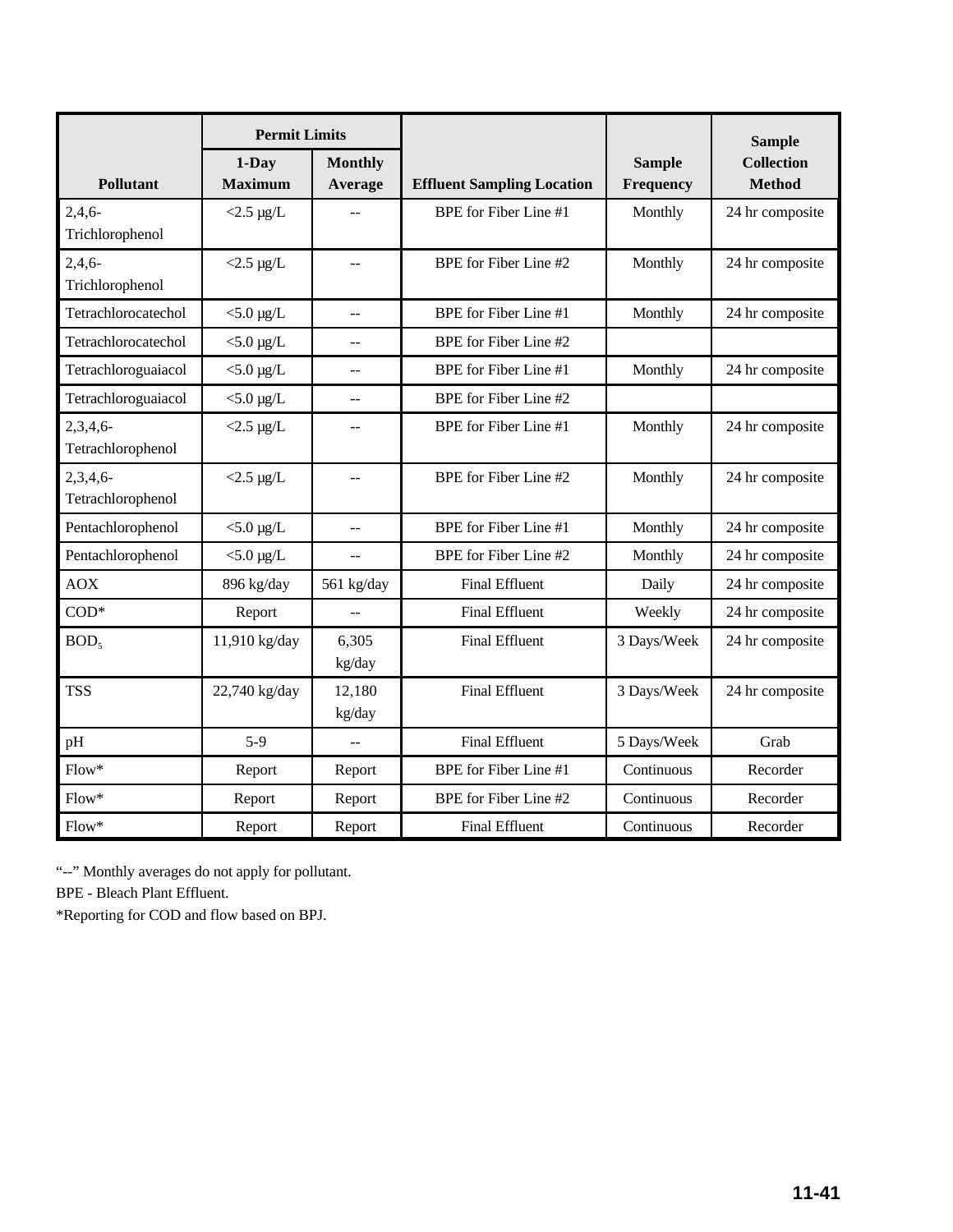# **Case Study #7**

Commerce Pulp Company manufactures market pulp and printing papers. The company operates a bleached kraft fiber line. All

process wastewaters generated by Commerce Pulp is sent to the Sutton City POTW. The POTW is revising the pretreatment control agreement to include discharge limits for chlorinated pollutants.

#### **Case Study #7 highlights:**

- 1. Pretreatment control agreements for mills with operations in Subparts B.
- 2. Production rate determination.

#### **General Site Description**

Commerce Pulp operates a bleached kraft fiber line that generates bleached pulp that is used to manufacture market pulp and printing papers.

#### **Relevant Information for Establishing Pretreatment Limits**

The table below summarizes relevant information for establishing a pretreatment control agreement for Commerce Pulp Company.

| <b>Information Needed to Establish Pretreatment Limits for Case Study #7</b>           |                      |  |  |
|----------------------------------------------------------------------------------------|----------------------|--|--|
| What type of discharger is the mill?                                                   | Indirect             |  |  |
| Under which subpart(s) do the mill's operations fall?                                  | Subparts B           |  |  |
| The mill is subject to which E.G.&S?                                                   | PSES (40 CFR 430.26) |  |  |
| Is the mill planning on entering VATIP?                                                | N <sub>0</sub>       |  |  |
| Does mill use wet barking; log washing or chip<br>washing; or log flumes or log ponds? | N <sub>0</sub>       |  |  |
| Does the mill certify using TCF?                                                       | No                   |  |  |
| Does the mill use biocides?                                                            | No                   |  |  |

#### **Determining Permit Limits for Toxic and Nonconventional Pollutants Regulated Under PSES**

Commerce Pulp is subject to PSES for mills with operations and Subpart B. You must establish concentration- and mass-based permit limits. For concentration-based limits, you must simply denote the concentration value specified in 40 CFR 430.24 for the appropriate compliance point in the permit.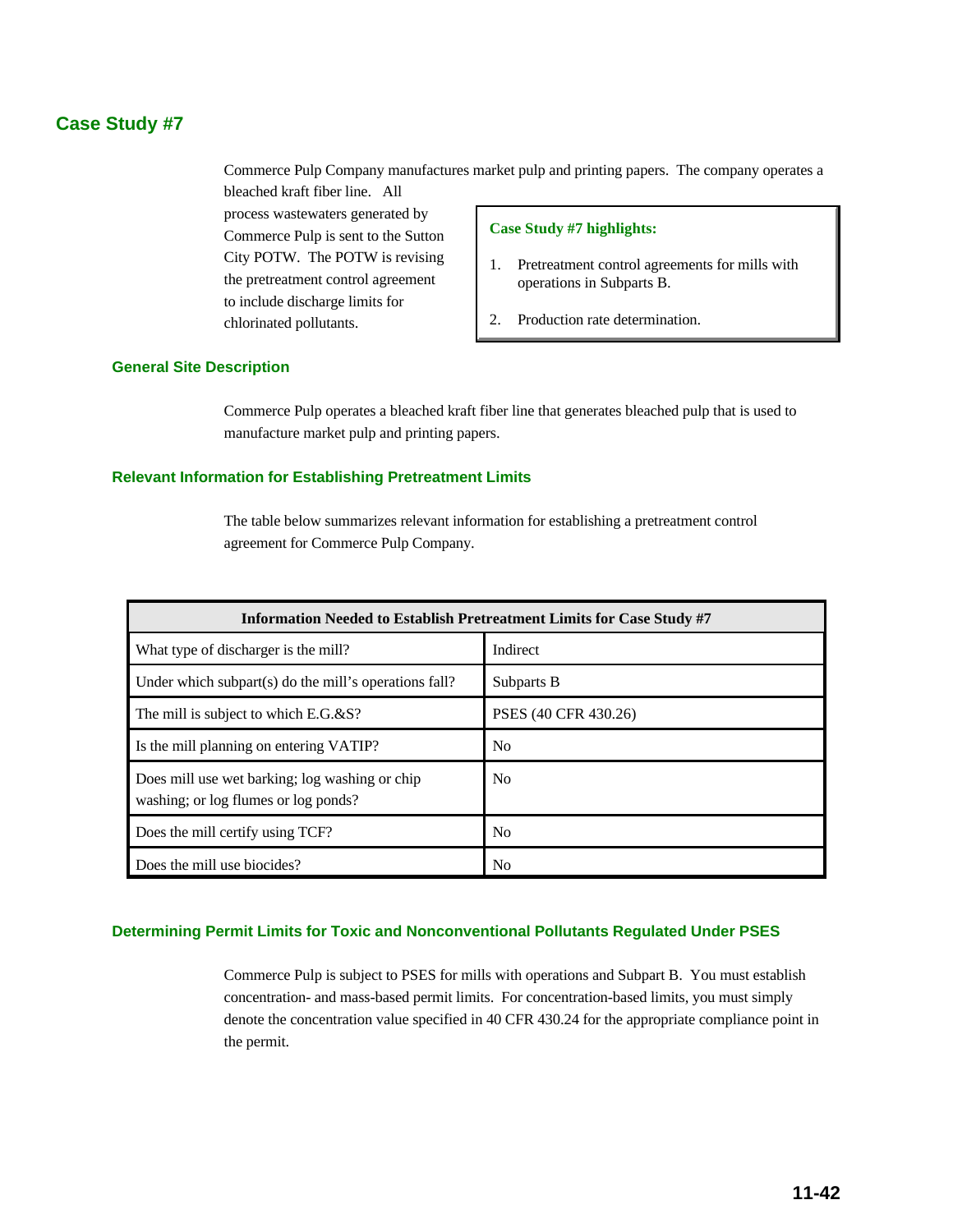#### **Example: Concentration-Based Limit Calculation**

TCDF: Maximum for one day  $= 31.9$  pg/L TCDD: Maximum for one day = <ML, Method 1613 ML for TCDD = 10 pg/L Therefore, maximum for one day  $=$  <10 pg/L

#### **Example: Mass-Based Limit Calculation**

For mass-based limits established in Subpart B, you must calculate the maximum 12-month production rate of unbleached kraft pulp entering the bleach plant. You must review the mill's monthly production information to determine this production rate so that you may calculate AOX and chloroform permit limits. The following table presents the production rate for Commerce Pulp.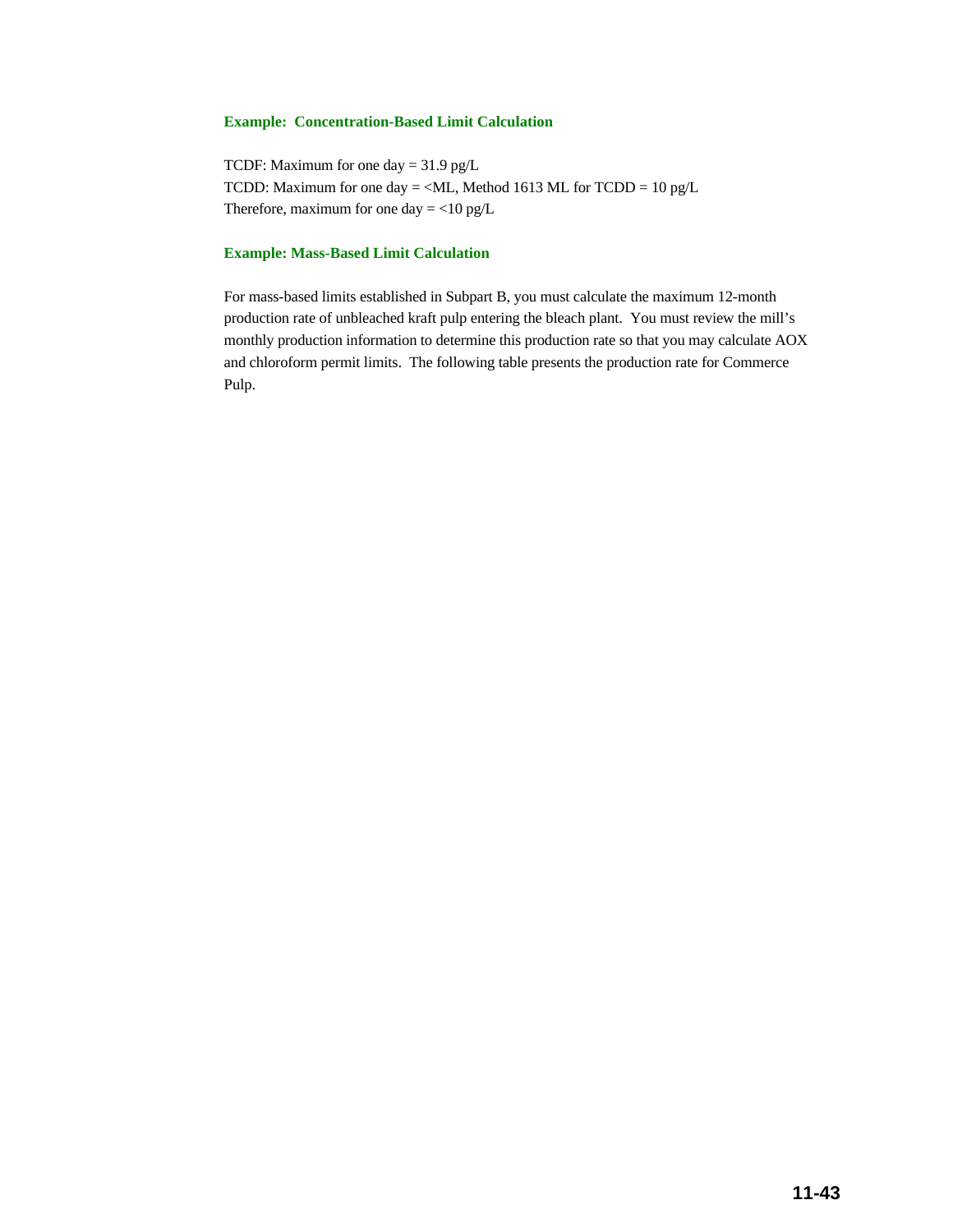#### **CASE STUDY #7**

In reviewing the monthly production data for Commerce Pulp from the last five years, you find that the maximum production occurred from January 1997 - December 1997. The monthly production data from this time period will determine the production rate that results in the maximum AOX and chloroform permit limits.

| <b>Date</b>                            | <b>Bleached Kraft Pulp</b><br><b>Production (ADMT/month)</b> |
|----------------------------------------|--------------------------------------------------------------|
| 1/97                                   | 25,500                                                       |
| 2/97                                   | 25,125                                                       |
| 3/97                                   | 25,125                                                       |
| 4/97                                   | 25,600                                                       |
| 5/97                                   | 25,125                                                       |
| 6/97                                   | 24,700                                                       |
| 7/97                                   | 24,900                                                       |
| 8/97                                   | 25,225                                                       |
| 9/97                                   | 25,100                                                       |
| 10/97                                  | 25,600                                                       |
| 11/97                                  | 24,800                                                       |
| 12/97                                  | 24,700                                                       |
| <b>Total Production</b><br>(ADMT/year) | 301,500                                                      |
| <b>Total Op. Days/Year</b>             | 335                                                          |
| <b>Total Production</b><br>(ADMT/day)  | 900                                                          |

Commerce Pulp provided an 8% shrinkage factor for the bleached papergrade kraft pulp production data submitted with their permit application. As a result, you can calculate the production rate for determining AOX and chloroform permit limits as follows:

 $900/(1-0.08) = 978$  ADMT = 978 kkg of unbleached papergrade kraft pulp entering the bleach plant.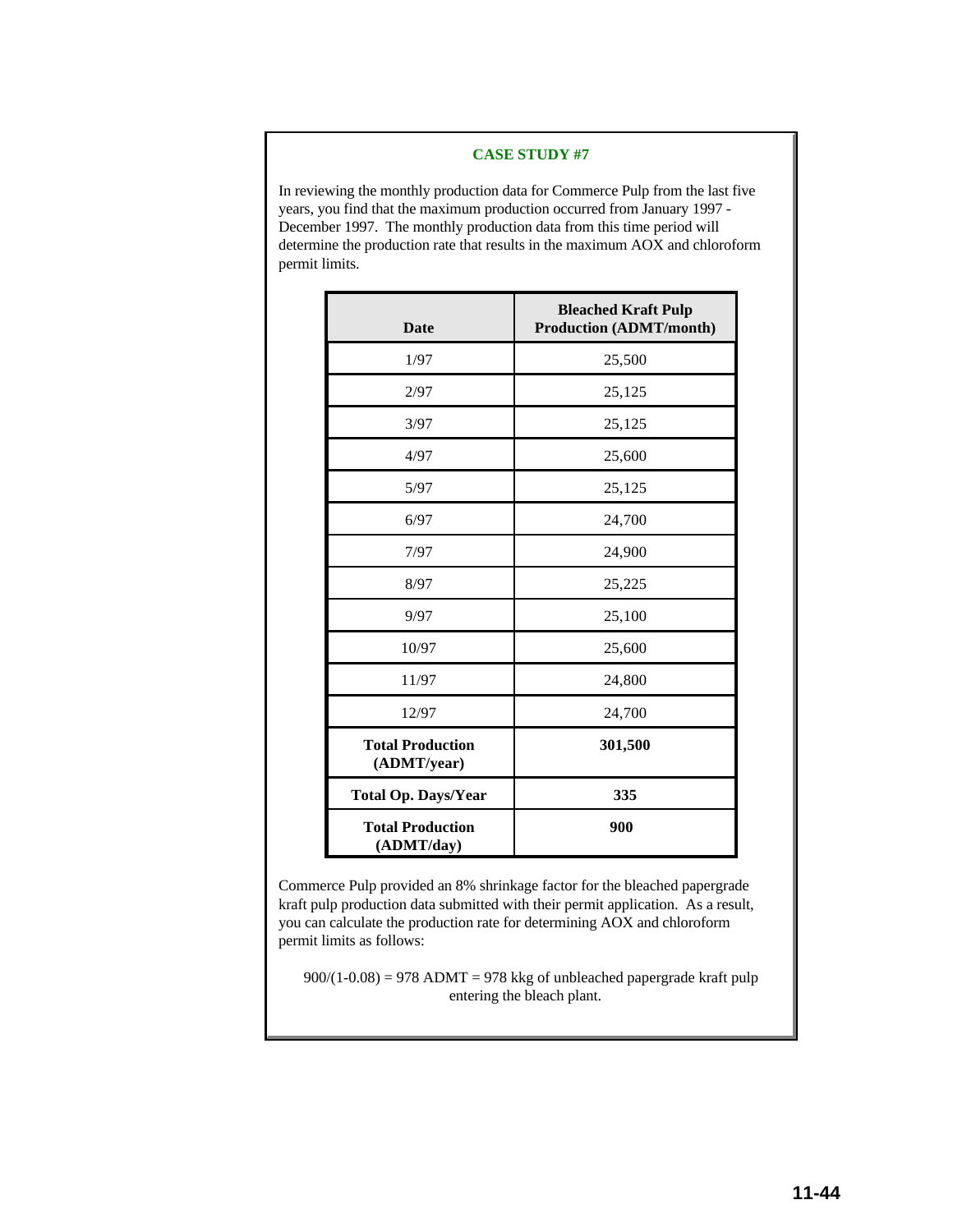You may then determine permit limits for AOX and chloroform by using the following equation:

Bleach Plant or Final Effluent Limit =  $PROD \times LIMIT$ 

where:

PROD = Production rate for AOX and chloroform; and LIMIT  $=$  Toxic and nonconventional pollutant E.G.

|             |                   |                      | Chloroform   |                        |              |                 | <b>AOX</b>     |                        |              |
|-------------|-------------------|----------------------|--------------|------------------------|--------------|-----------------|----------------|------------------------|--------------|
|             |                   | <b>Daily Maximum</b> |              | <b>Monthly Average</b> |              | Daily Maximum   |                | <b>Monthly Average</b> |              |
| Subcategory | <b>Production</b> | <b>Standard</b>      | <b>Total</b> | <b>Standard</b>        | <b>Total</b> | <b>Standard</b> | <b>Total</b>   | <b>Standard</b>        | <b>Total</b> |
|             | 978               | 6.92                 | 6.8          | 4.14                   | 4.0          | 2.64            |                | 1.41                   |              |
| Subpart B   | kkg/day           | g/kkg                | Kg/day       | g/kkg                  | kg/day       | kg/kkg          | $2,580$ kg/day | kg/kkg                 | 1,380 kg/day |

#### **Final Pretreatment Limits for Commerce Pulp**

The table below presents the pretreatment limits for Commerce Pulp Company. As shown in the

table, the pretreatment control authority decided to include the following in the permit:

**Note.** *For indirect dischargers, pretreatment limits for AOX must be established for bleach plant effluent.*

- 1. COD monitoring requirements.
- 2. Monitoring frequencies for conventional pollutants.
- 3. Mandatory flow measurements of bleach plant and final effluent.

In addition, the pretreatment control authority must require Commerce Pulp to implement BMPs by the schedule specified in the regulation.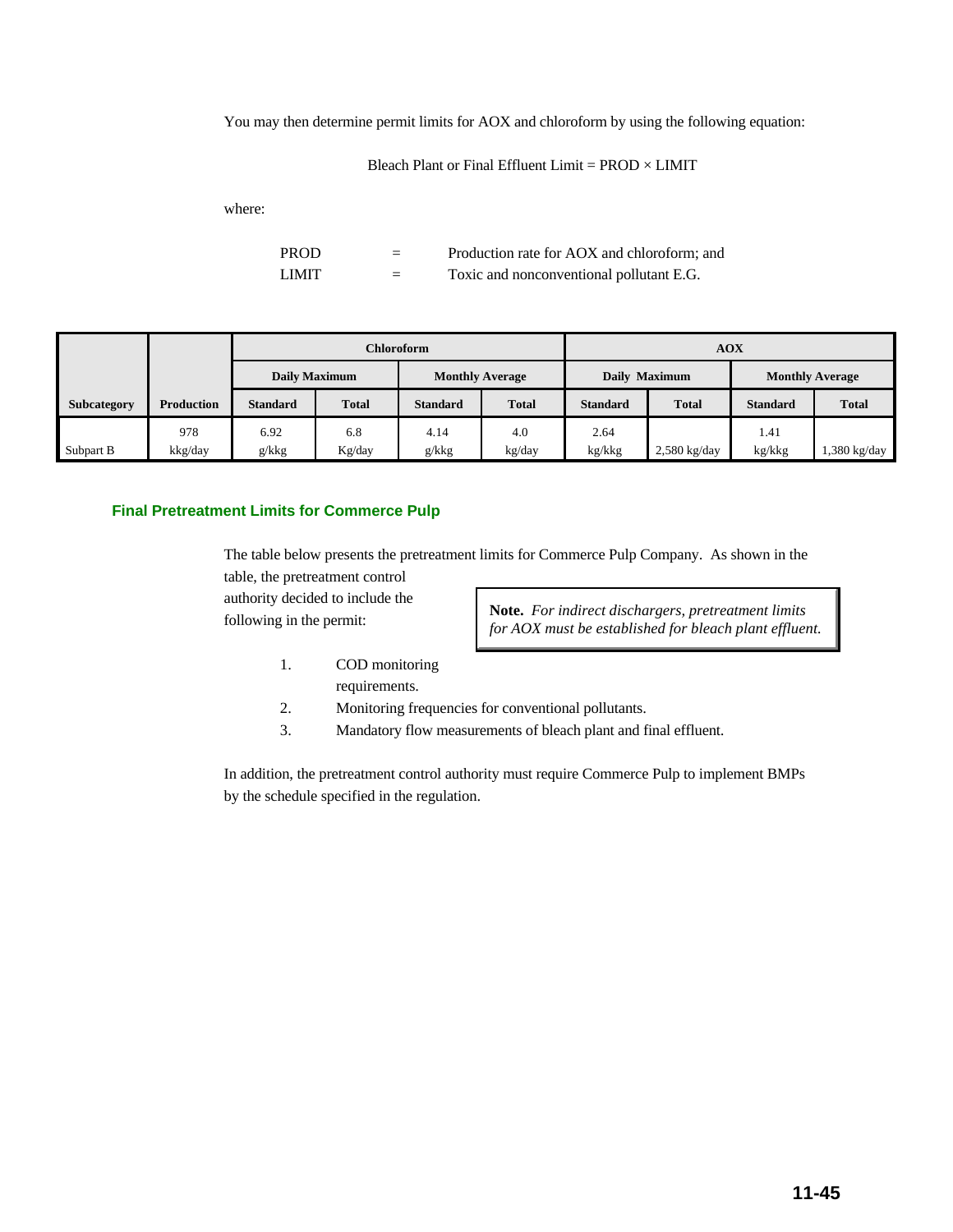|                              | <b>Permit Limits</b> |                           |                                   |                            |                                           |
|------------------------------|----------------------|---------------------------|-----------------------------------|----------------------------|-------------------------------------------|
| <b>Pollutant</b>             | 1-Day Maximum        | <b>Monthly</b><br>Average | <b>Effluent Sampling Location</b> | <b>Sample</b><br>Frequency | <b>Sample Collection</b><br><b>Method</b> |
| <b>TCDD</b>                  | $<$ 10 pg/L          | $\overline{\phantom{a}}$  | <b>Bleach Plant Effluent</b>      | Monthly                    | 24 hr composite                           |
| <b>TCDF</b>                  | $31.9$ pg/L          | $\overline{a}$            | <b>Bleach Plant Effluent</b>      | Monthly                    | 24 hr composite                           |
| Chloroform                   | $6.8 \text{ kg/day}$ | $4.0 \text{ kg/day}$      | <b>Bleach Plant Effluent</b>      | Weekly                     | $6$ grabs/24 hr                           |
| Trichlorosyringol            | $<$ 2.5 µg/L         | $\overline{\phantom{a}}$  | <b>Bleach Plant Effluent</b>      | Monthly                    | 24 hr composite                           |
| 3.4.5-Trichlorocatechol      | $<$ 5.0 µg/L         | $\overline{a}$            | <b>Bleach Plant Effluent</b>      | Monthly                    | 24 hr composite                           |
| 3.4.6-Trichlorocatechol      | $<$ 5.0 µg/L         | $\overline{a}$            | <b>Bleach Plant Effluent</b>      | Monthly                    | 24 hr composite                           |
| 3,4,5-Trichloroguaiacol      | $<$ 2.5 µg/L         | $\overline{\phantom{a}}$  | <b>Bleach Plant Effluent</b>      | Monthly                    | 24 hr composite                           |
| 3,4,6-Trichloroguaiacol      | $<$ 2.5 µg/L         | $\overline{\phantom{a}}$  | <b>Bleach Plant Effluent</b>      | Monthly                    | 24 hr composite                           |
| 4,5,6-Trichloroguaiacol      | $<$ 2.5 µg/L         | --                        | <b>Bleach Plant Effluent</b>      | Monthly                    | 24 hr composite                           |
| 2,4,5-Trichlorophenol        | $<$ 2.5 µg/L         | $\overline{\phantom{a}}$  | <b>Bleach Plant Effluent</b>      | Monthly                    | 24 hr composite                           |
| 2,4,6-Trichlorophenol        | $<$ 2.5 µg/L         | $\overline{\phantom{a}}$  | <b>Bleach Plant Effluent</b>      | Monthly                    | 24 hr composite                           |
| Tetrachlorocatechol          | $<$ 5.0 µg/L         | $\overline{a}$            | <b>Bleach Plant Effluent</b>      | Monthly                    | 24 hr composite                           |
| Tetrachloroguaiacol          | $<$ 5.0 µg/L         | $\overline{a}$            | <b>Bleach Plant Effluent</b>      | Monthly                    | 24 hr composite                           |
| 2,3,4,6<br>Tetrachlorophenol | $<$ 2.5 µg/L         | $\overline{a}$            | <b>Bleach Plant Effluent</b>      | Monthly                    | 24 hr composite                           |
| Pentachlorophenol            | $<$ 5.0 µg/L         | $\overline{a}$            | <b>Bleach Plant Effluent</b>      | Monthly                    | 24 hr composite                           |
| <b>AOX</b>                   | $2,580$ kg/day       | $1,380$ kg/day            | <b>Bleach Plant Effluent</b>      | Daily                      | 24 hr composite                           |
| $COD*$                       | Report               | $\overline{\phantom{a}}$  | End-of-Pipe Effluent              | Weekly                     | 24 hr composite                           |
| $Flow*$                      | Report               | Report                    | <b>Bleach Plant Effluent</b>      | Continuous                 | Recorder                                  |
| $Flow*$                      | Report               | Report                    | End-of-Pipe Effluent              | Continuous                 | Recorder                                  |

# **Table 11-8: Permit Limits for Commerce Pulp Company**

"--" Monthly averages do not apply for pollutant.

\*Reporting for COD and flow based on BPJ.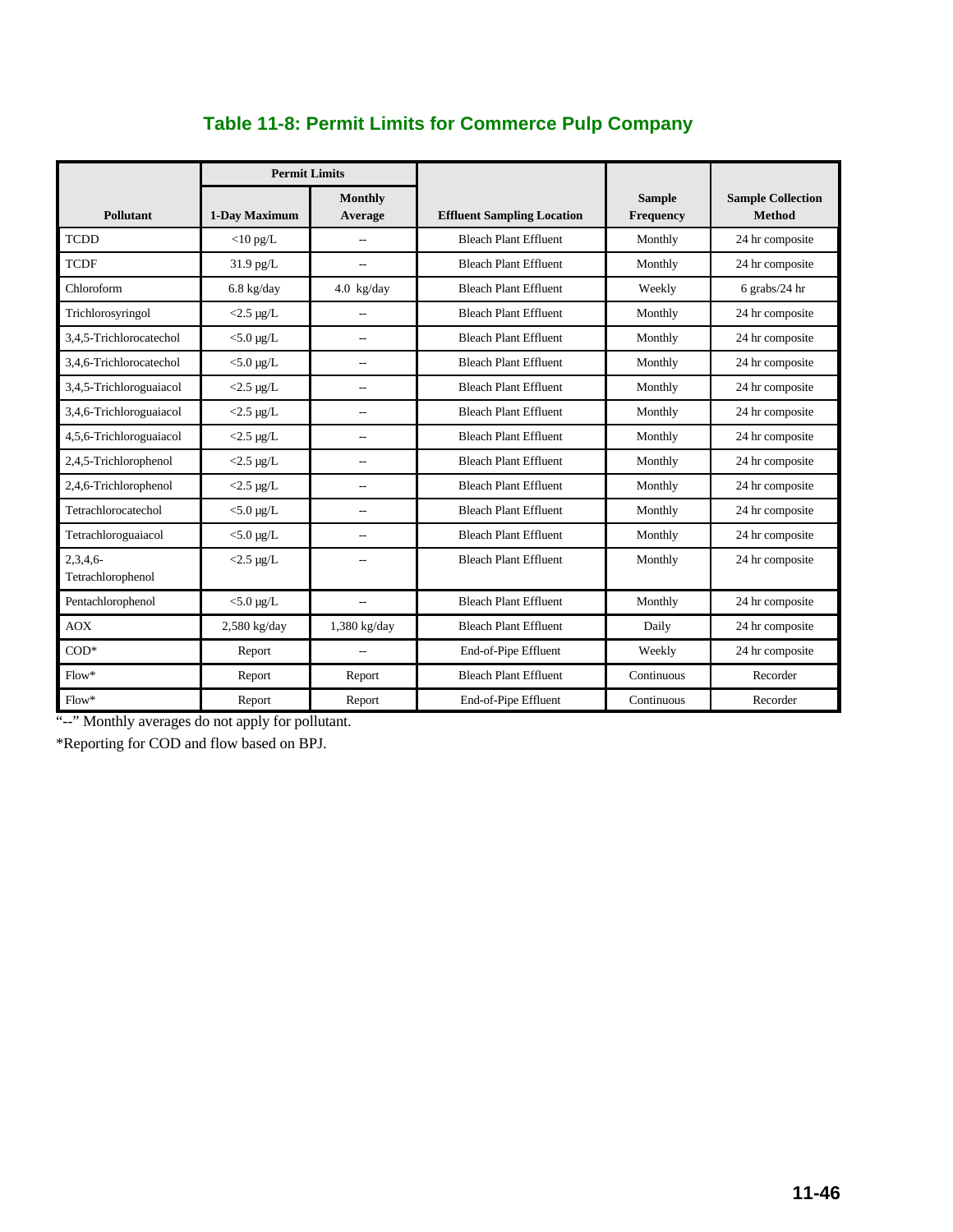# **Case Study #8**

The Great American Paper Company manufactures fine paper and paperboard. The mill, which discharges wastewater into the Redbanks River, has informed you that they wish to enter Voluntary Advanced Technology Incentives Program (VATIP). Although their NPDES permit does not expire until February 15, 2000, the company has indicated its intent to enroll in

#### **Case Study #8 highlights:**

- 1. VATIP permit process
- 2. VATIP compliance schedules
- 3. Calculation of EEQ
- 4. VATIP monitoring requirements
- 5. Accelerated VATIP rewards.

the program by submitting a letter to the permitting authority. The letter was signed by the corporate officials as specified in 40 CFR 122.22.

#### **General Site Description**

The Great American Paper Company operates two bleached kraft fiber lines to produce fine paper and paperboard. One fiber line

(Fiber Line #1) is dedicated to pulping and bleaching pine, a softwood, to produce bleached kraft pulp used in the manufacture of paperboard. In 1992, the mill

**Note.** *Installation of oxygen delignification does not trigger NSPS. See "new source" definition in Section 7.*

installed oxygen delignification systems on Fiber line #1 to improve mill productivity and effluent quality. Fiber Line #1 currently meets BAT Tier I limits. A second fiber line (Fiber Line #2) pulps and bleaches birch, a hardwood, to produce fine paper. The mill has approved a plan to install a two-stage oxygen delignification system on Fiber line #2 by June 2003, so they can enroll Fiber Line #2 in VATIP. Pertinent process information for each fiber line, including the planned bleach sequence for Fiber Line #1, is summarized below:

| <b>Fiber line</b> | <b>Current Bleach</b><br><b>Sequence</b> | <b>Kappa Number</b><br>after Oxy Delig | <b>Future Bleach</b><br><b>Sequence</b> |  |
|-------------------|------------------------------------------|----------------------------------------|-----------------------------------------|--|
| Fiber line #1     | <b>ODE0D</b>                             |                                        | <b>ODEOD</b>                            |  |
| Fiber line #2     | $C_d$ EDED                               | 12                                     | NODED                                   |  |

#### **Permitting Information**

The mill has informed you that they would like to enroll both fiber lines in Tier I of VATIP. In order to immediately receive rewards associated with the program, the mill elected to by-pass EEQ and interim milestones for Fiber line #1 altogether, achieving all of the VATIP limitations for Tier 1 immediately. Because the mill does not plan to install and operate oxygen delignification on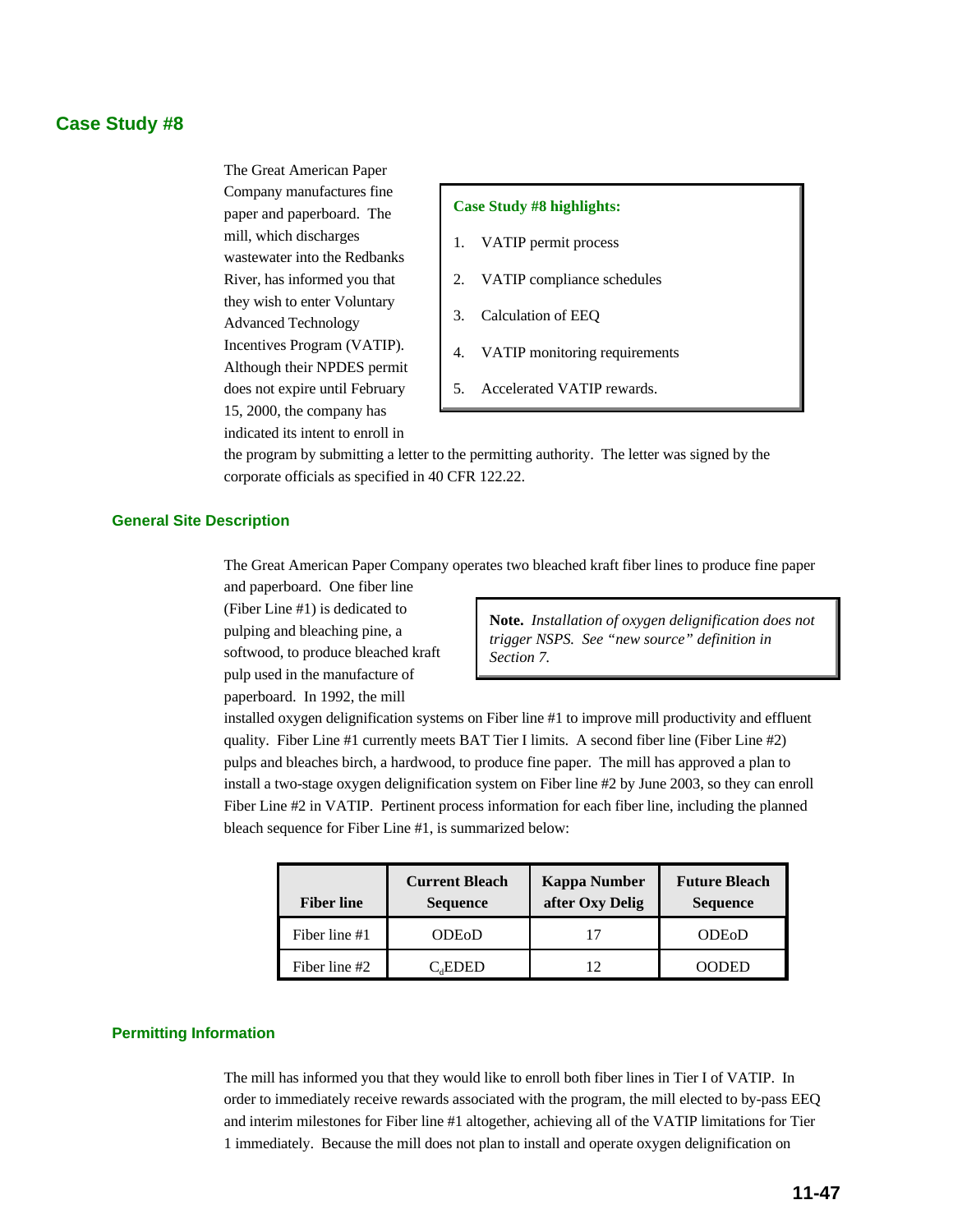Fiber Line #2 until June 2003, you must establish Stage 1 permit limits for Fiber Line #2 that are based on either EEQ or current permit limits (if any) for the chlorinated pollutants. The table below summarizes relevant information for establishing permit limits.

|                                                                                       | Relevant Information for Establishing Permit Limits for Case Study #8                                                                                                                                                                                                                                                                                                                                                                                                                                                                                                                                                                                        |
|---------------------------------------------------------------------------------------|--------------------------------------------------------------------------------------------------------------------------------------------------------------------------------------------------------------------------------------------------------------------------------------------------------------------------------------------------------------------------------------------------------------------------------------------------------------------------------------------------------------------------------------------------------------------------------------------------------------------------------------------------------------|
| What type of discharger is the mill?                                                  | Direct                                                                                                                                                                                                                                                                                                                                                                                                                                                                                                                                                                                                                                                       |
| Under which subpart(s) do the mill's operations fall?                                 | Subpart B                                                                                                                                                                                                                                                                                                                                                                                                                                                                                                                                                                                                                                                    |
| The mill is subject to which ELG&S?                                                   | BPT (40 CFR 430.22)<br>Fine Paper Segment<br>BAT (40 CFR 430.24)                                                                                                                                                                                                                                                                                                                                                                                                                                                                                                                                                                                             |
| Is the mill planning on entering VATIP?                                               | Yes, therefore, in addition to BPT, the mill is subject<br>to the following BAT regulation under 40 CFR<br>430.24:<br>1) Immediate Stage 1 permit limits based on VATIP<br>Tier I for Fiber line #1 and EEQ (or current permit<br>limits) for Fiber line #2<br>2) Interim milestones based on progress in installing<br>and operating two-stage OD system on Fiber line #2.<br>Since mill intends to install and operate OD by June<br>2003, you should consider establishing interim<br>milestones at or prior to that time.<br>3) Stage 2 permit limits that include Tier I ultimate<br>VATIP requirements for both lines no later than<br>April 15, 2004. |
| Does mill use wet barking; log washing or chip<br>washing; or log flume or log ponds? | No                                                                                                                                                                                                                                                                                                                                                                                                                                                                                                                                                                                                                                                           |
| Does the mill certify using TCF?                                                      | N <sub>o</sub>                                                                                                                                                                                                                                                                                                                                                                                                                                                                                                                                                                                                                                               |
| Does the mill use biocides?                                                           | N <sub>0</sub>                                                                                                                                                                                                                                                                                                                                                                                                                                                                                                                                                                                                                                               |

#### **Establishing Stage 1 Permit Limits**

Remember, Stage 1 permit limits are intended to ensure that, at a minimum, existing effluent quality is maintained as the mill moves toward meeting Stage 2 permit limitations. Since Great American Paper has elected to accept Stage 2 permit limits for Fiber Line #1, permit limits as the mill enters the program must include:

- 1. Conventional pollutant permit limits based on BPT for the fine paper segment and the paperboard, coarse paper, and tissue segment.
- 2. Toxic and nonconventional pollutant permit limits for Fiber line #1 based on baseline BAT and VATIP requirement for Tier I (see Step #5 for AOX).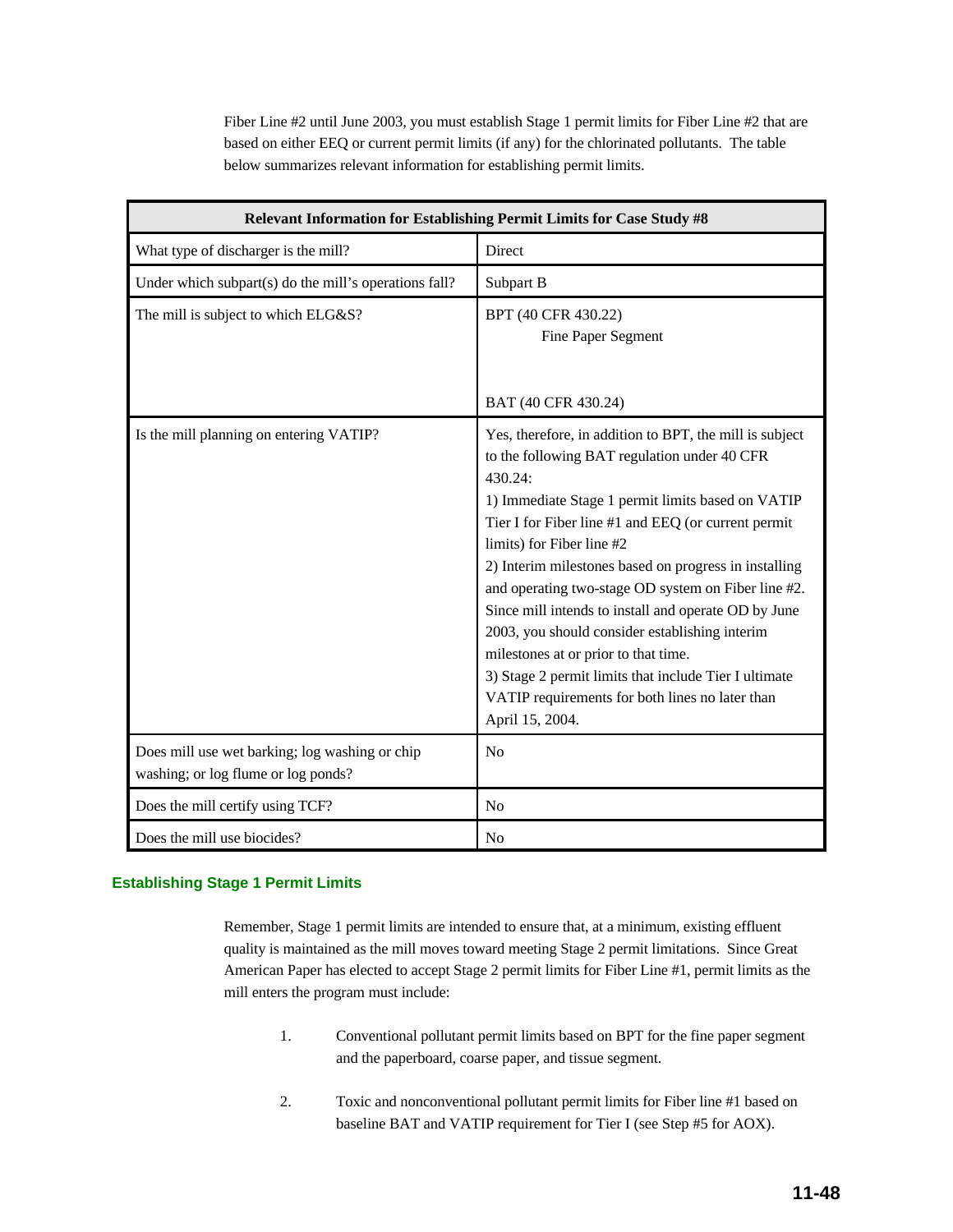- 3. Toxic and nonconventional pollutant permit limits for Fiber line #2 based on EEQ.
- 4. AOX permit limits based on the load attributable to Fiber line #1 (using Tier I BAT) and the load attributable to Fiber line #2 (using EEQ).
- 5. A reopener clause.

#### **Step #1 - Conventional pollutant permit limits - BPT**

Great American Paper manufactures two products (fine paper and paperboard) that fall under two segments of Subpart B. Because conventional pollutant ELGs are mass-based (with the exception of pH), you must review the mill's permit application to determine production rate. The text box below presents the production rate.

A review of their permit application reveals that the production rates that result in

| <b>Date</b>                            | <b>Paperboard Segment</b><br><b>Production Rate</b><br>(OMMT/month) | <b>Fine Paper Production</b><br>Rate<br>(OMMT/month) |  |
|----------------------------------------|---------------------------------------------------------------------|------------------------------------------------------|--|
| 12/97                                  | 22,600                                                              | 18,300                                               |  |
| 1/98                                   | 22,700                                                              | 17,900                                               |  |
| 2/98                                   | 22,700                                                              | 17,700                                               |  |
| 3/98                                   | 22,500                                                              | 18,500                                               |  |
| 4/98                                   | 22,600                                                              | 18,300                                               |  |
| 5/98                                   | 22,750                                                              | 18,000                                               |  |
| 6/98                                   | 22,300                                                              | 17,500                                               |  |
| 7/98                                   | 23,200                                                              | 17,900                                               |  |
| 8/98                                   | 22,750                                                              | 17,700                                               |  |
| 9/98                                   | 22,800                                                              | 18,200                                               |  |
| 10/98                                  | 23,300                                                              | 18,400                                               |  |
| 11/98                                  | 22,800                                                              | 18,600                                               |  |
| <b>Total Production</b><br>(OMMT/year) | 273,000                                                             | 217,000                                              |  |
| <b>Total Op. Days/Year</b>             | 350                                                                 | 350                                                  |  |
| <b>Total Production</b><br>(OMMT/day)  | 780                                                                 | 620                                                  |  |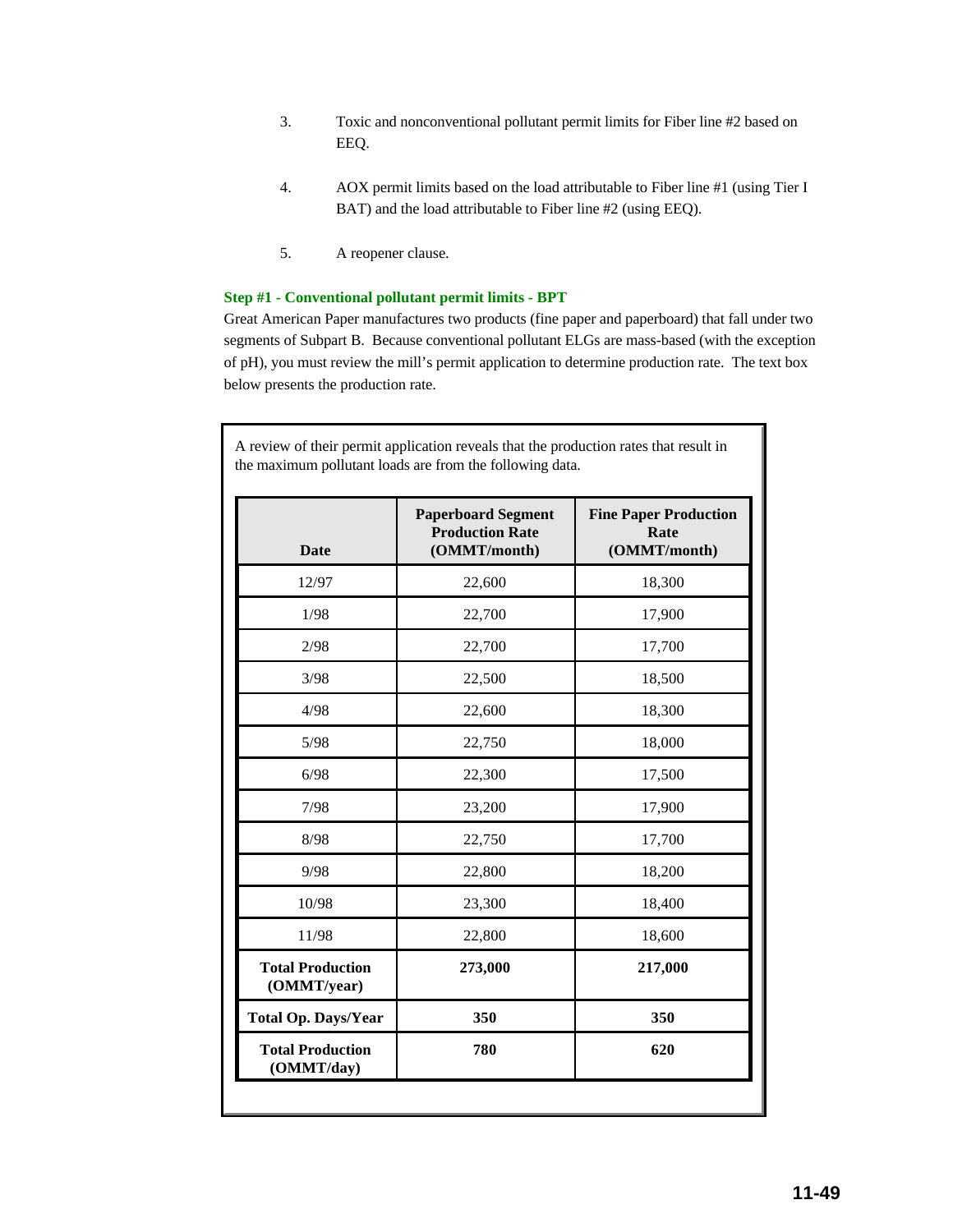You may then calculate the conventional pollutant permit limits by using the following equation:

Final Effluent Limit =  $\Sigma$  (PROD;  $\times$  LIMIT;)

where:

| PROD.  |     | <b>Production Rate</b> |
|--------|-----|------------------------|
| LIMIT. | $=$ | ELG for conventional   |
|        |     | Segment                |

Final Effluent Limit =  $(PROD_{\text{fine paper}} \times LIMIT_{\text{fine paper}}) + (PROD_{\text{paperboard}} \times LIMIT_{\text{paperboard}})$ 

Refer to Table 11-X which presents the calculated Stage 1 permit limits.

#### **Step #2 - Toxic and nonconventional pollutant permit limits for Fiber line #1 using BAT and ultimate VATIP requirements for Tier I**

Because the mill elected to receive Stage 2 requirements immediately, you must establish permit limits for Fiber Line #1 based on baseline BAT for TCDD, TCDF, chloroform, and the 12 chlorinated phenolic compounds and Tier I VATIP requirements for AOX and kappa number (AOX permit limits are discussed in Step #5). With the exception of AOX and chloroform, which have mass-based ELGs, you must simply denote the concentration-based limit specified as BAT for the chlorinated pollutants limited in Fiber line #1's bleach plant effluent.

For AOX and chloroform permit limits, you must first determine the production rate of unbleached pulp entering the bleach plant. Using the maximum production time period illustrated above, the following table explains how to calculate the production rate for these pollutants (also see Section 8 for a description of how to determine production rate).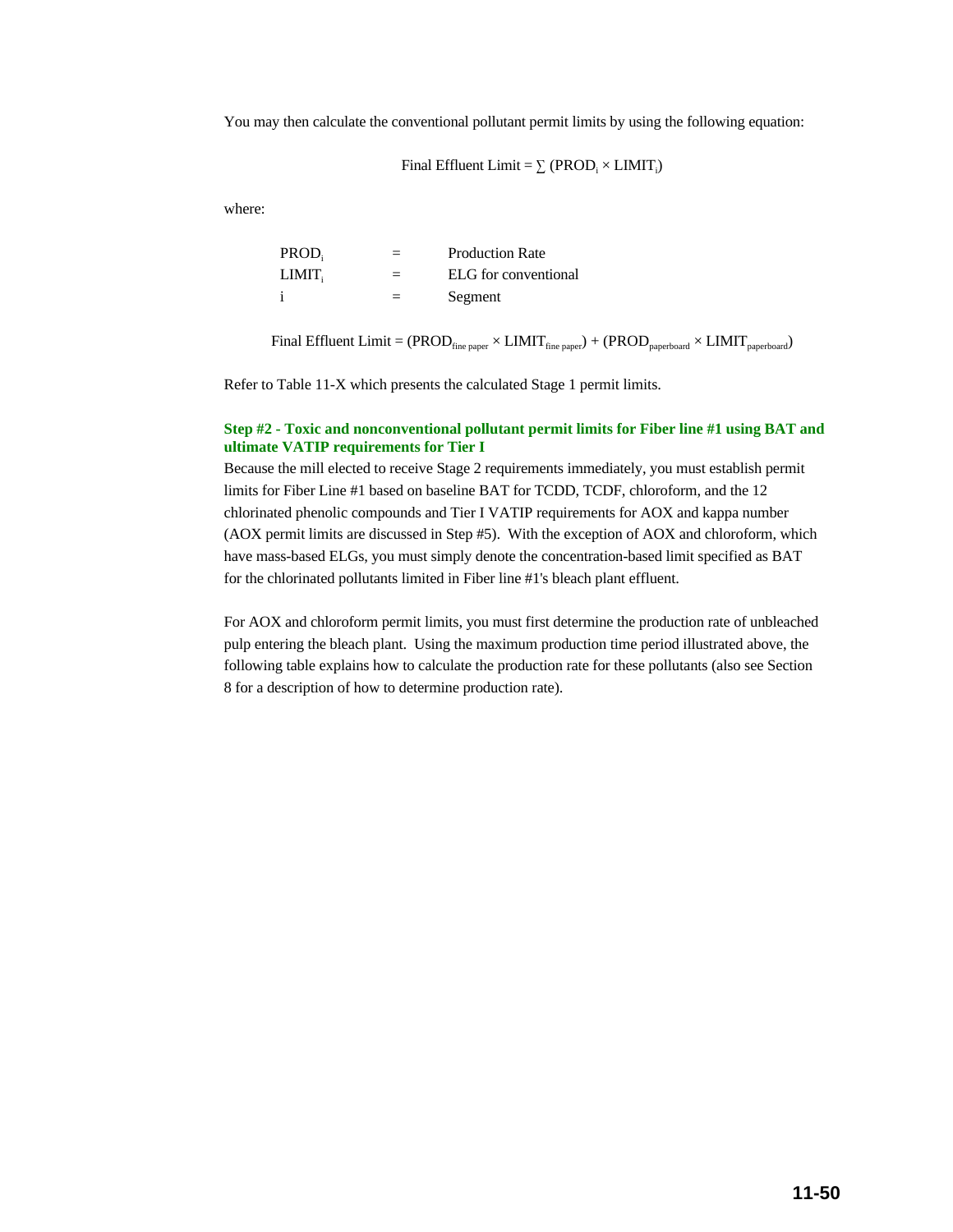| <b>Date</b>                        | <b>Fiber line #1 Bleached Pulp</b><br><b>Production Rate (OMMT)</b> |
|------------------------------------|---------------------------------------------------------------------|
| 12/97                              | 18,200                                                              |
| 1/98                               | 17,900                                                              |
| 2/98                               | 18,200                                                              |
| 3/98                               | 17,600                                                              |
| 4/98                               | 18,400                                                              |
| 5/98                               | 18,600                                                              |
| 6/98                               | 18,500                                                              |
| 7/98                               | 18,200                                                              |
| 8/98                               | 18,200                                                              |
| 9/98                               | 18,000                                                              |
| 10/98                              | 18,100                                                              |
| 11/98                              | 18,500                                                              |
| <b>Total Production (OMMT/yr)</b>  | 218,400                                                             |
| <b>Total Op. Days/Year</b>         | 350                                                                 |
| <b>Total Production (OMMT/day)</b> | 624                                                                 |

Data from the permit application that yield the production rate for AOX and chloroform for Fiber line #1.

Great American Paper provided an 8% shrinkage factor for the bleached papergrade kraft pulp production data submitted with their permit application. As a result, the production rate for calculating AOX and chloroform permit limits is as follows:

 $624/(1-0.08) = 687$  OMMT of unbleached papergrade kraft pulp entering the bleach plant.

With the production rate, you may determine permit limits for AOX and chloroform by using the following equation:

Bleach Plant or Final Effluent Limits = PROD × LIMIT

where:

| <b>PROD</b> | $\equiv$ | Production rate for AOX and chloroform   |
|-------------|----------|------------------------------------------|
| LIMIT.      | =        | Toxic and non-conventional pollutant ELG |

Refer to Table 11-9 which presents the calculated Stage 1 permit limits.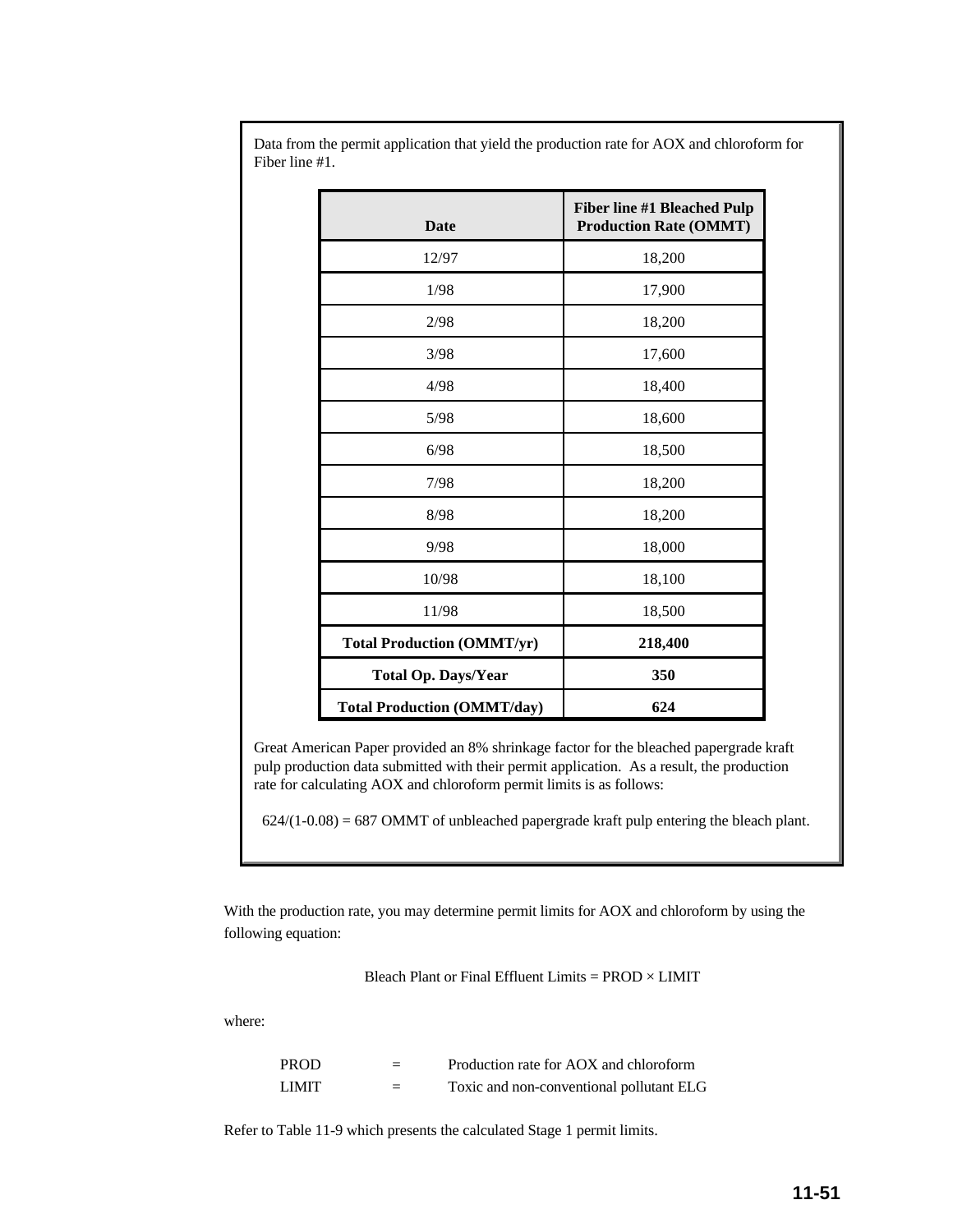**Step #3 - Toxic and nonconventional pollutant permit limits for Fiber line #2 based on EEQ.** In their previous permit, Great American Paper was not subject to permit limits for any chlorinated pollutants. Since Great American Paper uses chlorine on Fiber Line #2, the fiber line has existing effluent quality (EEQ) that is of poorer quality than baseline BAT. As a result, you must establish permit limits for chlorinated pollutants based on EEQ (Note: EPA recommends you calculate EEQ permit limits expressed as mass/day rather than concentrations or mass per unit production). EEQ permit limits should be calculated by using mill sampling results, estimating a "long term average" (in mass/day) for each pollutant, and multiplying the long term average by a variability factor. Appendix E presents detailed calculation procedures for determining EEQ. The calculation of EEQ for AOX is shown below.

#### **External 1 - Collect Wastewater Samples**

You receive the 30 days of data the mill has collected for AOX (with flow measurements for each sample collected).

#### ■ **Step 2 - Review Wastewater Sampling Data**

In your review of the data, you make sure Great American did not submit multiple sampling measurements from the same day.

#### **Extermedy 3 - Calculate Mass/Day for Each Sampling Result**

Using the data points, you calculate the mass per day of each sample collected.

| <b>AOX Data Point</b> | <b>Concentration</b> | <b>Final Effluent</b> | <b>Mass/Day</b> |
|-----------------------|----------------------|-----------------------|-----------------|
|                       | $20.5$ g/L           | 106,400,000 L/day     | $2,180$ kg/day  |
| $\mathfrak{D}$        | $30.1$ g/L           | 100,000,000 L/day     | $3,010$ kg/day  |
|                       |                      |                       |                 |
|                       |                      |                       |                 |
|                       |                      |                       |                 |
|                       |                      |                       |                 |
|                       |                      |                       |                 |
|                       |                      |                       |                 |
| 30                    | $25.2$ g/L           | 103,450,000 L/day     | $2,600$ kg/day  |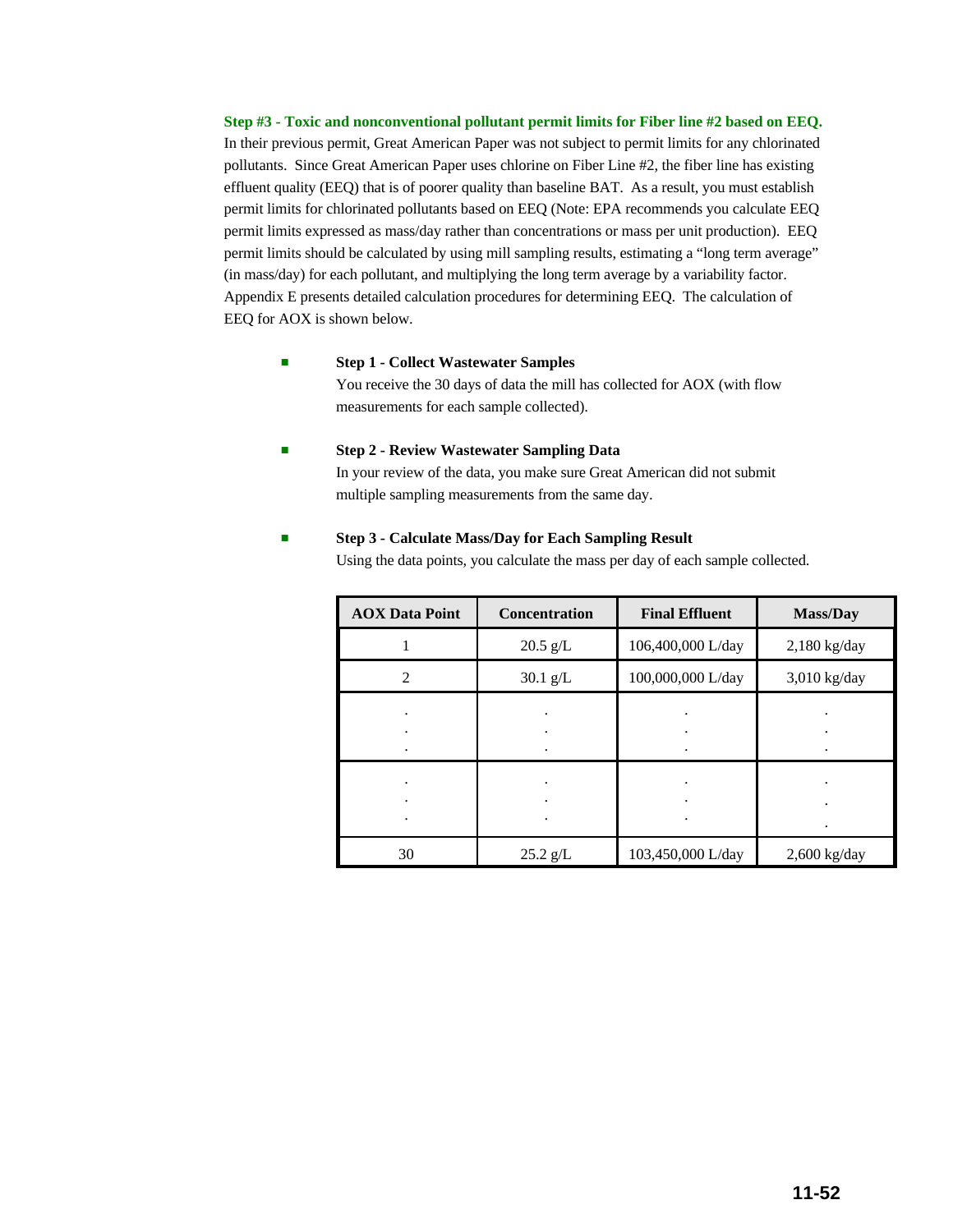| <b>AOX Data Point</b> | Mass/Day       |  |  |
|-----------------------|----------------|--|--|
|                       | $2,180$ kg/day |  |  |
| 2                     | $3,010$ kg/day |  |  |
|                       |                |  |  |
|                       |                |  |  |
|                       |                |  |  |
|                       |                |  |  |
| 30                    | $2,600$ kg/day |  |  |
| <b>LTA</b>            | $2,800$ kg/day |  |  |

# **Step 4 - Calculate Long-Term Averages (LTAs) for Each Pollutant** Using the calculated mass per day, you may determined the LTA.

# **Step 5 - Calculate EEQ Permit Limits by Applying Variability Factors** Use the following variability factor suggested in Appendix E to develop the daily maximum and monthly average for AOX:

| Limitation      | <b>Variability Factor</b><br>(VF) | <b>Mass/Day</b> | $VF \times Mass/Day$ |
|-----------------|-----------------------------------|-----------------|----------------------|
| Daily Maximum   | 1.86                              | $2,800$ kg/day  | $5,200$ kg/day       |
| Monthly Average | 1.22                              | $2,800$ kg/day  | $3,420$ kg/day       |

Also, you could do your own variability analysis of data if there is an adequate number of data points.

#### # **Step 6 - Determining AOX Load Attributable to Fiber Line #2**

This may be determined by attributing the Fiber Line #1 fraction of total unbleached pulp production. The following table summarizes the AOX loads:

| Type of<br><b>Limitation</b><br>Limit |                | <b>Attributable Load</b><br>(a) | Limit $\times$<br><b>Attributable Load</b> |  |
|---------------------------------------|----------------|---------------------------------|--------------------------------------------|--|
| Daily Maximum                         | $5,200$ kg/day | 45%                             | $2,340$ kg/day                             |  |
| Monthly Average                       | $3,480$ kg/day | 45%                             | $1,530$ kg/day                             |  |

(a) This is calculate as Fiber Line #2 production  $\div$  (Fiber Line #1 + #2)

production).

# **Step 7 - Compare Permit Limits Based on EEQ with Existing Permit Limits** Previously, Great American was not subject to AOX limits; therefore, the sum of EEQ had from Fiber Line #2 and the BAT allowable load from Fiber Line #1 serves as Stage 1 permit limit.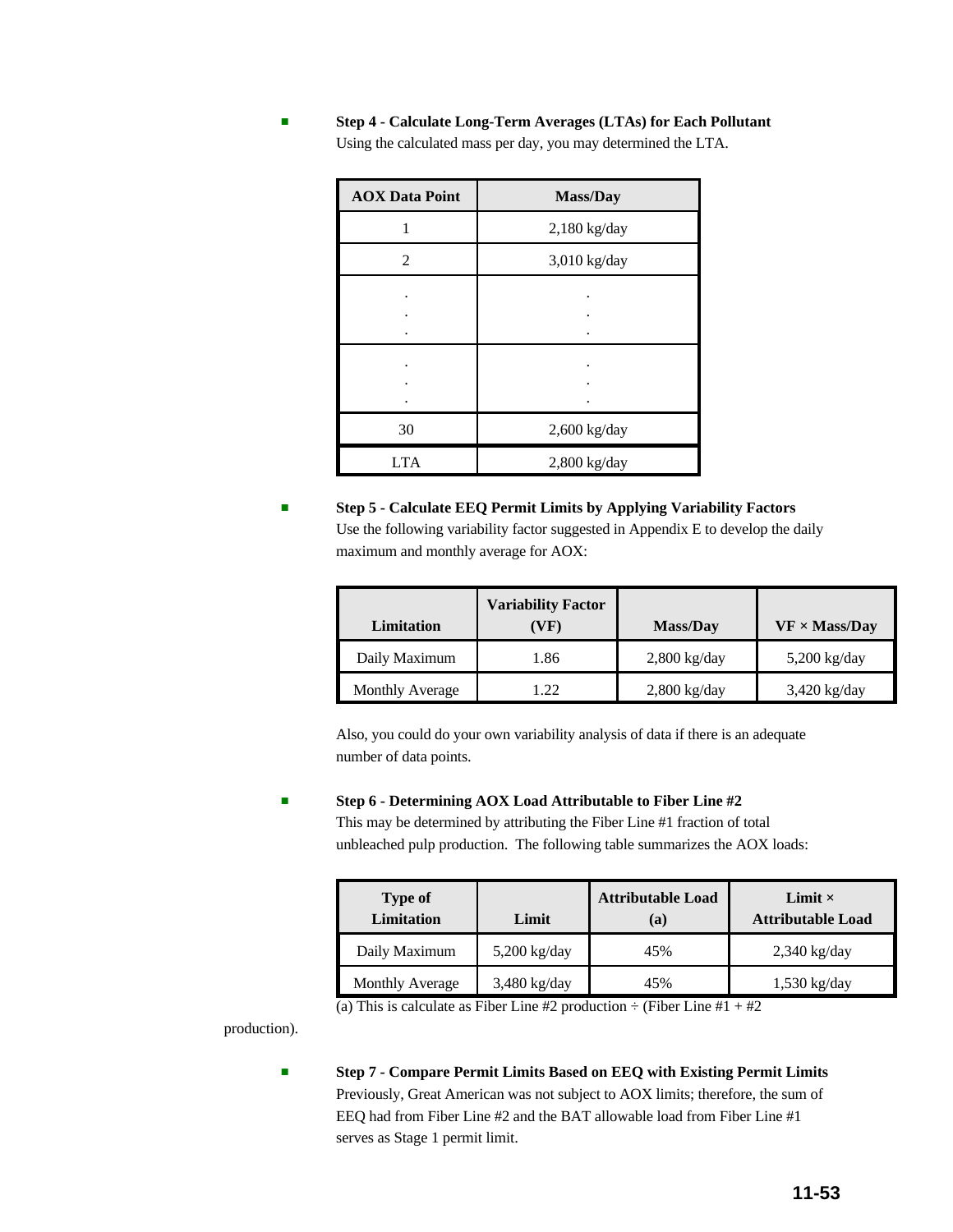#### **Step #4 - AOX permit limits based on the allowable load attributable to Fiber Line #1 using BAT and the load attributable to Fiber Line #2 using EEQ.**

Because AOX is limited in final effluent, Stage 1 permit limits must equal the sum of AOX load from Fiber line #1, which is the product of the line's production rate and the baseline Tier I AOX ELG, and the AOX load from Fiber line #2, which is based on EEQ. Stage 1 permit limits are as follows:

AOX 1-Day Maximum Limit =  $(AOX \text{ load form Fiber Line #1 based on BAT}) +$ (AOX load from Fiber Line #2 based on EEQ) =  $(687 \text{ kkg} \times 58 \text{ kg/kg} \times 55\%$  (production load for Line #1) +  $(2,340 \text{ kg from Step 3})$ 

AOX 1-Day Maximum Limit  $= 2,560$  kg/day

AOX Monthly Average Limit =  $(687 \text{ kkg} \times 0.58 \text{ kg/kkg} \times) + (1,520 \text{ kg/day from Step 3}) = 1,750$ kg/day

#### **Step #5 - Reopener clause.**

Great American Paper's next permit should include a reopener clause. By including the reopener clause, you may modify permit limits at any time. This is especially important for interim milestones, which may need to be adjusted during the permit period. The interim milestones should be adjusted, if necessary, to reflect the results of research, process development, mill trials, and contingencies.

**Great American Paper Stage 1 Permit.** The table below presents Great American Paper's Stage 1 permit limits. Note that because Fiber Line #2 is subject to ultimate Stage 2 VATIP requirements for Tier I, the mills must perform monthly chloroform sampling on Fiber Line #1 is reduced from weekly to monthly (and then quarterly after the first year in the program).

# **Table 11-9: Stage 1 Permit Limits, Great American Paper**

|                             | <b>Permit Limits</b>    |                        |                                      |                              |                                    |
|-----------------------------|-------------------------|------------------------|--------------------------------------|------------------------------|------------------------------------|
| Pollutant                   | 1 Day<br><b>Maximum</b> | <b>Monthly Average</b> | <b>Effluent Sampling</b><br>Location | <b>Sample Frequency</b>      | <b>Sample Collection</b><br>Method |
| <b>TCDD</b>                 | $<$ 10 pg/L             |                        | BPE from Fiber line #1               | Monthly $(1 \text{ yr})$ (b) | 24 hr composite                    |
| TCDD (a)                    | $512$ g/day             |                        | BPE from Fiber line #2               | Monthly                      | 24 hr composite                    |
| <b>TCDF</b>                 | $31.9$ pg/L             |                        | BPE from Fiber line #1               | Monthly $(1 \text{ yr})$ (b) | 24 hr composite                    |
| TCDF(a)                     | $620$ g/day             |                        | BPE from Fiber line #2               | Monthly                      | 24 hr composite                    |
| Chloroform                  | $4.7 \text{ kg/day}$    | $2.8 \text{ kg/day}$   | BPE from Fiber line #1               | Monthly $(1 \text{ yr})$ (b) | $6$ grabs/24 hr                    |
| Chloroform (a)              | $11.7$ kg/day           | $7.0$ kg/day           | BPE from Fiber line #2               | Weekly                       | $6$ grabs/24 hr                    |
| Trichlorosyringol           | $<$ 2.5 µg/L            |                        | BPE from Fiber line #1               | Monthly $(1 \text{ yr})$ (b) | 24 hr composite                    |
| Trichlorosyringol (a)       | $31$ g/day              |                        | BPE from Fiber line #2               | Monthly                      | 24 hr composite                    |
| 3,4,5-Trichlorocatechol     | $<$ 5.0 µg/L            |                        | BPE from Fiber line #1               | Monthly $(1 \text{ yr})$ (b) | 24 hr composite                    |
| 3,4,5-Trichlorocatechol (a) | $1,370$ g/day           |                        | BPE from Fiber line #2               | Monthly                      | 24 hr composite                    |
| 3,4,6-Trichlorocatechol     | $<$ 5.0 µg/L            |                        | BPE from Fiber line #1               | Monthly $(1 \text{ yr})$ (b) | 24 hr composite                    |
| 3,4,6-Trichlorocatechol (a) | $375$ g/day             |                        | BPE from Fiber line #2               | Monthly                      | 24 hr composite                    |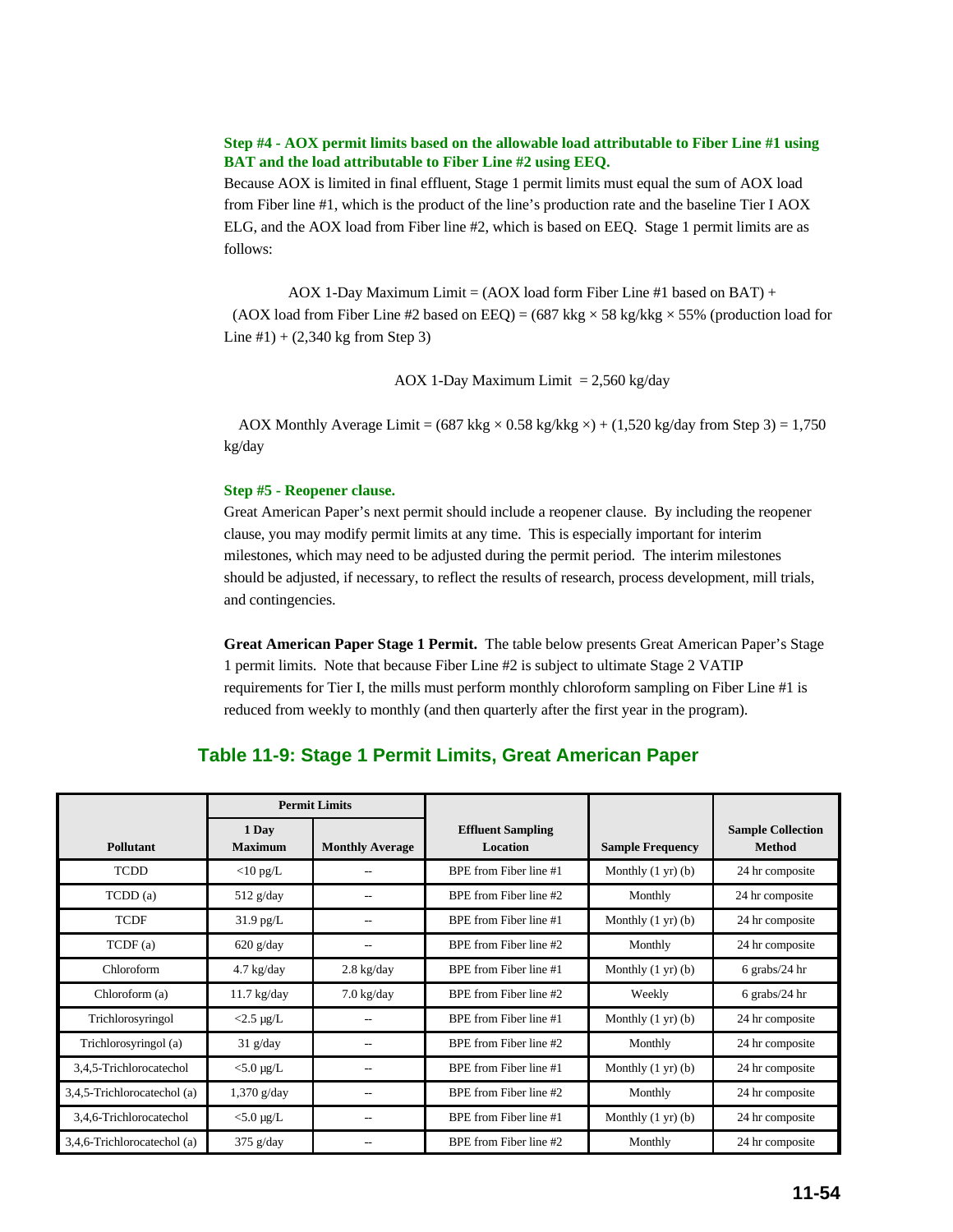|                                  | <b>Permit Limits</b>    |                          |                                                                |                              |                                    |
|----------------------------------|-------------------------|--------------------------|----------------------------------------------------------------|------------------------------|------------------------------------|
| Pollutant                        | 1 Day<br><b>Maximum</b> | <b>Monthly Average</b>   | <b>Effluent Sampling</b><br>Location                           | <b>Sample Frequency</b>      | <b>Sample Collection</b><br>Method |
| 3,4,5-Trichloroguaiacol          | $<$ 2.5 µg/L            | --                       | BPE from Fiber line #1                                         | Monthly $(1 \text{ yr})$ (b) | 24 hr composite                    |
| 3,4,5-Trichloroguaiacol<br>(a)   | $1,100$ g/day           | $\overline{a}$           | BPE from Fiber line #2                                         | Monthly                      | 24 hr composite                    |
| 3,4,6-Trichloroguaiacol          | $<$ 2.5 µg/L            | $\overline{\phantom{a}}$ | BPE from Fiber line #1                                         | Monthly $(1 \text{ yr})$ (b) | 24 hr composite                    |
| 3,4,6-Trichloroguaiacol<br>(a)   | $353$ g/day             | $\overline{a}$           | BPE from Fiber line #2                                         | Monthly                      | 24 hr composite                    |
| 4,5,6-Trichloroguaiacol          | $<$ 2.5 µg/L            | $\overline{a}$           | BPE from Fiber line #1                                         | Monthly $(1 \text{ yr})$ (b) | 24 hr composite                    |
| 4,5,6-Trichloroguaiacol<br>(a)   | 195 $g/day$             | $\overline{\phantom{a}}$ | BPE from Fiber line #2                                         | Monthly                      | 24 hr composite                    |
| 2,4,5-Trichlorophenol            | $<$ 2.5 µg/L            | $\overline{a}$           | BPE from Fiber line #1                                         | Monthly $(1 \text{ yr})$ (b) | 24 hr composite                    |
| 2,4,5-Trichlorophenol (a)        | $235$ g/day             | $\overline{a}$           | BPE from Fiber line #2                                         | Monthly                      | 24 hr composite                    |
| 2,4,6-Trichlorophenol            | $<$ 2.5 µg/L            | $\overline{a}$           | BPE from Fiber line #1                                         | Monthly (1 yr)               | 24 hr composite                    |
| 2,4,6-Trichlorophenol (a)        | $313$ g/day             | --                       | BPE from Fiber line #2                                         | Monthly (b)                  | 24 hr composite                    |
| Tetrachlorocatechol              | $<$ 5.0 µg/L            | $\overline{a}$           | BPE from Fiber line #1                                         | Monthly $(1 \text{ yr})$ (b) | 24 hr composite                    |
| Tetrachlorocatechol (a)          | $391$ g/day             | $\overline{a}$           | BPE from Fiber line #2                                         | Monthly                      | 24 hr composite                    |
| Tetrachloroguaiacol              | $<$ 5.0 µg/L            | $\overline{a}$           | BPE from Fiber line #1                                         | Monthly $(1 \text{ yr})$ (b) | 24 hr composite                    |
| Tetrachloroguaiacol (a)          | $509$ g/day             | $\overline{\phantom{a}}$ | BPE from Fiber line #2                                         | Monthly                      | 24 hr composite                    |
| 2,3,4,6-Tetrachlorophenol        | $<$ 2.5 µg/L            | $\overline{a}$           | BPE from Fiber line #1                                         | Monthly $(1 \text{ yr})$ (b) | 24 hr composite                    |
| 2,3,4,6-Tetrachlorophenol<br>(a) | 548 g/day               |                          | BPE from Fiber line #2                                         | Monthly                      | 24 hr composite                    |
| Pentachlorophenol                | $<$ 5.0 µg/L            | $\overline{a}$           | BPE from Fiber line #1                                         | Monthly $(1 \text{ yr})$ (b) | 24 hr composite                    |
| Pentachlorophenol (a)            | $275$ g/day             | --                       | BPE from Fiber line #2                                         | Monthly                      | 24 hr composite                    |
| <b>AOX</b>                       | 2,560 kg/day            | 1,750 kg/day             | <b>Final Effluent</b>                                          | Daily                        | 24 hr composite                    |
| <b>COD</b>                       | Report                  |                          | <b>Final Effluent</b>                                          | Weekly                       | 24 hr composite                    |
| BOD <sub>5</sub>                 | 14,721 kg/day           | 7,655 kg/day             | <b>Final Effluent</b>                                          | 3 Days/Week                  | 24 hr composite                    |
| <b>TSS</b>                       | 28,819 kg/day           | 16,054 kg/day            | <b>Final Effluent</b>                                          | 3 Days/Week                  | 24 hr composite                    |
| pH                               | $5-9$                   | $\overline{\phantom{a}}$ | Final Effluent                                                 | 5 Days/Week                  | Grab                               |
| Flow                             | Report                  | Report                   | BPE from Fiber line #1                                         | Continuous                   | Recorder                           |
| Flow                             | Report                  | Report                   | BPE from Fiber line #2                                         | Continuous                   | Recorder                           |
| Flow                             | Report                  | Report                   | <b>Final Effluent</b>                                          | Continuous                   | Recorder                           |
| Kappa Number                     | 18 kappa units          | $\overline{\phantom{a}}$ | Fiber Line $#1$ - pulp exiting<br>OD system prior to bleaching |                              |                                    |

BPE = Bleach Plant Effluent

(a) Based on EEQ.

(b) Sampling frequency reduced to quarterly after the first year because Fiber Line #2 meets Tier I Stage 2.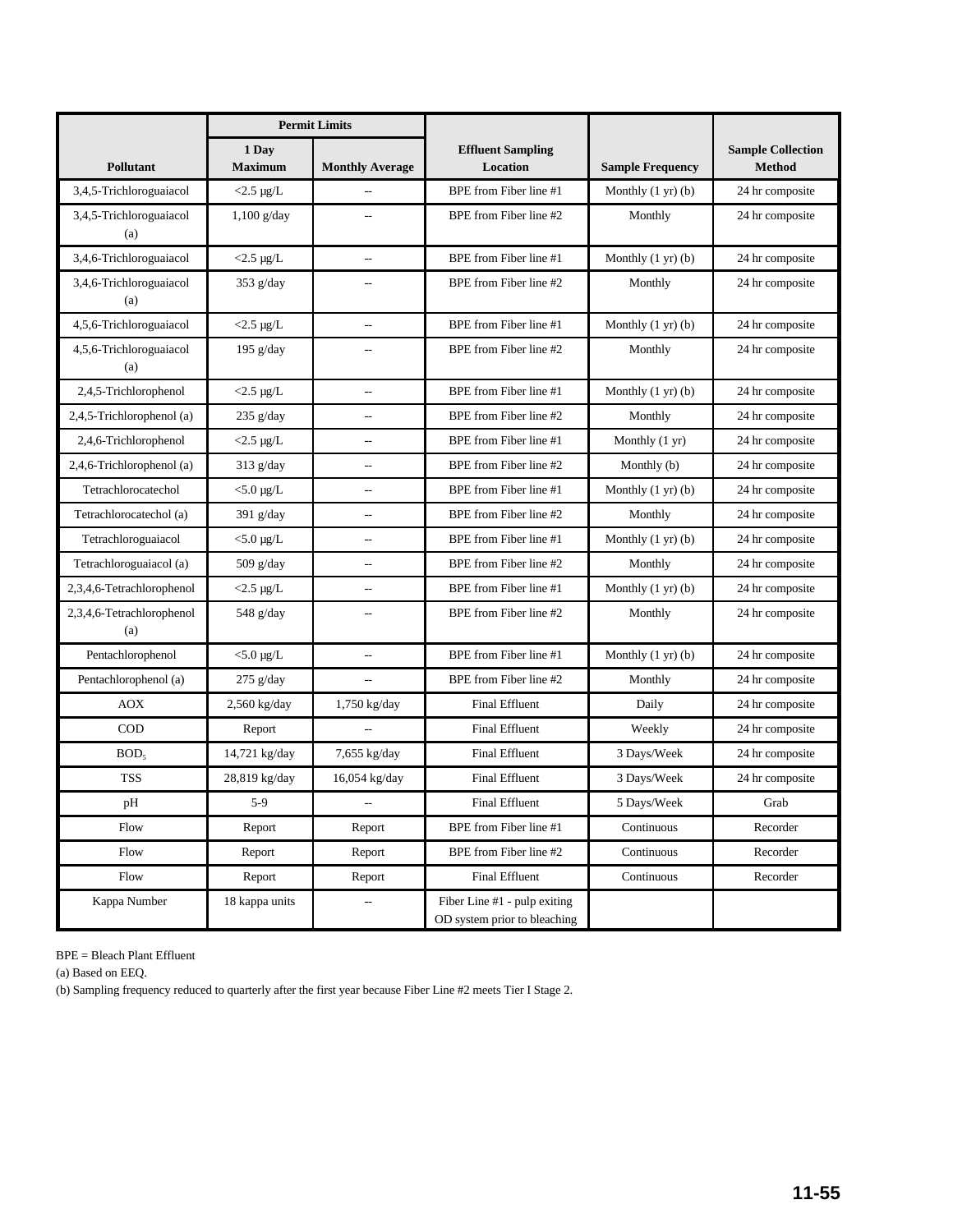# **Intermediate Milestones**

To help you update permit limits based on the mill's progress in implementing technologies, you require the Great American Paper Company to submit a Milestones Plan.

#### **Milestones Plan**

EPA published new regulatory language on July 7, 1999 in the Federal Register (36580-36586) describing the Milestones Plan in §430.24(c). You must require the plan under your authority to use Best Professional Judgement to establish permit conditions. For example, Great American's Milestone Plan must lay out (in much more detail) the following schedule:

| <b>Technology</b>                                                                                                   | <b>Begin</b><br><b>Construction</b> | Complete<br><b>Construction</b> | <b>Process Fully</b><br><b>Operational</b> |
|---------------------------------------------------------------------------------------------------------------------|-------------------------------------|---------------------------------|--------------------------------------------|
| install additional brown stock washing stage                                                                        | March 1999                          | October 1999                    | January 2000                               |
| install two-stage oxygen delignification system,<br>including post-oxygen washing and mixing and control<br>systems | April 2001                          | April 2003                      | June 2003                                  |
| upgrade white liquor oxidizing equipment to increase<br>capacity                                                    | April 2002                          | April 2003                      | June 2003                                  |
| upgrade existing chlorine dioxide generator to expand<br>capacity                                                   | June 2002                           | September 2003                  | January 2004                               |
| add chlorine dioxide storage facilities                                                                             | January 2003                        | September 2003                  | January 2004                               |

In addition, the Milestone Plan must present the anticipated reductions in effluent quantity and improvements in effluent quality as measured at the bleach plant (for bleach plant, pulping area and evaporator condensates flow and BAT parameters other than Adsorbable Organic Halides (AOX)) and at the end of the pipe (for AOX).

#### **Interim Milestones**

You musts develop enforceable interim milestones to ensure that Great American Paper makes continuous progress on the improvements to Fiber Line #2. The milestones, based on your professional judgment and information provided in Great American's Milestone Plan, can be expressed as narrative or numeric conditions in the mill's permit.

#### **Stage 2 Permit Limits**

By April 15, 2004, you must establish Stage 2 permits limits based on the ultimate limitations for the selected tier for each fiber line. In this case, you must update permit limits for Fiber line #2 so that they include the baseline BAT and ultimate VATIP requirements for Tier I. You should revise the permit to include:

1. Updated conventional pollutant limits based on BPT for the fine paper segment and the paperboard, coarse paper, and tissue segment. Or, if the mill has modified paper manufacturing operations, you must account for new production (for the purpose of this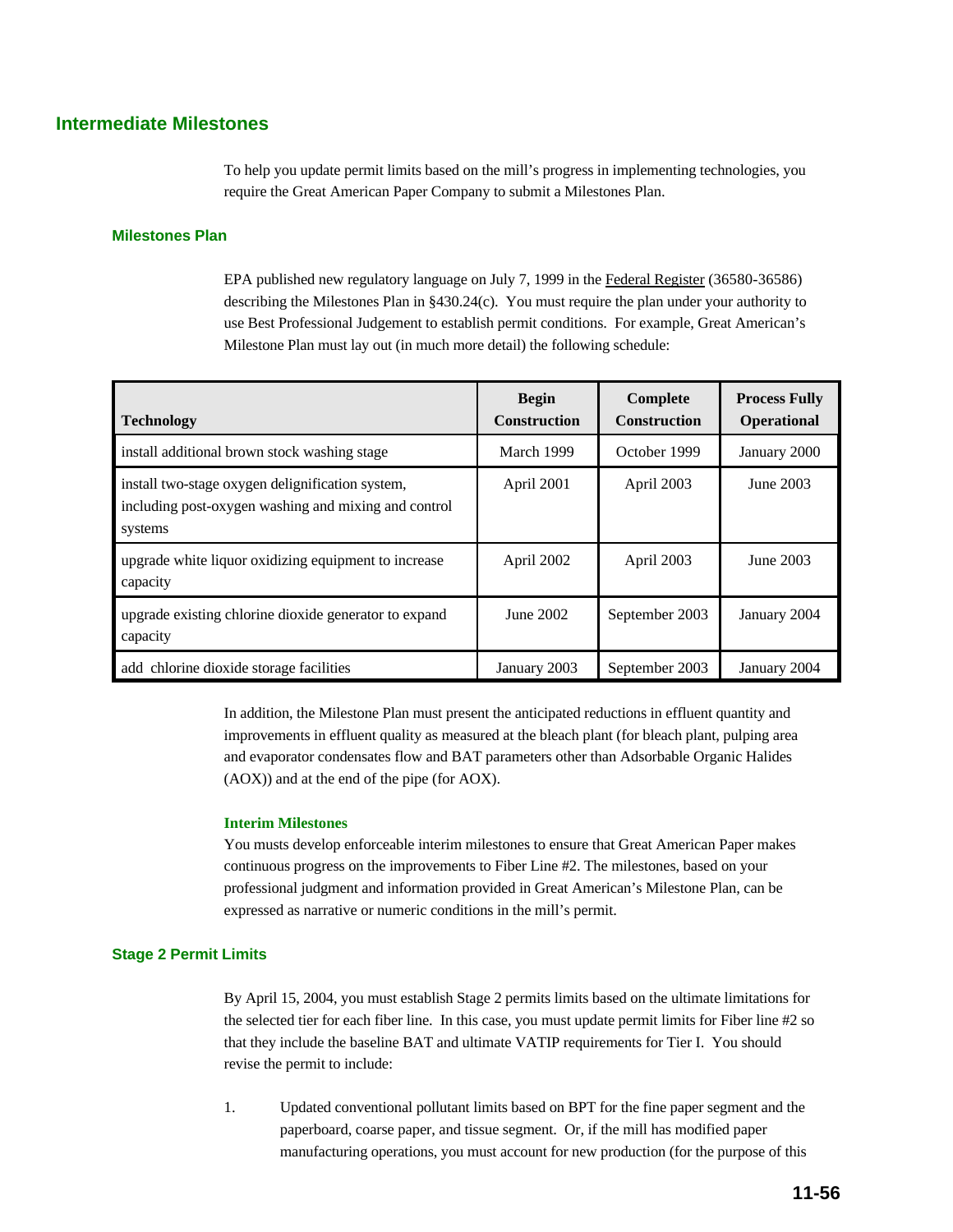case study, we assume that Great American Paper continues to manufacture fine paper and paperboard at constant production rates. For an actual permit, you must review production data to make this determination.).

- 2. Updated mass-based toxic and nonconventional pollutant limits (i.e., AOX and chloroform) for Fiber line #1 based on baseline BAT and VATIP Tier I (for the purpose of this case study, we assume that unbleached kraft pulp production rate has remained constant).
- 3. Toxic and nonconventional pollutant limits for Fiber line #2 based on baseline BAT and VATIP Tier I.
- 4. AOX permit limits based on the allowable loads, as limited by Tier I, attributable to both fiber lines.

#### **Step #3 - Toxic and nonconventional pollutant limits for Fiber line #2 based on BAT and ultimate VATIP requirements for Tier I.**

For Stage 2 permit limits, you must establish updated permit limits for Fiber line #2 based on baseline BAT for TCDD, TCDF, chloroform, and the 12 chlorinated phenolic compounds and Tier I VATIP requirements for AOX and kappa number (AOX permit limits are discussed in Step #4).

#### **Step #4 - AOX permit limits based on the allowable loads, as limited by Tier I, attributable to both fiber lines.**

Since AOX is limited in final effluent, you must simply multiply the total unbleached pulp production rate by the AOX limit. See Table 11-10 below.

**Stage 2 permit limits.** The table below presents Great American Paper's Stage 2 permit limits. If Great American Paper consistently meets permit limits, you have included a provision that allows for reduced monitoring frequencies for chlorinated pollutants. The permit allows for reduced monitoring one year after consistently meeting baseline BAT and VATIP requirements. The table below presents the mill's Stage 2 permit limits.

# **Table 11-10: Stage 2 Permit Limits, Great American**

|                         | <b>Permit Limits</b>    |                      |                                   |                                |                                           |
|-------------------------|-------------------------|----------------------|-----------------------------------|--------------------------------|-------------------------------------------|
| <b>Pollutant</b>        | 1 Day<br><b>Maximum</b> | Monthly<br>Average   | <b>Effluent Sampling Location</b> | <b>Sample Frequency</b>        | <b>Sample Collection</b><br><b>Method</b> |
| <b>TCDD</b>             | $<$ 10 pg/L             |                      | BPE from Fiber line #1            | <b>Ouarterly</b>               | 24 hr composite                           |
| <b>TCDD</b>             | $<$ 10 pg/L             |                      | BPE from Fiber line #2            | Monthly $(1 \text{ yr})$ $(a)$ | 24 hr composite                           |
| <b>TCDF</b>             | $31.9$ pg/L             |                      | BPE from Fiber line #1            | <b>Ouarterly</b>               | 24 hr composite                           |
| <b>TCDF</b>             | $31.9$ pg/L             |                      | BPE from Fiber line #2            | Monthly $(1 \text{ yr})$ $(a)$ | 24 hr composite                           |
| Chloroform              | $4.7 \text{ kg/day}$    | $2.8 \text{ kg/day}$ | BPE from Fiber line #1            | <b>Quarterly</b>               | $6$ grabs/24 hr                           |
| Chloroform              | $3.6 \text{ kg/day}$    | $2.1$ kg/day         | BPE from Fiber line #2            | Monthly $(1 \text{ yr})$ $(a)$ | 6 grabs/24 hr                             |
| Trichlorosyringol       | $<$ 2.5 µg/L            |                      | BPE from Fiber line #1            | <b>Ouarterly</b>               | 24 hr composite                           |
| Trichlorosyringol       | $<$ 2.5 µg/L            |                      | BPE from Fiber line #2            | Monthly $(1 \text{ yr})$ (a)   | 24 hr composite                           |
| 3,4,5-Trichlorocatechol | $<$ 5.0 µg/L            |                      | BPE from Fiber line #1            | <b>Ouarterly</b>               | 24 hr composite                           |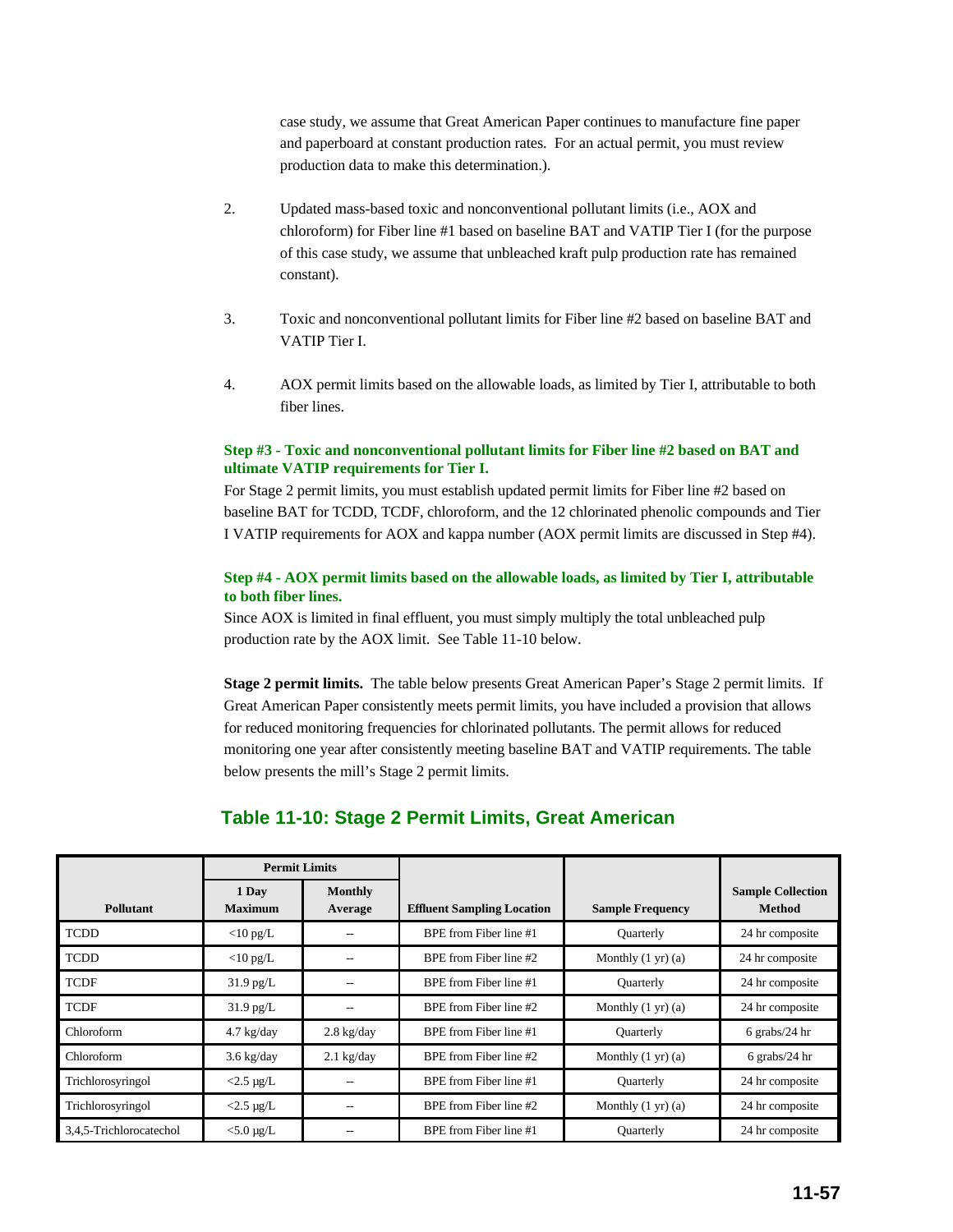|                              | <b>Permit Limits</b>    |                           |                                                              |                                |                                           |  |  |
|------------------------------|-------------------------|---------------------------|--------------------------------------------------------------|--------------------------------|-------------------------------------------|--|--|
| <b>Pollutant</b>             | 1 Day<br><b>Maximum</b> | <b>Monthly</b><br>Average | <b>Effluent Sampling Location</b>                            | <b>Sample Frequency</b>        | <b>Sample Collection</b><br><b>Method</b> |  |  |
| 3,4,5-Trichlorocatechol      | $<$ 5.0 µg/L            | $\sim$                    | BPE from Fiber line #2                                       | Monthly $(1 \text{ yr})$ $(a)$ | 24 hr composite                           |  |  |
| 3,4,6-Trichlorocatechol      | $<$ 5.0 µg/L            | --                        | BPE from Fiber line #1<br><b>Ouarterly</b>                   |                                | 24 hr composite                           |  |  |
| 3,4,6-Trichlorocatechol      | $<$ 5.0 µg/L            | $\overline{\phantom{a}}$  | BPE from Fiber line #2                                       | Monthly $(1 \text{ yr})$ $(a)$ | 24 hr composite                           |  |  |
| 3,4,5-Trichloroguaiacol      | $<$ 2.5 µg/L            | $\qquad \qquad -$         | BPE from Fiber line #1                                       | <b>Ouarterly</b>               | 24 hr composite                           |  |  |
| 3,4,5-Trichloroguaiacol      | $<$ 2.5 µg/L            | $\hspace{0.05cm} \ldots$  | BPE from Fiber line #2                                       | Monthly $(1 \text{ yr})$ $(a)$ | 24 hr composite                           |  |  |
| 3,4,6-Trichloroguaiacol      | $<$ 2.5 µg/L            | $\overline{a}$            | BPE from Fiber line #1                                       | Quarterly                      | 24 hr composite                           |  |  |
| 3,4,6-Trichloroguaiacol      | $<$ 2.5 µg/L            | $\overline{\phantom{m}}$  | BPE from Fiber line #2                                       | Monthly $(1 \text{ yr})$ $(a)$ | 24 hr composite                           |  |  |
| 4,5,6-Trichloroguaiacol      | $<$ 2.5 µg/L            | $\overline{\phantom{m}}$  | BPE from Fiber line #1                                       | Quarterly                      | 24 hr composite                           |  |  |
| 4,5,6-Trichloroguaiacol      | $<$ 2.5 µg/L            | $\qquad \qquad -$         | BPE from Fiber line #2                                       | Monthly $(1 \text{ yr})$ $(a)$ | 24 hr composite                           |  |  |
| 2,4,5-Trichlorophenol        | $<$ 2.5 µg/L            | $\overline{\phantom{m}}$  | BPE from Fiber line #1                                       | Quarterly                      | 24 hr composite                           |  |  |
| 2,4,5-Trichlorophenol        | $<$ 2.5 µg/L            | $\qquad \qquad -$         | BPE from Fiber line #2                                       | Monthly $(1 \text{ yr})$ $(a)$ | 24 hr composite                           |  |  |
| 2,4,6-Trichlorophenol        | $<$ 2.5 µg/L            | $\overline{\phantom{a}}$  | BPE from Fiber line #1                                       | Quarterly                      | 24 hr composite                           |  |  |
| 2,4,6-Trichlorophenol        | $<$ 2.5 µg/L            | $\overline{\phantom{a}}$  | BPE from Fiber line #2                                       | Monthly $(1 \text{ yr})$ $(a)$ | 24 hr composite                           |  |  |
| Tetrachlorocatechol          | $<$ 5.0 µg/L            | $\overline{a}$            | BPE from Fiber line #1                                       | Quarterly                      | 24 hr composite                           |  |  |
| Tetrachlorocatechol          | $<$ 5.0 µg/L            | $\overline{a}$            | BPE from Fiber line #2                                       | Monthly $(1 \text{ yr})$ $(a)$ | 24 hr composite                           |  |  |
| Tetrachloroguaiacol          | $<$ 5.0 µg/L            | $\overline{\phantom{a}}$  | BPE from Fiber line #1                                       | Quarterly                      | 24 hr composite                           |  |  |
| Tetrachloroguaiacol          | $<$ 5.0 µg/L            | $\overline{a}$            | BPE from Fiber line #2<br>Monthly $(1 \text{ yr})$ $(a)$     |                                | 24 hr composite                           |  |  |
| 2,3,4,6<br>Tetrachlorophenol | $<$ 2.5 µg/L            | --                        | BPE from Fiber line #1<br>Quarterly                          |                                | 24 hr composite                           |  |  |
| 2,3,4,6<br>Tetrachlorophenol | $<$ 2.5 µg/L            | $\overline{a}$            | BPE from Fiber line #2                                       | Monthly $(1 \text{ yr})$ $(a)$ | 24 hr composite                           |  |  |
| Pentachlorophenol            | $<$ 5.0 µg/L            | $\overline{\phantom{a}}$  | BPE from Fiber line #1                                       | Quarterly                      | 24 hr composite                           |  |  |
| Pentachlorophenol            | $<$ 5.0 µg/L            | $\overline{\phantom{a}}$  | BPE from Fiber line #2                                       | Monthly $(1 \text{ yr})$ $(a)$ | 24 hr composite                           |  |  |
| AOX                          | 712 kg/day              | 320 kg/day                | <b>Final Effluent</b>                                        | Daily (yr 1)                   | 24 hr composite                           |  |  |
|                              |                         |                           |                                                              | Monthly (after yr 1)           |                                           |  |  |
| COD                          | Report                  | $\overline{a}$            | <b>Final Effluent</b>                                        | Weekly                         | 24 hr composite                           |  |  |
| BOD <sub>5</sub>             | 14,721 kg/day           | 7,655 kg/day              | <b>Final Effluent</b>                                        | 3 Days/Week                    | 24 hr composite                           |  |  |
| <b>TSS</b>                   | 28,819 kg/day           | 16,054 kg/day             | 3 Days/Week<br>Final Effluent                                |                                | 24 hr composite                           |  |  |
| pH                           | $5-9$                   | $\overline{\phantom{a}}$  | <b>Final Effluent</b><br>5 Days/Week                         |                                | Grab                                      |  |  |
| Flow                         | Report                  | Report                    | BPE from Fiber line #1                                       | Continuous                     |                                           |  |  |
| Flow                         | Report                  | Report                    | BPE from Fiber line #2<br>Continuous                         |                                | Recorder                                  |  |  |
| Flow                         | Report                  | Report                    | Continuous<br><b>Final Effluent</b>                          |                                | Recorder                                  |  |  |
| Kappa Number                 | 18 kappa units          |                           | Fiber Line #1 - pulp exiting<br>OD system prior to bleaching |                                |                                           |  |  |
| Kappa Number                 | 13 kappa units          | $\overline{\phantom{a}}$  | Fiber Line #2 - pulp exiting<br>OD system prior to bleaching |                                |                                           |  |  |

BPE = Bleach Plant Effluent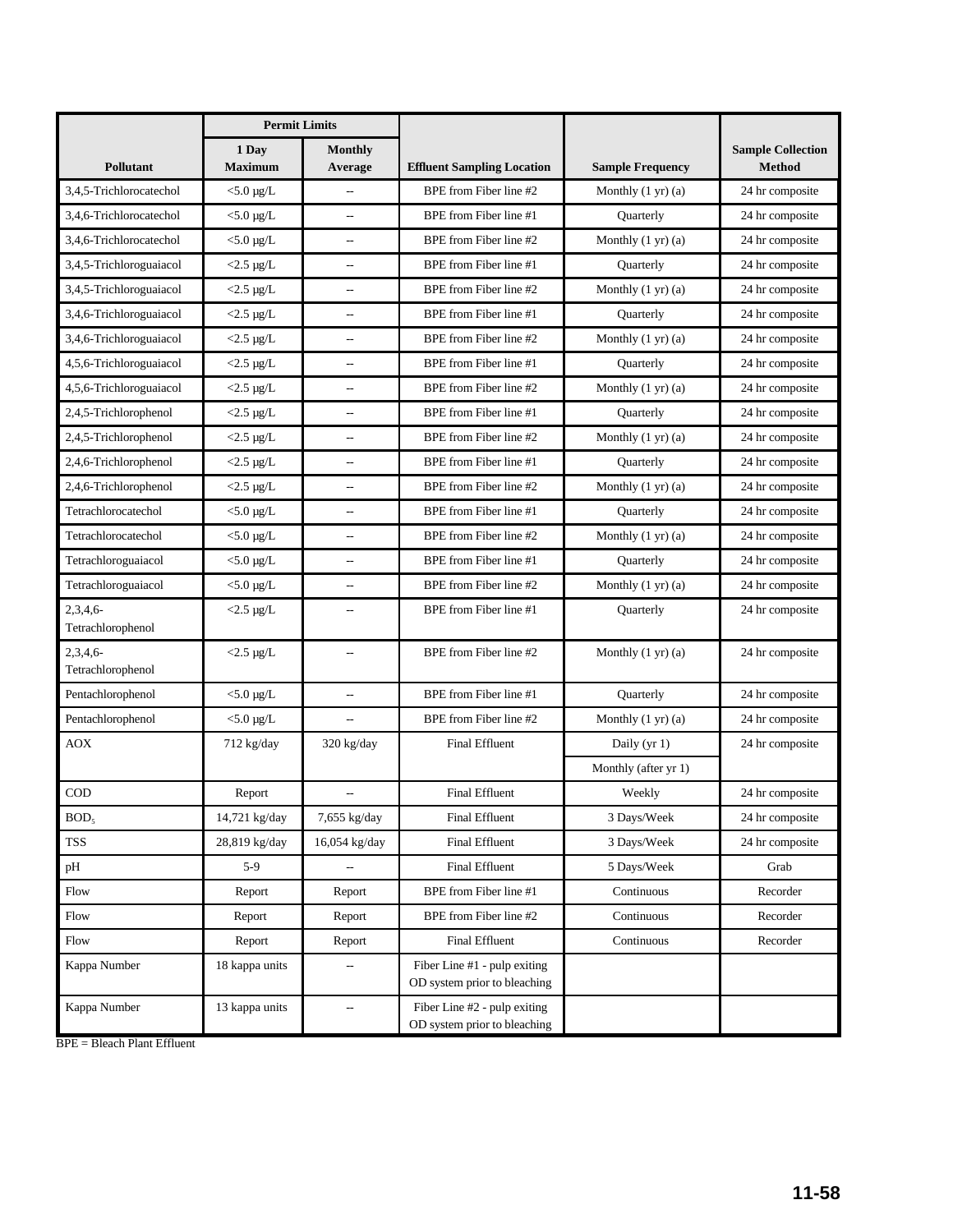# **Case Study #9**

Sunburst Paper is an integrated pulp and paper mill that manufactures fine paper. Sunburst Paper operates a TCF bleached papergrade kraft fiber line and also purchases market pulp for use in their fine paper production. All process wastewaters generated by Sunburst Paper are treated using primary and secondary treatment prior to discharge into the Eva River. The

#### **Case Study #9 highlights:**

- 1. Permit process for integrated mills with operations in Subpart B who also purchase pulp.
- 2. Production rate determination.
- 3. AOX contributions from purchased pulp where on-site pulp bleaching is TCF.

mill has submitted a permit application because their current NPDES permit expires December 2000.

#### **General Site Description**

Sunburst Paper operates a TCF bleached kraft fiber line producing bleached pulp that is used along with purchased pulp to manufacture fine papers. The purchased pulp makes up 50% of the final fine paper product.

#### **Relevant Information for Establishing Permit Limits**

The table below summarizes the relevant information from the permit application you need to calculate discharge limits for the reissued NPDES permit.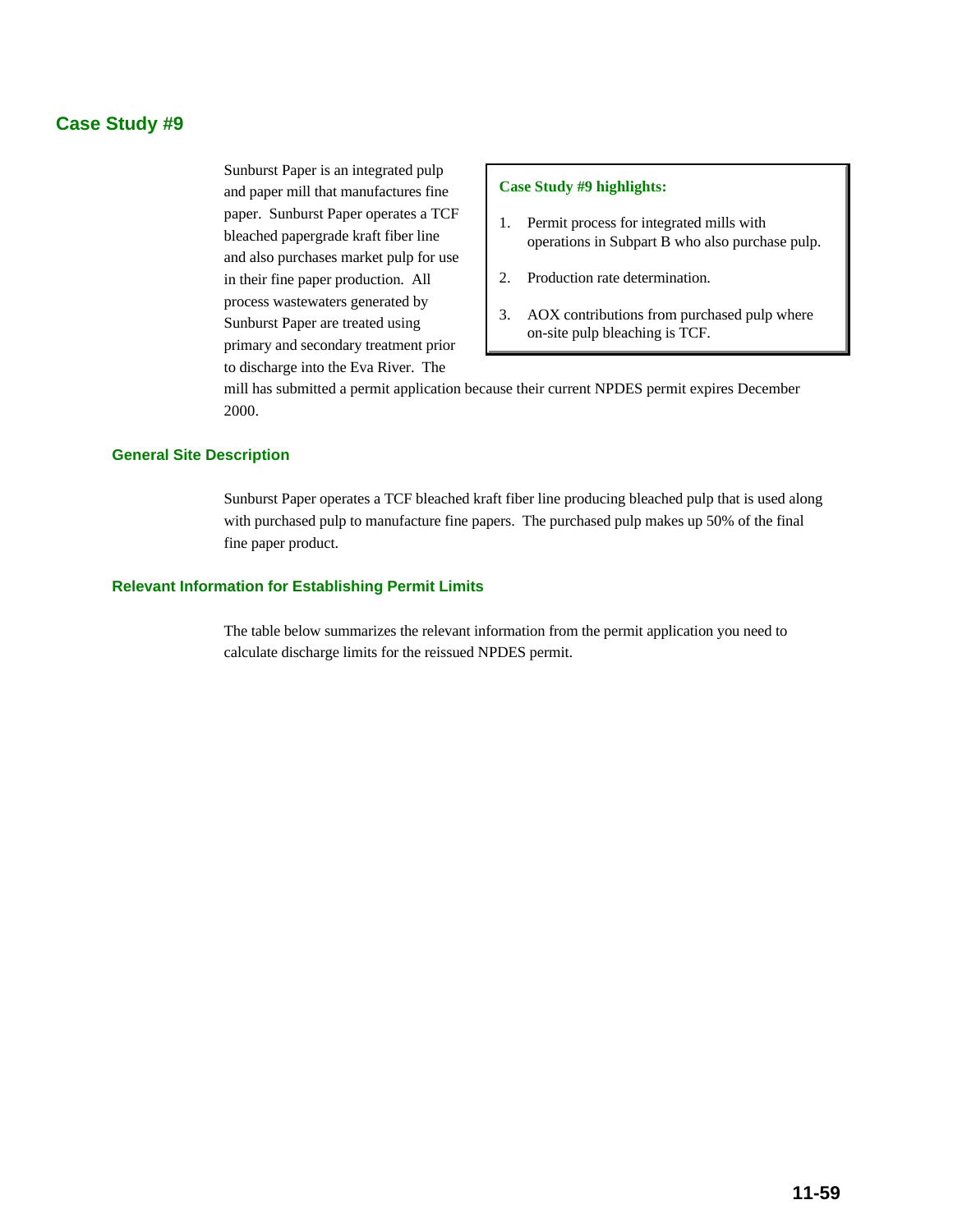| Information Needed to Establish Permit Limits for Case Study #9                        |                                                                                                                                                                          |  |  |  |  |  |
|----------------------------------------------------------------------------------------|--------------------------------------------------------------------------------------------------------------------------------------------------------------------------|--|--|--|--|--|
| What type of discharger is the mill?                                                   | Direct                                                                                                                                                                   |  |  |  |  |  |
| Under which subpart(s) do the mill's operations fall?                                  | Subparts B                                                                                                                                                               |  |  |  |  |  |
| The mill is subject to which ELG&S?                                                    | Subpart B<br>BPT (40 CFR 430.22)<br>Pulp and Fine Paper Segment<br>BAT (40 CFR 430.24)<br>[Note: The Subpart K ELG&S do not apply since]<br>this is an integrated mill.] |  |  |  |  |  |
| Is the mill planning on entering VATIP?                                                | N <sub>0</sub>                                                                                                                                                           |  |  |  |  |  |
| Does mill use wet barking; log washing or chip<br>washing; or log flumes or log ponds? | No                                                                                                                                                                       |  |  |  |  |  |
| Does the mill certify using TCF?                                                       | Yes (The mill also purchases pulp that is not TCF.)                                                                                                                      |  |  |  |  |  |
| Does the mill use chlorophenolic biocides?                                             | N <sub>0</sub>                                                                                                                                                           |  |  |  |  |  |

#### **Determining Permit Limits for Pollutants Regulated Under BPT**

Sunburst Paper manufactures one product (fine paper) that falls under one subcategory of Subpart B. Because BPT ELGs are mass-based, you must review their permit application to determine production rates for each product to calculate their BPT limits. The table below explains how to calculate the production rate (also see Section 8 for a description of how to calculate production rates).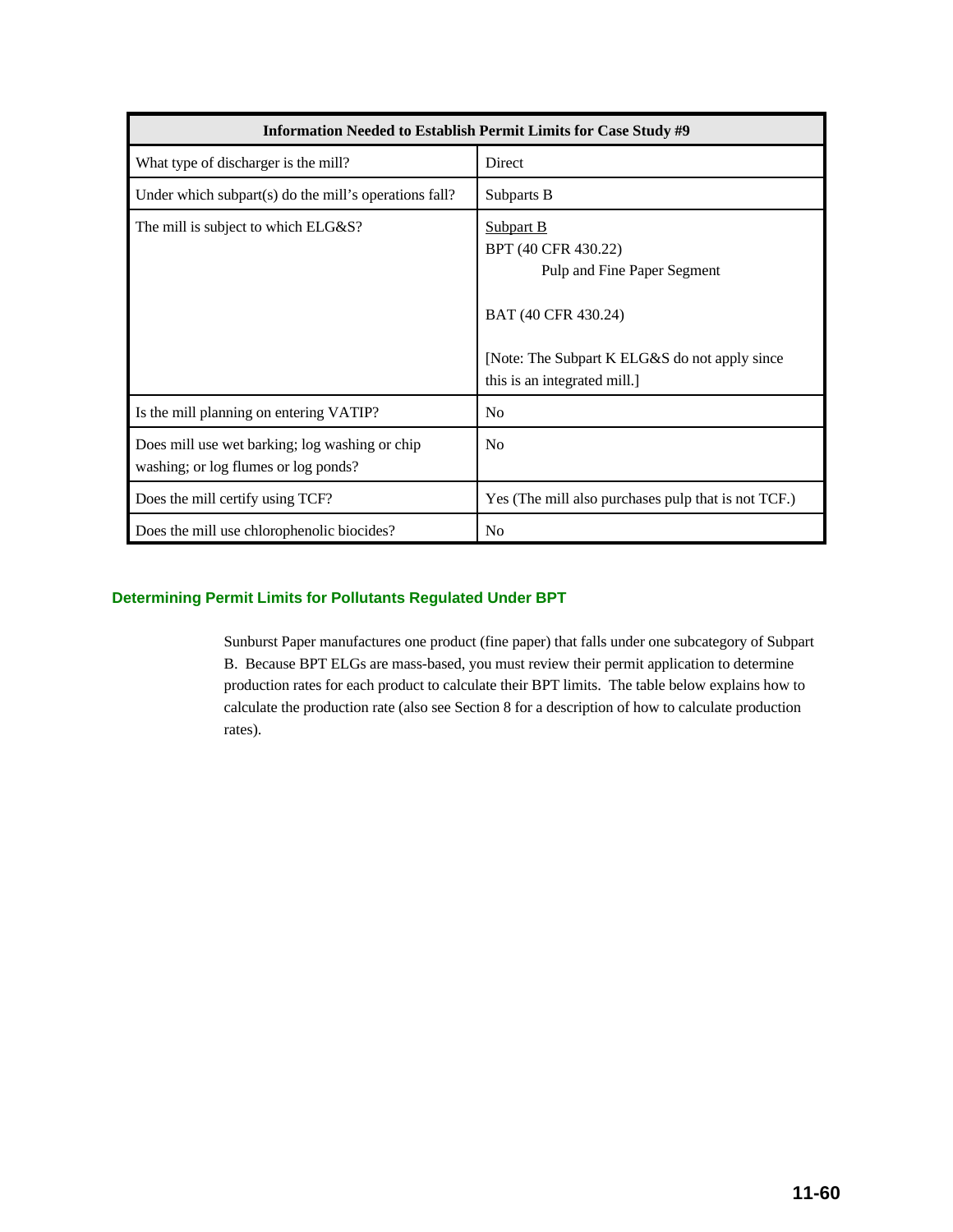#### **CASE STUDY # 9**

In reviewing the monthly production data for Sunburst Paper from the last five years, you find that the maximum production occurred from November 1997 - October 1998. The monthly production data from this time period will determine the production rate that results in the maximum permit limits for conventional pollutants.

| <b>Date</b>                           | <b>Fine Paper Production</b><br>(OMMT) |
|---------------------------------------|----------------------------------------|
| 11/97                                 | 11,100                                 |
| 12/97                                 | 11,300                                 |
| 1/98                                  | 12,400                                 |
| 2/98                                  | 11,200                                 |
| 3/98                                  | 12,500                                 |
| 4/98                                  | 11,200                                 |
| 5/98                                  | 11,400                                 |
| 6/98                                  | 1,600                                  |
| 7/98                                  | 11,700                                 |
| 8/98                                  | 11,900                                 |
| 9/98                                  | 11,800                                 |
| 10/98                                 | 11,900                                 |
| <b>Production Total</b><br>(OMMT/yr)  | 140,000                                |
| <b>Total Op. Days/Year</b>            | 350                                    |
| <b>Production Total</b><br>(OMMT/day) | 400                                    |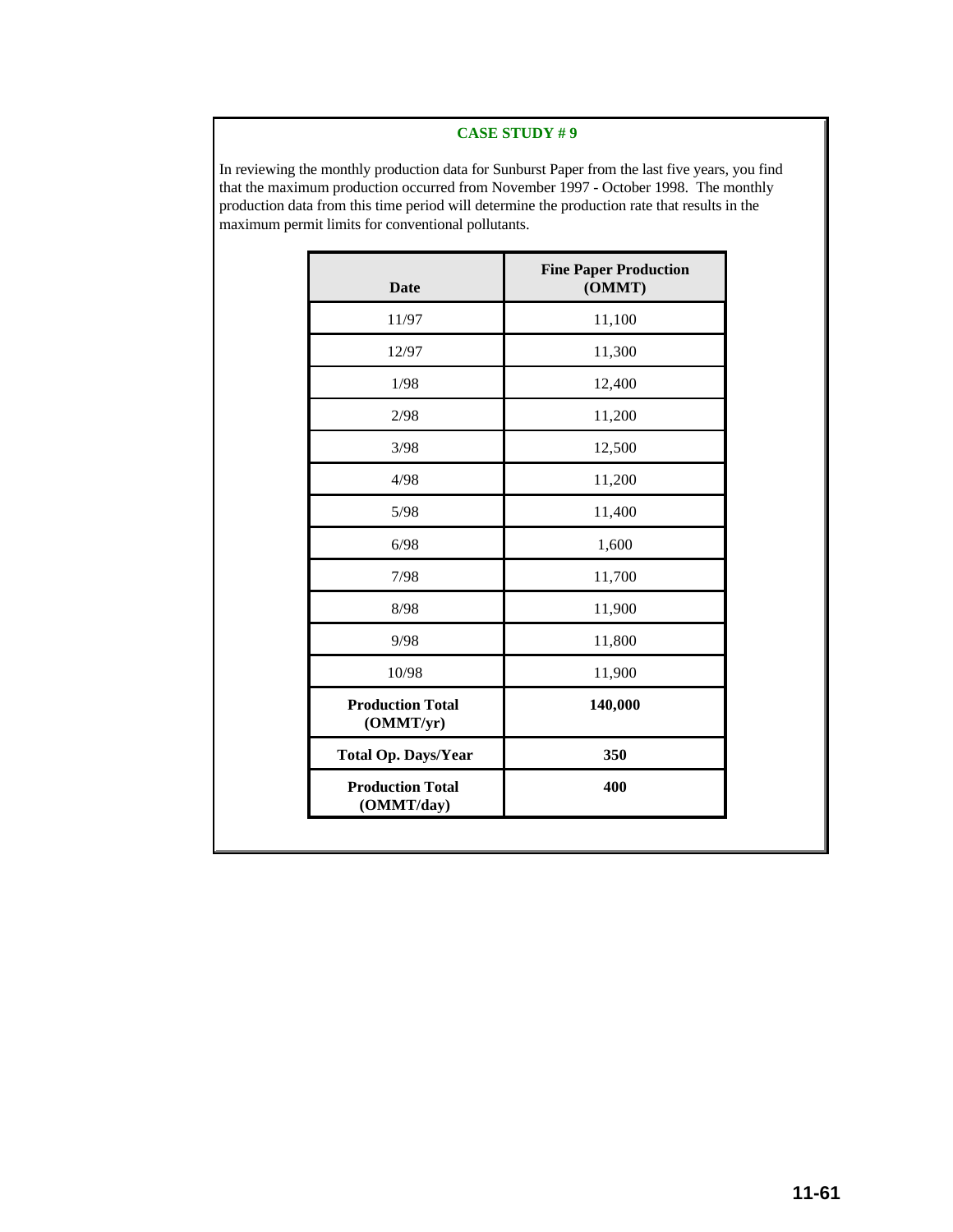You may then calculate conventional pollutant permit limits using the following equation:

Final Effluent Limit =  $PROD \times Limit$ 

where:

PROD = Production rate (kkg/day) LIMIT  $=$  ELG for conventional pollutant (kg/kkg)

The table below presents the calculation of conventional pollutant permit limits calculated for this mill.

|             |                |                   |                 |                      | <b>TSS</b>             |                 | <b>BOD</b>                    |                |                        |                 |  |  |
|-------------|----------------|-------------------|-----------------|----------------------|------------------------|-----------------|-------------------------------|----------------|------------------------|-----------------|--|--|
|             |                |                   |                 | <b>Daily Maximum</b> | <b>Monthly Average</b> |                 |                               | Daily Maximum  | <b>Monthly Average</b> |                 |  |  |
| Subcategory | <b>Segment</b> | <b>Production</b> | <b>ELG</b>      | <b>Subtotal</b>      | <b>ELG</b>             | <b>Subtotal</b> | <b>ELG</b><br><b>Subtotal</b> |                | <b>ELG</b>             | <b>Subtotal</b> |  |  |
| Subpart B   | Fine Paper     | $400$ kkg/day     | 22.15<br>kg/kkg | 8.860<br>kg/day      | 11.9<br>kg/kkg         | 4.760<br>kg/day | 10.6<br>kg/kkg                | $4,240$ kg/day | 5.5<br>kg/kkg          | 2.200<br>kg/day |  |  |

#### **Determining Permit Limits for Pollutants Regulated Under BAT**

The TCF bleaching operations at Sunburst Paper are covered under Subpart B. The BAT ELG&S include a maximum daily limitation for AOX at the mill final effluent of <ML and a reserved limitation for COD. Sunburst Paper has certified to TCF bleaching as required by 40 CFR 122.22. However, due to whitewater recycling in the process, the mill has a measurable effluent of AOX due to their use of non-TCF purchased pulp. Therefore, you should work with the facility to develop a no-net AOX mass-based limitation to use in their permit.

To do this, you need to require the facility to monitor the following:

- **EXECUTE:** AOX in the pulp going into the bleach plant;
- AOX in recycled water used in the bleach plant; and
- **EXECUTE:** AOX in the pulp and filtrates from the bleach plant.

The facility will need to monitor flows for these streams so that an AOX mass balance can be developed for the process. The results of the mass balance will determine what "no-net" AOX mass is coming from the purchased pulp (in kg/kkg) this mass should be adjusted with a variability factor and then multiplied by the mass/day use of purchased pulp. You may then calculate an AOX permit limit (which can be applied at the bleach plant or at the mill final effluent) using the following equation:

AOX Allowable Limit = No-Net AOX Limit (kg/kkg)  $\times$  purchased pulp rate (kkg/day)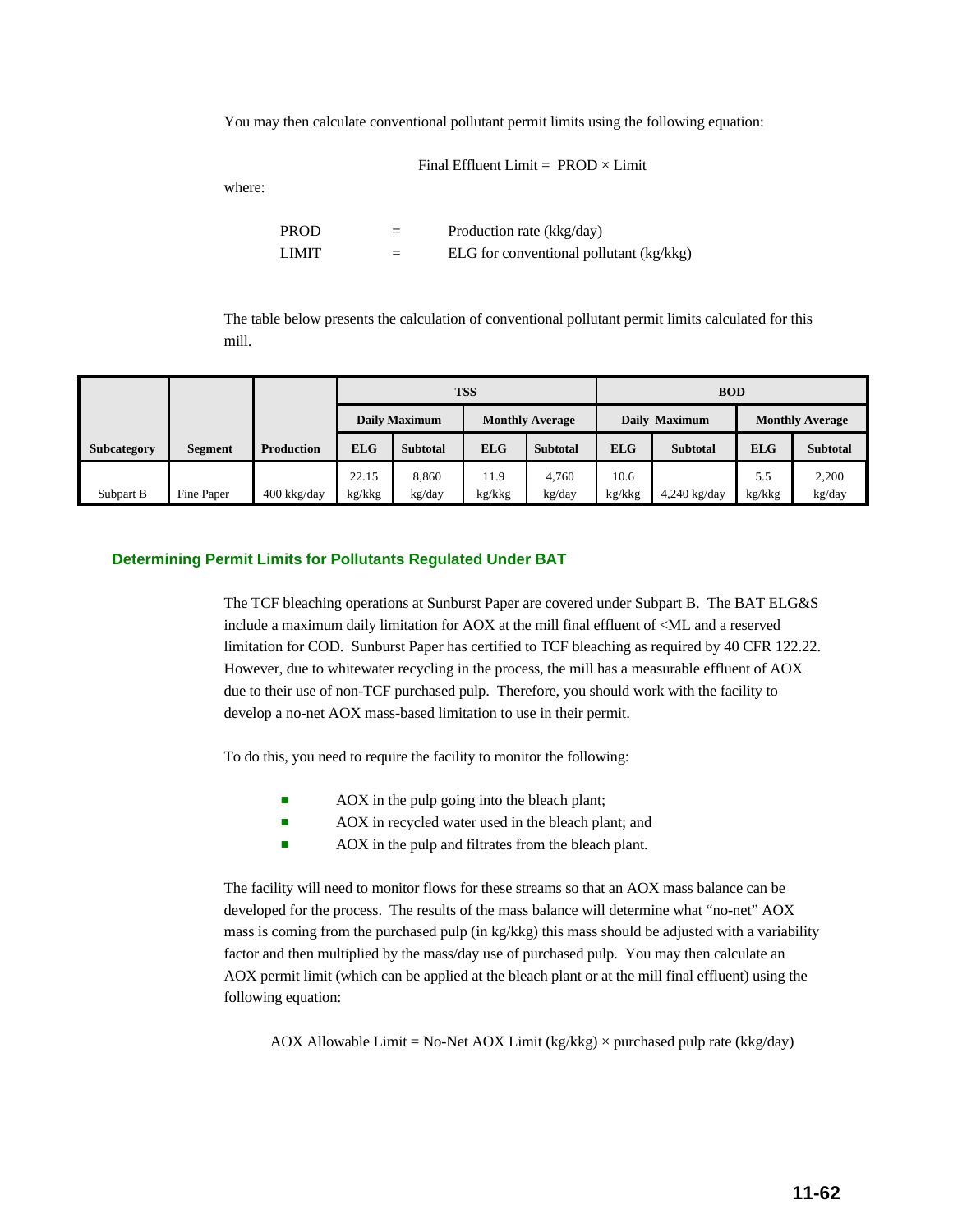The mill purchases 200 ADMT/day of non-TCF pulp. The mill no-net AOX balance shows that 0.2 kg/kkg of AOX results from the use of the purchased pulp. The AOX allowable limit is therefore:

AOX Allowable Limit = 200 kkg/d  $\times$  0.2 kg/kkg = 40 kg/d

#### **Final Permit Limits for Sunburst Paper**

Table 11-11 presents the permit limits for Sunburst Paper. The table also shows that you exercised BPJ to include the following in the permit:

- 1. COD monitoring requirements;
- 2. Monitoring frequencies for conventional pollutants; and
- 3. Mandatory flow measurements of bleach plant and final effluent.

Make sure you also include the following in the permit:

- **EXECUTE:** A reopener clause so that you may include COD permit limits when EPA promulgates ELGs for this pollutant (see Section 8);
- Dilution prohibition as a permit condition (see Section 8);
- **•** Process upsets as a permit condition (see Section 8); and
- BMP requirements as permit conditions (see Section 9).

# **Table 11-11: Permit Limits for Sunburst Paper**

|            | <b>Permit Limits</b>                |                |                                   |                         |                                           |
|------------|-------------------------------------|----------------|-----------------------------------|-------------------------|-------------------------------------------|
| Pollutant  | Monthly<br>1 Day Maximum<br>Average |                | <b>Effluent Sampling Location</b> | <b>Sample Frequency</b> | <b>Sample Collection</b><br><b>Method</b> |
| <b>AOX</b> | $40 \text{ kg/day}$                 | --             | <b>Final Effluent</b>             | Daily**                 | 24 hr composite                           |
| $COD*$     | Report                              |                | <b>Final Effluent</b>             | Weekly                  | 24 hr composite                           |
| BOD,       | $4,240$ kg/day                      | $2,200$ kg/day | <b>Final Effluent</b>             | 3 Days/Week             | 24 hr composite                           |
| <b>TSS</b> | $8,860$ kg/day                      | $4,760$ kg/day | <b>Final Effluent</b>             | 3 Days/Week             | 24 hr composite                           |
| pH         | $5-9$                               |                | <b>Final Effluent</b>             | 5 Days/Week             | Grab                                      |
| $Flow*$    | Report                              | Report         | Kraft Mill Fiber Line BPE         | Continuous              | Recorder                                  |
| $Flow*$    | Report                              | Report         | <b>Final Effluent</b>             | Continuous              | Recorder                                  |

\*Reporting for COD and flow based on BPJ.

\*\*Using BPJ you may want to reduce the AOX sample frequency after sufficient data is provided that shows consistent compliance with the "no-net" AOX limits.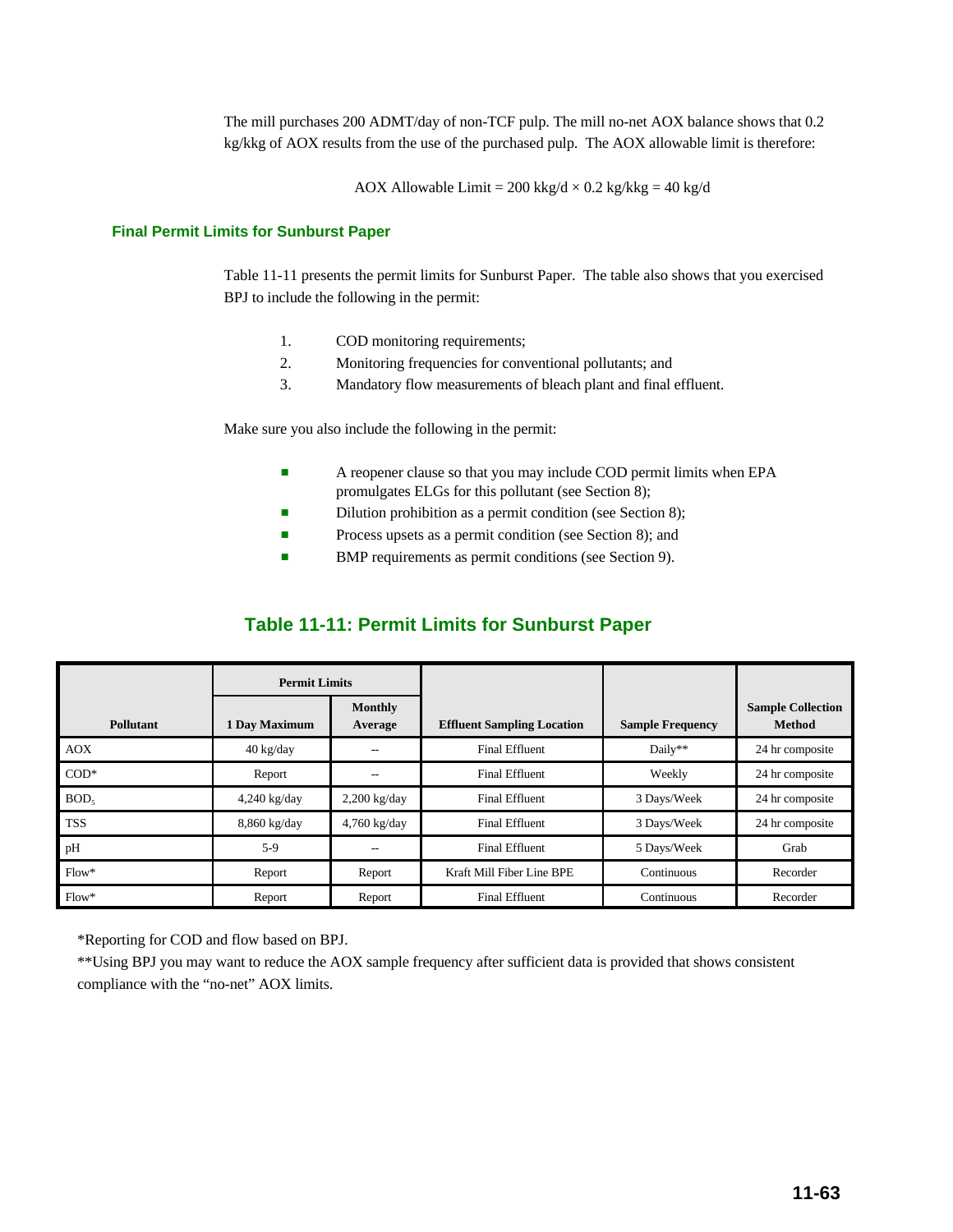# **Where to Get 12 Additional Help**

his section presents additional sources of information, as well as EPA contacts, that may help you obtain additional information related to implementation of the final pulp and paper effluent limitations guidelines and sta help you obtain additional information related to implementation of the final pulp and paper effluent limitations guidelines and standards for Subparts B and E. Specifically, the section presents a list of selected documents, databases, and websites either relating generally to the pulp and paper industry, or specifically to the pulp and paper Cluster Rules. These lists also include information on how to reach EPA program personnel and how to access these information sources.

Questions specifically related to the effluent limitations guidelines and standards for the pulp and paper industry should be directed to:

Mr. Troy Swackhammer Engineering and Analysis Division Office of Water U.S. EPA (4303) 401 M Street, SW Washington, DC 20460 Tel: (202) 260-7128 Fax: (202) 260-7185 E-Mail: swackhammer.j-troy@epa.gov

# **Information Relating to the Pulp and Paper Rule**

This manual is one element in a broad spectrum of materials that are available related to the regulations promulgated April 15, 1998 for mills with operations in Subparts B and E. The April 15, 1998 rule can be accessed at www.epa.gov/ost/pupppaper/jd/finwtr2.pdf. Figure 12-1 illustrates some of the information currently available, as well as some other information resources the Agency plans to develop in connection with the Cluster Rules. Following Figure 12-1 is a summary of each resource and how to obtain the resource or more information about it.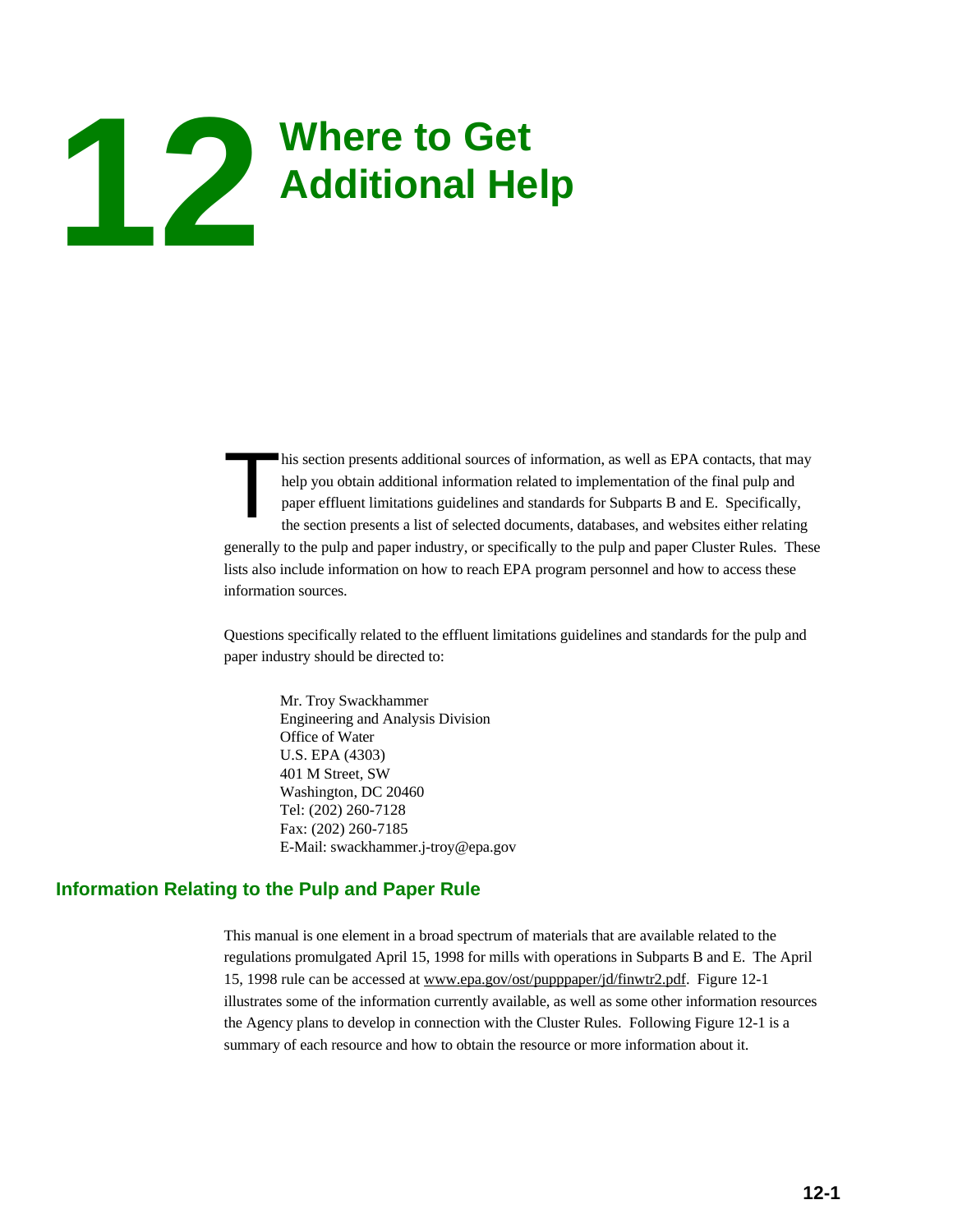| <b>Documents Supporting the</b><br><b>1998 Promulgated Rule</b>                                   | <b>Cluster Rule Support Documents</b><br>П<br>EPA Internet Homepage<br>П<br><b>CD-ROM</b>                                                                                    |  |  |  |  |  |
|---------------------------------------------------------------------------------------------------|------------------------------------------------------------------------------------------------------------------------------------------------------------------------------|--|--|--|--|--|
|                                                                                                   |                                                                                                                                                                              |  |  |  |  |  |
| <b>Documents Relating to</b><br><b>Implementation/Enforcement</b><br>of the 1998 Promulgated Rule | <b>MACT</b> Implementation Guide<br>П<br><b>OECA</b> Compliance Guide                                                                                                        |  |  |  |  |  |
|                                                                                                   |                                                                                                                                                                              |  |  |  |  |  |
| <b>General Information About</b><br><b>Permits and NPDES Program</b>                              | <b>NPDES Permit Writers Guide</b><br>П<br><b>WQBEL Documents</b><br>п<br><b>NPDES Compliance Inspection Manual</b><br>п<br>Introduction to the National Pretreatment Program |  |  |  |  |  |
|                                                                                                   |                                                                                                                                                                              |  |  |  |  |  |
| <b>General Information About</b><br><b>Pulp and Paper</b>                                         | Sector Notebook<br>П<br>Handbook for Pulp and Paper Technologists                                                                                                            |  |  |  |  |  |
|                                                                                                   |                                                                                                                                                                              |  |  |  |  |  |
| <b>Databases</b>                                                                                  | <b>SFIP</b><br>П<br><b>PCS</b><br><b>IDEA</b><br>П<br><b>ERNS</b><br>TRI                                                                                                     |  |  |  |  |  |
|                                                                                                   |                                                                                                                                                                              |  |  |  |  |  |
| <b>Websites</b>                                                                                   | EPA Internet Homepage<br>п<br>EPA/OST Pulp and Paper Website<br>п<br>EPA/OAQPS Pulp and Paper Website<br>П<br><b>TAPPI</b> Website                                           |  |  |  |  |  |

# **Figure 12-1: Information Resources Map**

#### **Documents Supporting the 1998 Promulgated Rule**

**Exercise 2 Cluster Rule Support Documents.** In support of the proposed and final cluster rule, EPA developed technical support documents for both the water and air regulations. These documents present the information and rationale supporting the MACT-based NESHAPs and the effluent limitations guidelines and standards. They provide background information on industrial processes and regulatory requirements; summarize data collection methods; provide a detailed overview of air emission and wastewater characteristics, and the selection of pollutant parameters; and discuss pollution prevention and control standards and technologies, including cost estimates. Below is a list of these documents: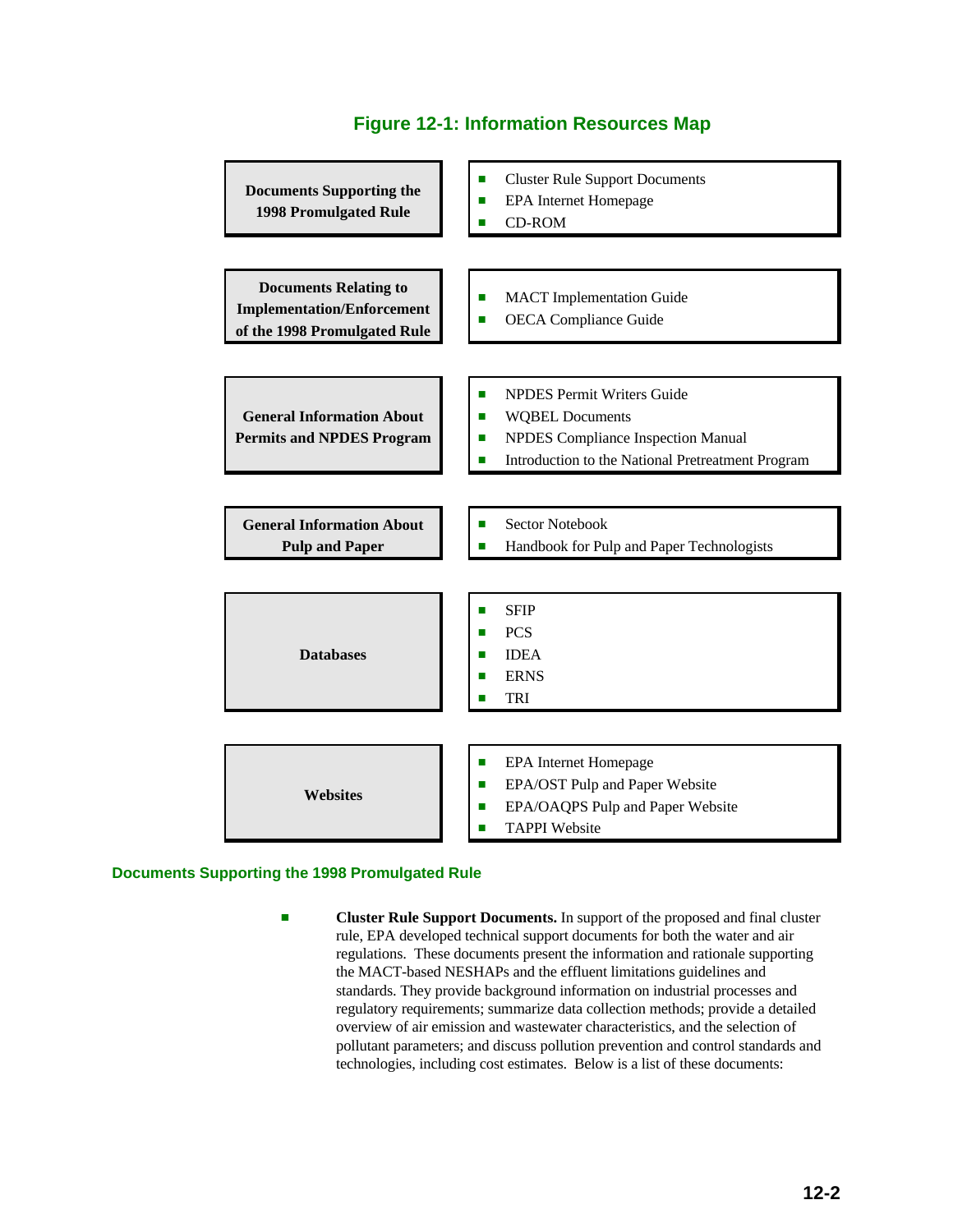- Supplement Technical Development Document for the Pulp, Paper, and Paperboard Category Effluent Limitations Guidelines and Standards, and New Source Performance Standards (Subparts B and E), EPA-821- R-97-011, October 1997
- **Exercise 2** Technical Support Document for the Voluntary Advanced Technology Incentives Program
- **Environmental Assessment**
- **Exercise Support Document for Best Management Practices for Spent** Pulping Liquor Management, Spill Prevention, and Control, EPA-821- R-97-011, October 1997
- Analysis of Impacts of BAT Options on the Kraft Recovery Cycle (abbreviated title: Recovery Impacts Document), August 12, 1997
- Preliminary Report on the Relationship Between Dioxin Emissions from Kraft Recovery Boilers and the Chloride Content of the Fuel, November 1997
- BAT Cost Model Support Document, June 14, 1996
- **EXECUTE:** Memorandum: Costing Revisions Made Since Publication of July 15, 1996 Notice of Data Availability (61 FR 36837), September 10, 1997
- Data Available for Limitations Development for Toxic and Nonconventional Pollutants, November 12, 1997
- Final Analysis of Data Available for Development of COD Limitations, August 25, 1997
- Statistical Support Document for the Pulp and Paper Industry, Subpart B, November 1997
- Background Information Document for the Final Air Rules
- **Spent Pulping Liquor BMP Support Document.** This 1997 document **("Technical Support Document for Best Management Practices for Spent Pulping Liquor Management, Spill Prevention and Control, EPA-821-R-97- 011, October 1997)** has been developed as part of developing the final cluster rule and provides the technical background for BMP programs applicable to spent pulping liquor management, spill prevention, and control at pulp and paper facilities. The document includes chapters discussing wood pulping processes and chemical recovery systems; the composition, toxicity, and source of spent pulping liquor; current industry pollution control practices; and BMP implementation, with estimated costs and effluent reduction benefits. See **http://www.epa.gov/ost/rules/#final**.

In addition, EPA plans to place a number of these documents on a CD-ROM to facilitate their availability to the public. To be completed.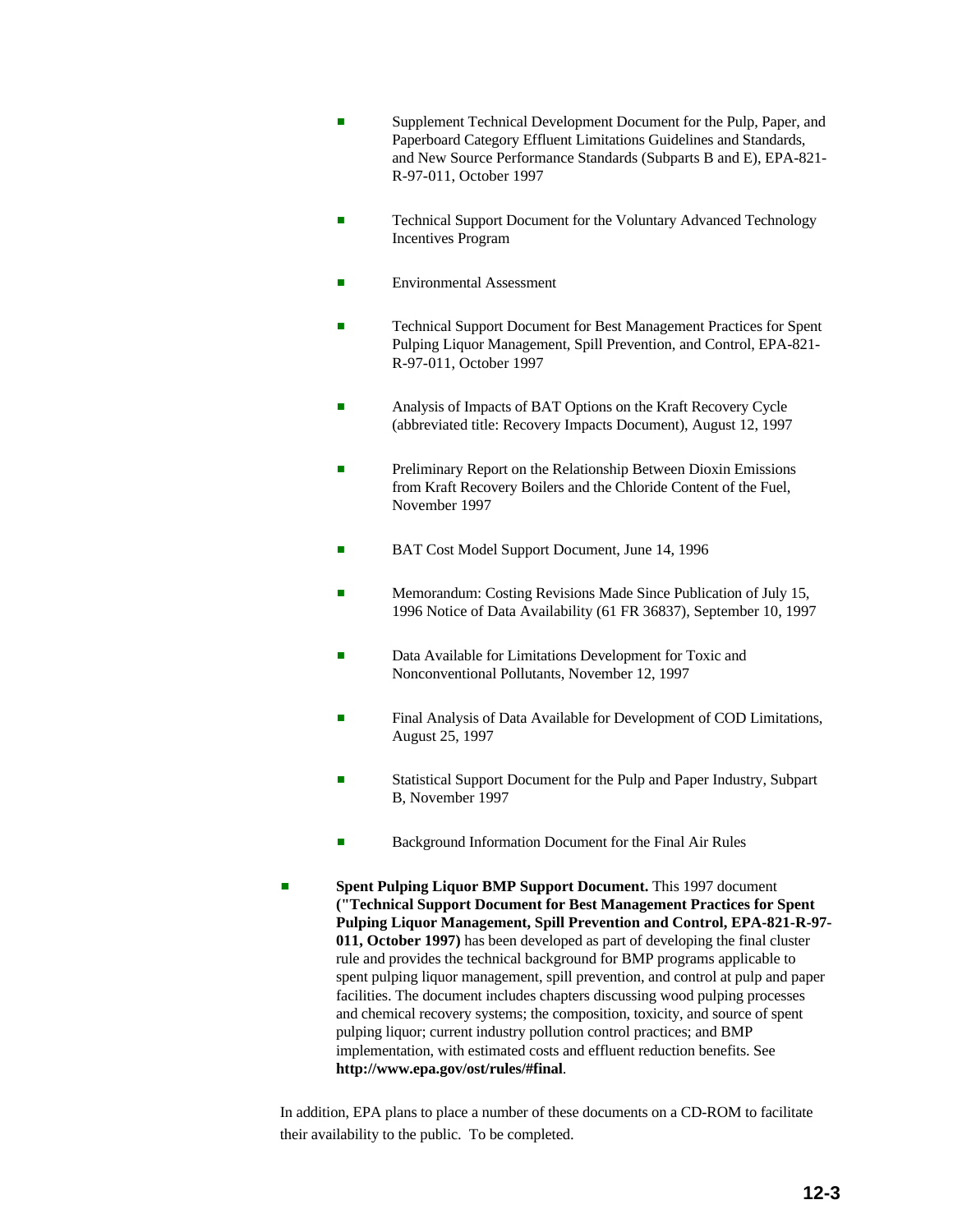#### **Documents Relating to Implementation/Enforcement of the 1998 Promulgated Rule**

- The Pulp and Paper NESHAP: A Plain English Guide
- $\blacksquare$  OECA compliance guide
- **Example 3 Kraft Pulp Mill Compliance Assessment Guidance**

#### **General Information About Permits and NPDES Program**

- # **NPDES Permit Writer's Manual.** This 1996 EPA manual **(EPA-833-B-96- 003)** was prepared to provide the basic regulatory framework and technical considerations that support the development of wastewater discharge permits as required under the National Pollutant Discharge Elimination System (NPDES) program.
- # **NPDES Compliance Inspection Manual.** This 1994 EPA manual **(EPA-300- B-94- 014)** was developed to support wastewater inspection personnel in conducting NPDES field inspections, and to provide standardized inspection procedures. The manual encourages a consolidated inspection approach, and is organized in two parts. The first part addresses basic inspection components, including technical information on documentation, recordkeeping and reporting, sampling, and laboratory procedures. The second part provides information on specific types of inspections, concluding with a discussion of multi-media concerns. Contact **NTIS (1-703-487-4650)** to order a copy of this report.
- **Example 3 Guidance for Water Quality-Based Decisions: The TMDL Process.** This document **(EPA-440-4-91-001)** is intended to define and clarify the requirements under Section 303(d) of the Clean Water Act. Its purpose is to aid state water-quality program managers in understanding the application of total maximum daily loads within the water quality-based approach to establish pollution control limits for waters not meeting water quality standards.
- **Technical Support Document for Water Quality-Based Toxics Control.** This document **(EPA/505/2-90-001)** was prepared as technical guidance for assessing and regulating the discharge of toxic substances to waters of the United States.
- **Industrial User Permitting Guidance Manual.** This document is intended to provide guidance to Publicly Owned Treatment Works (POTWs) on the development and issuance of industrial user (IU) permits.

#### **General Information About Pulp and Paper**

#### **EPA Documents**

**Exector Notebook.** The EPA Office of Compliance in 1995 developed the **"Profile of the Pulp and Paper Industry" (EPA/310-R-95-015)** as part of EPA's sector notebook project. This notebook provides a sector-based profile of air, water, and land pollution regulations for the pulp and paper industry. The notebook reflects EPA's desire to move toward comprehensive sector-based compliance programs for all industrial sectors. The notebook includes a detailed discussion of paper and pulp industrial processes, chemical profiles, pollution prevention opportunities, a summary of applicable federal statutes and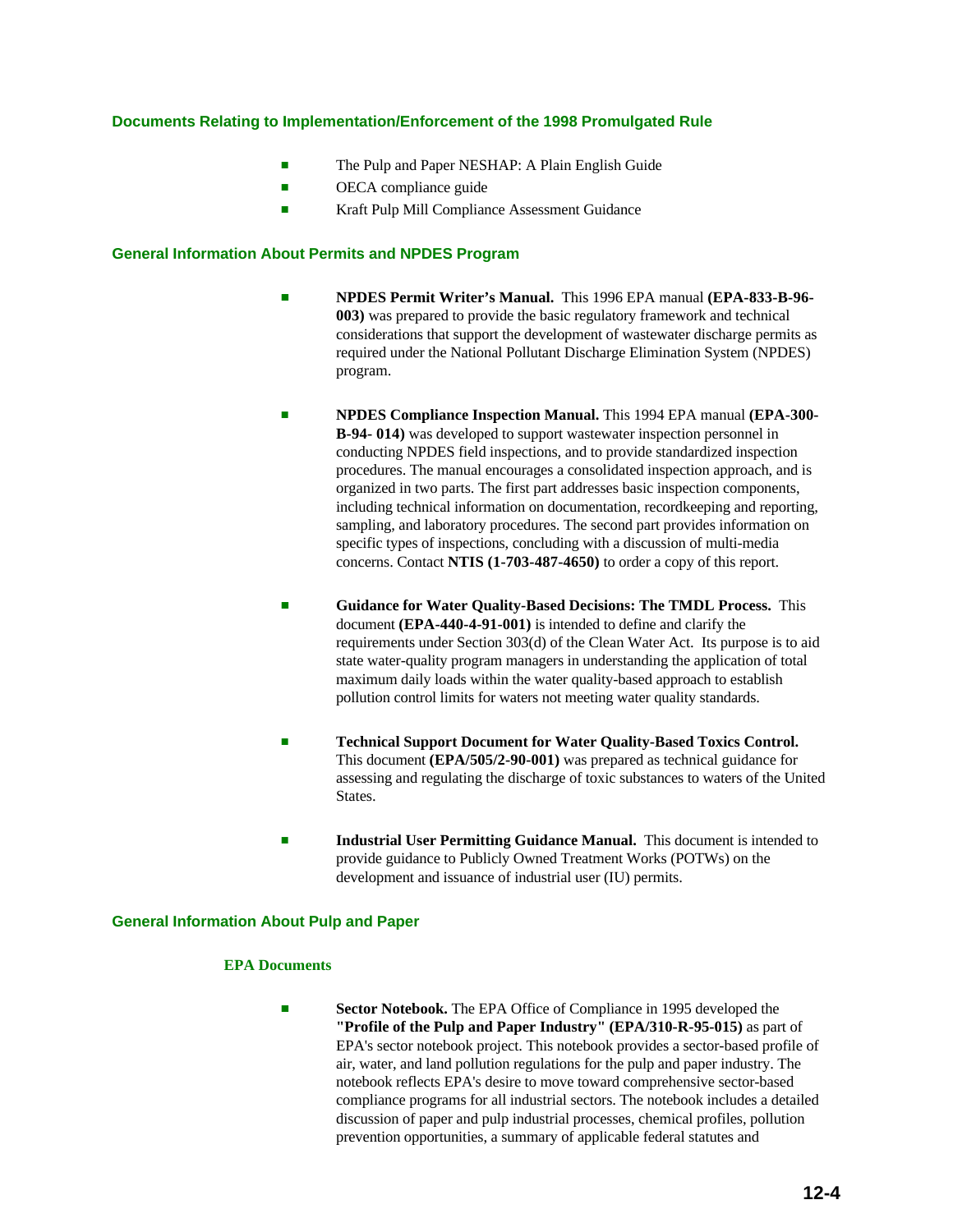regulations, compliance history and initiatives, and resource lists. See **http://es.epa.gov**.

- # **Pollution Prevention Technologies for the Bleached Kraft Segment of the U.S. Pulp and Paper Industry (1993).** This report, published in 1993 by EPA's Office of Pollution Prevention and Toxics **(EPA/600/R-93/110)**, provides a detailed description of pollution prevention techniques for pulp and paper facilities, and includes a discussion of alternative pulping and bleaching processes. Contact **NTIS (1-703-487-4650)** to order a hardcopy version of this report.
- # **Model Pollution Prevention Plan for the Kraft Segment of the Pulp and Paper Industry (1992).** This document, a product of EPA's Industrial Pollution Prevention Project **(EPA 910/9-92-030)**, provides a model pollution prevention plan for the kraft segment of the pulp and paper industry as a whole. This model plan includes both general background information, and numerous pollution prevention options applicable to kraft processes. The model plan was developed after implementation of a specific plan for the Simpson Tacoma Kraft Mill. Contact **NTIS (1-703-487-4650)** to order a hardcopy version of this report.
- # **Simpson Tacoma Pollution Prevention Plan (1992).** This report **("Pollution Prevention Opportunity Assessment and Implementation Plan for Simpson Tacoma Kraft Company, Tacoma, Washington (EPA 910/9-92-027)** reflects a specific pollution prevention opportunity assessment and voluntary implementation plan for a single kraft pulp mill. The plan was developed by EPA Region 10 to serve as background for development of a model pollution prevention plan for the kraft segment of the pulp and paper industry as a whole. Contact **NTIS (1-703-487- 4650)** to order a hardcopy version of this report.

#### **Other**

**Handbook for Pulp & Paper Technologists (2d ed. 1992).** This handbook, written by pulp and paper expert G.A. Smook, provides technical information relevant to pulp and paper processes, and includes information on the economic and environmental benefits of various pollution minimization efforts. See http://www.tappi.org for information on obtaining a copy of this handbook.

#### **Databases**

- **Sector Facility Indexing Project (SFIP).** The SFIP is a pilot data integration effort initiated by EPA's Office of Enforcement and Compliance Assurance that synthesizes environmental records from several compliance-related data sources into a system that allows facility-level and sector analysis. The SFIP is currently a pilot project covering five industry sectors, including the pulp mill sector. The SFIP provides the public with better access to compliance-related information and allows for sector-based analyses. See **http://es.epa.gov/oeca** for further details.
- **PCS.** The Permit Compliance System (PCS) is a national information system that automates entry, updating and retrieval of NPDES data and tracks permit issuance, permit limits, and monitoring data for NPDES facilities. Public access is available by obtaining a mainframe account on EPA's National Computer Center. See **http://es.epa.gov/oeca/datasys** for further details.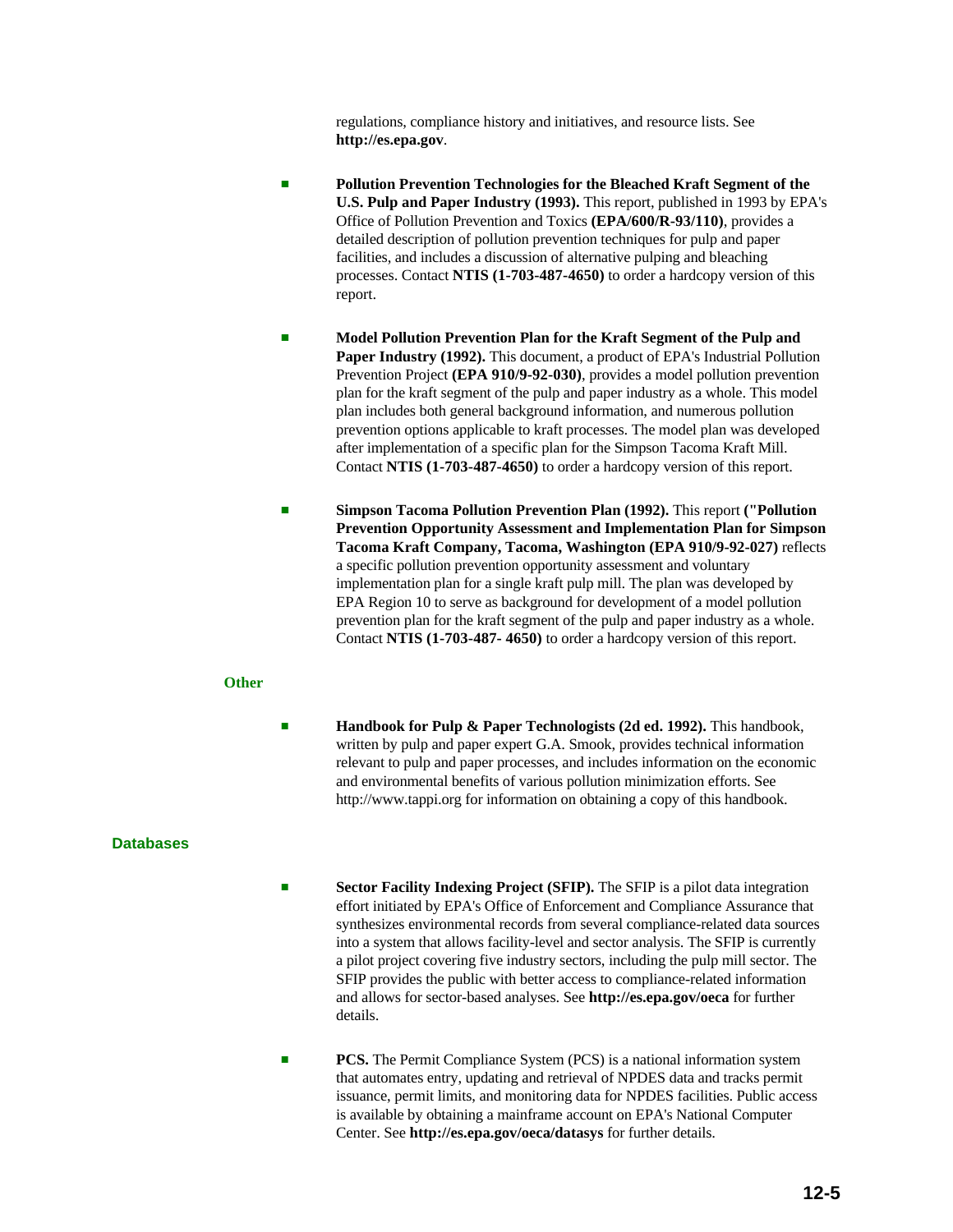- **IDEA.** The Integrated Data for Enforcement Analysis System (IDEA) is an interactive data retrieval and integration system developed by EPA's Office of Enforcement and Compliance Assurance. Users can retrieve data for performing multimedia analyses of regulated facilities, produce compliance histories of individual facilities, identify a group of facilities that meet user-defined criteria, and produce aggregated data on selected industries. Public access is available by obtaining a mainframe account on EPA's National Computer Center. See **http://es.epa.gov/oeca/idea** for further details.
- **ERNS.** Through The Emergency Response Notification System, EPA maintains a database of reported spills of oil and other materials. See **http://www.epa.gov/docs/ernsacct** for further details.
- **TRI Data.** The Toxics Release Inventory (TRI) provides the public with information on toxic chemicals being used, manufactured, transported, or released into the environment. See **http://www.epa.gov/opptintr/tri** for access to numerous TRI topics, including; "What is TRI", "Accessing and Using TRI Data", "Tri Forms and Reporting Requirements", "TRI chemicals", "TRI Program Development", "TRI National and International Programs", "TRI Contacts", and "What's New with TRI". See **http://www.epa.gov/opptintr/tri/ttpubacc.htm** to learn more about TRI information found on CD-ROM, the Right-to-Know Network (RTK NET), Envirofacts, TOXNET (user fee), and TRI User Support (TRI-US).

#### **Websites**

**EPA on the World Wide Web.** EPA's webserver is the primary public access mechanism on the Internet for EPA. The webserver provides a range of EPAgenerated information in electronic format, and also offers access to OLS, the national online catalog of the EPA library network. It includes the catalogs of the Headquarters Information Resource Center and all the Regional libraries.

#### **Via Internet:**

EPA's homepage on the World Wide Web: **http://www.epa.gov** EPA's pulp and paper rulemaking actions homepage on the World Wide Web: **http://www.epa.gov/ost/pulppaper (water documents) http://www.epa.gov/tth/oarpq (air documents)**

**TAPPI Internet Website.** The Technical Association of the Pulp and Paper Industry (TAPPI) maintains a website on the Internet **(http://www.tappi.org)** that provides references to available pollution prevention materials as well as links to other related websites, such as the sites maintained by the National Council of the Paper Industry for Air and Stream Improvement (NCASI) **(http://www.ncasi.org)** and the American Forest and Paper Association (AF&PA) **(http://www.afandpa.org)**.

# **Other Sources and Contacts**

**EPA Headquarters Information Resource Center**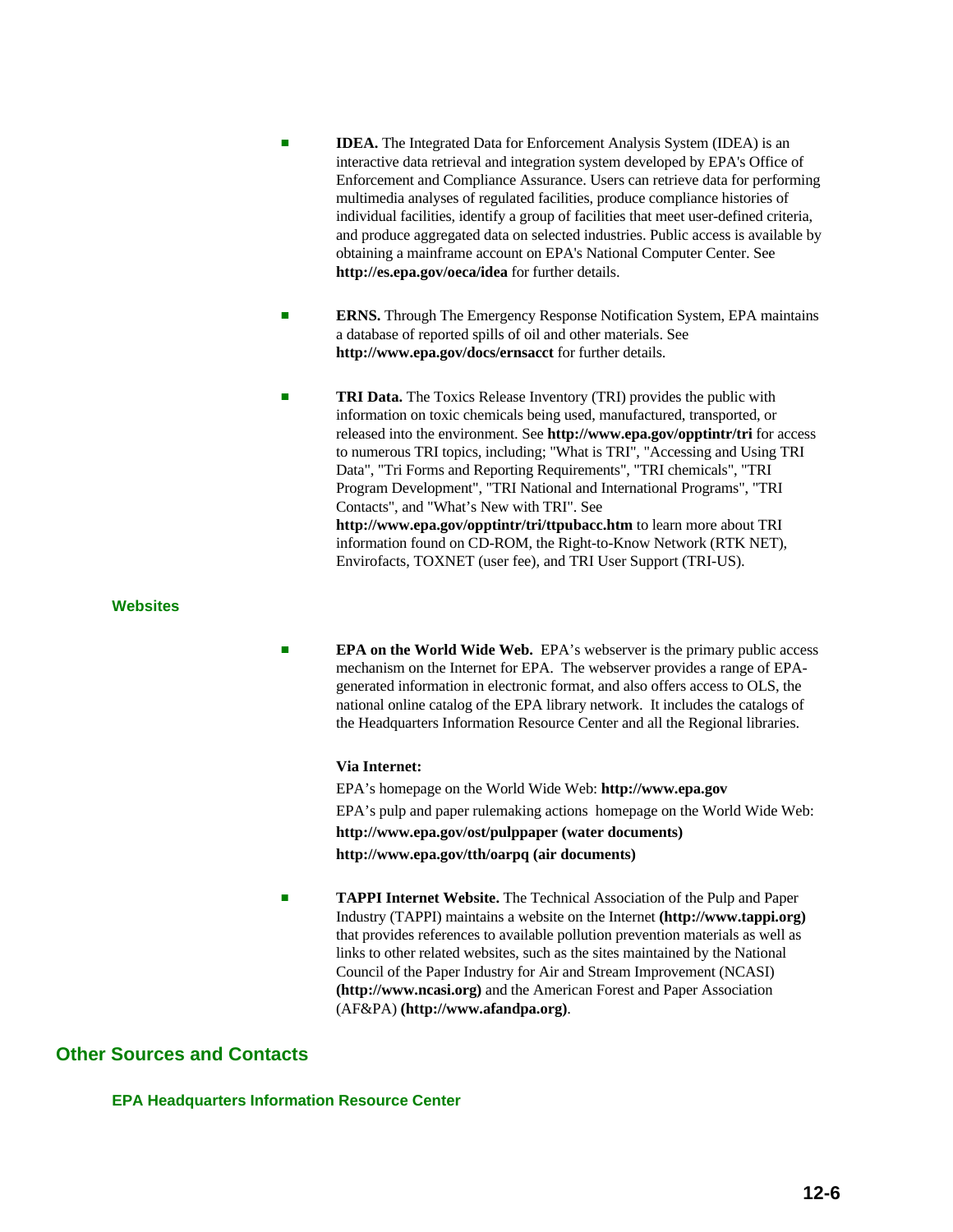The EPA Headquarters Information Resource Center provides information support services to EPA staff and maintains a varied collection of environmental resources, including CD-ROMs, an online catalog, and other program-specific services. The library provides services to the general public and develops several publications, including newsletters and brochures. Library hours are 8:00 a.m. to 5:00 p.m. ET, Monday through Friday. EPA's Online Library Service (OLS) is available through Telnet: "epaibm.rtpnc.epa.gov."

#### **National Technical Information Service (NTIS)**

Located in the U.S. Department of Commerce, the National Technical Information Service (NTIS) is the central source for the public sale of U.S. Government-sponsored research, development, and engineering reports. It is also a central source of federally generated machine processible data files. It contains reports on air pollution, acid rain, water pollution, marine pollution, marine ecosystems, land use planning, fisheries management, solar energy, offshore oil drilling, solid wastes, traffic noise, and radiation monitoring.

#### **For more information, contact:**

Chief, Order Processing Branch National Technical Information Service 5285 Port Royal Road Springfield, Virginia 22161 Tel: (703) 487-4650 Fax: (703) 321-8547

## **EPA Regional Contact**

Contacts for permitting assistance for mills covered by the pulp and paper regulation at the regional level are:

> Karrie-Jo Robinson-Shell U.S. EPA Region 4 Atlanta Federal Center 61 Forsyth Street, S.W. Atlanta, GA 30303 (404) 562-9308 (tel) (404) 562-8692 (fax) shell.karrie-jo@epa.gov

Danforth Bodien U.S. EPA Region 10  $1200$  6<sup>th</sup> Avenue Seattle, WA 98101 (206) 553-1491 (tel) (206) 553-0119 (fax) bodien.danforth@epa.gov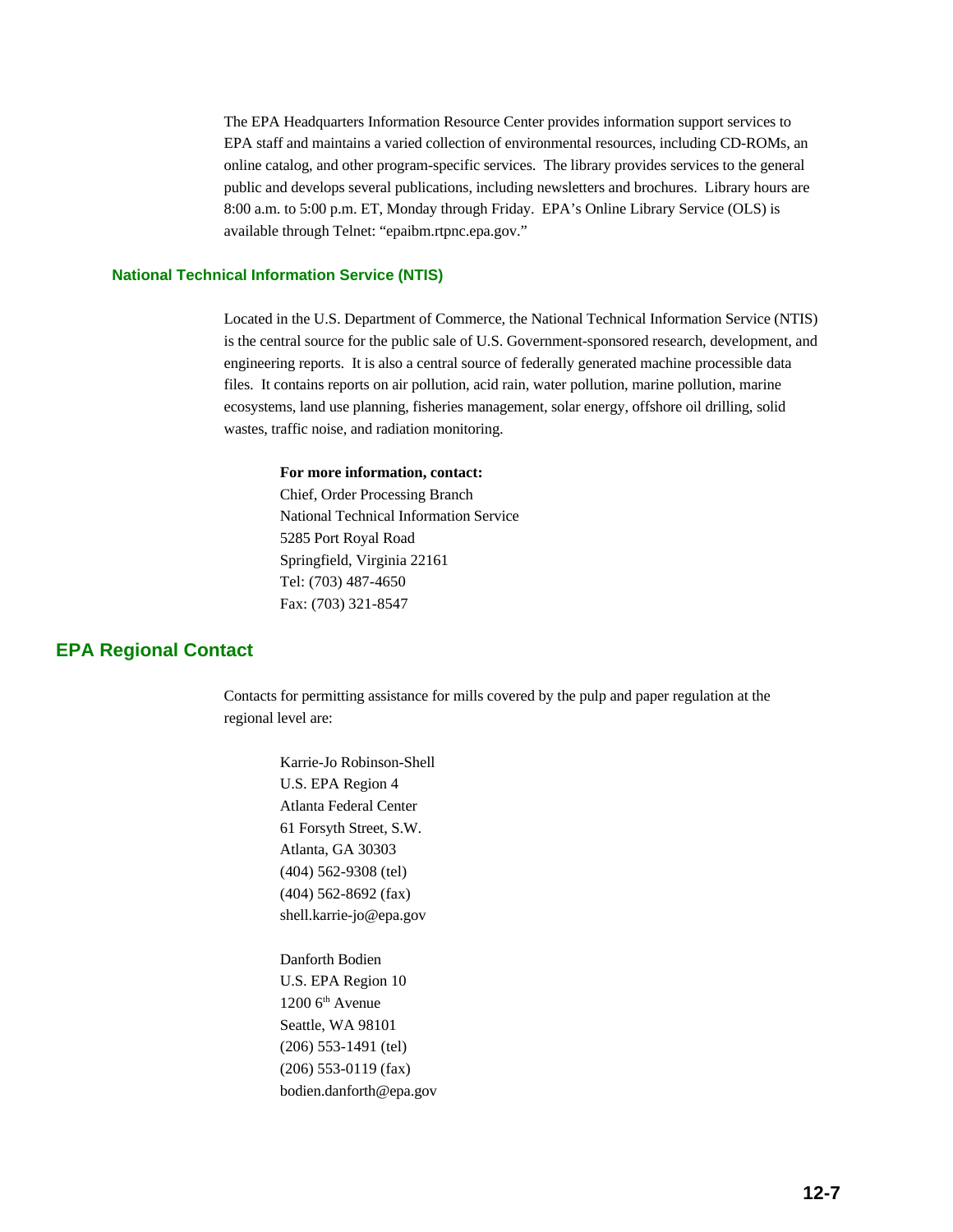# **Appendix A Subpart B and E Facilities**

Table A-1 identifies the 86 facilities regulated by the April 15, 1998 publication of the revised regulations for Subpart B - Bleached Papergrade Kraft and Soda Subcategory. Because many pulp and paper facilities operate several mills, the table displays the other subparts applicable to the facility.

| <b>Facility Name</b>                       | <b>City</b>    | <b>ST</b> | B           | $\mathbf C$ | E | $\mathbf{F}$ | G | I | J | K | L |
|--------------------------------------------|----------------|-----------|-------------|-------------|---|--------------|---|---|---|---|---|
| <b>Boise Cascade Corp</b>                  | Jackson        | AL        | X           |             |   |              |   |   |   |   |   |
| <b>Champion International</b>              | Courtland      | AL        | X           |             |   |              |   |   |   | X |   |
| <b>International Paper Co</b>              | Mobile         | AL        | X           |             |   |              |   |   |   | X | X |
| Kimberly-Clark Tissue Co.                  | Mobile         | AL        | X           | X           |   |              |   |   |   | X | X |
| <b>International Paper Co</b>              | Selma          | AL        | X           |             |   |              |   |   |   |   |   |
| Container Corp. Of America                 | <b>Brewton</b> | AL        | X           | X           |   |              |   |   |   |   |   |
| Alabama River Pulp Co. Inc                 | Perdue Hill    | AL        | X           |             |   |              |   |   |   |   |   |
| Alabama Pine Pulp                          | Perdue Hill    | AL        | X           |             |   |              |   |   |   |   |   |
| <b>Alliance Forest Products</b>            | Coosa Pines    | AL        | X           |             |   |              | X |   |   |   |   |
| <b>Gulf States Paper Corp</b>              | Demopolis      | AL        | X           |             |   |              |   | X |   |   |   |
| Fort James Corp.                           | Pennington     | AL        | X           |             |   |              |   |   |   |   | X |
| Georgia-Pacific Corp                       | Ashdown        | AR        | X           |             |   |              |   |   |   | X |   |
| Georgia-Pacific Corp                       | Crossett       | <b>AR</b> | X           |             |   |              |   |   |   |   |   |
| <b>International Paper Co</b>              | Pine Bluff     | AR        | X           |             |   |              | X |   |   |   |   |
| Potlatch Corp                              | McGehee        | <b>AR</b> | X           |             |   |              |   |   |   |   |   |
| Louisiana-Pacific Corp                     | Samoa          | CA        | X           |             |   |              |   |   |   |   |   |
| Plainwell Shasta Paper Co.                 | Anderson       | CA        | $\mathbf X$ |             |   |              |   |   |   | X |   |
| Georgia-Pacific Corp                       | Palatka        | FL        | X           | X           |   |              |   |   |   |   |   |
| <b>Stone Container Corp</b><br>Panama City |                | FL        | X           | X           |   |              |   |   | X |   |   |
| <b>Champion International</b>              | Cantonment     | FL        | X           |             |   |              |   |   |   |   |   |

# **Table A-1: Bleached Papergrade Kraft Mills**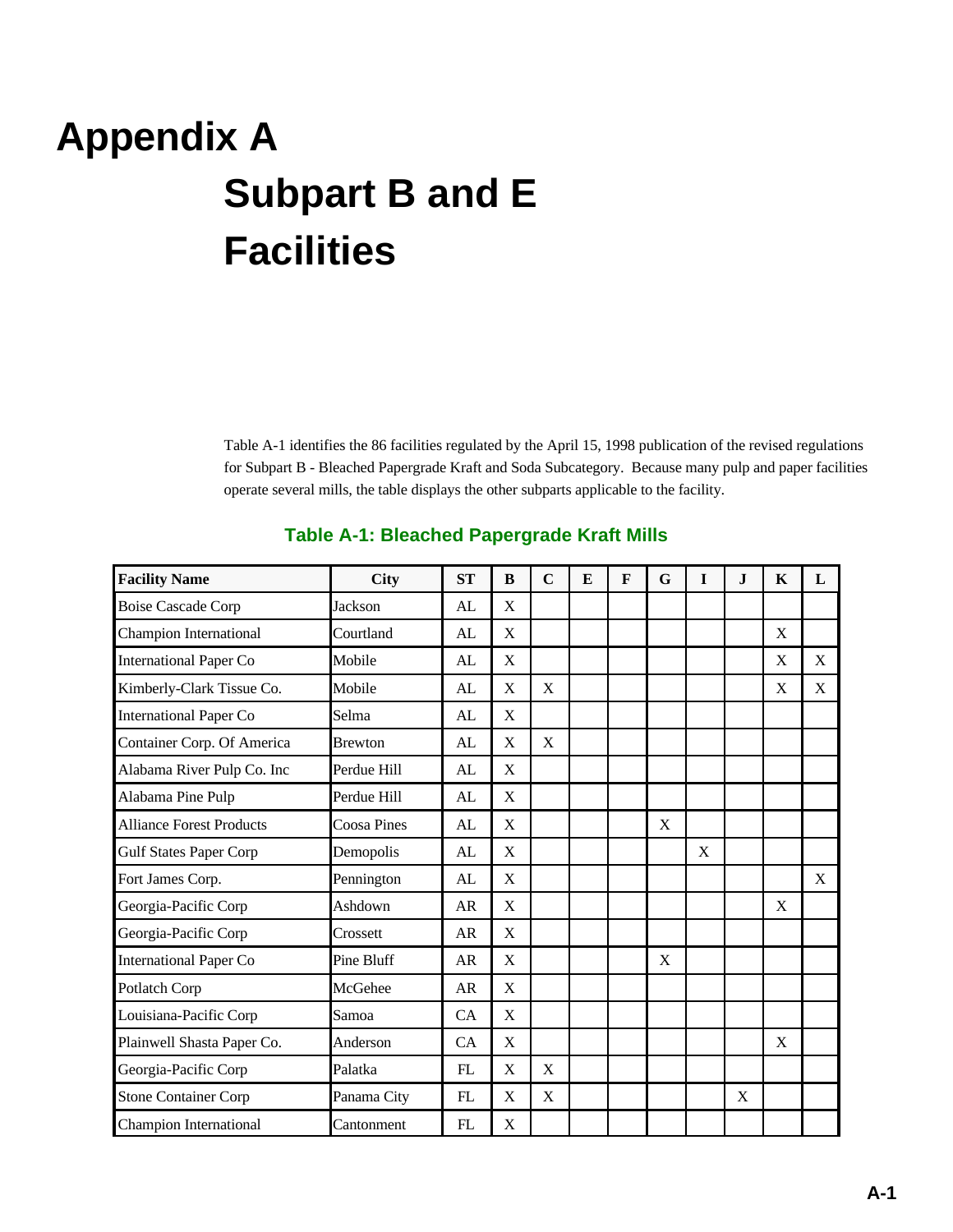| <b>Facility Name</b>                              | <b>City</b>            | <b>ST</b>                | B           | $\mathbf C$ | E | $\mathbf F$ | G           | $\bf{I}$ | J           | K                         | L           |
|---------------------------------------------------|------------------------|--------------------------|-------------|-------------|---|-------------|-------------|----------|-------------|---------------------------|-------------|
| Florida Coast Paper Co. L.L.C.                    | Port St. Joe           | FL                       | $\mathbf X$ | $\mathbf X$ |   |             |             |          | $\mathbf X$ |                           |             |
| Federal Paper Board Co. - Int'l<br>Paper          | Augusta                | <b>GA</b>                | X           |             |   |             |             |          | X           |                           | X           |
| Stone Container Corp-Savannah<br><b>River Div</b> | Port Wentworth         | <b>GA</b>                | X           | X           |   |             |             |          | X           |                           |             |
| Georgia-Pacific Corp.                             | <b>Brunswick</b>       | <b>GA</b>                | X           |             |   |             |             |          |             |                           | X           |
| Weyerhaeuser Co.                                  | Oglethorpe             | <b>GA</b>                | $\mathbf X$ |             |   |             |             |          |             |                           |             |
| Gilman Paper Co                                   | St. Marys              | <b>GA</b>                | $\mathbf X$ | $\mathbf X$ |   |             |             |          | X           |                           |             |
| Potlatch Corp                                     | Lewiston               | ID                       | X           |             |   |             |             |          |             |                           | X           |
| Westvaco Corp                                     | Wickliffe              | KY                       | $\mathbf X$ |             |   |             |             |          |             |                           |             |
| Willamette Industries Inc.                        | Hawesville             | KY                       | $\mathbf X$ |             |   |             |             |          |             | X                         |             |
| Georgia-Pacific Corp-Port<br>Hudson Oper.         | Zachary                | LA                       | X           |             |   |             |             |          |             |                           |             |
| Crown Vantage Inc.                                | St. Francisville       | LA                       | $\mathbf X$ |             |   |             | $\mathbf X$ |          |             |                           |             |
| <b>Boise Cascade Corp</b>                         | DeRidder               | LA                       | $\mathbf X$ | $\mathbf X$ |   |             | $\mathbf X$ |          | $\mathbf X$ |                           |             |
| <b>International Paper Co</b>                     | <b>Bastrop</b>         | LA                       | X           |             |   |             |             |          |             |                           |             |
| Westvaco Corp                                     | Luke                   | <b>MD</b>                | $\mathbf X$ |             |   |             |             |          |             |                           |             |
| SD Warren Co. - Hinckley                          | Skowhegan              | <b>ME</b>                | $\mathbf X$ |             |   |             |             |          |             |                           |             |
| S D Warren Co                                     | Westbrook              | <b>ME</b>                | $\mathbf X$ |             |   |             |             |          | $\mathbf X$ | X                         |             |
| <b>International Paper Co</b>                     | Jay                    | <b>ME</b>                | $\mathbf X$ | $\mathbf X$ |   |             | $\mathbf X$ |          |             | X                         |             |
| Mead Corp.                                        | Rumford                | <b>ME</b>                | $\mathbf X$ |             |   |             | X           |          |             | X                         |             |
| Fort James Corp.                                  | Old Town               | ME                       | X           |             |   |             |             |          |             |                           |             |
| Eastern Paper Co. Inc.                            | Lincoln                | <b>ME</b>                | $\mathbf X$ |             |   |             |             |          |             | $\mathbf X$               | $\mathbf X$ |
| Georgia-Pacific Corp                              | Woodland               | ME                       | $\mathbf X$ |             |   |             |             |          |             | $\mathbf X$               | $\mathbf X$ |
| Champion International                            | Quinnesec              | MI                       | $\mathbf X$ |             |   |             |             |          |             |                           |             |
| Mead Corp.                                        | Escanaba               | $\mathbf{M}\mathbf{I}$   | $\mathbf X$ |             |   |             | $\mathbf X$ |          |             |                           |             |
| S D Warren Co                                     | Muskegon               | MI                       | $\mathbf X$ |             |   |             |             |          |             | $\mathbf X$               | X           |
| <b>Boise Cascade Corp</b>                         | International<br>Falls | $\ensuremath{\text{MN}}$ | $\mathbf X$ | $\mathbf X$ |   |             |             |          |             | X                         |             |
| Potlatch Corp                                     | Cloquet                | MN                       | $\mathbf X$ |             |   |             |             |          |             | X                         |             |
| Georgia-Pacific Corp.                             | New Augusta            | $\rm MS$                 | $\mathbf X$ |             |   |             |             |          |             |                           |             |
| <b>International Paper Co</b>                     | <b>Moss Point</b>      | MS                       | $\mathbf X$ |             |   |             |             |          |             |                           | X           |
| Weyerhaeuser Co.                                  | Columbus               | MS                       | $\mathbf X$ |             |   |             | $\mathbf X$ |          |             | $\boldsymbol{\mathrm{X}}$ |             |
| <b>Stone Container Corp</b>                       | Missoula               | MT                       | $\mathbf X$ | $\mathbf X$ |   |             |             |          | X           |                           |             |
| Carolina Paper                                    | Canton                 | <b>NC</b>                | X           |             |   |             |             |          | $\mathbf X$ | X                         | X           |
| Weyerhaeuser Co.                                  | New Bern               | $\rm NC$                 | $\mathbf X$ |             |   |             |             |          |             |                           |             |
| Weyerhaeuser Co.                                  | Plymouth               | <b>NC</b>                | $\mathbf X$ | $\mathbf X$ |   |             |             |          | $\mathbf X$ | $\mathbf X$               | X           |
| Federal Paper Board Co. - Int'l<br>Paper          | Riegelwood             | $\rm NC$                 | X           |             |   |             |             |          |             |                           |             |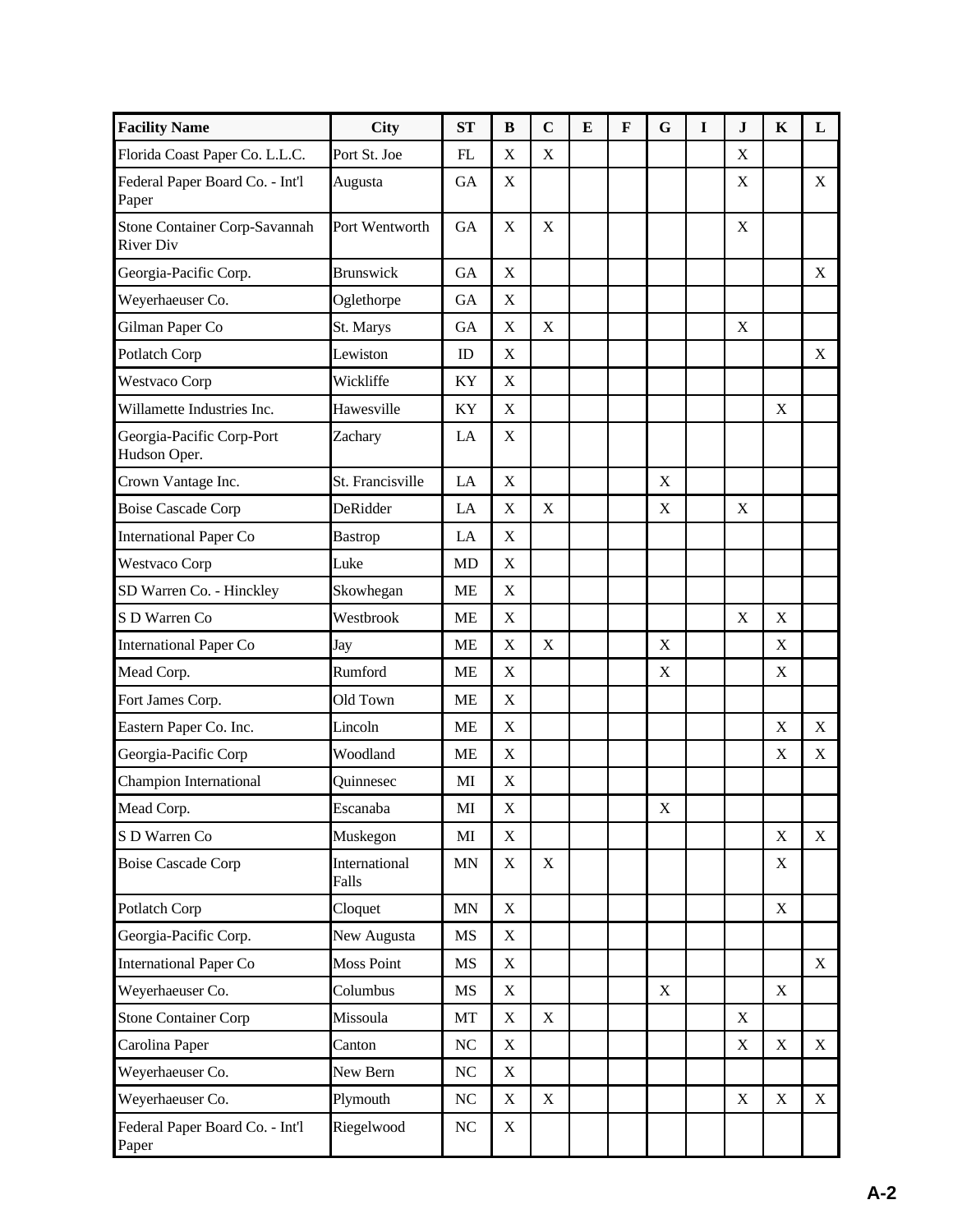| <b>Facility Name</b>                     | City                  | <b>ST</b> | B                         | $\mathbf C$               | E           | $\mathbf F$ | G           | $\bf{I}$ | $\bf J$     | K           | L           |
|------------------------------------------|-----------------------|-----------|---------------------------|---------------------------|-------------|-------------|-------------|----------|-------------|-------------|-------------|
| Crown Vantage Inc.                       | Berlin                | NH        | $\mathbf X$               | $\mathbf X$               |             |             |             |          | $\mathbf X$ | $\mathbf X$ |             |
| <b>International Paper Co</b>            | Ticonderoga           | <b>NY</b> | X                         |                           |             |             |             |          |             | $\mathbf X$ |             |
| Mead Corp.                               | Chillicothe           | <b>OH</b> | $\mathbf X$               |                           |             |             |             |          |             | $\mathbf X$ |             |
| <b>Boise Cascade Corp</b>                | <b>St Helens</b>      | <b>OR</b> | X                         |                           |             |             |             |          |             |             |             |
| Fort James Corp.                         | Clatskanie            | <b>OR</b> | X                         |                           |             |             | X           |          |             |             |             |
| Pope & Talbot Inc.                       | Halsey                | <b>OR</b> | $\mathbf X$               |                           |             |             |             |          |             |             |             |
| Willamette Industries Inc.               | Johnsonburg           | PA        | $\mathbf X$               |                           |             |             |             |          |             | X           |             |
| P. H. Glatfelter Co                      | <b>Spring Grove</b>   | PA        | X                         |                           |             |             |             |          |             | X           |             |
| International Paper Co.                  | Erie                  | PA        | $\mathbf X$               |                           |             |             |             |          |             | X           |             |
| Appleton Papers Inc.                     | <b>Roaring Spring</b> | PA        | X                         |                           |             |             |             |          |             | X           |             |
| International Paper Co.                  | Eastover              | <b>SC</b> | X                         |                           |             |             |             |          |             |             |             |
| Willamette Industries Inc.               | Bennettsville         | <b>SC</b> | $\mathbf X$               |                           |             |             |             |          |             |             |             |
| <b>Bowater Incorp</b>                    | Catawba               | <b>SC</b> | $\mathbf X$               |                           |             |             | X           |          |             |             |             |
| <b>International Paper Co</b>            | Georgetown            | <b>SC</b> | $\mathbf X$               |                           |             |             |             |          |             |             |             |
| <b>Bowater Newsprint</b>                 | Calhoun               | <b>TN</b> | $\mathbf X$               |                           |             |             | $\mathbf X$ |          |             |             |             |
| Willamette Industries Inc.               | Kingsport             | <b>TN</b> | X                         |                           |             |             |             |          |             | X           | X           |
| <b>International Paper Co</b>            | Texarkana             | TX        | $\mathbf X$               |                           |             |             | $\mathbf X$ |          |             |             |             |
| Donohue Inc.                             | Sheldon               | <b>TX</b> | $\mathbf X$               | $\mathbf X$               |             |             | $\mathbf X$ |          |             |             | X           |
| Donohue Inc.                             | Lufkin                | TX        | X                         |                           |             |             | $\mathbf X$ |          |             |             | $\mathbf X$ |
| Pasadena Paper Company                   | Pasadena              | TX        | X                         |                           |             |             |             |          |             |             |             |
| Temple-Inland Inc. - Evadale             | Silsbee               | <b>TX</b> | X                         | X                         |             |             |             |          |             |             |             |
| <b>Westvaco Corp</b>                     | Covington             | VA        | X                         |                           |             | X           |             |          | X           |             | X           |
| St. Laurent Paper Products Corp.         | <b>West Point</b>     | VA        | $\mathbf X$               | $\mathbf X$               |             |             |             |          | X           |             | X           |
| International Paper Co.                  | Franklin              | <b>VA</b> | X                         |                           |             |             |             |          |             |             |             |
| Simpson Tacoma Kraft Co                  | Tacoma                | <b>WA</b> | $\mathbf X$               | $\mathbf X$               |             |             |             |          |             |             |             |
| <b>Boise Cascade Corp</b>                | Wallula               | <b>WA</b> | $\boldsymbol{\mathrm{X}}$ | X                         |             |             |             |          | X           |             |             |
| Port Townsend Paper Corp                 | Port Townsend         | <b>WA</b> | $\boldsymbol{\mathrm{X}}$ | $\mathbf X$               |             |             |             |          | X           |             |             |
| Fort James Corp.                         | Camas                 | <b>WA</b> | $\mathbf X$               | $\mathbf X$               | $\mathbf X$ |             |             |          |             |             |             |
| Longview Fibre Co                        | Longview              | <b>WA</b> | $\boldsymbol{\mathrm{X}}$ | $\boldsymbol{\mathrm{X}}$ |             |             |             |          | X           |             |             |
| Weyerhaeuser Co.                         | Longview              | <b>WA</b> | X                         |                           |             | X           |             |          | X           | X           |             |
| Consolidated Papers Inc.                 | Wisconsin<br>Rapids   | WI        | X                         |                           |             |             |             |          |             |             |             |
| Georgia-Pacific Corp. at<br>Nekoosa Mill | Port Edwards          | WI        | X                         |                           |             |             |             | X        |             | X           |             |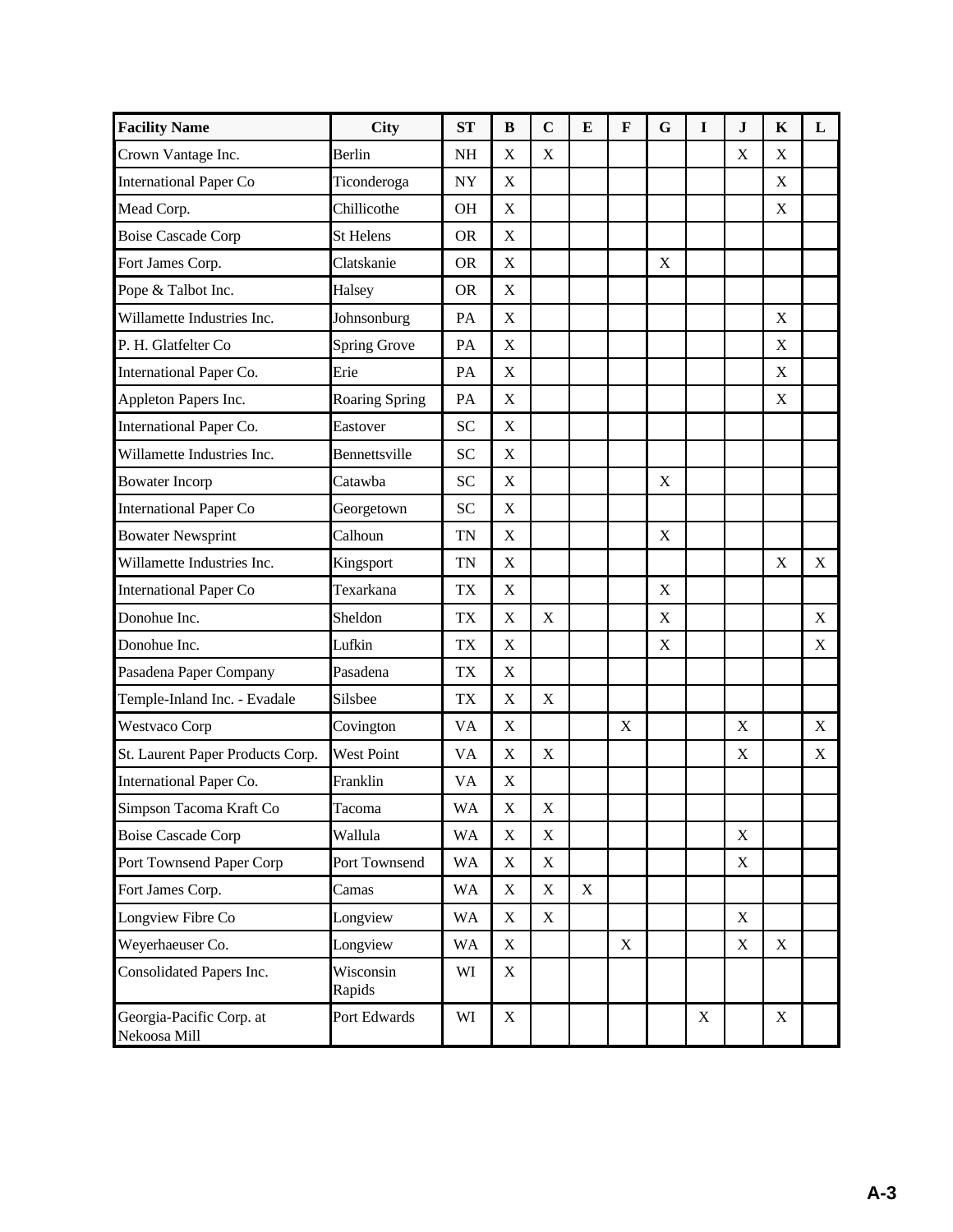Table A-2 identifies the 10 facilities affected by the April 15, 1998 publication of the revised regulations for Subpart E - Papergrade Sulfite Subcategory. Because many pulp and paper facilities operate several mills, the table displays the other subparts applicable to the facility.

| <b>Facility Name</b>                | City          | <b>ST</b> | B | C            | E            | G | J. | K |   |
|-------------------------------------|---------------|-----------|---|--------------|--------------|---|----|---|---|
| Great Northern Paper Co.            | Millinocket   | <b>ME</b> |   |              | X            | X |    | X |   |
| Finch Pruyn & Co Inc.               | Glens Falls   | <b>NY</b> |   |              | X            |   |    | X |   |
| Procter & Gamble Paper Products Co. | Mehoopany     | <b>PA</b> |   |              | X            |   | X  |   | X |
| Kimberly-Clark Corp.                | Everett       | <b>WA</b> |   |              | $\mathbf{X}$ | X | X  |   | X |
| Georgia-Pacific Corp.               | Bellingham    | <b>WA</b> |   |              | X            | X |    |   |   |
| Fort James Corp.                    | Camas         | <b>WA</b> | X | $\mathbf{X}$ | X            |   |    |   |   |
| Weyerhaeuser Co.                    | Rothschild    | WI        |   |              | X            |   | X  | X |   |
| Wausau Paper Mills Co.              | <b>Brokaw</b> | WI        |   |              | X            |   |    | X |   |
| Fraser Papers Inc.                  | Park Falls    | WI        |   |              | X            |   |    | X |   |
| Georgia-Pacific Corp.               | Port Edwards  | WI        |   |              | X            |   |    | X |   |

## **Table A-2: Papergrade Sulfite Mills**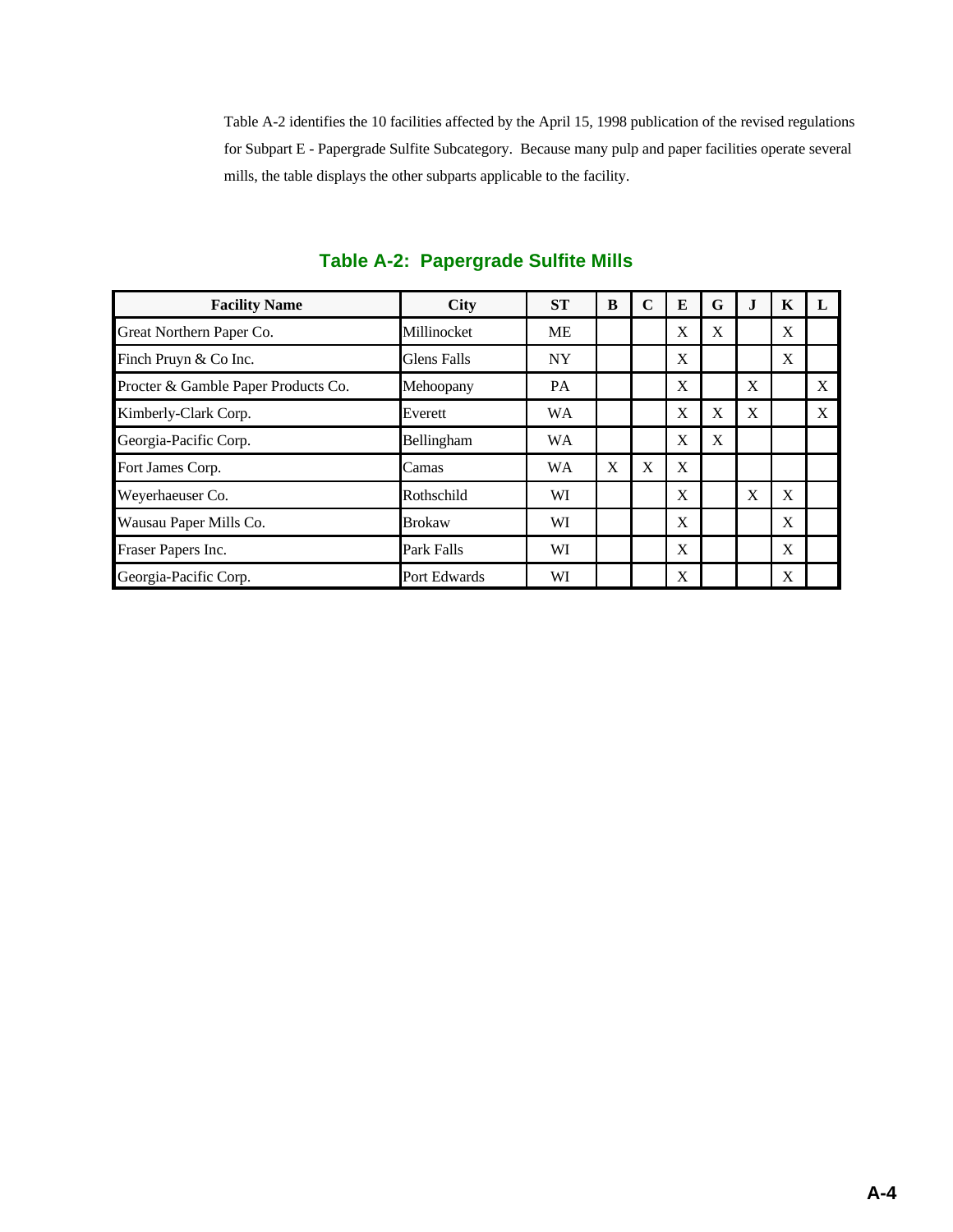## **Appendix B Sample Collection Methods**

#### **B.1 BLEACH PLANT WASTEWATER**

Samples of bleach plant wastewater must be analyzed for chloroform, TCDD, TCDF, and chlorinated phenolic compounds (and AOX at indirect dischargers). Six pairs of 40 milliliter vials will be filled during each 24-hour compositing period. Samples to be analyzed for TCDD, TCDF, and chlorinated phenolic compounds (CPs) may be collected as 24-hour manual composites, by collecting 1.5 liters of sample every 4 hours for 24 hours. Alternatively, samples to be analyzed for TCDD, TCDF, and CPS may be collected as continuous automatic composites.

Prior to sample collection, the following equipment should be set up at the sampling

point:

- C A sample cooling system, consisting of Teflon® tubing attached to a valve at one end and coiled and placed in a tub of ice and water at the other;
- A sump or other container (e.g., a bucket under the tap/valve from which the sample is collected) in which to dispose of sample that is purged from the tap/valve prior to sample collection;
- A padlocked cooler that is double-lined with large plastic bags and contains a specially-cleaned 10-liter glass storage jar in which the sample will be composited, a specially-cleaned 1-liter glass jar with which sample aliquots will be collected (the jar should be marked to show the half-full level), a speciallycleaned 500-milliliter glass jar with which field measurements will be obtained, a foam block for holding 40 milliliter glass vials, and fifteen 40-milliliter glass vials;
- Large plastic bags, twist-ties, plastic zip-lock freezer bags, and labels for each pair of glass vials;
- A pH meter or four-color pH paper, a temperature probe or thermometer, and a wash bottle filled with deionized water;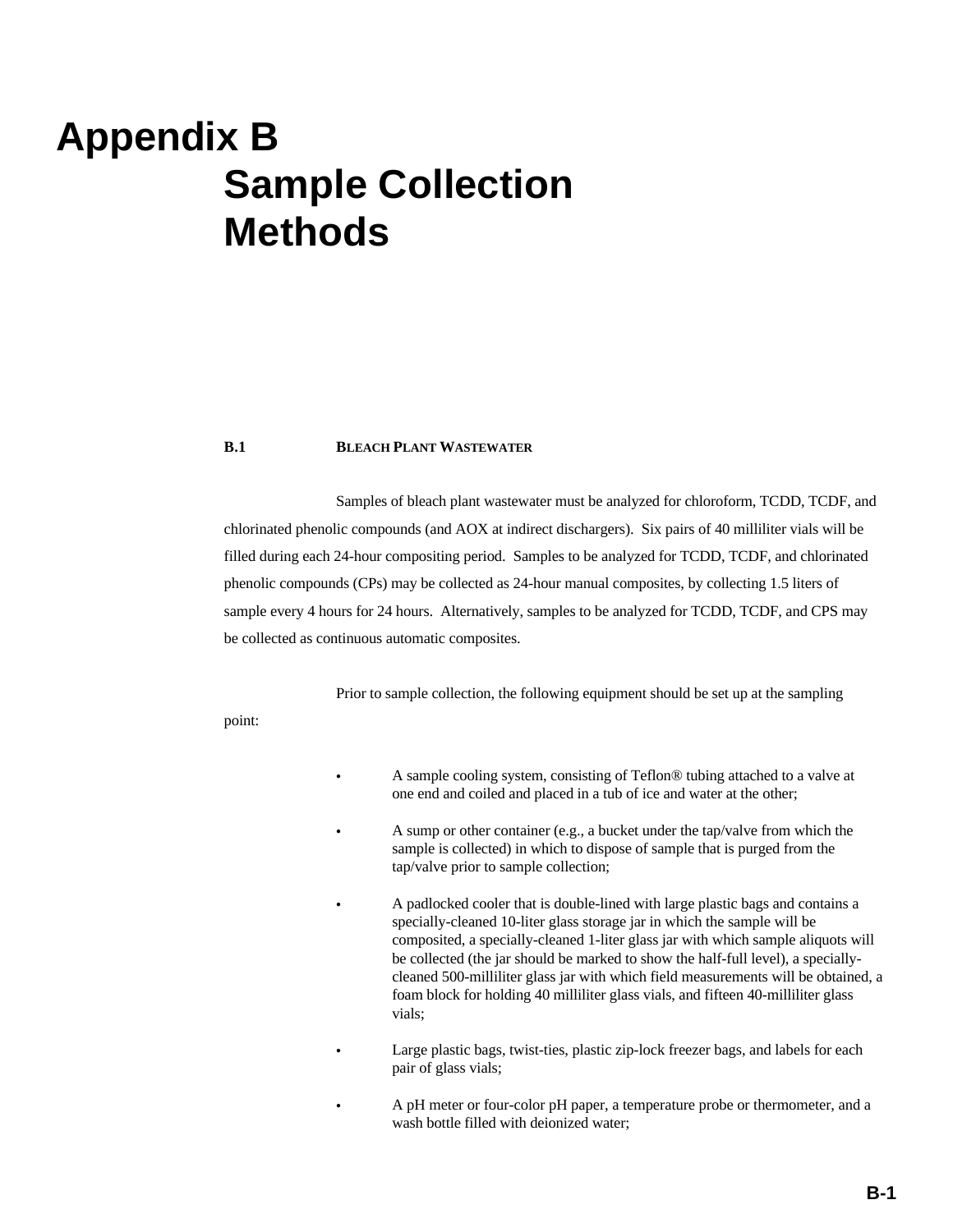- A test kit for free chlorine (consists of a disposable pipette or eyedropper, a 40milliliter clear glass vial, latex gloves, 1.0 N sodium thiosulfate solution, potassium iodide crystals, starch solution, and concentrated acetic acid);
- A sampling log containing field data sheets (see Figure 3-1 of this document);
- A box in which to store sampling equipment between the collection of sample aliquots during the 24-hour compositing period; and
- Ice.

Samples must be collected as follows:

- 1. The sample to be analyzed for chloroform will be collected first.
- 2. Two 40-milliliter glass vials are required. Use bottles that are certified clean by the manufacturer. If chemical preservation is required at this sampling point, make sure that the vials have been pre-preserved in the staging area (see Section 3.5 of this document). Do not touch the inside of the bottle or the lined bottle cap.
- 3. Turn on the tap/valve and allow the sample to flow through the cooling system into a sump (or bucket) for 2 to 3 minutes, to purge the line.
- 4. Insert the Teflon® tubing into the bottom of a vial and fill it with sample while slowly withdrawing the tubing from the vial. Fill the vial to overflowing.
- 5. Seal the vial by placing the septum (Teflon® side down) on the convex sample meniscus and screwing down the cap. To ensure that the sample has been properly sealed, invert the sample: the absence of air bubbles indicates a proper seal.
- 6. If air bubbles are present, discard the vial and fill a new one. Seal the vial and test that it is hermetically sealed, as described above. (Note: if the vial was prepreserved with chemicals, use another pre-preserved vial to collect the sample a second time).
- 7. Collect sample in the second vial in the same manner as used for the first vial. Close the tap/valve.
- 8. Place both vials in one plastic zip-lock freezer bag, along with a label identifying the pair of aliquots. Place the plastic zip-lock freezer bag in the double-lined cooler.
- 9. Record the date and time of sample collection on the field data sheet.
- 10. The remaining sample fractions must NOT be collected through the Teflon® tubing. If a three way valve has not been installed in the sample line, remove the tubing from the tap/valve and place a small plastic bag around the tip of the tubing. Then place the tubing in a large plastic bag. Close the bag with a twisttie and place it in a box near the cooler.
- 11. A specially-cleaned 1-liter glass jar is required to collect the sample aliquots for the composite sample. A 500-milliliter specially-cleaned glass jar is required to collect sample to measure the pH and temperature of the sample. Use jars that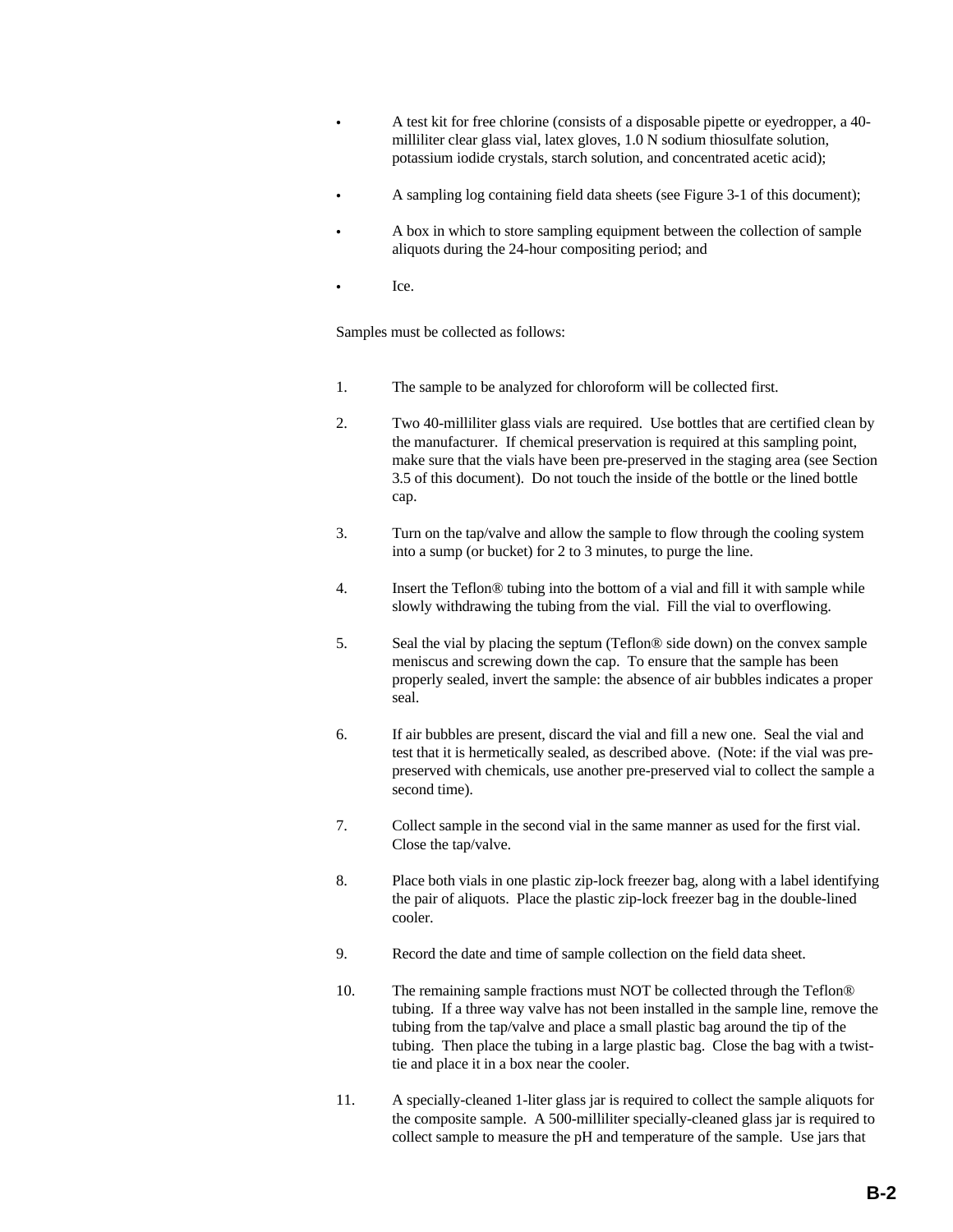are certified clean by the manufacturer. Do not touch the inside of the jar or the lined jar cap.

- 12. Test the acid stage filtrate for free chlorine as follows:
	- Fill the 40-milliliter clear vial to the bottom of the neck with sample;
		- If the sample is not acidic ( $pH$  3 to 4), add a few drops of acetic acid, cover the vial with a gloved hand, and mix by inverting the vial a few times;
	- Add a few potassium iodide crystals and repeat the mixing step;

If the sample turns black or blue/black, residual chlorine is present and the following steps are required:

- Add one- or two-drop increments of sodium thiosulfate to the vial with mixing between additions;
- Record the number of drops of sodium thiosulfate required to clear the sample of the blue color on the field measurements data sheet. Two milliliters of sodium thiosulfate will be added to the composite for every drop required to clear the sample.
- 13. Fill the 500-milliliter glass jar approximately ¾ full and use the pH meter or pH paper to measure the pH. Use a temperature probe or thermometer to measure the temperature of the sample. Record this information on the field data sheet and discard the sample into a sump. The sampler should also measure and record the pH and temperature of the final composite sample.
- 14. Fill the 1-liter amber glass jar with sample and add 1.0 N sodium thiosulfate solution to the glass storage jar; 2 milliliters of sodium thiosulfate should be used for every drop required for the titration described in step (12). Pour this sample into the 10-liter glass storage jar. Do not touch the inside of the glass storage jar. Next, fill the 1-liter glass jar halfway full of sample (to the mark) and turn off the tap/valve. Record the volume of sodium thiosulfate added to the composite on the field measurements data sheet. Seal the glass storage jar by screwing on the lid.
- 15. Put the lids on the 1-liter amber glass jar and the 500-milliliter glass jar and place them in plastic zip-lock freezer bags. Seal the bags and place them back in the cooler.
- 16. Place ice in the cooler, outside the double lining of plastic bags. Arrange the bags of ice around the 10-liter glass storage jar. More ice should be used when temperatures are very high. Check the ice in the cooler periodically and replace it as necessary.
- 17. Close and lock the cooler.
- 18. Rinse the pH probe in deionized water before its next use. Discard rinsate into a sump.
- 19. Repeat the above 18 steps for each sample aliquot. Aliquots will be collected every 4 hours during the 24-hour compositing period, for a total of six sample aliquots. At the end of the 24-hour compositing period, the cooler should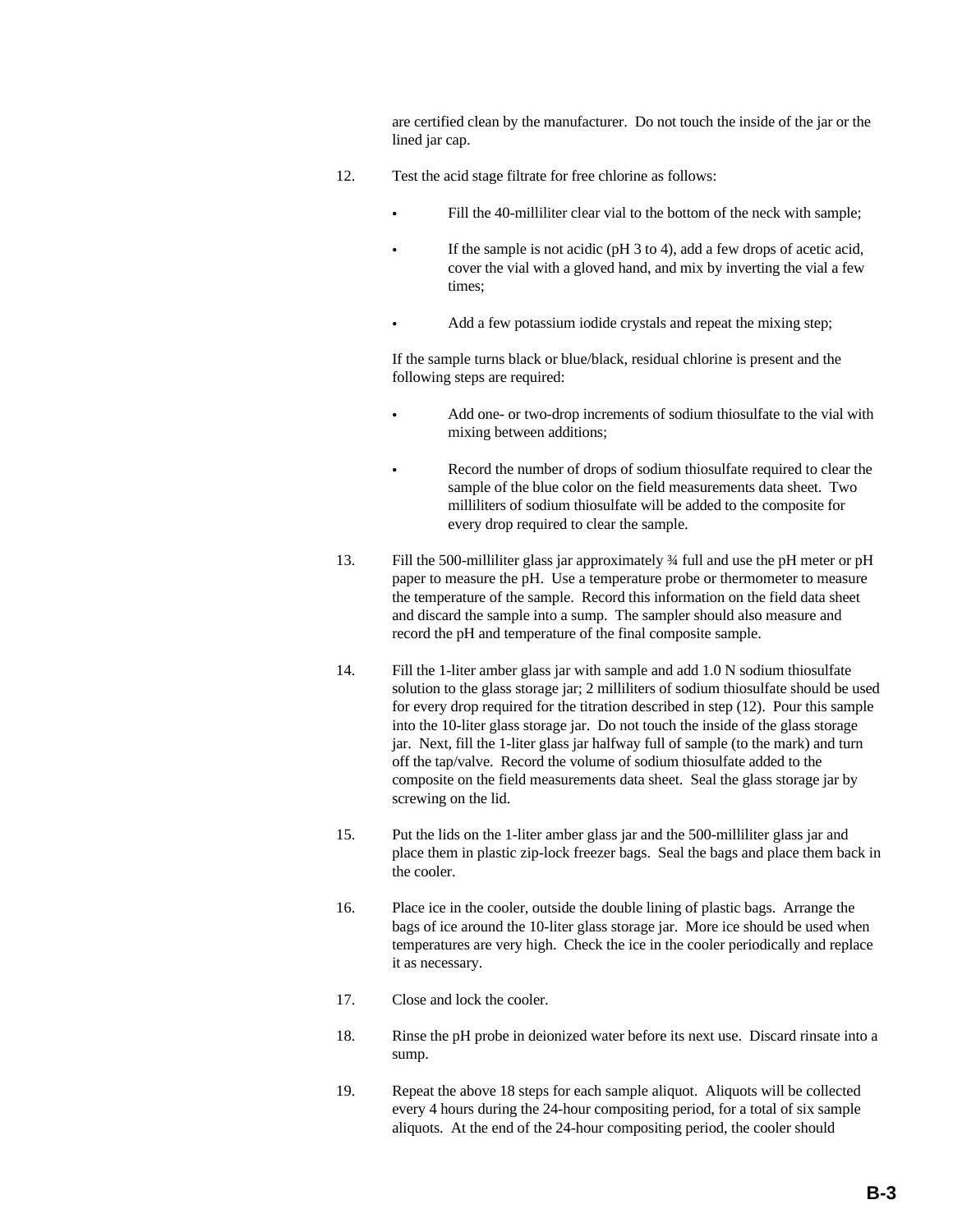contain approximately 9 liters of sample in the 10-liter glass storage jar and twelve 40-milliliter vials of samples in the VOA block.

- 20. Take the cooler containing the samples to the staging area. Mix the contents of the 10-liter glass storage jar using a glass stirring rod. Alternatively, carefully screw on the lid of the glass storage jar and invert it several times to thoroughly mix the contents. After the sample is thoroughly mixed, pour it from the storage jar into five 1-liter amber glass bottles using the following procedure:
	- Swirl and shake the storage jar to re-suspend settled solids;
	- Fill each sample jar to about <sup>1</sup>/4 of its empty volume;
	- Mix the remaining volume in the storage jar;
	- In reverse order, add another <sup>1</sup>/4 volume aliquot to each sample jar; and
		- Repeat until the sample jars have been filled.
- 21. Follow the preservation procedures discussed in B.3 of this appendix if samples are to be shipped to an off-site laboratory.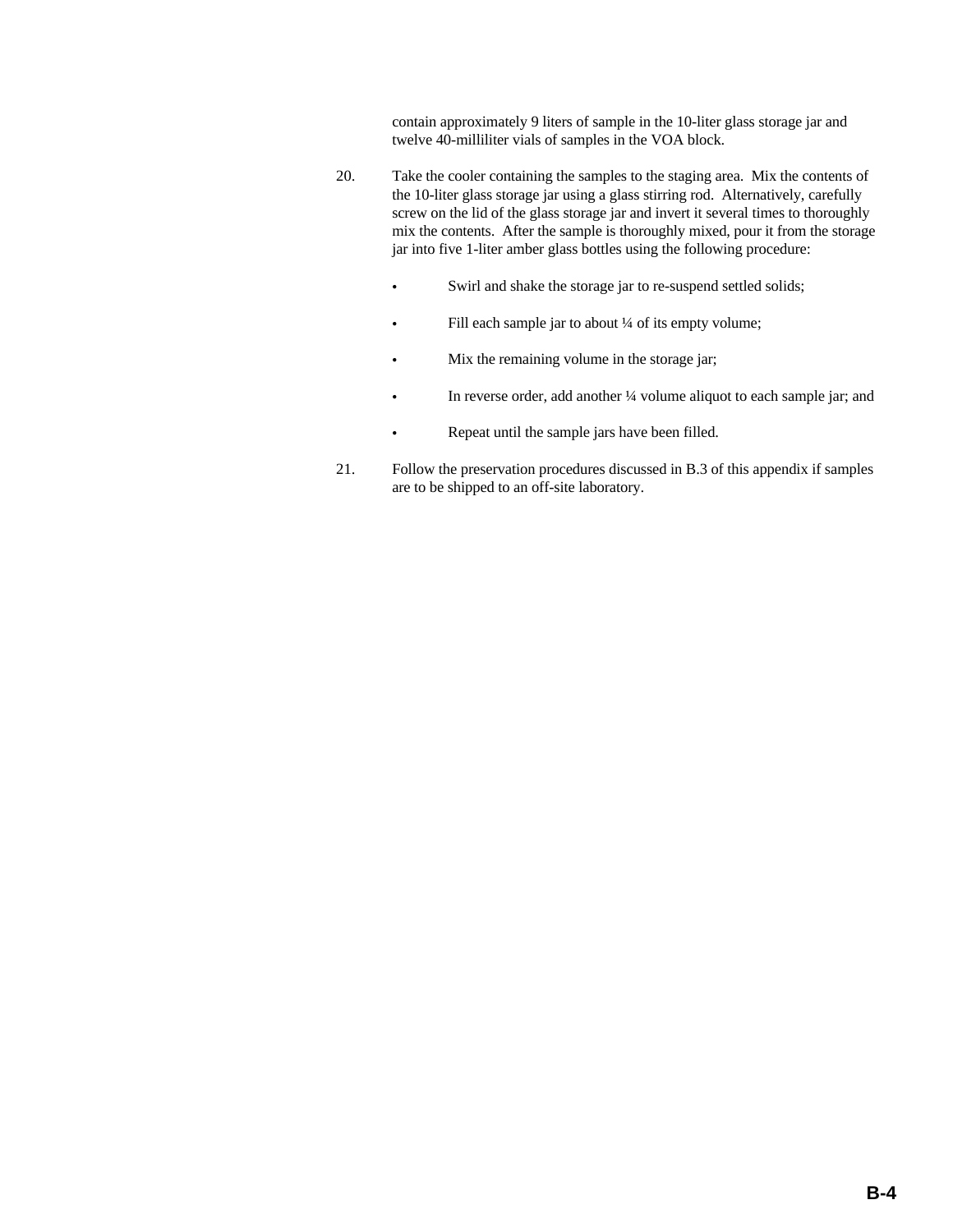#### **B.2 WASTEWATERS FROM THE TREATMENT SYSTEM**

To demonstrate compliance with new limitations for toxic and nonconventional pollutants, samples of wastewaters from the treatment system must be analyzed for AOX. Samples to be analyzed for AOX may be collected as 24-hour manual composites, by collecting 1.5 liters of sample every 4 hours for 24 hours. Alternatively, they may be collected as continuous automatic composites.

Prior to the sample collection of manual composites, the following equipment should be set up at the sampling point:

- A sump or other container (e.g., a bucket under the tap/valve from which the sample is collected) to dispose of sample that is purged from the tap/valve prior to sample collection;
- A padlocked cooler that is double-lined with large plastic bags and contains a specially-cleaned 10-liter glass storage jar in which the sample will be composited, a specially-cleaned 1-liter glass jar with which sample aliquots will be collected (the jar should be marked to show the half-full level), a speciallycleaned 500-milliliter glass jar with which field measurements will be obtained, a VOA block, and fifteen 40-milliliter pre-preserved glass vials;
- Plastic zip-lock freezer bags and labels for each pair of glass vials;
- A pH meter or four-color pH paper, a temperature probe or thermometer, and a wash bottle filled with deionized water;
- A sampling log containing field data sheets (see Figure 3-1 of this document);
- A box in which to store sampling equipment between the collection of sample aliquots during the 24-hour compositing period; and
- $\bullet$  Ice.

Manual composite samples should be collected as follows:

- 1. A 1-liter specially-cleaned glass jar is required to collect the sample aliquots for the composite sample. A 500-milliliter specially-cleaned glass jar is required to collect a sample to measure the pH and temperature of the sample. Use bottles that are certified clean by the manufacturer. Do not touch the inside of the bottle or the lined bottle cap.
- 2. Fill the 500-milliliter glass jar approximately ¾ full and use the pH meter or pH paper to measure the pH. Use a temperature probe or thermometer to measure the temperature of the sample. Record this information on the field data sheet and discard the sample into a sump. The sampler should also measure and record the pH and temperature of the final composite sample.
- 3. Fill the 1-liter glass jar with sample and pour this sample into the 10-liter glass storage jar. Do not touch the inside of the glass storage jar. Repeat, only filling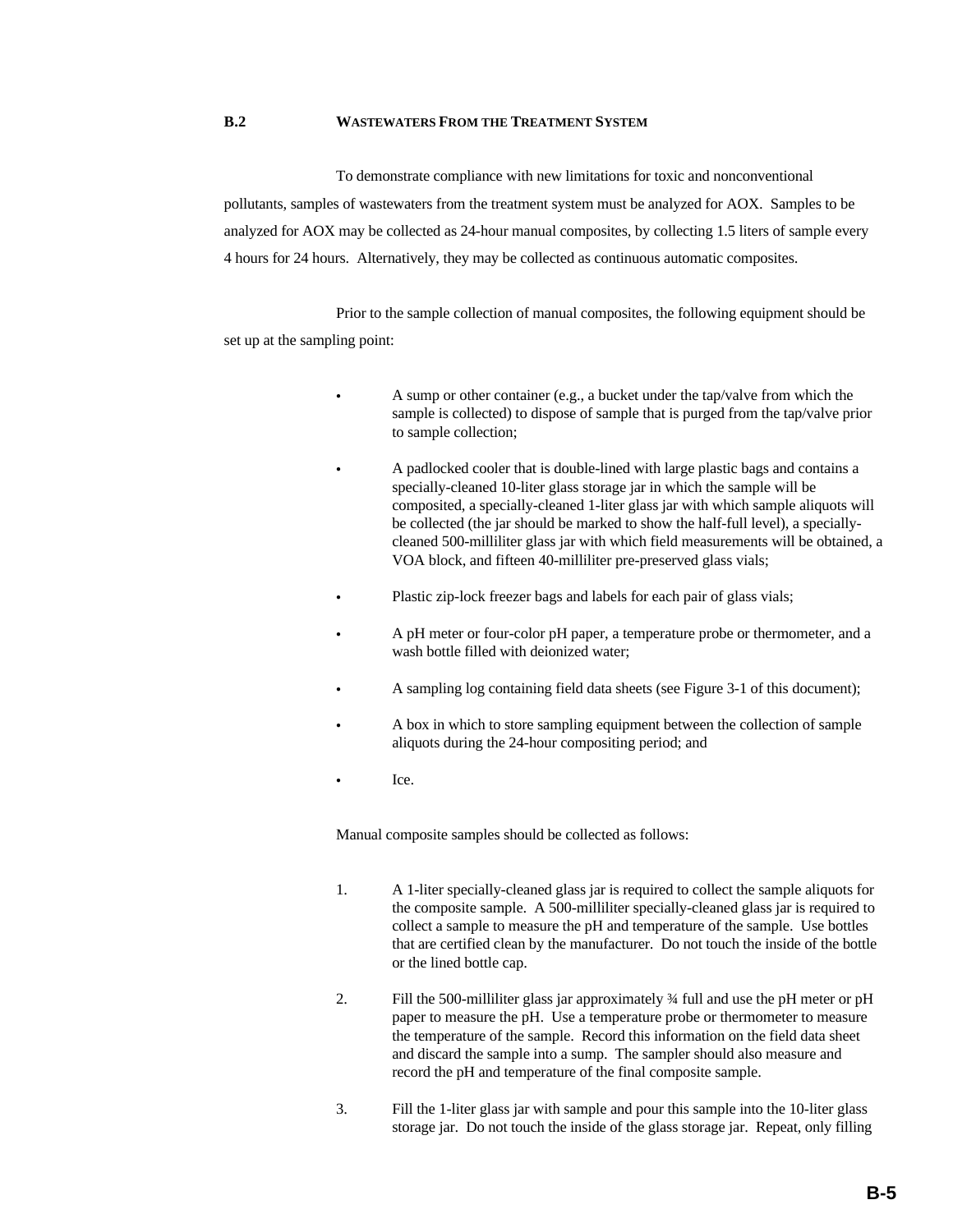the 1-liter glass jar halfway full (to the mark) this second time and turn off the tap/valve. Seal the glass storage jar by screwing on the lid.

- 4. Put the lids on the 1-liter amber glass jar and the 500-milliliter glass jar and place them in plastic zip-lock freezer bags. Seal the bags and place them back in the cooler.
- 5. Place ice in the cooler, outside the double lining of plastic bags. Arrange the bags of ice around the 10-liter glass storage jar. More ice should be used when temperatures are very high. Check the ice in the cooler periodically and replace it as necessary.
- 6. Close and lock the cooler.
- 7. Rinse the pH probe in deionized water before its next use. Discard the rinsate into a sump.
- 8. Repeat the above 7 steps for each sample aliquot. Aliquots will be collected every 4 hours during the 24-hour compositing period, for a total of six sample aliquots. At the end of the 24-hour compositing period, the cooler should contain approximately 9 liters of sample in the 10-liter glass storage jar.
- 9. Take the cooler containing the samples to the staging area. Mix the contents of the 10-liter glass storage jar using a glass stirring rod. Alternatively, carefully screw on the lid of the glass storage jar and invert it several times to thoroughly mix the contents. After the sample is thoroughly mixed, pour it from the storage jar into seven 1-liter amber glass bottles and one 500-milliliter amber glass bottle using the following procedure:
	- Swirl and shake the storage jar to re-suspend settled solids;
	- Fill each sample jar to about  $\frac{1}{4}$  of its empty volume;
	- Mix the remaining volume in the storage jar;
	- In reverse order, add another ¼ volume aliquot to each sample jar; and
	- Repeat until the sample jars have been filled.
- 10. Follow the preservation procedures discussed in B.3 of this appendix if samples are to be shipped to an off-site laboratory.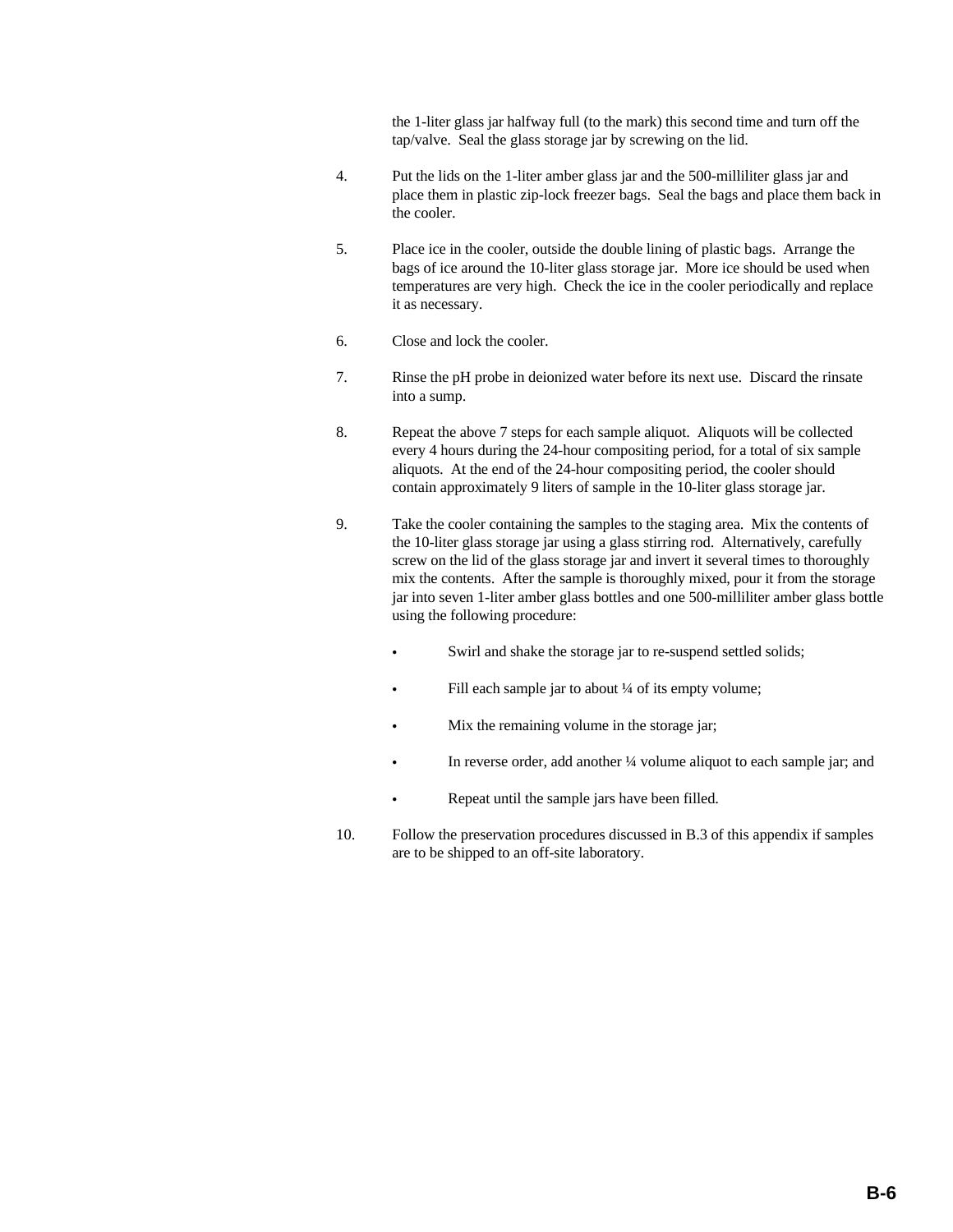#### **B.3 SAMPLE PRESERVATION**

After collection, all samples require some preservation to prevent the degradation of the target analytes. The sample analyses and required preservation for a water sample set are discussed below.

All samples will be stored and shipped in coolers packed with ice to maintain the sample at  $4^{\circ}$ C. Additional chemical preservation requirements are discussed below for each analytical parameter. Reagent grade chemicals will be used for preservation. Due to the corrosivity of these chemicals, personnel should always wear gloves when chemically preserving these samples. The amount of preservative added to each sample should be documented on a Preservation Log Sheet.

#### **Chloroform**

Samples of acid stage filtrate may require dechlorination using sodium thiosulfate. The acid stage filtrate is assumed to contain free chlorine, at least intermittently. These samples will be dechlorinated by adding a few sodium thiosulfate crystals (10 mg) to each 40-milliliter vial prior to sample collection. Document the amount of preservative added in a preservation log book.

By pre-preserving the vial, rather than adding preservatives after the sample has been collected, a hermetic seal can be maintained on each vial after sample collection. Some samples to be analyzed for volatile organics will have to be poured out and collected in a new vial because they were not hermetically sealed. For this reason, plan to have extra pre-preserved vials at each sampling point, rather than taking preservatives to each sampling point.

#### **Chlorinated Dioxins and Furans**

Samples of acid stage filtrate may require dechlorination using sodium thiosulfate. Mill personnel will monitor the free chlorine content of the acid stage filtrate prior to the collection of each sample aliquot. If the aliquot contains free chlorine, 1.0 N sodium thiosulfate solution will be added to 1 liter of the sample aliquot before pouring the aliquot into the glass storage jar. The determination for free chlorine and the volume of sodium thiosulfate to use is discussed in item 12, on page B-3 of this appendix.

#### **Chlorinated Phenolic Compounds**

Samples to be analyzed for chlorinated phenolic compounds will be preserved with sulfuric acid. Samples of acid stage filtrate may also require dechlorination using sodium thiosulfate. Mill personnel will monitor the free chlorine content of the acid stage filtrate prior to the collection of each sample aliquot. If the aliquot contains free chlorine, 1.0 N sodium thiosulfate solution will be added to 1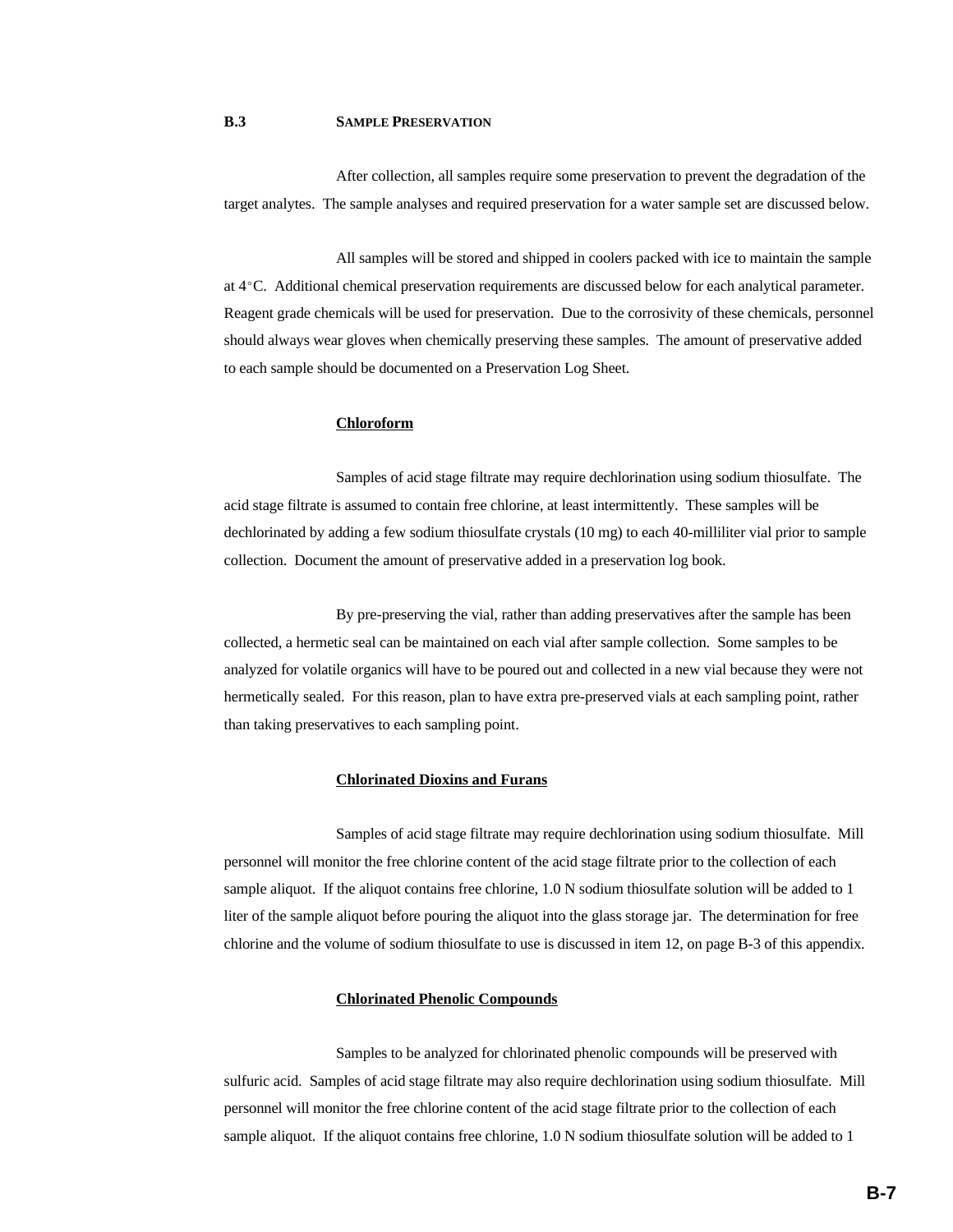liter of the sample aliquot before pouring the aliquot into the glass storage jar. The volume of thiosulfate used will be determined by an on-site test, as described in Appendix B of this document.

After sample collection for the 24-hour compositing period is complete, the sampler will take the glass storage jar to the staging area, mix the contents of the jar, and pour the sample from the storage jar into the appropriate sample containers.

To preserve a sample to be analyzed for chlorinated phenolic compounds, use a Pasteur pipette to add a few drops of sulfuric acid to each 1-liter amber glass bottle. Document the amount of preservative added in the preservation log book. Mix the acid with the sample by drawing the sample into a second pipette and expelling this volume back into the sample jar, repeating this several times. Alternatively, the acid may be mixed with the sample by stirring with the pipette or capping the sample jar and inverting it.

After the acid is mixed with the sample, test the pH of the mixture by drawing a small volume into the pipette and placing a drop of sample on the 4-color pH test paper. Record the pH. If the pH is not between 2 to 3, add a larger dose of acid, document the amount of preservative added, mix the acid with the sample, and test and record the pH again. Repeat this procedure until either the pH is adjusted to between 2 to 3 or the volume of preservative added to the sample jar equals 5% of the sample volume (50 milliliters for a 1-liter jar).

Alternatively, samples may be preserved with sulfuric acid by adding a fixed volume of acid to the appropriate sample containers. The volume of acid to be added would be predetermined weekly, based on a titration of the composite sample with sulfuric acid. After adding the fixed volume of sulfuric acid to the sample containers, the sampler should verify that the pH of the acidified sample is between 2 to 3 and add additional sulfuric acid if needed. As discussed above, the sample should be acidified until either the pH is adjusted to between 2 to 3, or the volume of preservative added to the sample jar equals 5% of the sample volume.

#### **AOX**

Samples to be analyzed for AOX will be preserved with nitric acid. Samples of the acid stage filtrate may also require dechlorination using sodium thiosulfate. Mill personnel will monitor the free chlorine content of the acid stage filtrate prior to the collection of each sample aliquot. If the aliquot contains free chlorine, 1.0 N sodium thiosulfate solution will be added to 1 liter of the sample aliquot before pouring the aliquot into the glass storage jar. The volume of sodium thiosulfate used will be determined by an on-site test, as described in Appendix B of this document.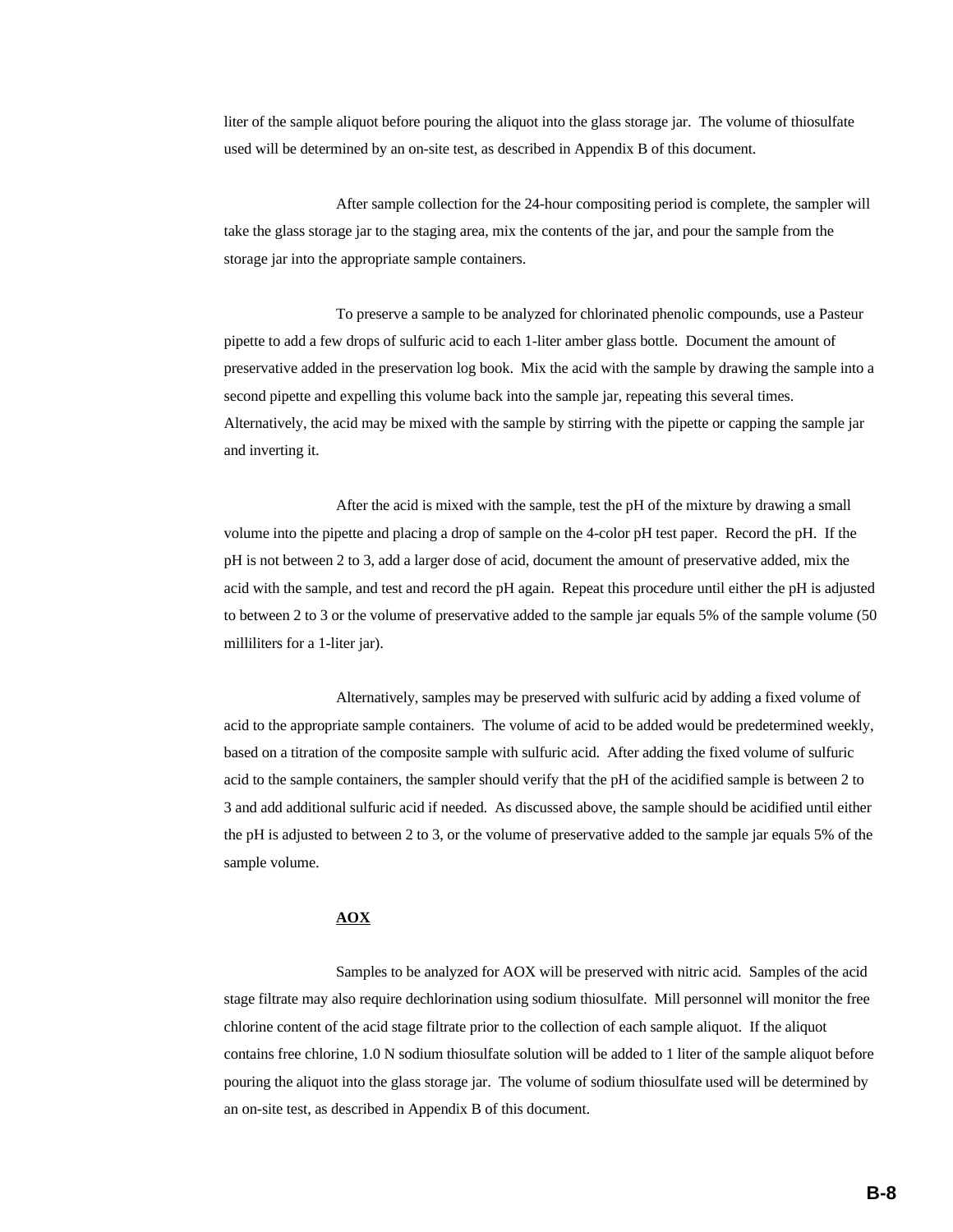After sample collection for the 24-hour compositing period is complete, the sampler will take the glass storage jar to the staging area, mix the contents of the jar, and pour the sample from the storage jar into the appropriate sample containers.

To preserve a sample to be analyzed for AOX, use a Pasteur pipette to add a few drops of nitric acid to each 500-milliliter amber glass bottle. Document the amount of preservative added in the preservation log book. Mix the acid with the sample by drawing the sample into a second pipette and expelling this volume back into the sample jar, repeating this several times. Alternatively, the acid may be mixed with the sample by stirring with the pipette or capping the sample jar and inverting it.

After the acid is mixed with the sample, test the pH of the mixture by drawing a small volume into the pipette and placing a drop of sample on the 4-color pH test paper. Record the pH. If the pH is not between 2 to 3, add a larger dose of acid, document the amount of preservative added, mix the acid with the sample, and test and record the pH again. Repeat this procedure until either the pH is adjusted to between 2 to 3 or the volume of preservative added to the sample jar equals 5% of the sample volume (25 milliliters for a 500-milliliter jar).

Alternatively, samples may be preserved with nitric acid by adding a fixed volume of acid to the appropriate sample containers. The volume of acid to be added would be predetermined weekly, based on a titration of the composite sample with nitric acid. After adding the fixed volume of nitric acid to the sample containers, the sampler should verify that the pH of the acidified sample is between 2 to 3 and add additional nitric acid if needed. As discussed above, the sample should be acidified until either the pH is adjusted to between 2 to 3, or the volume of preservative added to the sample jar equals 5% of the sample volume.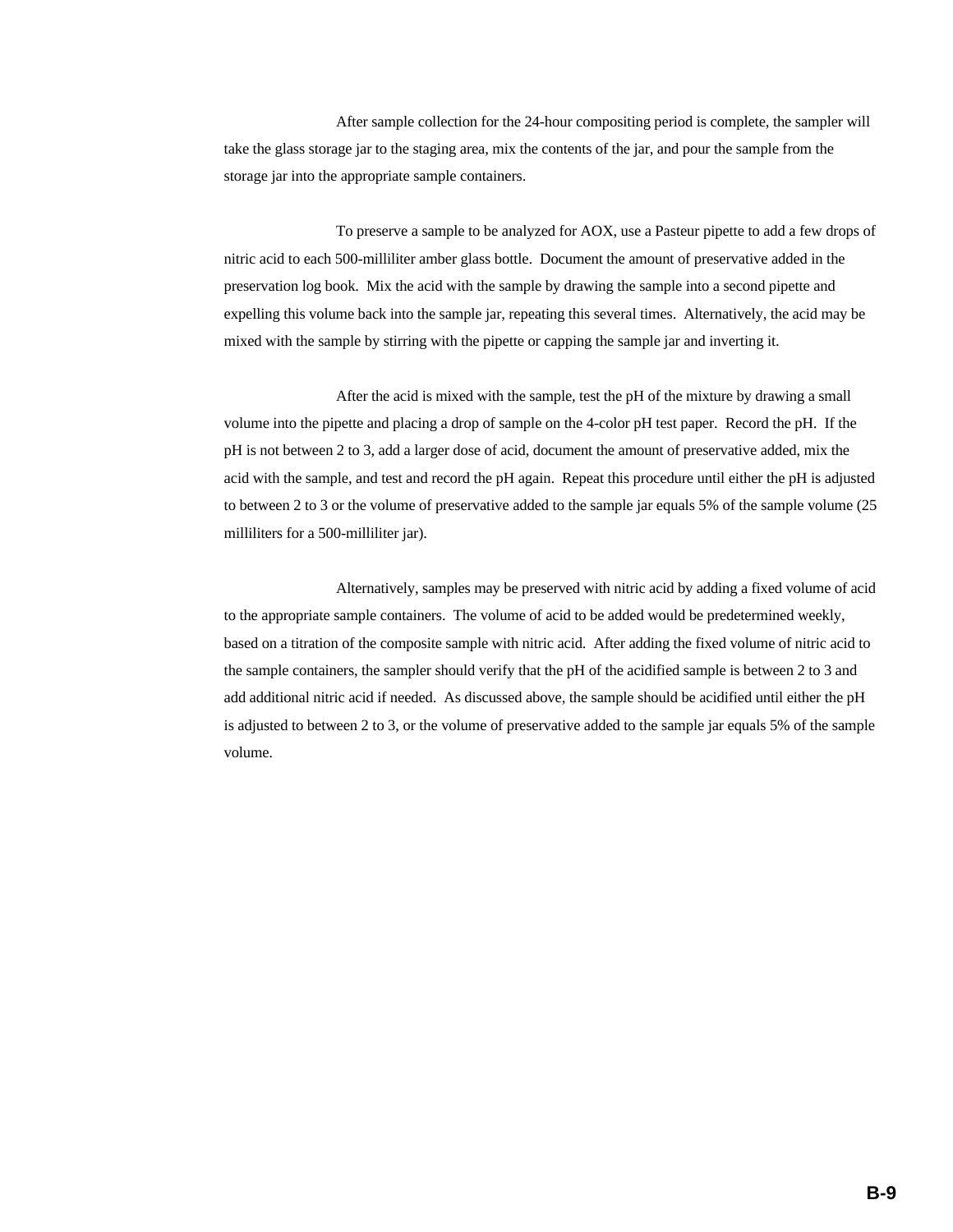# **Appendix C BMP NPDES Permit Language**

Appendix C presents example permit language to assist permitting authorities establish appropriate BMP requirements in NPDES permits.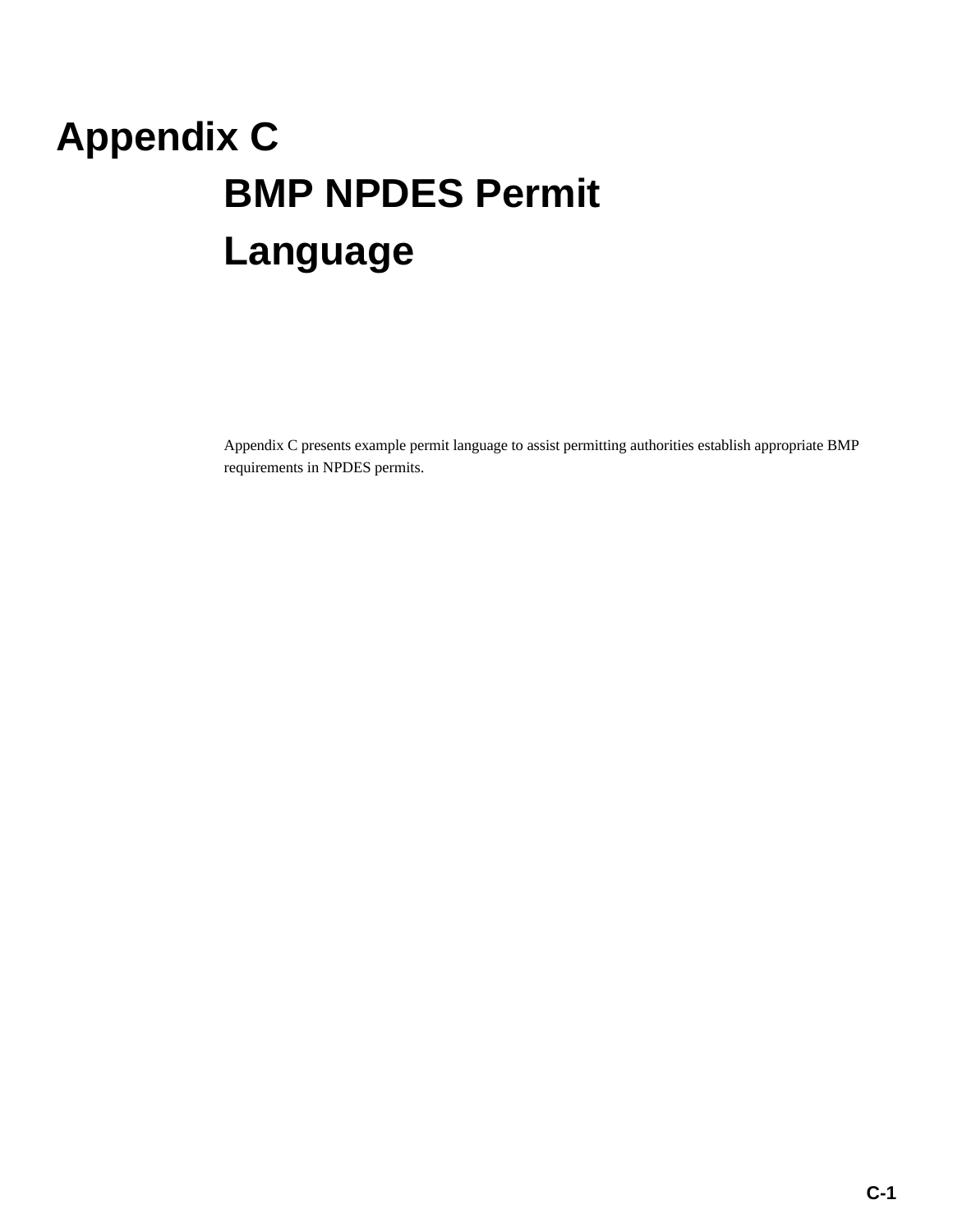#### Permit No.

#### PART IV

#### BEST MANAGEMENT PRACTICES PLAN

#### **A. SPECIALIZED DEFINITIONS**.

(1) **Action Level**: A daily pollutant loading that when exceeded triggers investigative or corrective action. Mills determine action levels by a statistical analysis of six months of daily measurements collected at the mill. For example, the lower action level may be the 75th percentile of the running seven-day averages (that value exceeded by 25 percent of the running seven-day averages) and the upper action level may be the 90th percentile of the running seven-day averages (that value exceeded by 10 percent of the running seven-day averages).

(2) **Equipment Items in Spent Pulping Liquor, Soap, and Turpentine Service**: Any process vessel, storage tank, pumping system, evaporator, heat exchanger, recovery furnace or boiler, pipeline, valve, fitting, or other device that contains, processes, transports, or comes into contact with pulping liquor, soap, or turpentine. Sometimes referred to as "equipment items."

(3) **Immediate Process Area**: The location at the mill where pulping, screening, knotting, pulp washing, pulping liquor concentration, pulping liquor processing, and chemical recovery facilities are located, generally the battery limits of the aforementioned processes. "Immediate process area" includes spent pulping liquor storage and spill control tanks located at the mill, whether or not they are located in the immediate process area.

(4) **Intentional Diversion**: The planned removal of spent pulping liquor, soap, or turpentine from equipment items in spent pulping liquor, soap, or turpentine service by the mill for any purpose including, but not limited to, maintenance, grade changes, or process shutdowns.

(5) **Mill**: The owner or operator of a direct or indirect discharging pulp, paper, or paperboard manufacturing facility subject to this section.

(6) **Senior Technical Manager**: The person designated by the mill manager to review the BMP Plan. The senior technical manager shall be the chief engineer at the mill, the manager of pulping and chemical recovery operations, or other such responsible person designated by the mill manager who has knowledge of and responsibility for pulping and chemical recovery operations.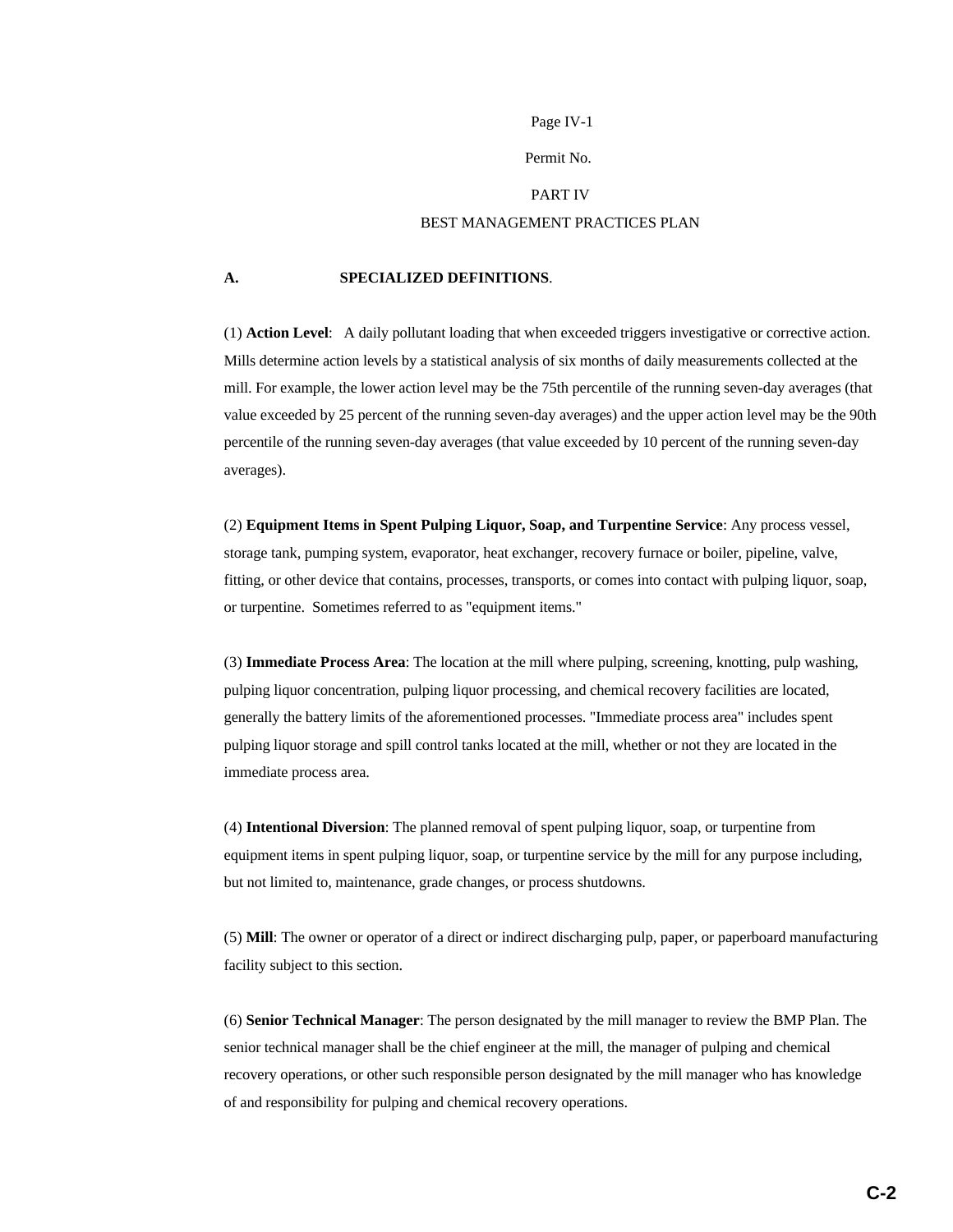#### Permit No.

(7) **Soap**: The product of reaction between the alkali in kraft pulping liquor and fatty acid portions of the wood, which precipitate out when water is evaporated from the spent pulping liquor.

(8) **Spent Pulping Liquor**: For kraft and soda mills "spent pulping liquor" means black liquor that is used, generated, stored, or processed at any point in the pulping and chemical recovery processes. For sulfite mills "spent pulping liquor" means any intermediate, final, or used chemical solution that is used, generated, stored, or processed at any point in the sulfite pulping and chemical recovery processes (e.g., ammonium-, calcium-, magnesium-, or sodium-based sulfite liquors). **[Note: permitting authorities may consider green liquor, white liquor or fresh sulfite pulping liquor as a spent pulping liquor and require mills to include management of these materials in the BMPs.]**

(9) **Turpentine**: A mixture of terpenes, principally pinene, obtained by the steam distillation of pine gum recovered from the condensation of digester relief gases from the cooking of softwoods by the kraft pulping process. Sometimes referred to as sulfate turpentine.

#### **B. REQUIREMENT TO IMPLEMENT BEST MANAGEMENT PRACTICES**.

The permittee must implement the Best Management Practices (BMPs) specified in paragraphs **B.**(1) through **B.**(10) (below). BMPs must be developed according to best engineering practices and must be implemented in a manner that takes into account the specific circumstances at each mill. The BMPs are as follows:

(1) The permittee return spilled or diverted spent pulping liquors, soap, and turpentine to the process to the maximum extent practicable as determined by the mill, recover such materials outside the process, or discharge spilled or diverted material at a rate that does not disrupt the receiving wastewater treatment system.

(2) The permittee must establish a program to identify and repair leaking equipment items. This program must include:

> (I) Regular visual inspections (e.g., once per day) of process areas with equipment items in spent pulping liquor, soap, and turpentine service;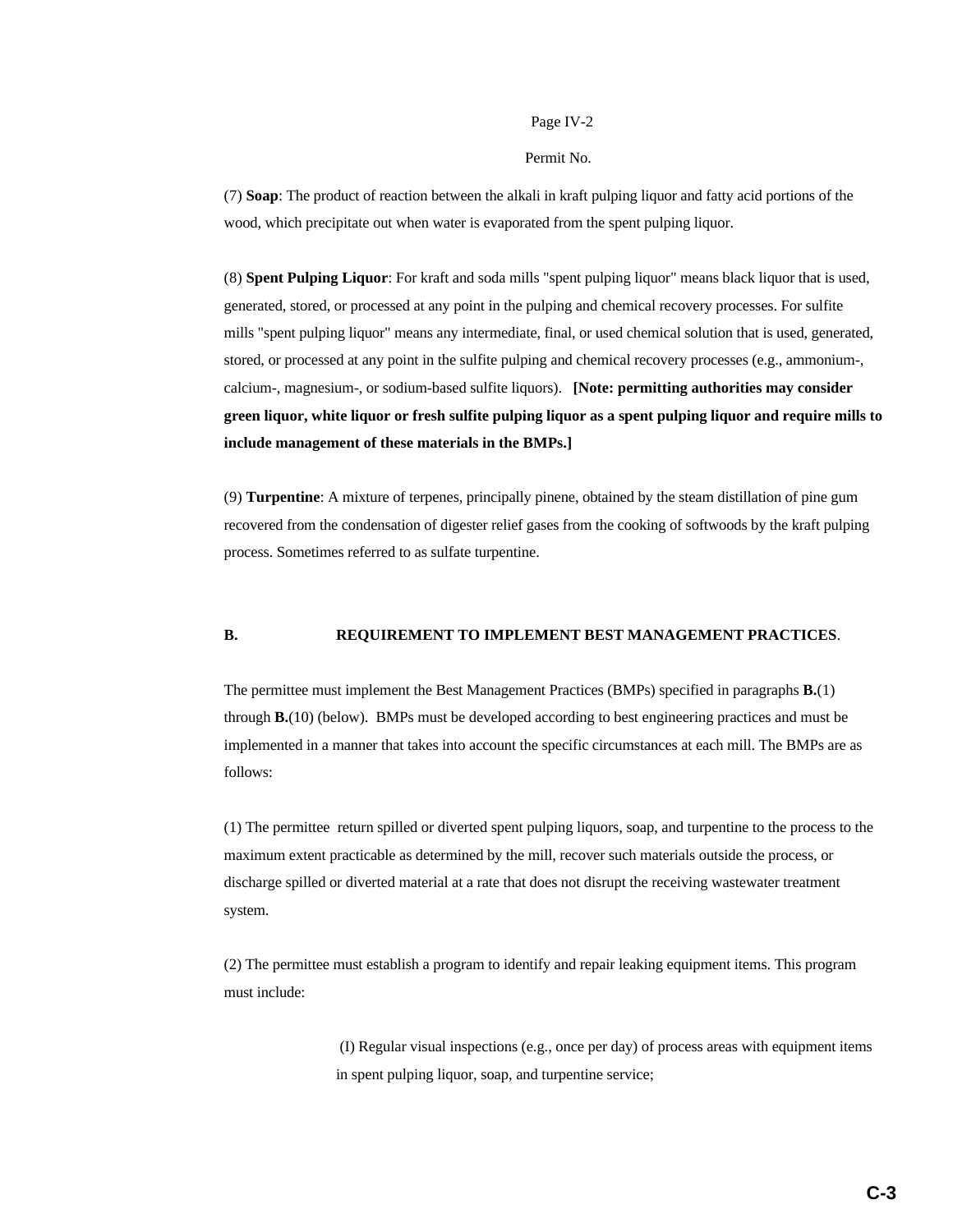#### Permit No.

(ii) Immediate repairs of leaking equipment items, when possible. Leaking equipment items that cannot be repaired during normal operations must be identified, temporary means for mitigating the leaks must be provided, and the leaking equipment items repaired during the next maintenance outage;

(iii) Identification of conditions under which production will be curtailed or halted to repair leaking equipment items or to prevent pulping liquor, soap, and turpentine leaks and spills; and

(iv) A means for tracking repairs over time to identify those equipment items where upgrade or replacement may be warranted based on frequency and severity of leaks, spills, or failures.

(3) The permittee must operate continuous, automatic monitoring systems that the mill determines are necessary to detect and control leaks, spills, and intentional diversions of spent pulping liquor, soap, and turpentine. These monitoring systems should be integrated with the mill process control system and may include, e.g., high level monitors and alarms on storage tanks; process area conductivity (or pH) monitors and alarms; and process area sewer, process wastewater, and wastewater treatment plant conductivity (or pH) monitors and alarms.

(4) The permittee must establish a program of initial and refresher training of operators, maintenance personnel, and other technical and supervisory personnel who have responsibility for operating, maintaining, or supervising the operation and maintenance of equipment items in spent pulping liquor, soap, and turpentine service. The refresher training must be conducted at least annually and the training program must be documented.

(5) The permittee must prepare a brief report that evaluates each spill of spent pulping liquor, soap, or turpentine that is not contained at the immediate process area and any intentional diversion of spent pulping liquor, soap, or turpentine that is not contained at the immediate process *area. The report must describe the equipment items involved, the circumstances leading to the incident, the effectiveness of the corrective actions taken to contain and recover the spill or intentional diversion, and plans to develop changes to equipment and operating and maintenance practices as necessary to prevent recurrence.* Discussion of the reports must be included as part of the annual refresher training.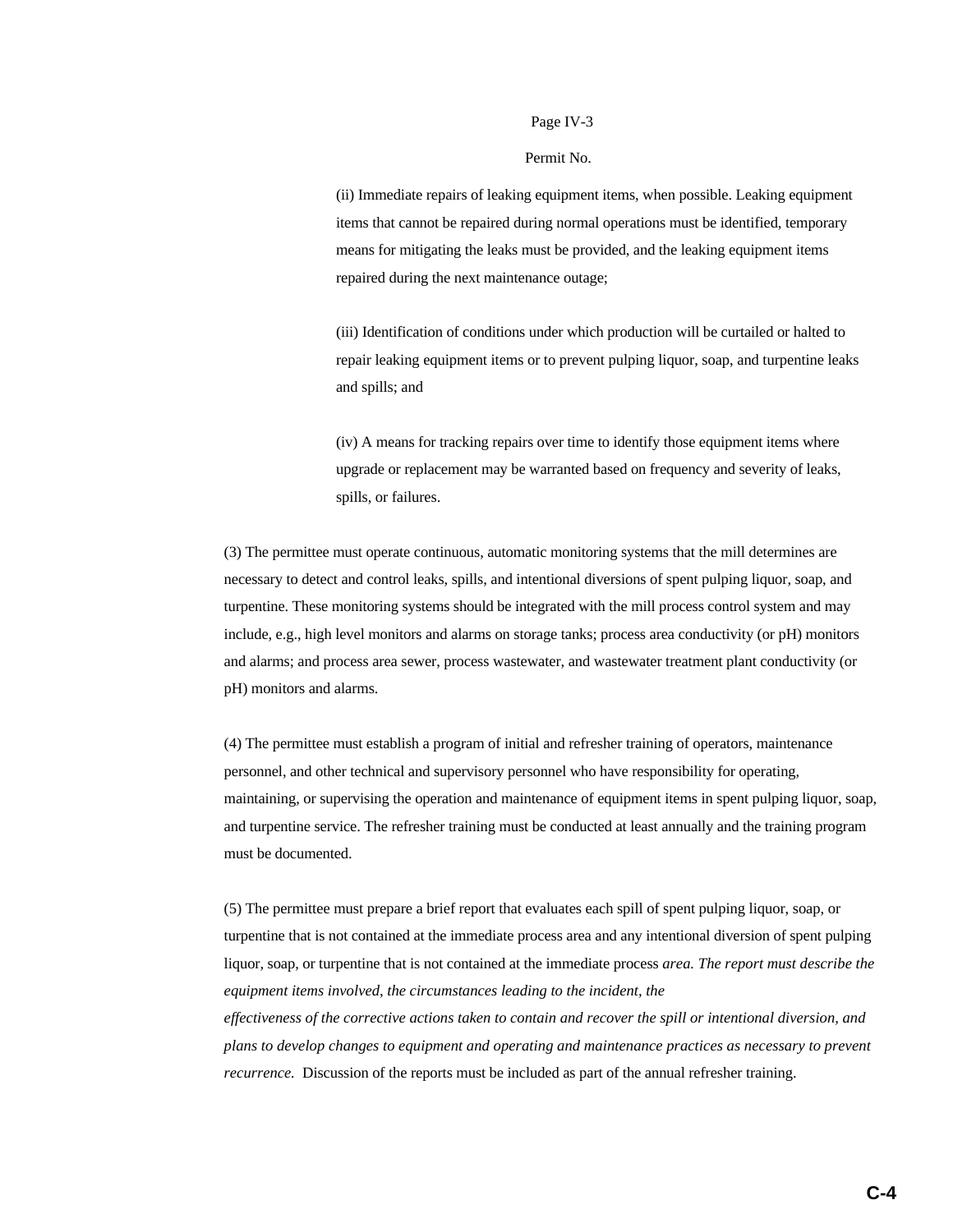#### Permit No.

(6) The permittee must establish a program to review any planned modifications to the pulping and chemical recovery facilities and any construction activities in the pulping and chemical recovery areas before these activities commence. *The purpose of such review is to prevent leaks and spills of spent pulping liquor, soap, and turpentine during the planned modifications, and to ensure that construction and supervisory personnel are aware of possible liquor diversions and of the requirement to prevent leaks and spills of spent pulping liquors, soap, and turpentine during construction.*

(7) The permittee must install and maintain secondary containment (i.e., containment constructed of materials impervious to pulping liquors) for spent pulping liquor bulk storage tanks equivalent to the volume of the largest tank plus sufficient freeboard for precipitation. An annual tank integrity testing program, if coupled with other containment or diversion structures, may be substituted for secondary containment for spent pulping liquor bulk storage tanks.

(8) The permittee must install and maintain secondary containment for turpentine bulk storage tanks.

(9) The permittee must install and maintain curbing, diking or other means of isolating soap and turpentine processing and loading areas from the wastewater treatment facilities.

(10) The mill must conduct wastewater monitoring to detect leaks and spills, to track the effectiveness of the BMPs, and to detect trends in spent pulping liquor losses. *Such monitoring must be performed in accordance with paragraph H.*

#### **C. REQUIREMENT TO DEVELOP A BMP PLAN**

 (1) The permittee must prepare and implement a BMP Plan. The BMP Plan must be based on a detailed engineering review as described in paragraphs **C**.(2) and **C**.(3) (below). The BMP Plan must specify the procedures and the practices required for each mill to meet the requirements of paragraph **B**., the construction the mill determines is necessary to meet those requirements including a schedule for such construction, and the monitoring program (including the statistically derived action levels) that will be used to meet the requirements of paragraph **H**. The BMP Plan also must specify the period of time that the mill determines the action levels established under paragraph **G** may be exceeded without triggering the responses specified in paragraph **H.**

(2) The permittee must conduct a detailed engineering review of the pulping and chemical recovery operations -- including but not limited to process equipment, storage tanks, pipelines and pumping systems,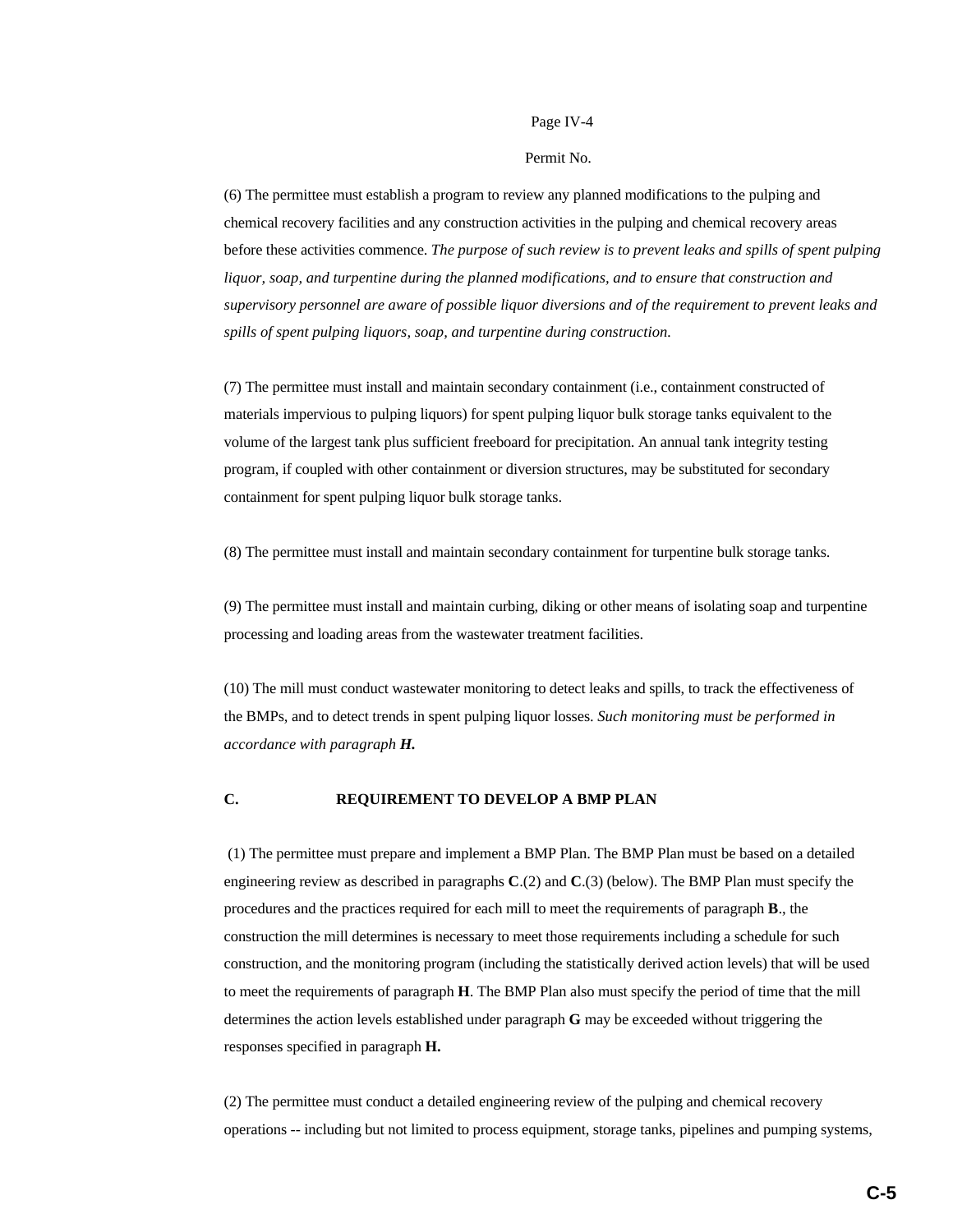#### Permit No.

loading and unloading facilities, and other appurtenant pulping and chemical recovery equipment items in spent pulping liquor, soap, and turpentine service -- for the purpose of determining the magnitude and routing of potential leaks, spills, and intentional diversions of spent pulping liquors, soap, and turpentine during the following periods of operation:

- (I) Process start-ups and shut downs;
- (ii) Maintenance;
- (iii) Production grade changes;
- (iv) Storm or other weather events;
- (v) Power failures; and
- (vi) Normal operations.

(3) As part of the engineering review, the permittee must determine whether existing spent pulping liquor containment facilities are of adequate capacity for collection and storage of anticipated intentional liquor diversions with sufficient contingency for collection and containment of spills. The engineering review must also consider:

> (I) The need for continuous, automatic monitoring systems to detect and control leaks and spills of spent pulping liquor, soap, and turpentine;

> (ii) The need for process wastewater diversion facilities to protect end-of-pipe wastewater treatment facilities from adverse effects of spills and diversions of spent pulping liquors, soap, and turpentine;

(iii) The potential for contamination of storm water from the immediate process areas; and

(iv) The extent to which segregation and/or collection and treatment of contaminated storm water from the immediate process areas is appropriate.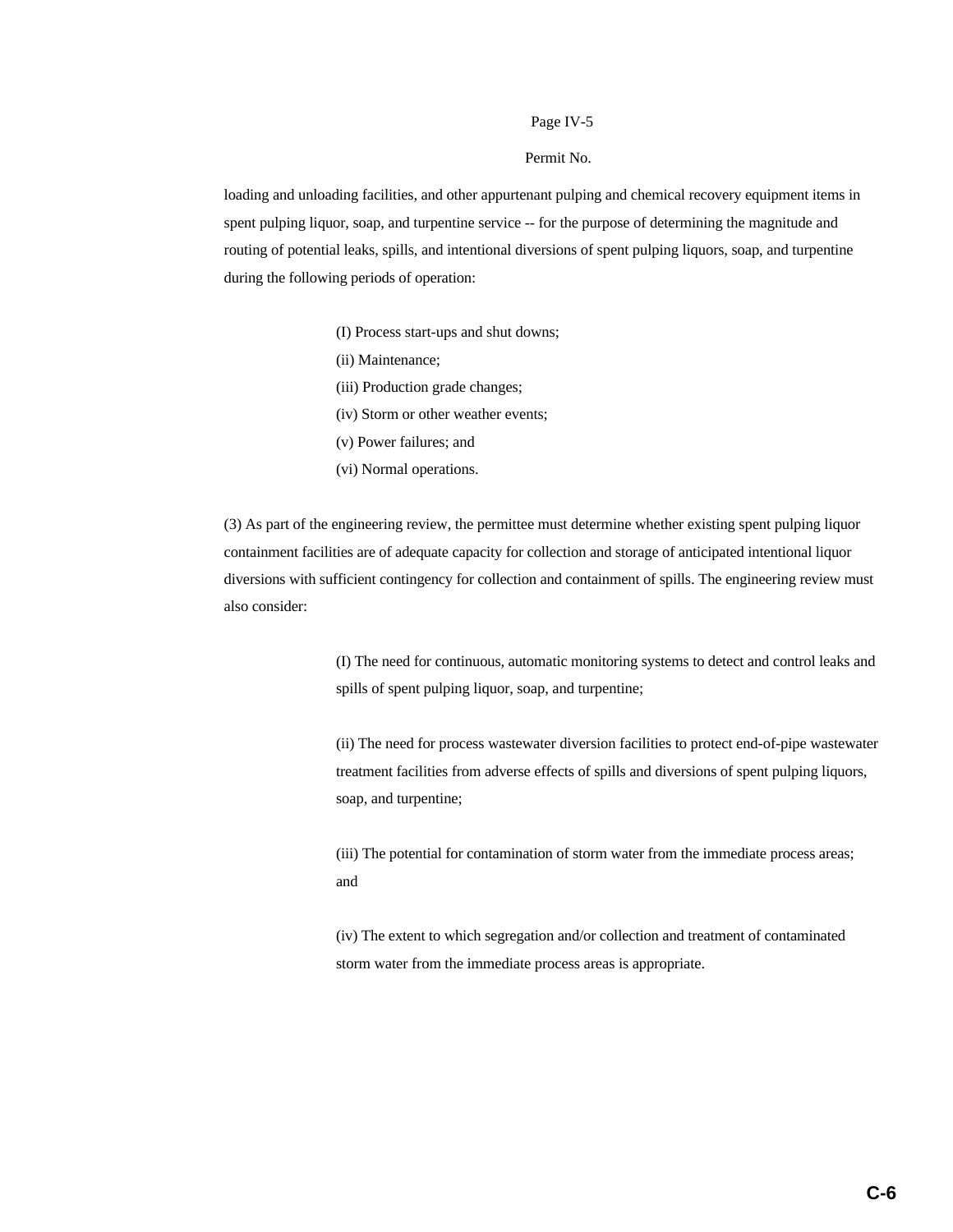Permit No.

#### **D. AMENDMENT OF BMP PLAN**.

 (1) The permittee must amend its BMP Plan whenever there is a change in mill design, construction, operation, or maintenance that materially affects the potential for leaks or spills of spent pulping liquor, turpentine, or soap from the immediate process areas.

(2) The permittee must complete a review and evaluation of the BMP Plan five years after the first BMP Plan is prepared and, except as provided in paragraph **D**.(1) (above), once every five years thereafter. As a result of this review and evaluation, the permittee must amend the BMP Plan within three months of the review if the mill determines that any new or modified management practices and engineered controls are necessary to reduce significantly the likelihood of spent pulping liquor, soap, and turpentine leaks, spills, or intentional diversions from the immediate process areas, including a schedule for implementation of such practices and controls.

#### **E. REVIEW AND CERTIFICATION OF BMP PLAN**.

 The BMP Plan, and any amendments, must be reviewed by the senior technical manager at the mill and approved and signed by the mill manager. Any person signing the BMP Plan or its amendments must certify to **[Name of the Permitting Authority]** under penalty of law that the BMP Plan (or its amendments) has been prepared in accordance with good engineering practices and in accordance with this regulation. The mill is not required to obtain approval from the **[Name of the Permitting Authority]** of the BMP Plan or any amendments. **[Note: Permitting authorities have discretion to review/approve BMP Plan if they choose.]**

#### **F. RECORD KEEPING REQUIREMENTS**

.

 (1) The permittee must maintain on its premises a complete copy of the current BMP Plan and the records specified in paragraph **F**.(2) (below) and must make such BMP Plan and records available to **[Name of the Permitting Authority]** or his or her designee for review upon request.

(2) The mill must maintain the following records for three years from the date they are created:

 (I) Records tracking the repairs performed in accordance with the repair program described in paragraph **B**.(2);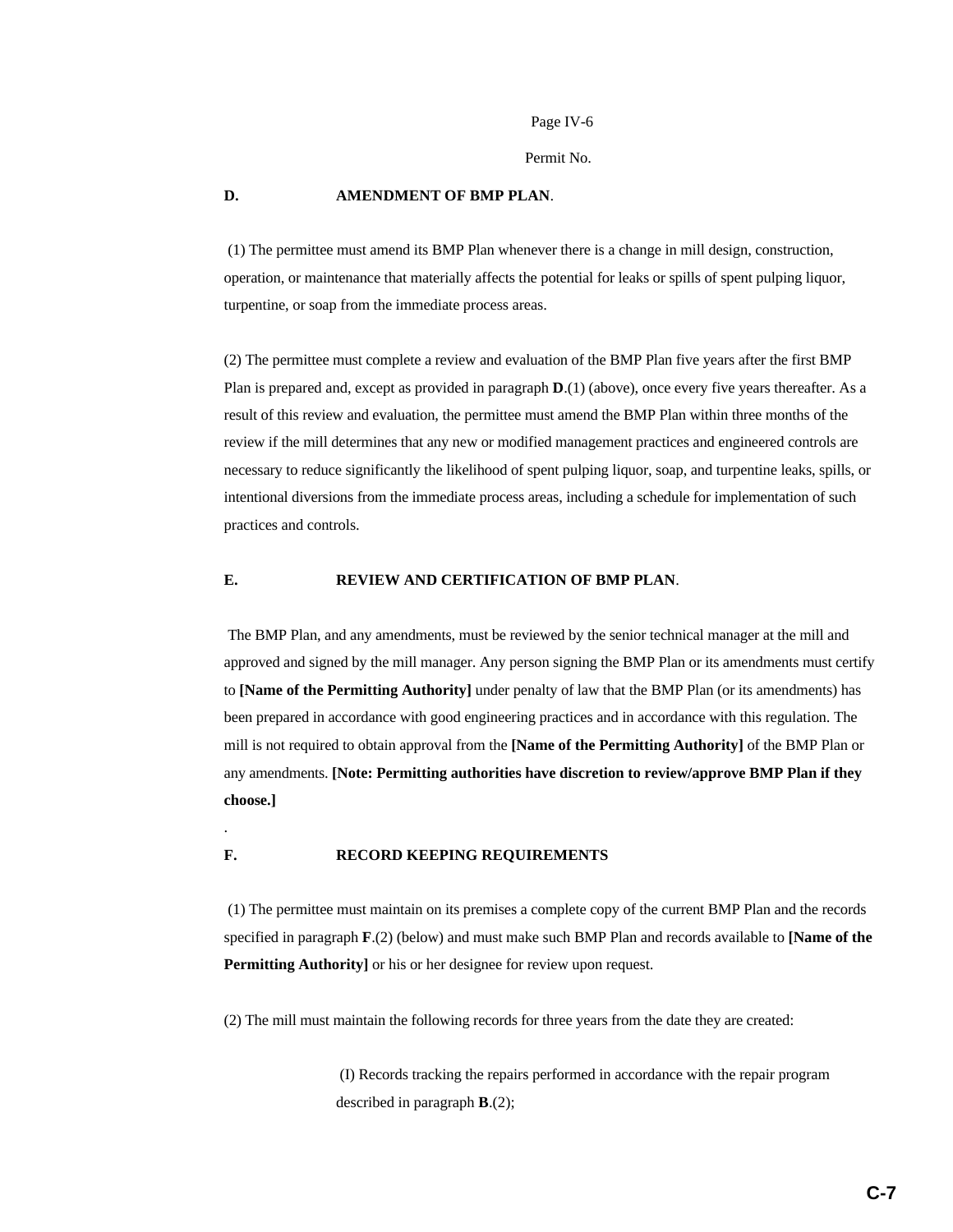Permit No.

(ii) Records of initial and refresher training conducted in accordance with paragraph **B**.(4);

(iii) Reports prepared in accordance with paragraph **B**.(5) of this section; and

(iv) Records of monitoring required by paragraphs **B.**(10) and **H**.

## **G. ESTABLISHMENT OF WASTEWATER TREATMENT SYSTEM INFLUENT ACTION LEVELS**.

 (1) The permittee must conduct a monitoring program, described in paragraph **G**.(2), for the purpose of defining wastewater treatment system influent characteristics (or action levels), described in paragraph **G**.(3), that will trigger requirements to initiate investigations on BMP effectiveness and to take corrective action.

(2) The permittee must employ the following procedures in order to develop the required action levels:

(I) Monitoring parameters. The permittee must collect 24-hour composite samples and analyze the samples for a measure of organic content (e.g., Chemical Oxygen Demand (COD) or Total Organic Carbon (TOC)). Alternatively, the permittee may use a measure related to spent pulping liquor losses measured continuously and averaged over 24 hours (e.g., specific conductivity or color). **[Note: Permitting authorities may specify monitoring parameter, if they choose.]**

(ii) Monitoring locations. For direct dischargers, monitoring must be conducted at the point influent enters the wastewater treatment system. For indirect dischargers monitoring must be conducted at the point of discharge to the POTW. For the purposes of this requirement, the permittee may select alternate monitoring point(s) in order to isolate possible sources of spent pulping liquor, soap, or turpentine from other possible sources of organic wastewaters that are tributary to the wastewater treatment facilities (e.g., bleach plants, paper machines and secondary fiber operations).

(3) By the date prescribed in paragraph **I**.(1)(iii) the permittee must complete an initial six-month monitoring program using the procedures specified in paragraph **G**.(2) and must establish initial action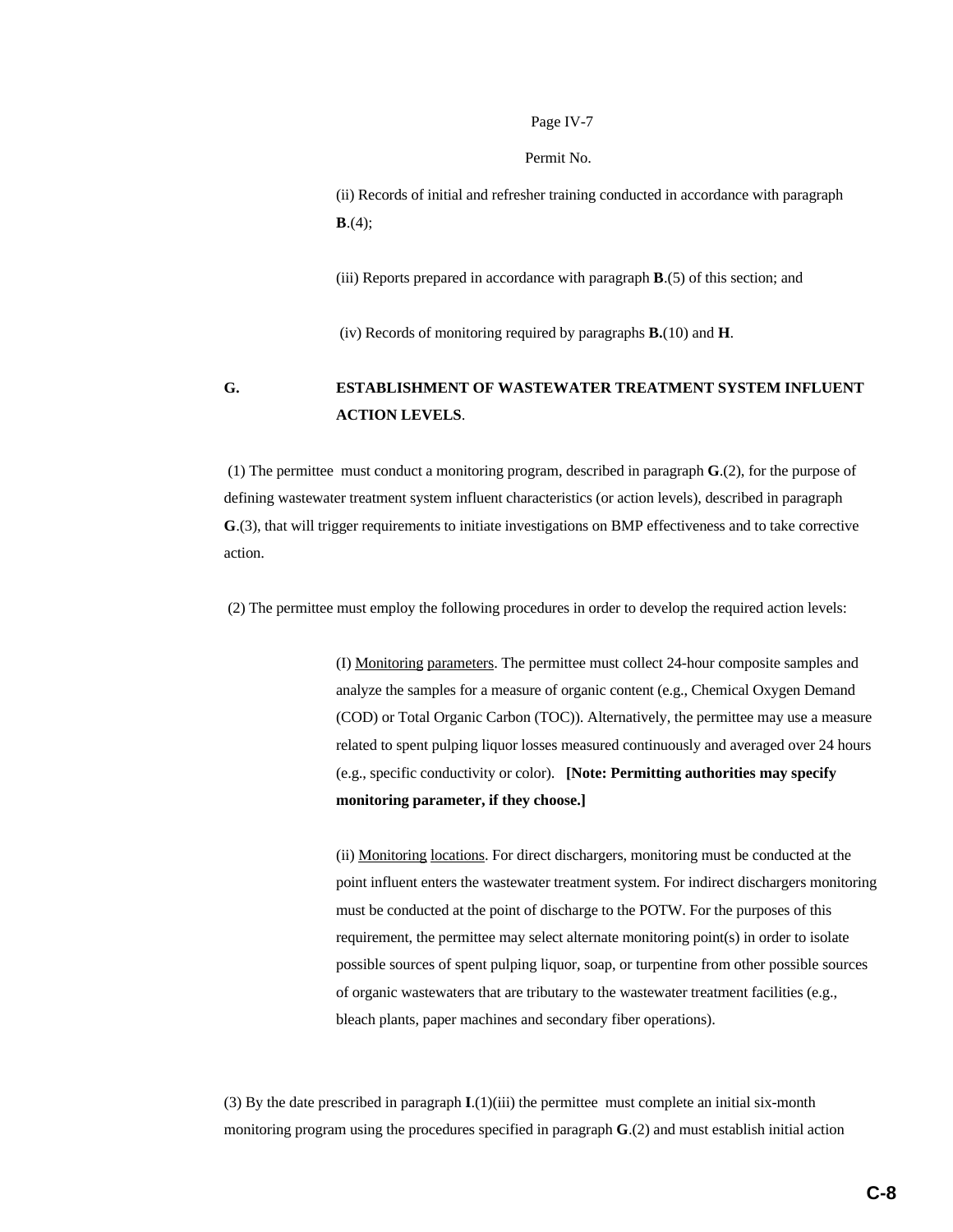#### Permit No.

levels based on the results of that program. A wastewater treatment influent action level is a statistically determined pollutant loading determined by a statistical analysis of six months of daily measurements. The action levels must consist of a lower action level, which if exceeded will trigger the investigation requirements described in paragraph **H,** and an upper action level, which if exceeded will trigger the corrective action requirements described in paragraph **H.**

(4) By the date prescribed in paragraph **I.**(1)(vi), the permittee must complete a second six-month monitoring program using the procedures specified in paragraph **G**.(2) of this section and must establish revised action levels based on the results of that program. The initial action levels shall remain in effect until replaced by revised action levels.

(5) Action levels developed under this paragraph must be revised using six months of monitoring data after any change in mill design, construction, operation, or maintenance that materially affects the potential for leaks or spills of spent pulping liquor, soap, or turpentine from the immediate process areas.

*[Note: By the date prescribed in paragraph I.(2) of this section, each new source must complete a sixmonth monitoring program using the procedures specified in paragraph G.(2) and must develop a lower action level and an upper action level based on the results of that program.]*

#### **H. MONITORING, CORRECTIVE ACTION, AND REPORTING REQUIREMENTS**.

 (1) The permittee must conduct daily monitoring of the influent to the wastewater treatment system in accordance with the procedures described in paragraph **G**.(2) for the purpose of detecting leaks and spills, tracking the effectiveness of the BMPs, and detecting trends in spent pulping liquor losses.

(2) Whenever monitoring results exceed the lower action level for the period of time specified in the BMP Plan, the permittee must conduct an investigation to determine the cause of such exceedance. Whenever monitoring results exceed the upper action level for the period of time specified in the BMP Plan, the permittee must complete corrective action to bring the wastewater treatment system influent mass loading below the lower action level as soon as practicable.

.

(3) Although exceedances of the action levels will not constitute violations of **[make specific for mill being permitted]**, failure to take the actions required by paragraph **H**.(2) as soon as practicable will be a violation.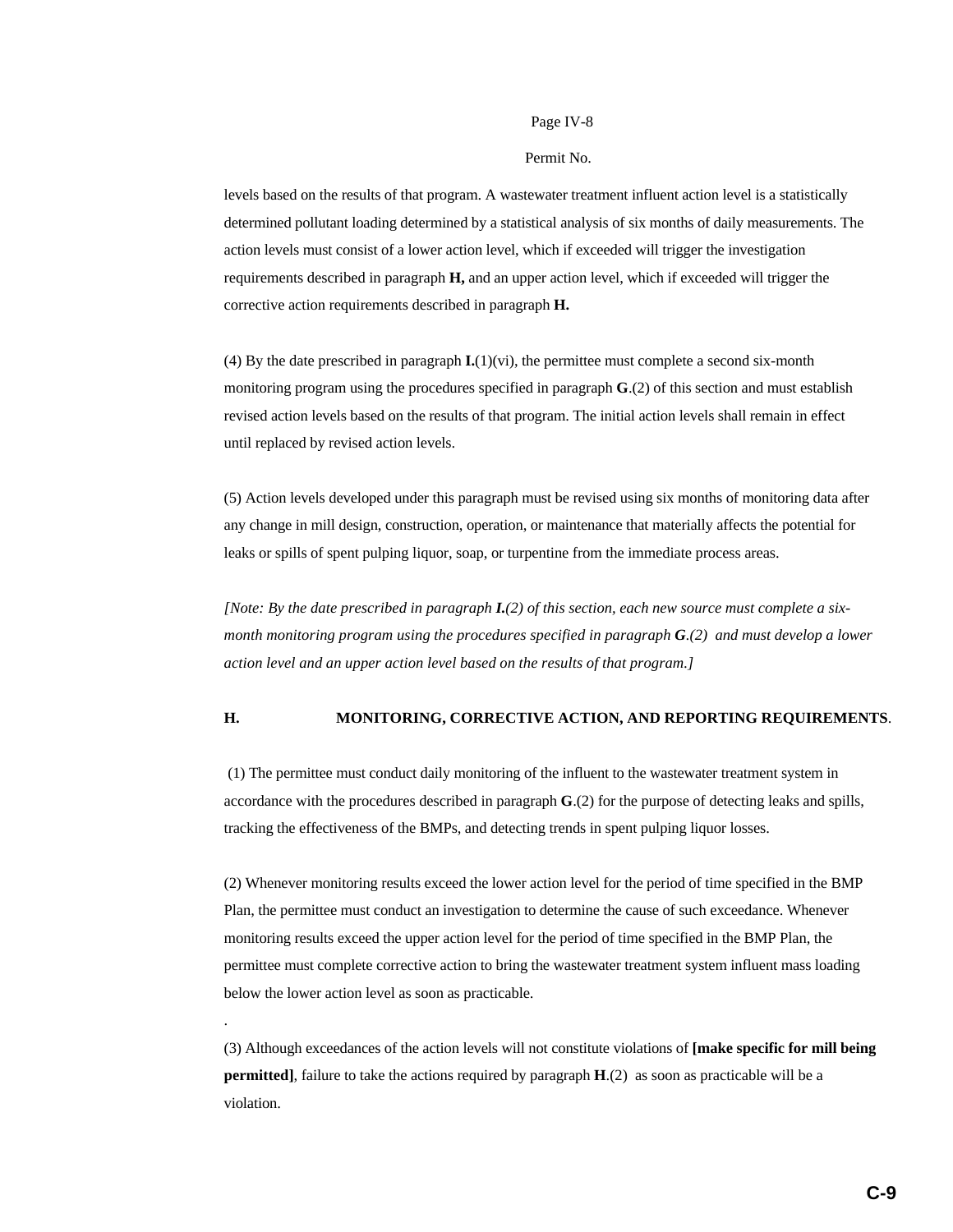#### Permit No.

 (4) The permittee must report to **[Name of the Permitting Authority]** the results of the daily monitoring conducted pursuant to paragraph **H**.(1). Such reports must include a summary of the monitoring results, the number and dates of exceedances of the applicable action levels, and brief descriptions of any corrective actions taken to respond to such exceedances. Submission of such reports shall be at **[specify desired frequency but in no case less than once per year]**.

#### **I. COMPLIANCE DEADLINES**.

(1) The permittee is subject to this section to meet the following deadlines:

(I) Prepare BMP Plans and certify to the permitting or pretreatment authority that the BMP Plan has been prepared in accordance with this regulation not later than April 15, 1999;

(ii) Implement all BMPs specified in paragraph **B** that do not require the construction of containment or diversion structures or the installation of monitoring and alarm systems not later than April 15, 1999.

(iii) Establish initial action levels required by paragraph **G**.(3) not later than April 15, 1999.

(iv) Commence operation of any new or upgraded continuous, automatic monitoring systems that the mill determines to be necessary under paragraph **B.**(3) (other than those associated with construction of containment or diversion structures) not later than April 15, 2000.

(v) Complete construction and commence operation of any spent pulping liquor, collection, containment, diversion, or other facilities, including any associated continuous monitoring systems, necessary to fully implement BMPs specified in paragraph **B** not later than April 15, 2001.

(vi) Establish revised action levels required by paragraph **G**.(4) of this section as soon as possible after fully implementing the BMPs specified in paragraph **B**, but not later than January 15, 2002.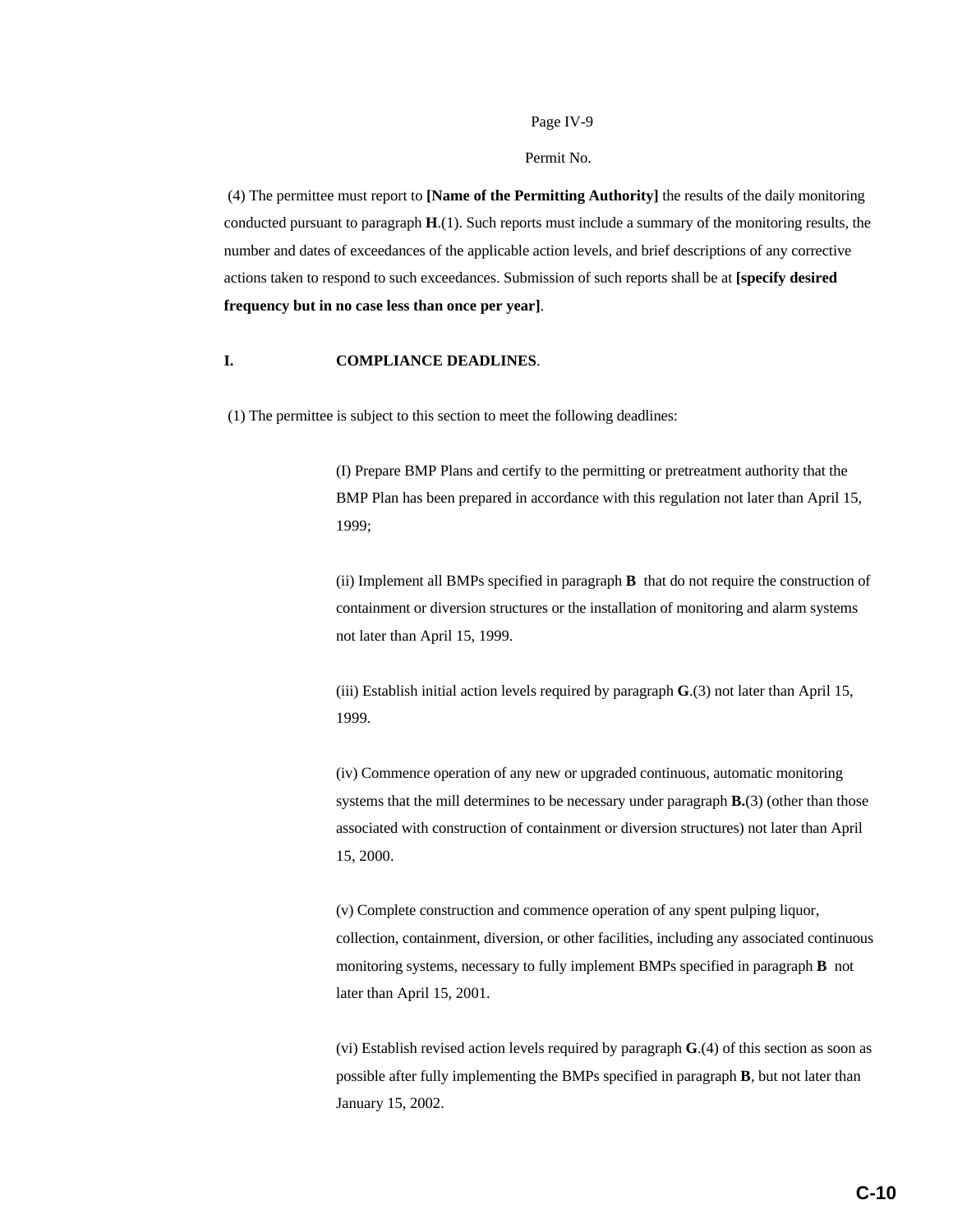#### Permit No.

*Note: new sources must meet the deadlines set forth below:*

*(2) New Sources. Upon commencing discharge, new sources must implement all of the BMPs specified in paragraph B, prepare the BMP Plan required by paragraph C, and certify to the permitting or pretreatment authority that the BMP Plan has been prepared in accordance with this regulation as required by paragraph E., except that the action levels required by paragraph G.(5) must be established not later than 12 months after commencement of discharge, based on six months of monitoring data obtained prior to that date in accordance with the procedures specified in paragraph G.(2).*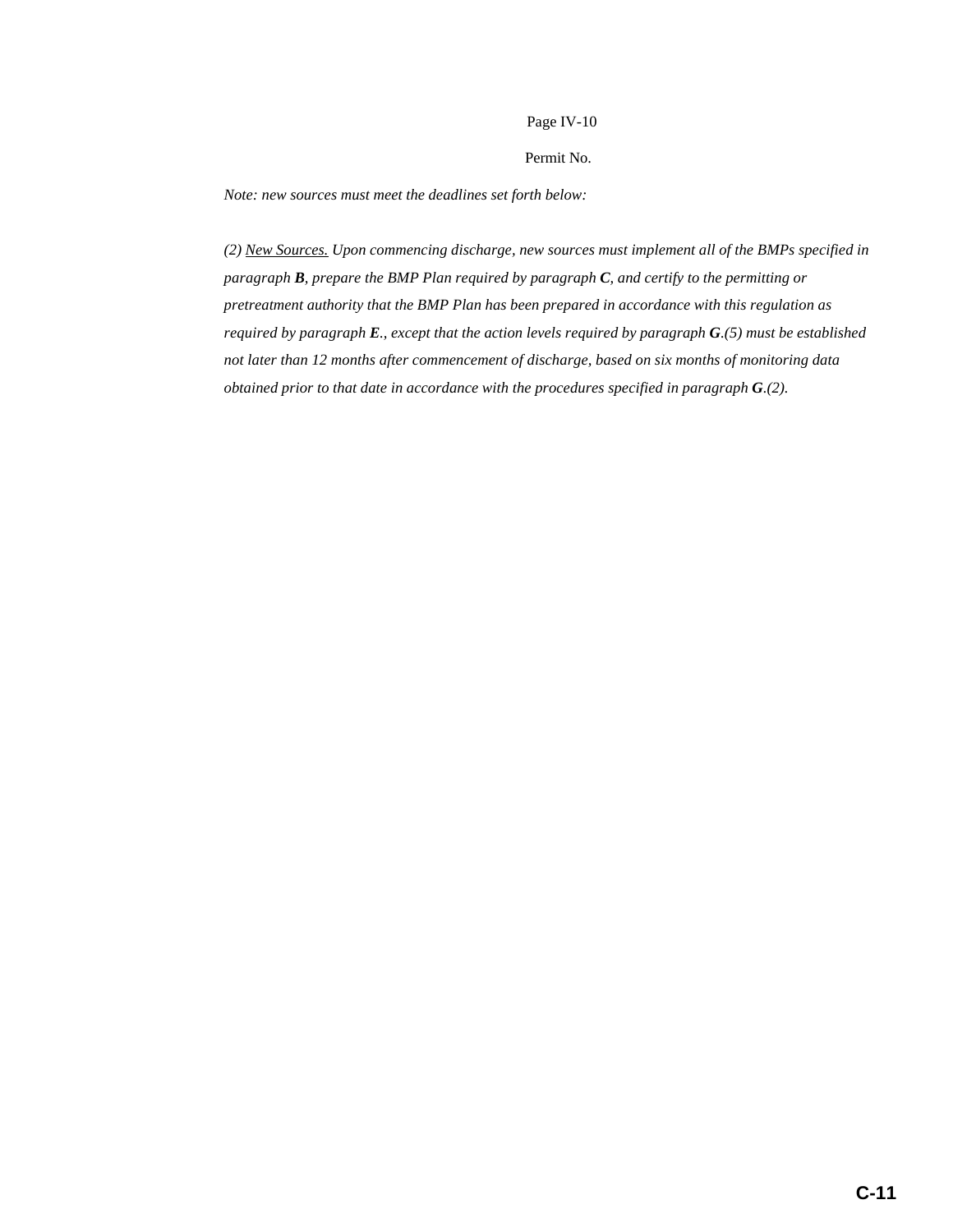## **Appendix D Glossary**

**Adsorbable organic halides (AOX)** - A bulk parameter that measures the total mass of chlorinated organic matter in water and wastewater.

**Average monthly discharge limitation** - The highest allowable average of "daily discharges" over a calendar month, calculated as the sum of all "daily discharges" measured during the calendar month divided by the number of "daily discharges" measured during the month.

**Biocide** - Toxic material for microbiological control.

**Black liquor** - Spent pulping liquor from the digester prior to its incineration in the recovery furnace of a sulfate (kraft) recovery process. It contains dissolved organic wood substances and residual active alkali compounds from the pulping process.

**Bleach plant** - All process equipment used for bleaching beginning with the first application of bleaching agents (e.g., chlorine, chlorine dioxide, ozone, sodium or calcium hypochlorite, or peroxide), each subsequent extraction stage, and each subsequent stage where bleaching agents are applied to the pulp. For mills in Subpart E producing specialty grades of pulp, the bleach plant includes process equipment used for the hydrolysis or extraction stages prior to the first application of bleaching agents. Process equipment used for oxygen delignification prior to the application of bleaching agents is not part of the bleach plant.

**Bleach plant effluent** - The total discharge of process wastewaters from the bleach plant from each physical bleach line operated at the mill, comprising separate acid and alkaline filtrates or the combination thereof.

**Bleach sequence** - Sequence in which chemicals are used to bleach pulp.

**Bleached pulp** - Pulp that has been purified or whitened by chemical treatment to alter or remove coloring matter and has taken on a higher brightness characteristic.

**Bleaching** - The process of further delignifying and whitening pulp by chemically treating it to alter the coloring matter and to impart a higher brightness.

**Bleaching chemicals** - A variety of chemicals used in the bleaching of pulp such as chlorine (Cl<sub>2</sub>), sodium hypochlorite (NaOCl), calcium hypochlorite (Ca(OCl)<sub>2</sub>), chlorine dioxide (ClO<sub>2</sub>), peroxide (H<sub>2</sub>O<sub>2</sub>), oxygen  $(O_2)$ , ozone  $(O_3)$ , and others. Also referred to as bleaching chemical.

**Bleaching stage** - One of the unit process operations in which a bleaching chemical or combination of chemicals is added in the sequence of a continuous system of bleaching pulp.

**Boiler** - Any enclosed combustion device that extracts useful energy in the form of steam and is not an incinerator.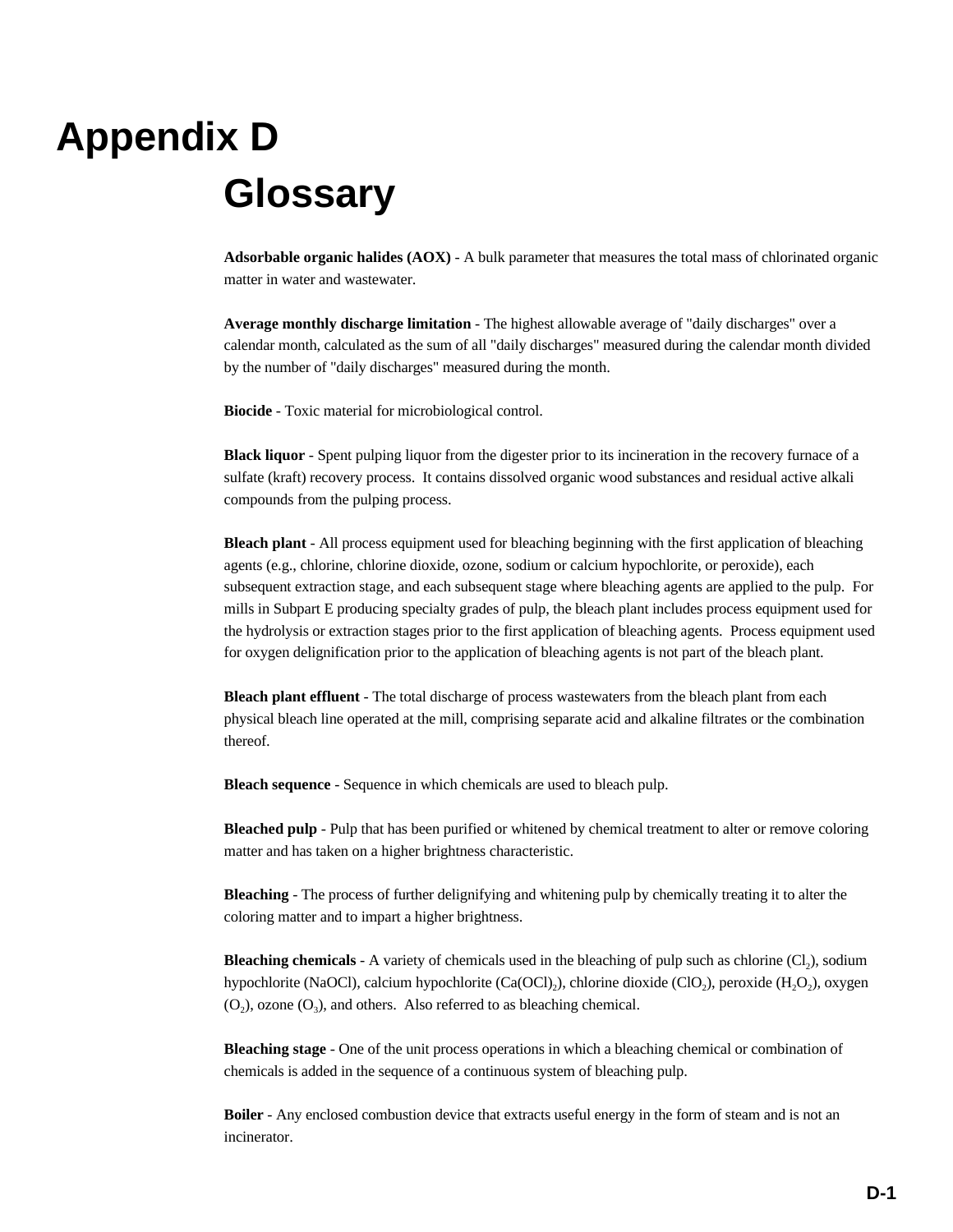**Brightness** - As commonly used in the paper industry, the reflectivity of a sheet of pulp, paper, or paperboard for specified light measured under standardized conditions, relative to a magnesium oxide standard.

**Brown stock** - Pulp, usually kraft sulfite or groundwood, not yet bleached or treated other than in the pulping process.

**Chemical oxygen demand (COD)** - A bulk parameter that measures the oxygen-consuming capacity of organic and inorganic matter present in water or wastewater. It is expressed as the amount of oxygen consumed from a chemical oxidant in a specific test.

**Continuous digester** - A wood-cooking vessel in which chips are reduced to their fiber components using suitable chemicals under controlled temperature and pressure in a continuous operation.

**Continuous discharge** - Discharge that occurs without interruption throughout the operating hours of the facility.

**Conventional pollutants** - The pollutants identified in sec. 304(a)(4) of the CWA and the regulations thereunder (biochemical oxygen demand (BOD<sub>5</sub>), total suspended solids (TSS), oil and grease, fecal coliform, and pH).

**Daily discharge** - The discharge of a pollutant measured during any calendar day or any 24-hour period that reasonably represents a calendar day. For pollutants with limitations expressed as mass, the daily discharge is calculated as the total mass of the pollutant discharged over the day. For pollutants with limitations expressed in other units of measurement, the daily discharge is calculated as the average measurement of the pollutant over the day.

**Defoamer** - Surface-active agent that inhibits the formation of foam or acts on foam or entrapped air to cause the bubbles to break and allow air to escape.

**Deinked Pulp** - Fiber reclaimed from wastepaper by removing ink, coloring materials, and fillers.

**Delignification** - The process of degrading and dissolving away lignin and/or hemicellulose.

**Digester** - A pressure vessel used to chemically treat chips and other cellulosic fibrous materials such as straw, bagasse, rags, etc., under elevated temperature and pressure in order to separate fibers from each other.

**Direct discharger** - A facility that discharges or may discharge treated or untreated process wastewaters, non-contact cooling waters, or non-process wastewaters (including stormwater runoff) into waters of the United States.

**Effluent limitation** - Any restriction, including schedules of compliance, established by a State or the Administrator on quantities, rates, and concentrations of chemical, physical, biological, and other constituents which are discharged from point sources into navigable waters, the waters of the contiguous zone, or the ocean.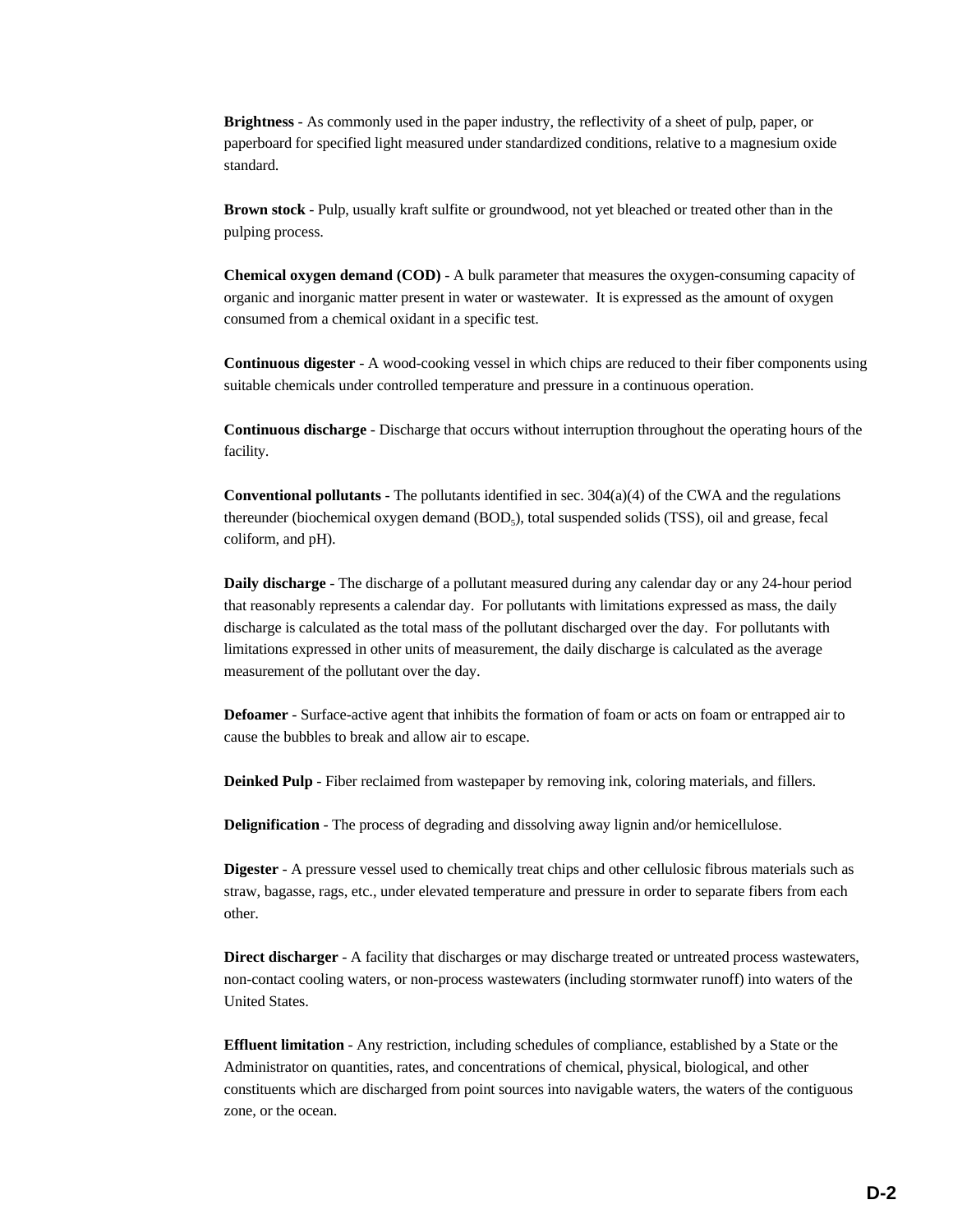**Elemental chlorine-free (ECF)** - Any process for bleaching pulps in the absence of elemental chlorine and hypochlorite that uses exclusively chlorine dioxide as the only chlorine-containing bleaching agent.

**Emission** - Passage of air pollutants into the atmosphere via a gas stream or other means.

**Emission point** - Any location within a source from which air pollutants are emitted, including an individual process vent, opening within a wastewater collection and treatment system, or an open piece of process equipment.

**End of the pipe** - The point at which final mill effluent is discharged to waters of the United States or introduced to a POTW.

**Existing effluent quality (EEQ)** - The level at which the pollutants identified in Section 403.24(a)(1) are present in the effluent of a mill "enrolled" in the Voluntary Advanced Technology Incentives Program.

**Extended delignification** - A process that enables a mill to lower the Kappa number of the pulp entering the bleach plant further than is possible with traditional pulping technology. Extended delignification can be in the form of extended cooking or oxygen delignification.

**Furnish** - Raw materials (hardwood or softwood) used to manufacture market pulp, paper, or paperboard.

**Fiber line** - A series of operations employed to convert wood or other fibrous raw material into pulp. If the final product is bleached pulp, the fiber line encompasses pulping, de-knotting, brownstock washing, pulp screening, centrifugal cleaning, and multiple bleaching and washing stages.

**Final effluent** - Pulp or paper mill wastewater discharges to receiving waters including streams, lakes, and other waters of the U.S.

**Fine papers** - High-quality writing, printing, and cover-type papers having excellent pen and ink writing surface characteristics.

**Green liquor** - A solution made by dissolving the sodium and sulfur-containing smelt from the kraft recovery process prior to causticizing.

**Hardwood** - Pulpwood from broad-leaved dicotyledonous deciduous trees, such as birch, aspen, oak, etc.

**Hypochlorite** - Reducing-type of bleaching chemical, usually in the form of calcium hypochlorite  $(Ca(OCl<sub>2</sub>)$  or sodium hypochlorite (NaOCl), used in the bleaching of chemical pulps.

**Indirect discharger** - A facility that discharges or may discharge wastewaters into a publicly owned treatment works or a treatment works not owned by the discharging facility.

**Influent** - Mill wastes, water, and other liquids, which can be raw or partially treated, flowing into a treatment plant, reservoir, basin, or holding pond.

**Integrated mill** - A mill that produces pulp and may use none, some, or all of that pulp (often in combination with purchased pulp) to produce paper or paperboard products.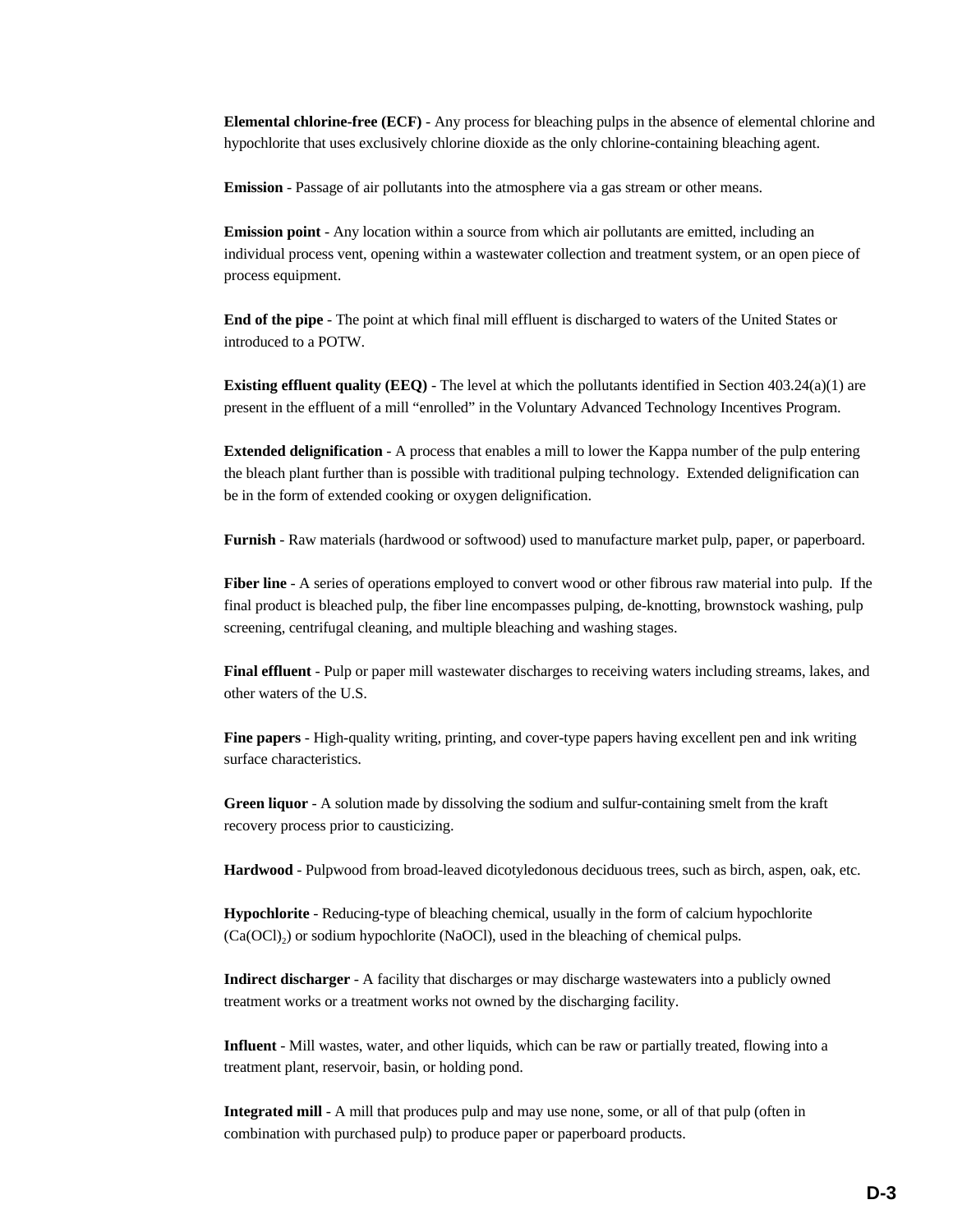**Kappa number** -A value obtained by a laboratory test procedure (TAPPI method T-236) for indirectly indicating the lignin content, usually with pulp yields of 70 percent or less.

**Kraft process** - Sulfate chemical pulping process.

**Lignin** - A brown-colored organic substance which acts as an interfiber bond in woody materials. It is chemically separated from cellulose during the chemical cooking process to form pulp, and is removed along with other organic materials in the spent cooking liquor during subsequent washing and bleaching stages.

**Market pulp** - Bleached or unbleached pulp in the form of bales or sheets for transfer or sale off site.

**Maximum daily discharge limitation** - The highest allowable daily discharge of a pollutant measured during a calendar day or any 24-hour period that reasonably represents a calendar day.

**Mechanical pulp** - Pulp produced by reducing pulpwood logs and chips into their fiber components by the use of mechanical energy (at CMP or CTMP mills, also with the use of chemicals or heat), via grinding stones or refiners.

**Metric ton** - One thousand  $(10^3)$  kilograms (abbreviated as kkg), or one megagram. A metric ton is equal to 2,204.5 pounds.

**Minimum level (ML)** - The level at which the analytical system gives recognizable signals and an acceptable calibration point.

**New source** -(1) Notwithstanding the criteria codified at 40 CFR 122.29(b)(1) and 403.3(k), a source subject to Subpart B or E is a "new source" if it meets the definition of "new source" at 40 CFR 122.2 and (i) It is constructed at a site at which no other source is located; or (ii) It totally replaces the process or production equipment that causes the discharge of pollutants at an existing source, including the total replacement of a fiber line that causes the discharge of pollutants at an existing source, except as provided in paragraph (j)(2) of this section; or (iii) Its processes are substantially independent of an existing source at the same site. In determining whether these processes are substantially independent, the Director shall consider such factors as the extent to which the new facility is integrated with the existing plant; and the extent to which the new facility is engaged in the same general type of activity as the existing source. (2) The following are examples of changes made by mills subject to Subparts B or E that alone do not cause an existing mill to become a "new source": (i) Upgrades of existing pulping operations; (ii) Upgrades or replacement of pulp screening and washing operations; (iii) Installation of extended cooking and/or oxygen delignification systems or other post-digester, pre-bleaching delignification systems; (iv) Bleach plant modifications including changes in methods or amounts of chemical applications, new chemical applications, installation of new bleaching towers to facilitate replacement of sodium or calcium hypochlorite, and installation of new pulp washing system; or (v) Total replacement of process or production equipment that causes the discharge of pollutants at an existing source (including a replacement fiber line), but only if such replacement is performed for the purpose of achieving limitations that have been included in the dischargers' NPDES permit pursuant to 430.24(b).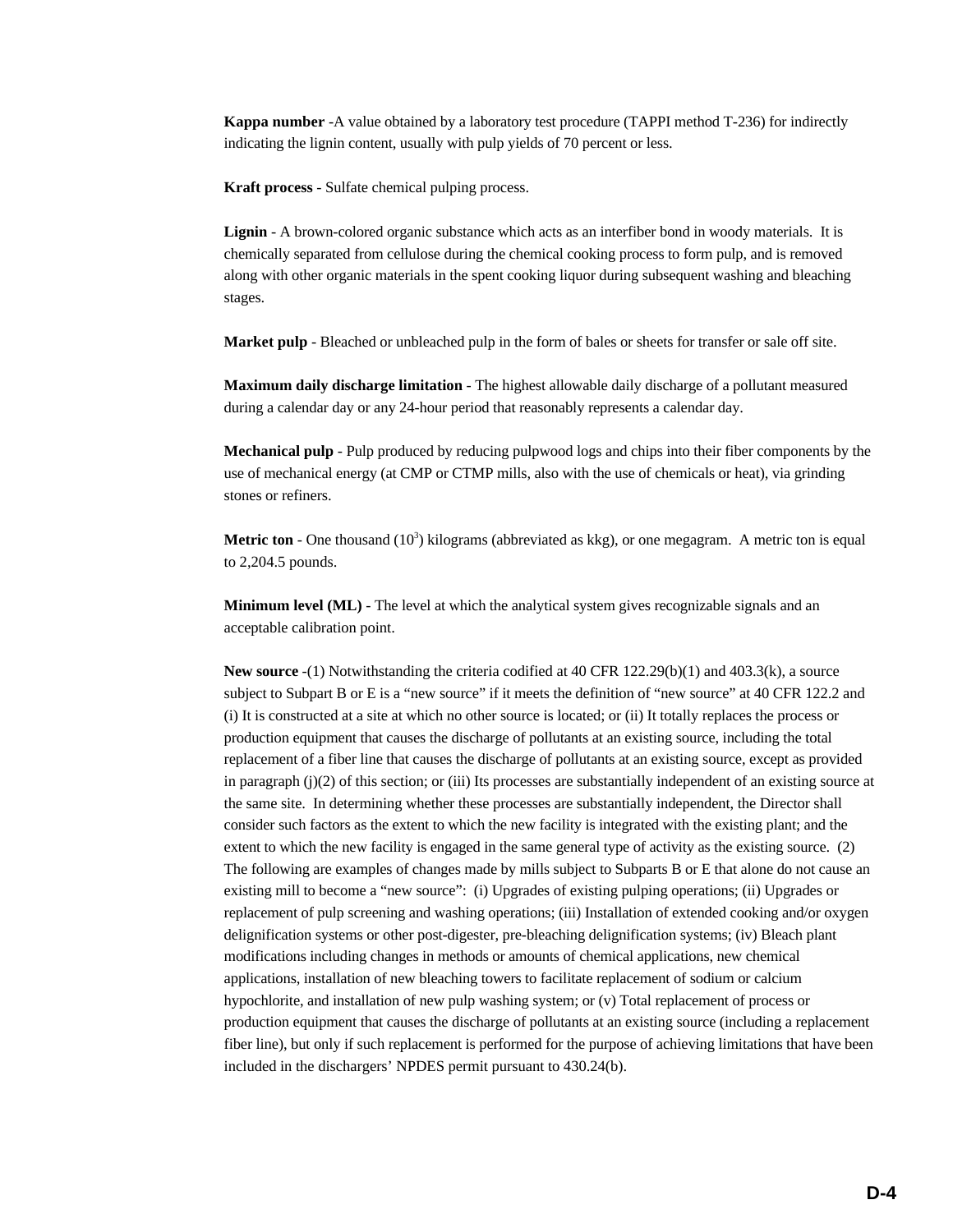**Non-continuous discharge** - Discharge that occurs only during specific periods of time (seasons, or operating shift variations). Does not apply to treatment plant or process upset conditions; periods of no discharge are at least 24 hours in duration.

**Nonconventional pollutants** - Pollutants that are neither conventional pollutants nor priority pollutants (see 40 CFR Section 401.15 and Part 423, Appendix A).

**NPDES** - National Pollutant Discharge Elimination System. The NPDES program is authorized by the Clean Water Act and requires permits for the discharge of pollutants from any point source into waters of the United States.

**Off-machine metric tons (OMMT)** - Mass of final product, including coatings where applicable, at the off-machine moisture content. For market pulp, the off-machine moisture content is defined to be 10 percent moisture. OMMT is the production normalizing parameter for end-of-pipe limitations for  $BOD<sub>5</sub>$ and TSS.

**Oven dry (OD)** - Moisture-free conditions of pulp and paper and other materials used in the pulp and paper industry. It is usually determined by drying a known sample to a constant weight in a completely dry atmosphere at a temperature of  $100^{\circ}$ C to  $105^{\circ}$ C (212<sup> $\circ$ </sup>F to 221<sup> $\circ$ </sup>F). Also called bone dry (BD).

**Outfall** - The mouth of conduit drains and other conduits from which a mill effluent discharges into receiving waters.

**Oxygen delignification** - An extended delignification process used after pulping and brown stock washing and prior to bleaching. In this process, which can be used on both kraft and sulfite pulps, oxygen gas is used in an alkaline environment to delignify pulp. Because oxygen delignification typically precedes the application of chlorine, oxygen delignification wastewaters can be rerouted to the pulping liquor recovery cycle.

**Paper machine** - The primary machine in a paper mill on which slurries containing fibers and other constituents are formed into a sheet by the drainage of water, pressing, drying, winding into rolls, and sometimes coating.

**Peroxide** - A short name for hydrogen peroxide  $(H, O)$  or sodium peroxide  $(Na, O)$ .

**POTW** - Publicly-owned treatment works as defined at 40 CFR 403.3(o).

**Pretreatment standard** - A regulation addressing industrial wastewater effluent quality required for discharge to a POTW.

**Process wastewater** - For Subparts B and E only, process water is any water that, during manufacturing or processing, comes into direct contact with or results from the production or use of any raw material, intermediate product, finished product, byproduct, or waste product. For purposes of Subparts B and E, process wastewater includes boiler blowdown; wastewaters from water treatment and other utility operations; blowdowns from high rate (e.g., greater than 98 percent) recycled non-contact cooling water systems to the extent they are mixed and co-treated with other process wastewaters; wastewater, including leachates, from landfills owned by pulp and paper mills subject to Subparts B or E if the wastewater is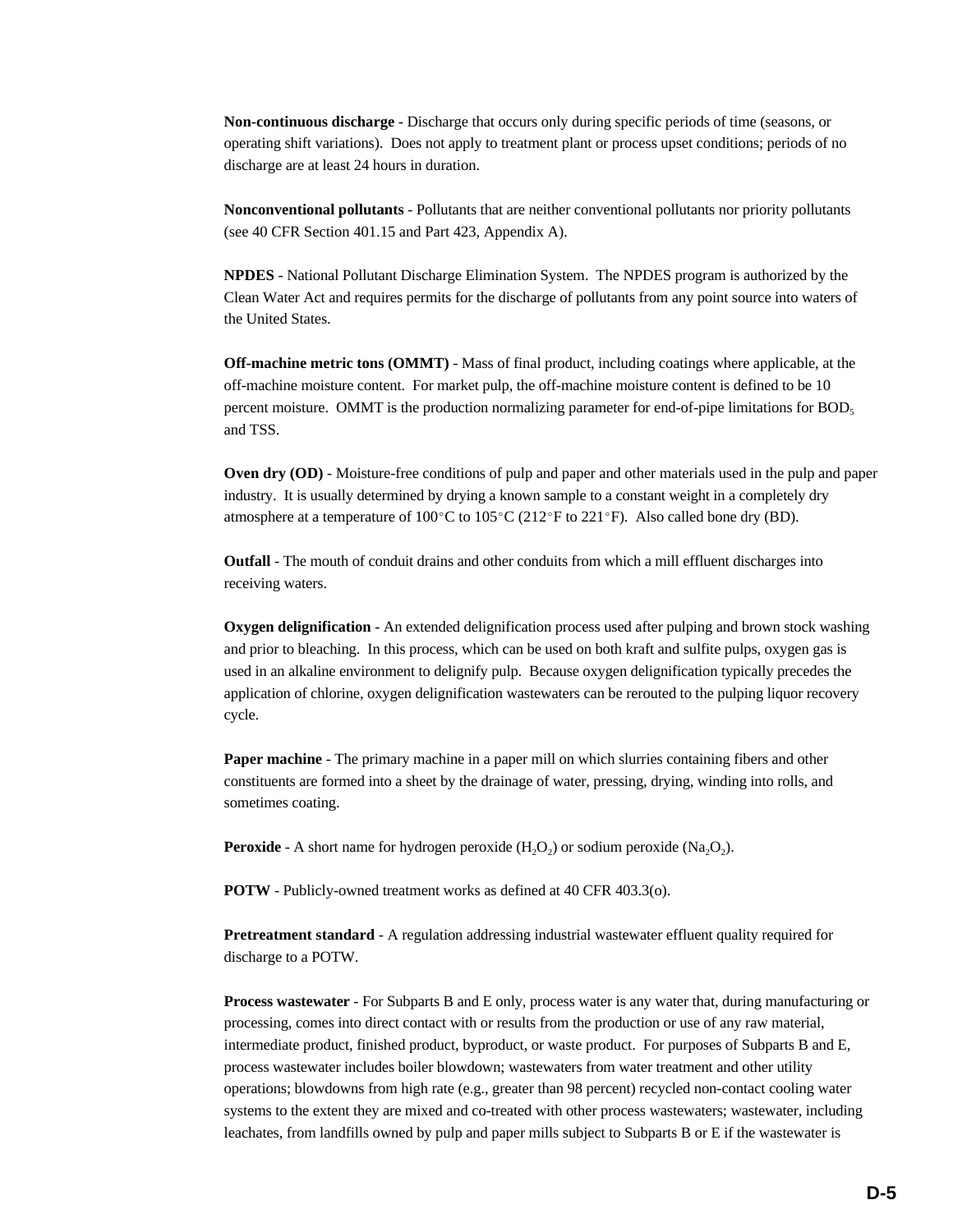commingled with wastewater from the mill's manufacturing or processing facility; and storm waters from the immediate process Areas to the extent they are mixed and co-treated with other process wastewaters. Contaminated groundwaters from on-site or off-site groundwater remediation projects are not process wastewater.

**Process water** - Water used to dilute, wash, or carry raw materials, pulp, and any other materials used in the manufacturing process.

**Production for chloroform and AOX** - The annual unbleached pulp production entering the first stage of the bleach plant divided by the number of operating days during that year. Unbleached pulp production shall be measured in air-dried-metric-tons (10% moisture) of brownstock pulp entering the bleach plant at the stage during which chlorine or chlorine-containing compounds are first applied to the pulp. In the case of bleach plants that use totally chlorine free bleaching processes, unbleached pulp production shall be measured in air-dried-metric tons (10% moisture) of brownstock pulp entering the first stage of the bleach plant from which wastewater is discharged. Production shall be determined for each mill based upon past production practices, present trends, or committed growth.

**Production for conventional pollutants** - The annual off-the-machine production (including off-themachine coating where applicable) divided by the number of operating days during that year. Paper and paperboard production shall be measured at the off-the-machine moisture content, except for Subpart C (as it pertains to pulp and paperboard production at unbleached kraft mills including linerboard or bag paper and other mixed products, and to pulp and paperboard production using the unbleached kraft neutral sulfite semi-chemical (cross recovery process), and Subparts F and J (as they pertain to paperboard production from wastepaper from noncorrugating medium furnish or from corrugating medium furnish) where paper and paperboard production shall be measured in air-dry-tons (10% moisture content). Market pulp shall be measure in air-dry tons (10% moisture). Production shall be determined for each mill based upon past production practices, present trends, or committed growth.

**Pulp** - A fibrous material produced by mechanically or chemically reducing woody plants into their component parts from which pulp, paper, and paperboard sheets are formed after proper slushing and treatment, or used for dissolving purposes (dissolving pulp or chemical cellulose) to make rayon, plastics, and other synthetic products.

**Pulp bleaching** - The process of further delignifying and whitening pulp by chemically treating it to alter the coloring matter and to impart a higher brightness.

**Pulp washer** - A piece of pulp mill equipment designed to separate soluble, undesirable components in a pulp slurry from the acceptable fibers, usually by some type of screening method combined with diffusion and displacement with wash liquors, utilizing vacuum or the natural force of gravity.

**Red liquor** - Sulfite pulping liquor.

**Screen** - A device that removes oversized particles from the pulp slurry after the pulp washer system and prior to the papermaking equipment. Equipment used to remove oversized particles prior to the pulp washer system is considered knotters.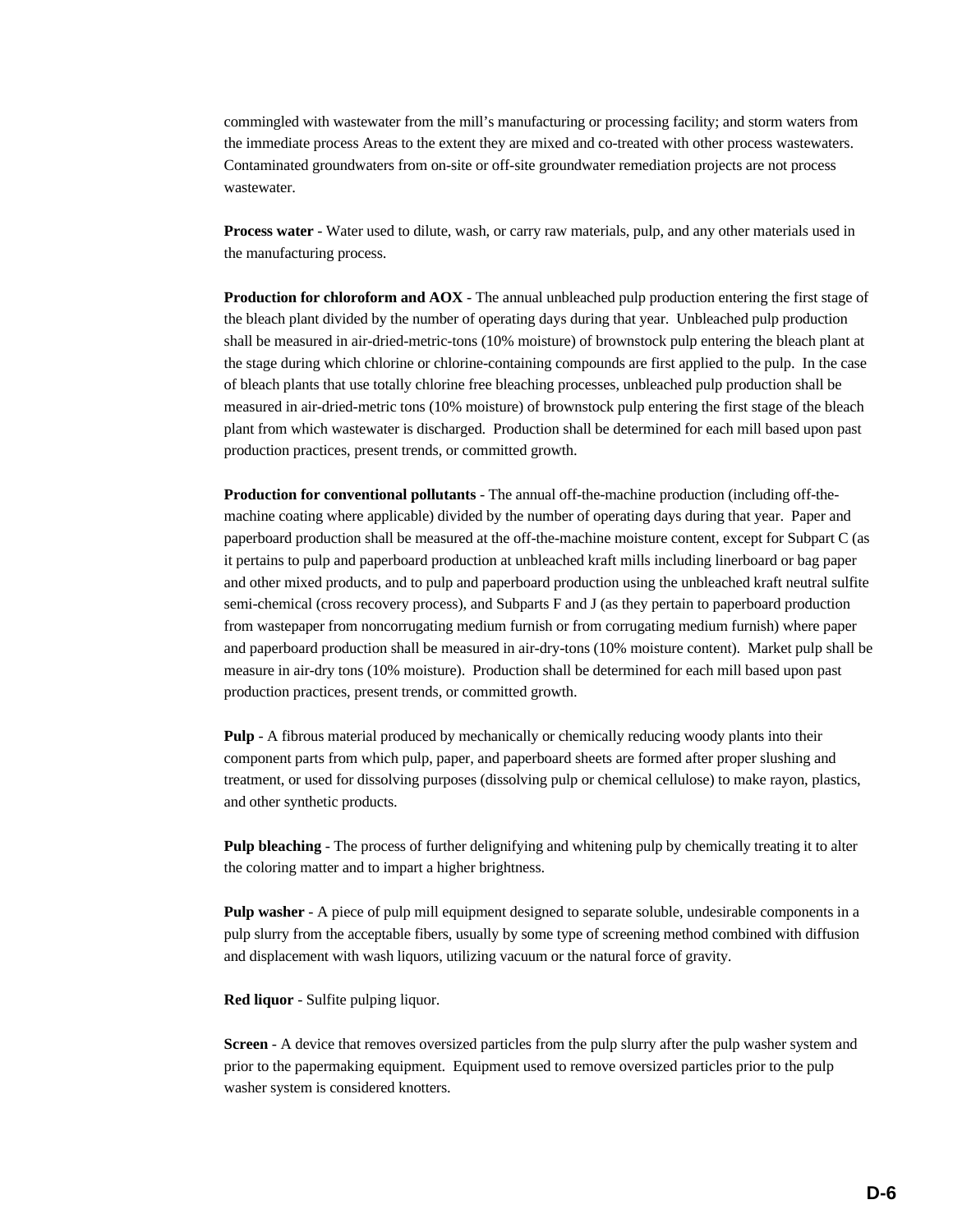**Screen room** - The area in a pulp mill where unwanted particles called rejects or tailing are separated from the accepted fibers with the use of equipment such as knotters, rifflers, refiners, separators, thickeners, and flat or rotary screens. Closed screen room operation, or screen room closure, refers to the elimination of wastewater discharge from knotting and screening operations. It is generally accomplished through reusing the wastewater (screen decker filtrates) as pulp dilution water ahead of the screens, or as wash liquor on a preceding stage of washing.

**Seal tank** - A receiving tank located beneath vacuum-type washers and filters. Wash water drops into it through a pipe and forms a seal to create a vacuum in the sheet-forming cylinder portion of the unit. Sometimes referred to as a seal pit.

**Secondary fiber** - Furnish consisting of recovered material. For the purposes of this preamble, secondary fiber does not include broke but does include recycled paper or paperboard known commonly as "postconsumer" recycled material. The term secondary fiber is used both for the raw material (wastepaper, old corrugated containers, etc.) and the pulp produced from the wastepaper and board.

**Soda process** - A chemical pulping process that consists of the reduction of chips to their individual fiber components by use of cooking liquor made up of caustic soda (NaOH) solution, the recovery and preparation of this liquor, or the treatment of pulp and paper produced from it.

**Sodium hydroxide (NaOH)** - A strong alkali-type chemical used in making up cooking liquor in alkaline pulp mills. It is commonly referred to in the mill as caustic or caustic soda.

**Softwood** - Pulpwood obtained from evergreen, cone-bearing species of trees, such as pine, spruce, hemlock, etc., which are characterized by having needles.

**Spent liquor** - Used cooking liquor in a chemical pulp mill which is separated from the pulp after the cooking process. Spent liquor from kraft pulping is called black liquor. Spent liquor from sulfite pulping is called red liquor.

**Sulfate process** - An alkaline pulp manufacturing process in which the active chemicals of the liquor used in cooking (digesting) wood chips to their component parts in a pressurized vessel (digester) are sodium sulfide (Na<sub>2</sub>S) and sodium hydroxide (NaOH) with sodium sulfate (Na<sub>2</sub>SO<sub>a</sub>) and lime (CaO) being used to replenish these chemicals in recovery operations. Also referred to as the kraft process.

**Sulfate pulp** - Fibrous material used in pulp, paper, and paperboard manufacture, produced by chemically reducing wood chips into their component parts by cooking in a vessel under pressure using an alkaline cooking liquor. This liquor consists of sodium sulfide (Na2S) and sodium hydroxide (NaOH). Also referred to as kraft pulp.

**Sulfite process** - An acid pulp manufacturing process in which chips are reduced to their component parts by cooking (digesting) in a pressurized vessel using a liquor of calcium, sodium, magnesium or ammonia salts of sulfurous acid.

**TCDF** - 2,3,7,8-tetrachlorodibenzo-p-furan.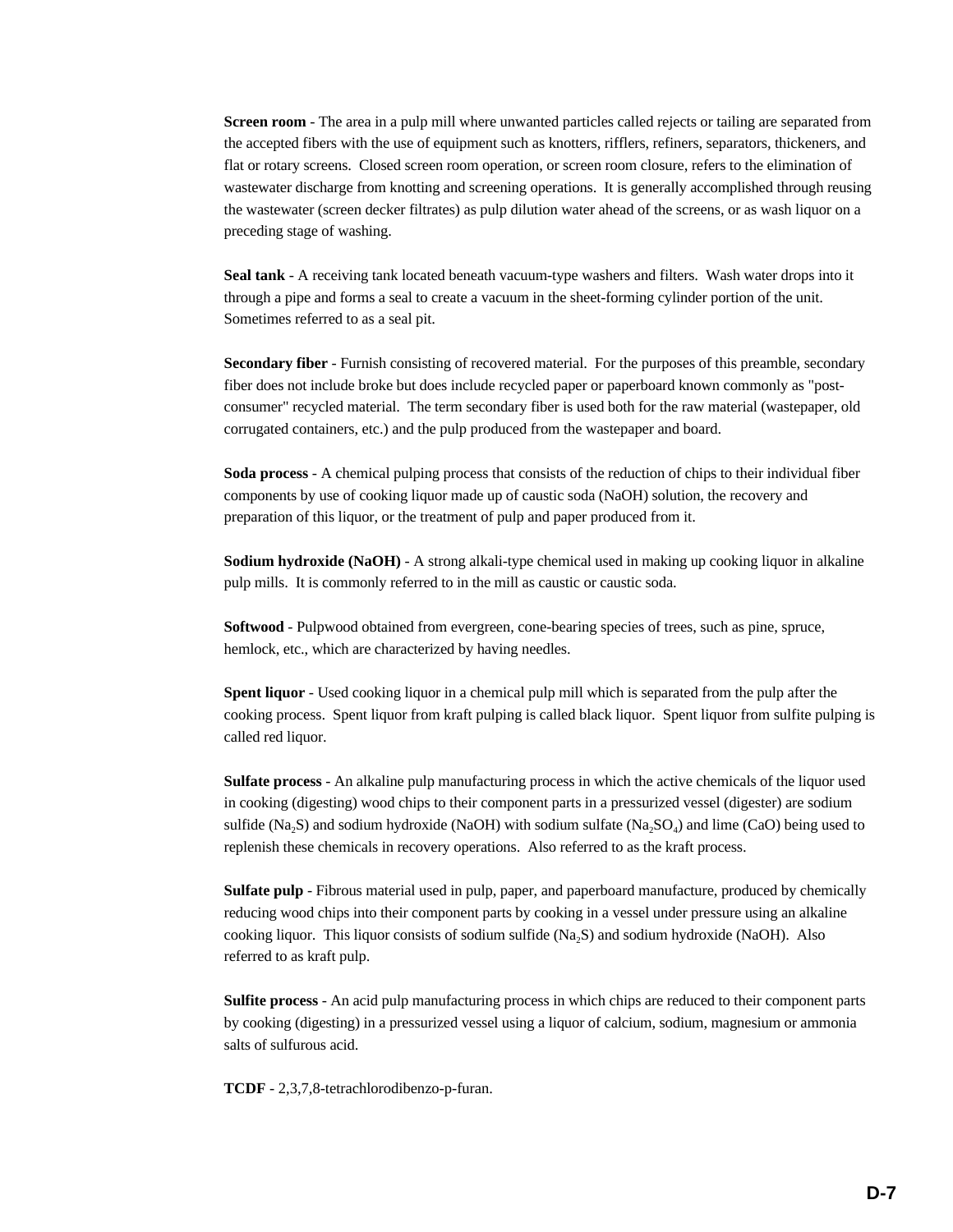**Totally chlorine-free (TCF) bleaching** - Pulp bleaching operations that are performed without the use of chlorine, sodium hypochlorite, calcium hypochlorite, chlorine dioxide, chlorine monoxide, or any other chlorine-containing compound.

**Unbleached pulp** - Pulp that has not been treated in a bleaching process.

**Variability factor** - The daily variability factor is the ratio of the estimated 99th percentile of the distribution of daily values divided by the expected value, or mean, of the distribution of the daily data. The monthly variability factor is the estimated 95th percentile of the monthly averages of the data divided by the expected value of the monthly averages.

**Voluntary Advanced Technology Incentives Program (VATIP)** - The program established under Section 430.24(b) (for existing direct dischargers) and Section 430.25(c) (for new direct dischargers) whereby participating mills agree to accept enforceable effluent limitations and conditions in their NPDES permits that are more stringent than the "baseline BAT limitations or NSPS" that would otherwise apply, in exchange for regulatory- and enforcement-related rewards and incentives.

**Washer** - Pulp mill equipment designed to separate soluble, undesirable components in a pulp slurry from the acceptable fibers. It usually consists of some type of screening method combined with diffusion and displacement with wash liquid, utilizing vacuum, or the natural force of gravity.

**Wastewater** - Water carrying waste materials from a mill. It is a mixture of water, and dissolved and suspended pollutants.

**Waters of the United States** - As defined in 40 CFR §122.2. This definition includes all waters that are currently used, may be used in the future, or were used in the past, in interstate or foreign commerce (including all waters subject to the ebb and flow of the tide) and adjacent wetlands.

**Wet barking** - Wet barking operations include hydraulic barking operations and wet drum barking operations which are those drum barking operations that use substantial quantities of water in either water sprays in the barking drums or in a partial submersion of the drums in a "tub" of water.

**White liquor** - A solution of kraft pulping liquor chemicals. White liquor can be made by re-causticizing green liquor, produced in the kraft recovery cycle, with slaked lime.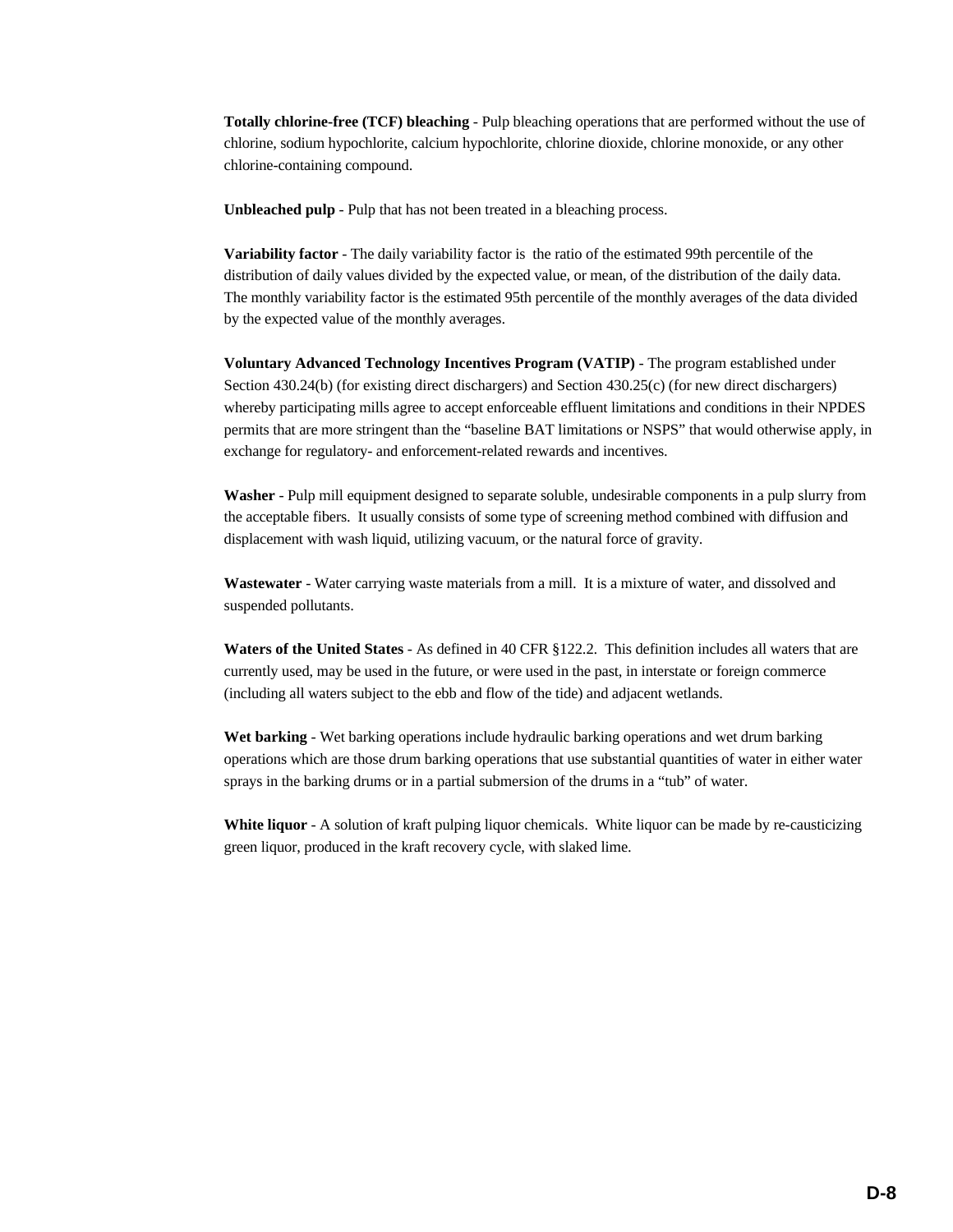## **Appendix E Existing Effluent Quality (EEQ) Calculation Procedures**

For those mills that enroll all or some fiber lines in VATIP, and whose existing effluent quality (EEQ) is of poorer quality than baseline BAT, you must establish Stage 1 permit limits for chlorinated pollutants equivalent to EEQ or the technology-based limits in the mill's last permit, whichever is more stringent for each chlorinated pollutant.

#### **Background**

Although expressed in the regulation in narrative form, EPA intends that you calculate numeric EEQ limitations for each participating mill on a case-by-case basis. You must establish "Stage 1" limitations for TCDD, TCDF, chloroform, AOX, and 12 chlorinated phenolic pollutants that, for each pollutant, are equivalent to the more stringent of either the technology-based limit on that pollutant in the mill's last permit or the mill's current effluent quality with respect to that pollutant. EEQ for AOX must be determined at the end of the pipe based on loadings attributable to that fiber line; for all other pollutants, such as dioxin, EEQ must be determined at the point where the wastewater containing those pollutants leaves the bleach plant. These "Stage 1" BAT limits represent the first step in the VATIP and are enforceable against the participating mill as soon as they are placed in the mill's NPDES permit.

The purpose of the "Stage 1" BAT limits is to ensure that, at a minimum, EEQ is maintained while the mill moves toward achieving the ultimate VATIP performance requirements for the tier selected by the mill. As permits are reissued for Tier II or Tier III mills, updated "Stage 1" limitations must be established to reflect the improving effluent quality of that mill.

**EEQ permit limits should be expressed as mass/day** (not concentrations or mass per unit production). EPA suggests mass/day values rather than concentration-based permit limits or production normalized mass-based permit limits for the following reasons:

1. Many mills enrolling in VATIP will have measurable concentrations of TCDD, TCDF, and chlorinated phenolic pollutants in their bleach plant effluent. When developing ELG&S, EPA established concentration-based limitations for TCDD, TCDF, and the 12 chlorinated phenolic compounds because the model process technologies result in concentrations that are less than or slightly above the ML for the appropriate test method. When mills enroll in VATIP, however,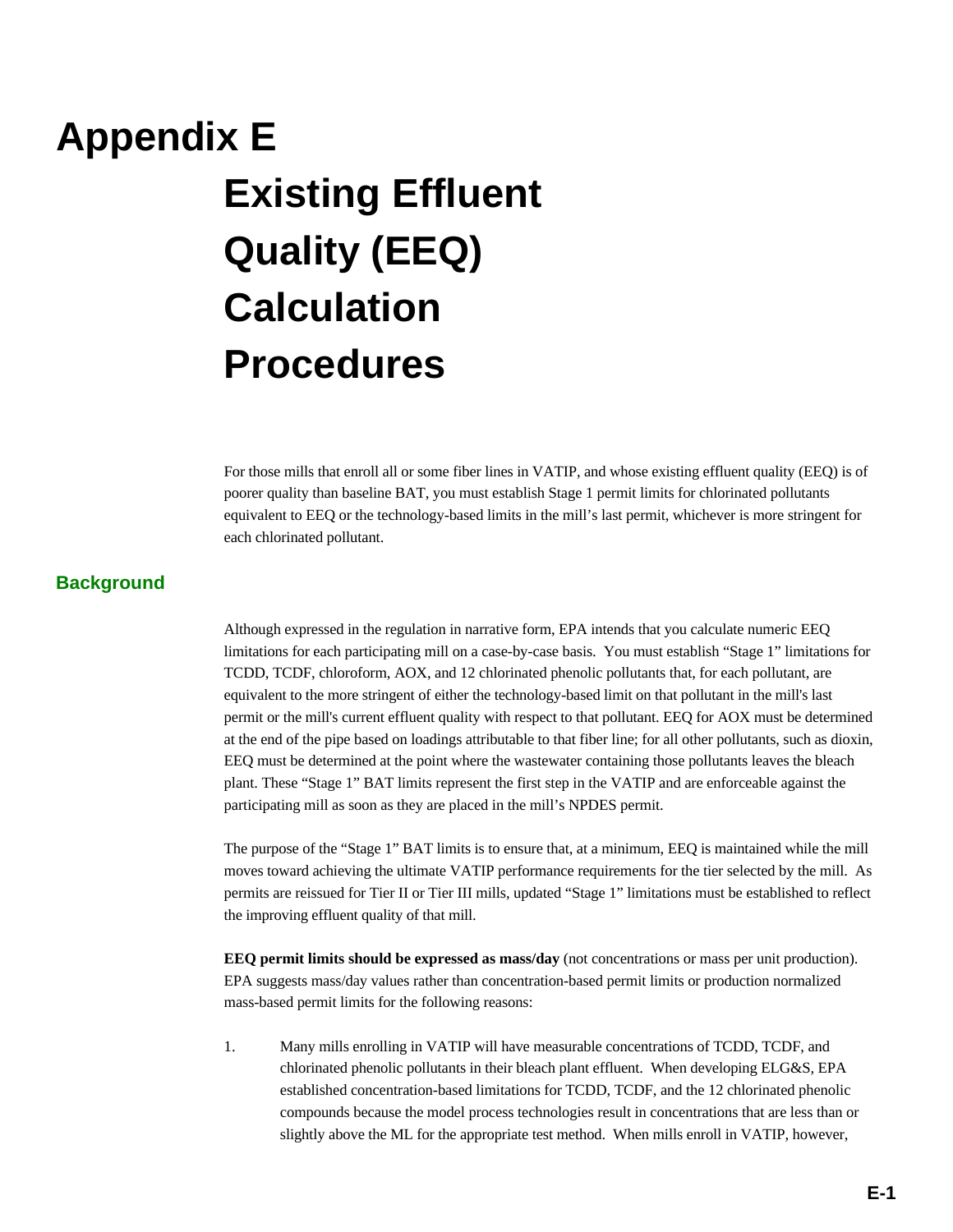they may not initially operate model process technologies and may be discharging measurable concentrations of these pollutants.

In addition, as mills install advanced technologies, they will reduce their wastewater discharges, resulting in increased pollutant concentrations. In this situation, mass limits are more equitable than concentration limits.

2. Mass/day limits are consistent with the way permits are typically established and assume production remains constant. Therefore, if a mills makes significant changes in production, you should reestablish EEQ.

**You should calculate EEQ permit limits by using mill sampling results, estimating a "long-term average" for each pollutant, and multiplying the long-term average (LTA) by a variability factor.**  EPA developed ELG&S using sampling data from mills that use the model process technologies that are the basis of BAT and NSPS. Using these sampling results, EPA calculated an LTA to represent the typical performance of the technology. EPA also developed variability factors from which the daily maximum limitations and 30-day average limitations are calculated. EPA recommends that you follow a similar procedure, using mill-supplied sampling results and EPA's variability factors. Note that although the variability factor for TCDF was used to determine concentration-based ELG&S, EPA believes it is reasonable to apply the variability factor to the mass/day LTA for TCDF. EPA also believes it is reasonable to use the TCDF variability factor for TCDD and the 12 chlorinated phenolic compounds because these pollutants are all generated during the same process.

To calculate permit limits based on EEQ, follow these procedures:

- 1. Collect wastewater samples;
- 2. Review wastewater sampling data;
- 3. Calculate mass/day for each sampling result;
- 4. Calculate LTAs for each pollutant;
- 5. Calculate EEQ permit limits by applying variability factors (VFs); and
- 6. Compare permit limits based on EEQ with existing permit limits.

These steps are discussed in detail below.

### **Step 1 - Collect Wastewater Samples**

You must require mills to perform wastewater sampling for each chlorinated pollutant. Make sure mills measure wastewater flows for each sample collected. Table E-1 presents the total number of samples EPA recommends collecting for each chlorinated pollutant. The mill should collect samples to be analyzed for AOX from its permitted discharge point, and collect samples for the other chlorinated pollutants from each bleach plant they are enrolling in VATIP. You should recommend that mills use the sampling procedures outlined in Section 8.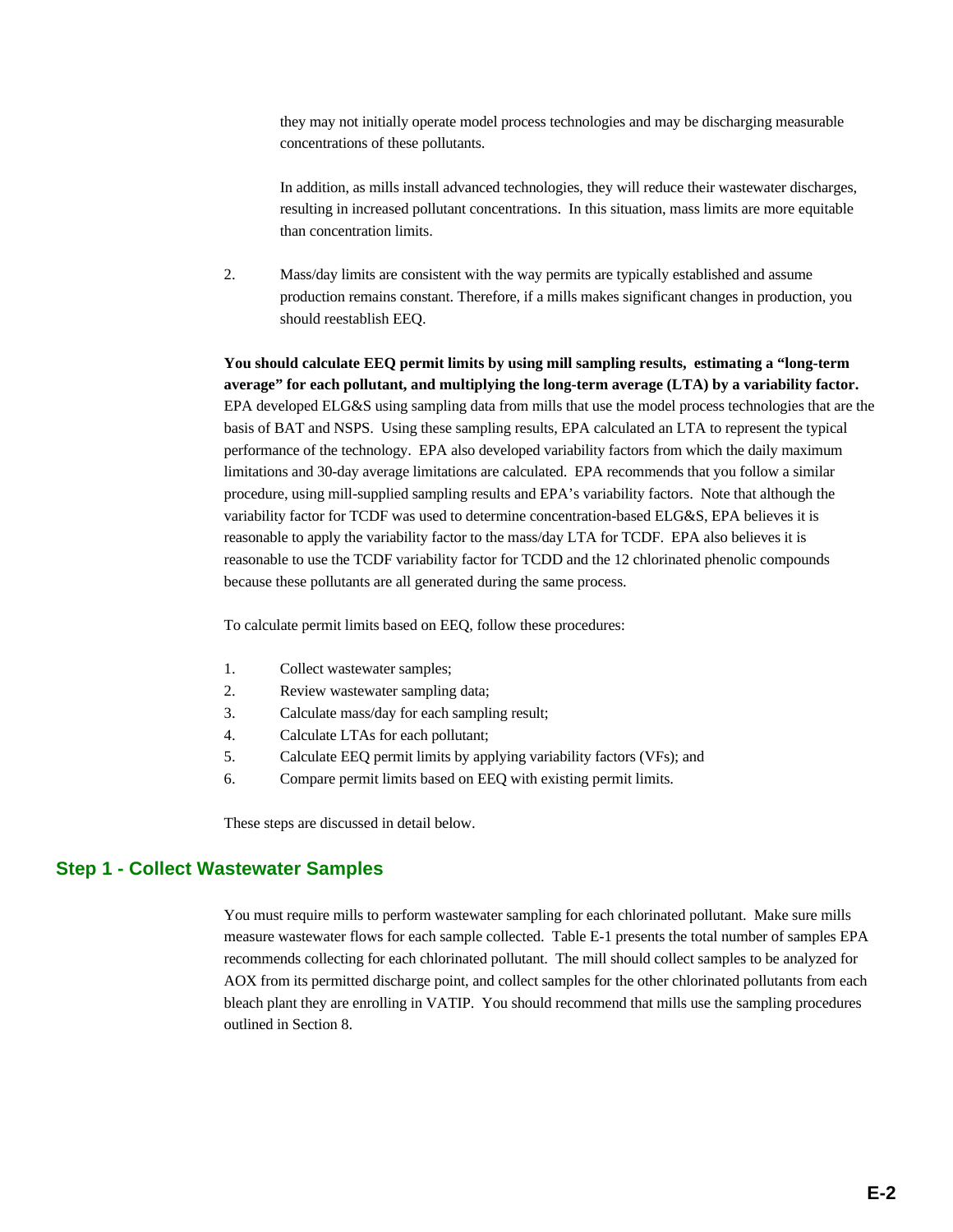| <b>Pollutant</b>                  | <b>Number of Samples</b> |
|-----------------------------------|--------------------------|
| <b>AOX</b>                        | $\geq 30$                |
| <b>TCDD</b>                       | $\geq$ 3                 |
| <b>TCDF</b>                       | >3                       |
| Chloroform                        | >7                       |
| 12 Chlorinated Phenolic Compounds | >3                       |

## **Table E-1 - Number of Samples for Each Pollutant**

Note the following special sampling considerations:

| 1. | Effluent samples should represent the mill's full range of products and processes.<br>For that reason, samples should not be collected on consecutive days (exception<br>for AOX), unless mill operations during the sampling period represent the full<br>range of bleaching operations.                                                                                                                                                                                                                                                                                                                                                                                                                                                                              |
|----|------------------------------------------------------------------------------------------------------------------------------------------------------------------------------------------------------------------------------------------------------------------------------------------------------------------------------------------------------------------------------------------------------------------------------------------------------------------------------------------------------------------------------------------------------------------------------------------------------------------------------------------------------------------------------------------------------------------------------------------------------------------------|
| 2. | For those mills that continue to bleach with chlorine and/or hypochlorite, at least<br>one sample to be analyzed for TCDD, TCDF, chloroform, and the 12 chlorinated<br>phenolic compounds should be collected during such "worst case" bleaching<br>operations (see Section 8 "When Should Mills Collect Samples?"). Remember,<br>although mills will most likely convert to full chlorine dioxide substitution to<br>comply with VATIP limitations, they may initially bleach with chlorine and/or<br>hypochlorite. Sampling during "worst case" bleaching operations is particularly<br>important for characterizing chloroform in bleach plant effluent because<br>chloroform is generated in significant quantities during chlorine and<br>hypochlorite bleaching. |
| 3. | EPA suggests the mill collect a minimum of seven samples for chloroform<br>analysis. EPA recommends collecting more samples of chloroform than of the<br>other pollutants because chloroform's high volatility may lead to losses during<br>sampling and handling. Remember, specific chloroform sampling procedures<br>should be followed to prevent losses during sampling and handling (see Section<br>8).                                                                                                                                                                                                                                                                                                                                                          |

## **Step 2 - Review Wastewater Sampling Data**

Once all the samples have been collected and analyzed using the specified test method (see Section 8), you must review the data to: 1. Confirm that the correct method was used for each sample.

| COMMINI that the confect method was used for each sample.                    |
|------------------------------------------------------------------------------|
| Confirm that OC requirements were performed and were in an acceptable range. |
| Ensure the mill reported sampling point flow measurements for each sample.   |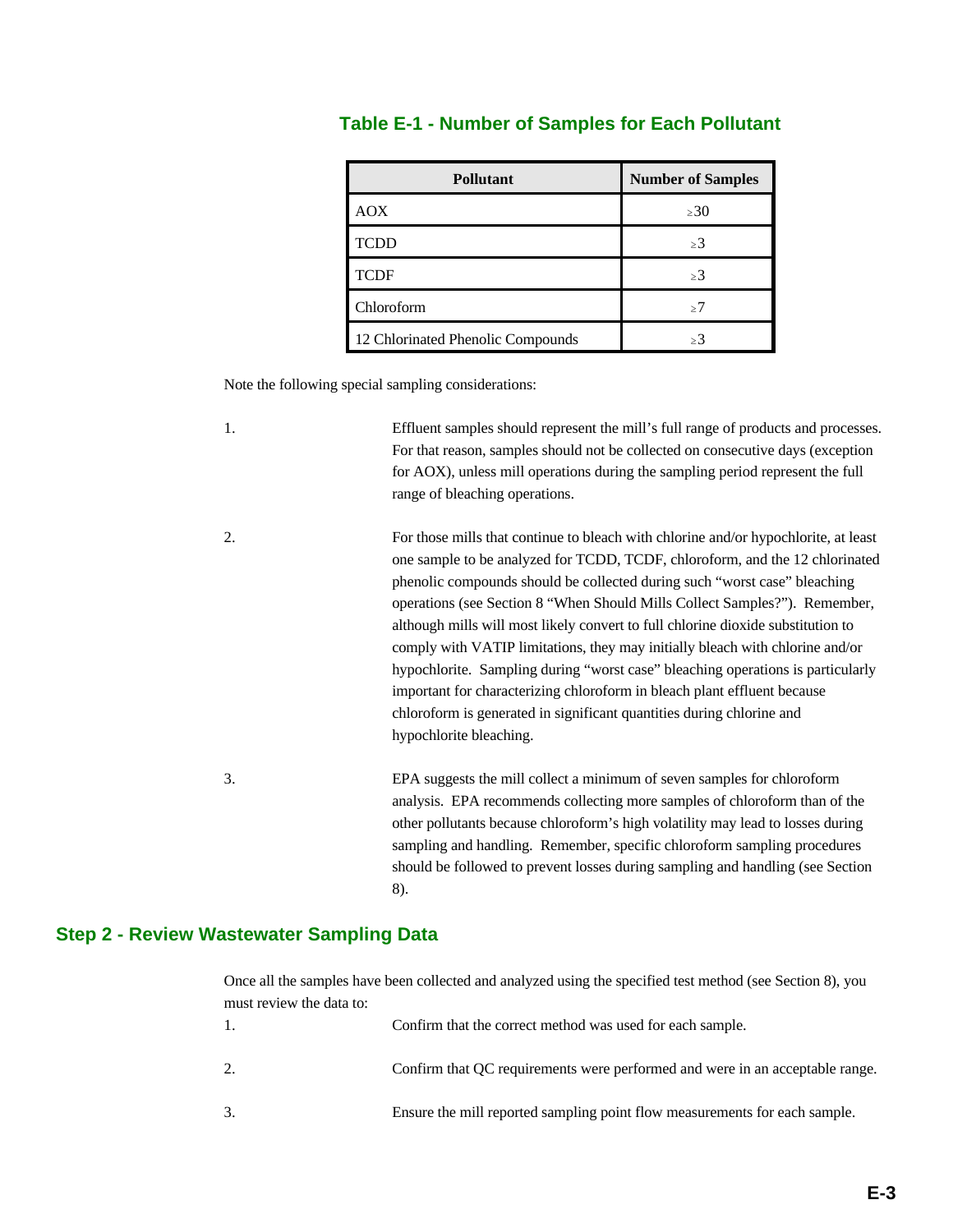4. Make sure the mills reported production information. For AOX, make sure the mill reported the amount of unbleached kraft pulp entering *each* bleach plant during sampling. This is important for determining the AOX load attributable to only the fiber line(s) enrolling in VATIP. (For the remaining chlorinated pollutants, you need only review the amount of unbleached kraft pulp entering the bleach plant of the fiber line enrolling.)

> Production information is also important for determining whether sampling occurs during periods representative of the mill's production. You should confirm that the production information is consistent with any value(s) specified in the mill's permit.

5. Make sure sampling occurs during periods representative of the mill's bleach plant operation. You should confirm that at least one sample was collected during "worst case" bleaching operations by reviewing chemical application rates and product records (higher-brightness products may indicate higher chlorine use). See Section 8 for more details on determining "worse case."

## **Step 3 - Calculate Mass/Day for Each Sampling Result**

For each pollutant, calculate the mass as the product of the wastewater flow and the concentration. Before calculating the mass, look for the following:

| 1. |                                                                                      |
|----|--------------------------------------------------------------------------------------|
|    | Results reported as less than a detection limit. If some results are reported as not |
|    | detected, you should use the analytical method's ML to represent the                 |
|    | concentration of the sample. For example, if a TCDF result is reported as "<7        |
|    | pg/L," use 10 pg/L to calculate the TCDF mass in the sample, since the Method        |
|    | 1613 ML for TCDF is 10 pg/L. See Section 8 for a listing of the minimum              |
|    | levels for each test method.                                                         |
|    |                                                                                      |
| 2. | Multiple measurements. Some mills may submit more than one concentration             |
|    | measurement for samples collected on the same day. If you receive multiple           |
|    | measurements, you should count them as one data point by averaging the values.       |

The text box below demonstrates how to calculate mass/day.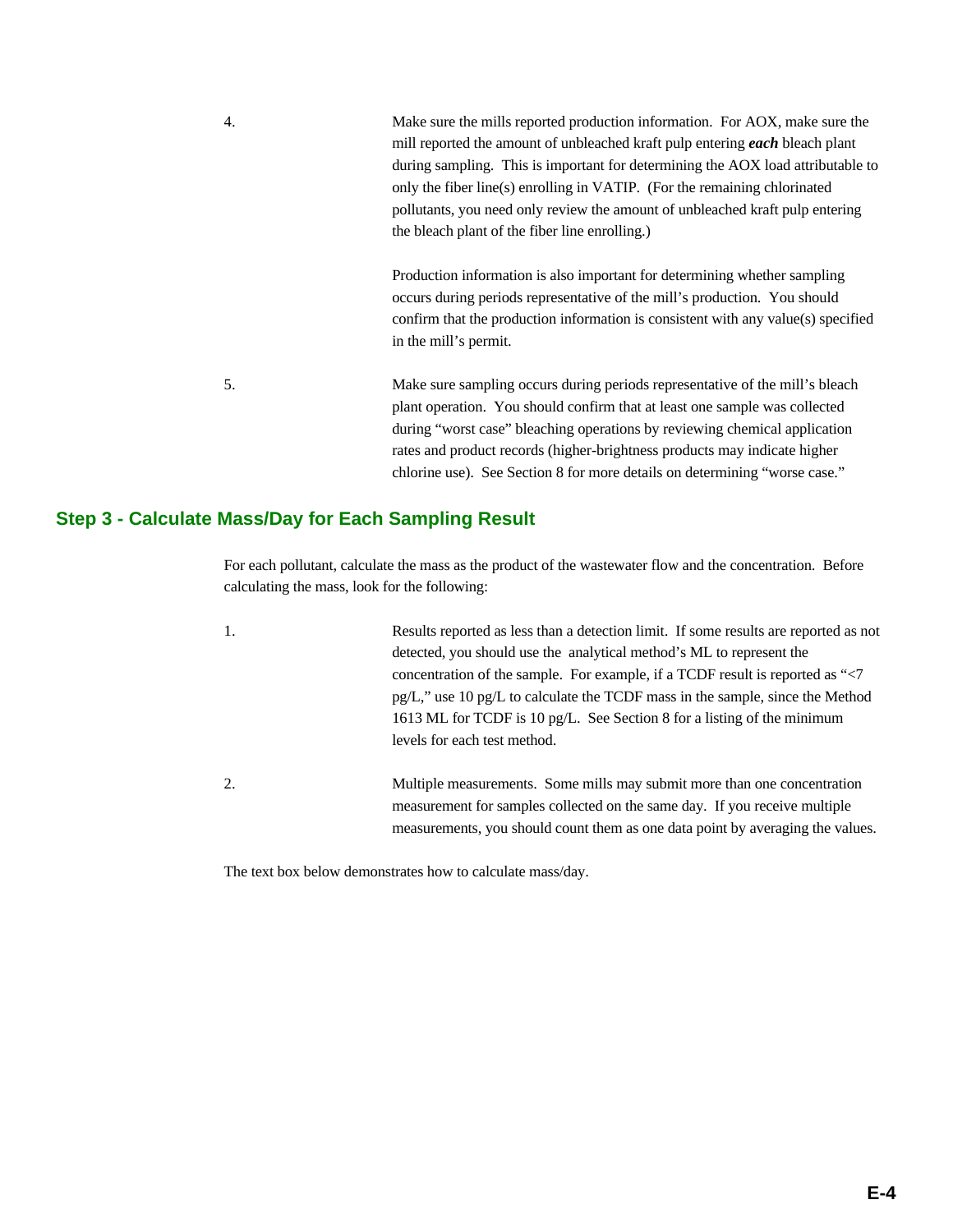Example 1. Calculate the mass/day for the following TCDD sampling results. In this case, TCDD results were reported in µg/L and bleach plant flow was reported in L/day. The following conversion is used:

 $(57 \,\mu g/L \text{ of TCDD}) \times (25,000 \text{ L/day of flow}) \div (\mu g/1,000,000 \text{ pg}) = 1.4 \,\mu g/day$ 

| Data<br>Point  | <b>Sample</b><br>Date | <b>TCDD</b><br><b>Concentration</b> | Average or<br><b>Adjusted</b><br><b>Concentrations</b> | <b>Bleach Plant</b><br><b>Flow</b> | <b>Mass/Day</b> |
|----------------|-----------------------|-------------------------------------|--------------------------------------------------------|------------------------------------|-----------------|
| 1              | 4/15/99               | 54 $\mu$ g/L                        | $57 \mu g/L$                                           | $25,000$ L/day                     | $1.4 \mu g/day$ |
| 1А             | 4/15/99               | $60 \mu/L$                          |                                                        |                                    |                 |
| $\overline{2}$ | 4/21/99               | $32 \mu g/L$                        | <b>NA</b>                                              | 28,000 L/day                       | $0.9 \mu g/day$ |
| 3              | 4/28/99               | $<$ 6 µg/L                          | $10 \mu g/L$                                           | 30,000 L/day                       | $0.3 \mu g/day$ |
|                | NA - not applicable   |                                     |                                                        |                                    |                 |

### **Step 4 -Calculate Long-Term Average (LTA) for Each Pollutant**

Calculate the LTA as the arithmetic average of the mass/day values. The text box below presents an example.

> Example 2. Using the results from Example 1, calculate the LTA for TCDD.

Average all data points, treating Data Point  $(1 + 1A) \div 2$  as one point.

| Data Point        | <b>Mass/Day</b> |
|-------------------|-----------------|
| $(1 + 1A) \div 2$ | $1.4 \mu g/day$ |
|                   | $0.9 \mu g/day$ |
|                   | $0.3 \mu g/day$ |
| <b>LTA</b>        | $0.9 \mu g/day$ |

### **Step 5 - Calculate EEQ Permit Limits by Applying Variability Factors (VFs)**

To calculate an EEQ permit limit, multiply the LTA by a variability factor to account for the variability associated with process and treatment operations. In developing ELG&S for chlorinated pollutants, EPA calculated variability factors for AOX, chloroform, and TCDF. EPA did not calculate variability factors for TCDD and the 12 chlorinated phenolic compounds because the ELG&S for these pollutants are concentrations that are less than their test method's ML (refer to the *Statistical Support Document for the*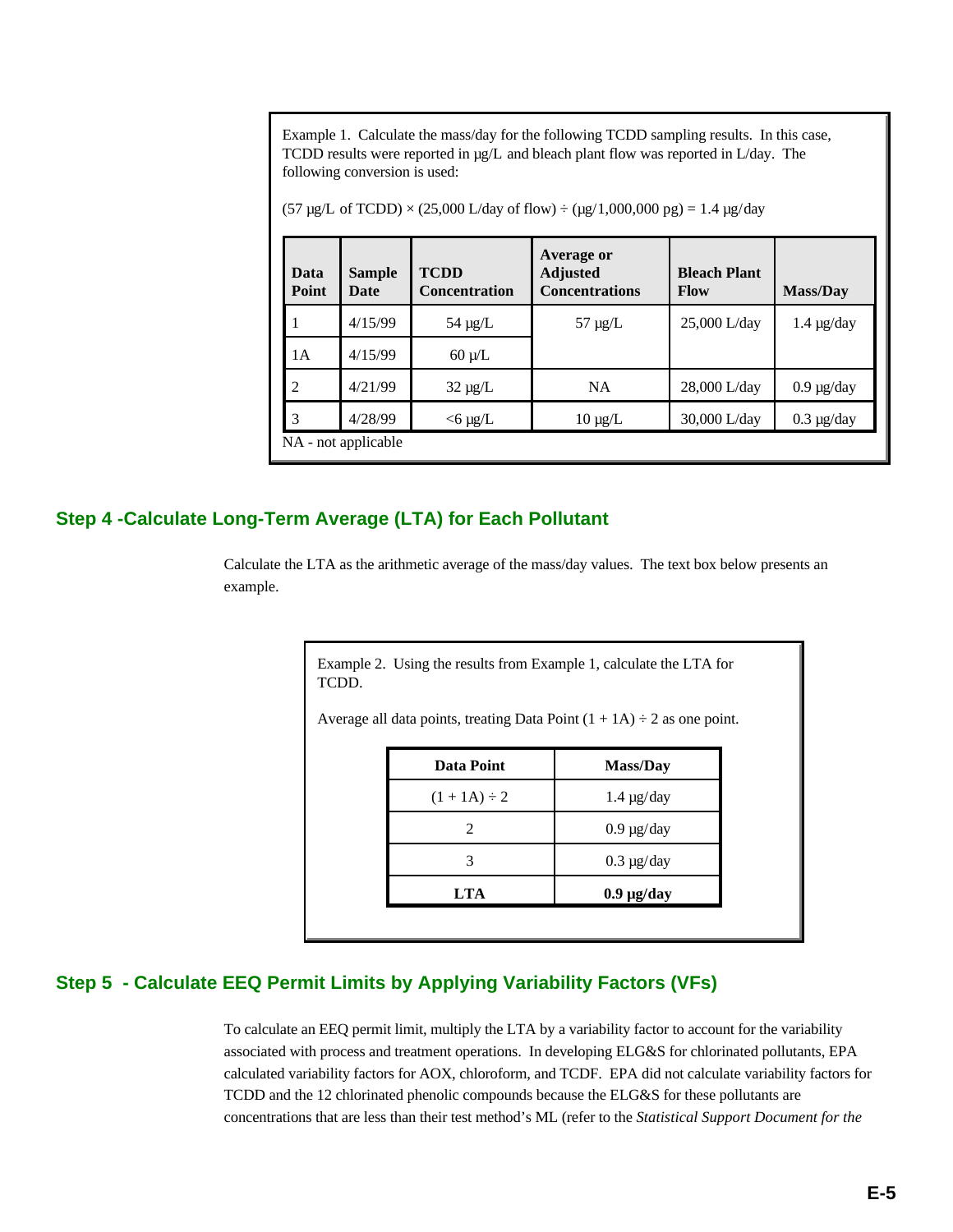*Pulp and Paper Industry: Subpart B* for more detail regarding statistical development of ELG&S). You should use the EPA-developed variability factors presented in Table E-2.

|            | Variability Factors Used to Develop Mass-Based ELG&S for<br><b>Chlorinated Pollutants</b> |          |           |
|------------|-------------------------------------------------------------------------------------------|----------|-----------|
| Analyte    | 1-day VF                                                                                  | 4-day VF | 30-day VF |
| <b>AOX</b> | 1.86                                                                                      | n/a      | 1.22      |
| Chloroform | 2.24                                                                                      | 1.34     | n/a       |
| TCDF(a)    | 2.75                                                                                      | n/a      | n/a       |

## **Table E-2 Variability Factors for AOX, Chloroform, and TCDF**

(a) Use the TCDF variability factor to calculate EEQ permit limits for TCDF, TCDD, and the 12 chlorinated phenolic compounds.

The text box below presents an example of calculating an EEG limit:

Example 3. Using the LTA calculated in Example 2, apply the appropriate variability factors to determine EEQ permit limits.

TCDD daily maximum limitation =  $(LTA) \times (1$ -day variability factor) = 0.9  $\mu$ g/day  $\times$  2.75 = 2.5  $\mu$ g/day

(Note: Because once per month is the minimum monitoring frequency for TCDD, TCDF, and the chlorinated phenolic compounds, there is no 3-day variability factor for these pollutants. Also, there are no 3-day average limits.)

#### **Step 6 - Comparing EEQ with existing permit limits.**

You may find that permits for some mills include limits for some chlorinated pollutants. Compare limits for any of the 15 regulated chlorinated pollutants to the permit limit calculated in Step 5. Whichever value is more stringent (lower) must be used in the reissued permit.

Some permits may include limits for chlorinated pollutants in final effluent whereas EEQ limits for all chlorinated pollutants (except AOX) must be established in bleach plant effluent. For example, the State of Maine requires all mills that chemically bleach pulp to meet nondetect permit limits for TCDD and TCDF in final effluent. In this case, the reissued permit must contain nondetect permit limits for TCDD and TCDF in final effluent, as required by law, as well as EEQ permit limits for these pollutants in bleach plant effluent.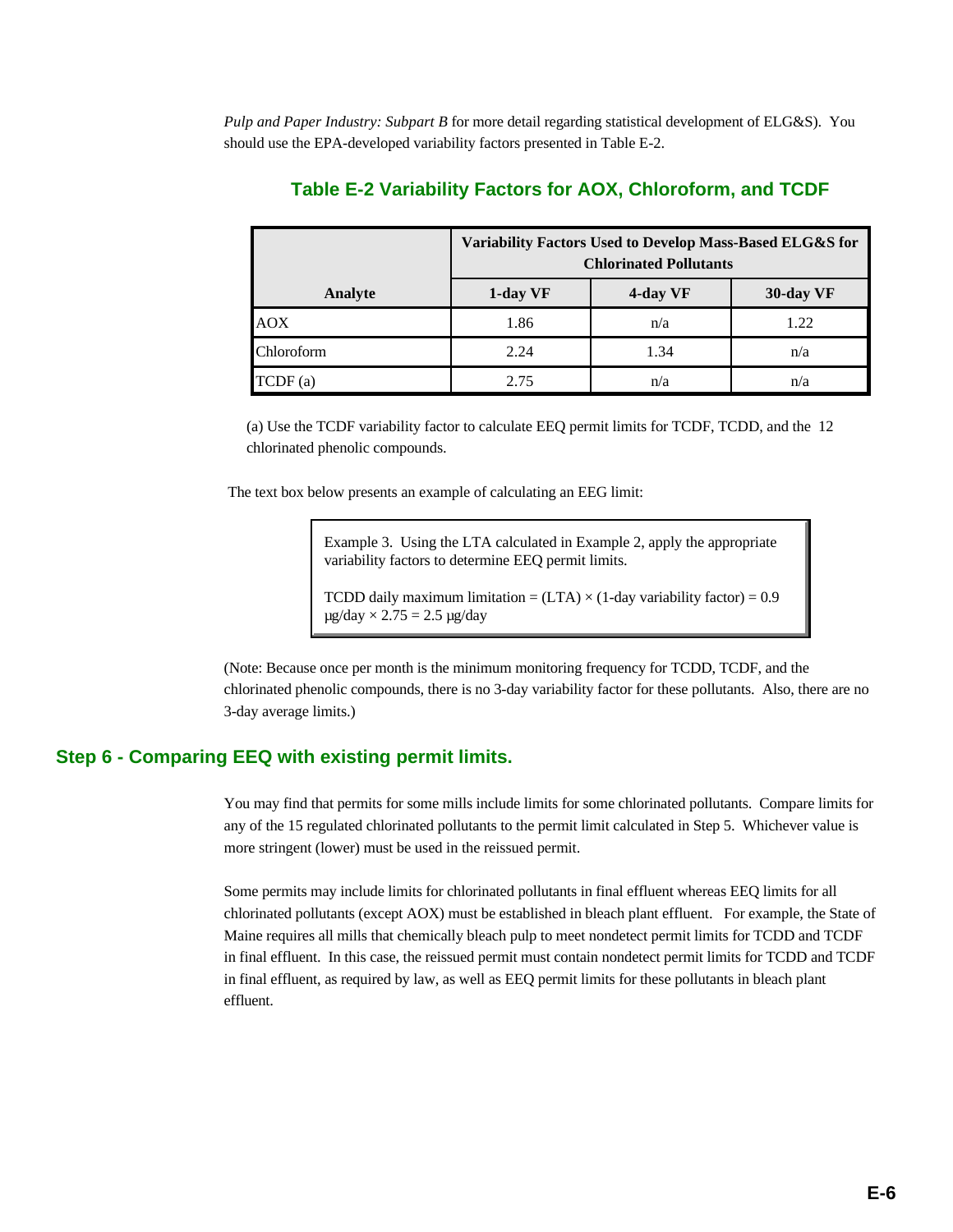# **Appendix F Bleach Plant Flow Measurements**

Mills with operations in Subparts B and E have been subject to E.G.&S that limit pollutant discharges in final effluent (i.e., end-of-pipe) for direct dischargers and in influent to POTWs for indirect dischargers. You will find that many, if not all, mills have flow measurement devices or established methods for measuring their total mill discharge. As specified in the regulation, mills must also comply with bleach plant effluent limits. For many mills, accurately measuring these streams will be a new task. Mills that do not currently measure bleach plant effluent flow should install a continuous flow measurement device. This appendix focuses on:

- Characteristics of bleach plant effluent flow; and
- **Exercise Servers** Various flow measurement devices and methods.

#### **What are the Characteristics of Bleach Plant Effluent Flow?**

There are two types of wastewater flows: open channel flow and closed channel flow. Open channel flow is flow in any channel in which the liquid flows with a free surface. Partially filled pipes, not under pressure, are also classified as open channel flows. Final effluent is typically discharged in an open channel. Closed channel flow occurs under pressure in a conduit filled with liquid (e.g., a pipe). Bleach plant effluent discharges are typically closed channel flow/pressurized pipes. Usually, the sampling location is a tap or valve on the pressurized pipe.

#### **What are the Types of Flow Measurement Devices and Methods?**

EPA strongly recommends mills use flow measurement devices (meters) to ensure accurate bleach plant effluent flows. These devices range from relatively simple devices to complex automated devices. Typical devices used to measure closed channel flow include:

Venturi meters,

Pitot tubes.

**Note: EPA strongly recommends that mills that operate more than one bleach plant be equipped with measurement devices that monitor the effluent flow from each bleach plant.**